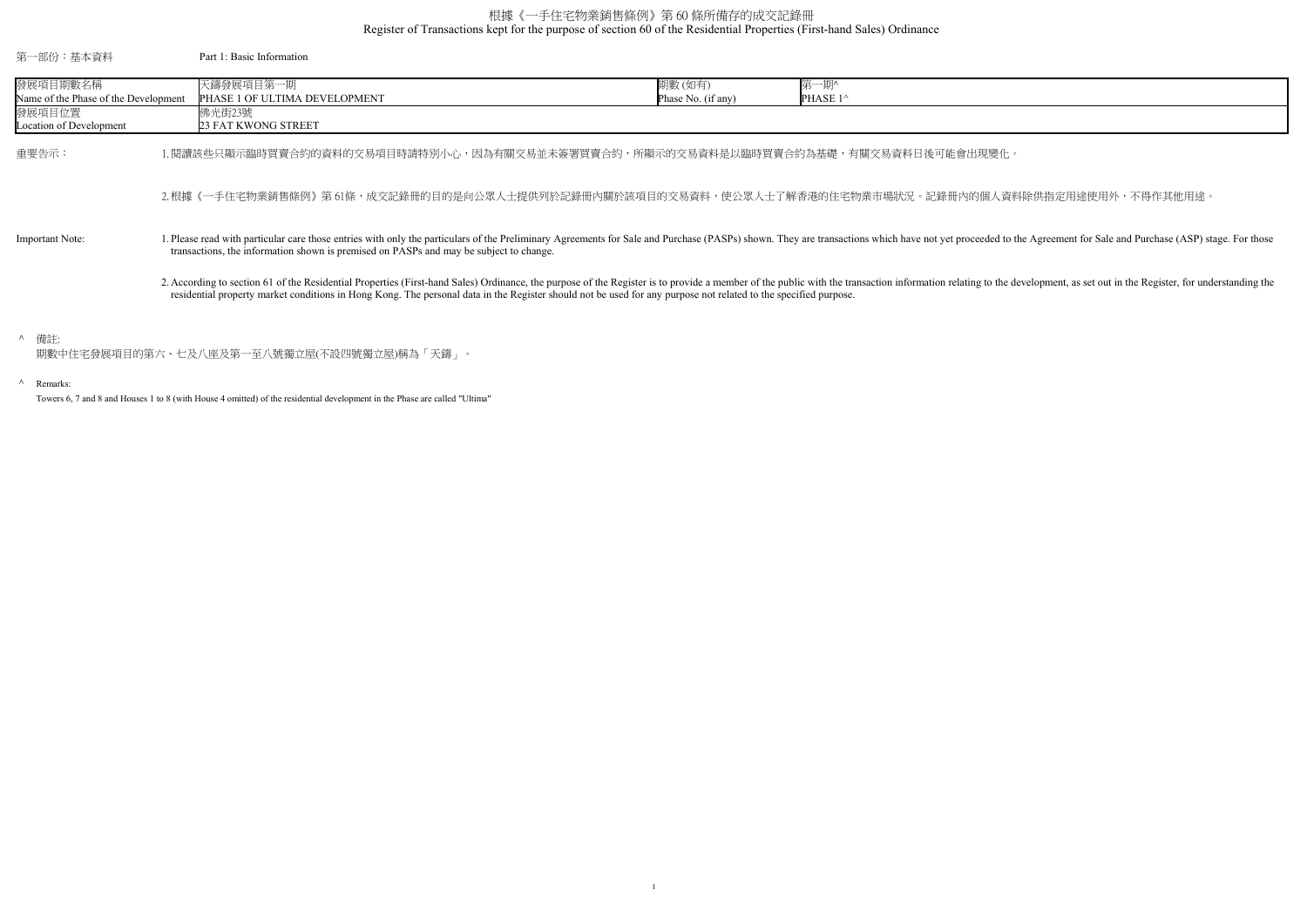| (A)          | (B)                                                           | (C)                 |                                                            | (D)                                 |               |                | (E)                      | (F)                      | (G)                                                                                                                                                                                                                                                                                                                                                                                                                                                                                              | (H)           |
|--------------|---------------------------------------------------------------|---------------------|------------------------------------------------------------|-------------------------------------|---------------|----------------|--------------------------|--------------------------|--------------------------------------------------------------------------------------------------------------------------------------------------------------------------------------------------------------------------------------------------------------------------------------------------------------------------------------------------------------------------------------------------------------------------------------------------------------------------------------------------|---------------|
| 臨時買賣合約       | 買賣合約的日期                                                       | 終止買賣合約              | 住宅物業的描述 (如包括車位,請一併提供有關車位的資料)                               |                                     |               |                | 成交金額                     | 售價修改的                    | 支付條款                                                                                                                                                                                                                                                                                                                                                                                                                                                                                             | 買方是賣方的        |
| 的日期          | (日-月-年)                                                       | 的日期(如適用)            |                                                            | Description of Residential Property |               |                | <b>Transaction Price</b> | 細節及日期                    | Terms of Payment                                                                                                                                                                                                                                                                                                                                                                                                                                                                                 | 有關連人士         |
| (日-月-年)      | Date of ASP                                                   | (日-月-年)             | (if parking space is included, please also provide details |                                     |               |                |                          | (日-月-年)                  |                                                                                                                                                                                                                                                                                                                                                                                                                                                                                                  | The purchaser |
| Date of PASP | (DD-MM-YYYY)                                                  | Date of termination |                                                            | of the parking space)               |               |                |                          | Details and Date         |                                                                                                                                                                                                                                                                                                                                                                                                                                                                                                  | is a          |
| (DD-MM-YYYY) |                                                               | of ASP              | 大廈名稱                                                       | 樓層                                  | 單位            | 車位(如有)         |                          | (DD-MM-YYYY)             |                                                                                                                                                                                                                                                                                                                                                                                                                                                                                                  | related party |
|              |                                                               | (if applicable)     | <b>Block Name</b>                                          | Floor                               | Unit          | Car-parking    |                          | of any revision of price |                                                                                                                                                                                                                                                                                                                                                                                                                                                                                                  | to            |
|              |                                                               | (DD-MM-YYYY)        | 屋號 (House number) / 屋名 (Name of the house)                 |                                     |               | space (if any) |                          |                          |                                                                                                                                                                                                                                                                                                                                                                                                                                                                                                  | the vendor    |
| 17-06-2015   | 24-06-2015                                                    | 26-01-2017          |                                                            | 20                                  | $\mathbf{A}$  |                | \$94,102,000             |                          | ・價單第1號 (B1)付款辦法<br>Payment Plan (B1) of Price List No.1<br>見備註/See Remarks 7(c)(ii)<br>• 見備註/See Remarks 7(e)(i)<br>• 見備註/See Remarks 7(f)(i)(a)<br>· 見備註/See Remarks 7(f)(ii)<br>• 見備註/See Remarks 7(f)(iii)<br>• 見備註/See Remarks 7(f)(iv)<br>• 見備註/See Remarks 7(f)(v)<br>• 見備註/See Remarks 7(f)(vi)(a)                                                                                                                                                                                        |               |
| 17-06-2015   | 24-06-2015                                                    |                     | 6<br>6                                                     | 6<br>$7\overline{ }$                | A<br>A        |                | \$125,871,200            |                          | ·價單第1號 (Cl)付款辦法<br>Payment Plan (C1) of Price List No.1<br>見備註/See Remarks 7(c)(iii)<br>· 見備註/See Remarks 7(f)(i)(b)<br>• 見備註/See Remarks 7(f)(ii)<br>• 見備註/See Remarks 7(f)(iii)<br>• 見備註/See Remarks 7(f)(iv)<br>• 見備註/See Remarks 7(f)(v)<br>• 見備註/See Remarks 7(f)(vi)(a)<br>・價單第1號 (C1)付款辦法<br>Payment Plan (C1) of Price List No.1<br>見備註/See Remarks 7(c)(iii)<br>· 見備註/See Remarks 7(f)(i)(b)<br>· 見備註/See Remarks 7(f)(ii)<br>• 見備註/See Remarks 7(f)(iii)<br>• 見備註/See Remarks 7(f)(iv) |               |
| 17-06-2015   | 24-06-2015                                                    |                     | 6                                                          | 12                                  | $\mathbf C$   |                | \$42,994,000             |                          | • 見備註/See Remarks 7(f)(v)<br>• 見備註/See Remarks 7(f)(vi)(a)<br>· 價單第1號 (A1)付款辦法                                                                                                                                                                                                                                                                                                                                                                                                                   |               |
|              |                                                               |                     |                                                            |                                     |               |                |                          |                          | Payment Plan (A1) of Price List No.1<br>見備註/See Remarks 7(c)(i)<br>• 見備註/See Remarks 7(e)(i)<br>• 見備註/See Remarks 7(d)(i)<br>• 見備註/See Remarks 7(f)(ii)<br>• 見備註/See Remarks 7(f)(iii)<br>• 見備註/See Remarks 7(f)(iv)<br>• 見備註/See Remarks 7(f)(vi)(a)                                                                                                                                                                                                                                            |               |
| 17-06-2015   | 簽訂臨時買賣合約後交易再<br>未有進展<br>The PASP has not proceeded<br>further |                     | 6                                                          | 11                                  | $\mathcal{C}$ |                | \$47,233,000             |                          | ・價單第1號 (B1)付款辦法<br>Payment Plan (B1) of Price List No.1<br>見備註/See Remarks 7(c)(ii)<br>• 見備註/See Remarks 7(e)(i)<br>• 見備註/See Remarks 7(f)(i)(a)<br>• 見備註/See Remarks 7(f)(ii)<br>• 見備註/See Remarks 7(f)(iii)<br>• 見備註/See Remarks 7(f)(iv)<br>• 見備註/See Remarks 7(f)(v)<br>• 見備註/See Remarks 7(f)(vi)(a)                                                                                                                                                                                        |               |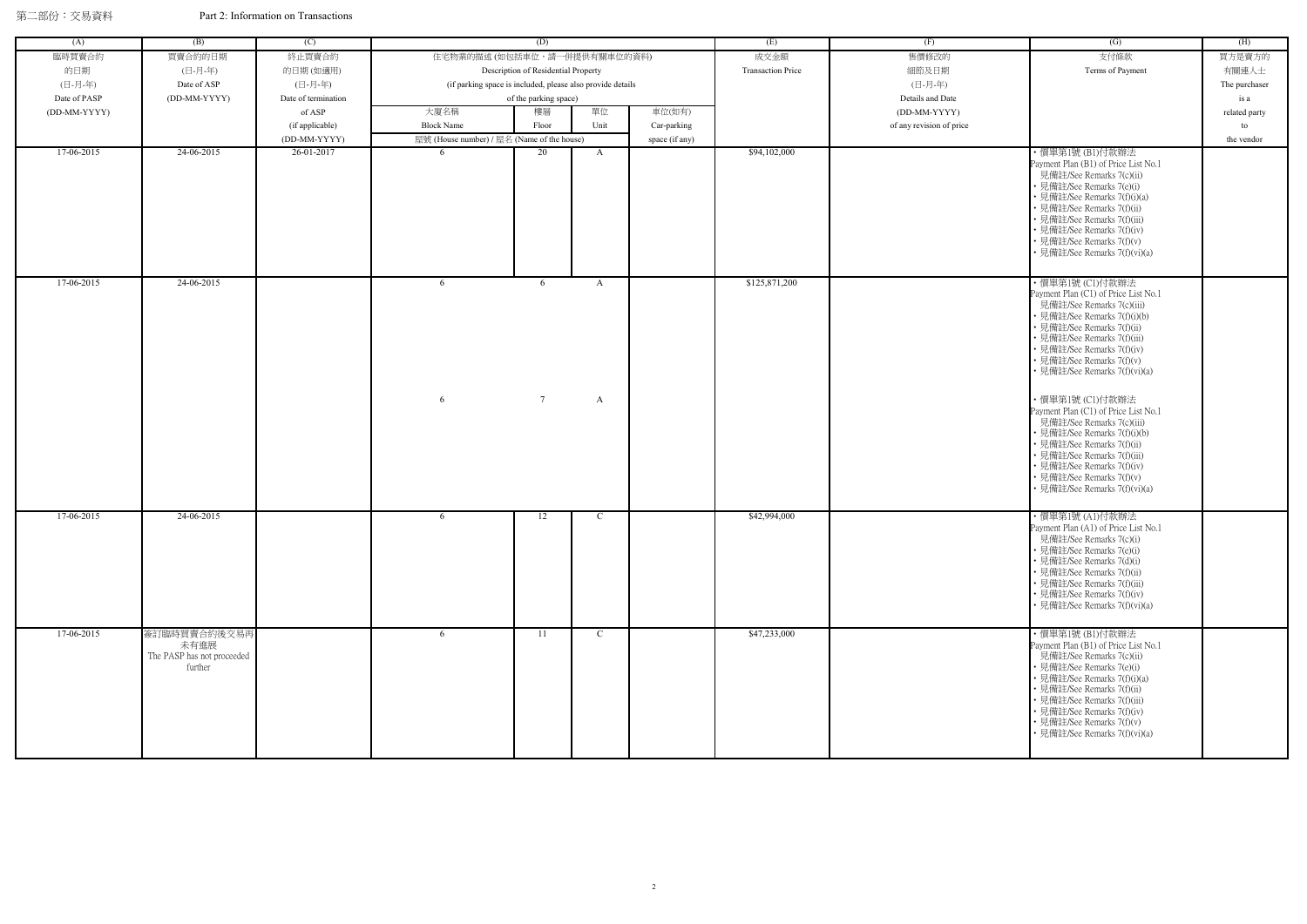| (A)          | (B)          | (C)                 |                                                            | (D)                                 |               |                | (E)                      | (F)                      | (G)                                                                                                                                                                                                                                                                                                       | (H)           |
|--------------|--------------|---------------------|------------------------------------------------------------|-------------------------------------|---------------|----------------|--------------------------|--------------------------|-----------------------------------------------------------------------------------------------------------------------------------------------------------------------------------------------------------------------------------------------------------------------------------------------------------|---------------|
| 臨時買賣合約       | 買賣合約的日期      | 終止買賣合約              | 住宅物業的描述 (如包括車位,請一併提供有關車位的資料)                               |                                     |               |                | 成交金額                     | 售價修改的                    | 支付條款                                                                                                                                                                                                                                                                                                      | 買方是賣方的        |
| 的日期          | (日-月-年)      |                     |                                                            |                                     |               |                | <b>Transaction Price</b> | 細節及日期                    |                                                                                                                                                                                                                                                                                                           | 有關連人士         |
|              |              | 的日期(如適用)<br>(日-月-年) |                                                            | Description of Residential Property |               |                |                          |                          | Terms of Payment                                                                                                                                                                                                                                                                                          |               |
| (日-月-年)      | Date of ASP  |                     | (if parking space is included, please also provide details |                                     |               |                |                          | (日-月-年)                  |                                                                                                                                                                                                                                                                                                           | The purchaser |
| Date of PASP | (DD-MM-YYYY) | Date of termination |                                                            | of the parking space)               |               |                |                          | Details and Date         |                                                                                                                                                                                                                                                                                                           | is a          |
| (DD-MM-YYYY) |              | of ASP              | 大廈名稱                                                       | 樓層                                  | 單位            | 車位(如有)         |                          | (DD-MM-YYYY)             |                                                                                                                                                                                                                                                                                                           | related party |
|              |              | (if applicable)     | <b>Block Name</b>                                          | Floor                               | Unit          | Car-parking    |                          | of any revision of price |                                                                                                                                                                                                                                                                                                           | to            |
|              |              | (DD-MM-YYYY)        | 屋號 (House number) / 屋名 (Name of the house)                 |                                     |               | space (if any) |                          |                          |                                                                                                                                                                                                                                                                                                           | the vendor    |
| 17-06-2015   | $24-06-2015$ |                     | -6                                                         |                                     | $\mathcal{C}$ |                | \$46,430,700             |                          | ·價單第1號 (C1)付款辦法<br>Payment Plan (C1) of Price List No.1<br>見備註/See Remarks 7(c)(iii)<br>• 見備註/See Remarks 7(f)(i)(b)<br>• 見備註/See Remarks 7(f)(ii)<br>• 見備註/See Remarks 7(f)(iii)<br>• 見備註/See Remarks 7(f)(iv)<br>• 見備註/See Remarks 7(f)(v)<br>• 見備註/See Remarks 7(f)(vi)(a)                             |               |
| 17-06-2015   | 24-06-2015   |                     | 6                                                          | 6                                   | $\mathcal{C}$ |                | \$35,629,700             |                          | ・價單第1號 (A1)付款辦法<br>Payment Plan (A1) of Price List No.1<br>見備註/See Remarks 7(c)(i)<br>• 見備註/See Remarks 7(e)(i)<br>• 見備註/See Remarks 7(d)(i)<br>• 見備註/See Remarks 7(f)(ii)<br>• 見備註/See Remarks 7(f)(iii)<br>• 見備註/See Remarks 7(f)(iv)<br>• 見備註/See Remarks 7(f)(vi)(a)                                  |               |
| 17-06-2015   | 24-06-2015   |                     | 6                                                          | 5                                   | $\mathcal{C}$ |                | \$37,950,800             |                          | ・價單第1號 (D1)付款辦法<br>Payment Plan (D1) of Price List No.1<br>見備註/See Remarks 7(c)(iv)<br>• 見備註/See Remarks 7(f)(i)(c)<br>• 見備註/See Remarks 7(f)(ii)<br>• 見備註/See Remarks 7(f)(iii)<br>• 見備註/See Remarks 7(f)(iv)<br>• 見備註/See Remarks 7(f)(v)<br>• 見備註/See Remarks 7(f)(vi)(a)                              |               |
| 17-06-2015   | 24-06-2015   |                     | $7\phantom{.0}$                                            | 26                                  | C             |                | \$62,214,700             |                          | ・價單第1號 (B1)付款辦法<br>Payment Plan (B1) of Price List No.1<br>見備註/See Remarks 7(c)(ii)<br>• 見備註/See Remarks 7(e)(i)<br>• 見備註/See Remarks 7(f)(i)(a)<br>• 見備註/See Remarks 7(f)(ii)<br>• 見備註/See Remarks 7(f)(iii)<br>• 見備註/See Remarks 7(f)(iv)<br>• 見備註/See Remarks 7(f)(v)<br>• 見備註/See Remarks 7(f)(vi)(a) |               |
| 17-06-2015   | 24-06-2015   |                     | $7\phantom{.0}$                                            | 22                                  | C             |                | \$57,160,000             |                          | ・價單第1號 (A1)付款辦法<br>Payment Plan (A1) of Price List No.1<br>見備註/See Remarks 7(c)(i)<br>• 見備註/See Remarks 7(e)(i)<br>• 見備註/See Remarks 7(f)(i)(a)<br>• 見備註/See Remarks 7(f)(ii)<br>• 見備註/See Remarks 7(f)(iii)<br>• 見備註/See Remarks 7(f)(iv)<br>• 見備註/See Remarks 7(f)(vi)(a)                               |               |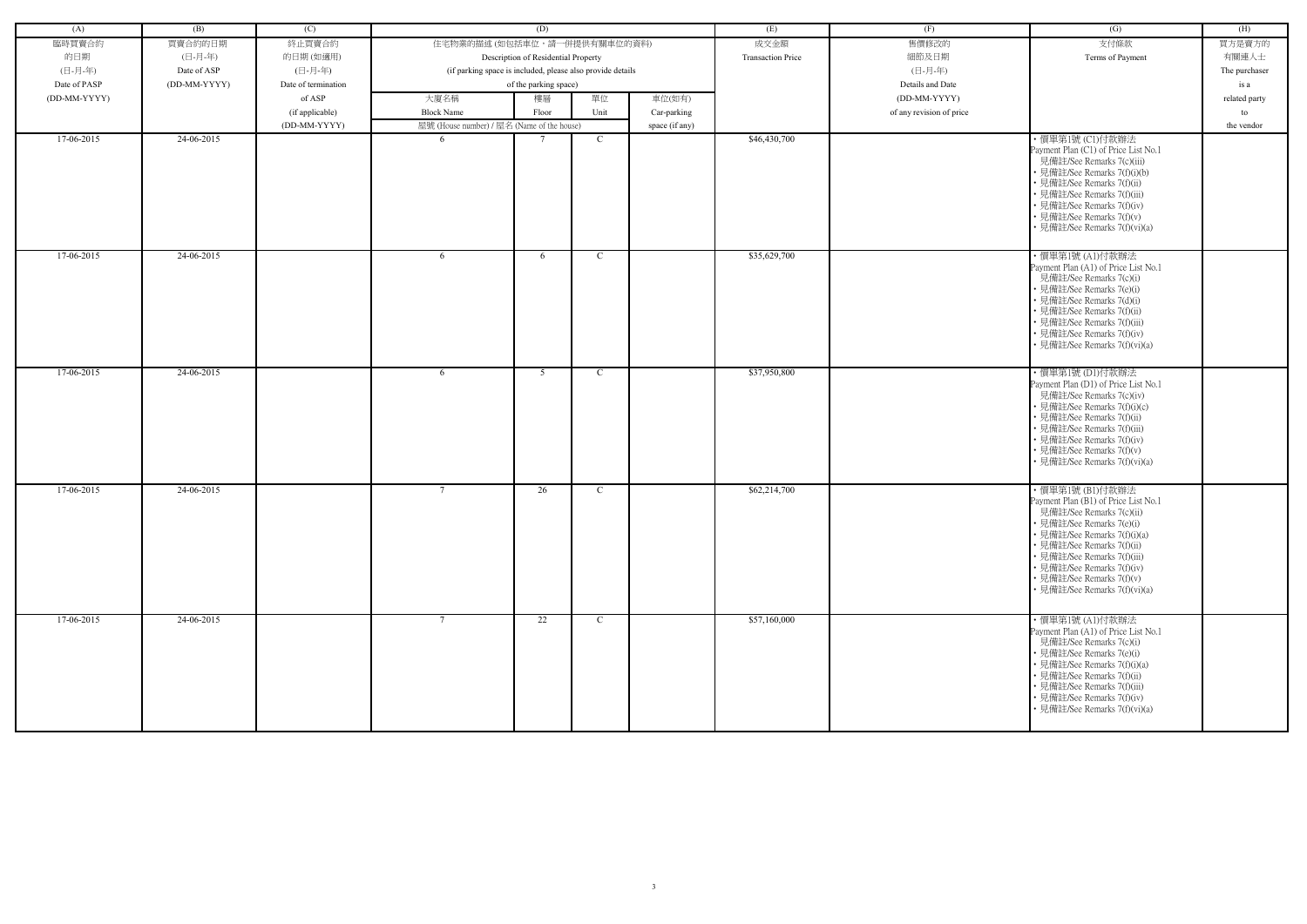| (A)          | (B)          | (C)                 |                                                            | (D)                                 |              |                | (E)                      | (F)                      | (G)                                                                                                                                                                                                                                                                                                        | (H)           |
|--------------|--------------|---------------------|------------------------------------------------------------|-------------------------------------|--------------|----------------|--------------------------|--------------------------|------------------------------------------------------------------------------------------------------------------------------------------------------------------------------------------------------------------------------------------------------------------------------------------------------------|---------------|
| 臨時買賣合約       | 買賣合約的日期      | 終止買賣合約              | 住宅物業的描述 (如包括車位,請一併提供有關車位的資料)                               |                                     |              |                | 成交金額                     | 售價修改的                    | 支付條款                                                                                                                                                                                                                                                                                                       | 買方是賣方的        |
|              | (日-月-年)      |                     |                                                            |                                     |              |                | <b>Transaction Price</b> | 細節及日期                    | Terms of Payment                                                                                                                                                                                                                                                                                           | 有關連人士         |
| 的日期          |              | 的日期(如適用)            |                                                            | Description of Residential Property |              |                |                          |                          |                                                                                                                                                                                                                                                                                                            |               |
| (日-月-年)      | Date of ASP  | (日-月-年)             | (if parking space is included, please also provide details |                                     |              |                |                          | (日-月-年)                  |                                                                                                                                                                                                                                                                                                            | The purchaser |
| Date of PASP | (DD-MM-YYYY) | Date of termination |                                                            | of the parking space)               |              |                |                          | Details and Date         |                                                                                                                                                                                                                                                                                                            | is a          |
| (DD-MM-YYYY) |              | of ASP              | 大廈名稱                                                       | 樓層                                  | 單位           | 車位(如有)         |                          | (DD-MM-YYYY)             |                                                                                                                                                                                                                                                                                                            | related party |
|              |              | (if applicable)     | <b>Block Name</b>                                          | Floor                               | Unit         | Car-parking    |                          | of any revision of price |                                                                                                                                                                                                                                                                                                            | to            |
|              |              | (DD-MM-YYYY)        | 屋號 (House number) / 屋名 (Name of the house)                 |                                     |              | space (if any) |                          |                          |                                                                                                                                                                                                                                                                                                            | the vendor    |
| 17-06-2015   | 24-06-2015   |                     |                                                            | 21                                  | C.           |                | \$56,426,500             |                          | ・價單第1號 (A1)付款辦法<br>Payment Plan (A1) of Price List No.1<br>見備註/See Remarks 7(c)(i)<br>• 見備註/See Remarks 7(e)(i)<br>• 見備註/See Remarks 7(f)(i)(a)<br>• 見備註/See Remarks 7(f)(ii)<br>• 見備註/See Remarks 7(f)(iii)<br>• 見備註/See Remarks 7(f)(iv)<br>• 見備註/See Remarks 7(f)(vi)(a)<br>· 見備註/See Remarks 7(f)(vii) |               |
| 17-06-2015   | 24-06-2015   |                     | $7\phantom{.0}$                                            | 19                                  | C.           |                | \$58,436,500             |                          | ・價單第1號 (B1)付款辦法<br>Payment Plan (B1) of Price List No.1<br>見備註/See Remarks 7(c)(ii)<br>• 見備註/See Remarks 7(e)(i)<br>• 見備註/See Remarks 7(f)(i)(a)<br>• 見備註/See Remarks 7(f)(ii)<br>• 見備註/See Remarks 7(f)(iii)<br>• 見備註/See Remarks 7(f)(iv)<br>• 見備註/See Remarks 7(f)(v)<br>• 見備註/See Remarks 7(f)(vi)(a)  |               |
| 17-06-2015   | 24-06-2015   |                     | $7\phantom{.0}$                                            | 18                                  | - C          |                | \$58,088,000             |                          | ・價單第1號 (B1)付款辦法<br>Payment Plan (B1) of Price List No.1                                                                                                                                                                                                                                                    |               |
|              |              |                     |                                                            |                                     |              |                |                          |                          | 見備註/See Remarks 7(c)(ii)<br>• 見備註/See Remarks 7(e)(i)<br>• 見備註/See Remarks 7(f)(i)(a)<br>• 見備註/See Remarks 7(f)(ii)<br>• 見備註/See Remarks 7(f)(iii)<br>• 見備註/See Remarks 7(f)(iv)<br>• 見備註/See Remarks 7(f)(v)<br>• 見備註/See Remarks 7(f)(vi)(a)                                                             |               |
| 17-06-2015   | 24-06-2015   |                     | $\mathcal{I}$                                              | 17                                  | $\mathbf{C}$ |                | \$57,399,200             |                          | ・價單第1號 (B1)付款辦法<br>Payment Plan (B1) of Price List No.1<br>見備註/See Remarks 7(c)(ii)<br>• 見備註/See Remarks 7(e)(i)<br>• 見備註/See Remarks 7(f)(i)(a)<br>• 見備註/See Remarks 7(f)(ii)<br>• 見備註/See Remarks 7(f)(iii)<br>• 見備註/See Remarks 7(f)(iv)<br>• 見備註/See Remarks 7(f)(v)<br>• 見備註/See Remarks 7(f)(vi)(a)  |               |
| 17-06-2015   | 24-06-2015   |                     | $\overline{7}$                                             | 12                                  | $\mathbf{C}$ |                | \$53,684,900             |                          | ・價單第1號 (A1)付款辦法<br>Payment Plan (A1) of Price List No.1<br>見備註/See Remarks 7(c)(i)<br>• 見備註/See Remarks 7(e)(i)<br>• 見備註/See Remarks 7(f)(i)(a)<br>• 見備註/See Remarks 7(f)(ii)<br>• 見備註/See Remarks 7(f)(iii)<br>• 見備註/See Remarks 7(f)(iv)<br>• 見備註/See Remarks 7(f)(vi)(a)                                |               |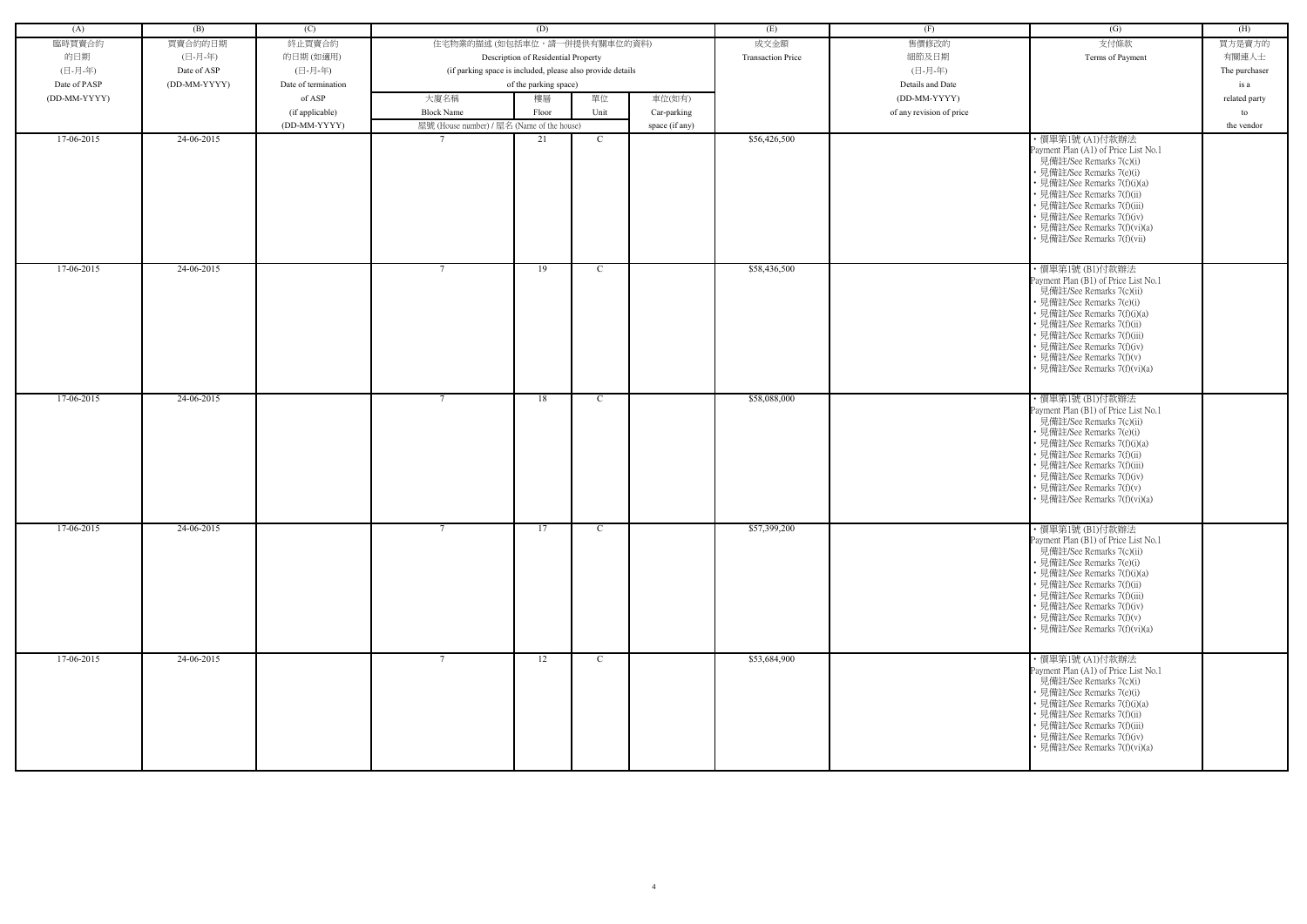| (A)          | (B)          | (C)                 |                                                            | (D)                                 |               |                | (E)                      | (F)                      | (G)                                                                                                                                                                                                                                                                                                       | (H)           |
|--------------|--------------|---------------------|------------------------------------------------------------|-------------------------------------|---------------|----------------|--------------------------|--------------------------|-----------------------------------------------------------------------------------------------------------------------------------------------------------------------------------------------------------------------------------------------------------------------------------------------------------|---------------|
| 臨時買賣合約       | 買賣合約的日期      | 終止買賣合約              | 住宅物業的描述 (如包括車位,請一併提供有關車位的資料)                               |                                     |               |                | 成交金額                     | 售價修改的                    | 支付條款                                                                                                                                                                                                                                                                                                      | 買方是賣方的        |
| 的日期          | (日-月-年)      | 的日期(如適用)            |                                                            | Description of Residential Property |               |                | <b>Transaction Price</b> | 細節及日期                    | Terms of Payment                                                                                                                                                                                                                                                                                          | 有關連人士         |
| (日-月-年)      | Date of ASP  | (日-月-年)             | (if parking space is included, please also provide details |                                     |               |                |                          | (日-月-年)                  |                                                                                                                                                                                                                                                                                                           | The purchaser |
| Date of PASP | (DD-MM-YYYY) | Date of termination |                                                            | of the parking space)               |               |                |                          | Details and Date         |                                                                                                                                                                                                                                                                                                           | is a          |
| (DD-MM-YYYY) |              | of ASP              | 大廈名稱                                                       | 樓層                                  | 單位            | 車位(如有)         |                          | (DD-MM-YYYY)             |                                                                                                                                                                                                                                                                                                           | related party |
|              |              | (if applicable)     | <b>Block Name</b>                                          | Floor                               | Unit          | Car-parking    |                          | of any revision of price |                                                                                                                                                                                                                                                                                                           | to            |
|              |              | (DD-MM-YYYY)        | 屋號 (House number) / 屋名 (Name of the house)                 |                                     |               | space (if any) |                          |                          |                                                                                                                                                                                                                                                                                                           | the vendor    |
| 17-06-2015   | 24-06-2015   |                     | $\overline{7}$                                             | 11                                  | $\mathbf{C}$  |                | \$53,523,800             |                          | · 價單第1號 (A1)付款辦法<br>Payment Plan (A1) of Price List No.1<br>見備註/See Remarks 7(c)(i)<br>• 見備註/See Remarks 7(e)(i)<br>• 見備註/See Remarks 7(f)(i)(a)<br>• 見備註/See Remarks 7(f)(ii)<br>• 見備註/See Remarks 7(f)(iii)<br>• 見備註/See Remarks 7(f)(iv)<br>• 見備註/See Remarks 7(f)(vi)(a)                              |               |
| 17-06-2015   | 24-06-2015   |                     | $7\phantom{.0}$                                            | 10                                  | $\mathcal{C}$ |                | \$55,981,300             |                          | ・價單第1號 (B1)付款辦法<br>Payment Plan (B1) of Price List No.1<br>見備註/See Remarks 7(c)(ii)<br>• 見備註/See Remarks 7(e)(i)<br>• 見備註/See Remarks 7(f)(i)(a)<br>• 見備註/See Remarks 7(f)(ii)<br>• 見備註/See Remarks 7(f)(iii)<br>• 見備註/See Remarks 7(f)(iv)<br>• 見備註/See Remarks 7(f)(v)<br>• 見備註/See Remarks 7(f)(vi)(a) |               |
| 17-06-2015   | 24-06-2015   |                     | $7\phantom{.0}$                                            | 26                                  | D             |                | \$57,964,600             |                          | ・價單第1號 (A1)付款辦法<br>Payment Plan (A1) of Price List No.1<br>見備註/See Remarks 7(c)(i)<br>• 見備註/See Remarks 7(e)(i)<br>• 見備註/See Remarks 7(f)(i)(a)<br>• 見備註/See Remarks 7(f)(ii)<br>• 見備註/See Remarks 7(f)(iii)<br>• 見備註/See Remarks 7(f)(iv)<br>• 見備註/See Remarks 7(f)(vi)(a)                               |               |
| 17-06-2015   | 24-06-2015   |                     | $7\phantom{0}$                                             | 22                                  | D             |                | \$56,149,500             |                          | ・價單第1號 (A1)付款辦法<br>Payment Plan (A1) of Price List No.1<br>見備註/See Remarks 7(c)(i)<br>• 見備註/See Remarks 7(e)(i)<br>• 見備註/See Remarks 7(f)(i)(a)<br>• 見備註/See Remarks 7(f)(ii)<br>• 見備註/See Remarks 7(f)(iii)<br>• 見備註/See Remarks 7(f)(iv)<br>• 見備註/See Remarks 7(f)(vi)(a)                               |               |
| 17-06-2015   | 24-06-2015   |                     | $7\phantom{.0}$                                            | 21                                  | D             |                | \$55,428,800             |                          | ・價單第1號 (A1)付款辦法<br>Payment Plan (A1) of Price List No.1<br>見備註/See Remarks 7(c)(i)<br>• 見備註/See Remarks 7(e)(i)<br>• 見備註/See Remarks 7(f)(i)(a)<br>• 見備註/See Remarks 7(f)(ii)<br>• 見備註/See Remarks 7(f)(iii)<br>• 見備註/See Remarks 7(f)(iv)<br>• 見備註/See Remarks 7(f)(vi)(a)                               |               |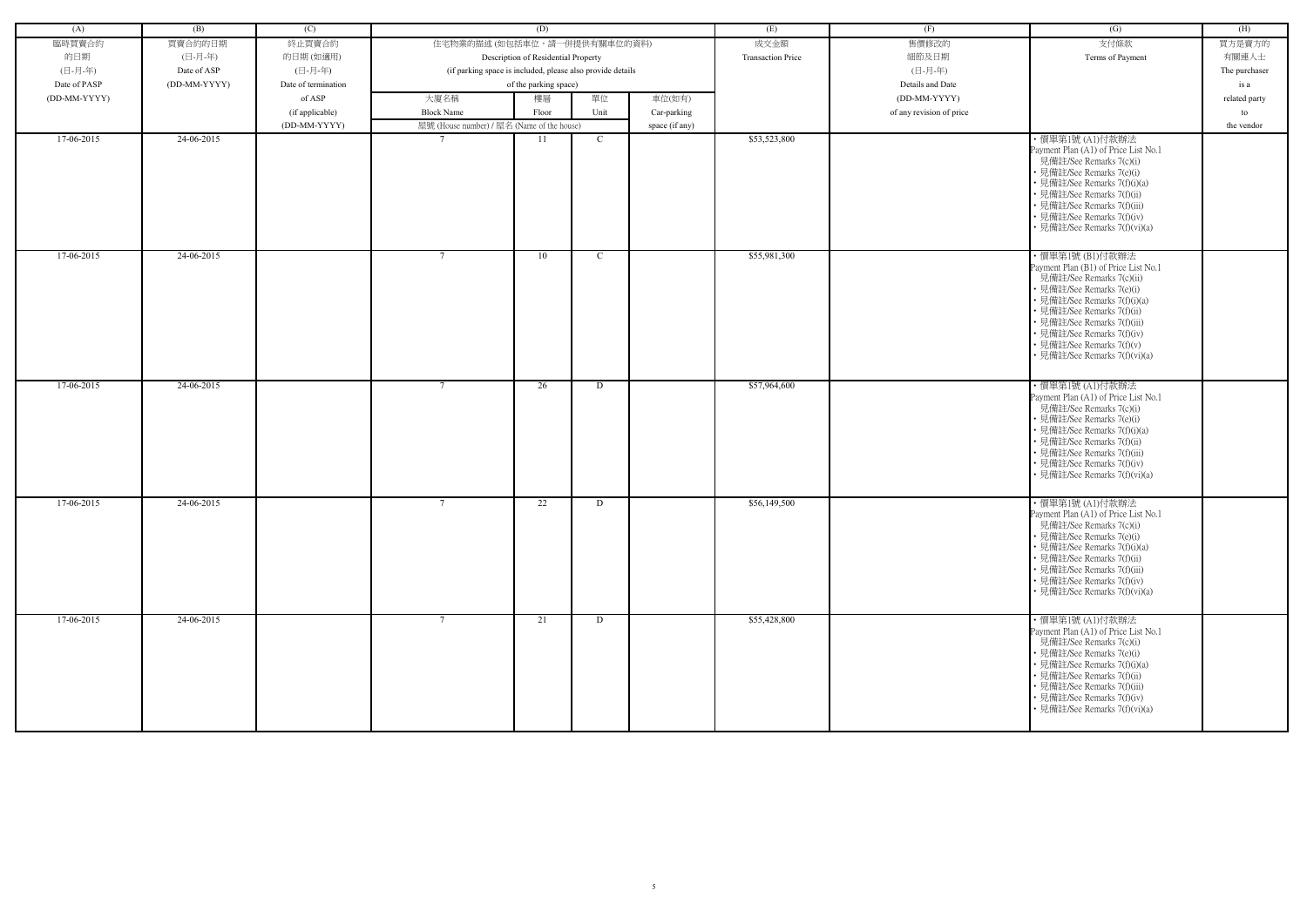| (A)          | (B)          | (C)                 |                                                            | (D)                                 |      |                | (E)                      | (F)                      | (G)                                                                                                                                                                                                                                                                                                    | (H)           |
|--------------|--------------|---------------------|------------------------------------------------------------|-------------------------------------|------|----------------|--------------------------|--------------------------|--------------------------------------------------------------------------------------------------------------------------------------------------------------------------------------------------------------------------------------------------------------------------------------------------------|---------------|
| 臨時買賣合約       | 買賣合約的日期      | 終止買賣合約              | 住宅物業的描述 (如包括車位,請一併提供有關車位的資料)                               |                                     |      |                | 成交金額                     | 售價修改的                    | 支付條款                                                                                                                                                                                                                                                                                                   | 買方是賣方的        |
| 的日期          | (日-月-年)      |                     |                                                            |                                     |      |                | <b>Transaction Price</b> | 細節及日期                    | Terms of Payment                                                                                                                                                                                                                                                                                       | 有關連人士         |
|              |              | 的日期(如適用)            |                                                            | Description of Residential Property |      |                |                          |                          |                                                                                                                                                                                                                                                                                                        |               |
| (日-月-年)      | Date of ASP  | (日-月-年)             | (if parking space is included, please also provide details |                                     |      |                |                          | (日-月-年)                  |                                                                                                                                                                                                                                                                                                        | The purchaser |
| Date of PASP | (DD-MM-YYYY) | Date of termination |                                                            | of the parking space)               |      |                |                          | Details and Date         |                                                                                                                                                                                                                                                                                                        | is a          |
| (DD-MM-YYYY) |              | of ASP              | 大廈名稱                                                       | 樓層                                  | 單位   | 車位(如有)         |                          | (DD-MM-YYYY)             |                                                                                                                                                                                                                                                                                                        | related party |
|              |              | (if applicable)     | <b>Block Name</b>                                          | Floor                               | Unit | Car-parking    |                          | of any revision of price |                                                                                                                                                                                                                                                                                                        | to            |
|              |              | (DD-MM-YYYY)        | 屋號 (House number) / 屋名 (Name of the house)                 |                                     |      | space (if any) |                          |                          |                                                                                                                                                                                                                                                                                                        | the vendor    |
| 17-06-2015   | 24-06-2015   |                     |                                                            | 19                                  | D    |                | \$54,740,300             |                          | ・價單第1號 (B1)付款辦法<br>Payment Plan (B1) of Price List No.1<br>見備註/See Remarks 7(c)(ii)<br>• 見備註/See Remarks 7(e)(i)<br>• 見備註/See Remarks 7(d)(i)<br>• 見備註/See Remarks 7(f)(ii)<br>• 見備註/See Remarks 7(f)(iii)<br>• 見備註/See Remarks 7(f)(iv)<br>• 見備註/See Remarks 7(f)(v)<br>· 見備註/See Remarks 7(f)(vi)(a) |               |
| 17-06-2015   | 24-06-2015   |                     | $7\phantom{.0}$                                            | 18                                  | D    |                | \$54,413,800             |                          | ・價單第1號 (B1)付款辦法<br>Payment Plan (B1) of Price List No.1<br>見備註/See Remarks 7(c)(ii)<br>• 見備註/See Remarks 7(e)(i)<br>• 見備註/See Remarks 7(d)(i)<br>• 見備註/See Remarks 7(f)(ii)<br>• 見備註/See Remarks 7(f)(iii)<br>• 見備註/See Remarks 7(f)(iv)<br>• 見備註/See Remarks 7(f)(v)<br>• 見備註/See Remarks 7(f)(vi)(a) |               |
| 17-06-2015   | 24-06-2015   |                     | $7\phantom{.0}$                                            | 10                                  | D    |                | \$54,991,500             |                          | ・價單第1號 (B1)付款辦法<br>Payment Plan (B1) of Price List No.1                                                                                                                                                                                                                                                |               |
|              |              |                     |                                                            |                                     |      |                |                          |                          | 見備註/See Remarks 7(c)(ii)<br>• 見備註/See Remarks 7(e)(i)<br>• 見備註/See Remarks 7(f)(i)(a)<br>• 見備註/See Remarks 7(f)(ii)<br>• 見備註/See Remarks 7(f)(iii)<br>• 見備註/See Remarks 7(f)(iv)<br>• 見備註/See Remarks 7(f)(v)<br>• 見備註/See Remarks 7(f)(vi)(a)                                                         |               |
| 17-06-2015   | 24-06-2015   |                     | $\mathcal{I}$                                              | 6                                   | D    |                | \$47,640,200             |                          | ・價單第1號 (B1)付款辦法<br>Payment Plan (B1) of Price List No.1<br>見備註/See Remarks 7(c)(ii)<br>• 見備註/See Remarks 7(e)(i)<br>• 見備註/See Remarks 7(d)(i)<br>• 見備註/See Remarks 7(f)(ii)<br>• 見備註/See Remarks 7(f)(iii)<br>• 見備註/See Remarks 7(f)(iv)<br>• 見備註/See Remarks 7(f)(v)<br>• 見備註/See Remarks 7(f)(vi)(a) |               |
| 17-06-2015   | 24-06-2015   |                     |                                                            | 5 <sup>5</sup>                      | D    |                | \$46,713,200             |                          | ・價單第1號 (D1)付款辦法<br>Payment Plan (D1) of Price List No.1<br>見備註/See Remarks 7(c)(iv)<br>• 見備註/See Remarks 7(f)(i)(c)<br>• 見備註/See Remarks 7(f)(ii)<br>• 見備註/See Remarks 7(f)(iii)<br>• 見備註/See Remarks 7(f)(iv)<br>• 見備註/See Remarks 7(f)(v)<br>• 見備註/See Remarks 7(f)(vi)(a)                           |               |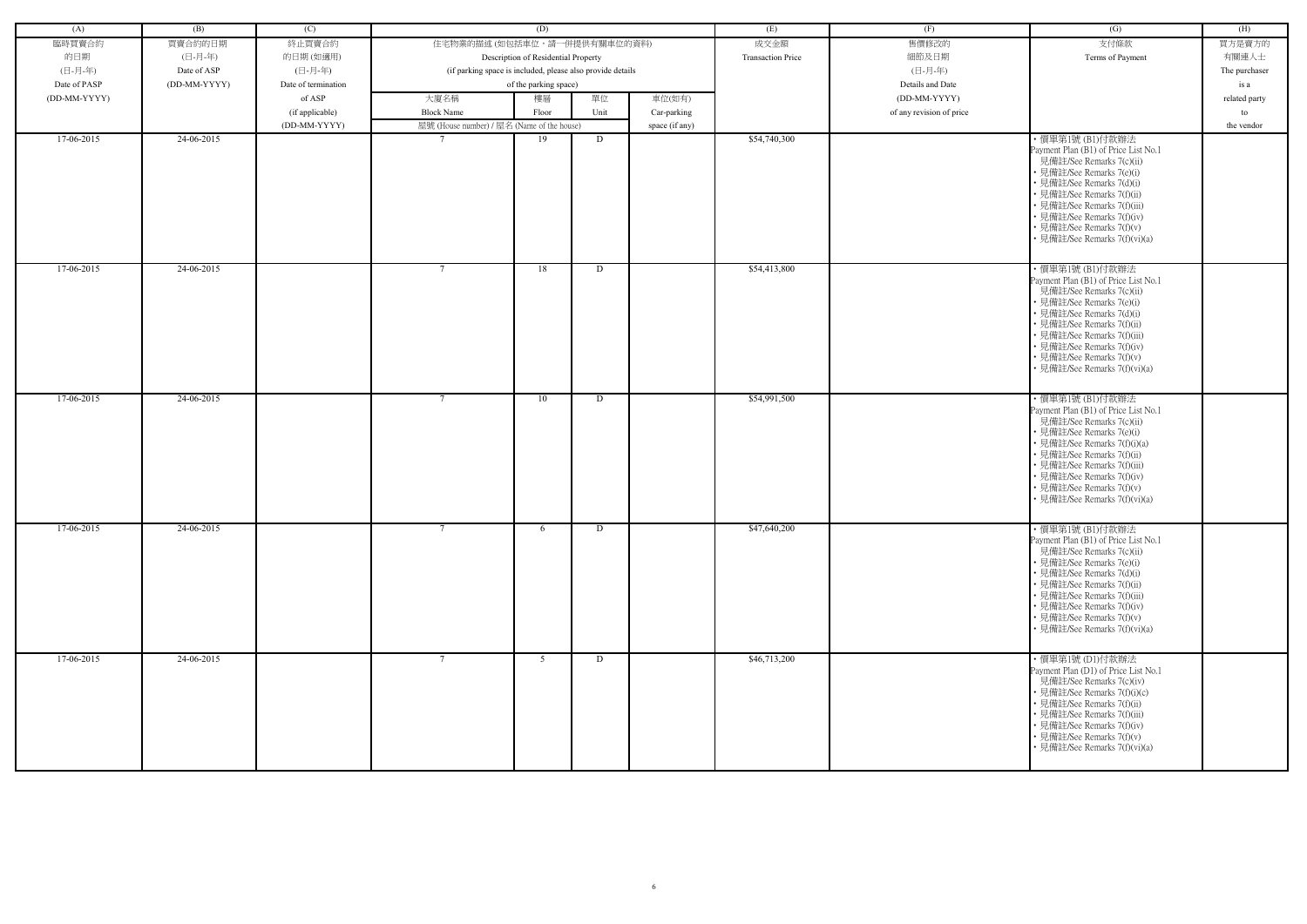| (A)          | (B)          | (C)                 |                                                            | (D)                                 |              |                | (E)                      | (F)                      | (G)                                                                                                                                                                                                                                                                                                       | (H)           |
|--------------|--------------|---------------------|------------------------------------------------------------|-------------------------------------|--------------|----------------|--------------------------|--------------------------|-----------------------------------------------------------------------------------------------------------------------------------------------------------------------------------------------------------------------------------------------------------------------------------------------------------|---------------|
| 臨時買賣合約       | 買賣合約的日期      | 終止買賣合約              | 住宅物業的描述 (如包括車位,請一併提供有關車位的資料)                               |                                     |              |                | 成交金額                     | 售價修改的                    | 支付條款                                                                                                                                                                                                                                                                                                      | 買方是賣方的        |
| 的日期          | (日-月-年)      | 的日期(如適用)            |                                                            | Description of Residential Property |              |                | <b>Transaction Price</b> | 細節及日期                    | Terms of Payment                                                                                                                                                                                                                                                                                          | 有關連人士         |
| (日-月-年)      | Date of ASP  | (日-月-年)             | (if parking space is included, please also provide details |                                     |              |                |                          | (日-月-年)                  |                                                                                                                                                                                                                                                                                                           | The purchaser |
| Date of PASP | (DD-MM-YYYY) | Date of termination |                                                            | of the parking space)               |              |                |                          | Details and Date         |                                                                                                                                                                                                                                                                                                           | is a          |
| (DD-MM-YYYY) |              | of ASP              | 大廈名稱                                                       | 樓層                                  | 單位           | 車位(如有)         |                          | (DD-MM-YYYY)             |                                                                                                                                                                                                                                                                                                           | related party |
|              |              | (if applicable)     | <b>Block Name</b>                                          | Floor                               | Unit         | Car-parking    |                          | of any revision of price |                                                                                                                                                                                                                                                                                                           | to            |
|              |              | (DD-MM-YYYY)        | 屋號 (House number) / 屋名 (Name of the house)                 |                                     |              | space (if any) |                          |                          |                                                                                                                                                                                                                                                                                                           | the vendor    |
| $17-06-2015$ | 24-06-2015   |                     | 8                                                          | 20                                  | B            |                | \$30,061,900             |                          | ・價單第1號 (B1)付款辦法<br>Payment Plan (B1) of Price List No.1<br>見備註/See Remarks 7(c)(ii)<br>• 見備註/See Remarks 7(e)(i)<br>• 見備註/See Remarks 7(f)(i)(a)<br>• 見備註/See Remarks 7(f)(ii)<br>• 見備註/See Remarks 7(f)(iii)<br>• 見備註/See Remarks 7(f)(iv)<br>• 見備註/See Remarks 7(f)(v)                                  |               |
| 25-06-2015   | 03-07-2015   |                     | 6                                                          | 8                                   | A            |                | \$68,522,600             |                          | ・價單第2號 (D1)付款辦法<br>Payment Plan (D1) of Price List No.2<br>見備註/See Remarks 7(c)(iv)<br>• 見備註/See Remarks 7(f)(i)(c)<br>• 見備註/See Remarks 7(f)(ii)<br>• 見備註/See Remarks 7(f)(iii)<br>• 見備註/See Remarks 7(f)(iv)<br>• 見備註/See Remarks 7(f)(v)<br>• 見備註/See Remarks 7(f)(vi)(a)                              |               |
| 25-06-2015   | 03-07-2015   |                     | 6                                                          | 25                                  | C            |                | \$46,393,100             |                          | ·價單第2號(A1)付款辦法<br>Payment Plan (A1) of Price List No.2<br>見備註/See Remarks 7(c)(i)<br>• 見備註/See Remarks 7(e)(i)<br>• 見備註/See Remarks 7(f)(i)(a)<br>• 見備註/See Remarks 7(f)(ii)<br>• 見備註/See Remarks 7(f)(iii)<br>· 見備註/See Remarks 7(f)(iv)<br>• 見備註/See Remarks 7(f)(vi)(a)<br>• 見備註/See Remarks 7(f)(vii) |               |
| 25-06-2015   | 03-07-2015   |                     | 6                                                          | 23                                  | $\mathbf{C}$ |                | \$50,427,300             |                          | ・價單第2號 (C1)付款辦法<br>Payment Plan (C1) of Price List No.2<br>見備註/See Remarks 7(c)(iii)<br>• 見備註/See Remarks 7(f)(i)(b)<br>• 見備註/See Remarks 7(f)(ii)<br>• 見備註/See Remarks 7(f)(iii)<br>• 見備註/See Remarks 7(f)(iv)<br>• 見備註/See Remarks 7(f)(v)<br>• 見備註/See Remarks 7(f)(vi)(a)                             |               |
| 25-06-2015   | 03-07-2015   |                     | 6                                                          | 20                                  | $\mathbf{C}$ |                | \$49,727,900             |                          | ・價單第2號 (C1)付款辦法<br>Payment Plan (C1) of Price List No.2<br>見備註/See Remarks 7(c)(iii)<br>• 見備註/See Remarks 7(f)(i)(b)<br>• 見備註/See Remarks 7(f)(ii)<br>• 見備註/See Remarks 7(f)(iii)<br>• 見備註/See Remarks 7(f)(iv)<br>• 見備註/See Remarks 7(f)(v)<br>• 見備註/See Remarks 7(f)(vi)(a)                             |               |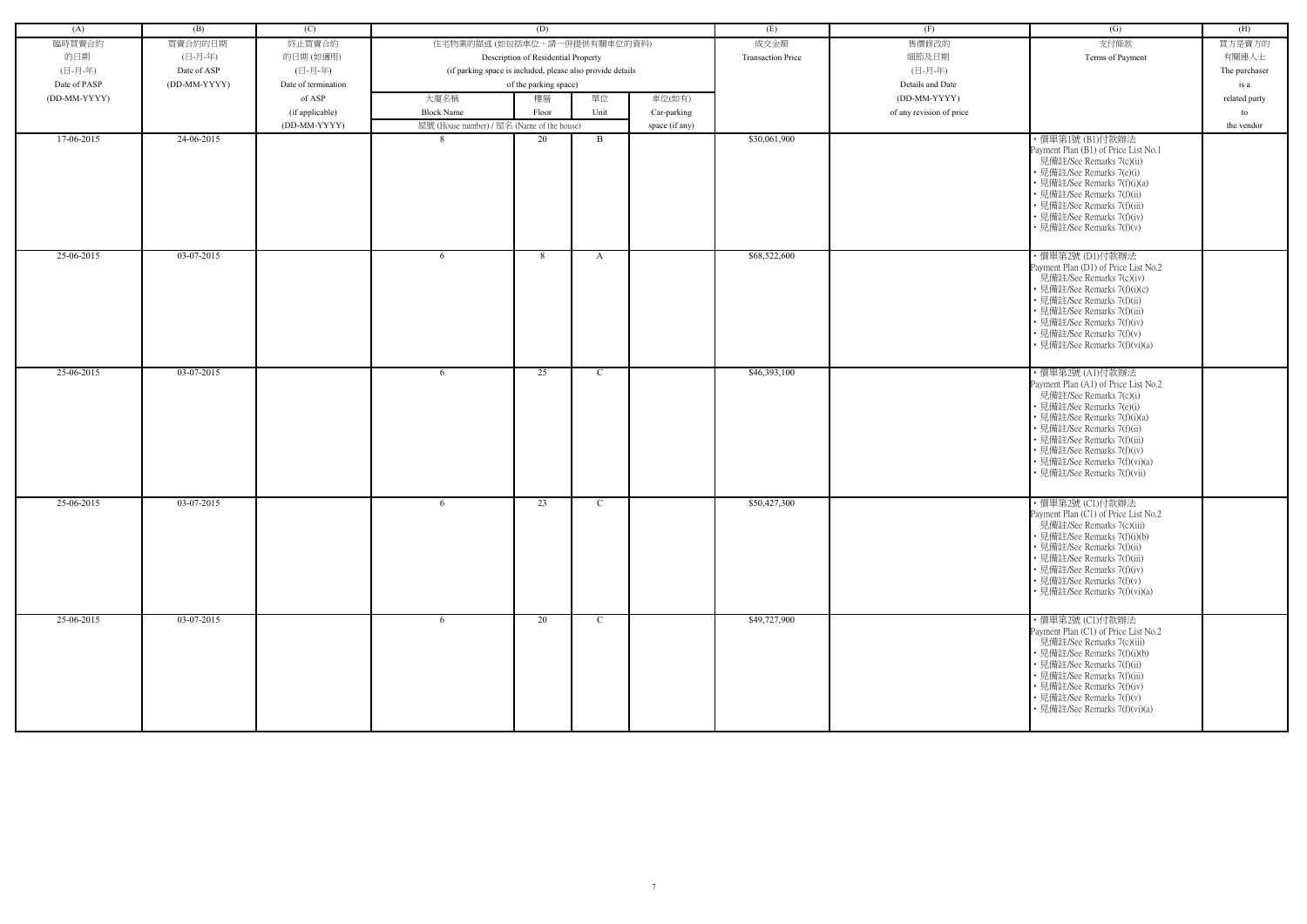| (A)          | (B)          | (C)                 |                                                            | (D)                                 |              |                | (E)                      | (F)                      | (G)                                                                                                                                                                                                                                                                                                       | (H)           |
|--------------|--------------|---------------------|------------------------------------------------------------|-------------------------------------|--------------|----------------|--------------------------|--------------------------|-----------------------------------------------------------------------------------------------------------------------------------------------------------------------------------------------------------------------------------------------------------------------------------------------------------|---------------|
| 臨時買賣合約       | 買賣合約的日期      | 終止買賣合約              | 住宅物業的描述 (如包括車位,請一併提供有關車位的資料)                               |                                     |              |                | 成交金額                     | 售價修改的                    | 支付條款                                                                                                                                                                                                                                                                                                      | 買方是賣方的        |
| 的日期          | (日-月-年)      | 的日期(如適用)            |                                                            | Description of Residential Property |              |                | <b>Transaction Price</b> | 細節及日期                    | Terms of Payment                                                                                                                                                                                                                                                                                          | 有關連人士         |
| (日-月-年)      | Date of ASP  | (日-月-年)             | (if parking space is included, please also provide details |                                     |              |                |                          | (日-月-年)                  |                                                                                                                                                                                                                                                                                                           | The purchaser |
| Date of PASP | (DD-MM-YYYY) | Date of termination |                                                            | of the parking space)               |              |                |                          | Details and Date         |                                                                                                                                                                                                                                                                                                           | is a          |
| (DD-MM-YYYY) |              | of ASP              | 大廈名稱                                                       | 樓層                                  | 單位           | 車位(如有)         |                          | (DD-MM-YYYY)             |                                                                                                                                                                                                                                                                                                           | related party |
|              |              | (if applicable)     | <b>Block Name</b>                                          | Floor                               | Unit         | Car-parking    |                          | of any revision of price |                                                                                                                                                                                                                                                                                                           | to            |
|              |              | (DD-MM-YYYY)        | 屋號 (House number) / 屋名 (Name of the house)                 |                                     |              | space (if any) |                          |                          |                                                                                                                                                                                                                                                                                                           | the vendor    |
| 25-06-2015   | 03-07-2015   |                     | -6                                                         | 19                                  | $\mathbf C$  |                | \$48,091,800             |                          | ・價單第2號 (B1)付款辦法<br>Payment Plan (B1) of Price List No.2<br>見備註/See Remarks 7(c)(ii)<br>• 見備註/See Remarks 7(e)(i)<br>• 見備註/See Remarks 7(f)(i)(a)<br>• 見備註/See Remarks 7(f)(ii)<br>• 見備註/See Remarks 7(f)(iii)<br>• 見備註/See Remarks 7(f)(iv)<br>• 見備註/See Remarks 7(f)(v)<br>• 見備註/See Remarks 7(f)(vi)(a) |               |
| 25-06-2015   | 03-07-2015   |                     | 6                                                          | 16                                  | $\mathbf C$  |                | \$47,662,000             |                          | ・價單第2號 (B1)付款辦法<br>Payment Plan (B1) of Price List No.2<br>見備註/See Remarks 7(c)(ii)<br>• 見備註/See Remarks 7(e)(i)<br>• 見備註/See Remarks 7(f)(i)(a)<br>• 見備註/See Remarks 7(f)(ii)<br>• 見備註/See Remarks 7(f)(iii)<br>• 見備註/See Remarks 7(f)(iv)<br>• 見備註/See Remarks 7(f)(v)<br>• 見備註/See Remarks 7(f)(vi)(a) |               |
| 25-06-2015   | 03-07-2015   |                     | 6                                                          | 15                                  | C            |                | \$42,994,000             |                          | · 價單第2號 (A1)付款辦法<br>Payment Plan (A1) of Price List No.2<br>見備註/See Remarks 7(c)(i)<br>• 見備註/See Remarks 7(d)(i)<br>• 見備註/See Remarks 7(e)(i)<br>• 見備註/See Remarks 7(f)(ii)<br>• 見備註/See Remarks 7(f)(iii)<br>• 見備註/See Remarks 7(f)(iv)<br>• 見備註/See Remarks 7(f)(vi)(a)                                 |               |
| 25-06-2015   | 03-07-2015   |                     | 6                                                          | 9                                   | $\mathbf{C}$ |                | \$44,083,300             |                          | ・價單第2號 (A1)付款辦法<br>Payment Plan (A1) of Price List No.2<br>見備註/See Remarks 7(c)(i)<br>• 見備註/See Remarks 7(e)(i)<br>• 見備註/See Remarks 7(f)(i)(a)<br>• 見備註/See Remarks 7(f)(ii)<br>• 見備註/See Remarks 7(f)(iii)<br>• 見備註/See Remarks 7(f)(iv)<br>• 見備註/See Remarks 7(f)(vi)(a)                               |               |
| 25-06-2015   | 03-07-2015   |                     | 8                                                          | 27                                  | $\mathbf{A}$ |                | \$38,895,400             |                          | ・價單第2號 (A1)付款辦法<br>Payment Plan (A1) of Price List No.2<br>見備註/See Remarks 7(c)(i)<br>• 見備註/See Remarks 7(e)(i)<br>• 見備註/See Remarks 7(f)(i)(a)<br>• 見備註/See Remarks 7(f)(ii)<br>• 見備註/See Remarks 7(f)(iii)<br>• 見備註/See Remarks 7(f)(iv)                                                                |               |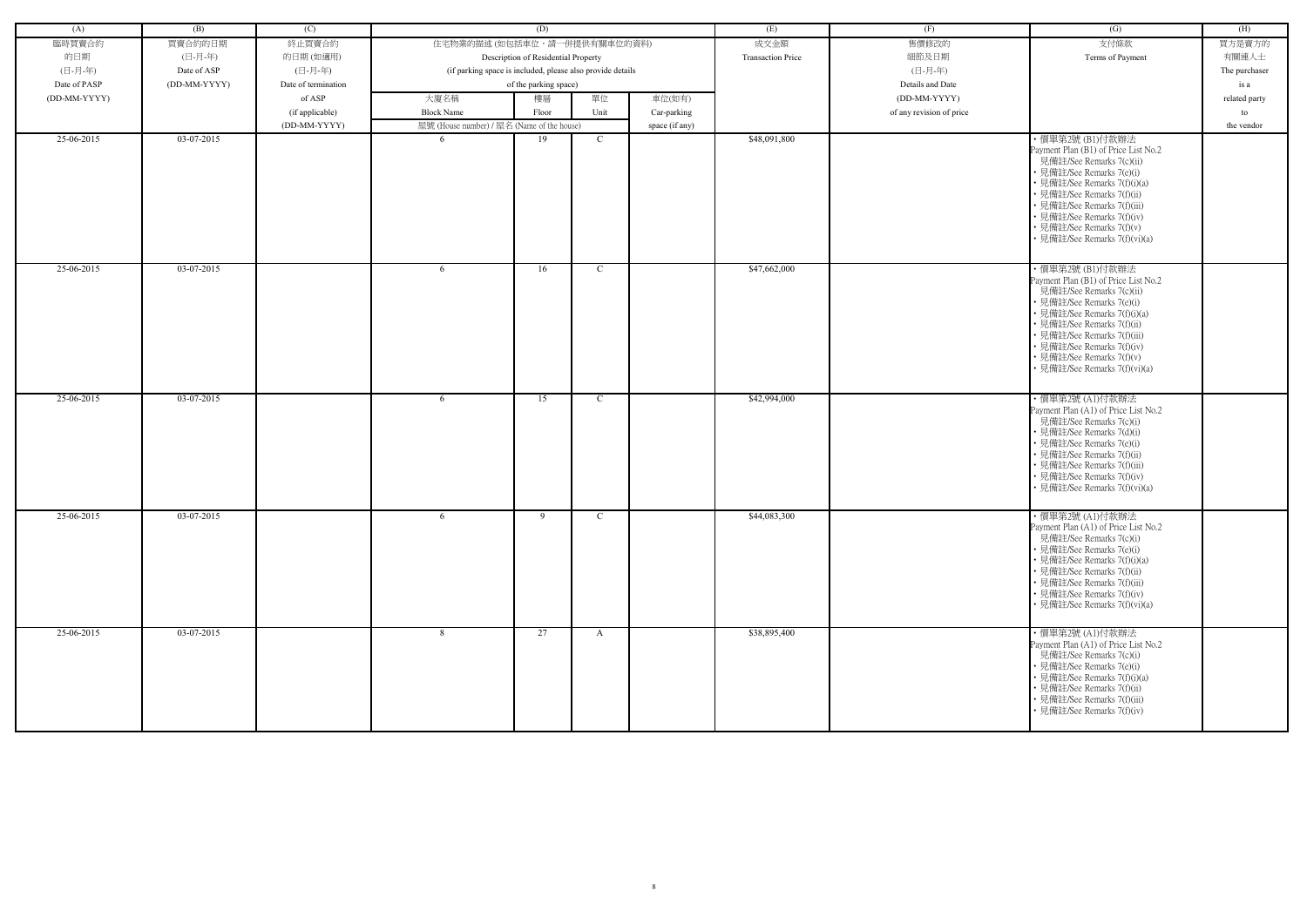| (A)          | (B)          | (C)                 |                                                            | (D)                                 |              |                | (E)                      | (F)                      | (G)                                                                                                                                                                                                                                                                      | (H)           |
|--------------|--------------|---------------------|------------------------------------------------------------|-------------------------------------|--------------|----------------|--------------------------|--------------------------|--------------------------------------------------------------------------------------------------------------------------------------------------------------------------------------------------------------------------------------------------------------------------|---------------|
| 臨時買賣合約       | 買賣合約的日期      | 終止買賣合約              | 住宅物業的描述 (如包括車位,請一併提供有關車位的資料)                               |                                     |              |                | 成交金額                     | 售價修改的                    | 支付條款                                                                                                                                                                                                                                                                     | 買方是賣方的        |
| 的日期          | (日-月-年)      | 的日期(如適用)            |                                                            | Description of Residential Property |              |                | <b>Transaction Price</b> | 細節及日期                    | Terms of Payment                                                                                                                                                                                                                                                         | 有關連人士         |
| (日-月-年)      | Date of ASP  | (日-月-年)             | (if parking space is included, please also provide details |                                     |              |                |                          | (日-月-年)                  |                                                                                                                                                                                                                                                                          | The purchaser |
| Date of PASP | (DD-MM-YYYY) | Date of termination |                                                            | of the parking space)               |              |                |                          | Details and Date         |                                                                                                                                                                                                                                                                          | is a          |
| (DD-MM-YYYY) |              | of ASP              | 大廈名稱                                                       | 樓層                                  | 單位           | 車位(如有)         |                          | (DD-MM-YYYY)             |                                                                                                                                                                                                                                                                          | related party |
|              |              | (if applicable)     | <b>Block Name</b>                                          | Floor                               | Unit         | Car-parking    |                          | of any revision of price |                                                                                                                                                                                                                                                                          | to            |
|              |              | (DD-MM-YYYY)        | 屋號 (House number) / 屋名 (Name of the house)                 |                                     |              | space (if any) |                          |                          |                                                                                                                                                                                                                                                                          | the vendor    |
| 25-06-2015   | 03-07-2015   |                     | -8                                                         | 26                                  | $\mathbf{A}$ |                | \$40,886,600             |                          | ・價單第2號 (B1)付款辦法<br>Payment Plan (B1) of Price List No.2<br>見備註/See Remarks 7(c)(ii)<br>• 見備註/See Remarks 7(e)(i)<br>• 見備註/See Remarks 7(f)(i)(a)<br>• 見備註/See Remarks 7(f)(ii)<br>• 見備註/See Remarks 7(f)(iii)<br>• 見備註/See Remarks 7(f)(iv)<br>• 見備註/See Remarks 7(f)(v) |               |
| 25-06-2015   | 03-07-2015   |                     | -8                                                         | 25                                  | A            |                | \$38,989,800             |                          | ・價單第2號 (B1)付款辦法<br>Payment Plan (B1) of Price List No.2<br>見備註/See Remarks 7(c)(ii)<br>• 見備註/See Remarks 7(d)(i)<br>• 見備註/See Remarks 7(e)(i)<br>• 見備註/See Remarks 7(f)(ii)<br>• 見備註/See Remarks 7(f)(iii)<br>• 見備註/See Remarks 7(f)(iv)<br>· 見備註/See Remarks 7(f)(v)    |               |
| $25-06-2015$ | $03-07-2015$ |                     | 8                                                          | 23                                  | A            |                | \$36,772,000             |                          | ・價單第2號 (A1)付款辦法<br>Payment Plan (A1) of Price List No.2<br>見備註/See Remarks 7(c)(i)<br>• 見備註/See Remarks 7(d)(i)<br>• 見備註/See Remarks 7(e)(i)<br>• 見備註/See Remarks 7(f)(ii)<br>• 見備註/See Remarks 7(f)(iii)<br>· 見備註/See Remarks 7(f)(iv)                                  |               |
| 25-06-2015   | $03-07-2015$ |                     | 8                                                          | 22                                  | A            |                | \$40,521,200             |                          | ・價單第2號 (B1)付款辦法<br>Payment Plan (B1) of Price List No.2<br>見備註/See Remarks 7(c)(ii)<br>· 見備註/See Remarks 7(e)(i)<br>• 見備註/See Remarks 7(f)(i)(a)<br>• 見備註/See Remarks 7(f)(ii)<br>• 見備註/See Remarks 7(f)(iii)<br>• 見備註/See Remarks 7(f)(iv)<br>• 見備註/See Remarks 7(f)(v) |               |
| 25-06-2015   | 03-07-2015   |                     | 8                                                          | 21                                  | $\mathbf{A}$ |                | \$38,203,300             |                          | ・價單第2號 (A1)付款辦法<br>Payment Plan (A1) of Price List No.2<br>見備註/See Remarks 7(c)(i)<br>• 見備註/See Remarks 7(e)(i)<br>• 見備註/See Remarks 7(f)(i)(a)<br>• 見備註/See Remarks 7(f)(ii)<br>• 見備註/See Remarks 7(f)(iii)<br>• 見備註/See Remarks 7(f)(iv)                               |               |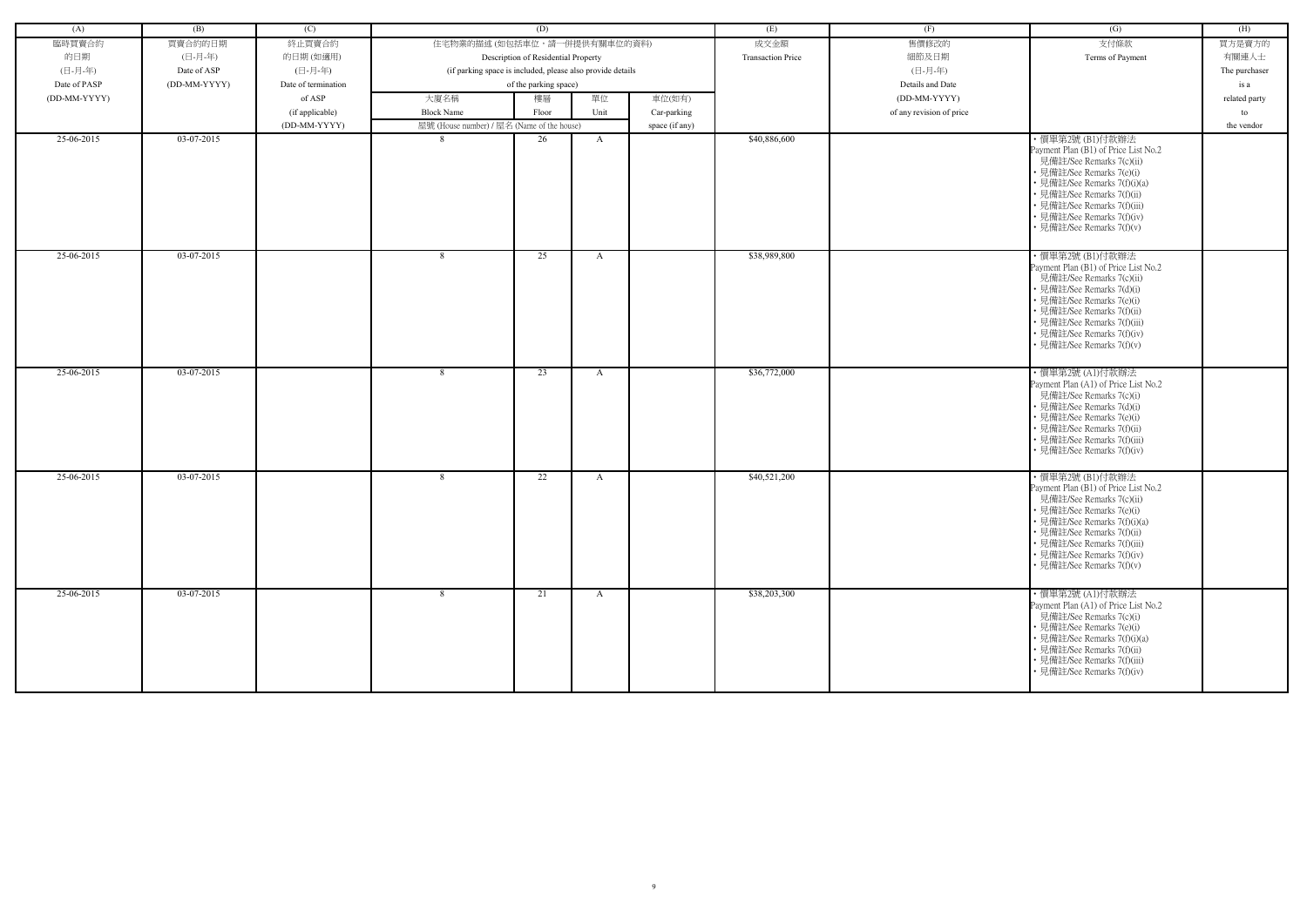| (A)          | (B)          | (C)                 |                                                            | (D)                                 |              |                | (E)                      | (F)                      | (G)                                                                                                                                                                                                                                                                        | (H)           |
|--------------|--------------|---------------------|------------------------------------------------------------|-------------------------------------|--------------|----------------|--------------------------|--------------------------|----------------------------------------------------------------------------------------------------------------------------------------------------------------------------------------------------------------------------------------------------------------------------|---------------|
| 臨時買賣合約       | 買賣合約的日期      | 終止買賣合約              | 住宅物業的描述 (如包括車位,請一併提供有關車位的資料)                               |                                     |              |                | 成交金額                     | 售價修改的                    | 支付條款                                                                                                                                                                                                                                                                       | 買方是賣方的        |
| 的日期          | (日-月-年)      | 的日期(如適用)            |                                                            | Description of Residential Property |              |                | <b>Transaction Price</b> | 細節及日期                    | Terms of Payment                                                                                                                                                                                                                                                           | 有關連人士         |
| (日-月-年)      | Date of ASP  | (日-月-年)             | (if parking space is included, please also provide details |                                     |              |                |                          | (日-月-年)                  |                                                                                                                                                                                                                                                                            | The purchaser |
| Date of PASP | (DD-MM-YYYY) | Date of termination |                                                            | of the parking space)               |              |                |                          | Details and Date         |                                                                                                                                                                                                                                                                            | is a          |
| (DD-MM-YYYY) |              | of ASP              | 大廈名稱                                                       | 樓層                                  | 單位           | 車位(如有)         |                          | (DD-MM-YYYY)             |                                                                                                                                                                                                                                                                            |               |
|              |              |                     |                                                            |                                     |              |                |                          |                          |                                                                                                                                                                                                                                                                            | related party |
|              |              | (if applicable)     | <b>Block Name</b>                                          | Floor                               | Unit         | Car-parking    |                          | of any revision of price |                                                                                                                                                                                                                                                                            | to            |
|              |              | (DD-MM-YYYY)        | 屋號 (House number) / 屋名 (Name of the house)                 |                                     |              | space (if any) |                          |                          |                                                                                                                                                                                                                                                                            | the vendor    |
| 25-06-2015   | $03-07-2015$ |                     |                                                            | 20                                  | A            |                | \$38,089,100             |                          | ・價單第2號 (A1)付款辦法<br>Payment Plan (A1) of Price List No.2<br>見備註/See Remarks 7(c)(i)<br>• 見備註/See Remarks 7(e)(i)<br>• 見備註/See Remarks 7(f)(i)(a)<br>• 見備註/See Remarks 7(f)(ii)<br>• 見備註/See Remarks 7(f)(iii)<br>• 見備註/See Remarks 7(f)(iv)                                 |               |
| 25-06-2015   | 03-07-2015   |                     | - 8                                                        | 19                                  | A            |                | \$36,117,600             |                          | · 價單第2號 (A1)付款辦法<br>Payment Plan (A1) of Price List No.2<br>見備註/See Remarks 7(c)(i)<br>• 見備註/See Remarks 7(d)(i)<br>· 見備註/See Remarks 7(e)(i)<br>• 見備註/See Remarks 7(f)(ii)<br>• 見備註/See Remarks 7(f)(iii)<br>· 見備註/See Remarks 7(f)(iv)                                   |               |
| 26-06-2015   | 06-07-2015   |                     | -6                                                         | 12                                  | A            |                | \$74,768,000             |                          | ・價單第1A號 (A1)付款辦法<br>Payment Plan (A1) of Price List No.1A<br>見備註/See Remarks 7(c)(i)<br>• 見備註/See Remarks 7(d)(i)<br>• 見備註/See Remarks 7(e)(i)<br>• 見備註/See Remarks 7(f)(ii)<br>• 見備註/See Remarks 7(f)(iii)<br>• 見備註/See Remarks 7(f)(iv)<br>• 見備註/See Remarks 7(f)(vi)(a) |               |
| $02-07-2015$ | 09-07-2015   |                     | -6                                                         | 26                                  | B            |                | \$29,169,200             |                          | ・價單第3號 (A1)付款辦法<br>Payment Plan (A1) of Price List No.3<br>見備註/See Remarks 7(c)(i)<br>• 見備註/See Remarks 7(d)(i)<br>• 見備註/See Remarks 7(e)(i)<br>• 見備註/See Remarks 7(f)(ii)<br>• 見備註/See Remarks 7(f)(iii)<br>• 見備註/See Remarks 7(f)(iv)                                    |               |
| $02-07-2015$ | 09-07-2015   |                     | 6                                                          | $\overline{25}$                     | B            |                | \$29,169,200             |                          | ・價單第3號 (A1)付款辦法<br>Payment Plan (A1) of Price List No.3<br>見備註/See Remarks 7(c)(i)<br>• 見備註/See Remarks 7(d)(i)<br>• 見備註/See Remarks 7(e)(i)<br>• 見備註/See Remarks 7(f)(ii)<br>· 見備註/See Remarks 7(f)(iii)<br>• 見備註/See Remarks 7(f)(iv)                                    |               |
| 02-07-2015   | 09-07-2015   |                     | -6                                                         | 23                                  | $\mathbf{B}$ |                | \$32,079,600             |                          | ・價單第3號 (B1)付款辦法<br>Payment Plan (B1) of Price List No.3<br>見備註/See Remarks 7(c)(ii)<br>• 見備註/See Remarks 7(e)(i)<br>• 見備註/See Remarks 7(f)(i)(a)<br>• 見備註/See Remarks 7(f)(ii)<br>· 見備註/See Remarks 7(f)(iii)<br>• 見備註/See Remarks 7(f)(iv)<br>• 見備註/See Remarks 7(f)(v)   |               |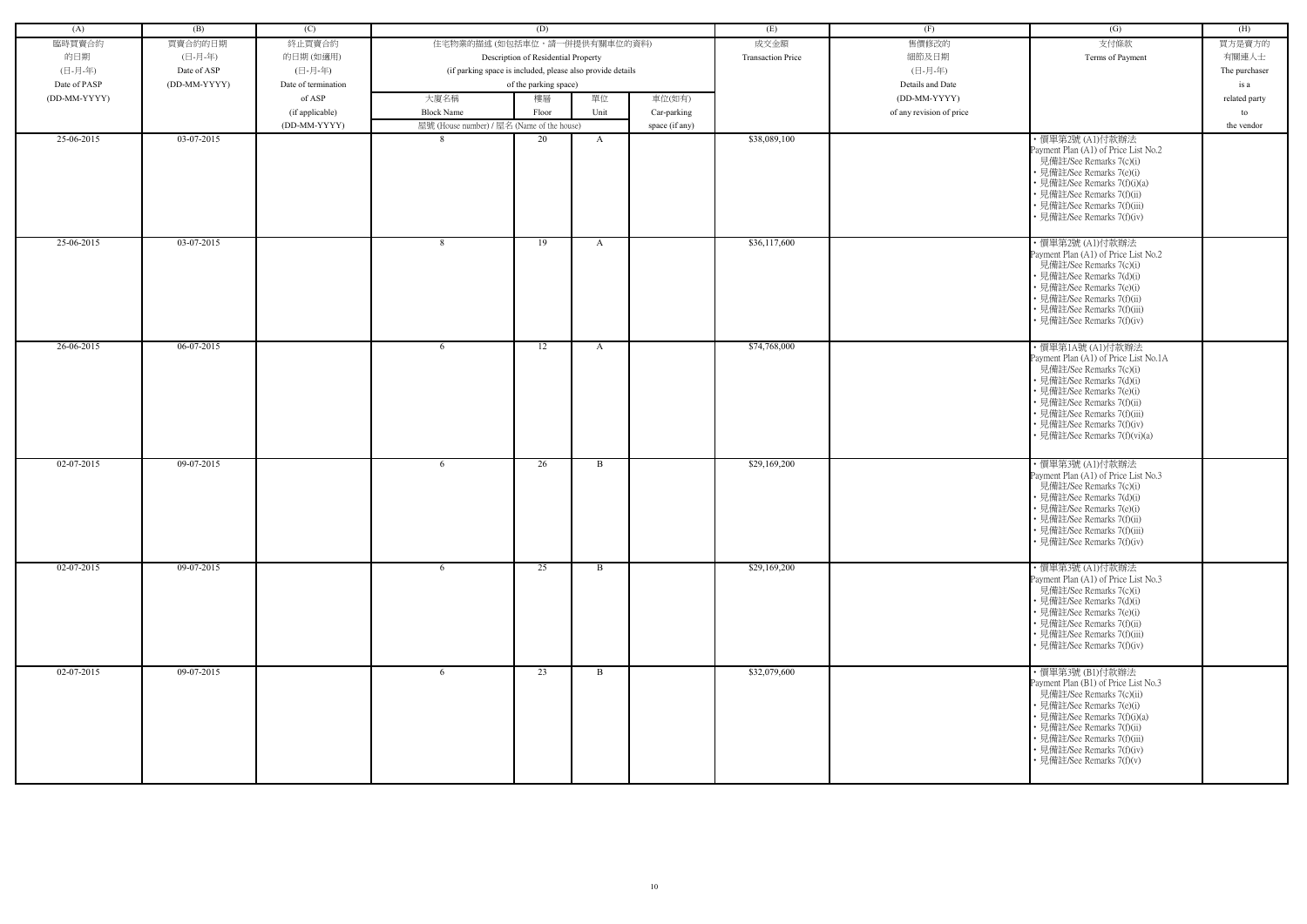| (A)          | (B)          | (C)                 |                                                            | (D)                                 |                |                | (E)                      | (F)                      | (G)                                                                                                                                                                                                                                                                      | (H)           |
|--------------|--------------|---------------------|------------------------------------------------------------|-------------------------------------|----------------|----------------|--------------------------|--------------------------|--------------------------------------------------------------------------------------------------------------------------------------------------------------------------------------------------------------------------------------------------------------------------|---------------|
| 臨時買賣合約       | 買賣合約的日期      | 終止買賣合約              | 住宅物業的描述 (如包括車位,請一併提供有關車位的資料)                               |                                     |                |                | 成交金額                     | 售價修改的                    | 支付條款                                                                                                                                                                                                                                                                     | 買方是賣方的        |
| 的日期          | (日-月-年)      | 的日期(如適用)            |                                                            | Description of Residential Property |                |                | <b>Transaction Price</b> | 細節及日期                    | Terms of Payment                                                                                                                                                                                                                                                         | 有關連人士         |
|              |              |                     |                                                            |                                     |                |                |                          |                          |                                                                                                                                                                                                                                                                          |               |
| (日-月-年)      | Date of ASP  | (日-月-年)             | (if parking space is included, please also provide details |                                     |                |                |                          | (日-月-年)                  |                                                                                                                                                                                                                                                                          | The purchaser |
| Date of PASP | (DD-MM-YYYY) | Date of termination |                                                            | of the parking space)               |                |                |                          | Details and Date         |                                                                                                                                                                                                                                                                          | is a          |
| (DD-MM-YYYY) |              | of ASP              | 大廈名稱                                                       | 樓層                                  | 單位             | 車位(如有)         |                          | (DD-MM-YYYY)             |                                                                                                                                                                                                                                                                          | related party |
|              |              | (if applicable)     | <b>Block Name</b>                                          | Floor                               | Unit           | Car-parking    |                          | of any revision of price |                                                                                                                                                                                                                                                                          | to            |
|              |              | (DD-MM-YYYY)        | 屋號 (House number) / 屋名 (Name of the house)                 |                                     |                | space (if any) |                          |                          |                                                                                                                                                                                                                                                                          | the vendor    |
| $02-07-2015$ | 09-07-2015   |                     |                                                            | 22                                  | B              |                | \$32,809,300             |                          | ・價單第3號 (C1)付款辦法<br>Payment Plan (C1) of Price List No.3<br>見備註/See Remarks 7(c)(iii)<br>• 見備註/See Remarks 7(f)(i)(b)<br>• 見備註/See Remarks 7(f)(ii)<br>• 見備註/See Remarks 7(f)(iii)<br>• 見備註/See Remarks 7(f)(iv)<br>• 見備註/See Remarks 7(f)(v)                             |               |
| $02-07-2015$ | 09-07-2015   |                     | -6                                                         | 21                                  | B              |                | \$28,508,500             |                          | ・價單第3號 (A1)付款辦法<br>Payment Plan (A1) of Price List No.3<br>見備註/See Remarks 7(c)(i)<br>• 見備註/See Remarks 7(d)(i)<br>• 見備註/See Remarks 7(e)(i)<br>• 見備註/See Remarks 7(f)(ii)<br>• 見備註/See Remarks 7(f)(iii)<br>見備註/See Remarks 7(f)(iv)                                    |               |
| 02-07-2015   | 09-07-2015   |                     | -6                                                         | 20                                  | $\overline{B}$ |                | \$29,766,300             |                          | ・價單第3號 (A1)付款辦法<br>Payment Plan (A1) of Price List No.3<br>見備註/See Remarks 7(c)(i)<br>• 見備註/See Remarks 7(e)(i)<br>• 見備註/See Remarks 7(f)(i)(a)<br>• 見備註/See Remarks 7(f)(ii)<br>• 見備註/See Remarks 7(f)(iii)<br>• 見備註/See Remarks 7(f)(iv)                               |               |
| $02-07-2015$ | 09-07-2015   |                     | 6                                                          | 16                                  | B              |                | \$27,549,000             |                          | ・價單第3號 (A1)付款辦法<br>Payment Plan (A1) of Price List No.3<br>見備註/See Remarks 7(c)(i)<br>• 見備註/See Remarks 7(d)(i)<br>• 見備註/See Remarks 7(e)(i)<br>• 見備註/See Remarks 7(f)(ii)<br>• 見備註/See Remarks 7(f)(iii)<br>• 見備註/See Remarks 7(f)(iv)                                  |               |
| 02-07-2015   | 09-07-2015   |                     | 6                                                          | 15                                  | B              |                | \$29,990,200             |                          | ・價單第3號 (B1)付款辦法<br>Payment Plan (B1) of Price List No.3<br>見備註/See Remarks 7(c)(ii)<br>• 見備註/See Remarks 7(e)(i)<br>• 見備註/See Remarks 7(f)(i)(a)<br>• 見備註/See Remarks 7(f)(ii)<br>• 見備註/See Remarks 7(f)(iii)<br>• 見備註/See Remarks 7(f)(iv)<br>• 見備註/See Remarks 7(f)(v) |               |
| 02-07-2015   | 09-07-2015   |                     | 6                                                          | 12                                  | $\mathbf{B}$   |                | \$28,084,200             |                          | ・價單第3號 (B1)付款辦法<br>Payment Plan (B1) of Price List No.3<br>見備註/See Remarks 7(c)(ii)<br>• 見備註/See Remarks 7(d)(i)<br>• 見備註/See Remarks 7(e)(i)<br>• 見備註/See Remarks 7(f)(ii)<br>• 見備註/See Remarks 7(f)(iii)<br>• 見備註/See Remarks 7(f)(iv)<br>• 見備註/See Remarks 7(f)(v)    |               |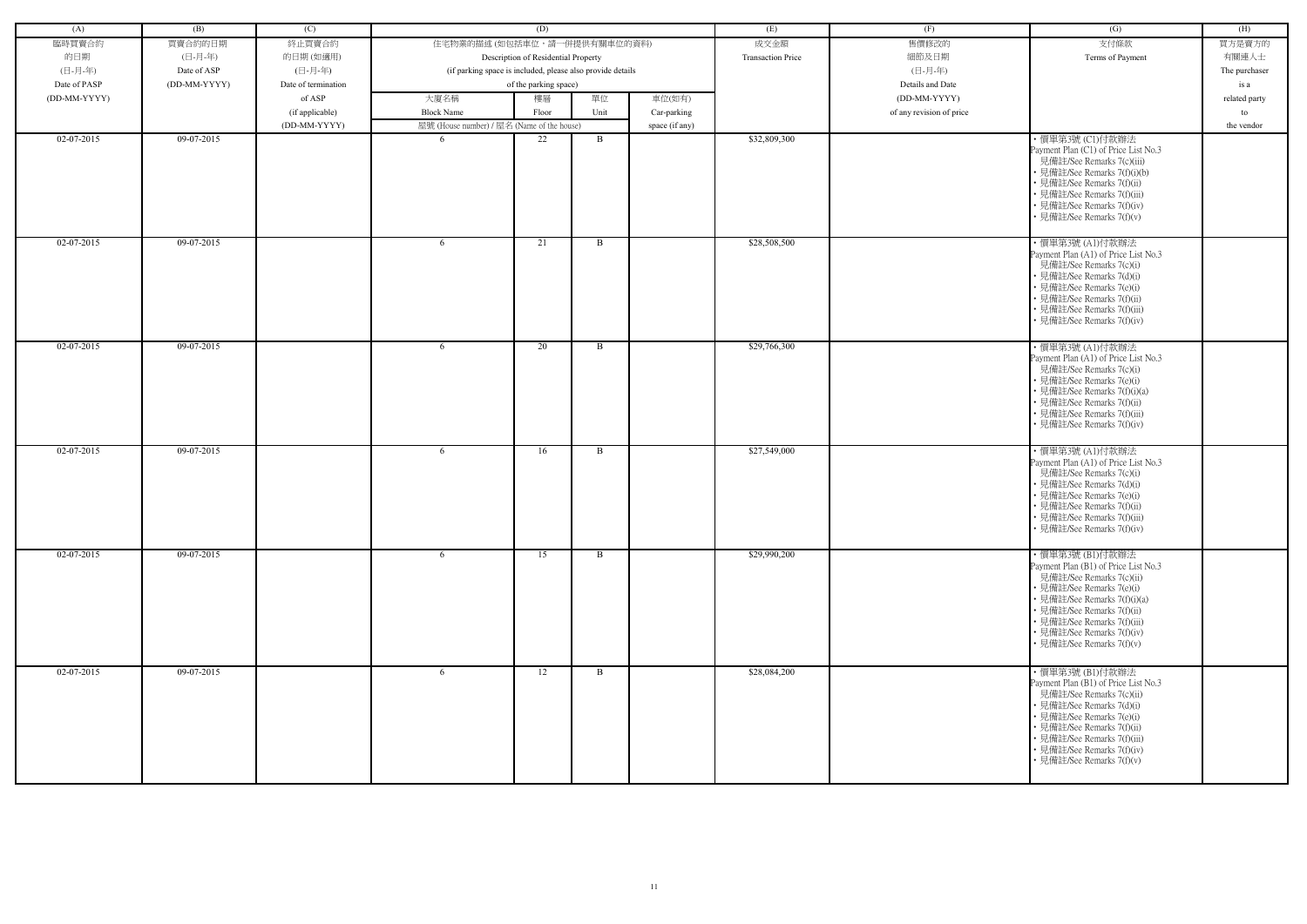| (A)          | (B)          | (C)                 |                                                            | (D)                                 |              |                | (E)                      | (F)                      | (G)                                                                                                                                                                                                                                                                   | (H)           |
|--------------|--------------|---------------------|------------------------------------------------------------|-------------------------------------|--------------|----------------|--------------------------|--------------------------|-----------------------------------------------------------------------------------------------------------------------------------------------------------------------------------------------------------------------------------------------------------------------|---------------|
| 臨時買賣合約       | 買賣合約的日期      | 終止買賣合約              | 住宅物業的描述(如包括車位,請一併提供有關車位的資料)                                |                                     |              |                | 成交金額                     | 售價修改的                    | 支付條款                                                                                                                                                                                                                                                                  | 買方是賣方的        |
| 的日期          | (日-月-年)      | 的日期(如適用)            |                                                            | Description of Residential Property |              |                | <b>Transaction Price</b> | 細節及日期                    | Terms of Payment                                                                                                                                                                                                                                                      | 有關連人士         |
| (日-月-年)      | Date of ASP  | (日-月-年)             | (if parking space is included, please also provide details |                                     |              |                |                          | (日-月-年)                  |                                                                                                                                                                                                                                                                       | The purchaser |
| Date of PASP | (DD-MM-YYYY) | Date of termination |                                                            | of the parking space)               |              |                |                          | Details and Date         |                                                                                                                                                                                                                                                                       | is a          |
| (DD-MM-YYYY) |              | of ASP              | 大廈名稱                                                       | 樓層                                  | 單位           | 車位(如有)         |                          | (DD-MM-YYYY)             |                                                                                                                                                                                                                                                                       | related party |
|              |              | (if applicable)     | <b>Block Name</b>                                          | Floor                               | Unit         | Car-parking    |                          | of any revision of price |                                                                                                                                                                                                                                                                       | to            |
|              |              | (DD-MM-YYYY)        | 屋號 (House number) / 屋名 (Name of the house)                 |                                     |              | space (if any) |                          |                          |                                                                                                                                                                                                                                                                       | the vendor    |
| $02-07-2015$ | 09-07-2015   |                     |                                                            | 10                                  | B            |                | \$27,967,400             |                          | ・價單第3號 (B1)付款辦法<br>Payment Plan (B1) of Price List No.3<br>見備註/See Remarks 7(c)(ii)<br>• 見備註/See Remarks 7(e)(i)<br>• 見備註/See Remarks 7(f)(i)(a)<br>• 見備註/See Remarks 7(f)(ii)<br>• 見備註/See Remarks 7(f)(iii)<br>• 見備註/See Remarks 7(f)(iv)                           |               |
| $02-07-2015$ | $09-07-2015$ |                     | -6                                                         | - 9                                 | B            |                | \$24,446,200             |                          | • 見備註/See Remarks 7(f)(v)<br>・價單第3號 (A1)付款辦法                                                                                                                                                                                                                          |               |
|              |              |                     |                                                            |                                     |              |                |                          |                          | Payment Plan (A1) of Price List No.3<br>見備註/See Remarks 7(c)(i)<br>• 見備註/See Remarks 7(d)(i)<br>· 見備註/See Remarks 7(e)(i)<br>· 見備註/See Remarks 7(f)(ii)<br>• 見備註/See Remarks 7(f)(iii)<br>· 見備註/See Remarks 7(f)(iv)                                                  |               |
| $02-07-2015$ | 09-07-2015   |                     | -6                                                         | 8                                   | <sup>B</sup> |                | \$25,300,500             |                          | ・價單第3號 (B1)付款辦法<br>Payment Plan (B1) of Price List No.3<br>見備註/See Remarks 7(c)(ii)<br>• 見備註/See Remarks 7(d)(i)<br>• 見備註/See Remarks 7(e)(i)<br>• 見備註/See Remarks 7(f)(ii)<br>• 見備註/See Remarks 7(f)(iii)<br>• 見備註/See Remarks 7(f)(iv)<br>• 見備註/See Remarks 7(f)(v) |               |
| 02-07-2015   | 09-07-2015   |                     | 6                                                          | 5                                   | B            |                | \$19,988,100             |                          | ·價單第3號(A1)付款辦法<br>Payment Plan (A1) of Price List No.3<br>見備註/See Remarks 7(c)(i)<br>• 見備註/See Remarks 7(d)(i)<br>• 見備註/See Remarks 7(e)(i)<br>• 見備註/See Remarks 7(f)(ii)<br>• 見備註/See Remarks 7(f)(iii)<br>· 見備註/See Remarks 7(f)(iv)                                |               |
| 02-07-2015   | 09-07-2015   |                     | 8                                                          | 17                                  | A            |                | \$37,748,600             |                          | ・價單第2A號 (A1)付款辦法<br>Payment Plan (A1) of Price List No.2A<br>見備註/See Remarks 7(c)(i)<br>• 見備註/See Remarks 7(e)(i)<br>• 見備註/See Remarks 7(f)(i)(a)<br>• 見備註/See Remarks 7(f)(ii)<br>• 見備註/See Remarks 7(f)(iii)<br>• 見備註/See Remarks 7(f)(iv)                          |               |
| 02-07-2015   | 09-07-2015   |                     | 8                                                          | 15                                  | A            |                | \$39,509,900             |                          | ・價單第3號 (C1)付款辦法<br>Payment Plan (C1) of Price List No.3<br>見備註/See Remarks 7(c)(iii)<br>• 見備註/See Remarks 7(f)(i)(b)<br>・見備註/See Remarks 7(f)(ii)<br>• 見備註/See Remarks 7(f)(iii)<br>• 見備註/See Remarks 7(f)(iv)<br>• 見備註/See Remarks 7(f)(v)                           |               |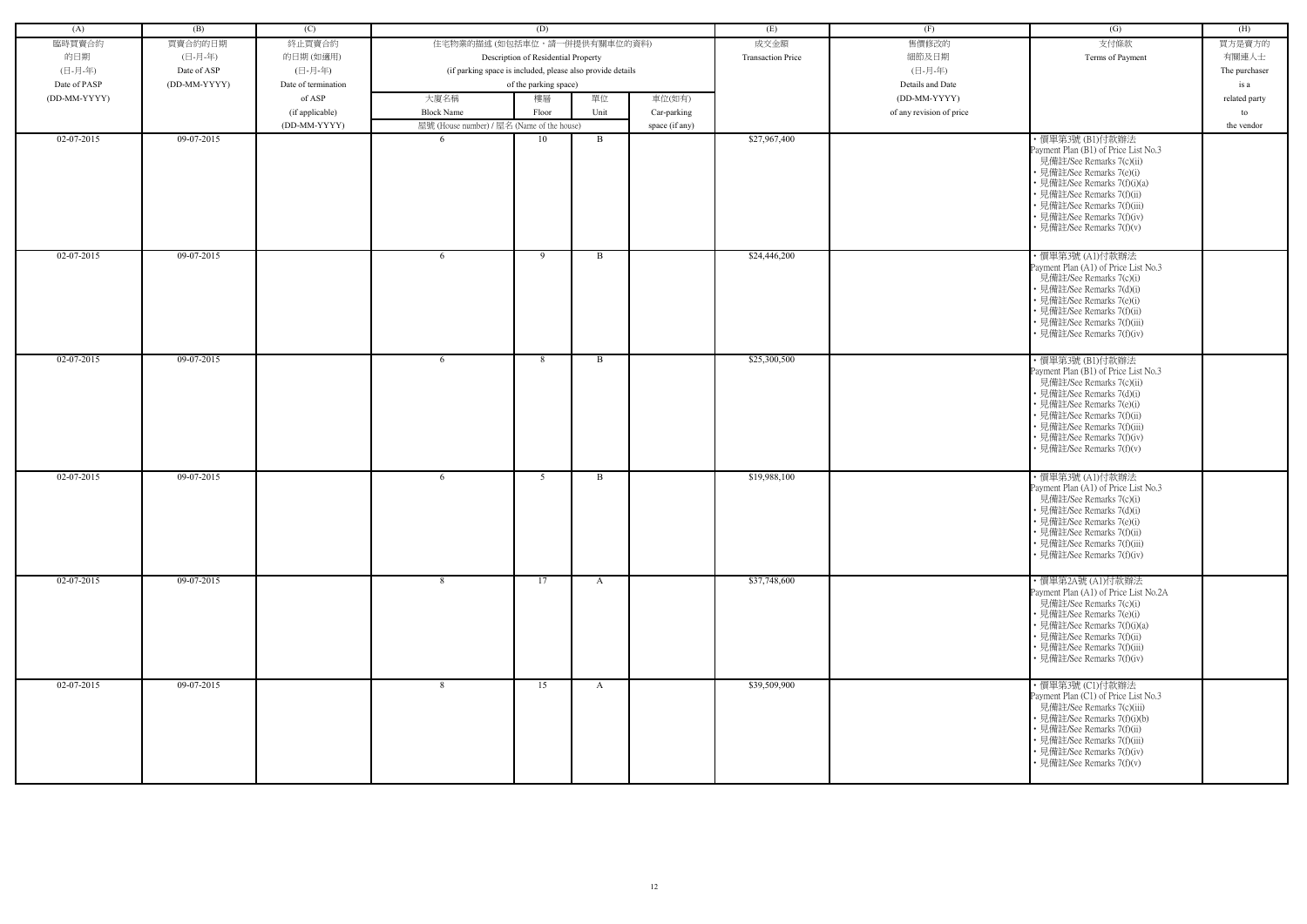| (A)          | (B)          | (C)                 |                                                            | (D)                                 |                   |                | (E)                      | (F)                      | $\left( G\right)$                                                                                                                                                                                                                                                                                                                                                                                                                                                                                               | (H)           |
|--------------|--------------|---------------------|------------------------------------------------------------|-------------------------------------|-------------------|----------------|--------------------------|--------------------------|-----------------------------------------------------------------------------------------------------------------------------------------------------------------------------------------------------------------------------------------------------------------------------------------------------------------------------------------------------------------------------------------------------------------------------------------------------------------------------------------------------------------|---------------|
| 臨時買賣合約       | 買賣合約的日期      | 終止買賣合約              | 住宅物業的描述 (如包括車位,請一併提供有關車位的資料)                               |                                     |                   |                | 成交金額                     | 售價修改的                    | 支付條款                                                                                                                                                                                                                                                                                                                                                                                                                                                                                                            | 買方是賣方的        |
| 的日期          | (日-月-年)      | 的日期(如適用)            |                                                            | Description of Residential Property |                   |                | <b>Transaction Price</b> | 細節及日期                    | Terms of Payment                                                                                                                                                                                                                                                                                                                                                                                                                                                                                                | 有關連人士         |
| (日-月-年)      | Date of ASP  | (日-月-年)             | (if parking space is included, please also provide details |                                     |                   |                |                          | (日-月-年)                  |                                                                                                                                                                                                                                                                                                                                                                                                                                                                                                                 | The purchaser |
| Date of PASP | (DD-MM-YYYY) | Date of termination |                                                            | of the parking space)               |                   |                |                          | Details and Date         |                                                                                                                                                                                                                                                                                                                                                                                                                                                                                                                 | is a          |
| (DD-MM-YYYY) |              | of ASP              | 大廈名稱                                                       | 樓層                                  | 單位                | 車位(如有)         |                          | (DD-MM-YYYY)             |                                                                                                                                                                                                                                                                                                                                                                                                                                                                                                                 | related party |
|              |              | (if applicable)     | <b>Block Name</b>                                          | Floor                               | Unit              | Car-parking    |                          | of any revision of price |                                                                                                                                                                                                                                                                                                                                                                                                                                                                                                                 | to            |
|              |              | (DD-MM-YYYY)        | 屋號 (House number) / 屋名 (Name of the house)                 |                                     |                   | space (if any) |                          |                          |                                                                                                                                                                                                                                                                                                                                                                                                                                                                                                                 | the vendor    |
| 02-07-2015   | 09-07-2015   |                     | $\mathcal{R}$                                              | 11                                  | $\mathbf{A}$      |                | \$37,327,300             |                          | ・價單第3號 (C1)付款辦法                                                                                                                                                                                                                                                                                                                                                                                                                                                                                                 |               |
|              |              |                     |                                                            |                                     |                   |                |                          |                          | Payment Plan (C1) of Price List No.3<br>見備註/See Remarks 7(c)(iii)<br>• 見備註/See Remarks 7(f)(i)(b)<br>• 見備註/See Remarks 7(f)(ii)<br>• 見備註/See Remarks 7(f)(iii)<br>見備註/See Remarks 7(f)(iv)<br>• 見備註/See Remarks 7(f)(v)                                                                                                                                                                                                                                                                                         |               |
| 02-07-2015   | 09-07-2015   |                     | 8                                                          | 8                                   | A                 |                | \$33,752,200             |                          | ・價單第3號 (C1)付款辦法<br>Payment Plan (C1) of Price List No.3<br>見備註/See Remarks 7(c)(iii)<br>• 見備註/See Remarks 7(f)(i)(b)<br>· 見備註/See Remarks 7(f)(ii)<br>見備註/See Remarks 7(f)(iii)<br>• 見備註/See Remarks 7(f)(iv)<br>· 見備註/See Remarks 7(f)(v)                                                                                                                                                                                                                                                                      |               |
| 02-07-2015   | 09-07-2015   |                     | 8                                                          | $\overline{7}$                      | A                 |                | \$32,300,800             |                          | ・價單第3號 (D1)付款辦法<br>Payment Plan (D1) of Price List No.3<br>見備註/See Remarks 7(c)(iv)<br>• 見備註/See Remarks 7(f)(i)(c)<br>• 見備註/See Remarks 7(f)(ii)<br>• 見備註/See Remarks 7(f)(iii)<br>• 見備註/See Remarks 7(f)(iv)<br>· 見備註/See Remarks 7(f)(v)                                                                                                                                                                                                                                                                     |               |
| 02-07-2015   | 09-07-2015   |                     | 8<br>6                                                     | 5<br>$7\overline{ }$                | A<br>$\, {\bf B}$ |                | \$50,880,300             |                          | ・價單第3號 (B1)付款辦法<br>Payment Plan (B1) of Price List No.3<br>見備註/See Remarks 7(c)(ii)<br>見備註/See Remarks 7(d)(i)<br>• 見備註/See Remarks 7(e)(i)<br>• 見備註/See Remarks 7(f)(ii)<br>• 見備註/See Remarks 7(f)(iii)<br>• 見備註/See Remarks 7(f)(iv)<br>• 見備註/See Remarks 7(f)(v)<br>・價單第3號 (B1)付款辦法<br>Payment Plan (B1) of Price List No.3<br>見備註/See Remarks 7(c)(ii)<br>• 見備註/See Remarks 7(d)(i)<br>• 見備註/See Remarks 7(e)(i)<br>• 見備註/See Remarks 7(f)(ii)<br>• 見備註/See Remarks 7(f)(iii)<br>• 見備註/See Remarks 7(f)(iv) |               |
| 09-07-2015   | $16-07-2015$ |                     | 6                                                          | 27                                  | $\mathbf{B}$      |                | \$30,914,700             |                          | • 見備註/See Remarks 7(f)(v)<br>・價單第4號 (A1)付款辦法<br>Payment Plan (A1) of Price List No.4<br>見備註/See Remarks 7(c)(i)<br>• 見備註/See Remarks 7(e)(i)<br>• 見備註/See Remarks 7(f)(i)(a)<br>• 見備註/See Remarks 7(f)(ii)                                                                                                                                                                                                                                                                                                      |               |
|              |              |                     |                                                            |                                     |                   |                |                          |                          | 見備註/See Remarks 7(f)(iii)<br>• 見備註/See Remarks 7(f)(iv)                                                                                                                                                                                                                                                                                                                                                                                                                                                         |               |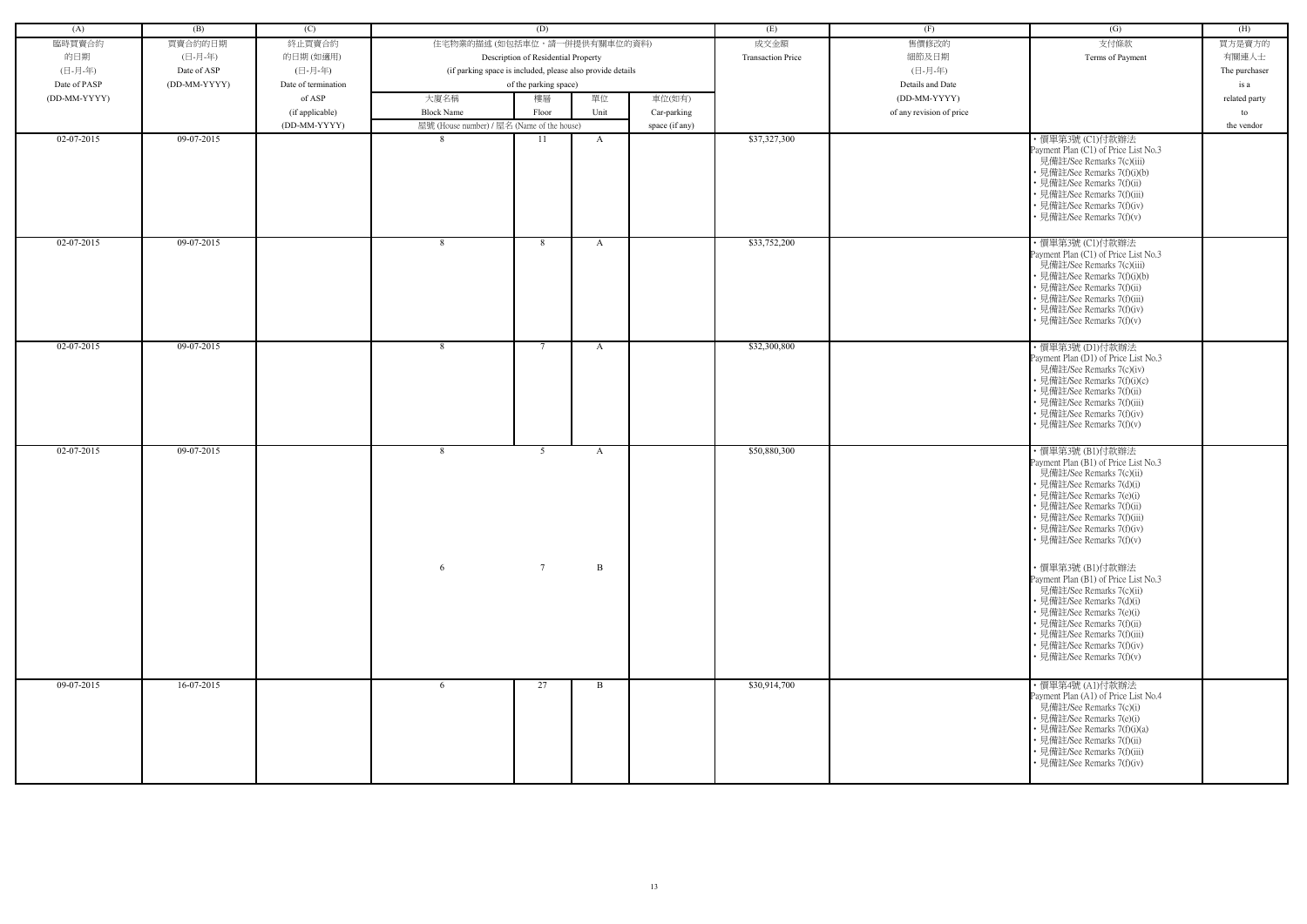| (A)            | (B)          | (C)                 |                                                            | (D)                                 |              |                | (E)                      | (F)                      | (G)                                                                                                                                                                                                                                                                      | (H)           |
|----------------|--------------|---------------------|------------------------------------------------------------|-------------------------------------|--------------|----------------|--------------------------|--------------------------|--------------------------------------------------------------------------------------------------------------------------------------------------------------------------------------------------------------------------------------------------------------------------|---------------|
| 臨時買賣合約         | 買賣合約的日期      | 終止買賣合約              | 住宅物業的描述 (如包括車位,請一併提供有關車位的資料)                               |                                     |              |                | 成交金額                     | 售價修改的                    | 支付條款                                                                                                                                                                                                                                                                     | 買方是賣方的        |
| 的日期            | (日-月-年)      | 的日期(如適用)            |                                                            | Description of Residential Property |              |                | <b>Transaction Price</b> | 細節及日期                    | Terms of Payment                                                                                                                                                                                                                                                         | 有關連人士         |
| (日-月-年)        | Date of ASP  | (日-月-年)             | (if parking space is included, please also provide details |                                     |              |                |                          | (日-月-年)                  |                                                                                                                                                                                                                                                                          | The purchaser |
| Date of PASP   | (DD-MM-YYYY) | Date of termination |                                                            | of the parking space)               |              |                |                          | Details and Date         |                                                                                                                                                                                                                                                                          | is a          |
| $(DD-MM-YYYY)$ |              | of ASP              | 大廈名稱                                                       | 樓層                                  | 單位           | 車位(如有)         |                          | (DD-MM-YYYY)             |                                                                                                                                                                                                                                                                          | related party |
|                |              | (if applicable)     | <b>Block Name</b>                                          | Floor                               | Unit         | Car-parking    |                          | of any revision of price |                                                                                                                                                                                                                                                                          | to            |
|                |              | (DD-MM-YYYY)        | 屋號 (House number) / 屋名 (Name of the house)                 |                                     |              | space (if any) |                          |                          |                                                                                                                                                                                                                                                                          | the vendor    |
| 09-07-2015     | $16-07-2015$ |                     | -6                                                         | 19                                  | $\mathbf{B}$ |                | \$28,073,700             |                          | ・價單第4號 (A1)付款辦法<br>Payment Plan (A1) of Price List No.4<br>見備註/See Remarks 7(c)(i)<br>• 見備註/See Remarks 7(d)(i)<br>• 見備註/See Remarks 7(e)(i)<br>• 見備註/See Remarks 7(f)(ii)<br>• 見備註/See Remarks 7(f)(iii)<br>· 見備註/See Remarks 7(f)(iv)                                  |               |
| 09-07-2015     | $16-07-2015$ |                     | -6                                                         | 18                                  | B            |                | \$29,677,900             |                          | ・價單第4號 (B1)付款辦法<br>Payment Plan (B1) of Price List No.4<br>見備註/See Remarks 7(c)(ii)<br>• 見備註/See Remarks 7(d)(i)<br>• 見備註/See Remarks 7(e)(i)<br>• 見備註/See Remarks 7(f)(ii)<br>• 見備註/See Remarks 7(f)(iii)<br>• 見備註/See Remarks 7(f)(iv)<br>• 見備註/See Remarks 7(f)(v)    |               |
| 09-07-2015     | 16-07-2015   |                     | 6                                                          | 17                                  | B            |                | \$27,989,700             |                          | ・價單第4號 (A1)付款辦法<br>Payment Plan (A1) of Price List No.4<br>見備註/See Remarks 7(c)(i)<br>• 見備註/See Remarks 7(d)(i)<br>• 見備註/See Remarks 7(e)(i)<br>• 見備註/See Remarks 7(f)(ii)<br>• 見備註/See Remarks 7(f)(iii)<br>· 見備註/See Remarks 7(f)(iv)                                  |               |
| $09-07-2015$   | $16-07-2015$ |                     | $7\phantom{.0}$                                            | 27                                  | A            |                | \$31,568,000             |                          | ・價單第4號 (B1)付款辦法<br>Payment Plan (B1) of Price List No.4<br>見備註/See Remarks 7(c)(ii)<br>• 見備註/See Remarks 7(d)(i)<br>• 見備註/See Remarks 7(e)(i)<br>• 見備註/See Remarks 7(f)(ii)<br>• 見備註/See Remarks 7(f)(iii)<br>• 見備註/See Remarks 7(f)(iv)<br>• 見備註/See Remarks 7(f)(v)    |               |
| 09-07-2015     | 16-07-2015   |                     | $7\phantom{.0}$                                            | 23                                  | $\mathbf{A}$ |                | \$32,742,600             |                          | ・價單第4號 (B1)付款辦法<br>Payment Plan (B1) of Price List No.4<br>見備註/See Remarks 7(c)(ii)<br>• 見備註/See Remarks 7(e)(i)<br>• 見備註/See Remarks 7(f)(i)(a)<br>• 見備註/See Remarks 7(f)(ii)<br>• 見備註/See Remarks 7(f)(iii)<br>• 見備註/See Remarks 7(f)(iv)<br>• 見備註/See Remarks 7(f)(v) |               |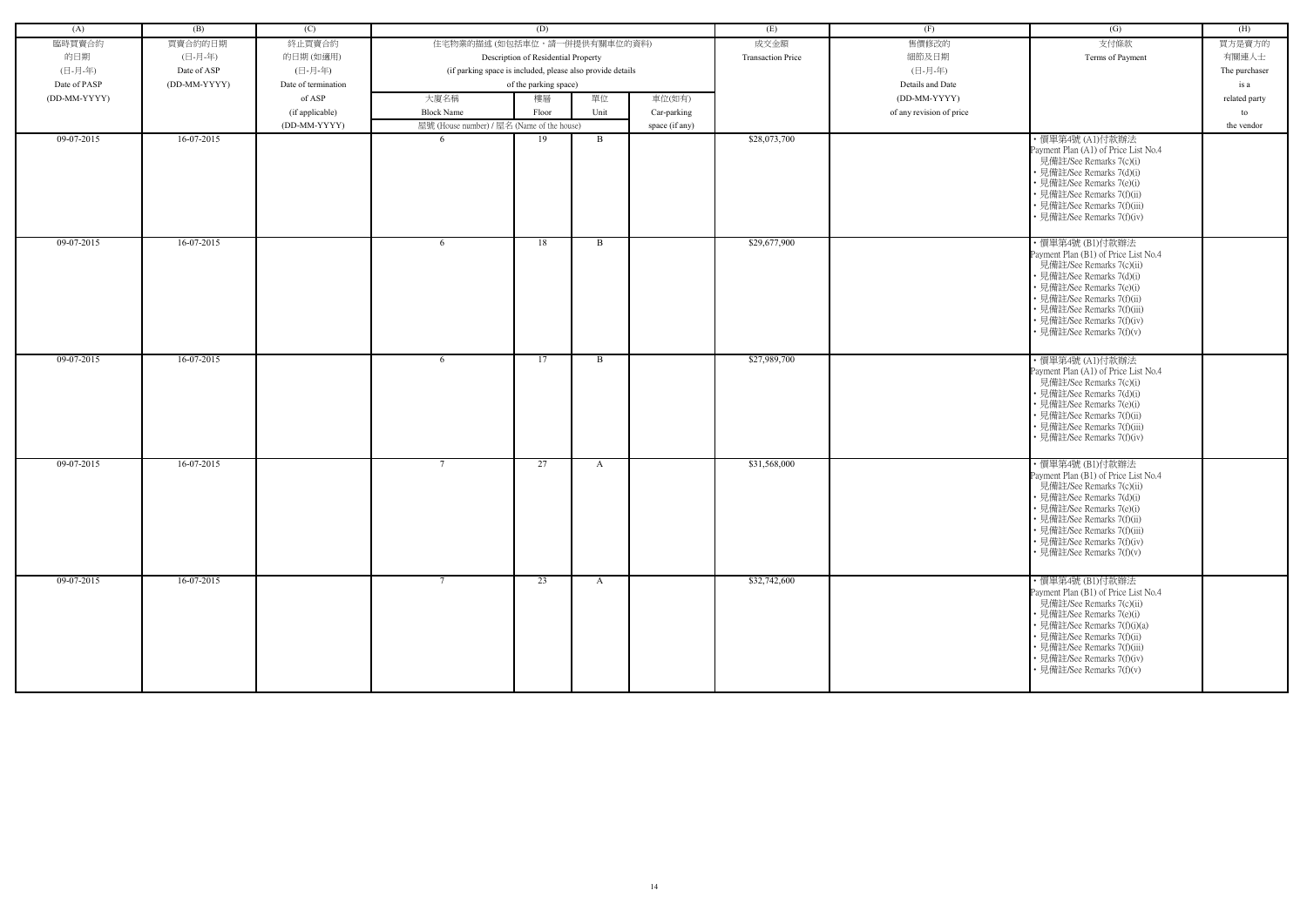| (A)          | (B)          | (C)                 |                                                            | (D)                                 |              |                | (E)                      | (F)                      | (G)                                                                                                                                                                                                                                                                             | (H)           |
|--------------|--------------|---------------------|------------------------------------------------------------|-------------------------------------|--------------|----------------|--------------------------|--------------------------|---------------------------------------------------------------------------------------------------------------------------------------------------------------------------------------------------------------------------------------------------------------------------------|---------------|
| 臨時買賣合約       | 買賣合約的日期      | 終止買賣合約              | 住宅物業的描述 (如包括車位,請一併提供有關車位的資料)                               |                                     |              |                | 成交金額                     | 售價修改的                    | 支付條款                                                                                                                                                                                                                                                                            | 買方是賣方的        |
| 的日期          | (日-月-年)      | 的日期(如適用)            |                                                            | Description of Residential Property |              |                | <b>Transaction Price</b> | 細節及日期                    | Terms of Payment                                                                                                                                                                                                                                                                | 有關連人士         |
| (日-月-年)      | Date of ASP  | (日-月-年)             | (if parking space is included, please also provide details |                                     |              |                |                          | (日-月-年)                  |                                                                                                                                                                                                                                                                                 | The purchaser |
| Date of PASP | (DD-MM-YYYY) | Date of termination |                                                            | of the parking space)               |              |                |                          | Details and Date         |                                                                                                                                                                                                                                                                                 |               |
|              |              |                     |                                                            |                                     |              |                |                          |                          |                                                                                                                                                                                                                                                                                 | is a          |
| (DD-MM-YYYY) |              | of ASP              | 大廈名稱                                                       | 樓層                                  | 單位           | 車位(如有)         |                          | (DD-MM-YYYY)             |                                                                                                                                                                                                                                                                                 | related party |
|              |              | (if applicable)     | <b>Block Name</b>                                          | Floor                               | Unit         | Car-parking    |                          | of any revision of price |                                                                                                                                                                                                                                                                                 | to            |
|              |              | (DD-MM-YYYY)        | 屋號 (House number) / 屋名 (Name of the house)                 |                                     |              | space (if any) |                          |                          |                                                                                                                                                                                                                                                                                 | the vendor    |
| 09-07-2015   | 16-07-2015   |                     |                                                            | 22                                  | A            |                | \$33,487,400             |                          | ・價單第4號 (C1)付款辦法<br>Payment Plan (C1) of Price List No.4<br>見備註/See Remarks 7(c)(iii)<br>· 見備註/See Remarks 7(f)(i)(b)<br>• 見備註/See Remarks 7(f)(ii)<br>• 見備註/See Remarks 7(f)(iii)<br>• 見備註/See Remarks 7(f)(iv)<br>• 見備註/See Remarks 7(f)(v)                                    |               |
| 09-07-2015   | 16-07-2015   |                     | $7\phantom{.0}$                                            | 12                                  | A            |                | \$27,344,800             |                          | · 價單第4號 (A1)付款辦法<br>Payment Plan (A1) of Price List No.4<br>見備註/See Remarks 7(c)(i)<br>• 見備註/See Remarks 7(d)(i)<br>• 見備註/See Remarks 7(e)(i)<br>• 見備註/See Remarks 7(f)(ii)<br>• 見備註/See Remarks 7(f)(iii)<br>· 見備註/See Remarks 7(f)(iv)                                        |               |
| 09-07-2015   | 16-07-2015   |                     | $7\phantom{.0}$                                            | -11                                 | A            |                | \$30,688,700             |                          | ・價單第4號 (C1)付款辦法<br>Payment Plan (C1) of Price List No.4<br>見備註/See Remarks 7(c)(iii)<br>• 見備註/See Remarks 7(f)(i)(b)<br>• 見備註/See Remarks 7(f)(ii)<br>• 見備註/See Remarks 7(f)(iii)<br>• 見備註/See Remarks 7(f)(iv)<br>• 見備註/See Remarks 7(f)(v)                                    |               |
| 09-07-2015   | 16-07-2015   |                     | $7\phantom{.0}$                                            | $\overline{7}$                      | A            |                | \$26,801,500             |                          | ・價單第4號 (B1)付款辦法<br>Payment Plan (B1) of Price List No.4<br>見備註/See Remarks 7(c)(ii)<br>• 見備註/See Remarks 7(e)(i)<br>• 見備註/See Remarks 7(f)(i)(a)<br>• 見備註/See Remarks 7(f)(ii)<br>• 見備註/See Remarks 7(f)(iii)<br>· 見備註/See Remarks 7(f)(iv)<br>• 見備註/See Remarks 7(f)(v)        |               |
| 09-07-2015   | $16-07-2015$ |                     | $7\phantom{.0}$                                            | 6                                   | $\mathbf{A}$ |                | \$22,701,800             |                          | ・價單第4號 (A1)付款辦法<br>Payment Plan (A1) of Price List No.4<br>見備註/See Remarks 7(c)(i)<br>• 見備註/See Remarks 7(d)(i)<br>• 見備註/See Remarks 7(e)(i)<br>• 見備註/See Remarks 7(f)(ii)<br>· 見備註/See Remarks 7(f)(iii)<br>• 見備註/See Remarks 7(f)(iv)                                         |               |
| 09-07-2015   | $16-07-2015$ |                     | $7\phantom{.0}$                                            | 20                                  | D            |                | \$60,308,500             |                          | ・價單第1C號 (C1)付款辦法<br>Payment Plan (C1) of Price List No.1C<br>見備註/See Remarks 7(c)(iii)<br>• 見備註/See Remarks 7(f)(i)(b)<br>• 見備註/See Remarks 7(f)(ii)<br>• 見備註/See Remarks 7(f)(iii)<br>· 見備註/See Remarks 7(f)(iv)<br>• 見備註/See Remarks 7(f)(v)<br>• 見備註/See Remarks 7(f)(vi)(a) |               |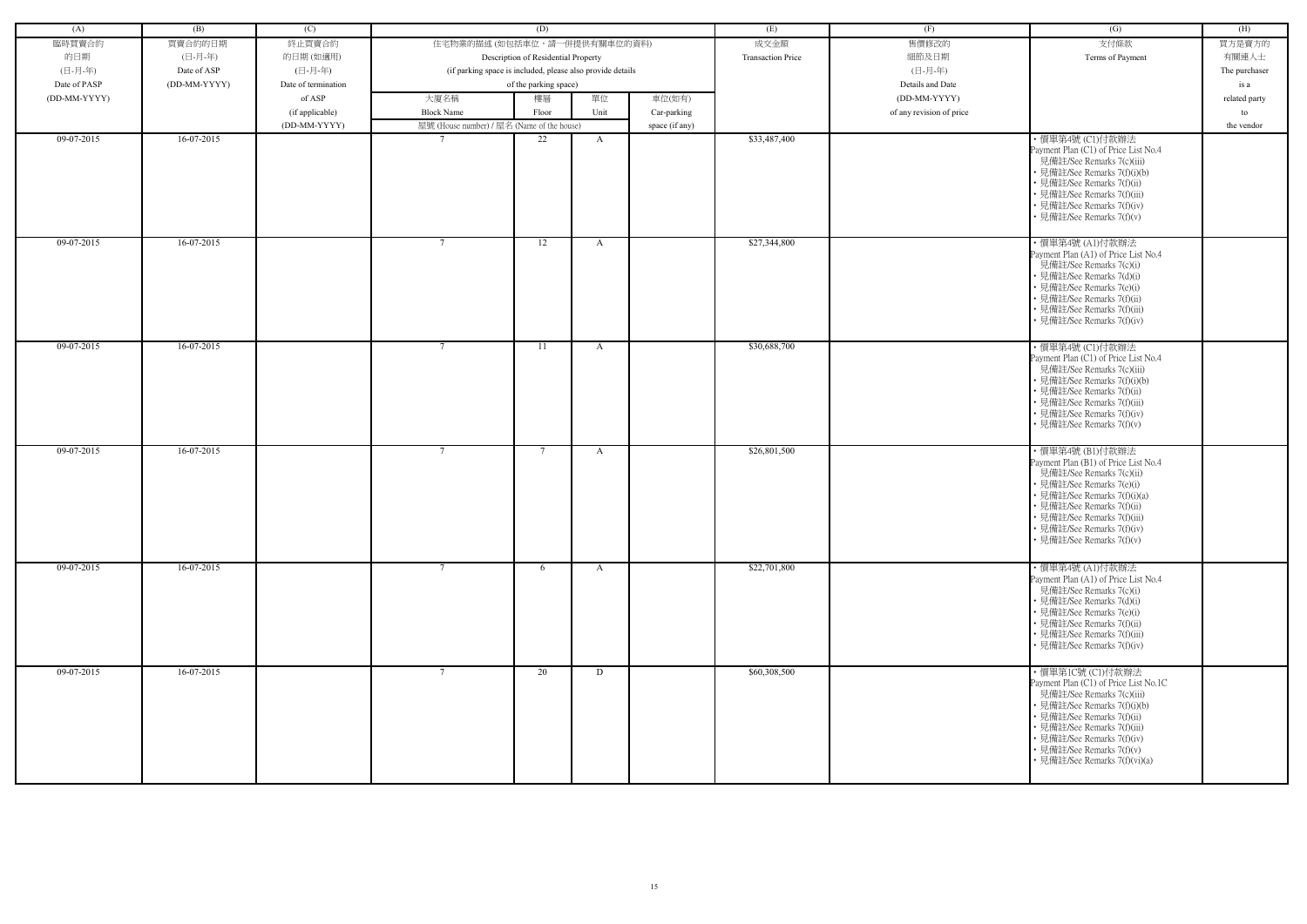| (A)          | (B)          | (C)                 |                                                            | (D)                                 |              |                | (E)                      | (F)                      | $\left( G\right)$                                                                                                                                                                                                                                                            | (H)           |
|--------------|--------------|---------------------|------------------------------------------------------------|-------------------------------------|--------------|----------------|--------------------------|--------------------------|------------------------------------------------------------------------------------------------------------------------------------------------------------------------------------------------------------------------------------------------------------------------------|---------------|
|              |              |                     |                                                            |                                     |              |                |                          |                          |                                                                                                                                                                                                                                                                              |               |
| 臨時買賣合約       | 買賣合約的日期      | 終止買賣合約              | 住宅物業的描述 (如包括車位,請一併提供有關車位的資料)                               |                                     |              |                | 成交金額                     | 售價修改的                    | 支付條款                                                                                                                                                                                                                                                                         | 買方是賣方的        |
| 的日期          | (日-月-年)      | 的日期(如適用)            |                                                            | Description of Residential Property |              |                | <b>Transaction Price</b> | 細節及日期                    | Terms of Payment                                                                                                                                                                                                                                                             | 有關連人士         |
| (日-月-年)      | Date of ASP  | (日-月-年)             | (if parking space is included, please also provide details |                                     |              |                |                          | (日-月-年)                  |                                                                                                                                                                                                                                                                              | The purchaser |
| Date of PASP | (DD-MM-YYYY) | Date of termination |                                                            | of the parking space)               |              |                |                          | Details and Date         |                                                                                                                                                                                                                                                                              | is a          |
| (DD-MM-YYYY) |              | of ASP              | 大廈名稱                                                       | 樓層                                  | 單位           | 車位(如有)         |                          | (DD-MM-YYYY)             |                                                                                                                                                                                                                                                                              | related party |
|              |              | (if applicable)     | <b>Block Name</b>                                          | Floor                               | Unit         | Car-parking    |                          | of any revision of price |                                                                                                                                                                                                                                                                              | to            |
|              |              |                     |                                                            |                                     |              |                |                          |                          |                                                                                                                                                                                                                                                                              |               |
|              |              | (DD-MM-YYYY)        | 屋號 (House number) / 屋名 (Name of the house)                 |                                     |              | space (if any) |                          |                          |                                                                                                                                                                                                                                                                              | the vendor    |
| 09-07-2015   | 16-07-2015   |                     | -8                                                         | -9                                  | $\mathbf{A}$ |                | \$33,752,200             |                          | ・價單第3號 (B1)付款辦法<br>Payment Plan (B1) of Price List No.3<br>見備註/See Remarks 7(c)(ii)<br>• 見備註/See Remarks 7(e)(i)<br>• 見備註/See Remarks 7(f)(i)(a)<br>• 見備註/See Remarks 7(f)(ii)<br>• 見備註/See Remarks 7(f)(iii)<br>• 見備註/See Remarks 7(f)(iv)<br>• 見備註/See Remarks 7(f)(v)     |               |
| $11-07-2015$ | 17-07-2015   |                     |                                                            | (複式)<br>27&28<br>(Duplex)           | D            |                | \$107,003,600            |                          | ·價單第4號 (D1)付款辦法<br>Payment Plan (D1) of Price List No.4<br>見備註/See Remarks 7(c)(iv)<br>• 見備註/See Remarks 7(f)(i)(c)<br>• 見備註/See Remarks 7(f)(ii)<br>• 見備註/See Remarks 7(f)(iii)<br>• 見備註/See Remarks 7(f)(iv)<br>• 見備註/See Remarks 7(f)(v)<br>· 見備註/See Remarks 7(f)(vi)(b) |               |
| $16-07-2015$ | $23-07-2015$ |                     | 6                                                          | 11                                  | B            |                | \$25,955,100             |                          | ・價單第3號 (A1)付款辦法<br>Payment Plan (A1) of Price List No.3<br>見備註/See Remarks 7(c)(i)<br>• 見備註/See Remarks 7(d)(i)<br>• 見備註/See Remarks 7(e)(i)<br>• 見備註/See Remarks 7(f)(ii)<br>• 見備註/See Remarks 7(f)(iii)<br>· 見備註/See Remarks 7(f)(iv)                                      |               |
| 16-07-2015   | 23-07-2015   |                     | 6                                                          | 6                                   | B            |                | \$24,190,200             |                          | ・價單第3號 (C1)付款辦法<br>Payment Plan (C1) of Price List No.3<br>見備註/See Remarks 7(c)(iii)<br>· 見備註/See Remarks 7(f)(i)(b)<br>• 見備註/See Remarks 7(f)(ii)<br>• 見備註/See Remarks 7(f)(iii)<br>• 見備註/See Remarks 7(f)(iv)<br>• 見備註/See Remarks 7(f)(v)                                 |               |
| 16-07-2015   | 23-07-2015   |                     | $7\phantom{.0}$                                            | 21                                  | $\mathbf{A}$ |                | \$33,221,700             |                          | ・價單第4A號 (D1)付款辦法<br>Payment Plan (D1) of Price List No.4A<br>見備註/See Remarks 7(c)(iv)<br>• 見備註/See Remarks 7(f)(i)(c)<br>• 見備註/See Remarks 7(f)(ii)<br>• 見備註/See Remarks 7(f)(iii)<br>• 見備註/See Remarks 7(f)(iv)<br>• 見備註/See Remarks 7(f)(v)                                |               |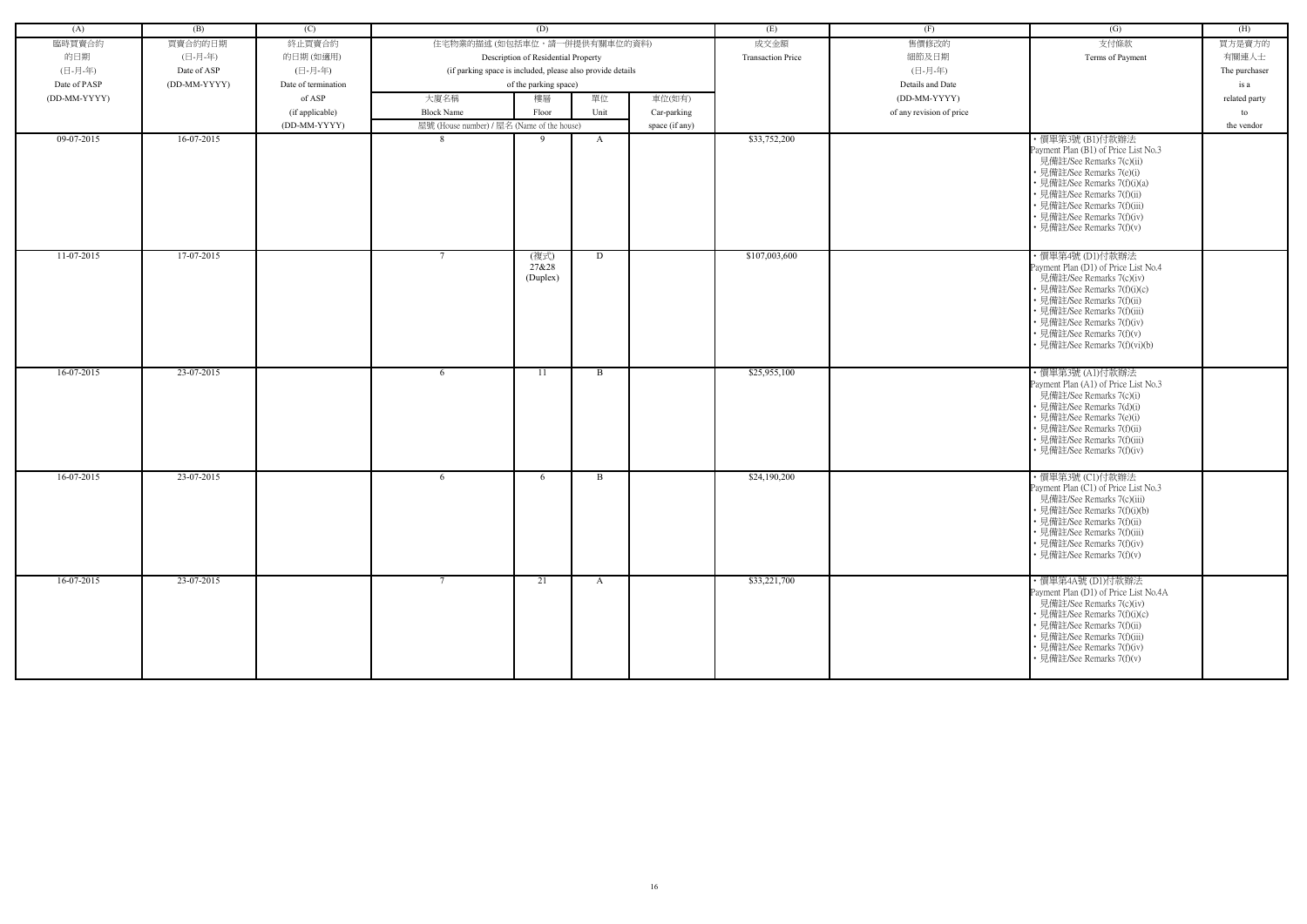| (A)          | (B)          | (C)                 |                                                            | (D)                                 |              |                | (E)                      | (F)                      | (G)                                                                                                                                                                                                                                                                                                    | (H)           |
|--------------|--------------|---------------------|------------------------------------------------------------|-------------------------------------|--------------|----------------|--------------------------|--------------------------|--------------------------------------------------------------------------------------------------------------------------------------------------------------------------------------------------------------------------------------------------------------------------------------------------------|---------------|
| 臨時買賣合約       | 買賣合約的日期      | 終止買賣合約              | 住宅物業的描述 (如包括車位,請一併提供有關車位的資料)                               |                                     |              |                | 成交金額                     | 售價修改的                    | 支付條款                                                                                                                                                                                                                                                                                                   | 買方是賣方的        |
| 的日期          | (日-月-年)      | 的日期(如適用)            |                                                            | Description of Residential Property |              |                | <b>Transaction Price</b> | 細節及日期                    | Terms of Payment                                                                                                                                                                                                                                                                                       | 有關連人士         |
| (日-月-年)      | Date of ASP  | (日-月-年)             | (if parking space is included, please also provide details |                                     |              |                |                          | (日-月-年)                  |                                                                                                                                                                                                                                                                                                        | The purchaser |
| Date of PASP | (DD-MM-YYYY) | Date of termination |                                                            | of the parking space)               |              |                |                          | Details and Date         |                                                                                                                                                                                                                                                                                                        | is a          |
| (DD-MM-YYYY) |              | of ASP              | 大廈名稱                                                       | 樓層                                  | 單位           | 車位(如有)         |                          | (DD-MM-YYYY)             |                                                                                                                                                                                                                                                                                                        | related party |
|              |              | (if applicable)     | <b>Block Name</b>                                          | Floor                               | Unit         | Car-parking    |                          | of any revision of price |                                                                                                                                                                                                                                                                                                        | to            |
|              |              | (DD-MM-YYYY)        | 屋號 (House number) / 屋名 (Name of the house)                 |                                     |              | space (if any) |                          |                          |                                                                                                                                                                                                                                                                                                        | the vendor    |
| $16-07-2015$ | 23-07-2015   | 26-01-2017          | $\overline{7}$                                             | 18                                  | A            |                | \$31,715,500             |                          | ・價單第4A號 (B1)付款辦法<br>Payment Plan (B1) of Price List No.4A<br>見備註/See Remarks 7(c)(ii)<br>• 見備註/See Remarks 7(e)(i)<br>• 見備註/See Remarks 7(f)(i)(a)<br>• 見備註/See Remarks 7(f)(ii)<br>• 見備註/See Remarks 7(f)(iii)<br>• 見備註/See Remarks 7(f)(iv)<br>• 見備註/See Remarks 7(f)(v)                             |               |
| $16-07-2015$ | 23-07-2015   |                     | $7\phantom{.0}$                                            | 15                                  | A            |                | \$30,869,300             |                          | ・價單第4A號 (B1)付款辦法<br>Payment Plan (B1) of Price List No.4A<br>見備註/See Remarks 7(c)(ii)<br>• 見備註/See Remarks 7(e)(i)<br>• 見備註/See Remarks 7(f)(i)(a)<br>• 見備註/See Remarks 7(f)(ii)<br>• 見備註/See Remarks 7(f)(iii)<br>• 見備註/See Remarks 7(f)(iv)<br>• 見備註/See Remarks 7(f)(v)                             |               |
| $16-07-2015$ | $23-07-2015$ |                     | 8                                                          | 6                                   | A            |                | \$30,427,400             |                          | ・價單第3號 (C1)付款辦法<br>Payment Plan (C1) of Price List No.3<br>見備註/See Remarks 7(c)(iii)<br>• 見備註/See Remarks 7(f)(i)(b)<br>• 見備註/See Remarks 7(f)(ii)<br>• 見備註/See Remarks 7(f)(iii)<br>• 見備註/See Remarks 7(f)(iv)<br>· 見備註/See Remarks 7(f)(v)                                                           |               |
| 19-07-2015   | 24-07-2015   |                     | 6                                                          | 23                                  | A            |                | \$90,455,600             |                          | ・價單第4A號 (B1)付款辦法<br>Payment Plan (B1) of Price List No.4A<br>見備註/See Remarks 7(c)(ii)<br>見備註/See Remarks 7(d)(i)<br>• 見備註/See Remarks 7(e)(i)<br>• 見備註/See Remarks 7(f)(ii)<br>• 見備註/See Remarks 7(f)(iii)<br>• 見備註/See Remarks 7(f)(iv)<br>• 見備註/See Remarks 7(f)(v)<br>• 見備註/See Remarks 7(f)(vi)(a) |               |
| $20-07-2015$ | 27-07-2015   |                     | $7\phantom{.0}$                                            | 25                                  | $\mathbf{A}$ |                | \$29,713,100             |                          | ・價單第4A號 (A1)付款辦法<br>Payment Plan (A1) of Price List No.4A<br>見備註/See Remarks 7(c)(i)<br>• 見備註/See Remarks 7(d)(i)<br>• 見備註/See Remarks 7(e)(i)<br>• 見備註/See Remarks 7(f)(ii)<br>• 見備註/See Remarks 7(f)(iii)<br>• 見備註/See Remarks 7(f)(iv)                                                              |               |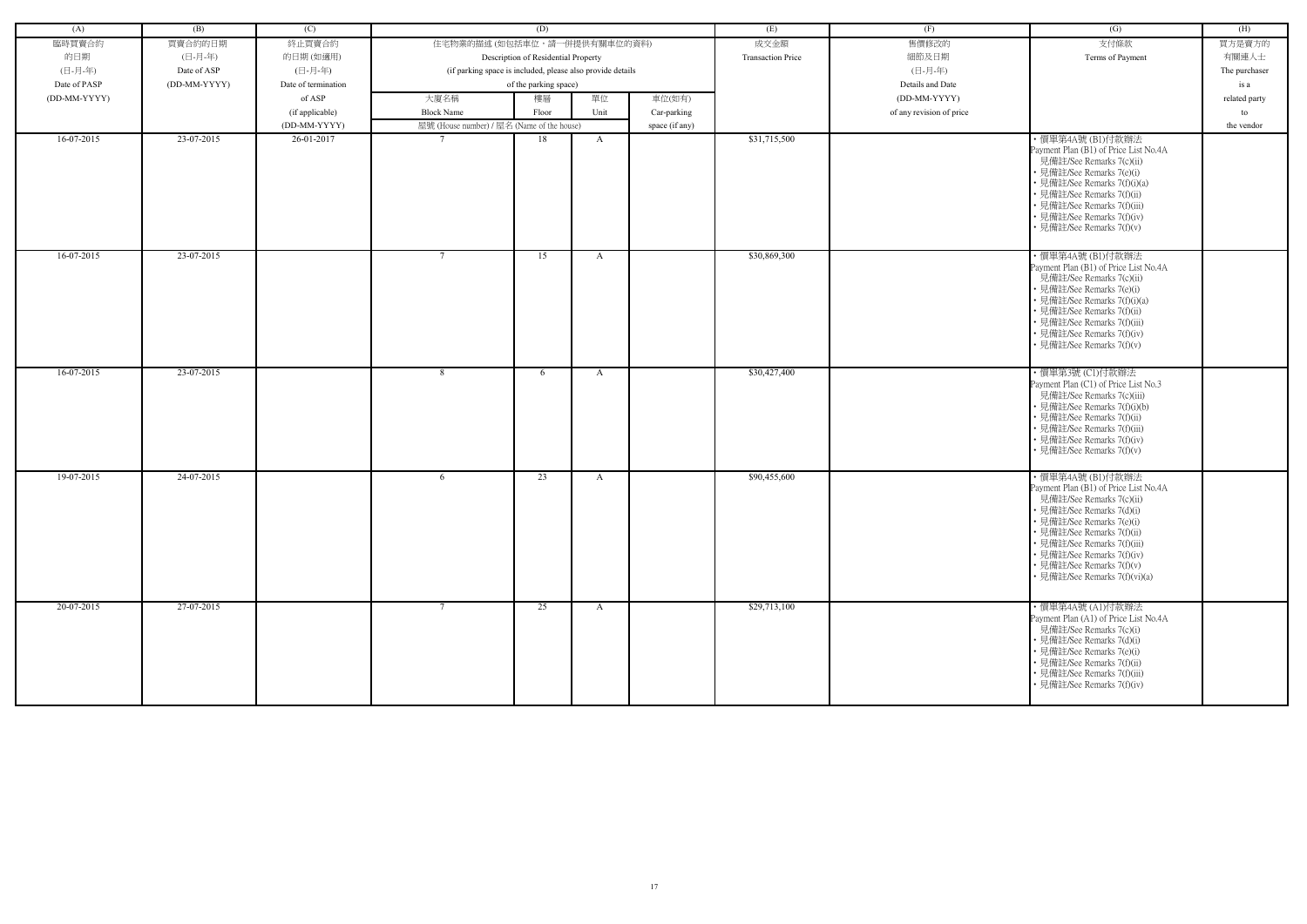| (A)            | (B)          | (C)                 |                                                            | (D)                                 |              |                | (E)                      | (F)                      | (G)                                                                                                                                                                                                                                                                                                                        | (H)           |
|----------------|--------------|---------------------|------------------------------------------------------------|-------------------------------------|--------------|----------------|--------------------------|--------------------------|----------------------------------------------------------------------------------------------------------------------------------------------------------------------------------------------------------------------------------------------------------------------------------------------------------------------------|---------------|
| 臨時買賣合約         | 買賣合約的日期      | 終止買賣合約              | 住宅物業的描述 (如包括車位,請一併提供有關車位的資料)                               |                                     |              |                | 成交金額                     | 售價修改的                    | 支付條款                                                                                                                                                                                                                                                                                                                       | 買方是賣方的        |
| 的日期            | (日-月-年)      | 的日期(如適用)            |                                                            | Description of Residential Property |              |                | <b>Transaction Price</b> | 細節及日期                    | Terms of Payment                                                                                                                                                                                                                                                                                                           | 有關連人士         |
| (日-月-年)        | Date of ASP  | (日-月-年)             | (if parking space is included, please also provide details |                                     |              |                |                          | (日-月-年)                  |                                                                                                                                                                                                                                                                                                                            | The purchaser |
| Date of PASP   | (DD-MM-YYYY) | Date of termination |                                                            | of the parking space)               |              |                |                          | Details and Date         |                                                                                                                                                                                                                                                                                                                            | is a          |
| $(DD-MM-YYYY)$ |              | of ASP              | 大廈名稱                                                       | 樓層                                  | 單位           | 車位(如有)         |                          | (DD-MM-YYYY)             |                                                                                                                                                                                                                                                                                                                            | related party |
|                |              | (if applicable)     | <b>Block Name</b>                                          | Floor                               | Unit         | Car-parking    |                          | of any revision of price |                                                                                                                                                                                                                                                                                                                            | to            |
|                |              | (DD-MM-YYYY)        | 屋號 (House number) / 屋名 (Name of the house)                 |                                     |              | space (if any) |                          |                          |                                                                                                                                                                                                                                                                                                                            | the vendor    |
| 20-07-2015     | 27-07-2015   | 26-01-2017          | 8                                                          | 16                                  | $\mathbf{A}$ |                | \$40,234,100             |                          | ・價單第3號 (C1)付款辦法<br>Payment Plan (C1) of Price List No.3<br>見備註/See Remarks 7(c)(iii)<br>• 見備註/See Remarks 7(f)(i)(b)<br>• 見備註/See Remarks 7(f)(ii)<br>• 見備註/See Remarks 7(f)(iii)<br>• 見備註/See Remarks 7(f)(iv)<br>• 見備註/See Remarks 7(f)(v)                                                                               |               |
| 21-07-2015     | 28-07-2015   |                     | $7\phantom{.0}$                                            | 17                                  | $\mathbf{A}$ |                | \$28,441,500             |                          | ・價單第4A號 (A1)付款辦法<br>Payment Plan (A1) of Price List No.4A<br>見備註/See Remarks 7(c)(i)<br>• 見備註/See Remarks 7(d)(i)<br>• 見備註/See Remarks 7(e)(i)<br>• 見備註/See Remarks 7(f)(ii)<br>• 見備註/See Remarks 7(f)(iii)<br>• 見備註/See Remarks 7(f)(iv)                                                                                  |               |
| 27-07-2015     | 03-08-2015   |                     | $7\phantom{.0}$                                            | 9                                   | A            |                | \$27,249,000             |                          | ・價單第4B號 (B1)付款辦法<br>Payment Plan (B1) of Price List No.4B<br>見備註/See Remarks 7(c)(ii)<br>• 見備註/See Remarks 7(d)(i)<br>• 見備註/See Remarks 7(e)(i)<br>• 見備註/See Remarks 7(f)(ii)<br>• 見備註/See Remarks 7(f)(iii)<br>• 見備註/See Remarks 7(f)(iv)<br>• 見備註/See Remarks 7(f)(v)                                                    |               |
| 28-07-2015     | 04-08-2015   |                     | 6                                                          | 22                                  | A            |                | \$94,137,000             |                          | 招標文件支付辦法(B1)<br>Payment Plan (B1) of Tender Document<br>(請參閱招標文件内的要約表格)<br>(Please refer to the Offer Form of Tender<br>Document)<br>• 見備註/See Remarks 7(f)(i)(a)<br>• 見備註/See Remarks 7(f)(ii)<br>• 見備註/See Remarks 7(f)(iii)<br>• 見備註/See Remarks 7(f)(iv)<br>• 見備註/See Remarks 7(f)(v)<br>• 見備註/See Remarks 7(f)(vi)(a) |               |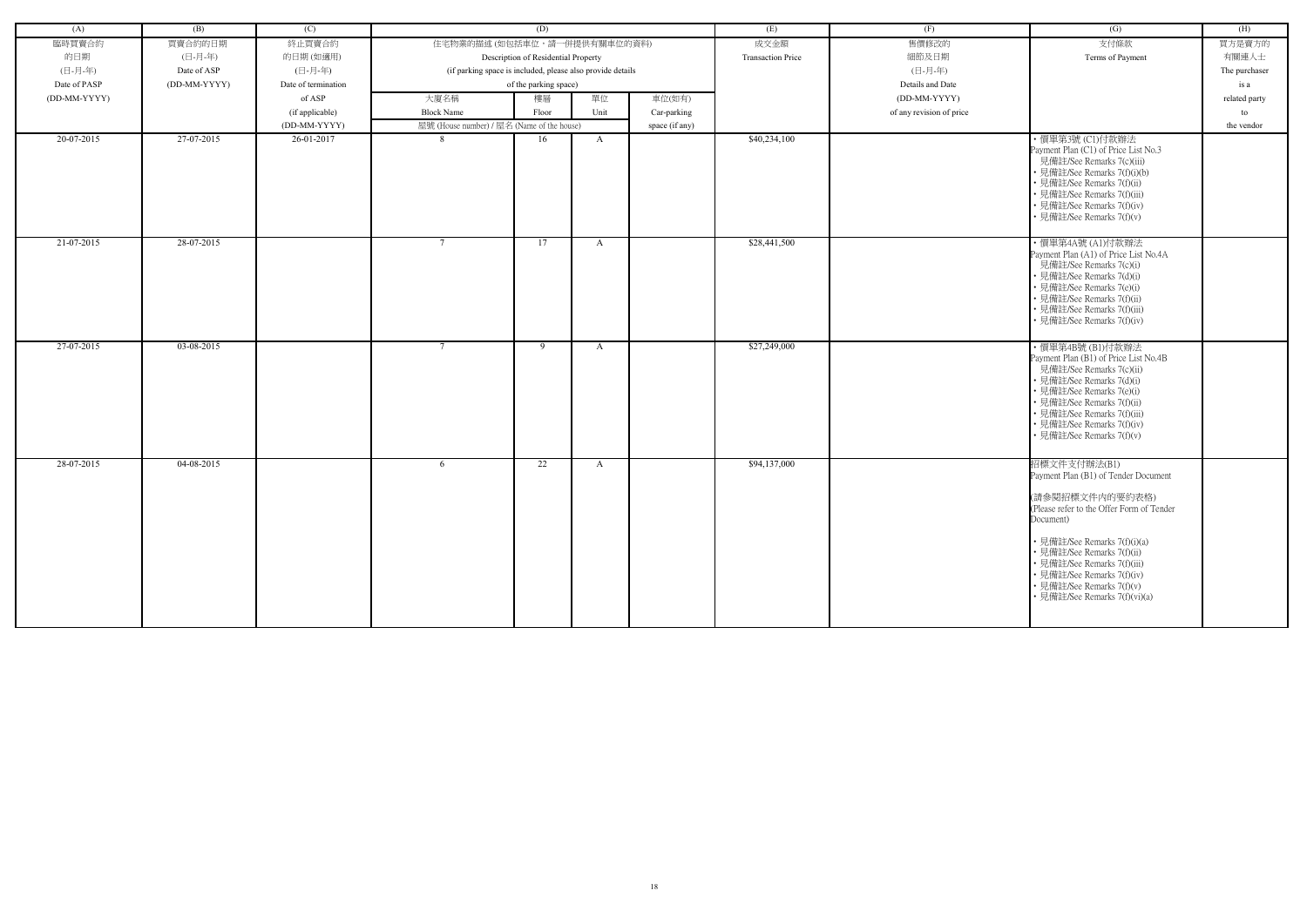| (A)              | (B)          | (C)                 |                                                            | (D)                                 |      |                | (E)                      | (F)                      | (G)                                                          | (H)           |
|------------------|--------------|---------------------|------------------------------------------------------------|-------------------------------------|------|----------------|--------------------------|--------------------------|--------------------------------------------------------------|---------------|
| 臨時買賣合約           | 買賣合約的日期      | 終止買賣合約              | 住宅物業的描述 (如包括車位,請一併提供有關車位的資料)                               |                                     |      |                | 成交金額                     | 售價修改的                    | 支付條款                                                         | 買方是賣方的        |
| 的日期              | (日-月-年)      | 的日期(如適用)            |                                                            | Description of Residential Property |      |                | <b>Transaction Price</b> | 細節及日期                    | Terms of Payment                                             | 有關連人士         |
| (日-月-年)          | Date of ASP  | (日-月-年)             | (if parking space is included, please also provide details |                                     |      |                |                          | (日-月-年)                  |                                                              | The purchaser |
| Date of PASP     | (DD-MM-YYYY) | Date of termination |                                                            | of the parking space)               |      |                |                          | Details and Date         |                                                              | is a          |
| (DD-MM-YYYY)     |              | of ASP              | 大廈名稱                                                       | 樓層                                  | 單位   | 車位(如有)         |                          | (DD-MM-YYYY)             |                                                              | related party |
|                  |              | (if applicable)     | <b>Block Name</b>                                          | Floor                               | Unit | Car-parking    |                          | of any revision of price |                                                              | to            |
|                  |              | (DD-MM-YYYY)        | 屋號 (House number) / 屋名 (Name of the house)                 |                                     |      | space (if any) |                          |                          |                                                              | the vendor    |
| 29-07-2015       | 05-08-2015   |                     | -6                                                         | 25                                  | A    |                | \$95,550,000             |                          | 招標文件支付辦法(B1)                                                 |               |
|                  |              |                     |                                                            |                                     |      |                |                          |                          | Payment Plan (B1) of Tender Document                         |               |
|                  |              |                     |                                                            |                                     |      |                |                          |                          |                                                              |               |
|                  |              |                     |                                                            |                                     |      |                |                          |                          | (請參閱招標文件内的要約表格)<br>(Please refer to the Offer Form of Tender |               |
|                  |              |                     |                                                            |                                     |      |                |                          |                          | Document)                                                    |               |
|                  |              |                     |                                                            |                                     |      |                |                          |                          |                                                              |               |
|                  |              |                     |                                                            |                                     |      |                |                          |                          | • 見備註/See Remarks 7(f)(i)(a)                                 |               |
|                  |              |                     |                                                            |                                     |      |                |                          |                          | 見備註/See Remarks 7(f)(ii)<br>見備註/See Remarks 7(f)(iii)        |               |
|                  |              |                     |                                                            |                                     |      |                |                          |                          | • 見備註/See Remarks 7(f)(iv)                                   |               |
|                  |              |                     |                                                            |                                     |      |                |                          |                          | 見備註/See Remarks 7(f)(v)                                      |               |
|                  |              |                     |                                                            |                                     |      |                |                          |                          | 見備註/See Remarks 7(f)(vi)(a)                                  |               |
|                  |              |                     |                                                            |                                     |      |                |                          |                          |                                                              |               |
| 29-07-2015       | 05-08-2015   |                     | $7\phantom{.0}$                                            | 19                                  | A    |                | \$28,609,300             |                          | ・價單第4B號 (A1)付款辦法                                             |               |
|                  |              |                     |                                                            |                                     |      |                |                          |                          | Payment Plan (A1) of Price List No.4B                        |               |
|                  |              |                     |                                                            |                                     |      |                |                          |                          | 見備註/See Remarks 7(c)(i)                                      |               |
|                  |              |                     |                                                            |                                     |      |                |                          |                          | 見備註/See Remarks 7(d)(i)<br>見備註/See Remarks 7(e)(i)           |               |
|                  |              |                     |                                                            |                                     |      |                |                          |                          | 見備註/See Remarks 7(f)(ii)                                     |               |
|                  |              |                     |                                                            |                                     |      |                |                          |                          | • 見備註/See Remarks 7(f)(iii)                                  |               |
|                  |              |                     |                                                            |                                     |      |                |                          |                          | · 見備註/See Remarks 7(f)(iv)                                   |               |
|                  |              |                     |                                                            |                                     |      |                |                          |                          |                                                              |               |
| 31-07-2015       | 07-08-2015   |                     | 8                                                          | 12                                  | A    |                | \$35,513,100             |                          | ・價單第3號 (A1)付款辦法<br>Payment Plan (A1) of Price List No.3      |               |
|                  |              |                     |                                                            |                                     |      |                |                          |                          | 見備註/See Remarks 7(c)(i)                                      |               |
|                  |              |                     |                                                            |                                     |      |                |                          |                          | 見備註/See Remarks 7(e)(i)                                      |               |
|                  |              |                     |                                                            |                                     |      |                |                          |                          | 見備註/See Remarks 7(f)(i)(a)                                   |               |
|                  |              |                     |                                                            |                                     |      |                |                          |                          | • 見備註/See Remarks 7(f)(ii)<br>· 見備註/See Remarks 7(f)(iii)    |               |
|                  |              |                     |                                                            |                                     |      |                |                          |                          | 見備註/See Remarks 7(f)(iv)                                     |               |
|                  |              |                     |                                                            |                                     |      |                |                          |                          |                                                              |               |
| 02-08-2015       | 07-08-2015   |                     | $7\phantom{.0}$                                            | 26                                  | A    |                | \$33,103,700             |                          | ・價單第4C號 (B1)付款辦法                                             |               |
|                  |              |                     |                                                            |                                     |      |                |                          |                          | Payment Plan (B1) of Price List No.4C                        |               |
|                  |              |                     |                                                            |                                     |      |                |                          |                          | 見備註/See Remarks 7(c)(ii)<br>• 見備註/See Remarks 7(e)(i)        |               |
|                  |              |                     |                                                            |                                     |      |                |                          |                          | 見備註/See Remarks 7(f)(i)(a)                                   |               |
|                  |              |                     |                                                            |                                     |      |                |                          |                          | • 見備註/See Remarks 7(f)(ii)                                   |               |
|                  |              |                     |                                                            |                                     |      |                |                          |                          | • 見備註/See Remarks 7(f)(iii)                                  |               |
|                  |              |                     |                                                            |                                     |      |                |                          |                          | 見備註/See Remarks 7(f)(iv)<br>• 見備註/See Remarks 7(f)(v)        |               |
|                  |              |                     |                                                            |                                     |      |                |                          |                          |                                                              |               |
| $02 - 08 - 2015$ | 07-08-2015   |                     | $\overline{7}$                                             | 10                                  | A    |                | \$26,329,000             |                          | ・價單第4C號 (A1)付款辦法                                             |               |
|                  |              |                     |                                                            |                                     |      |                |                          |                          | Payment Plan (A1) of Price List No.4C                        |               |
|                  |              |                     |                                                            |                                     |      |                |                          |                          | 見備註/See Remarks 7(c)(i)                                      |               |
|                  |              |                     |                                                            |                                     |      |                |                          |                          | · 見備註/See Remarks 7(d)(i)<br>• 見備註/See Remarks 7(e)(i)       |               |
|                  |              |                     |                                                            |                                     |      |                |                          |                          | 見備註/See Remarks 7(f)(ii)                                     |               |
|                  |              |                     |                                                            |                                     |      |                |                          |                          | 見備註/See Remarks 7(f)(iii)                                    |               |
|                  |              |                     |                                                            |                                     |      |                |                          |                          | • 見備註/See Remarks 7(f)(iv)                                   |               |
|                  |              |                     |                                                            |                                     |      |                |                          |                          |                                                              |               |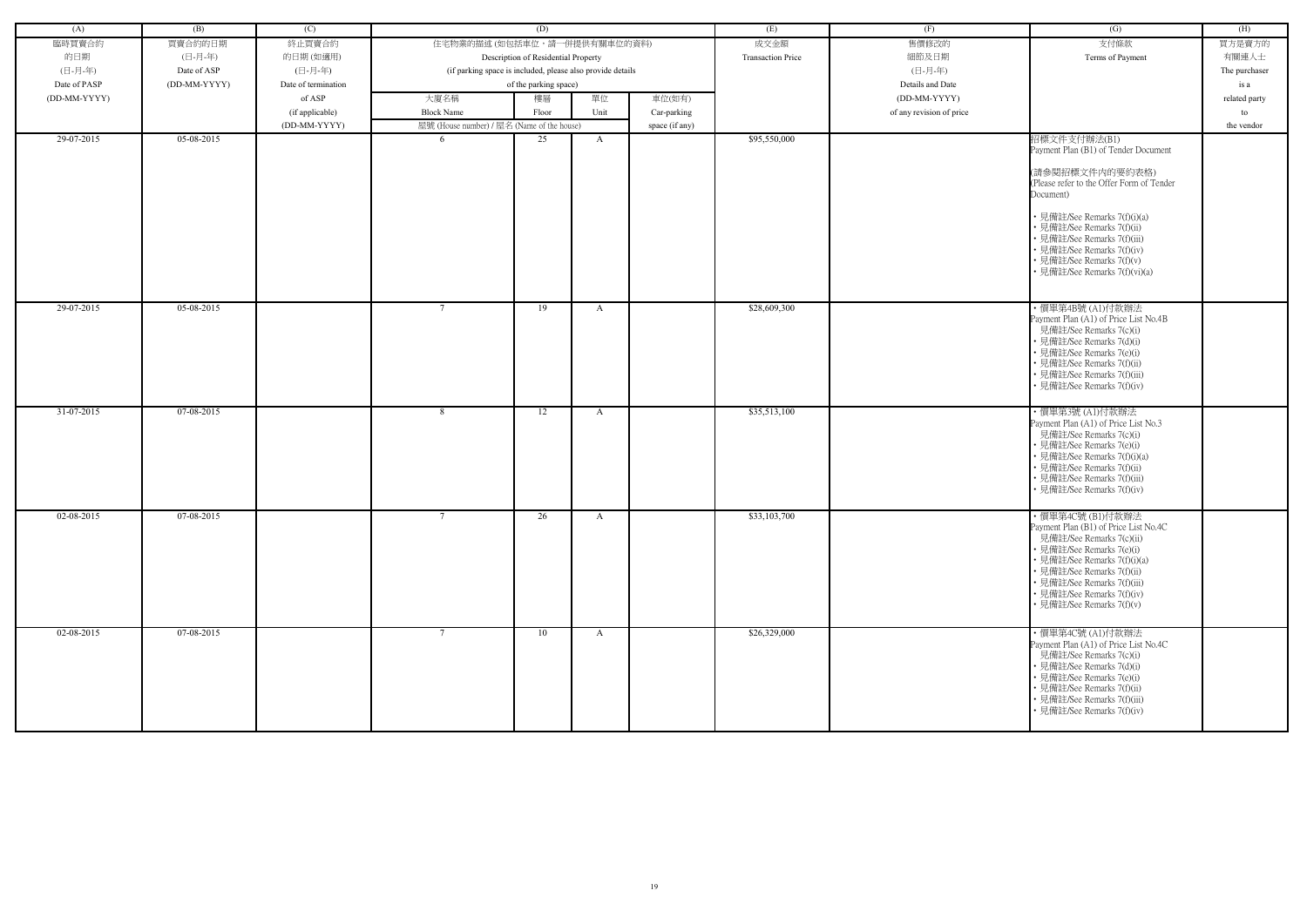| (A)          | (B)          | (C)                 |                                                            | (D)                                 |               |                | (E)                      | (F)                      | $\left( G\right)$                                                 | (H)           |
|--------------|--------------|---------------------|------------------------------------------------------------|-------------------------------------|---------------|----------------|--------------------------|--------------------------|-------------------------------------------------------------------|---------------|
| 臨時買賣合約       | 買賣合約的日期      | 終止買賣合約              | 住宅物業的描述 (如包括車位,請一併提供有關車位的資料)                               |                                     |               |                | 成交金額                     | 售價修改的                    | 支付條款                                                              | 買方是賣方的        |
| 的日期          | (日-月-年)      | 的日期(如適用)            |                                                            | Description of Residential Property |               |                | <b>Transaction Price</b> | 細節及日期                    | Terms of Payment                                                  | 有關連人士         |
| (日-月-年)      | Date of ASP  | (日-月-年)             | (if parking space is included, please also provide details |                                     |               |                |                          | (日-月-年)                  |                                                                   | The purchaser |
| Date of PASP | (DD-MM-YYYY) | Date of termination |                                                            | of the parking space)               |               |                |                          | Details and Date         |                                                                   | is a          |
| (DD-MM-YYYY) |              | of ASP              | 大廈名稱                                                       | 樓層                                  | 單位            | 車位(如有)         |                          | (DD-MM-YYYY)             |                                                                   | related party |
|              |              | (if applicable)     | <b>Block Name</b>                                          | Floor                               | Unit          | Car-parking    |                          | of any revision of price |                                                                   | to            |
|              |              | (DD-MM-YYYY)        | 屋號 (House number) / 屋名 (Name of the house)                 |                                     |               | space (if any) |                          |                          |                                                                   | the vendor    |
| 02-08-2015   | 07-08-2015   |                     | $\overline{7}$                                             | 5                                   | $\mathbf{A}$  |                | \$23,227,200             |                          | ・價單第4C號 (B1)付款辦法                                                  |               |
|              |              |                     |                                                            |                                     |               |                |                          |                          | Payment Plan (B1) of Price List No.4C                             |               |
|              |              |                     |                                                            |                                     |               |                |                          |                          | 見備註/See Remarks 7(c)(ii)<br>• 見備註/See Remarks 7(e)(i)             |               |
|              |              |                     |                                                            |                                     |               |                |                          |                          | • 見備註/See Remarks 7(f)(i)(a)                                      |               |
|              |              |                     |                                                            |                                     |               |                |                          |                          | • 見備註/See Remarks 7(f)(ii)                                        |               |
|              |              |                     |                                                            |                                     |               |                |                          |                          | • 見備註/See Remarks 7(f)(iii)                                       |               |
|              |              |                     |                                                            |                                     |               |                |                          |                          | • 見備註/See Remarks 7(f)(iv)<br>• 見備註/See Remarks 7(f)(v)           |               |
|              |              |                     |                                                            |                                     |               |                |                          |                          |                                                                   |               |
| 09-08-2015   | 14-08-2015   |                     | -6                                                         | 5                                   | A             |                | \$59,976,100             |                          | ・價單第2D號 (D1)付款辦法                                                  |               |
|              |              |                     |                                                            |                                     |               |                |                          |                          | Payment Plan (D1) of Price List No.2D<br>見備註/See Remarks 7(c)(iv) |               |
|              |              |                     |                                                            |                                     |               |                |                          |                          | • 見備註/See Remarks 7(f)(i)(c)                                      |               |
|              |              |                     |                                                            |                                     |               |                |                          |                          | • 見備註/See Remarks 7(f)(ii)                                        |               |
|              |              |                     |                                                            |                                     |               |                |                          |                          | • 見備註/See Remarks 7(f)(iii)                                       |               |
|              |              |                     |                                                            |                                     |               |                |                          |                          | • 見備註/See Remarks 7(f)(iv)<br>• 見備註/See Remarks 7(f)(v)           |               |
|              |              |                     |                                                            |                                     |               |                |                          |                          | · 見備註/See Remarks 7(f)(vi)(a)                                     |               |
|              |              |                     |                                                            |                                     |               |                |                          |                          |                                                                   |               |
| $11-08-2015$ | 18-08-2015   |                     | $7\phantom{.0}$                                            | 20                                  | A             |                | \$28,838,200             |                          | ・價單第4D號 (A1)付款辦法                                                  |               |
|              |              |                     |                                                            |                                     |               |                |                          |                          | Payment Plan (A1) of Price List No.4D<br>見備註/See Remarks 7(c)(i)  |               |
|              |              |                     |                                                            |                                     |               |                |                          |                          | • 見備註/See Remarks 7(d)(i)                                         |               |
|              |              |                     |                                                            |                                     |               |                |                          |                          | • 見備註/See Remarks 7(e)(i)                                         |               |
|              |              |                     |                                                            |                                     |               |                |                          |                          | • 見備註/See Remarks 7(f)(ii)<br>• 見備註/See Remarks 7(f)(iii)         |               |
|              |              |                     |                                                            |                                     |               |                |                          |                          | · 見備註/See Remarks 7(f)(iv)                                        |               |
|              |              |                     |                                                            |                                     |               |                |                          |                          |                                                                   |               |
| 11-08-2015   | 18-08-2015   |                     | $7\phantom{.0}$                                            | 16                                  | A             |                | \$29,814,800             |                          | ・價單第4D號 (A1)付款辦法<br>Payment Plan (A1) of Price List No.4D         |               |
|              |              |                     |                                                            |                                     |               |                |                          |                          | 見備註/See Remarks 7(c)(i)                                           |               |
|              |              |                     |                                                            |                                     |               |                |                          |                          | · 見備註/See Remarks 7(e)(i)                                         |               |
|              |              |                     |                                                            |                                     |               |                |                          |                          | • 見備註/See Remarks 7(f)(i)(a)                                      |               |
|              |              |                     |                                                            |                                     |               |                |                          |                          | • 見備註/See Remarks 7(f)(ii)<br>• 見備註/See Remarks 7(f)(iii)         |               |
|              |              |                     |                                                            |                                     |               |                |                          |                          | • 見備註/See Remarks 7(f)(iv)                                        |               |
|              |              |                     |                                                            |                                     |               |                |                          |                          |                                                                   |               |
| 12-08-2015   | 19-08-2015   |                     | 6                                                          | 21                                  | $\mathcal{C}$ |                | \$50,026,300             |                          | ・價單第2D號 (D1)付款辦法<br>Payment Plan (D1) of Price List No.2D         |               |
|              |              |                     |                                                            |                                     |               |                |                          |                          | 見備註/See Remarks 7(c)(iv)                                          |               |
|              |              |                     |                                                            |                                     |               |                |                          |                          | • 見備註/See Remarks 7(f)(i)(c)                                      |               |
|              |              |                     |                                                            |                                     |               |                |                          |                          | • 見備註/See Remarks 7(f)(ii)                                        |               |
|              |              |                     |                                                            |                                     |               |                |                          |                          | • 見備註/See Remarks 7(f)(iii)<br>• 見備註/See Remarks 7(f)(iv)         |               |
|              |              |                     |                                                            |                                     |               |                |                          |                          | • 見備註/See Remarks 7(f)(v)                                         |               |
|              |              |                     |                                                            |                                     |               |                |                          |                          | • 見備註/See Remarks 7(f)(vi)(a)                                     |               |
|              |              |                     |                                                            |                                     |               |                |                          |                          |                                                                   |               |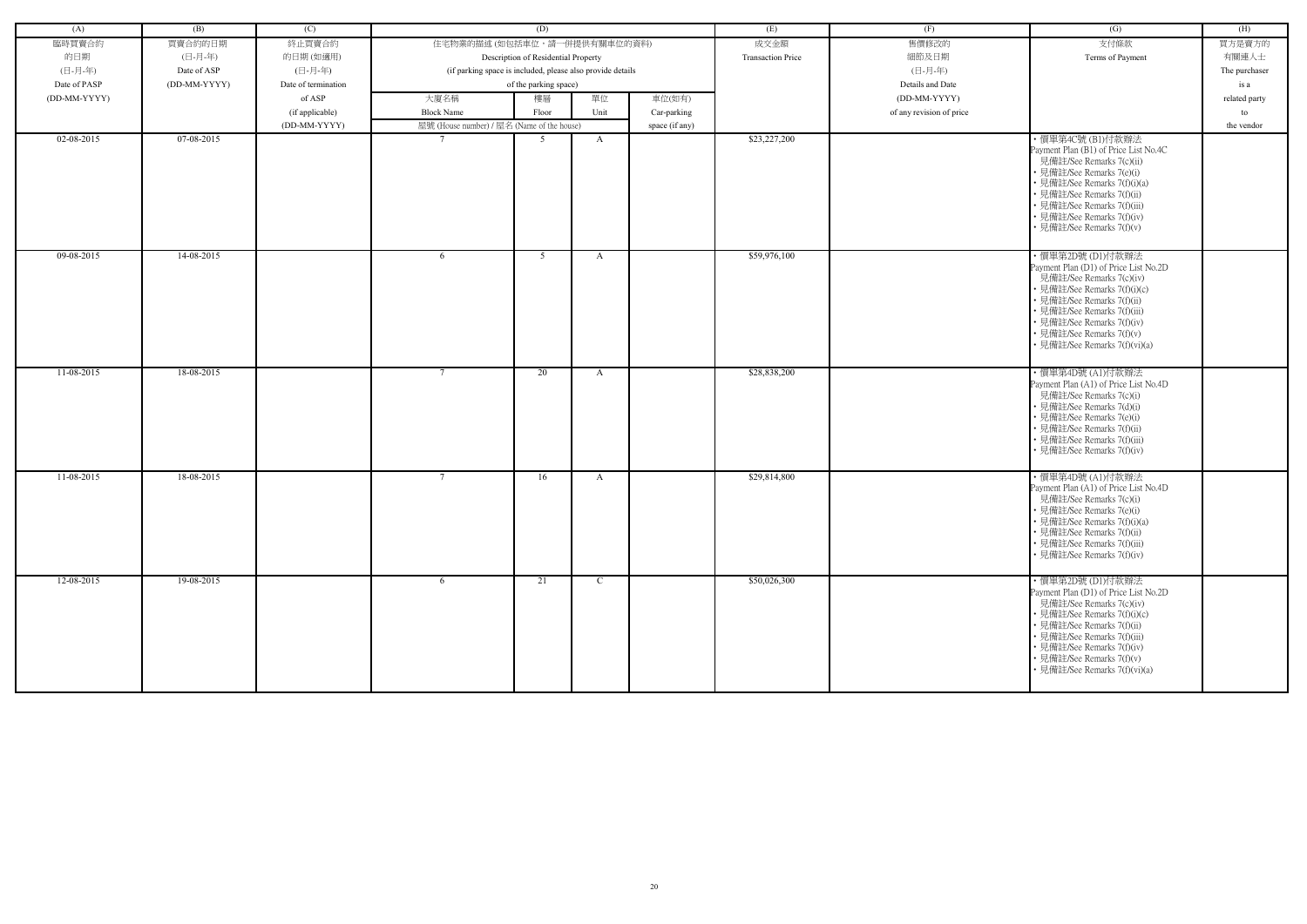| (A)            | (B)          | (C)                 |                                                            | (D)                                 |              |                | (E)                      | (F)                      | (G)                                                                                                                                                                                                                                                                      | (H)           |
|----------------|--------------|---------------------|------------------------------------------------------------|-------------------------------------|--------------|----------------|--------------------------|--------------------------|--------------------------------------------------------------------------------------------------------------------------------------------------------------------------------------------------------------------------------------------------------------------------|---------------|
|                |              |                     |                                                            |                                     |              |                |                          |                          |                                                                                                                                                                                                                                                                          |               |
| 臨時買賣合約         | 買賣合約的日期      | 終止買賣合約              | 住宅物業的描述 (如包括車位,請一併提供有關車位的資料)                               |                                     |              |                | 成交金額                     | 售價修改的                    | 支付條款                                                                                                                                                                                                                                                                     | 買方是賣方的        |
| 的日期            | (日-月-年)      | 的日期(如適用)            |                                                            | Description of Residential Property |              |                | <b>Transaction Price</b> | 細節及日期                    | Terms of Payment                                                                                                                                                                                                                                                         | 有關連人士         |
| (日-月-年)        | Date of ASP  | (日-月-年)             | (if parking space is included, please also provide details |                                     |              |                |                          | (日-月-年)                  |                                                                                                                                                                                                                                                                          | The purchaser |
| Date of PASP   | (DD-MM-YYYY) | Date of termination |                                                            | of the parking space)               |              |                |                          | Details and Date         |                                                                                                                                                                                                                                                                          | is a          |
| $(DD-MM-YYYY)$ |              | of ASP              | 大廈名稱                                                       | 樓層                                  | 單位           | 車位(如有)         |                          | (DD-MM-YYYY)             |                                                                                                                                                                                                                                                                          | related party |
|                |              | (if applicable)     | <b>Block Name</b>                                          | Floor                               | Unit         | Car-parking    |                          | of any revision of price |                                                                                                                                                                                                                                                                          | to            |
|                |              | (DD-MM-YYYY)        | 屋號 (House number) / 屋名 (Name of the house)                 |                                     |              | space (if any) |                          |                          |                                                                                                                                                                                                                                                                          | the vendor    |
| 12-08-2015     | 19-08-2015   |                     |                                                            | -8                                  | A            |                | \$28,721,900             |                          | ・價單第4D號 (D1)付款辦法                                                                                                                                                                                                                                                         |               |
|                |              |                     |                                                            |                                     |              |                |                          |                          | Payment Plan (D1) of Price List No.4D<br>見備註/See Remarks 7(c)(iv)<br>• 見備註/See Remarks 7(f)(i)(c)<br>• 見備註/See Remarks 7(f)(ii)<br>• 見備註/See Remarks 7(f)(iii)<br>• 見備註/See Remarks 7(f)(iv)<br>• 見備註/See Remarks 7(f)(v)                                                |               |
| 15-08-2015     | 21-08-2015   |                     | $7\phantom{.0}$                                            | 27                                  | B            |                | \$33,103,700             |                          | ・價單第5號 (B1)付款辦法<br>Payment Plan (B1) of Price List No.5<br>見備註/See Remarks 7(c)(ii)<br>• 見備註/See Remarks 7(e)(i)<br>• 見備註/See Remarks 7(f)(i)(a)<br>• 見備註/See Remarks 7(f)(ii)<br>• 見備註/See Remarks 7(f)(iii)<br>• 見備註/See Remarks 7(f)(iv)<br>• 見備註/See Remarks 7(f)(v) |               |
| 15-08-2015     | 21-08-2015   |                     | $\overline{7}$                                             | 19                                  | B            |                | \$30,080,600             |                          | ・價單第5號 (A1)付款辦法<br>Payment Plan (A1) of Price List No.5<br>見備註/See Remarks 7(c)(i)<br>• 見備註/See Remarks 7(e)(i)<br>• 見備註/See Remarks 7(f)(i)(a)<br>• 見備註/See Remarks 7(f)(ii)<br>• 見備註/See Remarks 7(f)(iii)<br>• 見備註/See Remarks 7(f)(iv)                               |               |
| 15-08-2015     | 21-08-2015   |                     | $7\phantom{.0}$                                            | 6                                   | B            |                | \$23,952,000             |                          | ·價單第5號(B1)付款辦法<br>Payment Plan (B1) of Price List No.5<br>見備註/See Remarks 7(c)(ii)<br>• 見備註/See Remarks 7(d)(i)<br>• 見備註/See Remarks 7(e)(i)<br>• 見備註/See Remarks 7(f)(ii)<br>• 見備註/See Remarks 7(f)(iii)<br>• 見備註/See Remarks 7(f)(iv)<br>• 見備註/See Remarks 7(f)(v)     |               |
| 16-08-2015     | 21-08-2015   |                     | -8                                                         | 10                                  | A            |                | \$32,215,300             |                          | ・價單第3A號 (A1)付款辦法<br>Payment Plan (A1) of Price List No.3A<br>見備註/See Remarks 7(c)(i)<br>• 見備註/See Remarks 7(d)(i)<br>• 見備註/See Remarks 7(e)(i)<br>• 見備註/See Remarks 7(f)(ii)<br>• 見備註/See Remarks 7(f)(iii)<br>• 見備註/See Remarks 7(f)(iv)                                |               |
| 21-08-2015     | 28-08-2015   |                     | $7\phantom{.0}$                                            | 11                                  | $\mathbf{B}$ |                | \$30,688,700             |                          | ・價單第5號 (D1)付款辦法<br>Payment Plan (D1) of Price List No.5<br>見備註/See Remarks 7(c)(iv)<br>• 見備註/See Remarks 7(f)(i)(c)<br>• 見備註/See Remarks 7(f)(ii)<br>• 見備註/See Remarks 7(f)(iii)<br>• 見備註/See Remarks 7(f)(iv)<br>• 見備註/See Remarks 7(f)(v)                              |               |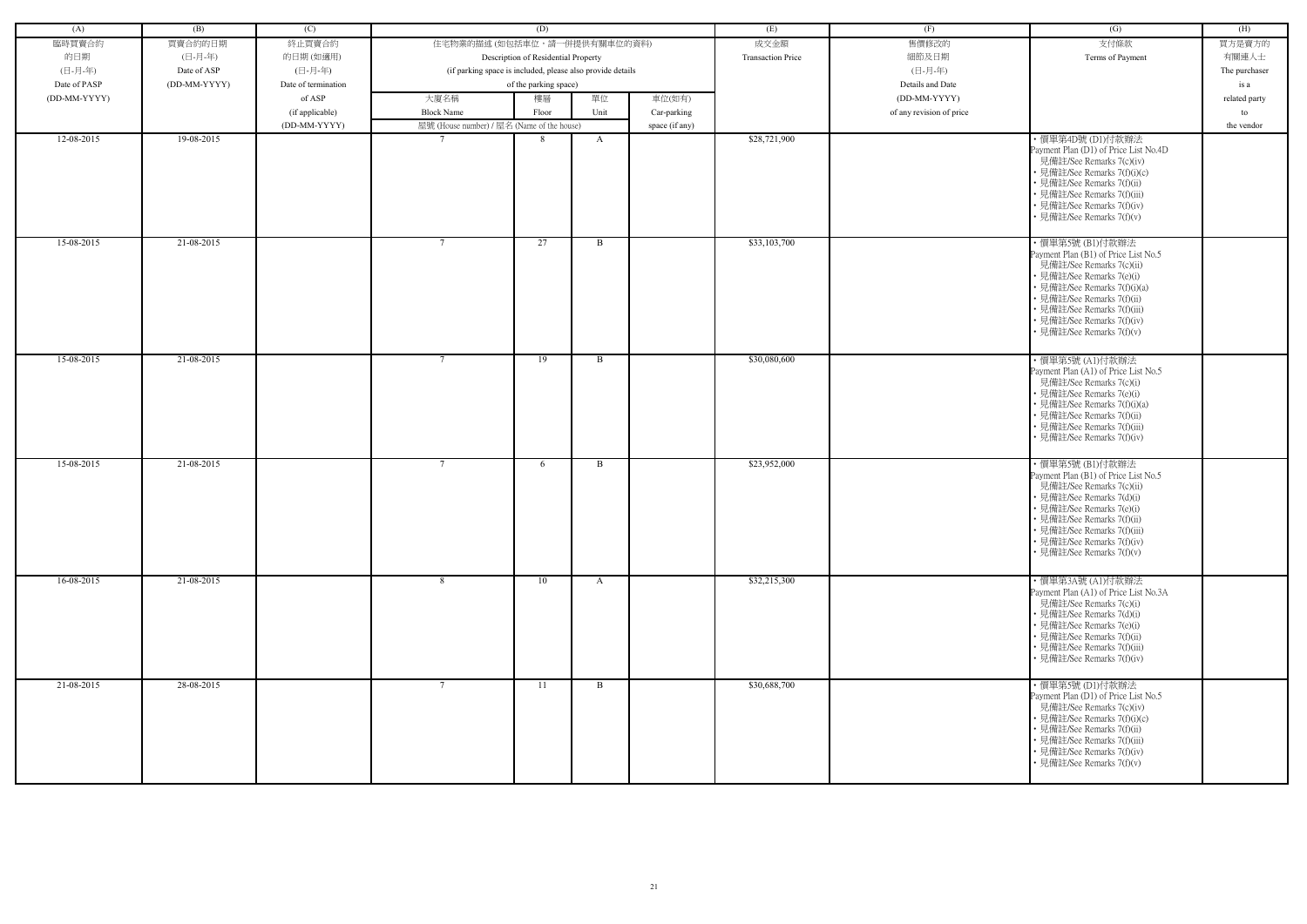| (A)          | (B)          | (C)                 |                                                            | (D)                                 |               |                | (E)                      | (F)                      | (G)                                                               | (H)           |
|--------------|--------------|---------------------|------------------------------------------------------------|-------------------------------------|---------------|----------------|--------------------------|--------------------------|-------------------------------------------------------------------|---------------|
| 臨時買賣合約       | 買賣合約的日期      | 終止買賣合約              | 住宅物業的描述 (如包括車位,請一併提供有關車位的資料)                               |                                     |               |                | 成交金額                     | 售價修改的                    | 支付條款                                                              | 買方是賣方的        |
| 的日期          | (日-月-年)      | 的日期(如適用)            |                                                            | Description of Residential Property |               |                | <b>Transaction Price</b> | 細節及日期                    | Terms of Payment                                                  | 有關連人士         |
| (日-月-年)      | Date of ASP  | (日-月-年)             | (if parking space is included, please also provide details |                                     |               |                |                          | (日-月-年)                  |                                                                   | The purchaser |
| Date of PASP | (DD-MM-YYYY) | Date of termination |                                                            | of the parking space)               |               |                |                          | Details and Date         |                                                                   | is a          |
| (DD-MM-YYYY) |              | of ASP              | 大廈名稱                                                       | 樓層                                  | 單位            | 車位(如有)         |                          | (DD-MM-YYYY)             |                                                                   | related party |
|              |              | (if applicable)     | <b>Block Name</b>                                          | Floor                               | Unit          | Car-parking    |                          | of any revision of price |                                                                   | to            |
|              |              | (DD-MM-YYYY)        | 屋號 (House number) / 屋名 (Name of the house)                 |                                     |               | space (if any) |                          |                          |                                                                   | the vendor    |
| 25-08-2015   | 01-09-2015   |                     | -6                                                         | 27                                  | A             |                | \$100,500,000            |                          | 招標文件支付辦法(B1)                                                      |               |
|              |              |                     |                                                            |                                     |               |                |                          |                          | Payment Plan (B1) of Tender Document                              |               |
|              |              |                     |                                                            |                                     |               |                |                          |                          |                                                                   |               |
|              |              |                     |                                                            |                                     |               |                |                          |                          | (請參閱招標文件内的要約表格)                                                   |               |
|              |              |                     |                                                            |                                     |               |                |                          |                          | (Please refer to the Offer Form of Tender<br>Document)            |               |
|              |              |                     |                                                            |                                     |               |                |                          |                          |                                                                   |               |
|              |              |                     |                                                            |                                     |               |                |                          |                          | • 見備註/See Remarks 7(f)(i)(a)                                      |               |
|              |              |                     |                                                            |                                     |               |                |                          |                          | 見備註/See Remarks 7(f)(ii)                                          |               |
|              |              |                     |                                                            |                                     |               |                |                          |                          | 見備註/See Remarks 7(f)(iii)                                         |               |
|              |              |                     |                                                            |                                     |               |                |                          |                          | 見備註/See Remarks 7(f)(iv)<br>見備註/See Remarks 7(f)(v)               |               |
|              |              |                     |                                                            |                                     |               |                |                          |                          | 見備註/See Remarks 7(f)(vi)(a)                                       |               |
|              |              |                     |                                                            |                                     |               |                |                          |                          |                                                                   |               |
|              |              |                     |                                                            |                                     |               |                |                          |                          |                                                                   |               |
| 26-08-2015   | 02-09-2015   |                     | -6                                                         | 19                                  | A             |                | \$93,369,700             |                          | ・價單第2E號 (B1)付款辦法<br>Payment Plan (B1) of Price List No.2E         |               |
|              |              |                     |                                                            |                                     |               |                |                          |                          | 見備註/See Remarks 7(c)(ii)                                          |               |
|              |              |                     |                                                            |                                     |               |                |                          |                          | 見備註/See Remarks 7(e)(i)                                           |               |
|              |              |                     |                                                            |                                     |               |                |                          |                          | · 見備註/See Remarks 7(f)(i)(a)                                      |               |
|              |              |                     |                                                            |                                     |               |                |                          |                          | 見備註/See Remarks 7(f)(ii)                                          |               |
|              |              |                     |                                                            |                                     |               |                |                          |                          | 見備註/See Remarks 7(f)(iii)<br>見備註/See Remarks 7(f)(iv)             |               |
|              |              |                     |                                                            |                                     |               |                |                          |                          | 見備註/See Remarks 7(f)(v)                                           |               |
|              |              |                     |                                                            |                                     |               |                |                          |                          | · 見備註/See Remarks 7(f)(vi)(a)                                     |               |
|              |              |                     |                                                            |                                     |               |                |                          |                          |                                                                   |               |
| 31-08-2015   | 08-09-2015   |                     | 8                                                          | 18                                  | A             |                | \$40,839,800             |                          | ・價單第2E號 (B1)付款辦法                                                  |               |
|              |              |                     |                                                            |                                     |               |                |                          |                          | Payment Plan (B1) of Price List No.2E<br>見備註/See Remarks 7(c)(ii) |               |
|              |              |                     |                                                            |                                     |               |                |                          |                          | 見備註/See Remarks 7(e)(i)                                           |               |
|              |              |                     |                                                            |                                     |               |                |                          |                          | 見備註/See Remarks 7(f)(i)(a)                                        |               |
|              |              |                     |                                                            |                                     |               |                |                          |                          | • 見備註/See Remarks 7(f)(ii)                                        |               |
|              |              |                     |                                                            |                                     |               |                |                          |                          | • 見備註/See Remarks 7(f)(iii)<br>見備註/See Remarks 7(f)(iv)           |               |
|              |              |                     |                                                            |                                     |               |                |                          |                          | • 見備註/See Remarks 7(f)(v)                                         |               |
|              |              |                     |                                                            |                                     |               |                |                          |                          |                                                                   |               |
| 12-09-2015   | 18-09-2015   |                     | 6                                                          | 22                                  | $\mathcal{C}$ |                | \$43,991,800             |                          | ・價單第2E號 (A1)付款辦法                                                  |               |
|              |              |                     |                                                            |                                     |               |                |                          |                          | Payment Plan (A1) of Price List No.2E                             |               |
|              |              |                     |                                                            |                                     |               |                |                          |                          | 見備註/See Remarks 7(c)(i)                                           |               |
|              |              |                     |                                                            |                                     |               |                |                          |                          | • 見備註/See Remarks 7(d)(i)<br>見備註/See Remarks 7(e)(i)              |               |
|              |              |                     |                                                            |                                     |               |                |                          |                          | 見備註/See Remarks 7(f)(ii)                                          |               |
|              |              |                     |                                                            |                                     |               |                |                          |                          | 見備註/See Remarks 7(f)(iii)                                         |               |
|              |              |                     |                                                            |                                     |               |                |                          |                          | 見備註/See Remarks 7(f)(iv)                                          |               |
|              |              |                     |                                                            |                                     |               |                |                          |                          | • 見備註/See Remarks 7(f)(vi)(a)                                     |               |
| 14-09-2015   | 21-09-2015   |                     | $7\overline{ }$                                            |                                     |               |                |                          |                          |                                                                   |               |
|              |              |                     |                                                            | 17                                  | D             |                | \$58,128,300             |                          | ・價單第1D號 (D1)付款辦法<br>Payment Plan (D1) of Price List No.1D         |               |
|              |              |                     |                                                            |                                     |               |                |                          |                          | 見備註/See Remarks 7(c)(iv)                                          |               |
|              |              |                     |                                                            |                                     |               |                |                          |                          | 見備註/See Remarks 7(f)(i)(c)                                        |               |
|              |              |                     |                                                            |                                     |               |                |                          |                          | · 見備註/See Remarks 7(f)(ii)                                        |               |
|              |              |                     |                                                            |                                     |               |                |                          |                          | · 見備註/See Remarks 7(f)(iii)<br>· 見備註/See Remarks 7(f)(iv)         |               |
|              |              |                     |                                                            |                                     |               |                |                          |                          | • 見備註/See Remarks 7(f)(v)                                         |               |
|              |              |                     |                                                            |                                     |               |                |                          |                          | · 見備註/See Remarks 7(f)(vi)(a)                                     |               |
|              |              |                     |                                                            |                                     |               |                |                          |                          |                                                                   |               |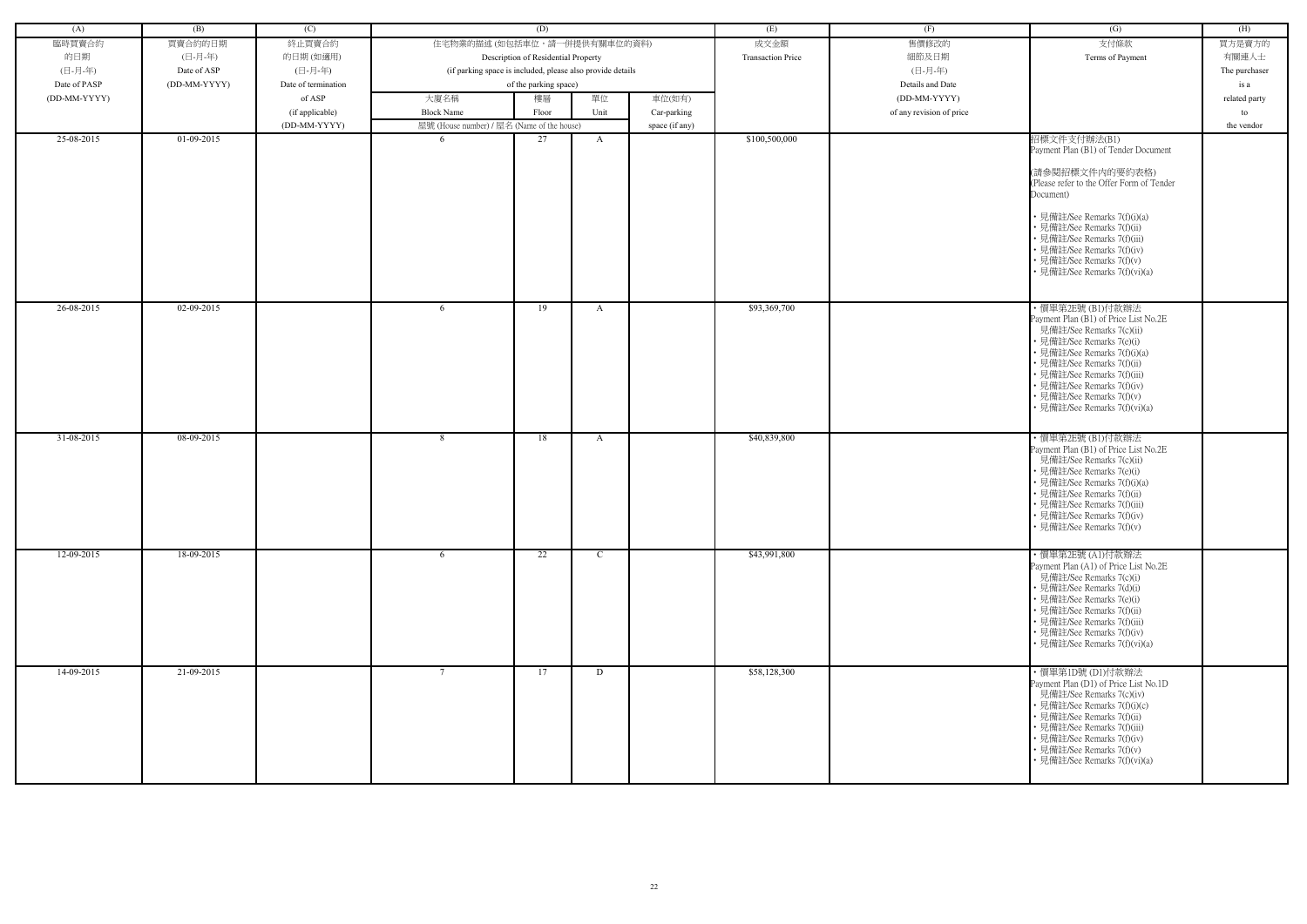| (A)          | (B)          | (C)                             |                                                                     | (D)                       |               |                | (E)                      | (F)                      | $\overline{(G)}$                                                                                                                                                                                                                                                                                                                                                                                                                                                                                                     | (H)              |
|--------------|--------------|---------------------------------|---------------------------------------------------------------------|---------------------------|---------------|----------------|--------------------------|--------------------------|----------------------------------------------------------------------------------------------------------------------------------------------------------------------------------------------------------------------------------------------------------------------------------------------------------------------------------------------------------------------------------------------------------------------------------------------------------------------------------------------------------------------|------------------|
| 臨時買賣合約       | 買賣合約的日期      | 終止買賣合約                          | 住宅物業的描述 (如包括車位,請一併提供有關車位的資料)<br>Description of Residential Property |                           |               |                | 成交金額                     | 售價修改的                    | 支付條款                                                                                                                                                                                                                                                                                                                                                                                                                                                                                                                 | 買方是賣方的           |
| 的日期          | (日-月-年)      | 的日期(如適用)                        |                                                                     |                           |               |                | <b>Transaction Price</b> | 細節及日期                    | Terms of Payment                                                                                                                                                                                                                                                                                                                                                                                                                                                                                                     | 有關連人士            |
| (日-月-年)      | Date of ASP  | (日-月-年)                         | (if parking space is included, please also provide details          |                           |               |                |                          | (日-月-年)                  |                                                                                                                                                                                                                                                                                                                                                                                                                                                                                                                      | The purchaser    |
| Date of PASP | (DD-MM-YYYY) | Date of termination             |                                                                     | of the parking space)     |               |                |                          | Details and Date         |                                                                                                                                                                                                                                                                                                                                                                                                                                                                                                                      | is a             |
| (DD-MM-YYYY) |              | of ASP                          | 大廈名稱                                                                | 樓層                        | 單位            | 車位(如有)         |                          | (DD-MM-YYYY)             |                                                                                                                                                                                                                                                                                                                                                                                                                                                                                                                      | related party    |
|              |              |                                 | <b>Block Name</b>                                                   | Floor                     | Unit          |                |                          | of any revision of price |                                                                                                                                                                                                                                                                                                                                                                                                                                                                                                                      |                  |
|              |              | (if applicable)<br>(DD-MM-YYYY) | 屋號 (House number) / 屋名 (Name of the house)                          |                           |               | Car-parking    |                          |                          |                                                                                                                                                                                                                                                                                                                                                                                                                                                                                                                      | to<br>the vendor |
| 18-09-2015   | 25-09-2015   |                                 | -6                                                                  | 18                        | C             | space (if any) | \$49,579,200             |                          | ・價單第2F號 (D1)付款辦法                                                                                                                                                                                                                                                                                                                                                                                                                                                                                                     |                  |
|              |              |                                 |                                                                     |                           |               |                |                          |                          | Payment Plan (D1) of Price List No.2F<br>見備註/See Remarks 7(c)(iv)<br>· 見備註/See Remarks 7(f)(i)(c)<br>· 見備註/See Remarks 7(f)(ii)<br>• 見備註/See Remarks 7(f)(iii)<br>• 見備註/See Remarks 7(f)(iv)<br>• 見備註/See Remarks 7(f)(v)<br>• 見備註/See Remarks 7(f)(vi)(a)                                                                                                                                                                                                                                                           |                  |
| $07-10-2015$ | $14-10-2015$ |                                 | $\overline{7}$                                                      | (複式)<br>30&31<br>(Duplex) | A             |                | \$76,128,300             |                          | ・價單第5B號 (A1)付款辦法<br>Payment Plan (A1) of Price List No.5B<br>見備註/See Remarks 7(c)(i)<br>• 見備註/See Remarks 7(d)(i)<br>• 見備註/See Remarks 7(e)(i)<br>• 見備註/See Remarks 7(f)(ii)<br>• 見備註/See Remarks 7(f)(iii)<br>• 見備註/See Remarks 7(f)(iv)<br>• 見備註/See Remarks 7(f)(vi)(a)                                                                                                                                                                                                                                           |                  |
| 29-10-2015   | $05-11-2015$ |                                 | -6                                                                  | (複式)<br>28&29<br>(Duplex) | $\mathcal{C}$ |                | \$93,733,000             |                          | 招標文件支付辦法(DS)<br>Payment Plan (DS) of Tender Document<br>(請參閱招標文件内的要約表格)<br>(Please refer to the Offer Form of Tender<br>Document)<br>• 見備註/See Remarks 7(f)(i)(c)<br>• 見備註/See Remarks 7(f)(ii)<br>· 見備註/See Remarks 7(f)(iii)<br>• 見備註/See Remarks 7(f)(iv)<br>• 見備註/See Remarks 7(f)(v)<br>• 見備註/See Remarks 7(f)(vi)(a)                                                                                                                                                                                           |                  |
| 11-03-2017   | 17-03-2017   |                                 | -6                                                                  | 26                        | $\mathbf{A}$  |                | \$240,820,000            |                          | 招標文件支付辦法(ST2)<br>Payment Plan (ST2) of Tender Document<br>• 見備註/See Remarks 8(b)<br>• 見備註/See Remarks 7(f)(i)(f)<br>• 見備註/See Remarks 7(f)(iii)<br>• 見備註/See Remarks 7(f)(vi)(a)<br>• 見備註/See Remarks 7(f)(xii)<br>· 見備註/See Remarks 7(f)(xiv)<br>招標文件支付辦法(ST2)<br>Payment Plan (ST2) of Tender Document<br>• 見備註/See Remarks 8.1(c)(i)(d1)<br>• 見備註/See Remarks 8.1(d)(i)(e)<br>• 見備註/See Remarks 8.1(d)(vi)<br>• 見備註/See Remarks 8.1(d)(vii)<br>• 見備註/See Remarks 8.1(d)(viii)(c)<br>• 見備註/See Remarks 8.1(d)(xvi) |                  |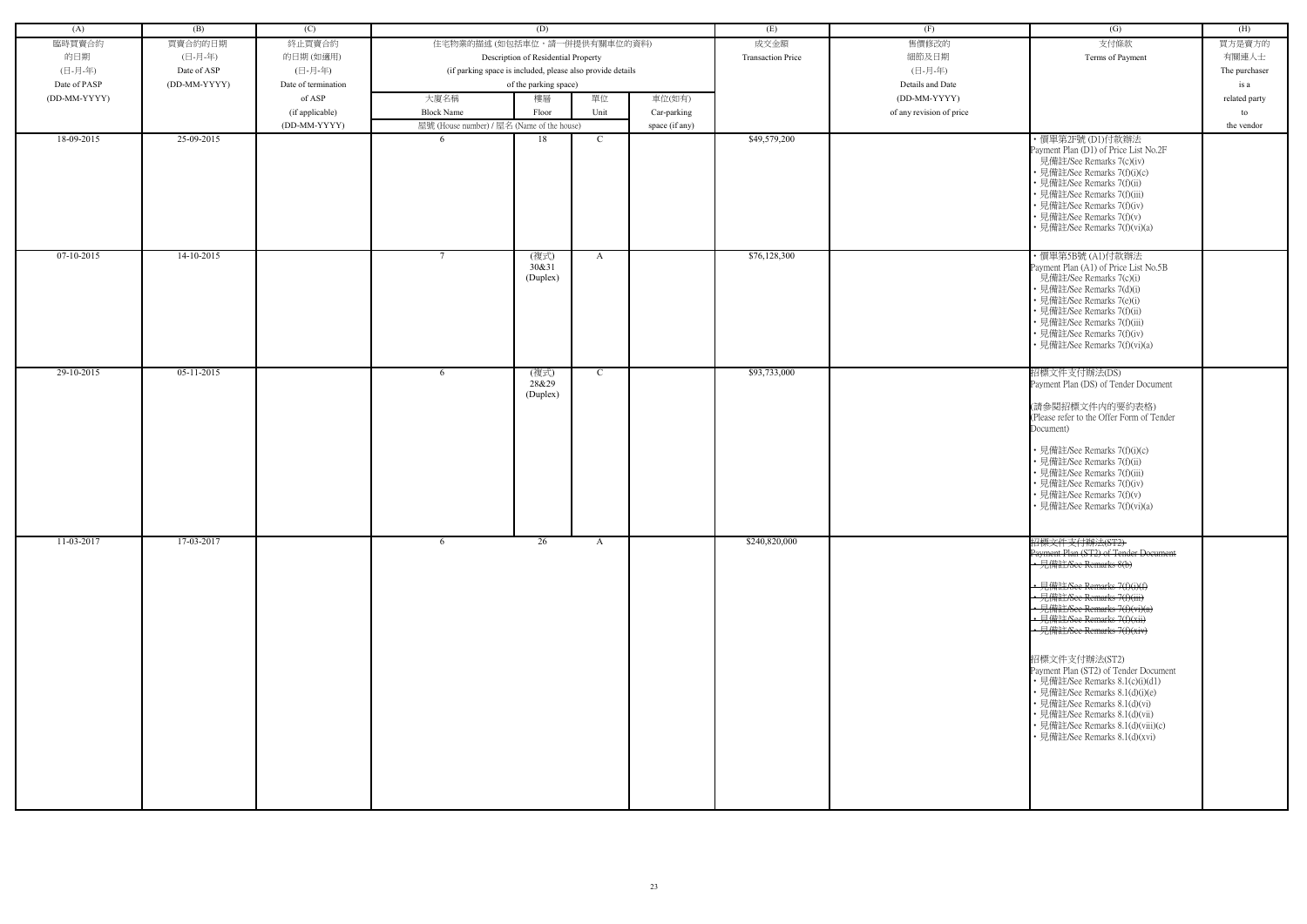| (A)          | (B)          | (C)                 | (D)                                                        |                     | (E)                      | (F)                      | (G)                                                                                                                                                                                                                                                                                                                                                                       | (H)           |
|--------------|--------------|---------------------|------------------------------------------------------------|---------------------|--------------------------|--------------------------|---------------------------------------------------------------------------------------------------------------------------------------------------------------------------------------------------------------------------------------------------------------------------------------------------------------------------------------------------------------------------|---------------|
| 臨時買賣合約       | 買賣合約的日期      | 終止買賣合約              | 住宅物業的描述 (如包括車位,請一併提供有關車位的資料)                               |                     | 成交金額                     | 售價修改的                    | 支付條款                                                                                                                                                                                                                                                                                                                                                                      | 買方是賣方的        |
| 的日期          | (日-月-年)      | 的日期(如適用)            | Description of Residential Property                        |                     | <b>Transaction Price</b> | 細節及日期                    | Terms of Payment                                                                                                                                                                                                                                                                                                                                                          | 有關連人士         |
| (日-月-年)      | Date of ASP  | (日-月-年)             | (if parking space is included, please also provide details |                     |                          | (日-月-年)                  |                                                                                                                                                                                                                                                                                                                                                                           | The purchaser |
| Date of PASP | (DD-MM-YYYY) | Date of termination | of the parking space)                                      |                     |                          | Details and Date         |                                                                                                                                                                                                                                                                                                                                                                           | is a          |
| (DD-MM-YYYY) |              | of ASP              | 大廈名稱<br>樓層                                                 | 單位<br>車位(如有)        |                          | (DD-MM-YYYY)             |                                                                                                                                                                                                                                                                                                                                                                           | related party |
|              |              | (if applicable)     | <b>Block Name</b><br>Floor                                 | Unit<br>Car-parking |                          | of any revision of price |                                                                                                                                                                                                                                                                                                                                                                           | to            |
|              |              | (DD-MM-YYYY)        | 屋號 (House number) / 屋名 (Name of the house)                 | space (if any)      |                          |                          |                                                                                                                                                                                                                                                                                                                                                                           | the vendor    |
| 同上           | 同上           | 同上                  | 25                                                         | $\mathcal{C}$       | 同上                       | 同上                       | 招標文件支付辦法(ST2)                                                                                                                                                                                                                                                                                                                                                             | 同上            |
| Ditto        | Ditto        | Ditto               |                                                            |                     | Ditto                    | Ditto                    | Payment Plan (ST2) of Tender Document<br>• 見備註/See Remarks 8(b)<br>• 見備註/See Remarks 7(f)(i)(f)<br>• 見備註/See Remarks 7(f)(iii)<br>• 見備註/See Remarks 7(f)(vi)(a)<br>• 見備註/See Remarks 7(f)(xii)<br>• 見備註/See Remarks 7(f)(xiv)<br>招標文件支付辦法(ST2)<br>Payment Plan (ST2) of Tender Document<br>• 見備註/See Remarks 8.1(c)(i)(d1)<br>• 見備註/See Remarks 8.1(d)(i)(e)              | Ditto         |
|              |              |                     | $7\phantom{.0}$<br>25                                      | D                   |                          |                          | • 見備註/See Remarks 8.1(d)(vi)<br>· 見備註/See Remarks 8.1(d)(vii)<br>• 見備註/See Remarks 8.1(d)(viii)(c)<br>• 見備註/See Remarks 8.1(d)(xvi)<br>招標文件支付辦法(ST2)<br>Payment Plan (ST2) of Tender Document<br>• 見備註/See Remarks 8(b)                                                                                                                                                   |               |
|              |              |                     |                                                            |                     |                          |                          | • 見備註/See Remarks 7(f)(i)(f)<br>• 見備註/See Remarks 7(f)(iii)<br>• 見備註/See Remarks 7(f)(vi)(a)<br>· 見備註/See Remarks 7(f)(xii)<br>- 見備註/See Remarks 7(f)(xiv)                                                                                                                                                                                                                |               |
|              |              |                     |                                                            |                     |                          |                          | 招標文件支付辦法(ST2)<br>Payment Plan (ST2) of Tender Document<br>• 見備註/See Remarks 8.1(c)(i)(d1)<br>• 見備註/See Remarks 8.1(d)(i)(e)<br>• 見備註/See Remarks 8.1(d)(vi)<br>• 見備註/See Remarks 8.1(d)(vii)<br>• 見備註/See Remarks 8.1(d)(viii)(c)<br>• 見備註/See Remarks 8.1(d)(xvi)<br>• (在11-09-2019修訂)<br>(revised on 11-09-2019)                                                        |               |
| 11-03-2017   | 17-03-2017   |                     | (複式)<br>$\tau$<br>30&31<br>(Duplex)                        | $\mathbf C$         | \$258,000,000            |                          | 招標文件支付辦法(MT2)<br>Payment Plan (MT2) of Tender Document<br>• 見備註/See Remarks 8(a)<br>• 見備註/See Remarks 7(f)(i)(d)<br>• 見備註/See Remarks 7(f)(iii)<br>• 見備註/See Remarks 7(f)(vi)(d)<br>• 見備註/See Remarks 7(f)(viii)<br>• 見備註/See Remarks 7(f)(ix)<br>• 見備註/See Remarks 7(f)(x)<br>• 見備註/See Remarks 7(f)(xii)<br>• 見備註/See Remarks 7(f)(xiii)<br>• 見備註/See Remarks 7(f)(xiv) |               |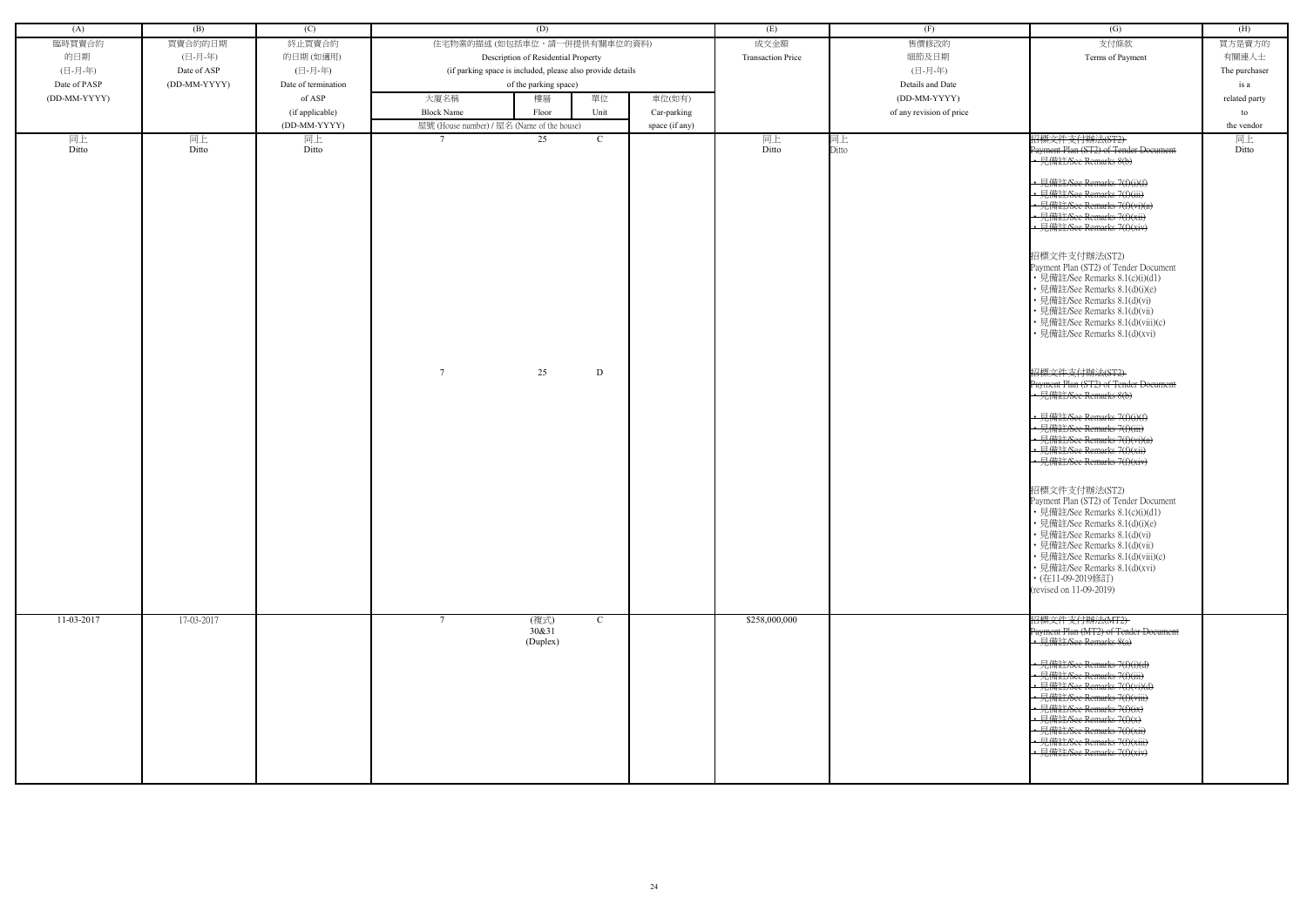| (A)          | (B)          | (C)                 |                   | (D)                                                        |              |                | (E)                      | (F)                      | $\overline{(G)}$                                                                                                                                                                                                                                                                                                                                                                                     | (H)           |
|--------------|--------------|---------------------|-------------------|------------------------------------------------------------|--------------|----------------|--------------------------|--------------------------|------------------------------------------------------------------------------------------------------------------------------------------------------------------------------------------------------------------------------------------------------------------------------------------------------------------------------------------------------------------------------------------------------|---------------|
| 臨時買賣合約       | 買賣合約的日期      | 終止買賣合約              |                   | 住宅物業的描述(如包括車位,請一併提供有關車位的資料)                                |              |                | 成交金額                     | 售價修改的                    | 支付條款                                                                                                                                                                                                                                                                                                                                                                                                 | 買方是賣方的        |
|              |              |                     |                   |                                                            |              |                |                          |                          |                                                                                                                                                                                                                                                                                                                                                                                                      |               |
| 的日期          | (日-月-年)      | 的日期 (如適用)           |                   | Description of Residential Property                        |              |                | <b>Transaction Price</b> | 細節及日期                    | Terms of Payment                                                                                                                                                                                                                                                                                                                                                                                     | 有關連人士         |
| (日-月-年)      | Date of ASP  | (日-月-年)             |                   | (if parking space is included, please also provide details |              |                |                          | (日-月-年)                  |                                                                                                                                                                                                                                                                                                                                                                                                      | The purchaser |
| Date of PASP | (DD-MM-YYYY) | Date of termination |                   | of the parking space)                                      |              |                |                          | Details and Date         |                                                                                                                                                                                                                                                                                                                                                                                                      | is a          |
| (DD-MM-YYYY) |              | of ASP              | 大廈名稱              | 樓層                                                         | 單位           | 車位(如有)         |                          | (DD-MM-YYYY)             |                                                                                                                                                                                                                                                                                                                                                                                                      | related party |
|              |              | (if applicable)     | <b>Block Name</b> | Floor                                                      | Unit         | Car-parking    |                          | of any revision of price |                                                                                                                                                                                                                                                                                                                                                                                                      | to            |
|              |              | (DD-MM-YYYY)        |                   | 屋號 (House number) / 屋名 (Name of the house)                 |              | space (if any) |                          |                          |                                                                                                                                                                                                                                                                                                                                                                                                      | the vendor    |
| 同上<br>Ditto  | 同上<br>Ditto  | 同上<br>Ditto         | 司上<br>Ditto       | 同上<br>Ditto                                                | 同上<br>Ditto  | 同上<br>Ditto    | 同上<br>Ditto              | 司上<br>Ditto              | 招標文件支付辦法(MT2)<br>Payment Plan (MT2) of Tender Document<br>• 見備註/See Remarks 8.1(c)(i)(c1)<br>• 見備註/See Remarks 8.1(d)(i)(d)<br>· 見備註/See Remarks 8.1(d)(vi)<br>· 見備註/See Remarks 8.1(d)(vii)<br>• 見備註/See Remarks 8.1(d)(viii)(f)<br>· 見備註/See Remarks 8.1(d)(ix)<br>· 見備註/See Remarks 8.1(d)(xii)<br>• 見備註/See Remarks 8.1(d)(xv)<br>• 見備註/See Remarks 8.1(d)(xvi)<br>· 見備註/See Remarks 8.1(d)(xiv) | 同上<br>Ditto   |
|              |              |                     | 6                 | 20                                                         | D            |                |                          |                          | 招標文件支付辦法(MT2)<br>Payment Plan (MT2) of Tender Document<br>$\cdot$ 見備註/See Remarks 8(a)                                                                                                                                                                                                                                                                                                               |               |
|              |              |                     |                   |                                                            |              |                |                          |                          | -見備註/See Remarks 7(f)(i)(d)<br>· 見備註/See Remarks 7(f)(iii)<br><u>→ 見備註/See Remarks 7(f)(viii)</u><br>· 見備註/See Remarks 7(f)(ix)<br>• 見備註/See Remarks 7(f)(x)<br>見備註/See Remarks 7(f)(xii)<br>· 見備註/See Remarks 7(f)(xiii)<br>- 見備註/See Remarks 7(f)(xiv)                                                                                                                                             |               |
|              |              |                     |                   |                                                            |              |                |                          |                          | 招標文件支付辦法(MT2)<br>Payment Plan (MT2) of Tender Document<br>• 見備註/See Remarks 8.1(c)(i)(c1)<br>• 見備註/See Remarks 8.1(d)(i)(d)<br>• 見備註/See Remarks 8.1(d)(vi)<br>• 見備註/See Remarks 8.1(d)(vii)<br>見備註/See Remarks 8.1(d)(ix)<br>• 見備註/See Remarks 8.1(d)(xii)<br>• 見備註/See Remarks 8.1(d)(xv)<br>• 見備註/See Remarks 8.1(d)(xvi)<br>• 見備註/See Remarks 8.1(d)(xiv)                                        |               |
|              |              |                     | $\tau$            | 15                                                         | $\mathbf{C}$ |                |                          |                          | 招標文件支付辦法(MT2)<br>Payment Plan (MT2) of Tender Document<br>• 見備註/See Remarks 8(a)<br>• 見備註/See Remarks 7(f)(i)(d)<br>• 見備註/See Remarks 7(f)(iii)<br>• 見備註/See Remarks 7(f)(vi)(e)<br>← 見備註/See Remarks 7(f)(viii)<br>• 見備註/See Remarks 7(f)(ix)<br>• 見備註/See Remarks 7(f)(x)<br>- 見備註/See Remarks 7(f)(xii)<br>• 見備註/See Remarks 7(f)(xiii)<br>• 見備註/See Remarks 7(f)(xiv)                            |               |
|              |              |                     |                   |                                                            |              |                |                          |                          |                                                                                                                                                                                                                                                                                                                                                                                                      |               |

| (G)                                                                                                                                                                                                                                                                                                                                                                                                                                                                                                                                                                                                                                                                                                                                                                                                                                                                                                                                                                                                                                                                                                                                           | (H)                                        |
|-----------------------------------------------------------------------------------------------------------------------------------------------------------------------------------------------------------------------------------------------------------------------------------------------------------------------------------------------------------------------------------------------------------------------------------------------------------------------------------------------------------------------------------------------------------------------------------------------------------------------------------------------------------------------------------------------------------------------------------------------------------------------------------------------------------------------------------------------------------------------------------------------------------------------------------------------------------------------------------------------------------------------------------------------------------------------------------------------------------------------------------------------|--------------------------------------------|
|                                                                                                                                                                                                                                                                                                                                                                                                                                                                                                                                                                                                                                                                                                                                                                                                                                                                                                                                                                                                                                                                                                                                               | 買方是賣方的                                     |
| 支付條款                                                                                                                                                                                                                                                                                                                                                                                                                                                                                                                                                                                                                                                                                                                                                                                                                                                                                                                                                                                                                                                                                                                                          |                                            |
| Terms of Payment                                                                                                                                                                                                                                                                                                                                                                                                                                                                                                                                                                                                                                                                                                                                                                                                                                                                                                                                                                                                                                                                                                                              | 有關連人士                                      |
|                                                                                                                                                                                                                                                                                                                                                                                                                                                                                                                                                                                                                                                                                                                                                                                                                                                                                                                                                                                                                                                                                                                                               | The purchaser                              |
|                                                                                                                                                                                                                                                                                                                                                                                                                                                                                                                                                                                                                                                                                                                                                                                                                                                                                                                                                                                                                                                                                                                                               | is a                                       |
|                                                                                                                                                                                                                                                                                                                                                                                                                                                                                                                                                                                                                                                                                                                                                                                                                                                                                                                                                                                                                                                                                                                                               |                                            |
|                                                                                                                                                                                                                                                                                                                                                                                                                                                                                                                                                                                                                                                                                                                                                                                                                                                                                                                                                                                                                                                                                                                                               | to                                         |
|                                                                                                                                                                                                                                                                                                                                                                                                                                                                                                                                                                                                                                                                                                                                                                                                                                                                                                                                                                                                                                                                                                                                               |                                            |
| 招標文件支付辦法(MT2)<br>Payment Plan (MT2) of Tender Document<br>• 見備註/See Remarks 8.1(c)(i)(c1)<br>• 見備註/See Remarks 8.1(d)(i)(d)<br>• 見備註/See Remarks 8.1(d)(vi)<br>• 見備註/See Remarks 8.1(d)(vii)<br>• 見備註/See Remarks 8.1(d)(viii)(f)<br>• 見備註/See Remarks 8.1(d)(ix)<br>• 見備註/See Remarks 8.1(d)(xii)<br>・見備註/See Remarks 8.1(d)(xv)<br>• 見備註/See Remarks 8.1(d)(xvi)<br>• 見備註/See Remarks 8.1(d)(xiv)<br><del>招標文件支付辦法(MT2)</del><br>Payment Plan (MT2) of Tender Document<br>見備註/See Remarks 8(a)<br><del>菲主/See Remarks 7(f)(i)(d)</del><br><del>靠註/See Remarks 7(f)(iii)</del><br>註/See Remarks 7(f)(viii)<br>註/See Remarks 7(f)(ix)<br><del>備註/See Remarks 7(f)(x)</del><br><del>備註/See Remarks 7(f)(xii)</del><br>.備註/See Remarks 7(f)(xiii)<br>見備註/See Remarks 7(f)(xiv)<br>招標文件支付辦法(MT2)<br>Payment Plan (MT2) of Tender Document<br>• 見備註/See Remarks 8.1(c)(i)(c1)<br>• 見備註/See Remarks 8.1(d)(i)(d)<br>• 見備註/See Remarks 8.1(d)(vi)<br>見備註/See Remarks 8.1(d)(vii)<br>• 見備註/See Remarks 8.1(d)(ix)<br>• 見備註/See Remarks 8.1(d)(xii)<br>• 見備註/See Remarks 8.1(d)(xv)<br>• 見備註/See Remarks 8.1(d)(xvi)<br>• 見備註/See Remarks 8.1(d)(xiv) | related party<br>the vendor<br>同上<br>Ditto |
| <del>招標文件支付辦法(MT2)</del><br>Payment Plan (MT2) of Tender Document<br>見備註/See Remarks 8(a)<br><del>見備註/See Remarks 7(f)(i)(d)</del><br><del>見備註/See Remarks 7(f)(iii)</del><br><del>見備註/See Remarks 7(f)(vi)(e)</del><br><del>見備註/See Remarks 7(f)(viii)</del><br>見備註/See Remarks 7(f)(ix)<br>見備註/See Remarks 7(f)(x)<br><del>見備註/See Remarks 7(f)(xii)</del><br>見備註/See Remarks 7(f)(xiii)<br>見備註/See Remarks 7(f)(xiv)                                                                                                                                                                                                                                                                                                                                                                                                                                                                                                                                                                                                                                                                                                                       |                                            |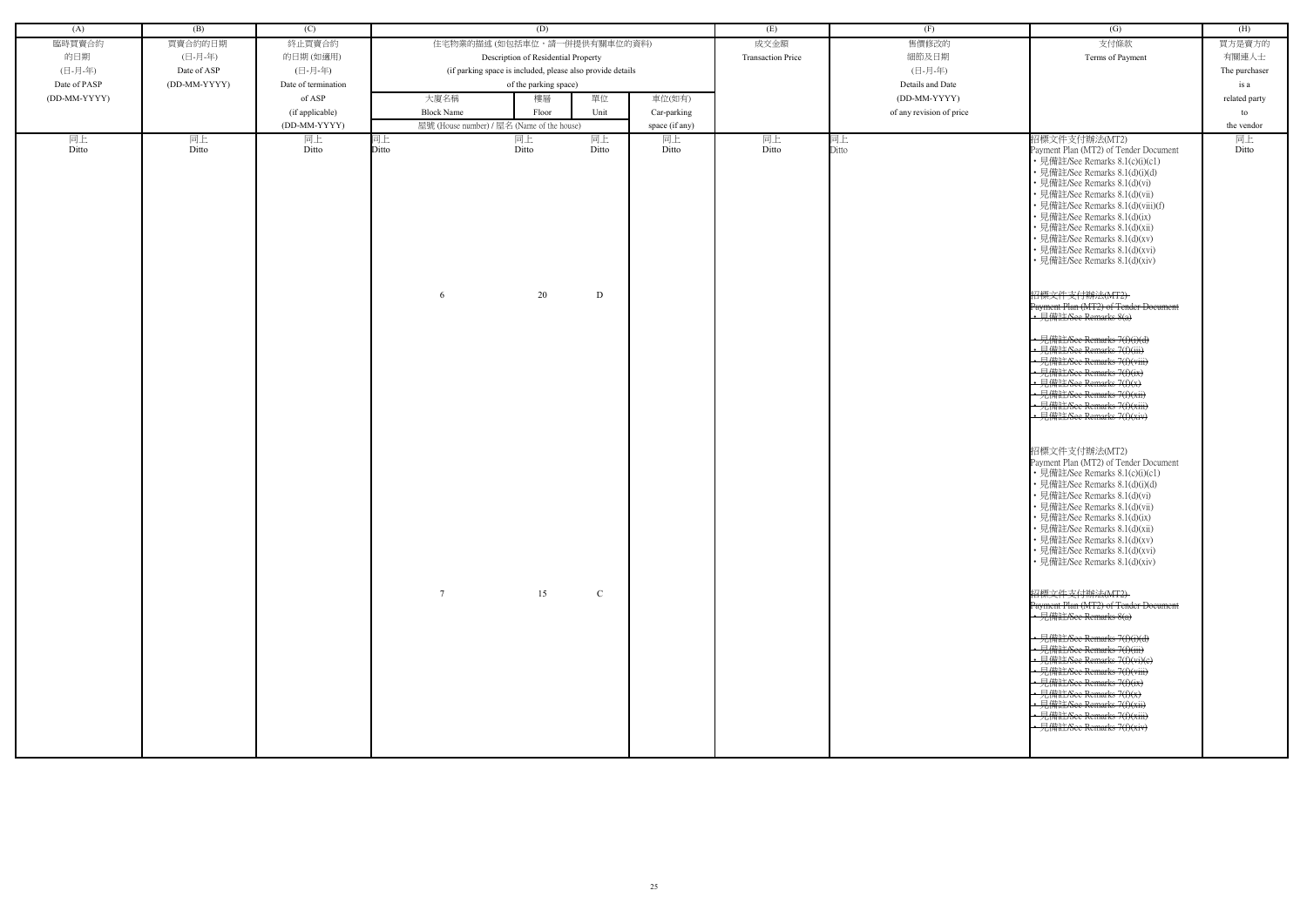| 臨時買賣合約<br>買賣合約的日期<br>終止買賣合約<br>的日期<br>(日-月-年)<br>的日期(如適用)<br>(日-月-年)<br>(日-月-年)<br>Date of ASP<br>Date of PASP<br>(DD-MM-YYYY)<br>Date of termination<br>(DD-MM-YYYY)<br>of ASP<br>大廈名稱 | 住宅物業的描述 (如包括車位,請一併提供有關車位的資料)<br>Description of Residential Property<br>(if parking space is included, please also provide details<br>of the parking space)<br>單位<br>樓層<br>Unit<br>Floor<br>屋號 (House number) / 屋名 (Name of the house) | 車位(如有)         | 成交金額<br><b>Transaction Price</b> | 售價修改的<br>細節及日期<br>(日-月-年)<br>Details and Date | 支付條款<br>Terms of Payment                                                                                                                                                                                                                                                                                                                                                                                                            | 買方是賣方的<br>有關連人士<br>The purchaser |
|-----------------------------------------------------------------------------------------------------------------------------------------------------------------------------------------|---------------------------------------------------------------------------------------------------------------------------------------------------------------------------------------------------------------------------------------|----------------|----------------------------------|-----------------------------------------------|-------------------------------------------------------------------------------------------------------------------------------------------------------------------------------------------------------------------------------------------------------------------------------------------------------------------------------------------------------------------------------------------------------------------------------------|----------------------------------|
|                                                                                                                                                                                         |                                                                                                                                                                                                                                       |                |                                  |                                               |                                                                                                                                                                                                                                                                                                                                                                                                                                     |                                  |
|                                                                                                                                                                                         |                                                                                                                                                                                                                                       |                |                                  |                                               |                                                                                                                                                                                                                                                                                                                                                                                                                                     |                                  |
|                                                                                                                                                                                         |                                                                                                                                                                                                                                       |                |                                  |                                               |                                                                                                                                                                                                                                                                                                                                                                                                                                     |                                  |
|                                                                                                                                                                                         |                                                                                                                                                                                                                                       |                |                                  |                                               |                                                                                                                                                                                                                                                                                                                                                                                                                                     | is a                             |
|                                                                                                                                                                                         |                                                                                                                                                                                                                                       |                |                                  | (DD-MM-YYYY)                                  |                                                                                                                                                                                                                                                                                                                                                                                                                                     | related party                    |
| <b>Block Name</b>                                                                                                                                                                       |                                                                                                                                                                                                                                       | Car-parking    |                                  | of any revision of price                      |                                                                                                                                                                                                                                                                                                                                                                                                                                     | to                               |
| (if applicable)<br>(DD-MM-YYYY)                                                                                                                                                         |                                                                                                                                                                                                                                       | space (if any) |                                  |                                               |                                                                                                                                                                                                                                                                                                                                                                                                                                     | the vendor                       |
| 同上<br>同上<br>同上<br>同上                                                                                                                                                                    | 同上<br>同上                                                                                                                                                                                                                              | 同上             | 同上                               | 同上                                            | 招標文件支付辦法(MT2)                                                                                                                                                                                                                                                                                                                                                                                                                       | 同上                               |
| Ditto<br>Ditto<br>Ditto<br>Ditto                                                                                                                                                        | Ditto<br>Ditto                                                                                                                                                                                                                        | Ditto          | Ditto                            | Ditto                                         | Payment Plan (MT2) of Tender Document<br>• 見備註/See Remarks 8.1(c)(i)(c1)<br>• 見備註/See Remarks 8.1(d)(i)(d)<br>• 見備註/See Remarks 8.1(d)(vi)<br>· 見備註/See Remarks 8.1(d)(vii)<br>• 見備註/See Remarks 8.1(d)(viii)(e)<br>• 見備註/See Remarks 8.1(d)(ix)<br>· 見備註/See Remarks 8.1(d)(xii)<br>• 見備註/See Remarks 8.1(d)(xv)<br>• 見備註/See Remarks 8.1(d)(xvi)<br>• 見備註/See Remarks 8.1(d)(xiv)<br>• (在11-09-2019修訂)<br>(revised on 11-09-2019) | Ditto                            |
| $16-03-2017$<br>23-03-2017<br>$7\phantom{.0}$                                                                                                                                           | 16<br>$\mathcal{C}$                                                                                                                                                                                                                   |                | \$121, 139, 710.1                |                                               | 招標文件支付辦法(MT2)<br>Payment Plan (MT2) of Tender Document<br>• 見備註/See Remarks 8(a)<br>• 見備註/See Remarks 7(f)(i)(d)<br>• 見備註/See Remarks 7(f)(iii)                                                                                                                                                                                                                                                                                     |                                  |
|                                                                                                                                                                                         |                                                                                                                                                                                                                                       |                |                                  |                                               | • 見備註/See Remarks 7(f)(vi)(e)<br>• 見備註/See Remarks 7(f)(viii)<br>• 見備註/See Remarks 7(f)(ix)                                                                                                                                                                                                                                                                                                                                         |                                  |
|                                                                                                                                                                                         |                                                                                                                                                                                                                                       |                |                                  |                                               | • 見備註/See Remarks 7(f)(x)<br>• 見備註/See Remarks 7(f)(xii)<br>• 見備註/See Remarks 7(f)(xiii)<br>• 見備註/See Remarks 7(f)(xiv)                                                                                                                                                                                                                                                                                                             |                                  |
|                                                                                                                                                                                         |                                                                                                                                                                                                                                       |                |                                  |                                               | 招標文件支付辦法(MT2)<br>Payment Plan (MT2) of Tender Document<br>• 見備註/See Remarks 8.1(c)(i)(c1)<br>• 見備註/See Remarks 8.1(d)(i)(d)<br>• 見備註/See Remarks 8.1(d)(vi)<br>• 見備註/See Remarks 8.1(d)(vii)<br>• 見備註/See Remarks 8.1(d)(viii)(e)<br>• 見備註/See Remarks 8.1(d)(ix)<br>• 見備註/See Remarks 8.1(d)(xii)<br>• 見備註/See Remarks 8.1(d)(xv)<br>• 見備註/See Remarks 8.1(d)(xvi)<br>• 見備註/See Remarks 8.1(d)(xiv)                                |                                  |
| $\tau$                                                                                                                                                                                  | 16<br>D                                                                                                                                                                                                                               |                |                                  |                                               | 招標文件支付辦法(MT2)<br>Payment Plan (MT2) of Tender Doeument<br>• 見備註/See Remarks 8(a)                                                                                                                                                                                                                                                                                                                                                    |                                  |
|                                                                                                                                                                                         |                                                                                                                                                                                                                                       |                |                                  |                                               | ← 見備註/See Remarks 7(f)(i)(d)<br>← 見備註/See Remarks 7(f)(iii)<br>← 見備註/See Remarks 7(f)(vi)(e)<br>• 見備註/See Remarks 7(f)(viii)<br>• 見備註/See Remarks 7(f)(ix)<br>• 見備註/See Remarks 7(f)(x)<br>• 見備註/See Remarks 7(f)(xii)<br>· 見備註/See Remarks 7(f)(xiii)<br>• 見備註/See Remarks 7(f)(xiv)                                                                                                                                               |                                  |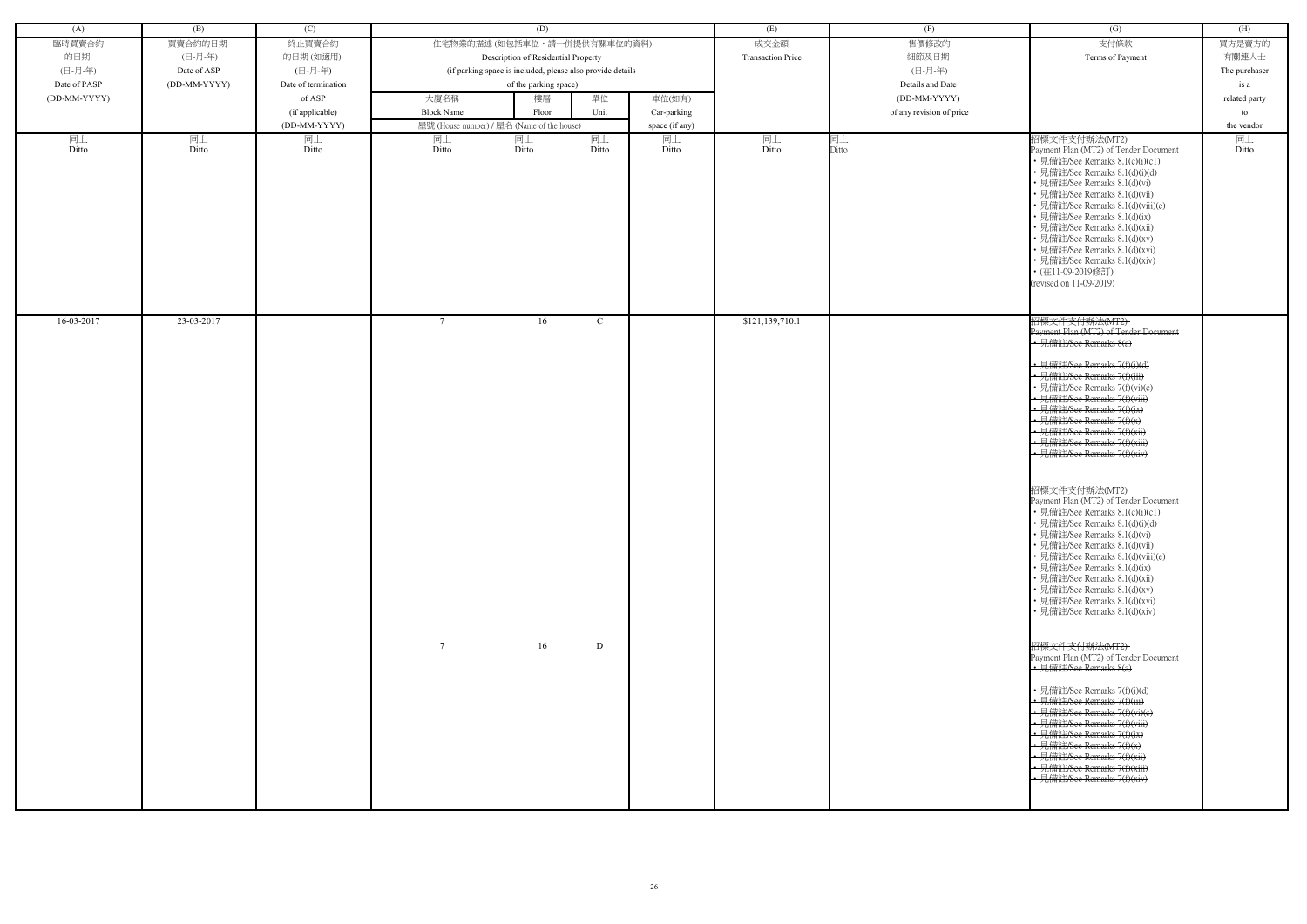| (A)              | (B)          | (C)                 |                   | (D)                                                        |              |                | (E)                      | (F)                      | (G)                                                                                                                                                                                                                                                                                                                                                                                                                                                                                                                                                                                                                                                                                                                                                                                                                              | (H)           |
|------------------|--------------|---------------------|-------------------|------------------------------------------------------------|--------------|----------------|--------------------------|--------------------------|----------------------------------------------------------------------------------------------------------------------------------------------------------------------------------------------------------------------------------------------------------------------------------------------------------------------------------------------------------------------------------------------------------------------------------------------------------------------------------------------------------------------------------------------------------------------------------------------------------------------------------------------------------------------------------------------------------------------------------------------------------------------------------------------------------------------------------|---------------|
| 臨時買賣合約           | 買賣合約的日期      | 終止買賣合約              |                   | 住宅物業的描述 (如包括車位,請一併提供有關車位的資料)                               |              |                | 成交金額                     | 售價修改的                    | 支付條款                                                                                                                                                                                                                                                                                                                                                                                                                                                                                                                                                                                                                                                                                                                                                                                                                             | 買方是賣方的        |
| 的日期              | (日-月-年)      | 的日期(如適用)            |                   | Description of Residential Property                        |              |                | <b>Transaction Price</b> | 細節及日期                    | Terms of Payment                                                                                                                                                                                                                                                                                                                                                                                                                                                                                                                                                                                                                                                                                                                                                                                                                 | 有關連人士         |
| (日-月-年)          | Date of ASP  | (日-月-年)             |                   | (if parking space is included, please also provide details |              |                |                          | (日-月-年)                  |                                                                                                                                                                                                                                                                                                                                                                                                                                                                                                                                                                                                                                                                                                                                                                                                                                  | The purchaser |
| Date of PASP     | (DD-MM-YYYY) | Date of termination |                   | of the parking space)                                      |              |                |                          | Details and Date         |                                                                                                                                                                                                                                                                                                                                                                                                                                                                                                                                                                                                                                                                                                                                                                                                                                  | is a          |
| (DD-MM-YYYY)     |              | of ASP              | 大廈名稱              | 樓層                                                         | 單位           | 車位(如有)         |                          | (DD-MM-YYYY)             |                                                                                                                                                                                                                                                                                                                                                                                                                                                                                                                                                                                                                                                                                                                                                                                                                                  | related party |
|                  |              | (if applicable)     | <b>Block Name</b> | Floor                                                      | Unit         | Car-parking    |                          | of any revision of price |                                                                                                                                                                                                                                                                                                                                                                                                                                                                                                                                                                                                                                                                                                                                                                                                                                  | to            |
|                  |              | (DD-MM-YYYY)        |                   | 屋號 (House number) / 屋名 (Name of the house)                 |              | space (if any) |                          |                          |                                                                                                                                                                                                                                                                                                                                                                                                                                                                                                                                                                                                                                                                                                                                                                                                                                  | the vendor    |
| 同上               | 同上           | 同上                  | 同上                | 同上                                                         | 同上           | 同上             | 同上                       | 同上                       | 招標文件支付辦法(MT2)                                                                                                                                                                                                                                                                                                                                                                                                                                                                                                                                                                                                                                                                                                                                                                                                                    | 同上            |
| Ditto            | Ditto        | Ditto               | Ditto             | Ditto                                                      | Ditto        | Ditto          | Ditto                    | Ditto                    | Payment Plan (MT2) of Tender Document<br>• 見備註/See Remarks 8.1(c)(i)(c1)<br>• 見備註/See Remarks 8.1(d)(i)(d)<br>• 見備註/See Remarks 8.1(d)(vi)<br>• 見備註/See Remarks 8.1(d)(vii)<br>· 見備註/See Remarks 8.1(d)(viii)(e)<br>• 見備註/See Remarks 8.1(d)(ix)<br>• 見備註/See Remarks 8.1(d)(xii)<br>· 見備註/See Remarks 8.1(d)(xv)<br>• 見備註/See Remarks 8.1(d)(xvi)<br>• 見備註/See Remarks 8.1(d)(xiv)<br>• (在11-09-2019修訂)<br>(revised on 11-09-2019)                                                                                                                                                                                                                                                                                                                                                                                              | Ditto         |
| $31 - 05 - 2017$ | 07-06-2017   |                     | 6                 | (複式)<br>$3&4$ (Duplex)                                     | $\mathbf{B}$ |                | \$89,000,000             |                          | 招標文件支付辦法(MT3)<br>Payment Plan (MT3) of Tender Document<br>• 見備註/See Remarks 8(e)<br>• 見備註/See Remarks 7(f)(i)(d)<br>• 見備註/See Remarks 7(f)(iii)<br>• 見備註/See Remarks 7(f)(vi)(e)<br>• 見備註/See Remarks 7(f)(viii)<br>· 見備註/See Remarks 7(f)(ix)<br>• 見備註/See Remarks 7(f)(x)<br>• 見備註/See Remarks 7(f)(xii)<br>• 見備註/See Remarks 7(f)(xiii)<br>• 見備註/See Remarks 7(f)(xiv)<br>招標文件支付辦法(MT3)<br>Payment Plan (MT3) of Tender Document<br>• 見備註/See Remarks 8.1(c)(i)(j1)<br>• 見備註/See Remarks 8.1(d)(i)(d)<br>• 見備註/See Remarks 8.1(d)(vi)<br>• 見備註/See Remarks 8.1(d)(vii)<br>• 見備註/See Remarks 8.1(d)(viii)(e)<br>• 見備註/See Remarks 8.1(d)(x)<br>• 見備註/See Remarks 8.1(d)(xii)<br>• 見備註/See Remarks 8.1(d)(xv)<br>• 見備註/See Remarks 8.1(d)(xvi)<br>• 見備註/See Remarks 8.1(d)(xiv)<br>• (在11-09-2019修訂)<br>(revised on 11-09-2019) |               |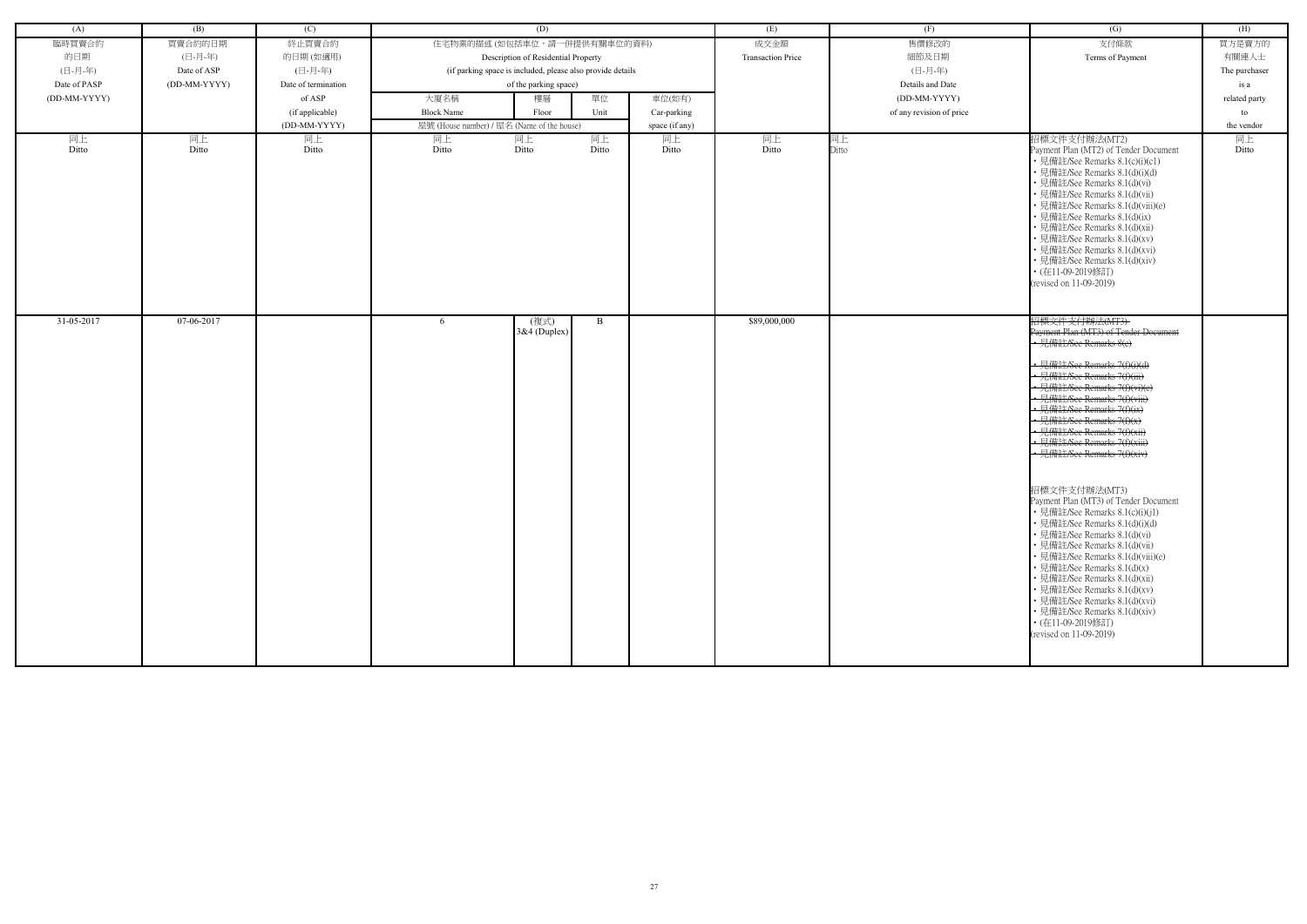| (A)          | (B)                                                           | (C)                 |                                                            | (D)                                 |              |                | (E)                      | (F)                      | (G)                                                                                                                                                                                                                                                                                                                                                                                                         | (H)           |
|--------------|---------------------------------------------------------------|---------------------|------------------------------------------------------------|-------------------------------------|--------------|----------------|--------------------------|--------------------------|-------------------------------------------------------------------------------------------------------------------------------------------------------------------------------------------------------------------------------------------------------------------------------------------------------------------------------------------------------------------------------------------------------------|---------------|
| 臨時買賣合約       | 買賣合約的日期                                                       | 終止買賣合約              | 住宅物業的描述 (如包括車位,請一併提供有關車位的資料)                               |                                     |              |                | 成交金額                     | 售價修改的                    | 支付條款                                                                                                                                                                                                                                                                                                                                                                                                        | 買方是賣方的        |
| 的日期          | (日-月-年)                                                       | 的日期(如適用)            |                                                            | Description of Residential Property |              |                | <b>Transaction Price</b> | 細節及日期                    | Terms of Payment                                                                                                                                                                                                                                                                                                                                                                                            | 有關連人士         |
| (日-月-年)      | Date of ASP                                                   | (日-月-年)             | (if parking space is included, please also provide details |                                     |              |                |                          | (日-月-年)                  |                                                                                                                                                                                                                                                                                                                                                                                                             | The purchaser |
| Date of PASP | (DD-MM-YYYY)                                                  | Date of termination |                                                            | of the parking space)               |              |                |                          | Details and Date         |                                                                                                                                                                                                                                                                                                                                                                                                             | is a          |
| (DD-MM-YYYY) |                                                               | of ASP              | 大廈名稱                                                       | 樓層                                  | 單位           | 車位(如有)         |                          | (DD-MM-YYYY)             |                                                                                                                                                                                                                                                                                                                                                                                                             | related party |
|              |                                                               | (if applicable)     | <b>Block Name</b>                                          | Floor                               | Unit         | Car-parking    |                          | of any revision of price |                                                                                                                                                                                                                                                                                                                                                                                                             | to            |
|              |                                                               | (DD-MM-YYYY)        | 屋號 (House number) / 屋名 (Name of the house)                 |                                     |              | space (if any) |                          |                          |                                                                                                                                                                                                                                                                                                                                                                                                             | the vendor    |
| 31-05-2017   | 07-06-2017                                                    |                     | -6                                                         | 11                                  | $\mathbf{C}$ |                | \$48,704,200             |                          | ・價單第1G號 (M3)付款辦法                                                                                                                                                                                                                                                                                                                                                                                            |               |
|              |                                                               |                     |                                                            |                                     |              |                |                          |                          | Payment Plan (M3) of Price List No.1G<br>• 見備註/See Remarks 7(c)(v)<br>• 見備註/See Remarks 7(e)(ii)<br>• 見備註/See Remarks 7(f)(i)(d)<br>• 見備註/See Remarks 7(f)(iii)<br>• 見備註/See Remarks 7(f)(vi)(c)<br>• 見備註/See Remarks 7(f)(viii)<br>• 見備註/See Remarks 7(f)(ix)<br>• 見備註/See Remarks 7(f)(x)<br>• 見備註/See Remarks 7(f)(xii)<br>• 見備註/See Remarks 7(f)(xiii)<br>• 見備註/See Remarks 7(f)(xiv)                   |               |
| 31-05-2017   | 簽訂臨時買賣合約後交易再<br>未有進展<br>The PASP has not proceeded<br>further |                     | 6                                                          | 8                                   | C            |                | \$47,341,700             |                          | ・價單第2H號 (R3)付款辦法<br>Payment Plan (R3) of Price List No.2H<br>• 見備註/See Remarks 7(c)(viii)<br>• 見備註/See Remarks 7(f)(i)(g)<br>• 見備註/See Remarks 7(f)(iii)<br>• 見備註/See Remarks 7(f)(vi)(c)<br>• 見備註/See Remarks 7(f)(viii)<br>• 見備註/See Remarks 7(f)(ix)<br>• 見備註/See Remarks 7(f)(xi)<br>• 見備註/See Remarks 7(f)(xii)<br>• 見備註/See Remarks 7(f)(xiii)<br>• 見備註/See Remarks 7(f)(xiv)                         |               |
| 31-05-2017   | 07-06-2017                                                    |                     | 6                                                          | 15                                  | D            |                | \$28,085,300             |                          | ・價單第6號 (P3)付款辦法<br>Payment Plan (P3) of Price List No.6<br>• 見備註/See Remarks 7(c)(vi)<br>• 見備註/See Remarks 7(e)(ii)<br>• 見備註/See Remarks 7(f)(i)(d)<br>• 見備註/See Remarks 7(f)(iii)<br>• 見備註/See Remarks 7(f)(viii)<br>• 見備註/See Remarks 7(f)(xvi)<br>• 見備註/See Remarks 7(f)(ix)<br>• 見備註/See Remarks 7(f)(xi)<br>• 見備註/See Remarks 7(f)(xii)<br>• 見備註/See Remarks 7(f)(xiii)<br>• 見備註/See Remarks 7(f)(xiv) |               |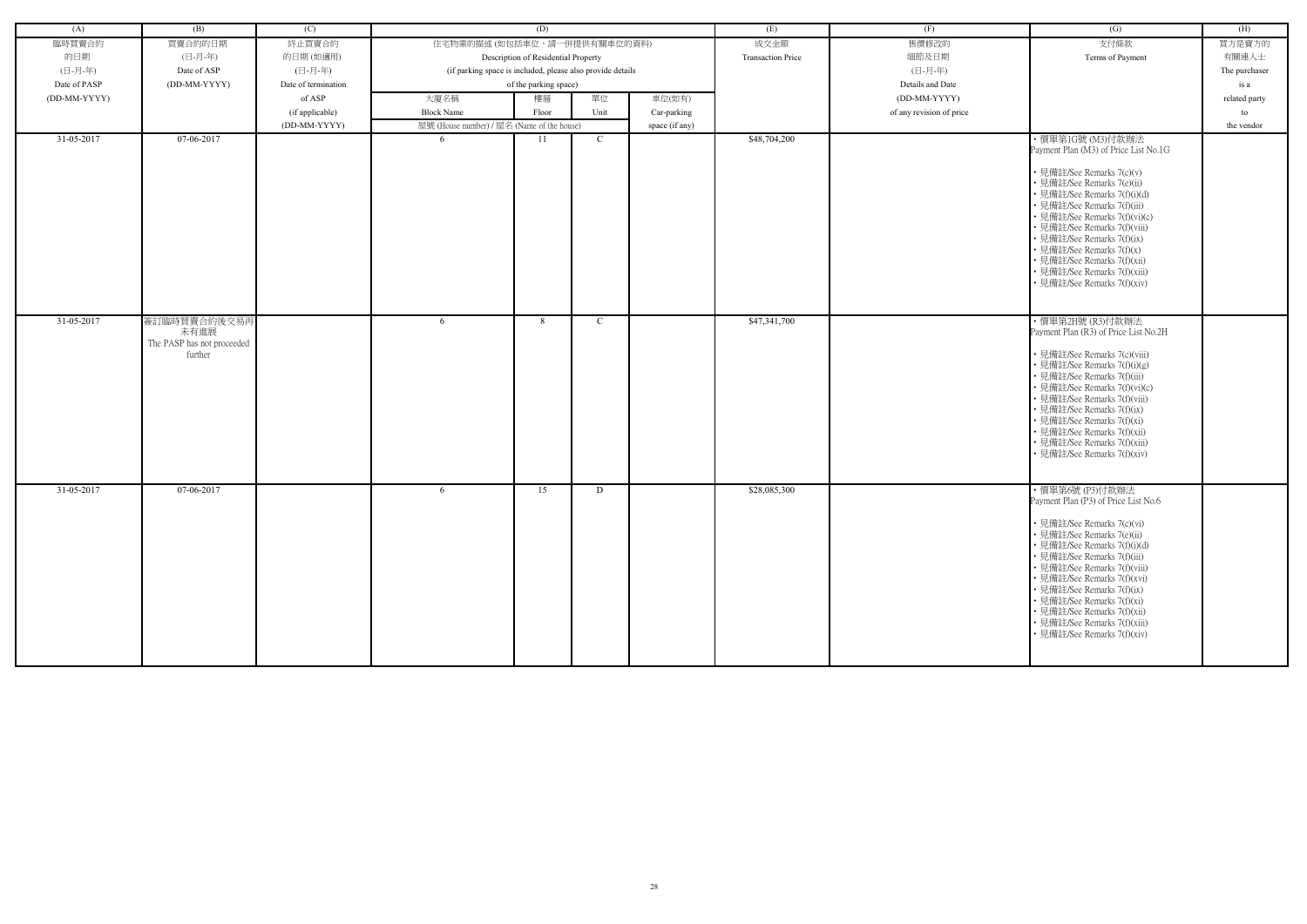| (A)          | (B)          | (C)                 |                                                            | (D)                                 |      |                | (E)                      | (F)                      | (G)                                                                                                                                                                                                                                                                                                                                                                                                         | (H)           |
|--------------|--------------|---------------------|------------------------------------------------------------|-------------------------------------|------|----------------|--------------------------|--------------------------|-------------------------------------------------------------------------------------------------------------------------------------------------------------------------------------------------------------------------------------------------------------------------------------------------------------------------------------------------------------------------------------------------------------|---------------|
| 臨時買賣合約       | 買賣合約的日期      | 終止買賣合約              | 住宅物業的描述 (如包括車位,請一併提供有關車位的資料)                               |                                     |      |                | 成交金額                     | 售價修改的                    | 支付條款                                                                                                                                                                                                                                                                                                                                                                                                        | 買方是賣方的        |
| 的日期          | (日-月-年)      | 的日期(如適用)            |                                                            | Description of Residential Property |      |                | <b>Transaction Price</b> | 細節及日期                    | Terms of Payment                                                                                                                                                                                                                                                                                                                                                                                            | 有關連人士         |
|              |              | (日-月-年)             |                                                            |                                     |      |                |                          |                          |                                                                                                                                                                                                                                                                                                                                                                                                             |               |
| (日-月-年)      | Date of ASP  |                     | (if parking space is included, please also provide details |                                     |      |                |                          | (日-月-年)                  |                                                                                                                                                                                                                                                                                                                                                                                                             | The purchaser |
| Date of PASP | (DD-MM-YYYY) | Date of termination |                                                            | of the parking space)               |      |                |                          | Details and Date         |                                                                                                                                                                                                                                                                                                                                                                                                             | is a          |
| (DD-MM-YYYY) |              | of ASP              | 大廈名稱                                                       | 樓層                                  | 單位   | 車位(如有)         |                          | (DD-MM-YYYY)             |                                                                                                                                                                                                                                                                                                                                                                                                             | related party |
|              |              | (if applicable)     | <b>Block Name</b>                                          | Floor                               | Unit | Car-parking    |                          | of any revision of price |                                                                                                                                                                                                                                                                                                                                                                                                             | to            |
|              |              | (DD-MM-YYYY)        | 屋號 (House number) / 屋名 (Name of the house)                 |                                     |      | space (if any) |                          |                          |                                                                                                                                                                                                                                                                                                                                                                                                             | the vendor    |
| 31-05-2017   | 07-06-2017   |                     | -6                                                         | 11                                  | D    |                | \$27,082,600             |                          | ・價單第6號 (P3)付款辦法<br>Payment Plan (P3) of Price List No.6<br>• 見備註/See Remarks 7(c)(vi)<br>• 見備註/See Remarks 7(e)(ii)<br>• 見備註/See Remarks 7(f)(i)(d)<br>· 見備註/See Remarks 7(f)(iii)<br>• 見備註/See Remarks 7(f)(viii)<br>• 見備註/See Remarks 7(f)(xvi)<br>• 見備註/See Remarks 7(f)(ix)<br>• 見備註/See Remarks 7(f)(xi)<br>• 見備註/See Remarks 7(f)(xii)<br>· 見備註/See Remarks 7(f)(xiii)<br>• 見備註/See Remarks 7(f)(xiv) |               |
| 31-05-2017   | 07-06-2017   |                     | 6                                                          | 10                                  | D    |                | \$24,684,800             |                          | ・價單第6號 (P3)付款辦法<br>Payment Plan (P3) of Price List No.6<br>• 見備註/See Remarks 7(c)(vi)<br>• 見備註/See Remarks 7(d)(ii)<br>• 見備註/See Remarks 7(e)(ii)<br>• 見備註/See Remarks 7(f)(iii)<br>• 見備註/See Remarks 7(f)(viii)<br>• 見備註/See Remarks 7(f)(xvi)<br>• 見備註/See Remarks 7(f)(ix)<br>• 見備註/See Remarks 7(f)(xi)<br>• 見備註/See Remarks 7(f)(xii)<br>• 見備註/See Remarks 7(f)(xiii)<br>• 見備註/See Remarks 7(f)(xiv)   |               |
| 31-05-2017   | 07-06-2017   |                     | $7\phantom{.0}$                                            | 15                                  | B    |                | \$35,523,600             |                          | ・價單第5D號 (M3)付款辦法<br>Payment Plan (M3) of Price List No.5D<br>• 見備註/See Remarks 7(c)(v)<br>• 見備註/See Remarks 7(e)(ii)<br>• 見備註/See Remarks 7(f)(i)(d)<br>• 見備註/See Remarks 7(f)(iii)<br>• 見備註/See Remarks 7(f)(viii)<br>• 見備註/See Remarks 7(f)(ix)<br>• 見備註/See Remarks 7(f)(x)<br>• 見備註/See Remarks 7(f)(xii)<br>• 見備註/See Remarks 7(f)(xiii)<br>• 見備註/See Remarks 7(f)(xiv)                                |               |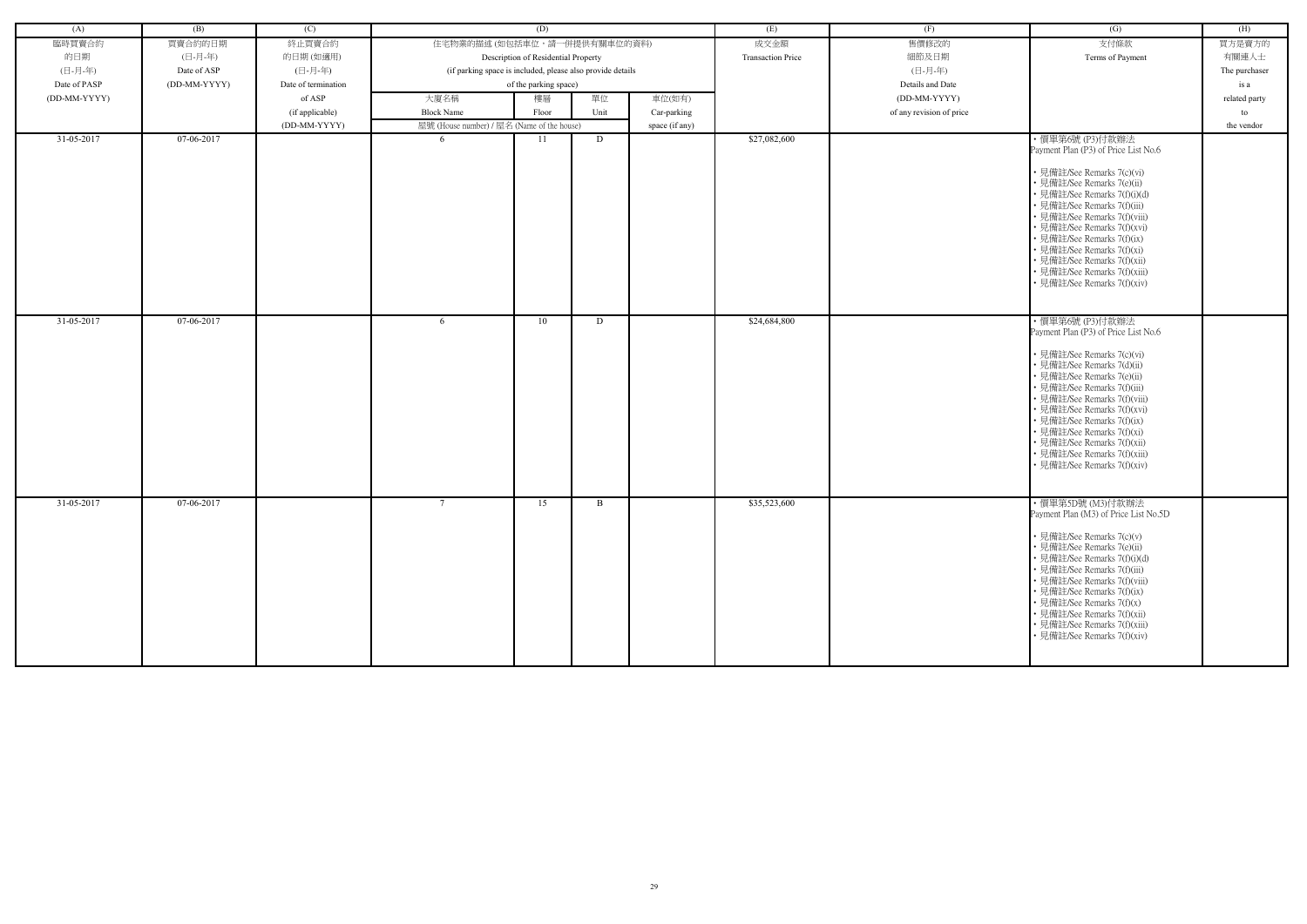| (A)          | (B)          | (C)                 |                                                            | (D)                                 |               |                | (E)                      | (F)                      | $\left( G\right)$                                                                                                                                                                                                                                                                                                                                                                   | (H)           |
|--------------|--------------|---------------------|------------------------------------------------------------|-------------------------------------|---------------|----------------|--------------------------|--------------------------|-------------------------------------------------------------------------------------------------------------------------------------------------------------------------------------------------------------------------------------------------------------------------------------------------------------------------------------------------------------------------------------|---------------|
| 臨時買賣合約       | 買賣合約的日期      | 終止買賣合約              | 住宅物業的描述 (如包括車位,請一併提供有關車位的資料)                               |                                     |               |                | 成交金額                     | 售價修改的                    | 支付條款                                                                                                                                                                                                                                                                                                                                                                                | 買方是賣方的        |
| 的日期          | (日-月-年)      | 的日期(如適用)            |                                                            | Description of Residential Property |               |                | <b>Transaction Price</b> | 細節及日期                    | Terms of Payment                                                                                                                                                                                                                                                                                                                                                                    | 有關連人士         |
| (日-月-年)      | Date of ASP  | (日-月-年)             | (if parking space is included, please also provide details |                                     |               |                |                          | (日-月-年)                  |                                                                                                                                                                                                                                                                                                                                                                                     | The purchaser |
| Date of PASP | (DD-MM-YYYY) | Date of termination |                                                            | of the parking space)               |               |                |                          | Details and Date         |                                                                                                                                                                                                                                                                                                                                                                                     | is a          |
| (DD-MM-YYYY) |              | of ASP              | 大廈名稱                                                       | 樓層                                  | 單位            | 車位(如有)         |                          | (DD-MM-YYYY)             |                                                                                                                                                                                                                                                                                                                                                                                     | related party |
|              |              | (if applicable)     | <b>Block Name</b>                                          | Floor                               | Unit          | Car-parking    |                          | of any revision of price |                                                                                                                                                                                                                                                                                                                                                                                     | to            |
|              |              | (DD-MM-YYYY)        | 屋號 (House number) / 屋名 (Name of the house)                 |                                     |               | space (if any) |                          |                          |                                                                                                                                                                                                                                                                                                                                                                                     | the vendor    |
| 31-05-2017   | 07-06-2017   |                     | $7\phantom{.0}$                                            | 10                                  | B             |                | \$33,151,700             |                          | ・價單第5D號 (M3)付款辦法<br>Payment Plan (M3) of Price List No.5D<br>• 見備註/See Remarks 7(c)(v)<br>• 見備註/See Remarks 7(e)(ii)<br>• 見備註/See Remarks 7(f)(i)(d)<br>• 見備註/See Remarks 7(f)(iii)<br>• 見備註/See Remarks 7(f)(viii)<br>• 見備註/See Remarks 7(f)(ix)<br>• 見備註/See Remarks 7(f)(x)<br>• 見備註/See Remarks 7(f)(xii)<br>• 見備註/See Remarks 7(f)(xiii)<br>• 見備註/See Remarks 7(f)(xiv)        |               |
| 31-05-2017   | 07-06-2017   |                     | $7\phantom{.0}$                                            | -7                                  | B             |                | \$30,896,000             |                          | ・價單第5D號 (M3)付款辦法<br>Payment Plan (M3) of Price List No.5D<br>• 見備註/See Remarks 7(c)(v)<br>• 見備註/See Remarks 7(e)(ii)<br>• 見備註/See Remarks 7(f)(i)(d)<br>• 見備註/See Remarks 7(f)(iii)<br>· 見備註/See Remarks 7(f)(viii)<br>• 見備註/See Remarks 7(f)(ix)<br>• 見備註/See Remarks 7(f)(x)<br>• 見備註/See Remarks 7(f)(xii)<br>• 見備註/See Remarks 7(f)(xiii)<br>· 見備註/See Remarks 7(f)(xiv)        |               |
| 31-05-2017   | 07-06-2017   |                     | $7\phantom{.0}$                                            | 9                                   | $\mathcal{C}$ |                | \$57,376,900             |                          | ・價單第1G號 (R3)付款辦法<br>Payment Plan (R3) of Price List No.1G<br>• 見備註/See Remarks 7(c)(viii)<br>• 見備註/See Remarks 7(f)(i)(g)<br>• 見備註/See Remarks 7(f)(iii)<br>• 見備註/See Remarks 7(f)(vi)(c)<br>• 見備註/See Remarks 7(f)(viii)<br>• 見備註/See Remarks 7(f)(ix)<br>• 見備註/See Remarks 7(f)(xi)<br>• 見備註/See Remarks 7(f)(xii)<br>• 見備註/See Remarks 7(f)(xiii)<br>· 見備註/See Remarks 7(f)(xiv) |               |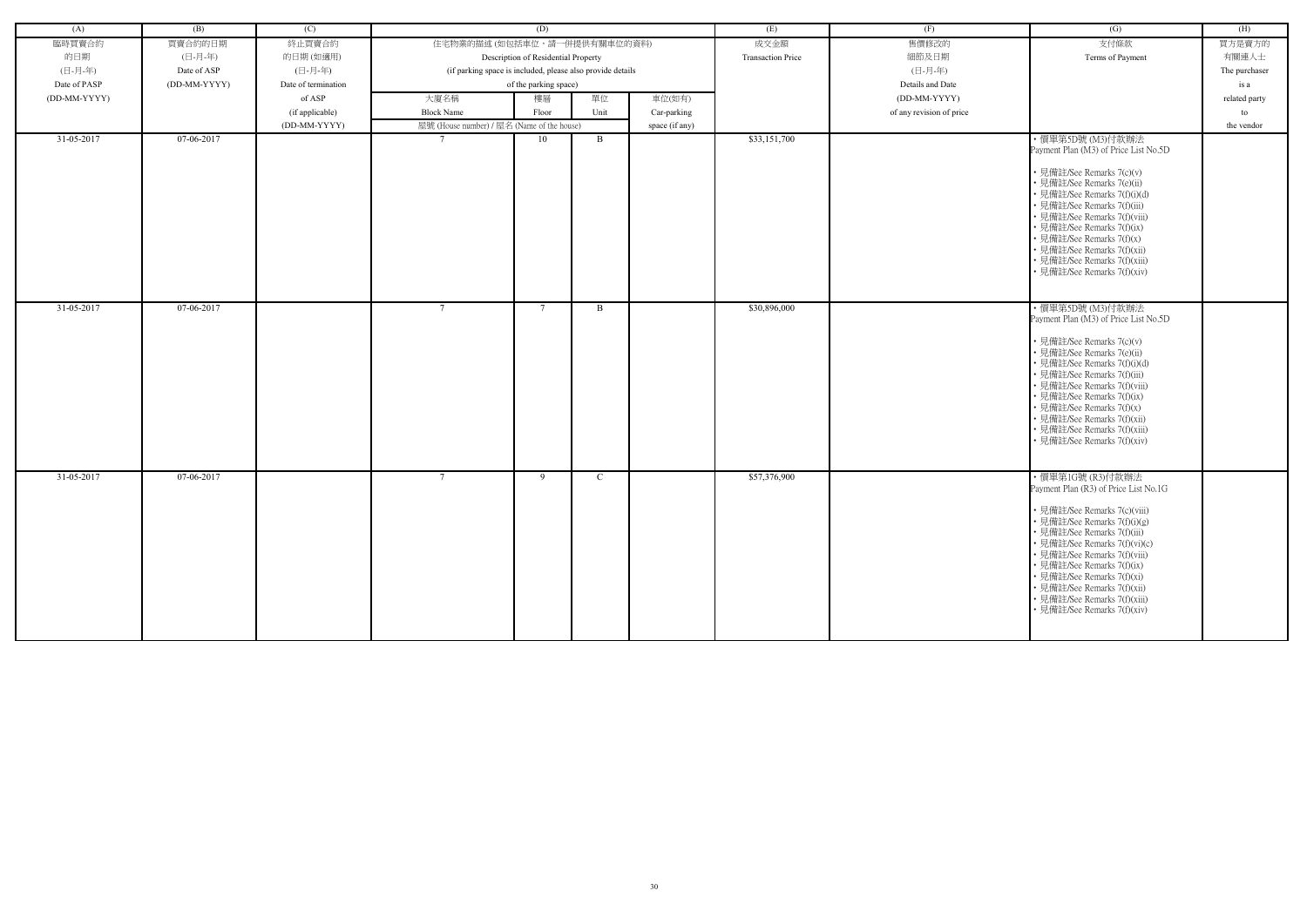| (A)          | (B)          | (C)                 |                                                            | (D)                                 |      |                | (E)                      | (F)                      | (G)                                                                                                                                                                                                                                                                                                                                                                                                                                                                                                                                                                                                                                                                                                                                                                                                         | (H)           |
|--------------|--------------|---------------------|------------------------------------------------------------|-------------------------------------|------|----------------|--------------------------|--------------------------|-------------------------------------------------------------------------------------------------------------------------------------------------------------------------------------------------------------------------------------------------------------------------------------------------------------------------------------------------------------------------------------------------------------------------------------------------------------------------------------------------------------------------------------------------------------------------------------------------------------------------------------------------------------------------------------------------------------------------------------------------------------------------------------------------------------|---------------|
| 臨時買賣合約       | 買賣合約的日期      | 終止買賣合約              | 住宅物業的描述 (如包括車位,請一併提供有關車位的資料)                               |                                     |      |                | 成交金額                     | 售價修改的                    | 支付條款                                                                                                                                                                                                                                                                                                                                                                                                                                                                                                                                                                                                                                                                                                                                                                                                        | 買方是賣方的        |
| 的日期          | (日-月-年)      | 的日期(如適用)            |                                                            | Description of Residential Property |      |                | <b>Transaction Price</b> | 細節及日期                    | Terms of Payment                                                                                                                                                                                                                                                                                                                                                                                                                                                                                                                                                                                                                                                                                                                                                                                            | 有關連人士         |
| (日-月-年)      | Date of ASP  | (日-月-年)             | (if parking space is included, please also provide details |                                     |      |                |                          | (日-月-年)                  |                                                                                                                                                                                                                                                                                                                                                                                                                                                                                                                                                                                                                                                                                                                                                                                                             | The purchaser |
| Date of PASP | (DD-MM-YYYY) | Date of termination |                                                            | of the parking space)               |      |                |                          | Details and Date         |                                                                                                                                                                                                                                                                                                                                                                                                                                                                                                                                                                                                                                                                                                                                                                                                             | is a          |
| (DD-MM-YYYY) |              | of ASP              |                                                            |                                     | 單位   | 車位(如有)         |                          | (DD-MM-YYYY)             |                                                                                                                                                                                                                                                                                                                                                                                                                                                                                                                                                                                                                                                                                                                                                                                                             |               |
|              |              |                     | 大廈名稱                                                       | 樓層                                  |      |                |                          |                          |                                                                                                                                                                                                                                                                                                                                                                                                                                                                                                                                                                                                                                                                                                                                                                                                             | related party |
|              |              | (if applicable)     | <b>Block Name</b>                                          | Floor                               | Unit | Car-parking    |                          | of any revision of price |                                                                                                                                                                                                                                                                                                                                                                                                                                                                                                                                                                                                                                                                                                                                                                                                             | to            |
| 31-05-2017   | 07-06-2017   | (DD-MM-YYYY)        | 屋號 (House number) / 屋名 (Name of the house)                 | 23                                  | D    | space (if any) | \$69,618,000             |                          | 招標文件支付辦法(MT3)                                                                                                                                                                                                                                                                                                                                                                                                                                                                                                                                                                                                                                                                                                                                                                                               | the vendor    |
|              |              |                     |                                                            |                                     |      |                |                          |                          | Payment Plan (MT3) of Tender Document<br>• 見備註/See Remarks 8(c)<br>· 見備註/See Remarks 7(f)(i)(d)<br>· 見備註/See Remarks 7(f)(iii)<br>• 見備註/See Remarks 7(f)(vi)(e)<br>· 見備註/See Remarks 7(f)(viii)<br>• 見備註/See Remarks 7(f)(ix)<br>見備註/See Remarks 7(f)(x)<br>• 見備註/See Remarks 7(f)(xii)<br>• 見備註/See Remarks 7(f)(xiii)<br>見備註/See Remarks 7(f)(xiv)<br>招標文件支付辦法(MT3)<br>Payment Plan (MT3) of Tender Document<br>• 見備註/See Remarks 8.1(c)(i)(j1)<br>• 見備註/See Remarks 8.1(d)(i)(d)<br>• 見備註/See Remarks 8.1(d)(vi)<br>• 見備註/See Remarks 8.1(d)(vii)<br>• 見備註/See Remarks 8.1(d)(viii)(e)<br>• 見備註/See Remarks 8.1(d)(x)<br>• 見備註/See Remarks 8.1(d)(xii)<br>• 見備註/See Remarks 8.1(d)(xv)<br>• 見備註/See Remarks 8.1(d)(xvi)<br>· 見備註/See Remarks 8.1(d)(xiv)<br>• (在11-09-2019修訂)<br>(revised on 11-09-2019) |               |
| 31-05-2017   | 07-06-2017   |                     | -7                                                         | 11                                  | D    |                | \$58,309,100             |                          | ・價單第1G號 (P3)付款辦法<br>Payment Plan (P3) of Price List No.1G                                                                                                                                                                                                                                                                                                                                                                                                                                                                                                                                                                                                                                                                                                                                                   |               |
|              |              |                     |                                                            |                                     |      |                |                          |                          | • 見備註/See Remarks 7(c)(vi)<br>• 見備註/See Remarks 7(e)(ii)<br>• 見備註/See Remarks 7(f)(i)(d)<br>• 見備註/See Remarks 7(f)(iii)<br>• 見備註/See Remarks 7(f)(vi)(c)<br>• 見備註/See Remarks 7(f)(viii)<br>• 見備註/See Remarks 7(f)(xvi)<br>• 見備註/See Remarks 7(f)(ix)<br>• 見備註/See Remarks 7(f)(xi)<br>• 見備註/See Remarks 7(f)(xii)<br>• 見備註/See Remarks 7(f)(xiii)<br>• 見備註/See Remarks 7(f)(xiv)                                                                                                                                                                                                                                                                                                                                                                                                                           |               |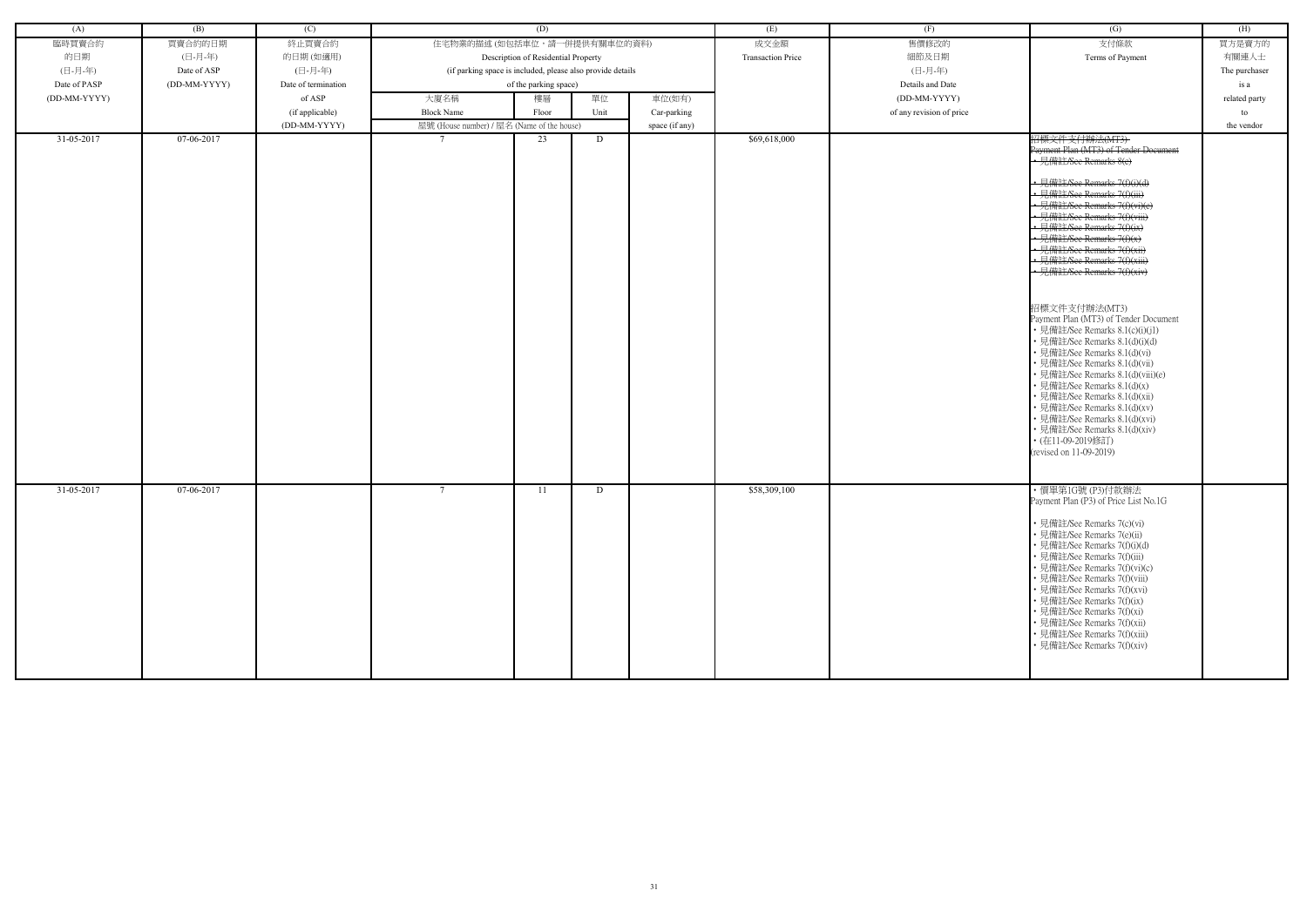| (A)              | (B)          | (C)                 |                                                            | (D)                                 |      |                | (E)                      | (F)                      | (G)                                                                                                                                                                                                                                                                                                                                                                                                                                                                                                                                                                                                                                                                                                                                                                                                                             | (H)           |
|------------------|--------------|---------------------|------------------------------------------------------------|-------------------------------------|------|----------------|--------------------------|--------------------------|---------------------------------------------------------------------------------------------------------------------------------------------------------------------------------------------------------------------------------------------------------------------------------------------------------------------------------------------------------------------------------------------------------------------------------------------------------------------------------------------------------------------------------------------------------------------------------------------------------------------------------------------------------------------------------------------------------------------------------------------------------------------------------------------------------------------------------|---------------|
| 臨時買賣合約           | 買賣合約的日期      | 終止買賣合約              | 住宅物業的描述 (如包括車位,請一併提供有關車位的資料)                               |                                     |      |                | 成交金額                     | 售價修改的                    | 支付條款                                                                                                                                                                                                                                                                                                                                                                                                                                                                                                                                                                                                                                                                                                                                                                                                                            | 買方是賣方的        |
| 的日期              | (日-月-年)      | 的日期(如適用)            |                                                            | Description of Residential Property |      |                | <b>Transaction Price</b> | 細節及日期                    | Terms of Payment                                                                                                                                                                                                                                                                                                                                                                                                                                                                                                                                                                                                                                                                                                                                                                                                                | 有關連人士         |
| (日-月-年)          | Date of ASP  | (日-月-年)             | (if parking space is included, please also provide details |                                     |      |                |                          | (日-月-年)                  |                                                                                                                                                                                                                                                                                                                                                                                                                                                                                                                                                                                                                                                                                                                                                                                                                                 | The purchaser |
| Date of PASP     | (DD-MM-YYYY) | Date of termination |                                                            | of the parking space)               |      |                |                          | Details and Date         |                                                                                                                                                                                                                                                                                                                                                                                                                                                                                                                                                                                                                                                                                                                                                                                                                                 | is a          |
| (DD-MM-YYYY)     |              | of ASP              | 大廈名稱                                                       | 樓層                                  | 單位   | 車位(如有)         |                          | (DD-MM-YYYY)             |                                                                                                                                                                                                                                                                                                                                                                                                                                                                                                                                                                                                                                                                                                                                                                                                                                 | related party |
|                  |              |                     | <b>Block Name</b>                                          | Floor                               | Unit |                |                          | of any revision of price |                                                                                                                                                                                                                                                                                                                                                                                                                                                                                                                                                                                                                                                                                                                                                                                                                                 |               |
|                  |              | (if applicable)     |                                                            |                                     |      | Car-parking    |                          |                          |                                                                                                                                                                                                                                                                                                                                                                                                                                                                                                                                                                                                                                                                                                                                                                                                                                 | to            |
| $31 - 05 - 2017$ | 07-06-2017   | (DD-MM-YYYY)        | 屋號 (House number) / 屋名 (Name of the house)                 | 8                                   | D    | space (if any) | \$55,968,100             |                          | ・價單第1G號 (R3)付款辦法                                                                                                                                                                                                                                                                                                                                                                                                                                                                                                                                                                                                                                                                                                                                                                                                                | the vendor    |
|                  |              |                     |                                                            |                                     |      |                |                          |                          | Payment Plan (R3) of Price List No.1G<br>• 見備註/See Remarks 7(c)(viii)<br>• 見備註/See Remarks 7(f)(i)(g)<br>· 見備註/See Remarks 7(f)(iii)<br>• 見備註/See Remarks 7(f)(vi)(c)<br>• 見備註/See Remarks 7(f)(viii)<br>• 見備註/See Remarks 7(f)(ix)<br>• 見備註/See Remarks 7(f)(xi)<br>· 見備註/See Remarks 7(f)(xii)<br>· 見備註/See Remarks 7(f)(xiii)<br>• 見備註/See Remarks 7(f)(xiv)                                                                                                                                                                                                                                                                                                                                                                                                                                                                 |               |
| 02-06-2017       | 09-06-2017   |                     | $\overline{7}$                                             | 20                                  | C    |                | \$66,162,160             |                          | 招標文件支付辦法(MT3)<br>Payment Plan (MT3) of Tender Document<br>•見備註/See Remarks 8(c)<br>• 見備註/See Remarks 7(f)(i)(d)<br>• 見備註/See Remarks 7(f)(iii)<br>• 見備註/See Remarks 7(f)(vi)(e)<br>· 見備註/See Remarks 7(f)(viii)<br>• 見備註/See Remarks 7(f)(ix)<br>• 見備註/See Remarks 7(f)(x)<br>• 見備註/See Remarks 7(f)(xii)<br>• 見備註/See Remarks 7(f)(xiii)<br>• 見備註/See Remarks 7(f)(xiv)<br>招標文件支付辦法(MT3)<br>Payment Plan (MT3) of Tender Document<br>• 見備註/See Remarks 8.1(c)(i)(j1)<br>• 見備註/See Remarks 8.1(d)(i)(d)<br>• 見備註/See Remarks 8.1(d)(vi)<br>• 見備註/See Remarks 8.1(d)(vii)<br>• 見備註/See Remarks 8.1(d)(viii)(e)<br>• 見備註/See Remarks 8.1(d)(x)<br>• 見備註/See Remarks 8.1(d)(xii)<br>• 見備註/See Remarks 8.1(d)(xv)<br>• 見備註/See Remarks 8.1(d)(xvi)<br>• 見備註/See Remarks 8.1(d)(xiv)<br>• (在11-09-2019修訂)<br>(revised on 11-09-2019) |               |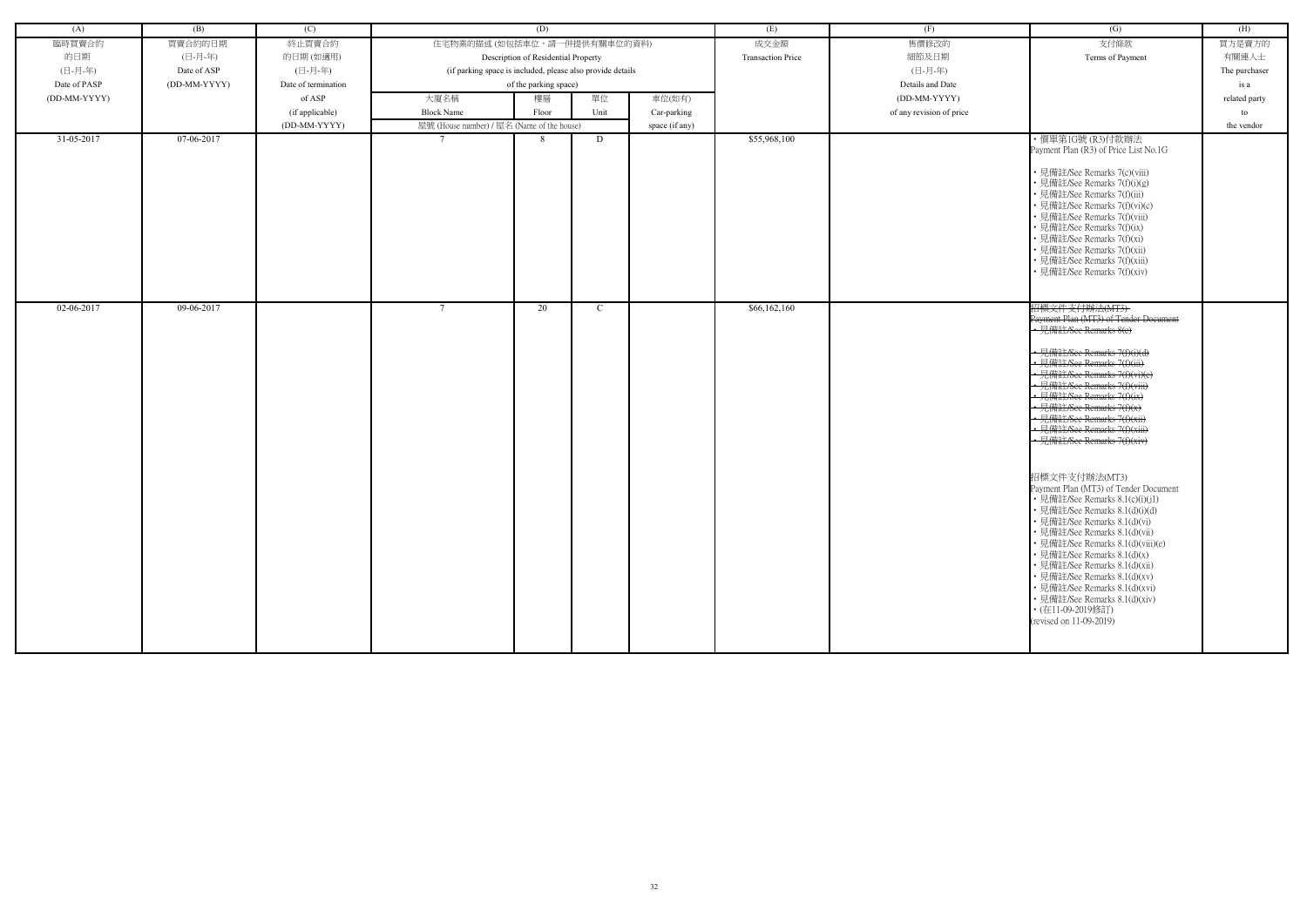| (A)          | (B)          | (C)                 |                                                            | (D)                                 |      |                | (E)                      | (F)                      | (G)                                                                                                                                                                                                                                                                                                                                                                                                         | (H)           |
|--------------|--------------|---------------------|------------------------------------------------------------|-------------------------------------|------|----------------|--------------------------|--------------------------|-------------------------------------------------------------------------------------------------------------------------------------------------------------------------------------------------------------------------------------------------------------------------------------------------------------------------------------------------------------------------------------------------------------|---------------|
| 臨時買賣合約       | 買賣合約的日期      | 終止買賣合約              | 住宅物業的描述 (如包括車位,請一併提供有關車位的資料)                               |                                     |      |                | 成交金額                     | 售價修改的                    | 支付條款                                                                                                                                                                                                                                                                                                                                                                                                        | 買方是賣方的        |
| 的日期          | (日-月-年)      | 的日期(如適用)            |                                                            | Description of Residential Property |      |                | <b>Transaction Price</b> | 細節及日期                    | Terms of Payment                                                                                                                                                                                                                                                                                                                                                                                            | 有關連人士         |
| (日-月-年)      | Date of ASP  | (日-月-年)             | (if parking space is included, please also provide details |                                     |      |                |                          | (日-月-年)                  |                                                                                                                                                                                                                                                                                                                                                                                                             | The purchaser |
| Date of PASP | (DD-MM-YYYY) | Date of termination |                                                            |                                     |      |                |                          | Details and Date         |                                                                                                                                                                                                                                                                                                                                                                                                             |               |
|              |              |                     |                                                            | of the parking space)               |      |                |                          |                          |                                                                                                                                                                                                                                                                                                                                                                                                             | is a          |
| (DD-MM-YYYY) |              | of ASP              | 大廈名稱                                                       | 樓層                                  | 單位   | 車位(如有)         |                          | (DD-MM-YYYY)             |                                                                                                                                                                                                                                                                                                                                                                                                             | related party |
|              |              | (if applicable)     | <b>Block Name</b>                                          | Floor                               | Unit | Car-parking    |                          | of any revision of price |                                                                                                                                                                                                                                                                                                                                                                                                             | to            |
| 08-06-2017   |              | (DD-MM-YYYY)        | 屋號 (House number) / 屋名 (Name of the house)                 |                                     |      | space (if any) |                          |                          |                                                                                                                                                                                                                                                                                                                                                                                                             | the vendor    |
|              | 15-06-2017   |                     | -6                                                         | 21                                  | D    |                | \$29,180,000             |                          | ・價單第6號 (P3)付款辦法<br>Payment Plan (P3) of Price List No.6<br>• 見備註/See Remarks 7(c)(vi)<br>• 見備註/See Remarks 7(e)(ii)<br>• 見備註/See Remarks 7(f)(i)(d)<br>· 見備註/See Remarks 7(f)(iii)<br>• 見備註/See Remarks 7(f)(viii)<br>• 見備註/See Remarks 7(f)(xvi)<br>• 見備註/See Remarks 7(f)(ix)<br>• 見備註/See Remarks 7(f)(xi)<br>• 見備註/See Remarks 7(f)(xii)                                                                |               |
|              |              |                     |                                                            |                                     |      |                |                          |                          | • 見備註/See Remarks 7(f)(xiii)<br>• 見備註/See Remarks 7(f)(xiv)                                                                                                                                                                                                                                                                                                                                                 |               |
| 22-06-2017   | 29-06-2017   |                     | -6                                                         | 7                                   | D    |                | \$25,701,300             |                          | ・價單第6號 (P3)付款辦法<br>Payment Plan (P3) of Price List No.6<br>• 見備註/See Remarks 7(c)(vi)<br>• 見備註/See Remarks 7(e)(ii)<br>· 見備註/See Remarks 7(f)(i)(d)<br>• 見備註/See Remarks 7(f)(iii)<br>· 見備註/See Remarks 7(f)(viii)<br>• 見備註/See Remarks 7(f)(xvi)<br>• 見備註/See Remarks 7(f)(ix)<br>• 見備註/See Remarks 7(f)(xi)<br>· 見備註/See Remarks 7(f)(xii)<br>• 見備註/See Remarks 7(f)(xiii)<br>• 見備註/See Remarks 7(f)(xiv) |               |
| 23-06-2017   | 30-06-2017   |                     | -6                                                         | 10                                  | A    |                | \$79,271,700             |                          | · 價單第4F號 (R3)付款辦法<br>Payment Plan (R3) of Price List No.4F<br>• 見備註/See Remarks 7(c)(viii)<br>• 見備註/See Remarks 7(f)(i)(g)<br>• 見備註/See Remarks 7(f)(iii)<br>• 見備註/See Remarks 7(f)(vi)(c)<br>· 見備註/See Remarks 7(f)(viii)<br>• 見備註/See Remarks 7(f)(ix)<br>• 見備註/See Remarks 7(f)(xi)<br>· 見備註/See Remarks 7(f)(xii)<br>• 見備註/See Remarks 7(f)(xiii)<br>• 見備註/See Remarks 7(f)(xiv)                        |               |
| 05-07-2017   | 12-07-2017   |                     | $\mathcal{L}$                                              | 22                                  | B    |                | \$36,300,000             |                          | 招標文件支付辦法(ST2)<br>Payment Plan (ST2) of Tender Document<br>· 見備註/See Remarks 8(b1)<br>見備註/See Remarks 7(f)(i)(f)<br>· 見備註/See Remarks 7(f)(iii)<br>· 見備註/See Remarks 7(f)(xii)<br>• 見備註/See Remarks 7(f)(xiv)                                                                                                                                                                                                |               |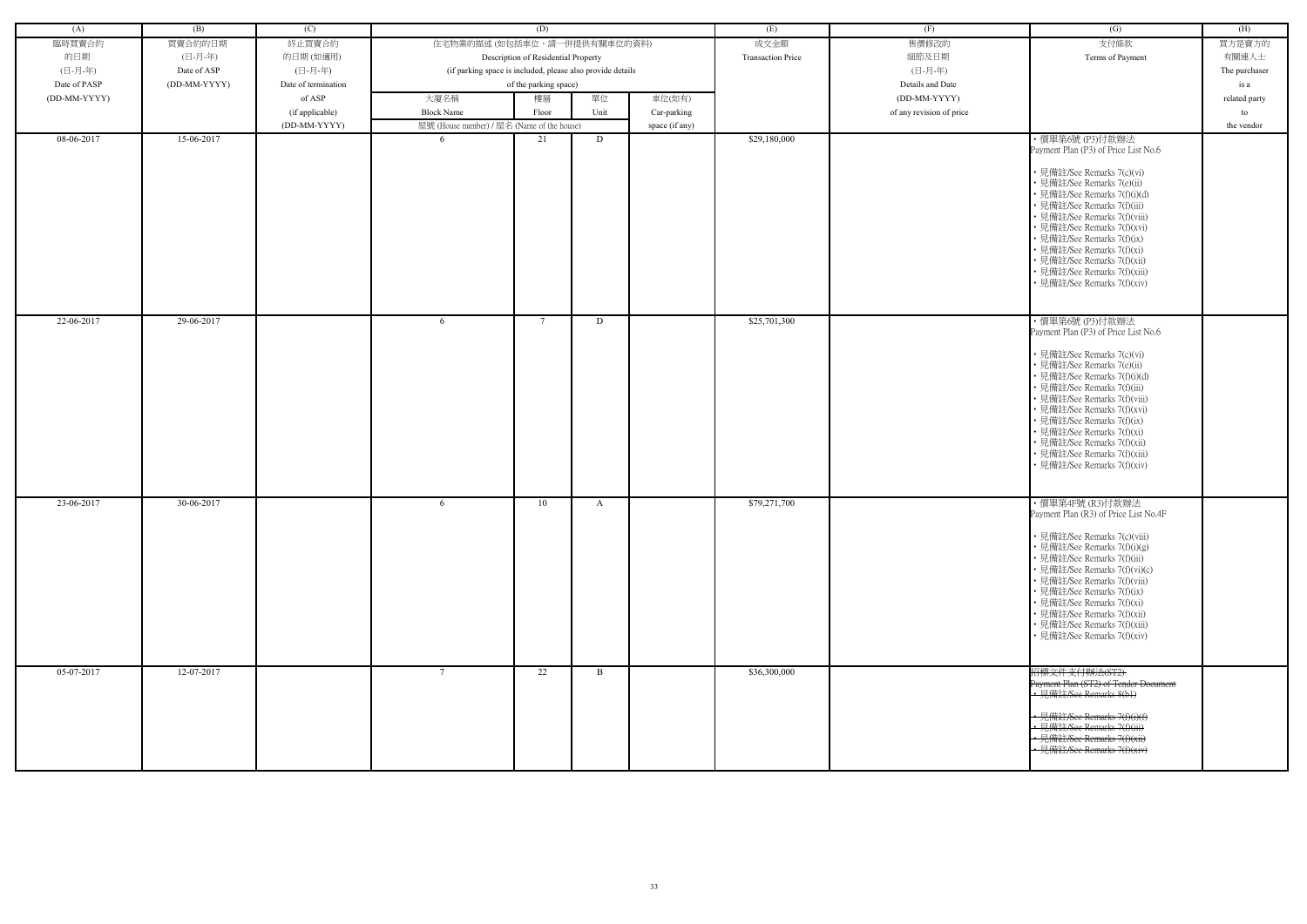| (A)          | (B)          | (C)                 |                                                            | (D)                                 |             |                | (E)                      | (F)                      | (G)                                                                                                                                                                                                                                                                                                                                                                                                            | (H)           |
|--------------|--------------|---------------------|------------------------------------------------------------|-------------------------------------|-------------|----------------|--------------------------|--------------------------|----------------------------------------------------------------------------------------------------------------------------------------------------------------------------------------------------------------------------------------------------------------------------------------------------------------------------------------------------------------------------------------------------------------|---------------|
|              |              |                     |                                                            |                                     |             |                |                          |                          |                                                                                                                                                                                                                                                                                                                                                                                                                |               |
| 臨時買賣合約       | 買賣合約的日期      | 終止買賣合約              | 住宅物業的描述 (如包括車位,請一併提供有關車位的資料)                               |                                     |             |                | 成交金額                     | 售價修改的                    | 支付條款                                                                                                                                                                                                                                                                                                                                                                                                           | 買方是賣方的        |
| 的日期          | (日-月-年)      | 的日期 (如適用)           |                                                            | Description of Residential Property |             |                | <b>Transaction Price</b> | 細節及日期                    | Terms of Payment                                                                                                                                                                                                                                                                                                                                                                                               | 有關連人士         |
| (日-月-年)      | Date of ASP  | (日-月-年)             | (if parking space is included, please also provide details |                                     |             |                |                          | (日-月-年)                  |                                                                                                                                                                                                                                                                                                                                                                                                                | The purchaser |
| Date of PASP | (DD-MM-YYYY) | Date of termination |                                                            | of the parking space)               |             |                |                          | Details and Date         |                                                                                                                                                                                                                                                                                                                                                                                                                | is a          |
| (DD-MM-YYYY) |              | of ASP              | 大廈名稱                                                       | 樓層                                  | 單位          | 車位(如有)         |                          | (DD-MM-YYYY)             |                                                                                                                                                                                                                                                                                                                                                                                                                | related party |
|              |              | (if applicable)     | <b>Block Name</b>                                          | Floor                               | Unit        | Car-parking    |                          | of any revision of price |                                                                                                                                                                                                                                                                                                                                                                                                                | to            |
|              |              | (DD-MM-YYYY)        | 屋號 (House number) / 屋名 (Name of the house)                 |                                     |             | space (if any) |                          |                          |                                                                                                                                                                                                                                                                                                                                                                                                                | the vendor    |
| 同上<br>Ditto  | 同上<br>Ditto  | 同上<br>Ditto         | 同上<br>Ditto                                                | 同上<br>Ditto                         | 同上<br>Ditto | 同上<br>Ditto    | 同上<br>Ditto              | 同上<br>Ditto              | 招標文件支付辦法(ST2)<br>Payment Plan (ST2) of Tender Document<br>• 見備註/See Remarks 8.1(c)(i)(d2)<br>· 見備註/See Remarks 8.1(d)(i)(e)<br>• 見備註/See Remarks 8.1(d)(vi)<br>• 見備註/See Remarks 8.1(d)(vii)<br>• 見備註/See Remarks 8.1(d)(xvi)<br>• (在11-09-2019修訂)<br>(revised on 11-09-2019)                                                                                                                                  | 同上<br>Ditto   |
| 05-07-2017   | 12-07-2017   |                     | $7\phantom{.0}$                                            | 17                                  | B           |                | \$36,928,262             |                          | 招標文件支付辦法(MT3)<br>Payment Plan (MT3) of Tender Document<br>• 見備註/See Remarks 8(e)                                                                                                                                                                                                                                                                                                                               |               |
|              |              |                     |                                                            |                                     |             |                |                          |                          | · 見備註/See Remarks 7(f)(i)(d)<br>• 見備註/See Remarks 7(f)(iii)<br>← 見備註/See Remarks 7(f)(viii)<br>· 見備註/See Remarks 7(f)(ix)<br>→ 見備註/See Remarks 7(f)(x)<br>← 見備註/See Remarks 7(f)(xii)<br>見備註/See Remarks 7(f)(xiii)<br>• 見備註/See Remarks 7(f)(xiv)                                                                                                                                                             |               |
|              |              |                     |                                                            |                                     |             |                |                          |                          | 招標文件支付辦法(MT3)<br>Payment Plan (MT3) of Tender Document<br>• 見備註/See Remarks 8.1(c)(i)(j1)<br>· 見備註/See Remarks 8.1(d)(i)(d)<br>• 見備註/See Remarks 8.1(d)(vi)<br>• 見備註/See Remarks 8.1(d)(vii)<br>• 見備註/See Remarks 8.1(d)(x)<br>• 見備註/See Remarks 8.1(d)(xii)<br>• 見備註/See Remarks 8.1(d)(xv)<br>• 見備註/See Remarks 8.1(d)(xvi)<br>• 見備註/See Remarks 8.1(d)(xiv)<br>• (在11-09-2019修訂)<br>(revised on 11-09-2019) |               |
| 05-07-2017   | 12-07-2017   |                     | $\tau$                                                     | 8                                   | B           |                | \$32,628,000             |                          | 招標文件支付辦法(MT3)<br>Payment Plan (MT3) of Tender Document<br>• 見備註/See Remarks 8(e)<br>→ 見備註/See Remarks 7(f)(i)(d)<br>← 見備註/See Remarks 7(f)(iii)<br>• 見備註/See Remarks 7(f)(viii)<br>• 見備註/See Remarks 7(f)(ix)<br>• 見備註/See Remarks 7(f)(x)<br>• 見備註/See Remarks 7(f)(xii)<br>· 見備註/See Remarks 7(f)(xiii)<br>• 見備註/See Remarks 7(f)(xiv)                                                                       |               |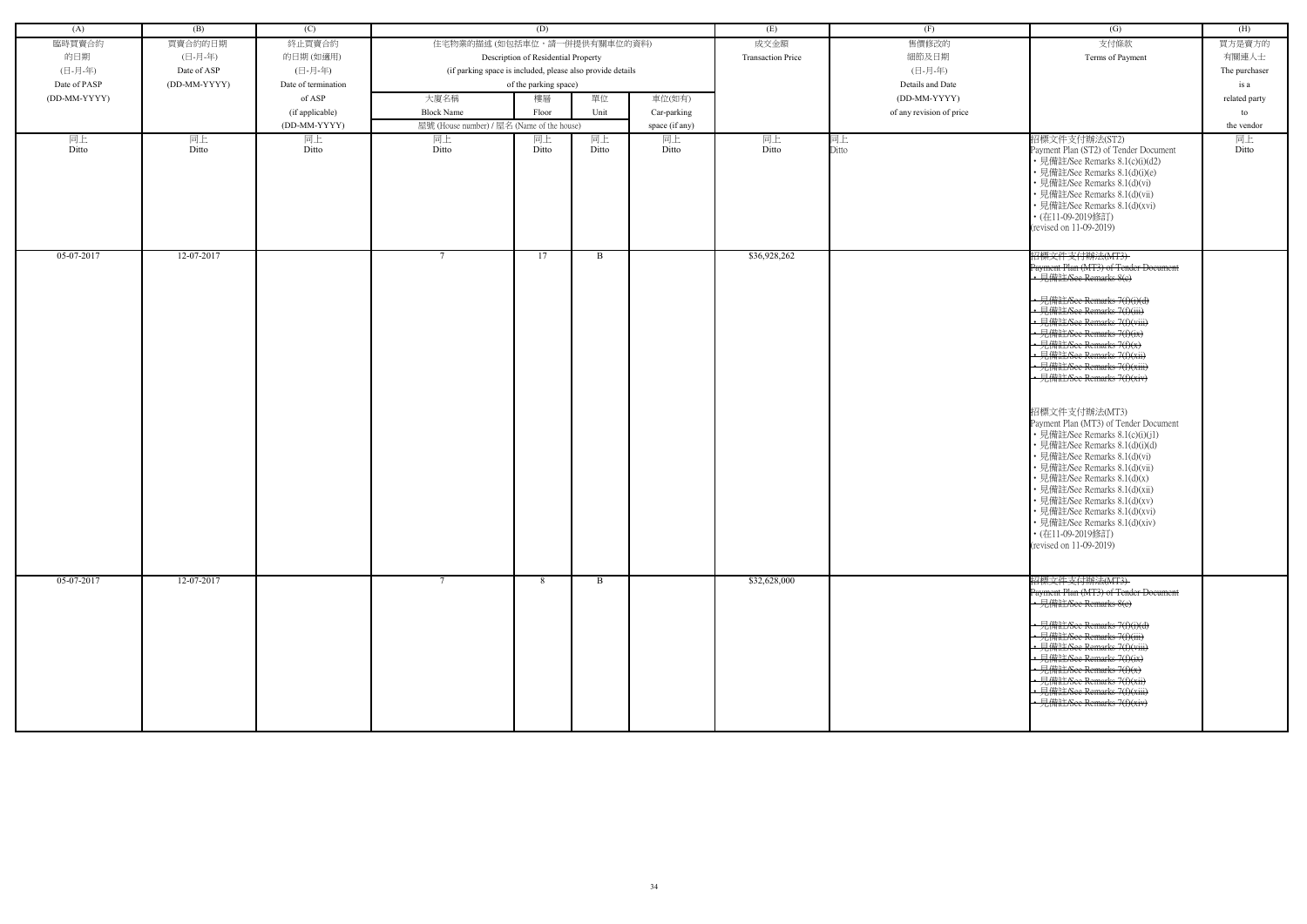| (A)          | (B)          | (C)                 |                                                            | (D)                                 |       |                | (E)                      | (F)                      | (G)                                                                                                                                                                                                                                                                                                                                                                                                                                                                                                                                                                                                                                                                                                                                                                                                                              | (H)           |
|--------------|--------------|---------------------|------------------------------------------------------------|-------------------------------------|-------|----------------|--------------------------|--------------------------|----------------------------------------------------------------------------------------------------------------------------------------------------------------------------------------------------------------------------------------------------------------------------------------------------------------------------------------------------------------------------------------------------------------------------------------------------------------------------------------------------------------------------------------------------------------------------------------------------------------------------------------------------------------------------------------------------------------------------------------------------------------------------------------------------------------------------------|---------------|
| 臨時買賣合約       | 買賣合約的日期      | 終止買賣合約              | 住宅物業的描述 (如包括車位,請一併提供有關車位的資料)                               |                                     |       |                | 成交金額                     | 售價修改的                    | 支付條款                                                                                                                                                                                                                                                                                                                                                                                                                                                                                                                                                                                                                                                                                                                                                                                                                             | 買方是賣方的        |
| 的日期          | (日-月-年)      | 的日期(如適用)            |                                                            | Description of Residential Property |       |                | <b>Transaction Price</b> | 細節及日期                    | Terms of Payment                                                                                                                                                                                                                                                                                                                                                                                                                                                                                                                                                                                                                                                                                                                                                                                                                 | 有關連人士         |
| (日-月-年)      | Date of ASP  | (日-月-年)             | (if parking space is included, please also provide details |                                     |       |                |                          | (日-月-年)                  |                                                                                                                                                                                                                                                                                                                                                                                                                                                                                                                                                                                                                                                                                                                                                                                                                                  | The purchaser |
| Date of PASP | (DD-MM-YYYY) | Date of termination |                                                            | of the parking space)               |       |                |                          | Details and Date         |                                                                                                                                                                                                                                                                                                                                                                                                                                                                                                                                                                                                                                                                                                                                                                                                                                  | is a          |
| (DD-MM-YYYY) |              | of ASP              | 大廈名稱                                                       | 樓層                                  | 單位    | 車位(如有)         |                          | (DD-MM-YYYY)             |                                                                                                                                                                                                                                                                                                                                                                                                                                                                                                                                                                                                                                                                                                                                                                                                                                  | related party |
|              |              | (if applicable)     | <b>Block Name</b>                                          | Floor                               | Unit  | Car-parking    |                          | of any revision of price |                                                                                                                                                                                                                                                                                                                                                                                                                                                                                                                                                                                                                                                                                                                                                                                                                                  | to            |
|              |              | (DD-MM-YYYY)        | 屋號 (House number) / 屋名 (Name of the house)                 |                                     |       | space (if any) |                          |                          |                                                                                                                                                                                                                                                                                                                                                                                                                                                                                                                                                                                                                                                                                                                                                                                                                                  | the vendor    |
| 同上           | 同上           | 同上                  | 同上                                                         | 同上                                  | 同上    | 同上             | 同上                       | 同上                       | 招標文件支付辦法(MT3)                                                                                                                                                                                                                                                                                                                                                                                                                                                                                                                                                                                                                                                                                                                                                                                                                    | 同上            |
| Ditto        | Ditto        | Ditto               | Ditto                                                      | Ditto                               | Ditto | Ditto          | Ditto                    | Ditto                    | Payment Plan (MT3) of Tender Document<br>• 見備註/See Remarks 8.1(c)(i)(j1)<br>• 見備註/See Remarks 8.1(d)(i)(d)<br>• 見備註/See Remarks 8.1(d)(vi)<br>• 見備註/See Remarks 8.1(d)(vii)<br>• 見備註/See Remarks 8.1(d)(x)<br>• 見備註/See Remarks 8.1(d)(xii)<br>• 見備註/See Remarks 8.1(d)(xv)<br>· 見備註/See Remarks 8.1(d)(xvi)<br>• 見備註/See Remarks 8.1(d)(xiv)<br>• (在11-09-2019修訂)<br>(revised on 11-09-2019)                                                                                                                                                                                                                                                                                                                                                                                                                                    | Ditto         |
| 05-07-2017   | 12-07-2017   |                     | $\tau$                                                     | 15                                  | D     |                | \$61,400,000             |                          | 招標文件支付辦法(MT3)<br>Payment Plan (MT3) of Tender Document<br>• 見備註/See Remarks 8(c)<br>• 見備註/See Remarks 7(f)(i)(d)<br>• 見備註/See Remarks 7(f)(iii)<br>• 見備註/See Remarks 7(f)(vi)(e)<br>• 見備註/See Remarks 7(f)(viii)<br>· 見備註/See Remarks 7(f)(ix)<br>見備註/See Remarks $7(f)(x)$<br>• 見備註/See Remarks 7(f)(xii)<br>· 見備註/See Remarks 7(f)(xiii)<br>- 見備註/See Remarks 7(f)(xiv)<br>招標文件支付辦法(MT3)<br>Payment Plan (MT3) of Tender Document<br>• 見備註/See Remarks 8.1(c)(i)(j1)<br>• 見備註/See Remarks 8.1(d)(i)(d)<br>• 見備註/See Remarks 8.1(d)(vi)<br>• 見備註/See Remarks 8.1(d)(vii)<br>• 見備註/See Remarks 8.1(d)(viii)(e)<br>• 見備註/See Remarks 8.1(d)(x)<br>• 見備註/See Remarks 8.1(d)(xii)<br>• 見備註/See Remarks 8.1(d)(xv)<br>• 見備註/See Remarks 8.1(d)(xvi)<br>• 見備註/See Remarks 8.1(d)(xiv)<br>• (在11-09-2019修訂)<br>(revised on 11-09-2019) |               |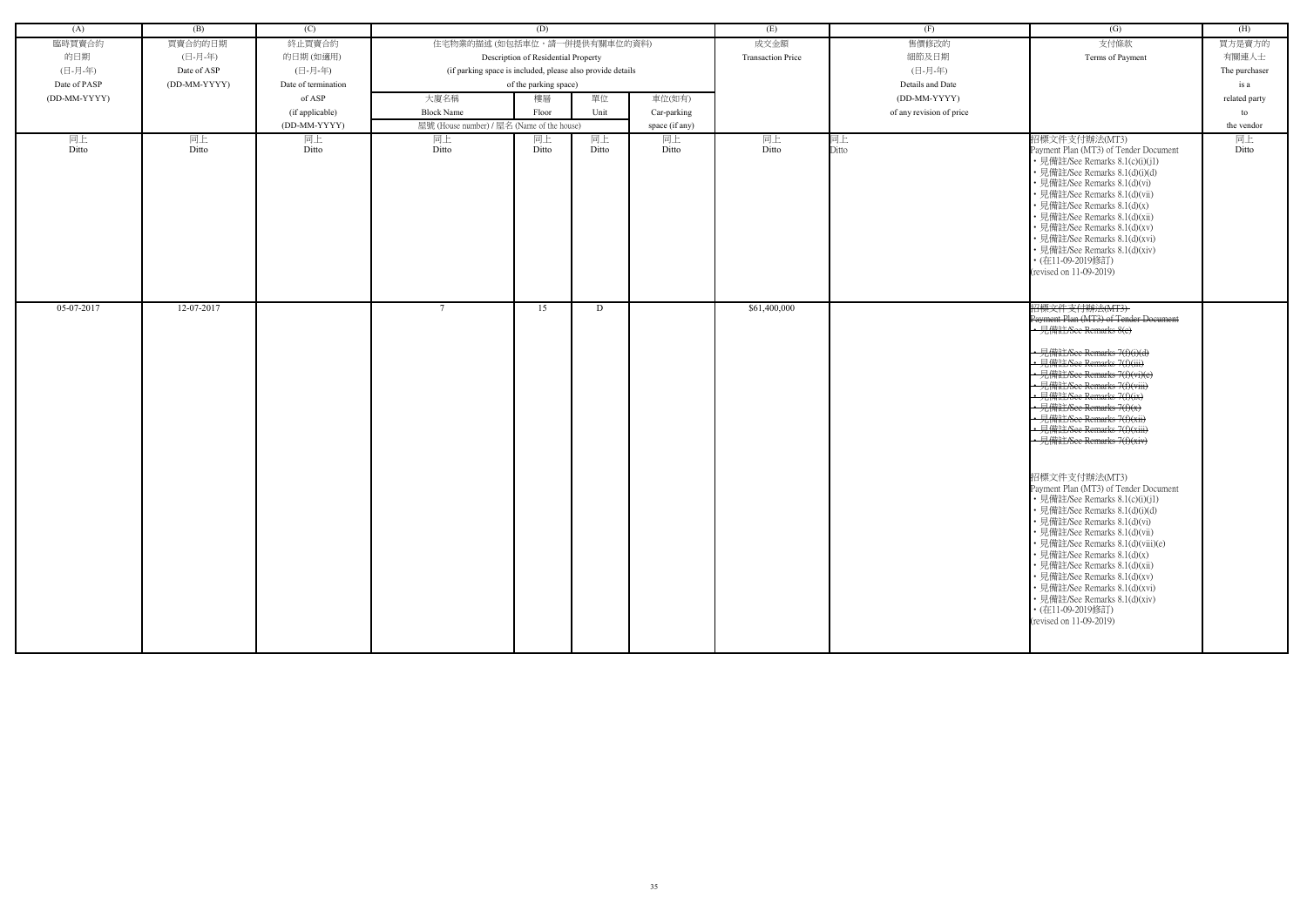| (A)          | (B)          | (C)                 | (D)                                                        |          |              |                | (E)                      | (F)                      | (G)                                                         | (H)           |
|--------------|--------------|---------------------|------------------------------------------------------------|----------|--------------|----------------|--------------------------|--------------------------|-------------------------------------------------------------|---------------|
| 臨時買賣合約       | 買賣合約的日期      | 終止買賣合約              | 住宅物業的描述 (如包括車位,請一併提供有關車位的資料)                               |          |              |                | 成交金額                     | 售價修改的                    | 支付條款                                                        | 買方是賣方的        |
| 的日期          | (日-月-年)      | 的日期(如適用)            | Description of Residential Property                        |          |              |                | <b>Transaction Price</b> | 細節及日期                    | Terms of Payment                                            | 有關連人士         |
| (日-月-年)      | Date of ASP  | (日-月-年)             | (if parking space is included, please also provide details |          |              |                |                          | (日-月-年)                  |                                                             | The purchaser |
| Date of PASP | (DD-MM-YYYY) | Date of termination | of the parking space)                                      |          |              |                |                          | Details and Date         |                                                             | is a          |
| (DD-MM-YYYY) |              | of ASP              | 單位<br>大廈名稱<br>樓層<br>車位(如有)                                 |          |              |                | (DD-MM-YYYY)             |                          | related party                                               |               |
|              |              | (if applicable)     | <b>Block Name</b>                                          | Floor    | Unit         | Car-parking    |                          | of any revision of price |                                                             | to            |
|              |              | (DD-MM-YYYY)        | 屋號 (House number) / 屋名 (Name of the house)                 |          |              | space (if any) |                          |                          |                                                             | the vendor    |
| 06-07-2017   | 13-07-2017   |                     |                                                            | (複式)     | $\mathbf{C}$ |                | \$108,109,200            |                          | ・價單第4G號 (R3)付款辦法                                            |               |
|              |              |                     |                                                            | 27&28    |              |                |                          |                          | Payment Plan (R3) of Price List No.4G                       |               |
|              |              |                     |                                                            | (Duplex) |              |                |                          |                          |                                                             |               |
|              |              |                     |                                                            |          |              |                |                          |                          | • 見備註/See Remarks 7(c)(viii)                                |               |
|              |              |                     |                                                            |          |              |                |                          |                          | • 見備註/See Remarks 7(f)(i)(g)<br>• 見備註/See Remarks 7(f)(iii) |               |
|              |              |                     |                                                            |          |              |                |                          |                          | • 見備註/See Remarks 7(f)(vi)(d)                               |               |
|              |              |                     |                                                            |          |              |                |                          |                          | • 見備註/See Remarks 7(f)(viii)                                |               |
|              |              |                     |                                                            |          |              |                |                          |                          | • 見備註/See Remarks 7(f)(ix)                                  |               |
|              |              |                     |                                                            |          |              |                |                          |                          | • 見備註/See Remarks 7(f)(xi)                                  |               |
|              |              |                     |                                                            |          |              |                |                          |                          | • 見備註/See Remarks 7(f)(xii)                                 |               |
|              |              |                     |                                                            |          |              |                |                          |                          | • 見備註/See Remarks 7(f)(xiii)<br>• 見備註/See Remarks 7(f)(xiv) |               |
|              |              |                     |                                                            |          |              |                |                          |                          |                                                             |               |
|              |              |                     |                                                            |          |              |                |                          |                          |                                                             |               |
| 21-07-2017   | 28-07-2017   |                     | -6                                                         | 16       | A            |                | \$88,735,400             |                          | ・價單第6A號 (R3)付款辦法                                            |               |
|              |              |                     |                                                            |          |              |                |                          |                          | Payment Plan (R3) of Price List No.6A                       |               |
|              |              |                     |                                                            |          |              |                |                          |                          | • 見備註/See Remarks 7(c)(viii)                                |               |
|              |              |                     |                                                            |          |              |                |                          |                          | • 見備註/See Remarks 7(f)(i)(g)                                |               |
|              |              |                     |                                                            |          |              |                |                          |                          | • 見備註/See Remarks 7(f)(iii)                                 |               |
|              |              |                     |                                                            |          |              |                |                          |                          | • 見備註/See Remarks 7(f)(vi)(c)                               |               |
|              |              |                     |                                                            |          |              |                |                          |                          | • 見備註/See Remarks 7(f)(viii)                                |               |
|              |              |                     |                                                            |          |              |                |                          |                          | • 見備註/See Remarks 7(f)(ix)<br>• 見備註/See Remarks 7(f)(xi)    |               |
|              |              |                     |                                                            |          |              |                |                          |                          | • 見備註/See Remarks 7(f)(xii)                                 |               |
|              |              |                     |                                                            |          |              |                |                          |                          | • 見備註/See Remarks 7(f)(xiii)                                |               |
|              |              |                     |                                                            |          |              |                |                          |                          | • 見備註/See Remarks 7(f)(xiv)                                 |               |
|              |              |                     |                                                            |          |              |                |                          |                          |                                                             |               |
| 01-08-2017   | 08-08-2017   |                     | 6                                                          | 19       | D            |                | \$28,250,000             |                          | 招標文件支付辦法(MT3)                                               |               |
|              |              |                     |                                                            |          |              |                |                          |                          | Payment Plan (MT3) of Tender Document                       |               |
|              |              |                     |                                                            |          |              |                |                          |                          | • 見備註/See Remarks 8(c)                                      |               |
|              |              |                     |                                                            |          |              |                |                          |                          |                                                             |               |
|              |              |                     |                                                            |          |              |                |                          |                          | • 見備註/See Remarks 7(f)(i)(d)                                |               |
|              |              |                     |                                                            |          |              |                |                          |                          | • 見備註/See Remarks 7(f)(iii)<br>· 見備註/See Remarks 7(f)(viii) |               |
|              |              |                     |                                                            |          |              |                |                          |                          | • 見備註/See Remarks 7(f)(ix)                                  |               |
|              |              |                     |                                                            |          |              |                |                          |                          | • 見備註/See Remarks 7(f)(x)                                   |               |
|              |              |                     |                                                            |          |              |                |                          |                          | · 見備註/See Remarks 7(f)(xii)                                 |               |
|              |              |                     |                                                            |          |              |                |                          |                          | · 見備註/See Remarks 7(f)(xiii)                                |               |
|              |              |                     |                                                            |          |              |                |                          |                          | 見備註/See Remarks 7(f)(xiv)                                   |               |
|              |              |                     |                                                            |          |              |                |                          |                          |                                                             |               |
|              |              |                     |                                                            |          |              |                |                          |                          |                                                             |               |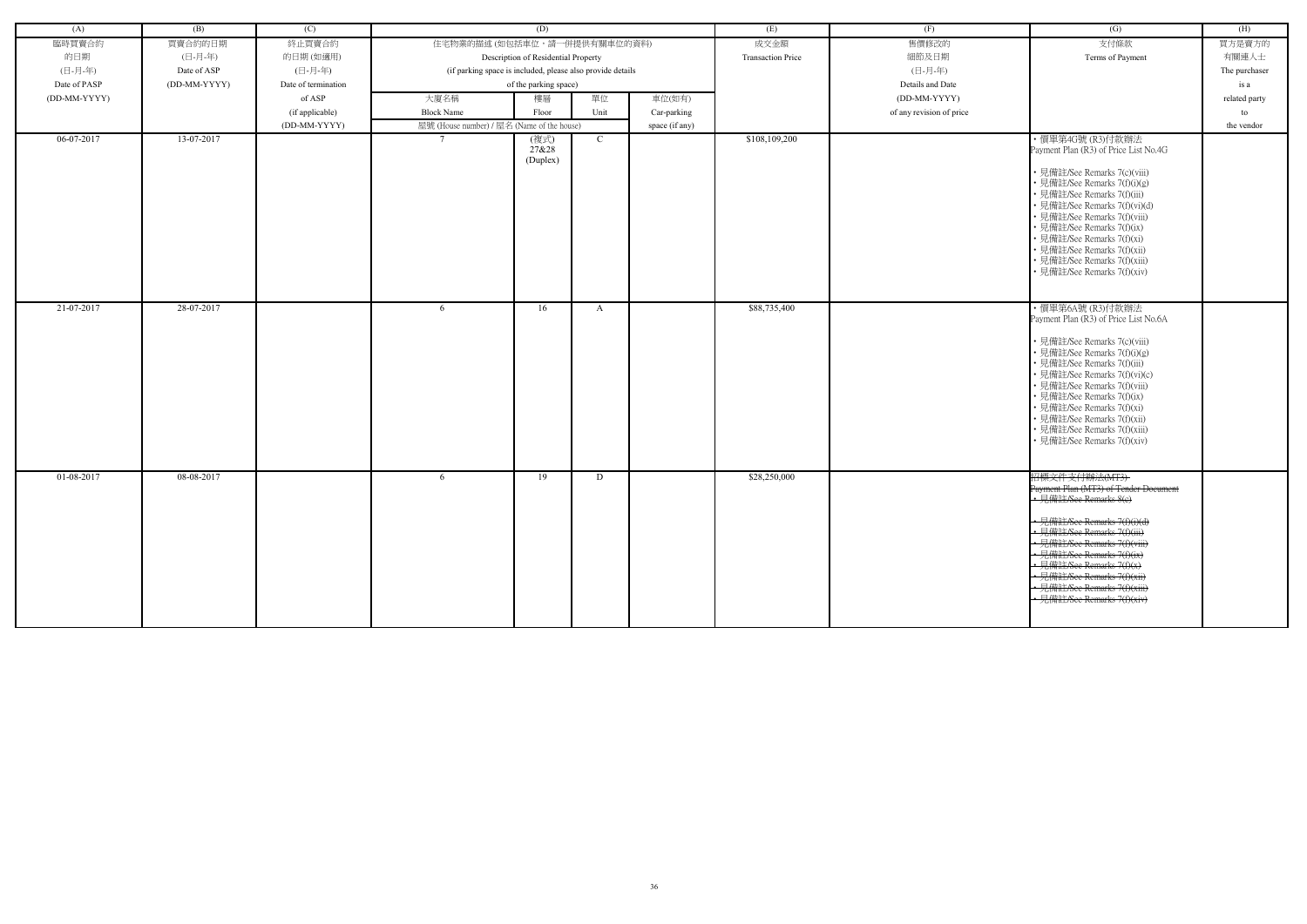| (A)          | (B)          | (C)                 |                                                            | (D)                                 |               |                | (E)                      | (F)                      | (G)                                                                                                                                                                                                                                                                                                                                                                                                            | (H)           |
|--------------|--------------|---------------------|------------------------------------------------------------|-------------------------------------|---------------|----------------|--------------------------|--------------------------|----------------------------------------------------------------------------------------------------------------------------------------------------------------------------------------------------------------------------------------------------------------------------------------------------------------------------------------------------------------------------------------------------------------|---------------|
| 臨時買賣合約       | 買賣合約的日期      | 終止買賣合約              | 住宅物業的描述 (如包括車位,請一併提供有關車位的資料)                               |                                     |               |                | 成交金額                     | 售價修改的                    | 支付條款                                                                                                                                                                                                                                                                                                                                                                                                           | 買方是賣方的        |
| 的日期          | (日-月-年)      | 的日期(如適用)            |                                                            | Description of Residential Property |               |                | <b>Transaction Price</b> | 細節及日期                    | Terms of Payment                                                                                                                                                                                                                                                                                                                                                                                               | 有關連人士         |
| (日-月-年)      | Date of ASP  | (日-月-年)             | (if parking space is included, please also provide details |                                     |               |                |                          | (日-月-年)                  |                                                                                                                                                                                                                                                                                                                                                                                                                | The purchaser |
| Date of PASP | (DD-MM-YYYY) | Date of termination |                                                            | of the parking space)               |               |                |                          | Details and Date         |                                                                                                                                                                                                                                                                                                                                                                                                                | is a          |
|              |              |                     |                                                            |                                     |               |                |                          |                          |                                                                                                                                                                                                                                                                                                                                                                                                                |               |
| (DD-MM-YYYY) |              | of ASP              | 大廈名稱                                                       | 樓層                                  | 單位            | 車位(如有)         |                          | (DD-MM-YYYY)             |                                                                                                                                                                                                                                                                                                                                                                                                                | related party |
|              |              | (if applicable)     | <b>Block Name</b>                                          | Floor                               | Unit          | Car-parking    |                          | of any revision of price |                                                                                                                                                                                                                                                                                                                                                                                                                | to            |
|              |              | (DD-MM-YYYY)        | 屋號 (House number) / 屋名 (Name of the house)                 |                                     |               | space (if any) |                          |                          |                                                                                                                                                                                                                                                                                                                                                                                                                | the vendor    |
| 同上<br>Ditto  | 同上<br>Ditto  | 同上<br>Ditto         | 同上<br>Ditto                                                | 同上<br>Ditto                         | 同上<br>Ditto   | 同上<br>Ditto    | 同上<br>Ditto              | 同上<br>Ditto              | 招標文件支付辦法(MT3)<br>Payment Plan (MT3) of Tender Document<br>• 見備註/See Remarks 8.1(c)(i)(j1)<br>· 見備註/See Remarks 8.1(d)(i)(d)<br>• 見備註/See Remarks 8.1(d)(vi)<br>· 見備註/See Remarks 8.1(d)(vii)<br>• 見備註/See Remarks 8.1(d)(x)<br>· 見備註/See Remarks 8.1(d)(xii)<br>· 見備註/See Remarks 8.1(d)(xv)<br>• 見備註/See Remarks 8.1(d)(xvi)<br>• 見備註/See Remarks 8.1(d)(xiv)<br>• (在11-09-2019修訂)<br>(revised on 11-09-2019) | 同上<br>Ditto   |
| 01-08-2017   | 08-08-2017   |                     | 8                                                          | (複式)<br>28&29<br>(Duplex)           | $\mathcal{C}$ |                | \$102,296,000            |                          | 招標文件支付辦法(MT3)<br>Payment Plan (MT3) of Tender Document<br>• 見備註/See Remarks 8(c)<br>- 見備註/See Remarks 7(f)(i)(d)                                                                                                                                                                                                                                                                                               |               |
|              |              |                     |                                                            |                                     |               |                |                          |                          | · 見備註/See Remarks 7(f)(iii)<br>• 見備註/See Remarks 7(f)(vi)(e)<br>• 見備註/See Remarks 7(f)(viii)<br>· 見備註/See Remarks 7(f)(ix)                                                                                                                                                                                                                                                                                     |               |
|              |              |                     |                                                            |                                     |               |                |                          |                          | • 見備註/See Remarks 7(f)(x)<br>見備註/See Remarks 7(f)(xii)<br>見備註/See Remarks 7(f)(xiii)                                                                                                                                                                                                                                                                                                                           |               |
|              |              |                     |                                                            |                                     |               |                |                          |                          | ← 見備註/See Remarks 7(f)(xiv)                                                                                                                                                                                                                                                                                                                                                                                    |               |
|              |              |                     |                                                            |                                     |               |                |                          |                          | 招標文件支付辦法(MT3)<br>Payment Plan (MT3) of Tender Document<br>• 見備註/See Remarks 8.1(c)(i)(j1)<br>• 見備註/See Remarks 8.1(d)(i)(d)<br>· 見備註/See Remarks 8.1(d)(vi)<br>• 見備註/See Remarks 8.1(d)(vii)<br>• 見備註/See Remarks 8.1(d)(viii)(e)<br>• 見備註/See Remarks 8.1(d)(x)<br>• 見備註/See Remarks 8.1(d)(xii)<br>• 見備註/See Remarks 8.1(d)(xv)                                                                              |               |
|              |              |                     |                                                            |                                     |               |                |                          |                          | • 見備註/See Remarks 8.1(d)(xvi)<br>• 見備註/See Remarks 8.1(d)(xiv)<br>• (在11-09-2019修訂)<br>(revised on 11-09-2019)                                                                                                                                                                                                                                                                                                 |               |
| 03-08-2018   | 10-08-2018   |                     | 3                                                          |                                     |               |                | \$218,300,000            |                          | 招標文件支付辦法(ST5)<br>Payment Plan (ST5) of Tender Document<br>• 見備註/See Remarks 8(b2)                                                                                                                                                                                                                                                                                                                              |               |
|              |              |                     |                                                            |                                     |               |                |                          |                          | • 見備註/See Remarks 7(f)(iii)<br>• 見備註/See Remarks 7(f)(xii)<br>• 見備註/See Remarks 7(f)(xiv)<br>• 見備註/See Remarks 7(f)(xviii)<br>· 見備註/See Remarks 7(f)(xix)<br>見備註/See Remarks 7(f)(xx)                                                                                                                                                                                                                          |               |
|              |              |                     |                                                            |                                     |               |                |                          |                          |                                                                                                                                                                                                                                                                                                                                                                                                                |               |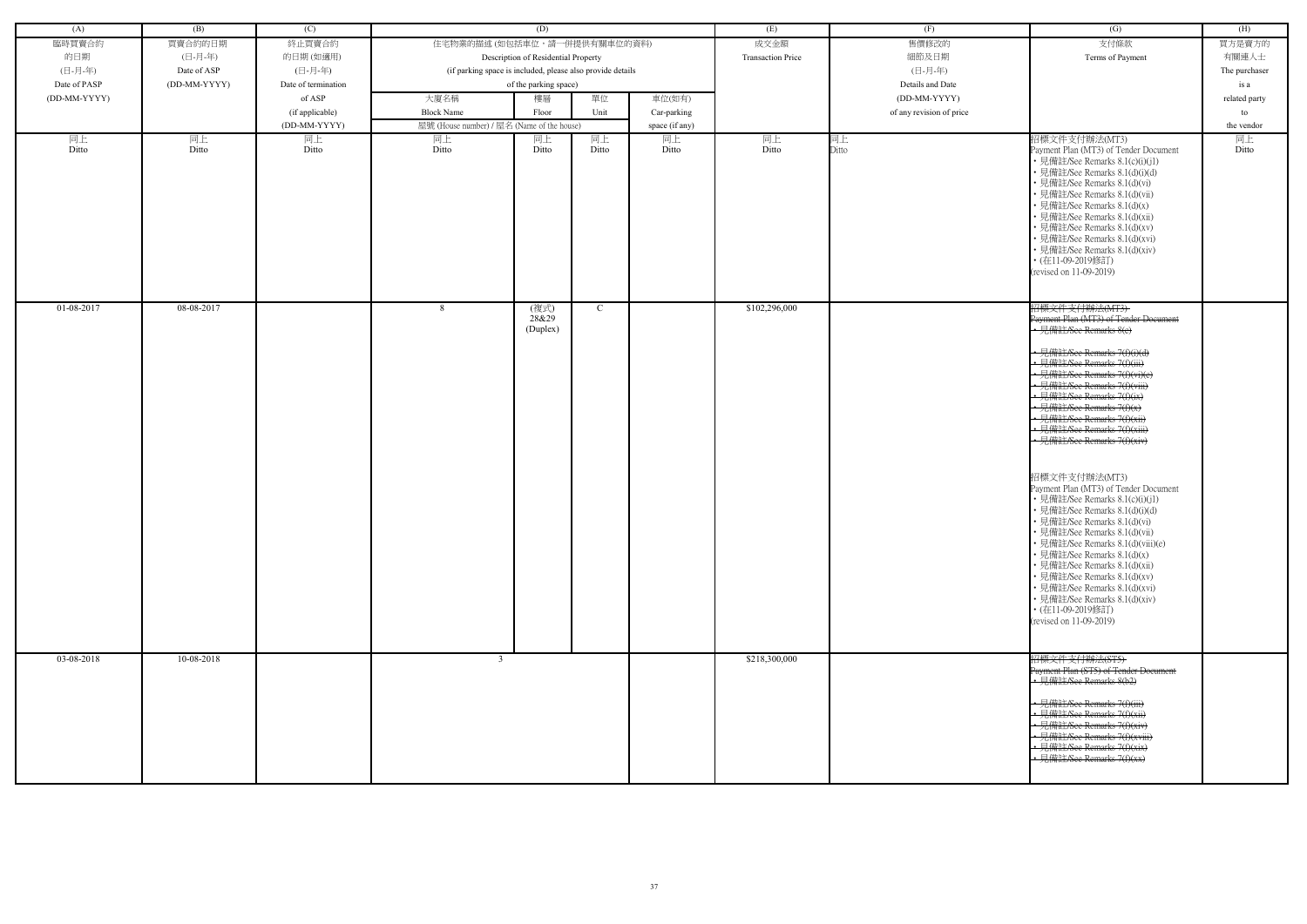| (A)          | (B)          | (C)                 | (D)                                                        |                | (E)                      | (F)                      | (G)                                                                                                                                                                                                                                                                                                                                           | (H)           |
|--------------|--------------|---------------------|------------------------------------------------------------|----------------|--------------------------|--------------------------|-----------------------------------------------------------------------------------------------------------------------------------------------------------------------------------------------------------------------------------------------------------------------------------------------------------------------------------------------|---------------|
| 臨時買賣合約       | 買賣合約的日期      | 終止買賣合約              | 住宅物業的描述 (如包括車位,請一併提供有關車位的資料)                               |                | 成交金額                     | 售價修改的                    | 支付條款                                                                                                                                                                                                                                                                                                                                          | 買方是賣方的        |
| 的日期          | (日-月-年)      | 的日期(如適用)            | Description of Residential Property                        |                | <b>Transaction Price</b> | 細節及日期                    | Terms of Payment                                                                                                                                                                                                                                                                                                                              | 有關連人士         |
| (日-月-年)      | Date of ASP  | (日-月-年)             | (if parking space is included, please also provide details |                |                          | (日-月-年)                  |                                                                                                                                                                                                                                                                                                                                               | The purchaser |
| Date of PASP | (DD-MM-YYYY) | Date of termination | of the parking space)                                      |                |                          | Details and Date         |                                                                                                                                                                                                                                                                                                                                               | is a          |
| (DD-MM-YYYY) |              | of ASP              | 單位<br>大廈名稱<br>樓層                                           | 車位(如有)         |                          | (DD-MM-YYYY)             |                                                                                                                                                                                                                                                                                                                                               | related party |
|              |              | (if applicable)     | <b>Block Name</b><br>Unit<br>Floor                         | Car-parking    |                          | of any revision of price |                                                                                                                                                                                                                                                                                                                                               | to            |
|              |              | (DD-MM-YYYY)        | 屋號 (House number) / 屋名 (Name of the house)                 | space (if any) |                          |                          |                                                                                                                                                                                                                                                                                                                                               | the vendor    |
| 同上           | 同上           | 同上                  | 同上                                                         | 同上             | 同上                       | 同上                       | 招標文件支付辦法(ST5)                                                                                                                                                                                                                                                                                                                                 | 同上            |
| Ditto        | Ditto        | Ditto               | Ditto                                                      | Ditto          | Ditto                    | Ditto                    | Payment Plan (ST5) of Tender Document<br>• 見備註/See Remarks 8.1(c)(i)(e1)<br>• 見備註/See Remarks 8.1(d)(vi)<br>· 見備註/See Remarks 8.1(d)(vii)<br>• 見備註/See Remarks 8.1(d)(xvi)<br>• 見備註/See Remarks 8.1(d)(xvii)<br>• 見備註/See Remarks 8.1(d)(xi)<br>• 見備註/See Remarks 8.1(d)(xiii)<br>• (在11-09-2019修訂)<br>(revised on 11-09-2019)                | Ditto         |
| 13-08-2018   | 20-08-2018   |                     | -5                                                         |                | \$217,760,000            |                          | 招標文件支付辦法(ST5)<br>Payment Plan (ST5) of Tender Document<br>• 見備註/See Remarks 8(b3)                                                                                                                                                                                                                                                             |               |
|              |              |                     |                                                            |                |                          |                          |                                                                                                                                                                                                                                                                                                                                               |               |
|              |              |                     |                                                            |                |                          |                          | • 見備註/See Remarks 7(f)(iii)                                                                                                                                                                                                                                                                                                                   |               |
|              |              |                     |                                                            |                |                          |                          | • 見備註/See Remarks 7(f)(xii)                                                                                                                                                                                                                                                                                                                   |               |
|              |              |                     |                                                            |                |                          |                          | · 見備註/See Remarks 7(f)(xiv)<br>• 見備註/See Remarks 7(f)(xviii)                                                                                                                                                                                                                                                                                  |               |
|              |              |                     |                                                            |                |                          |                          | · 見備註/See Remarks 7(f)(xix)                                                                                                                                                                                                                                                                                                                   |               |
|              |              |                     |                                                            |                |                          |                          | · 見備註/See Remarks 7(f)(xx)                                                                                                                                                                                                                                                                                                                    |               |
|              |              |                     |                                                            |                |                          |                          |                                                                                                                                                                                                                                                                                                                                               |               |
|              |              |                     |                                                            |                |                          |                          | 招標文件支付辦法(ST5)<br>Payment Plan (ST5) of Tender Document<br>• 見備註/See Remarks 8.1(c)(i)(e2)<br>• 見備註/See Remarks 8.1(d)(vi)<br>• 見備註/See Remarks 8.1(d)(vii)<br>• 見備註/See Remarks 8.1(d)(xvi)<br>• 見備註/See Remarks 8.1(d)(xvii)<br>見備註/See Remarks 8.1(d)(xi)<br>• 見備註/See Remarks 8.1(d)(xiii)<br>• (在11-09-2019修訂)<br>(revised on 11-09-2019) |               |
| 13-08-2018   | 20-08-2018   |                     | -6                                                         |                | \$224,240,000            |                          | 招標文件支付辦法(ST5)                                                                                                                                                                                                                                                                                                                                 |               |
|              |              |                     |                                                            |                |                          |                          | Payment Plan (ST5) of Tender Document<br>• 見備註/See Remarks 8(b3)                                                                                                                                                                                                                                                                              |               |
|              |              |                     |                                                            |                |                          |                          |                                                                                                                                                                                                                                                                                                                                               |               |
|              |              |                     |                                                            |                |                          |                          | • 見備註/See Remarks 7(f)(iii)                                                                                                                                                                                                                                                                                                                   |               |
|              |              |                     |                                                            |                |                          |                          | • 見備註/See Remarks 7(f)(xii)                                                                                                                                                                                                                                                                                                                   |               |
|              |              |                     |                                                            |                |                          |                          | • 見備註/See Remarks 7(f)(xiv)                                                                                                                                                                                                                                                                                                                   |               |
|              |              |                     |                                                            |                |                          |                          | • 見備註/See Remarks 7(f)(xviii)<br>· 見備註/See Remarks 7(f)(xix)                                                                                                                                                                                                                                                                                  |               |
|              |              |                     |                                                            |                |                          |                          | · 見備註/See Remarks 7(f)(xx)                                                                                                                                                                                                                                                                                                                    |               |
|              |              |                     |                                                            |                |                          |                          |                                                                                                                                                                                                                                                                                                                                               |               |
|              |              |                     |                                                            |                |                          |                          |                                                                                                                                                                                                                                                                                                                                               |               |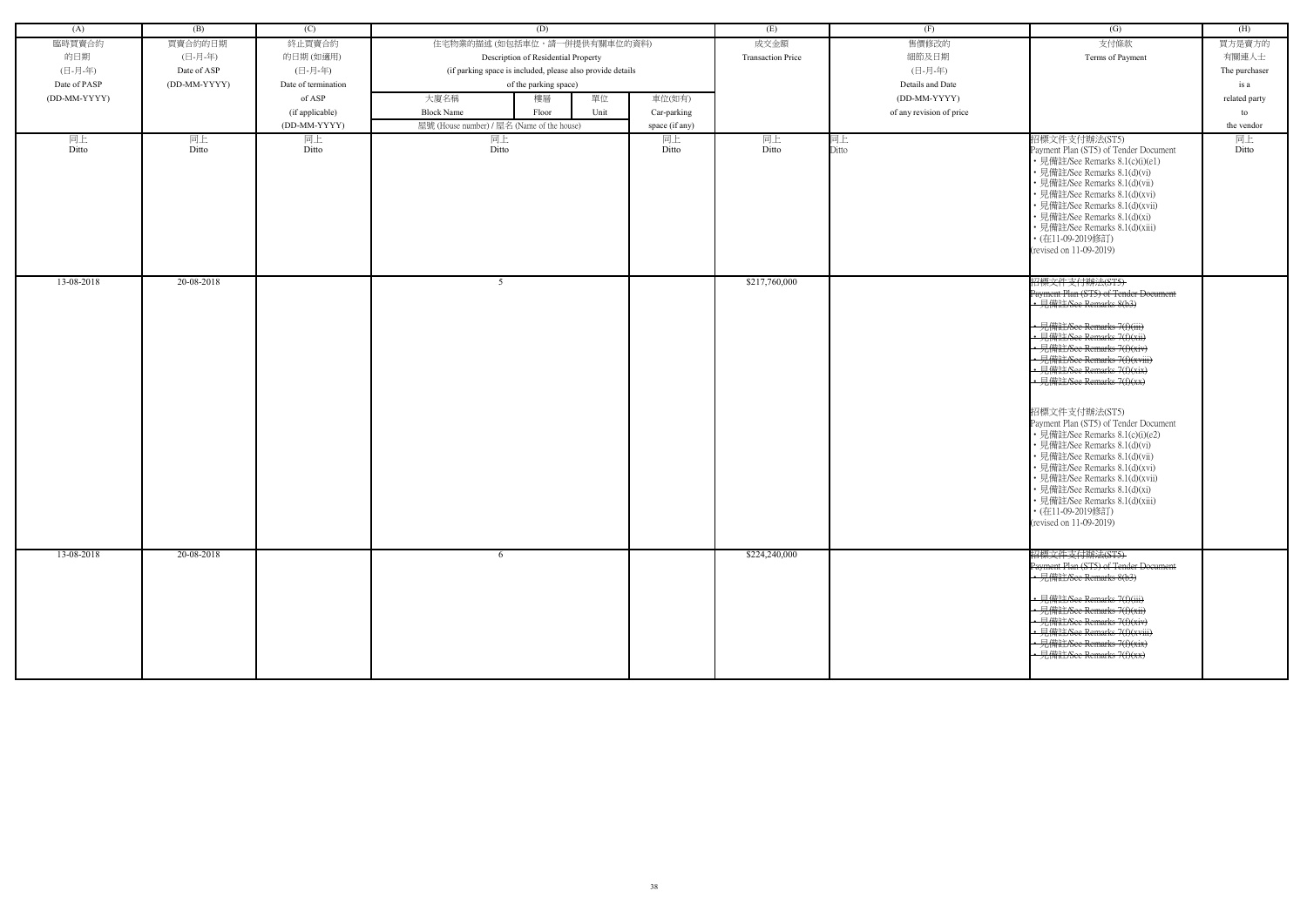| (A)          | (B)          | (C)                 | (D)                                                        |                | (E)                      | (F)                      | (G)                                                                                                                                                                                                                                                                                                                            | (H)           |
|--------------|--------------|---------------------|------------------------------------------------------------|----------------|--------------------------|--------------------------|--------------------------------------------------------------------------------------------------------------------------------------------------------------------------------------------------------------------------------------------------------------------------------------------------------------------------------|---------------|
| 臨時買賣合約       | 買賣合約的日期      | 終止買賣合約              | 住宅物業的描述 (如包括車位,請一併提供有關車位的資料)                               |                | 成交金額                     | 售價修改的                    | 支付條款                                                                                                                                                                                                                                                                                                                           | 買方是賣方的        |
| 的日期          | (日-月-年)      | 的日期(如適用)            | Description of Residential Property                        |                | <b>Transaction Price</b> | 細節及日期                    | Terms of Payment                                                                                                                                                                                                                                                                                                               | 有關連人士         |
| (日-月-年)      | Date of ASP  | (日-月-年)             | (if parking space is included, please also provide details |                |                          | (日-月-年)                  |                                                                                                                                                                                                                                                                                                                                | The purchaser |
| Date of PASP | (DD-MM-YYYY) | Date of termination | of the parking space)                                      |                |                          | Details and Date         |                                                                                                                                                                                                                                                                                                                                | is a          |
| (DD-MM-YYYY) |              | of ASP              | 單位<br>大廈名稱<br>樓層                                           | 車位(如有)         |                          | (DD-MM-YYYY)             |                                                                                                                                                                                                                                                                                                                                | related party |
|              |              | (if applicable)     | <b>Block Name</b><br>Unit<br>Floor                         | Car-parking    |                          | of any revision of price |                                                                                                                                                                                                                                                                                                                                | to            |
|              |              | (DD-MM-YYYY)        | 屋號 (House number) / 屋名 (Name of the house)                 | space (if any) |                          |                          |                                                                                                                                                                                                                                                                                                                                | the vendor    |
| 同上           | 同上           | 同上                  | 同上                                                         | 同上             | 同上                       | 同上                       | 招標文件支付辦法(ST5)                                                                                                                                                                                                                                                                                                                  | 同上            |
| Ditto        | Ditto        | Ditto               | Ditto                                                      | Ditto          | Ditto                    | Ditto                    | Payment Plan (ST5) of Tender Document<br>• 見備註/See Remarks 8.1(c)(i)(e2)<br>• 見備註/See Remarks 8.1(d)(vi)<br>· 見備註/See Remarks 8.1(d)(vii)<br>• 見備註/See Remarks 8.1(d)(xvi)<br>• 見備註/See Remarks 8.1(d)(xvii)<br>• 見備註/See Remarks 8.1(d)(xi)<br>• 見備註/See Remarks 8.1(d)(xiii)<br>• (在11-09-2019修訂)<br>(revised on 11-09-2019) | Ditto         |
| 27-08-2018   | 03-09-2018   |                     |                                                            |                | \$317,658,000            |                          | 招標文件支付辦法(ST5)<br>Payment Plan (ST5) of Tender Document<br>• 見備註/See Remarks 8(b4)                                                                                                                                                                                                                                              |               |
|              |              |                     |                                                            |                |                          |                          |                                                                                                                                                                                                                                                                                                                                |               |
|              |              |                     |                                                            |                |                          |                          | • 見備註/See Remarks 7(f)(iii)                                                                                                                                                                                                                                                                                                    |               |
|              |              |                     |                                                            |                |                          |                          | • 見備註/See Remarks 7(f)(xii)                                                                                                                                                                                                                                                                                                    |               |
|              |              |                     |                                                            |                |                          |                          | · 見備註/See Remarks 7(f)(xiv)<br>• 見備註/See Remarks 7(f)(xviii)                                                                                                                                                                                                                                                                   |               |
|              |              |                     |                                                            |                |                          |                          | • 見備註/See Remarks 7(f)(xix)                                                                                                                                                                                                                                                                                                    |               |
|              |              |                     |                                                            |                |                          |                          | · 見備註/See Remarks 7(f)(xx)                                                                                                                                                                                                                                                                                                     |               |
|              |              |                     |                                                            |                |                          |                          |                                                                                                                                                                                                                                                                                                                                |               |
|              |              |                     |                                                            |                |                          |                          | 招標文件支付辦法(ST5)                                                                                                                                                                                                                                                                                                                  |               |
|              |              |                     |                                                            |                |                          |                          | Payment Plan (ST5) of Tender Document<br>• 見備註/See Remarks 8.1(c)(i)(e3)                                                                                                                                                                                                                                                       |               |
|              |              |                     |                                                            |                |                          |                          | • 見備註/See Remarks 8.1(d)(vi)                                                                                                                                                                                                                                                                                                   |               |
|              |              |                     |                                                            |                |                          |                          | • 見備註/See Remarks 8.1(d)(vii)                                                                                                                                                                                                                                                                                                  |               |
|              |              |                     |                                                            |                |                          |                          | • 見備註/See Remarks 8.1(d)(xvi)                                                                                                                                                                                                                                                                                                  |               |
|              |              |                     |                                                            |                |                          |                          | • 見備註/See Remarks 8.1(d)(xvii)<br>見備註/See Remarks 8.1(d)(xi)                                                                                                                                                                                                                                                                   |               |
|              |              |                     |                                                            |                |                          |                          | • 見備註/See Remarks 8.1(d)(xiii)                                                                                                                                                                                                                                                                                                 |               |
|              |              |                     |                                                            |                |                          |                          | • (在11-09-2019修訂)                                                                                                                                                                                                                                                                                                              |               |
|              |              |                     |                                                            |                |                          |                          | (revised on 11-09-2019)                                                                                                                                                                                                                                                                                                        |               |
|              |              |                     |                                                            |                |                          |                          |                                                                                                                                                                                                                                                                                                                                |               |
| 04-09-2018   | 11-09-2018   |                     | $\mathcal{L}$                                              |                | \$227,503,000            |                          | 招標文件支付辦法(ST5)                                                                                                                                                                                                                                                                                                                  |               |
|              |              |                     |                                                            |                |                          |                          | Payment Plan (ST5) of Tender Document                                                                                                                                                                                                                                                                                          |               |
|              |              |                     |                                                            |                |                          |                          | • 見備註/See Remarks 8(b3)                                                                                                                                                                                                                                                                                                        |               |
|              |              |                     |                                                            |                |                          |                          | • 見備註/See Remarks 7(f)(iii)                                                                                                                                                                                                                                                                                                    |               |
|              |              |                     |                                                            |                |                          |                          | • 見備註/See Remarks 7(f)(xii)                                                                                                                                                                                                                                                                                                    |               |
|              |              |                     |                                                            |                |                          |                          | • 見備註/See Remarks 7(f)(xiv)                                                                                                                                                                                                                                                                                                    |               |
|              |              |                     |                                                            |                |                          |                          | • 見備註/See Remarks 7(f)(xviii)<br>· 見備註/See Remarks 7(f)(xix)                                                                                                                                                                                                                                                                   |               |
|              |              |                     |                                                            |                |                          |                          | · 見備註/See Remarks 7(f)(xx)                                                                                                                                                                                                                                                                                                     |               |
|              |              |                     |                                                            |                |                          |                          |                                                                                                                                                                                                                                                                                                                                |               |
|              |              |                     |                                                            |                |                          |                          |                                                                                                                                                                                                                                                                                                                                |               |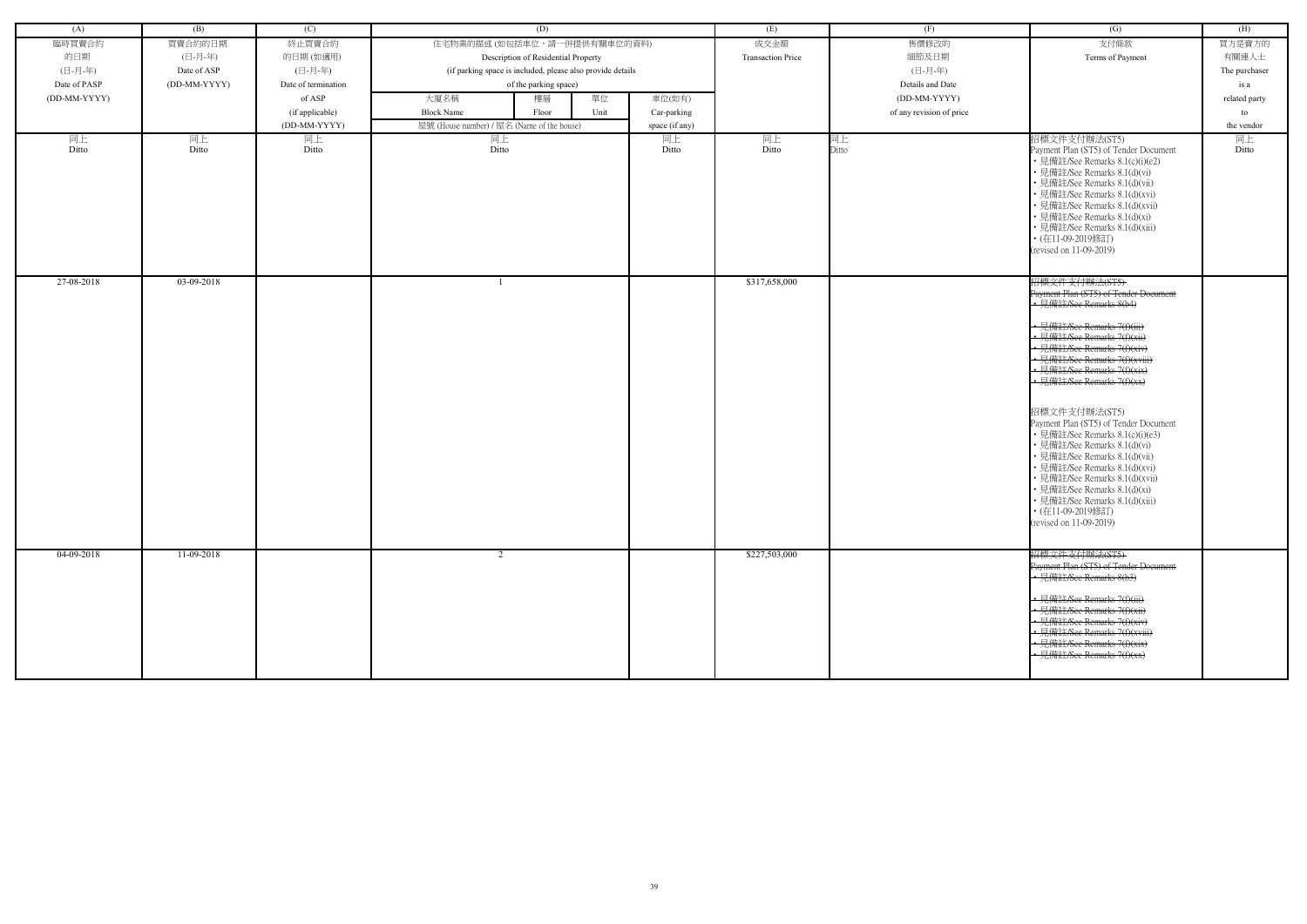| (A)          | (B)          | (C)                 | (D)                                                        |                | (E)                      | (F)                      | (G)                                                                                                                                                                                                                                                                                                                            | (H)           |
|--------------|--------------|---------------------|------------------------------------------------------------|----------------|--------------------------|--------------------------|--------------------------------------------------------------------------------------------------------------------------------------------------------------------------------------------------------------------------------------------------------------------------------------------------------------------------------|---------------|
| 臨時買賣合約       | 買賣合約的日期      | 終止買賣合約              | 住宅物業的描述 (如包括車位,請一併提供有關車位的資料)                               |                | 成交金額                     | 售價修改的                    | 支付條款                                                                                                                                                                                                                                                                                                                           | 買方是賣方的        |
| 的日期          | (日-月-年)      | 的日期(如適用)            | Description of Residential Property                        |                | <b>Transaction Price</b> | 細節及日期                    | Terms of Payment                                                                                                                                                                                                                                                                                                               | 有關連人士         |
| (日-月-年)      | Date of ASP  | (日-月-年)             | (if parking space is included, please also provide details |                |                          | (日-月-年)                  |                                                                                                                                                                                                                                                                                                                                | The purchaser |
| Date of PASP | (DD-MM-YYYY) | Date of termination | of the parking space)                                      |                |                          | Details and Date         |                                                                                                                                                                                                                                                                                                                                | is a          |
| (DD-MM-YYYY) |              | of ASP              | 單位<br>大廈名稱<br>樓層                                           | 車位(如有)         |                          | (DD-MM-YYYY)             |                                                                                                                                                                                                                                                                                                                                | related party |
|              |              | (if applicable)     | <b>Block Name</b><br>Unit<br>Floor                         | Car-parking    |                          | of any revision of price |                                                                                                                                                                                                                                                                                                                                | to            |
|              |              | (DD-MM-YYYY)        | 屋號 (House number) / 屋名 (Name of the house)                 | space (if any) |                          |                          |                                                                                                                                                                                                                                                                                                                                | the vendor    |
| 同上           | 同上           | 同上                  | 同上                                                         | 同上             | 同上                       | 同上                       | 招標文件支付辦法(ST5)                                                                                                                                                                                                                                                                                                                  | 同上            |
| Ditto        | Ditto        | Ditto               | Ditto                                                      | Ditto          | Ditto                    | Ditto                    | Payment Plan (ST5) of Tender Document<br>• 見備註/See Remarks 8.1(c)(i)(e2)<br>• 見備註/See Remarks 8.1(d)(vi)<br>· 見備註/See Remarks 8.1(d)(vii)<br>• 見備註/See Remarks 8.1(d)(xvi)<br>• 見備註/See Remarks 8.1(d)(xvii)<br>• 見備註/See Remarks 8.1(d)(xi)<br>• 見備註/See Remarks 8.1(d)(xiii)<br>• (在11-09-2019修訂)<br>(revised on 11-09-2019) | Ditto         |
| 22-10-2018   | 29-10-2018   |                     |                                                            |                | \$248,933,000            |                          | 招標文件支付辦法(ST7)<br>Payment Plan (ST7) of Tender Document<br>• 見備註/See Remarks 8(b5)                                                                                                                                                                                                                                              |               |
|              |              |                     |                                                            |                |                          |                          |                                                                                                                                                                                                                                                                                                                                |               |
|              |              |                     |                                                            |                |                          |                          | • 見備註/See Remarks 7(f)(iii)                                                                                                                                                                                                                                                                                                    |               |
|              |              |                     |                                                            |                |                          |                          | • 見備註/See Remarks 7(f)(xii)                                                                                                                                                                                                                                                                                                    |               |
|              |              |                     |                                                            |                |                          |                          | · 見備註/See Remarks 7(f)(xiv)<br>• 見備註/See Remarks 7(f)(xviii)                                                                                                                                                                                                                                                                   |               |
|              |              |                     |                                                            |                |                          |                          | • 見備註/See Remarks 7(f)(xix)                                                                                                                                                                                                                                                                                                    |               |
|              |              |                     |                                                            |                |                          |                          | · 見備註/See Remarks 7(f)(xx)                                                                                                                                                                                                                                                                                                     |               |
|              |              |                     |                                                            |                |                          |                          |                                                                                                                                                                                                                                                                                                                                |               |
|              |              |                     |                                                            |                |                          |                          | 招標文件支付辦法(ST7)                                                                                                                                                                                                                                                                                                                  |               |
|              |              |                     |                                                            |                |                          |                          | Payment Plan (ST7) of Tender Document                                                                                                                                                                                                                                                                                          |               |
|              |              |                     |                                                            |                |                          |                          | • 見備註/See Remarks 8.1(c)(i)(f1)                                                                                                                                                                                                                                                                                                |               |
|              |              |                     |                                                            |                |                          |                          | • 見備註/See Remarks 8.1(d)(vi)<br>• 見備註/See Remarks 8.1(d)(vii)                                                                                                                                                                                                                                                                  |               |
|              |              |                     |                                                            |                |                          |                          | • 見備註/See Remarks 8.1(d)(xvi)                                                                                                                                                                                                                                                                                                  |               |
|              |              |                     |                                                            |                |                          |                          | • 見備註/See Remarks 8.1(d)(xvii)                                                                                                                                                                                                                                                                                                 |               |
|              |              |                     |                                                            |                |                          |                          | 見備註/See Remarks 8.1(d)(xi)                                                                                                                                                                                                                                                                                                     |               |
|              |              |                     |                                                            |                |                          |                          | • 見備註/See Remarks 8.1(d)(xiii)                                                                                                                                                                                                                                                                                                 |               |
|              |              |                     |                                                            |                |                          |                          | • (在11-09-2019修訂)<br>(revised on 11-09-2019)                                                                                                                                                                                                                                                                                   |               |
|              |              |                     |                                                            |                |                          |                          |                                                                                                                                                                                                                                                                                                                                |               |
| 22-10-2018   | 29-10-2018   |                     | -8                                                         |                | \$333,788,000            |                          | 招標文件支付辦法(ST7)                                                                                                                                                                                                                                                                                                                  |               |
|              |              |                     |                                                            |                |                          |                          | Payment Plan (ST7) of Tender Document                                                                                                                                                                                                                                                                                          |               |
|              |              |                     |                                                            |                |                          |                          | • 見備註/See Remarks 8(b5)                                                                                                                                                                                                                                                                                                        |               |
|              |              |                     |                                                            |                |                          |                          | • 見備註/See Remarks 7(f)(iii)                                                                                                                                                                                                                                                                                                    |               |
|              |              |                     |                                                            |                |                          |                          | • 見備註/See Remarks 7(f)(xii)                                                                                                                                                                                                                                                                                                    |               |
|              |              |                     |                                                            |                |                          |                          | • 見備註/See Remarks 7(f)(xiv)                                                                                                                                                                                                                                                                                                    |               |
|              |              |                     |                                                            |                |                          |                          | • 見備註/See Remarks 7(f)(xviii)                                                                                                                                                                                                                                                                                                  |               |
|              |              |                     |                                                            |                |                          |                          | · 見備註/See Remarks 7(f)(xix)<br>· 見備註/See Remarks 7(f)(xx)                                                                                                                                                                                                                                                                      |               |
|              |              |                     |                                                            |                |                          |                          |                                                                                                                                                                                                                                                                                                                                |               |
|              |              |                     |                                                            |                |                          |                          |                                                                                                                                                                                                                                                                                                                                |               |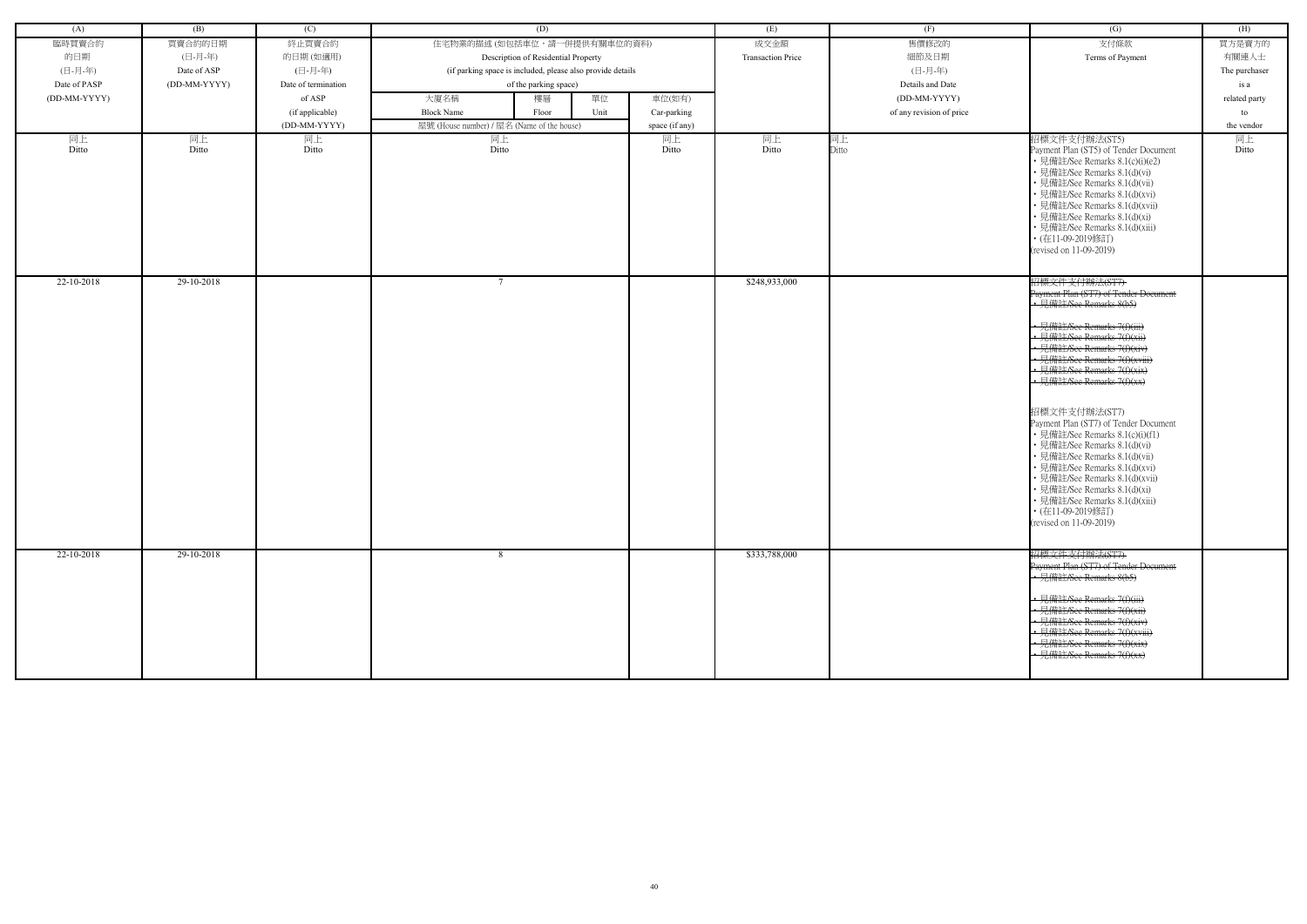| (A)          | (B)          | (C)                 | (D)                                                        |                                            |             |                | (E)                      | (F)                      | $\overline{(G)}$                                                                                                                                                                                                                                                                                                                                                                                                                                                                                                                                                                                                                        | (H)           |
|--------------|--------------|---------------------|------------------------------------------------------------|--------------------------------------------|-------------|----------------|--------------------------|--------------------------|-----------------------------------------------------------------------------------------------------------------------------------------------------------------------------------------------------------------------------------------------------------------------------------------------------------------------------------------------------------------------------------------------------------------------------------------------------------------------------------------------------------------------------------------------------------------------------------------------------------------------------------------|---------------|
| 臨時買賣合約       | 買賣合約的日期      | 終止買賣合約              | 住宅物業的描述 (如包括車位,請一併提供有關車位的資料)                               |                                            |             |                | 成交金額                     | 售價修改的                    | 支付條款                                                                                                                                                                                                                                                                                                                                                                                                                                                                                                                                                                                                                                    | 買方是賣方的        |
| 的日期          | (日-月-年)      | 的日期(如適用)            |                                                            | Description of Residential Property        |             |                | <b>Transaction Price</b> | 細節及日期                    | Terms of Payment                                                                                                                                                                                                                                                                                                                                                                                                                                                                                                                                                                                                                        | 有關連人士         |
| (日-月-年)      | Date of ASP  | (日-月-年)             | (if parking space is included, please also provide details |                                            |             |                |                          | (日-月-年)                  |                                                                                                                                                                                                                                                                                                                                                                                                                                                                                                                                                                                                                                         | The purchaser |
| Date of PASP | (DD-MM-YYYY) | Date of termination |                                                            | of the parking space)                      |             |                |                          | Details and Date         |                                                                                                                                                                                                                                                                                                                                                                                                                                                                                                                                                                                                                                         | is a          |
| (DD-MM-YYYY) |              | of ASP              | 大廈名稱                                                       | 樓層                                         | 單位          | 車位(如有)         |                          | (DD-MM-YYYY)             |                                                                                                                                                                                                                                                                                                                                                                                                                                                                                                                                                                                                                                         | related party |
|              |              | (if applicable)     | <b>Block Name</b>                                          | Floor                                      | Unit        | Car-parking    |                          | of any revision of price |                                                                                                                                                                                                                                                                                                                                                                                                                                                                                                                                                                                                                                         | to            |
|              |              | (DD-MM-YYYY)        |                                                            | 屋號 (House number) / 屋名 (Name of the house) |             | space (if any) |                          |                          |                                                                                                                                                                                                                                                                                                                                                                                                                                                                                                                                                                                                                                         | the vendor    |
|              |              |                     |                                                            |                                            |             |                |                          |                          | 招標文件支付辦法(ST7)                                                                                                                                                                                                                                                                                                                                                                                                                                                                                                                                                                                                                           |               |
| 同上<br>Ditto  | 同上<br>Ditto  | 同上<br>Ditto         | 同上<br>Ditto                                                |                                            |             | 同上<br>Ditto    | 同上<br>Ditto              | 同上<br>Ditto              | Payment Plan (ST7) of Tender Document<br>• 見備註/See Remarks 8.1(c)(i)(f1)<br>• 見備註/See Remarks 8.1(d)(vi)<br>• 見備註/See Remarks 8.1(d)(vii)<br>• 見備註/See Remarks 8.1(d)(xvi)<br>• 見備註/See Remarks 8.1(d)(xvii)<br>• 見備註/See Remarks 8.1(d)(xi)<br>• 見備註/See Remarks 8.1(d)(xiii)<br>• (在11-09-2019修訂)<br>(revised on 11-09-2019)                                                                                                                                                                                                                                                                                                          | 同上<br>Ditto   |
| $14-11-2018$ | 21-11-2018   |                     | 8                                                          | 10                                         | B           |                | \$26,158,000             |                          | 招標文件支付辦法(ST10)<br>Payment Plan (ST10) of Tender Document<br>• 見備註/See Remarks 8(b7)<br>• 見備註/See Remarks 7(f)(iii)<br>• 見備註/See Remarks 7(f)(xiv)<br>• 見備註/See Remarks 7(f)(xxi)<br>• 見備註/See Remarks 7(f)(xxii)<br>• 見備註/See Remarks 7(f)(xxiii)<br>• 見備註/See Remarks 7(f)(xxiv)<br>招標文件支付辦法(ST10)<br>Payment Plan (ST10) of Tender Document<br>• 見備註/See Remarks 8.1(c)(i)(h1)<br>• 見備註/See Remarks 8.1(d)(ii)<br>• 見備註/See Remarks 8.1(d)(iii)<br>• 見備註/See Remarks 8.1(d)(v)(b)<br>• 見備註/See Remarks 8.1(d)(vi)<br>• 見備註/See Remarks 8.1(d)(vii)<br>• 見備註/See Remarks 8.1(d)(iv)(b)<br>• (在11-09-2019修訂)<br>(revised on 11-09-2019) |               |
| 14-11-2018   | 21-11-2018   |                     | 8                                                          | 25                                         | $\mathbf C$ |                | \$54,928,780             |                          | 招標文件支付辦法(ST10)<br>Payment Plan (ST10) of Tender Doeument<br>• 見備註/See Remarks 8(b7)<br>• 見備註/See Remarks 7(f)(iii)<br>• 見備註/See Remarks 7(f)(vi)(e)<br>• 見備註/See Remarks 7(f)(xiv)<br>• 見備註/See Remarks 7(f)(i)(i)<br>• 見備註/See Remarks 7(f)(xxi)<br>• 見備註/See Remarks 7(f)(xxii)<br>• 見備註/See Remarks 7(f)(xxiii)<br>見備註/See Remarks 7(f)(xxiv)                                                                                                                                                                                                                                                                                        |               |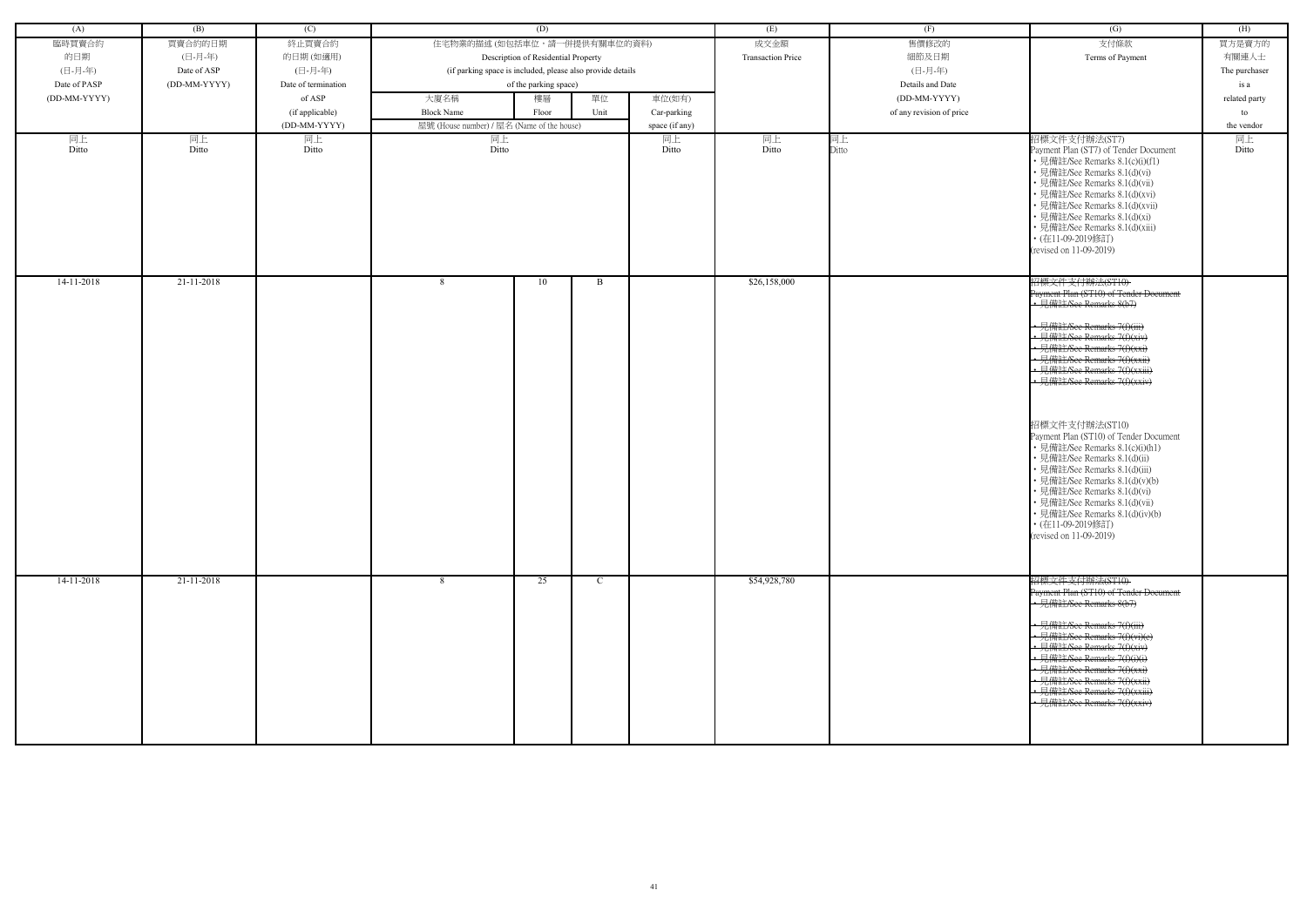| (A)          | (B)          | (C)                 |                                                            | (D)                                 |       |                | (E)                      | (F)                      | (G)                                                                                                                                                                                                                                                                                                                                                                                                                       | (H)           |
|--------------|--------------|---------------------|------------------------------------------------------------|-------------------------------------|-------|----------------|--------------------------|--------------------------|---------------------------------------------------------------------------------------------------------------------------------------------------------------------------------------------------------------------------------------------------------------------------------------------------------------------------------------------------------------------------------------------------------------------------|---------------|
| 臨時買賣合約       | 買賣合約的日期      | 終止買賣合約              | 住宅物業的描述 (如包括車位,請一併提供有關車位的資料)                               |                                     |       |                | 成交金額                     | 售價修改的                    | 支付條款                                                                                                                                                                                                                                                                                                                                                                                                                      | 買方是賣方的        |
| 的日期          | (日-月-年)      | 的日期(如適用)            |                                                            | Description of Residential Property |       |                | <b>Transaction Price</b> | 細節及日期                    | Terms of Payment                                                                                                                                                                                                                                                                                                                                                                                                          | 有關連人士         |
| (日-月-年)      | Date of ASP  | (日-月-年)             | (if parking space is included, please also provide details |                                     |       |                |                          | (日-月-年)                  |                                                                                                                                                                                                                                                                                                                                                                                                                           | The purchaser |
| Date of PASP | (DD-MM-YYYY) | Date of termination |                                                            | of the parking space)               |       |                |                          | Details and Date         |                                                                                                                                                                                                                                                                                                                                                                                                                           | is a          |
| (DD-MM-YYYY) |              | of ASP              | 大廈名稱                                                       | 樓層                                  | 單位    | 車位(如有)         |                          | (DD-MM-YYYY)             |                                                                                                                                                                                                                                                                                                                                                                                                                           | related party |
|              |              | (if applicable)     | <b>Block Name</b>                                          | Floor                               | Unit  | Car-parking    |                          | of any revision of price |                                                                                                                                                                                                                                                                                                                                                                                                                           | to            |
|              |              | (DD-MM-YYYY)        | 屋號 (House number) / 屋名 (Name of the house)                 |                                     |       | space (if any) |                          |                          |                                                                                                                                                                                                                                                                                                                                                                                                                           | the vendor    |
| 同上           | 同上           | 同上                  | 同上                                                         | 同上                                  | 同上    | 同上             | 同上                       | 同上                       | 招標文件支付辦法(ST10)                                                                                                                                                                                                                                                                                                                                                                                                            | 同上            |
| Ditto        | Ditto        | Ditto               | Ditto                                                      | Ditto                               | Ditto | Ditto          | Ditto                    | Ditto                    | Payment Plan (ST10) of Tender Document<br>• 見備註/See Remarks 8.1(c)(i)(h1)<br>· 見備註/See Remarks 8.1(d)(i)(b)<br>• 見備註/See Remarks 8.1(d)(ii)<br>• 見備註/See Remarks 8.1(d)(iii)<br>· 見備註/See Remarks 8.1(d)(v)(b)<br>• 見備註/See Remarks 8.1(d)(vi)<br>· 見備註/See Remarks 8.1(d)(vii)<br>· 見備註/See Remarks 8.1(d)(viii)(a)<br>• 見備註/See Remarks 8.1(d)(iv)(b)<br>• (在11-09-2019修訂)<br>(revised on 11-09-2019)                   | Ditto         |
| 14-11-2018   | 21-11-2018   |                     | 8                                                          | 10                                  | C     |                | \$43,286,000             |                          | 招標文件支付辦法(ST10)<br>Payment Plan (ST10) of Tender Document<br>• 見備註/See Remarks 8(b7)<br>• 見備註/See Remarks 7(f)(iii)<br>• 見備註/See Remarks 7(f)(vi)(e)                                                                                                                                                                                                                                                                       |               |
|              |              |                     |                                                            |                                     |       |                |                          |                          | • 見備註/See Remarks 7(f)(xiv)<br>• 見備註/See Remarks 7(f)(i)(i)<br>• 見備註/See Remarks 7(f)(xxi)<br>• 見備註/See Remarks 7(f)(xxii)<br>· 見備註/See Remarks 7(f)(xxiii)<br>· 見備註/See Remarks 7(f)(xxiv)                                                                                                                                                                                                                               |               |
|              |              |                     |                                                            |                                     |       |                |                          |                          | 招標文件支付辦法(ST10)<br>Payment Plan (ST10) of Tender Document<br>• 見備註/See Remarks 8.1(c)(i)(h1)<br>• 見備註/See Remarks 8.1(d)(i)(b)<br>• 見備註/See Remarks 8.1(d)(ii)<br>• 見備註/See Remarks 8.1(d)(iii)<br>· 見備註/See Remarks 8.1(d)(v)(b)<br>• 見備註/See Remarks 8.1(d)(vi)<br>• 見備註/See Remarks 8.1(d)(vii)<br>• 見備註/See Remarks 8.1(d)(viii)(a)<br>• 見備註/See Remarks 8.1(d)(iv)(b)<br>• (在11-09-2019修訂)<br>(revised on 11-09-2019) |               |
| $14-11-2018$ | 21-11-2018   |                     | $\mathcal{R}$                                              | 25                                  | D     |                | \$55,962,000             |                          | 招標文件支付辦法(ST8)<br>Payment Plan (ST8) of Tender Document<br>· 見備註/See Remarks 8(b8)<br>· 見備註/See Remarks 7(f)(iii)<br>·見備註/See Remarks 7(f)(vi)(e)<br>· 見備註/See Remarks 7(f)(xiv)<br>• 見備註/See Remarks 7(f)(xxiv)                                                                                                                                                                                                           |               |
|              |              |                     |                                                            |                                     |       |                |                          |                          |                                                                                                                                                                                                                                                                                                                                                                                                                           |               |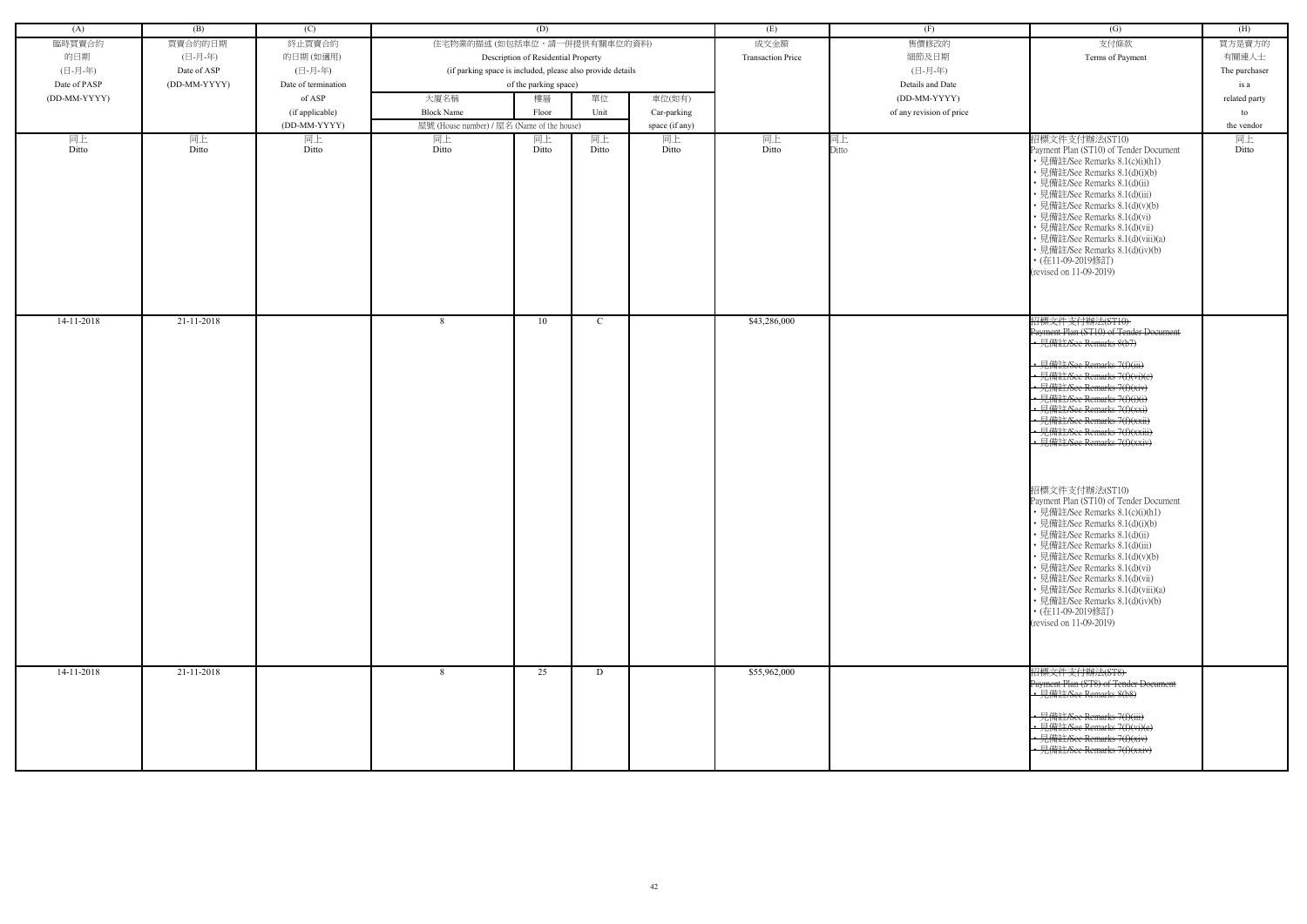| (A)          | (B)          | (C)                 |                                                            | (D)                                 |             |                | (E)                      | (F)                      | (G)                                                                                                                                                                                                                                                                                                                                                                                                                                                                                                                                                                                                                                   | (H)           |
|--------------|--------------|---------------------|------------------------------------------------------------|-------------------------------------|-------------|----------------|--------------------------|--------------------------|---------------------------------------------------------------------------------------------------------------------------------------------------------------------------------------------------------------------------------------------------------------------------------------------------------------------------------------------------------------------------------------------------------------------------------------------------------------------------------------------------------------------------------------------------------------------------------------------------------------------------------------|---------------|
| 臨時買賣合約       | 買賣合約的日期      | 終止買賣合約              | 住宅物業的描述 (如包括車位,請一併提供有關車位的資料)                               |                                     |             | 成交金額           | 售價修改的                    | 支付條款                     | 買方是賣方的                                                                                                                                                                                                                                                                                                                                                                                                                                                                                                                                                                                                                                |               |
| 的日期          | (日-月-年)      | 的日期(如適用)            |                                                            | Description of Residential Property |             |                | <b>Transaction Price</b> | 細節及日期                    | Terms of Payment                                                                                                                                                                                                                                                                                                                                                                                                                                                                                                                                                                                                                      | 有關連人士         |
| (日-月-年)      | Date of ASP  | (日-月-年)             | (if parking space is included, please also provide details |                                     |             |                |                          | (日-月-年)                  |                                                                                                                                                                                                                                                                                                                                                                                                                                                                                                                                                                                                                                       | The purchaser |
| Date of PASP | (DD-MM-YYYY) | Date of termination |                                                            | of the parking space)               |             |                |                          | Details and Date         |                                                                                                                                                                                                                                                                                                                                                                                                                                                                                                                                                                                                                                       | is a          |
| (DD-MM-YYYY) |              | of ASP              | 大廈名稱                                                       | 樓層                                  | 單位          | 車位(如有)         |                          | (DD-MM-YYYY)             |                                                                                                                                                                                                                                                                                                                                                                                                                                                                                                                                                                                                                                       | related party |
|              |              | (if applicable)     | <b>Block Name</b>                                          | Floor                               | Unit        | Car-parking    |                          | of any revision of price |                                                                                                                                                                                                                                                                                                                                                                                                                                                                                                                                                                                                                                       | to            |
|              |              | (DD-MM-YYYY)        | 屋號 (House number) / 屋名 (Name of the house)                 |                                     |             | space (if any) |                          |                          |                                                                                                                                                                                                                                                                                                                                                                                                                                                                                                                                                                                                                                       | the vendor    |
| 同上<br>Ditto  | 同上<br>Ditto  | 同上<br>Ditto         | 同上<br>Ditto                                                | 同上<br>Ditto                         | 同上<br>Ditto | 同上<br>Ditto    | 同上<br>Ditto              | 同上<br>Ditto              | 招標文件支付辦法(ST8)<br>Payment Plan (ST8) of Tender Document<br>• 見備註/See Remarks 8.1(c)(i)(g2)<br>• 見備註/See Remarks 8.1(d)(v)(a)<br>• 見備註/See Remarks 8.1(d)(vi)<br>• 見備註/See Remarks 8.1(d)(vii)<br>• 見備註/See Remarks 8.1(d)(viii)(a)<br>• (在11-09-2019修訂)<br>(revised on 11-09-2019)                                                                                                                                                                                                                                                                                                                                                     | 同上<br>Ditto   |
| $14-11-2018$ | 21-11-2018   |                     | 8                                                          | 22                                  | D           |                | \$55,160,000             |                          | 招標文件支付辦法(ST8)<br>Payment Plan (ST8) of Tender Document<br>• 見備註/See Remarks 8(b6)<br>• 見備註/See Remarks 7(f)(iii)<br>• 見備註/See Remarks 7(f)(vi)(e)<br>• 見備註/See Remarks 7(f)(xiv)<br>· 見備註/See Remarks 7(f)(xxiv)<br>招標文件支付辦法(ST8)<br>Payment Plan (ST8) of Tender Document<br>• 見備註/See Remarks 8.1(c)(i)(g1)<br>• 見備註/See Remarks 8.1(d)(v)(a)<br>• 見備註/See Remarks 8.1(d)(vi)<br>· 見備註/See Remarks 8.1(d)(vii)<br>• 見備註/See Remarks 8.1(d)(viii)(a)<br>• (在11-09-2019修訂)<br>(revised on 11-09-2019)                                                                                                                                 |               |
| 15-11-2018   | 22-11-2018   |                     | -8                                                         | 25                                  | B           |                | \$30,014,000             |                          | 招標文件支付辦法(ST10)<br>Payment Plan (ST10) of Tender Document<br>• 見備註/See Remarks 8(b7)<br>• 見備註/See Remarks 7(f)(iii)<br>• 見備註/See Remarks 7(f)(xiv<br>• 見備註/See Remarks 7(f)(xx<br>• 見備註/See Remarks 7(f)(xxii)<br>• 見備註/See Remarks 7(f)(xxiii)<br>• 見備註/See Remarks $7(f)(xxi)$<br>招標文件支付辦法(ST10)<br>Payment Plan (ST10) of Tender Document<br>• 見備註/See Remarks 8.1(c)(i)(h1)<br>• 見備註/See Remarks 8.1(d)(ii)<br>• 見備註/See Remarks 8.1(d)(iii)<br>• 見備註/See Remarks 8.1(d)(v)(b)<br>• 見備註/See Remarks 8.1(d)(vi)<br>• 見備註/See Remarks 8.1(d)(vii)<br>• 見備註/See Remarks 8.1(d)(iv)(b)<br>• (在11-09-2019修訂)<br>(revised on 11-09-2019) |               |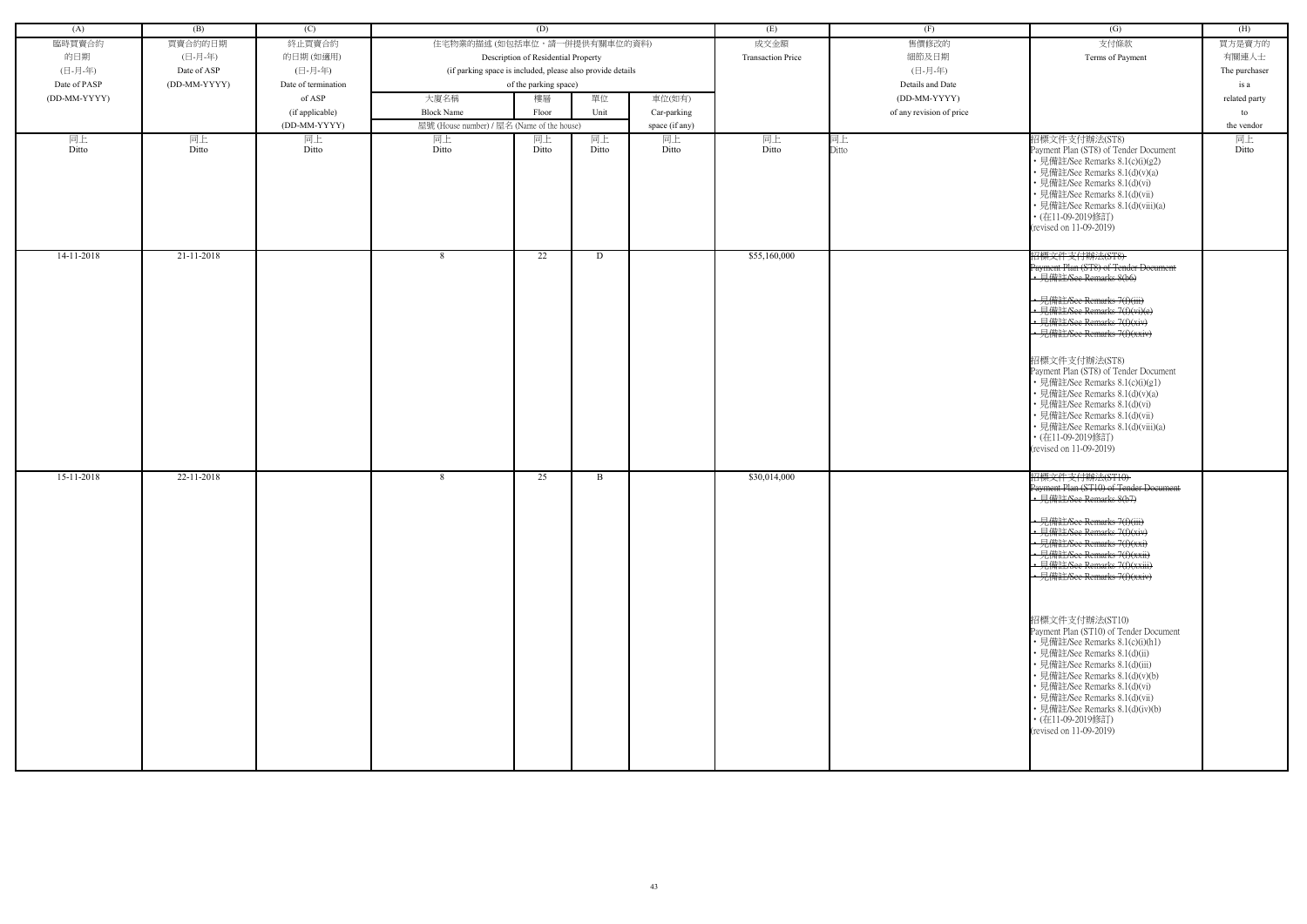| (A)          | (B)          | (C)                 |                                                            | (D)                                 |             |                | (E)                      | (F)                      | $\overline{(G)}$                                                                                                                                                                                                                                                                                                                                                                                                                                                                                                                                                                                                                                                                                              | (H)           |
|--------------|--------------|---------------------|------------------------------------------------------------|-------------------------------------|-------------|----------------|--------------------------|--------------------------|---------------------------------------------------------------------------------------------------------------------------------------------------------------------------------------------------------------------------------------------------------------------------------------------------------------------------------------------------------------------------------------------------------------------------------------------------------------------------------------------------------------------------------------------------------------------------------------------------------------------------------------------------------------------------------------------------------------|---------------|
| 臨時買賣合約       | 買賣合約的日期      | 終止買賣合約              | 住宅物業的描述 (如包括車位,請一併提供有關車位的資料)                               |                                     |             |                | 成交金額                     | 售價修改的                    | 支付條款                                                                                                                                                                                                                                                                                                                                                                                                                                                                                                                                                                                                                                                                                                          | 買方是賣方的        |
| 的日期          | (日-月-年)      | 的日期(如適用)            |                                                            | Description of Residential Property |             |                | <b>Transaction Price</b> | 細節及日期                    | Terms of Payment                                                                                                                                                                                                                                                                                                                                                                                                                                                                                                                                                                                                                                                                                              | 有關連人士         |
| (日-月-年)      | Date of ASP  | (日-月-年)             | (if parking space is included, please also provide details |                                     |             |                |                          | (日-月-年)                  |                                                                                                                                                                                                                                                                                                                                                                                                                                                                                                                                                                                                                                                                                                               | The purchaser |
| Date of PASP | (DD-MM-YYYY) | Date of termination |                                                            | of the parking space)               |             |                |                          | Details and Date         |                                                                                                                                                                                                                                                                                                                                                                                                                                                                                                                                                                                                                                                                                                               | is a          |
| (DD-MM-YYYY) |              | of ASP              | 大廈名稱                                                       | 樓層                                  | 單位          | 車位(如有)         |                          | (DD-MM-YYYY)             |                                                                                                                                                                                                                                                                                                                                                                                                                                                                                                                                                                                                                                                                                                               | related party |
|              |              | (if applicable)     | <b>Block Name</b>                                          | Floor                               | Unit        | Car-parking    |                          | of any revision of price |                                                                                                                                                                                                                                                                                                                                                                                                                                                                                                                                                                                                                                                                                                               | to            |
|              |              | (DD-MM-YYYY)        | 屋號 (House number) / 屋名 (Name of the house)                 |                                     |             | space (if any) |                          |                          |                                                                                                                                                                                                                                                                                                                                                                                                                                                                                                                                                                                                                                                                                                               | the vendor    |
| 15-11-2018   | 22-11-2018   |                     | 8                                                          | 9                                   | $\mathbf C$ |                | \$40,743,000             |                          | 招標文件支付辦法(ST10)<br>Payment Plan (ST10) of Tender Document<br>· 見備註/See Remarks 8(b7)<br>• 見備註/See Remarks 7(f)(iii)<br>• 見備註/See Remarks 7(f)(vi)(e)<br>• 見備註/See Remarks 7(f)(xiv)<br>• 見備註/See Remarks 7(f)(xxi)<br>• 見備註/See Remarks 7(f)(xxii)<br>• 見備註/See Remarks 7(f)(xxiii)<br>• 見備註/See Remarks 7(f)(xxiv)<br>招標文件支付辦法(ST10)<br>Payment Plan (ST10) of Tender Document<br>• 見備註/See Remarks 8.1(c)(i)(h1)<br>• 見備註/See Remarks 8.1(d)(ii)<br>• 見備註/See Remarks 8.1(d)(iii)<br>• 見備註/See Remarks 8.1(d)(v)(b)<br>• 見備註/See Remarks 8.1(d)(vi)<br>• 見備註/See Remarks 8.1(d)(vii)<br>• 見備註/See Remarks 8.1(d)(viii)(a)<br>• 見備註/See Remarks 8.1(d)(iv)(b)<br>• (在11-09-2019修訂)<br>(revised on 11-09-2019) |               |
| 19-11-2018   | 26-11-2018   | $04-11-2021$        | 8                                                          | 22                                  | B           |                | \$29,300,000             |                          | 招標文件支付辦法(ST10)<br>Payment Plan (ST10) of Tender Document<br>• 見備註/See Remarks 8(b7)<br>• 見備註/See Remarks 7(f)(iii)<br>• 見備註/See Remarks 7(f)(xiv)<br>• 見備註/See Remarks $7(f)(xx)$<br>• 見備註/See Remarks 7(f)(xxii)<br>• 見備註/See Remarks 7(f)(xxiii)<br>• 見備註/See Remarks 7(f)(xxiv)<br>招標文件支付辦法(ST10)<br>Payment Plan (ST10) of Tender Document<br>• 見備註/See Remarks 8.1(c)(i)(h1)<br>• 見備註/See Remarks 8.1(d)(ii)<br>• 見備註/See Remarks 8.1(d)(iii)<br>• 見備註/See Remarks 8.1(d)(v)(b)<br>• 見備註/See Remarks 8.1(d)(vi)<br>• 見備註/See Remarks 8.1(d)(vii)<br>• 見備註/See Remarks 8.1(d)(iv)(b)<br>• (在11-09-2019修訂)<br>(revised on 11-09-2019)                                                                      |               |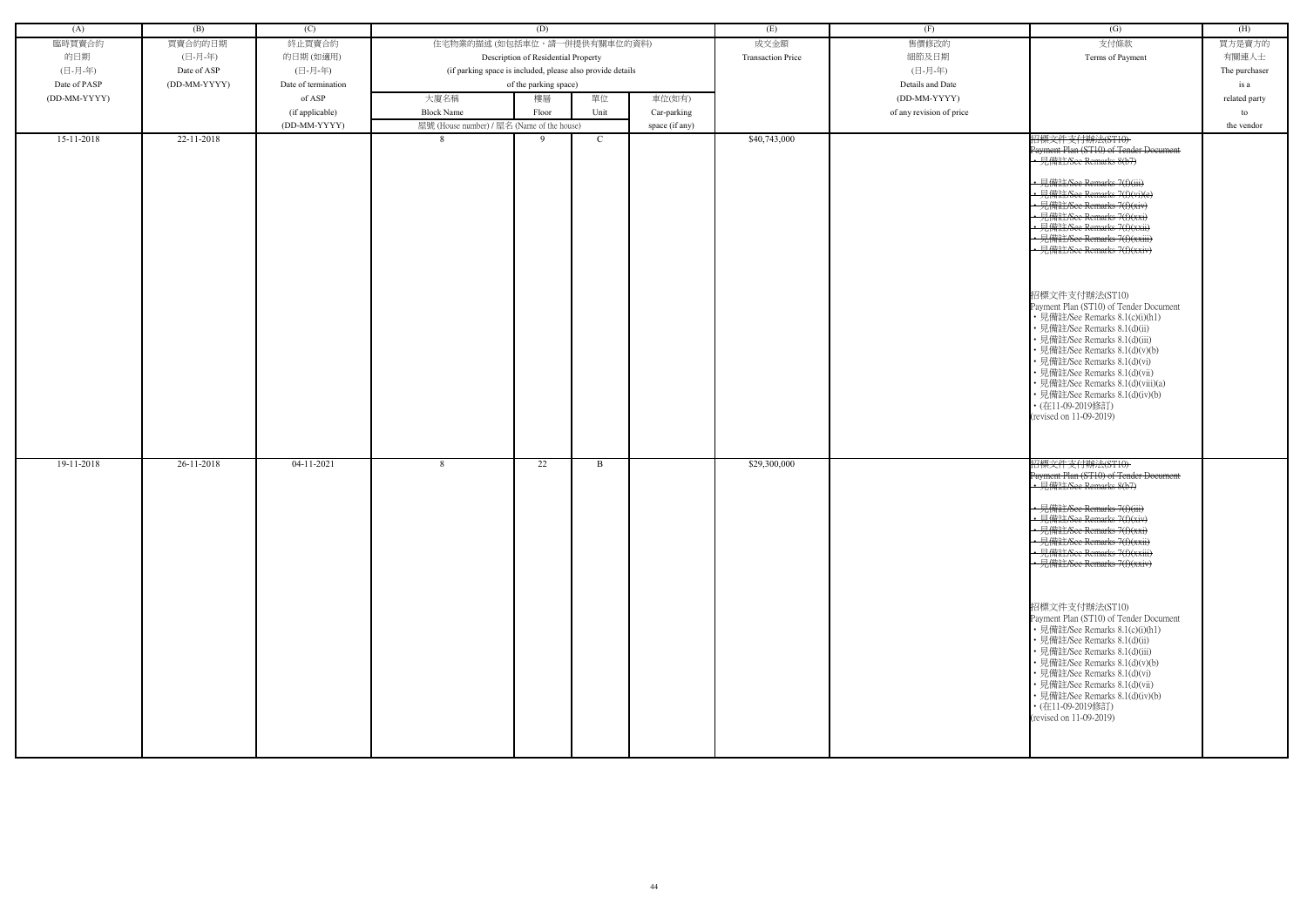| (A)          | (B)          | (C)                 |                                                            | (D)                                 |      |                | (E)                      | (F)                      | $\overline{(G)}$                                                                                                                                                                                                                                                                                                                                                                                                                                                                                                                                                                                                                                                                                                                         | (H)           |
|--------------|--------------|---------------------|------------------------------------------------------------|-------------------------------------|------|----------------|--------------------------|--------------------------|------------------------------------------------------------------------------------------------------------------------------------------------------------------------------------------------------------------------------------------------------------------------------------------------------------------------------------------------------------------------------------------------------------------------------------------------------------------------------------------------------------------------------------------------------------------------------------------------------------------------------------------------------------------------------------------------------------------------------------------|---------------|
| 臨時買賣合約       | 買賣合約的日期      | 終止買賣合約              | 住宅物業的描述 (如包括車位,請一併提供有關車位的資料)                               |                                     |      |                | 成交金額                     | 售價修改的                    | 支付條款                                                                                                                                                                                                                                                                                                                                                                                                                                                                                                                                                                                                                                                                                                                                     | 買方是賣方的        |
| 的日期          | (日-月-年)      | 的日期(如適用)            |                                                            | Description of Residential Property |      |                | <b>Transaction Price</b> | 細節及日期                    | Terms of Payment                                                                                                                                                                                                                                                                                                                                                                                                                                                                                                                                                                                                                                                                                                                         | 有關連人士         |
| (日-月-年)      | Date of ASP  | (日-月-年)             | (if parking space is included, please also provide details |                                     |      |                |                          | (日-月-年)                  |                                                                                                                                                                                                                                                                                                                                                                                                                                                                                                                                                                                                                                                                                                                                          | The purchaser |
| Date of PASP | (DD-MM-YYYY) | Date of termination |                                                            | of the parking space)               |      |                |                          | Details and Date         |                                                                                                                                                                                                                                                                                                                                                                                                                                                                                                                                                                                                                                                                                                                                          | is a          |
| (DD-MM-YYYY) |              | of ASP              | 大廈名稱                                                       | 樓層                                  | 單位   | 車位(如有)         |                          | (DD-MM-YYYY)             |                                                                                                                                                                                                                                                                                                                                                                                                                                                                                                                                                                                                                                                                                                                                          | related party |
|              |              | (if applicable)     | <b>Block Name</b>                                          | Floor                               | Unit | Car-parking    |                          | of any revision of price |                                                                                                                                                                                                                                                                                                                                                                                                                                                                                                                                                                                                                                                                                                                                          | to            |
|              |              | (DD-MM-YYYY)        | 屋號 (House number) / 屋名 (Name of the house)                 |                                     |      | space (if any) |                          |                          |                                                                                                                                                                                                                                                                                                                                                                                                                                                                                                                                                                                                                                                                                                                                          | the vendor    |
| 19-11-2018   | 26-11-2018   |                     | 8                                                          | 22                                  | C    |                | \$46,107,000             |                          | 招標文件支付辦法(ST8)<br>Payment Plan (ST8) of Tender Document<br>• 見備註/See Remarks 8(b6)<br>• 見備註/See Remarks 7(f)(iii)<br>• 見備註/See Remarks 7(f)(vi)(e)<br>• 見備註/See Remarks 7(f)(xiv)<br>• 見備註/See Remarks 7(f)(xxiv)<br>招標文件支付辦法(ST8)<br>Payment Plan (ST8) of Tender Document<br>• 見備註/See Remarks 8.1(c)(i)(g1)<br>• 見備註/See Remarks 8.1(d)(v)(a)<br>• 見備註/See Remarks 8.1(d)(vi)<br>· 見備註/See Remarks 8.1(d)(vii)<br>• 見備註/See Remarks 8.1(d)(viii)(a)<br>• (在11-09-2019修訂)                                                                                                                                                                                                                                                               |               |
| 19-11-2018   | 26-11-2018   |                     | 8                                                          | 11                                  | C    |                | \$42,405,300             |                          | (revised on 11-09-2019)<br>招標文件支付辦法(ST10)<br>Payment Plan (ST10) of Tender Document<br>• 見備註/See Remarks 8(b7)<br>• 見備註/See Remarks 7(f)(iii)<br>• 見備註/See Remarks 7(f)(vi)(e)<br>• 見備註/See Remarks 7(f)(xiv)<br>• 見備註/See Remarks 7(f)(xxi)<br>• 見備註/See Remarks 7(f)(xxii)<br>· 見備註/See Remarks 7(f)(xxiii)<br>· 見備註/See Remarks 7(f)(xxiv)<br>招標文件支付辦法(ST10)<br>Payment Plan (ST10) of Tender Document<br>• 見備註/See Remarks 8.1(c)(i)(h1)<br>• 見備註/See Remarks 8.1(d)(ii)<br>• 見備註/See Remarks 8.1(d)(iii)<br>• 見備註/See Remarks 8.1(d)(v)(b)<br>• 見備註/See Remarks 8.1(d)(vi)<br>• 見備註/See Remarks 8.1(d)(vii)<br>• 見備註/See Remarks 8.1(d)(viii)(a)<br>• 見備註/See Remarks 8.1(d)(iv)(b)<br>• (在11-09-2019修訂)<br>(revised on 11-09-2019) |               |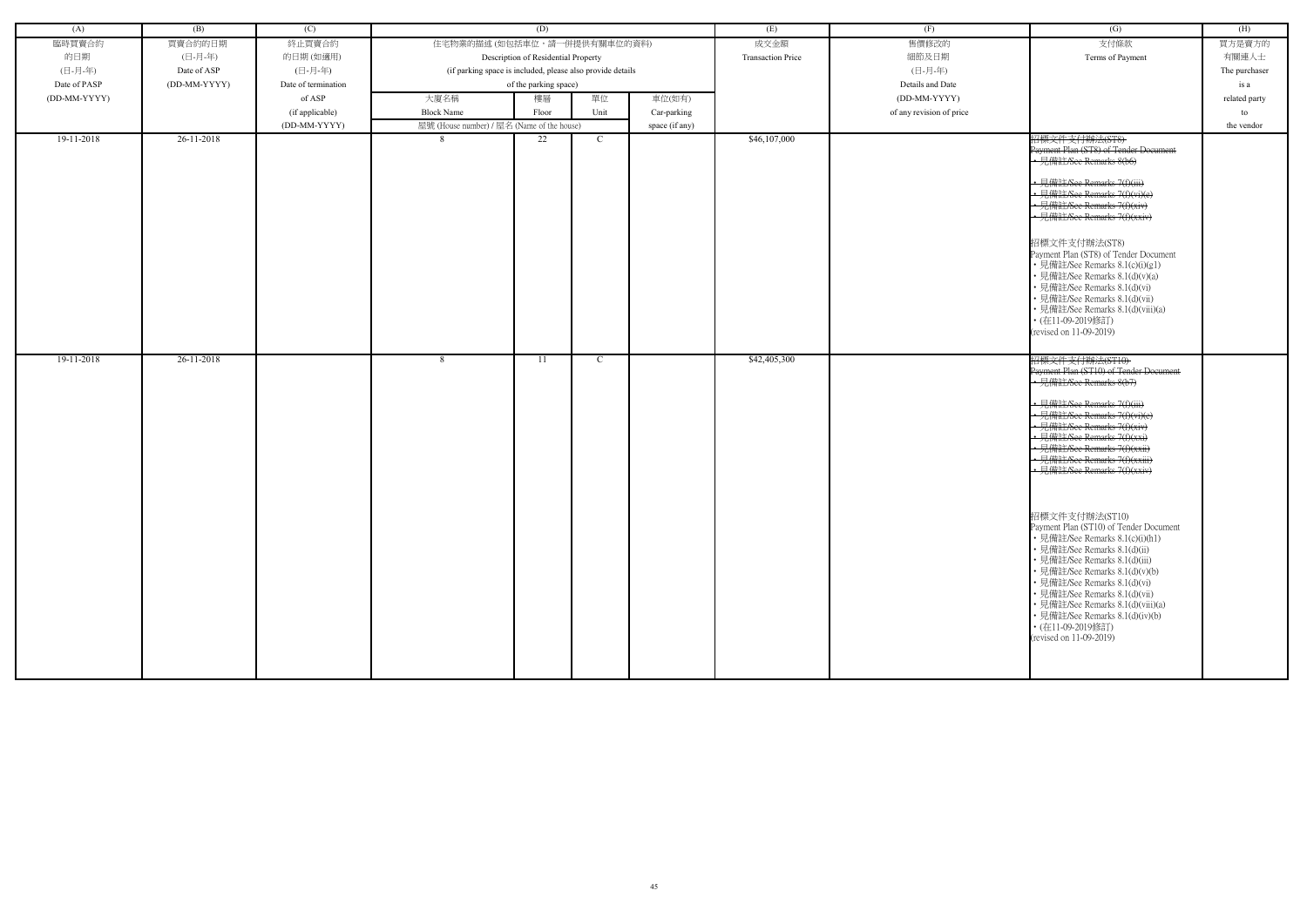| (A)          | (B)          | (C)                 | (D)                                                        |                                     |      | (E)            | (F)                      | (G)                      | (H)                                                                                                                                                                                                                                                                                                                                                                                                                       |               |
|--------------|--------------|---------------------|------------------------------------------------------------|-------------------------------------|------|----------------|--------------------------|--------------------------|---------------------------------------------------------------------------------------------------------------------------------------------------------------------------------------------------------------------------------------------------------------------------------------------------------------------------------------------------------------------------------------------------------------------------|---------------|
| 臨時買賣合約       | 買賣合約的日期      | 終止買賣合約              | 住宅物業的描述 (如包括車位,請一併提供有關車位的資料)                               |                                     |      | 成交金額           | 售價修改的                    | 支付條款                     | 買方是賣方的                                                                                                                                                                                                                                                                                                                                                                                                                    |               |
| 的日期          | (日-月-年)      | 的日期(如適用)            |                                                            | Description of Residential Property |      |                | <b>Transaction Price</b> | 細節及日期                    | Terms of Payment                                                                                                                                                                                                                                                                                                                                                                                                          | 有關連人士         |
| (日-月-年)      | Date of ASP  | (日-月-年)             | (if parking space is included, please also provide details |                                     |      |                |                          | (日-月-年)                  |                                                                                                                                                                                                                                                                                                                                                                                                                           | The purchaser |
| Date of PASP | (DD-MM-YYYY) | Date of termination |                                                            | of the parking space)               |      |                |                          | Details and Date         |                                                                                                                                                                                                                                                                                                                                                                                                                           | is a          |
| (DD-MM-YYYY) |              | of ASP              |                                                            | 單位<br>車位(如有)<br>大廈名稱<br>樓層          |      |                |                          | (DD-MM-YYYY)             |                                                                                                                                                                                                                                                                                                                                                                                                                           | related party |
|              |              | (if applicable)     | <b>Block Name</b>                                          | Floor                               | Unit | Car-parking    |                          | of any revision of price |                                                                                                                                                                                                                                                                                                                                                                                                                           | to            |
|              |              | (DD-MM-YYYY)        | 屋號 (House number) / 屋名 (Name of the house)                 |                                     |      | space (if any) |                          |                          |                                                                                                                                                                                                                                                                                                                                                                                                                           | the vendor    |
| 19-11-2018   | 26-11-2018   | 02-07-2020          | -8                                                         | 27                                  | D    |                | \$70,059,200             |                          | 招標文件支付辦法(ST10)<br>Payment Plan (ST10) of Tender Document<br>• 見備註/See Remarks 8(b7)<br>· 見備註/See Remarks 7(f)(iii)<br>• 見備註/See Remarks 7(f)(vi)(e)<br>• 見備註/See Remarks 7(f)(xiv)<br>• 見備註/See Remarks 7(f)(i)(i)<br>• 見備註/See Remarks 7(f)(xxi)<br>見備註/See Remarks 7(f)(xxii)<br>• 見備註/See Remarks 7(f)(xxiii)<br>- 見備註/See Remarks 7(f)(xxiv)                                                                          |               |
|              |              |                     |                                                            |                                     |      |                |                          |                          | 招標文件支付辦法(ST10)<br>Payment Plan (ST10) of Tender Document<br>• 見備註/See Remarks 8.1(c)(i)(h1)<br>• 見備註/See Remarks 8.1(d)(i)(a)<br>• 見備註/See Remarks 8.1(d)(ii)<br>· 見備註/See Remarks 8.1(d)(iii)<br>• 見備註/See Remarks 8.1(d)(v)(b)<br>• 見備註/See Remarks 8.1(d)(vi)<br>• 見備註/See Remarks 8.1(d)(vii)<br>• 見備註/See Remarks 8.1(d)(viii)(a)<br>• 見備註/See Remarks 8.1(d)(iv)(b)<br>• (在11-09-2019修訂)<br>(revised on 11-09-2019) |               |
| 19-11-2018   | 26-11-2018   |                     | 8                                                          | 23                                  | D    |                | \$58,666,200             |                          | 招標文件支付辦法(ST10)<br>Payment Plan (ST10) of Tender Document<br>• 見備註/See Remarks 8(b7)<br>· 見備註/See Remarks 7(f)(iii)<br>• 見備註/See Remarks 7(f)(vi)(e)<br>見備註/See Remarks 7(f)(xiv)<br>• 見備註/See Remarks 7(f)(xxi)<br>• 見備註/See Remarks 7(f)(xxii)<br>見備註/See Remarks 7(f)(xxiii)<br>· 見備註/See Remarks 7(f)(xxiv)                                                                                                            |               |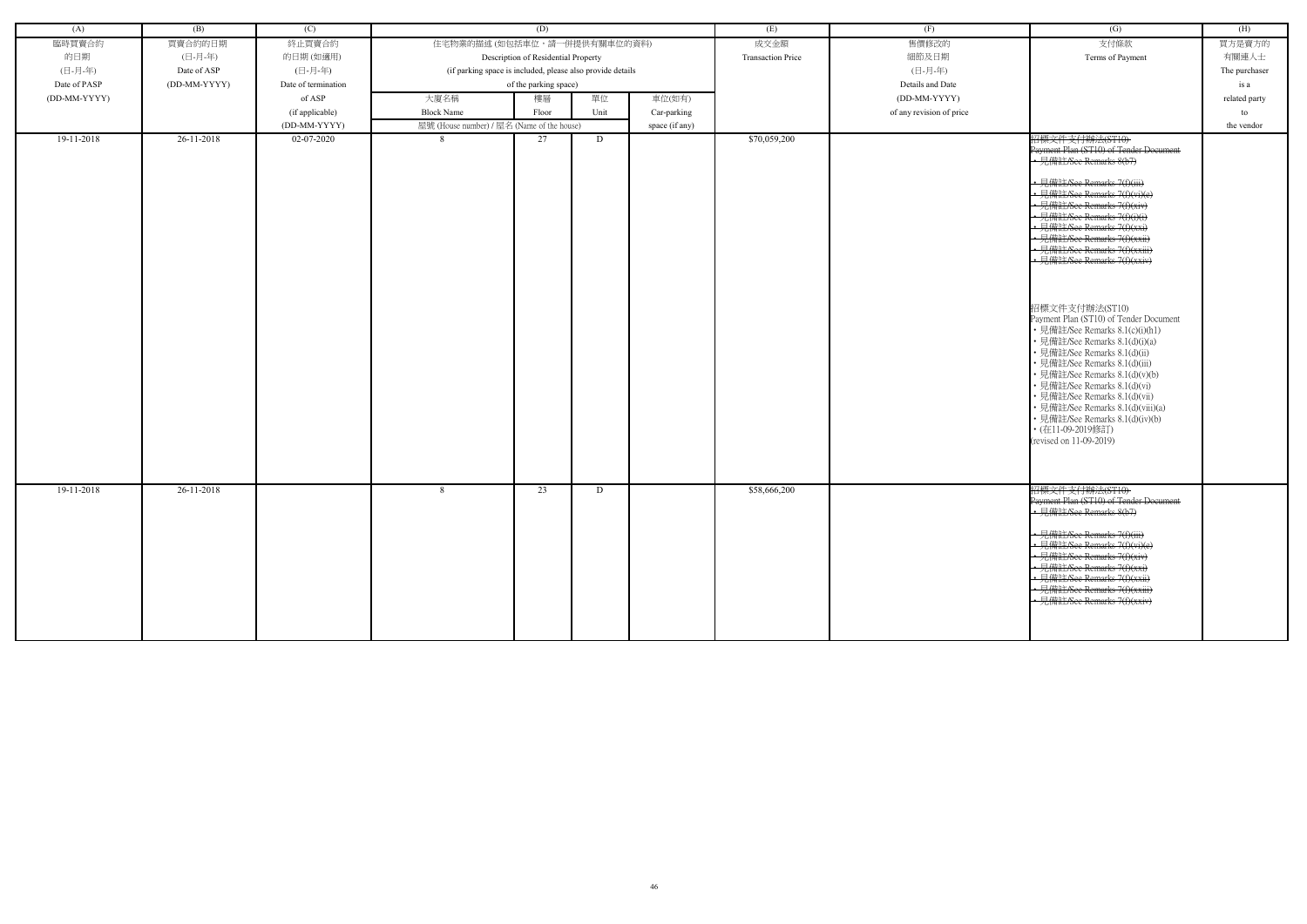| (A)          | (B)          | (C)                 |                                                            | (D)                                 |       |                | (E)                      | (F)                      | (G)                                                                                                                                                                                                                                                                                                                                                                                                                                                                                                                                                                                                                                                                                                                                                                            | (H)           |
|--------------|--------------|---------------------|------------------------------------------------------------|-------------------------------------|-------|----------------|--------------------------|--------------------------|--------------------------------------------------------------------------------------------------------------------------------------------------------------------------------------------------------------------------------------------------------------------------------------------------------------------------------------------------------------------------------------------------------------------------------------------------------------------------------------------------------------------------------------------------------------------------------------------------------------------------------------------------------------------------------------------------------------------------------------------------------------------------------|---------------|
| 臨時買賣合約       | 買賣合約的日期      | 終止買賣合約              | 住宅物業的描述 (如包括車位,請一併提供有關車位的資料)                               |                                     |       |                | 成交金額                     | 售價修改的                    | 支付條款                                                                                                                                                                                                                                                                                                                                                                                                                                                                                                                                                                                                                                                                                                                                                                           | 買方是賣方的        |
| 的日期          | (日-月-年)      | 的日期(如適用)            |                                                            | Description of Residential Property |       |                | <b>Transaction Price</b> | 細節及日期                    | Terms of Payment                                                                                                                                                                                                                                                                                                                                                                                                                                                                                                                                                                                                                                                                                                                                                               | 有關連人士         |
| (日-月-年)      | Date of ASP  | (日-月-年)             | (if parking space is included, please also provide details |                                     |       |                |                          | (日-月-年)                  |                                                                                                                                                                                                                                                                                                                                                                                                                                                                                                                                                                                                                                                                                                                                                                                | The purchaser |
| Date of PASP | (DD-MM-YYYY) | Date of termination |                                                            | of the parking space)               |       |                |                          | Details and Date         |                                                                                                                                                                                                                                                                                                                                                                                                                                                                                                                                                                                                                                                                                                                                                                                | is a          |
| (DD-MM-YYYY) |              | of ASP              | 大廈名稱                                                       | 樓層                                  | 單位    | 車位(如有)         |                          | (DD-MM-YYYY)             |                                                                                                                                                                                                                                                                                                                                                                                                                                                                                                                                                                                                                                                                                                                                                                                | related party |
|              |              | (if applicable)     | <b>Block Name</b>                                          | Floor                               | Unit  | Car-parking    |                          | of any revision of price |                                                                                                                                                                                                                                                                                                                                                                                                                                                                                                                                                                                                                                                                                                                                                                                | to            |
|              |              | (DD-MM-YYYY)        | 屋號 (House number) / 屋名 (Name of the house)                 |                                     |       | space (if any) |                          |                          |                                                                                                                                                                                                                                                                                                                                                                                                                                                                                                                                                                                                                                                                                                                                                                                | the vendor    |
| 同上           | 同上           | 同上                  | 同上                                                         | 同上                                  | 同上    | 同上             | 同上                       | 同上                       | 招標文件支付辦法(ST10)                                                                                                                                                                                                                                                                                                                                                                                                                                                                                                                                                                                                                                                                                                                                                                 | 同上            |
| Ditto        | Ditto        | Ditto               | Ditto                                                      | Ditto                               | Ditto | Ditto          | Ditto                    | Ditto                    | Payment Plan (ST10) of Tender Document<br>• 見備註/See Remarks 8.1(c)(i)(h1)<br>• 見備註/See Remarks 8.1(d)(ii)<br>• 見備註/See Remarks 8.1(d)(iii)<br>· 見備註/See Remarks 8.1(d)(v)(b)<br>• 見備註/See Remarks 8.1(d)(vi)<br>• 見備註/See Remarks 8.1(d)(vii)<br>• 見備註/See Remarks 8.1(d)(viii)(a)<br>• 見備註/See Remarks 8.1(d)(iv)(b)<br>• (在11-09-2019修訂)<br>(revised on 11-09-2019)                                                                                                                                                                                                                                                                                                                                                                                                          | Ditto         |
| 19-11-2018   | 26-11-2018   |                     | 8                                                          | 10                                  | D     |                | \$50,116,960             |                          | 招標文件支付辦法(ST10)<br>Payment Plan (ST10) of Tender Document<br>•見備註/See Remarks 8(b7)<br>• 見備註/See Remarks 7(f)(iii)<br>• 見備註/See Remarks 7(f)(vi)(e)<br>• 見備註/See Remarks 7(f)(xiv)<br>• 見備註/See Remarks 7(f)(i)(i)<br>• 見備註/See Remarks 7(f)(xxi)<br>· 見備註/See Remarks 7(f)(xxii)<br>• 見備註/See Remarks 7(f)(xxiii)<br>• 見備註/See Remarks 7(f)(xxiv)<br>招標文件支付辦法(ST10)<br>Payment Plan (ST10) of Tender Document<br>• 見備註/See Remarks 8.1(c)(i)(h1)<br>· 見備註/See Remarks 8.1(d)(i)(b)<br>• 見備註/See Remarks 8.1(d)(ii)<br>• 見備註/See Remarks 8.1(d)(iii)<br>• 見備註/See Remarks 8.1(d)(v)(b)<br>• 見備註/See Remarks 8.1(d)(vi)<br>• 見備註/See Remarks 8.1(d)(vii)<br>• 見備註/See Remarks 8.1(d)(viii)(a)<br>• 見備註/See Remarks 8.1(d)(iv)(b)<br>• (在11-09-2019修訂)<br>(revised on 11-09-2019) |               |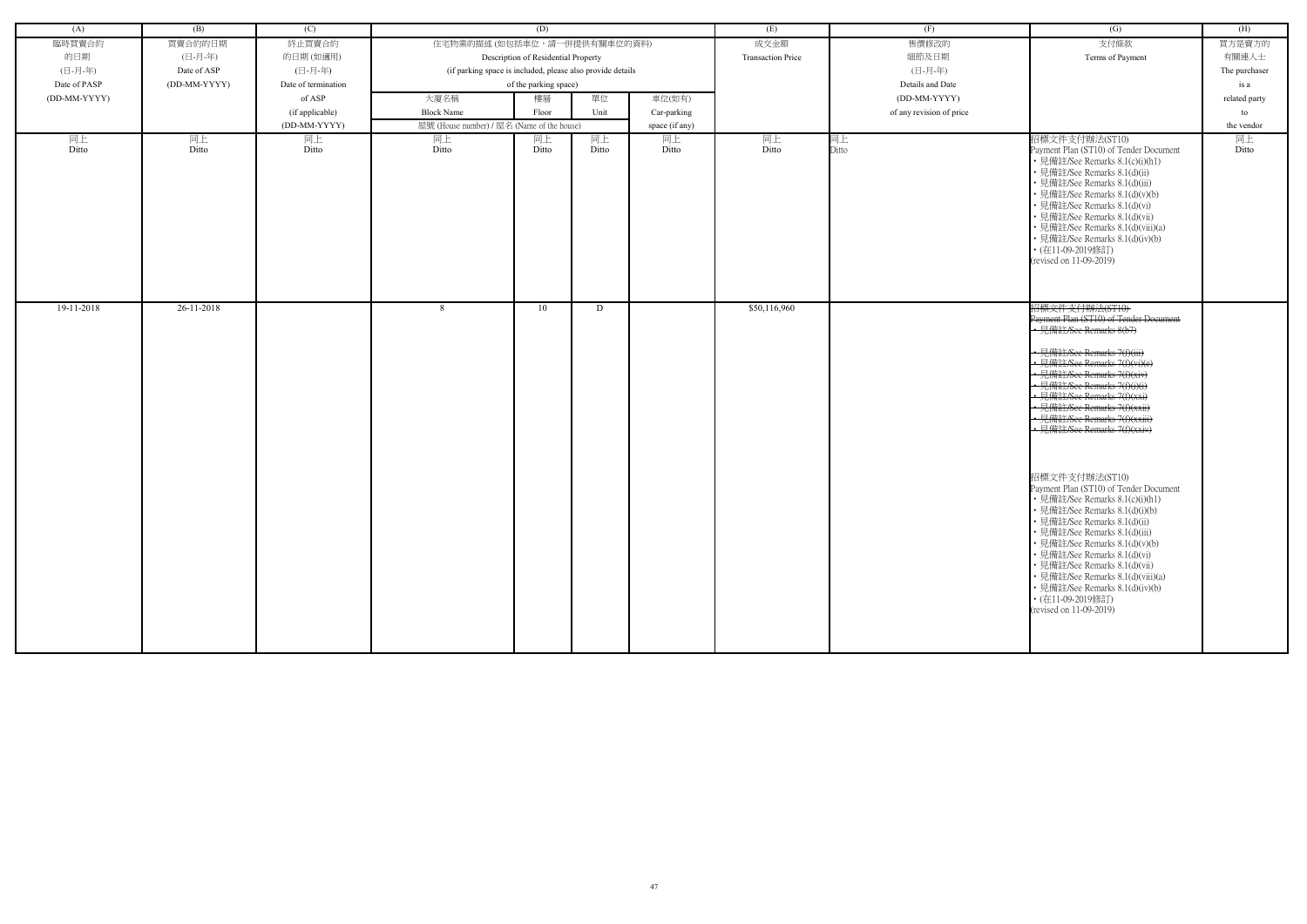| (A)          | (B)          | (C)                 |                                                            | (D)                                 |             |                | (E)                      | (F)                      | $\overline{(G)}$                                                                                                                                                                                                                                                                                                                                                                                                                                                                                                                                                                                                                                                                                              | (H)           |
|--------------|--------------|---------------------|------------------------------------------------------------|-------------------------------------|-------------|----------------|--------------------------|--------------------------|---------------------------------------------------------------------------------------------------------------------------------------------------------------------------------------------------------------------------------------------------------------------------------------------------------------------------------------------------------------------------------------------------------------------------------------------------------------------------------------------------------------------------------------------------------------------------------------------------------------------------------------------------------------------------------------------------------------|---------------|
| 臨時買賣合約       | 買賣合約的日期      | 終止買賣合約              | 住宅物業的描述 (如包括車位,請一併提供有關車位的資料)                               |                                     |             |                | 成交金額                     | 售價修改的                    | 支付條款                                                                                                                                                                                                                                                                                                                                                                                                                                                                                                                                                                                                                                                                                                          | 買方是賣方的        |
| 的日期          | (日-月-年)      | 的日期(如適用)            |                                                            | Description of Residential Property |             |                | <b>Transaction Price</b> | 細節及日期                    | Terms of Payment                                                                                                                                                                                                                                                                                                                                                                                                                                                                                                                                                                                                                                                                                              | 有關連人士         |
|              |              |                     |                                                            |                                     |             |                |                          |                          |                                                                                                                                                                                                                                                                                                                                                                                                                                                                                                                                                                                                                                                                                                               |               |
| (日-月-年)      | Date of ASP  | (日-月-年)             | (if parking space is included, please also provide details |                                     |             |                |                          | (日-月-年)                  |                                                                                                                                                                                                                                                                                                                                                                                                                                                                                                                                                                                                                                                                                                               | The purchaser |
| Date of PASP | (DD-MM-YYYY) | Date of termination |                                                            | of the parking space)               |             |                |                          | Details and Date         |                                                                                                                                                                                                                                                                                                                                                                                                                                                                                                                                                                                                                                                                                                               | is a          |
| (DD-MM-YYYY) |              | of ASP              | 大廈名稱                                                       | 樓層                                  | 單位          | 車位(如有)         |                          | (DD-MM-YYYY)             |                                                                                                                                                                                                                                                                                                                                                                                                                                                                                                                                                                                                                                                                                                               | related party |
|              |              | (if applicable)     | <b>Block Name</b>                                          | Floor                               | Unit        | Car-parking    |                          | of any revision of price |                                                                                                                                                                                                                                                                                                                                                                                                                                                                                                                                                                                                                                                                                                               | to            |
|              |              | (DD-MM-YYYY)        |                                                            |                                     |             |                |                          |                          |                                                                                                                                                                                                                                                                                                                                                                                                                                                                                                                                                                                                                                                                                                               | the vendor    |
|              |              |                     | 屋號 (House number) / 屋名 (Name of the house)                 |                                     |             | space (if any) |                          |                          |                                                                                                                                                                                                                                                                                                                                                                                                                                                                                                                                                                                                                                                                                                               |               |
| 21-11-2018   | 28-11-2018   |                     | 8                                                          | 23                                  | $\mathbf C$ |                | \$49,826,000             |                          | 招標文件支付辦法(ST10)<br>Payment Plan (ST10) of Tender Document<br>• 見備註/See Remarks 8(b7)<br>· 見備註/See Remarks 7(f)(iii)<br>• 見備註/See Remarks 7(f)(vi)(e)<br>見備註/See Remarks 7(f)(xiv)<br>• 見備註/See Remarks 7(f)(xxi)<br>見備註/See Remarks 7(f)(xxii)<br>· 見備註/See Remarks 7(f)(xxiii)<br>• 見備註/See Remarks 7(f)(xxiv)<br>招標文件支付辦法(ST10)<br>Payment Plan (ST10) of Tender Document<br>• 見備註/See Remarks 8.1(c)(i)(h1)<br>• 見備註/See Remarks 8.1(d)(ii)<br>見備註/See Remarks 8.1(d)(iii)<br>見備註/See Remarks 8.1(d)(v)(b)<br>見備註/See Remarks 8.1(d)(vi)<br>見備註/See Remarks 8.1(d)(vii)<br>見備註/See Remarks 8.1(d)(viii)(a)<br>• 見備註/See Remarks 8.1(d)(iv)(b)<br>• (在11-09-2019修訂)<br>(revised on 11-09-2019)               |               |
| 22-11-2018   | 29-11-2018   |                     | 8                                                          | 21                                  | C           |                | \$47,600,000             |                          | 招標文件支付辦法(ST10)<br>Payment Plan (ST10) of Tender Document<br>• 見備註/See Remarks 8(b7)<br>• 見備註/See Remarks 7(f)(iii)<br>• 見備註/See Remarks 7(f)(vi)(e)<br>• 見備註/See Remarks 7(f)(xiv)<br>· 見備註/See Remarks 7(f)(xxi)<br>• 見備註/See Remarks 7(f)(xxii)<br>• 見備註/See Remarks 7(f)(xxiii)<br>• 見備註/See Remarks 7(f)(xxiv)<br>招標文件支付辦法(ST10)<br>Payment Plan (ST10) of Tender Document<br>• 見備註/See Remarks 8.1(c)(i)(h1)<br>• 見備註/See Remarks 8.1(d)(ii)<br>· 見備註/See Remarks 8.1(d)(iii)<br>• 見備註/See Remarks 8.1(d)(v)(b)<br>• 見備註/See Remarks 8.1(d)(vi)<br>• 見備註/See Remarks 8.1(d)(vii)<br>• 見備註/See Remarks 8.1(d)(viii)(a)<br>• 見備註/See Remarks 8.1(d)(iv)(b)<br>• (在11-09-2019修訂)<br>(revised on 11-09-2019) |               |

| (G)                                                                                                                                                                                                                                                                                                                                                                                                                                                                                                                                                                                                               | (H)           |
|-------------------------------------------------------------------------------------------------------------------------------------------------------------------------------------------------------------------------------------------------------------------------------------------------------------------------------------------------------------------------------------------------------------------------------------------------------------------------------------------------------------------------------------------------------------------------------------------------------------------|---------------|
| 支付條款                                                                                                                                                                                                                                                                                                                                                                                                                                                                                                                                                                                                              | 買方是賣方的        |
| Terms of Payment                                                                                                                                                                                                                                                                                                                                                                                                                                                                                                                                                                                                  | 有關連人士         |
|                                                                                                                                                                                                                                                                                                                                                                                                                                                                                                                                                                                                                   | The purchaser |
|                                                                                                                                                                                                                                                                                                                                                                                                                                                                                                                                                                                                                   | is a          |
|                                                                                                                                                                                                                                                                                                                                                                                                                                                                                                                                                                                                                   | related party |
|                                                                                                                                                                                                                                                                                                                                                                                                                                                                                                                                                                                                                   | to            |
|                                                                                                                                                                                                                                                                                                                                                                                                                                                                                                                                                                                                                   | the vendor    |
| 招標文件支付辦法(ST10)<br>Payment Plan (ST10) of Tender Document<br>-見備註/See Remarks 8(b7)<br><del>詳社/See Remarks 7(f)(iii)</del><br>註/See Remarks 7(f)(xiv)<br><del>註/See Remarks 7(f)(xxi)</del><br><del>肯註/See Remarks 7(f)(xxii)</del><br><del>備註/See Remarks 7(f)(xxiii)</del><br>見備註/See Remarks 7(f)(xxiv)<br>招標文件支付辦法(ST10)<br>Payment Plan (ST10) of Tender Document<br>• 見備註/See Remarks 8.1(c)(i)(h1)<br>• 見備註/See Remarks 8.1(d)(ii)<br>• 見備註/See Remarks 8.1(d)(iii)<br>• 見備註/See Remarks 8.1(d)(v)(b)<br>• 見備註/See Remarks 8.1(d)(vi)<br>• 見備註/See Remarks 8.1(d)(vii)<br>• 見備註/See Remarks 8.1(d)(viii)(a) |               |
| • 見備註/See Remarks 8.1(d)(iv)(b)<br>・(在11-09-2019修訂)<br>(revised on 11-09-2019)                                                                                                                                                                                                                                                                                                                                                                                                                                                                                                                                    |               |
| 招標文件支付辦法(ST10)<br>Payment Plan (ST10) of Tender Doeument<br>見備註/See Remarks 8(b7)                                                                                                                                                                                                                                                                                                                                                                                                                                                                                                                                 |               |
| $H$ $H$ $\rightarrow$ $\rightarrow$ $H$<br><del>l.備註/See Remarks 7(f)(iii)</del><br>註/See Remarks 7(f)(vi)(e)<br>註/See Remarks 7(f)(xiv)<br><del>E/See Remarks 7(f)(xxi)</del><br><del>王/See Remarks 7(f)(xxii)</del><br><del>E/See Remarks 7(f)(xxiii)</del><br><del><b>靠註/See Remarks 7(f)(xxiv)</b></del>                                                                                                                                                                                                                                                                                                      |               |
| 招標文件支付辦法(ST10)<br>Payment Plan (ST10) of Tender Document<br>• 見備註/See Remarks 8.1(c)(i)(h1)<br>・見備註/See Remarks 8.1(d)(ii)<br>• 見備註/See Remarks 8.1(d)(iii)<br>• 見備註/See Remarks 8.1(d)(v)(b)<br>• 見備註/See Remarks 8.1(d)(vi)<br>• 見備註/See Remarks 8.1(d)(vii)<br>• 見備註/See Remarks 8.1(d)(viii)(a)<br>• 見備註/See Remarks 8.1(d)(iv)(b)<br>・(在11-09-2019修訂)<br>(revised on 11-09-2019)                                                                                                                                                                                                                             |               |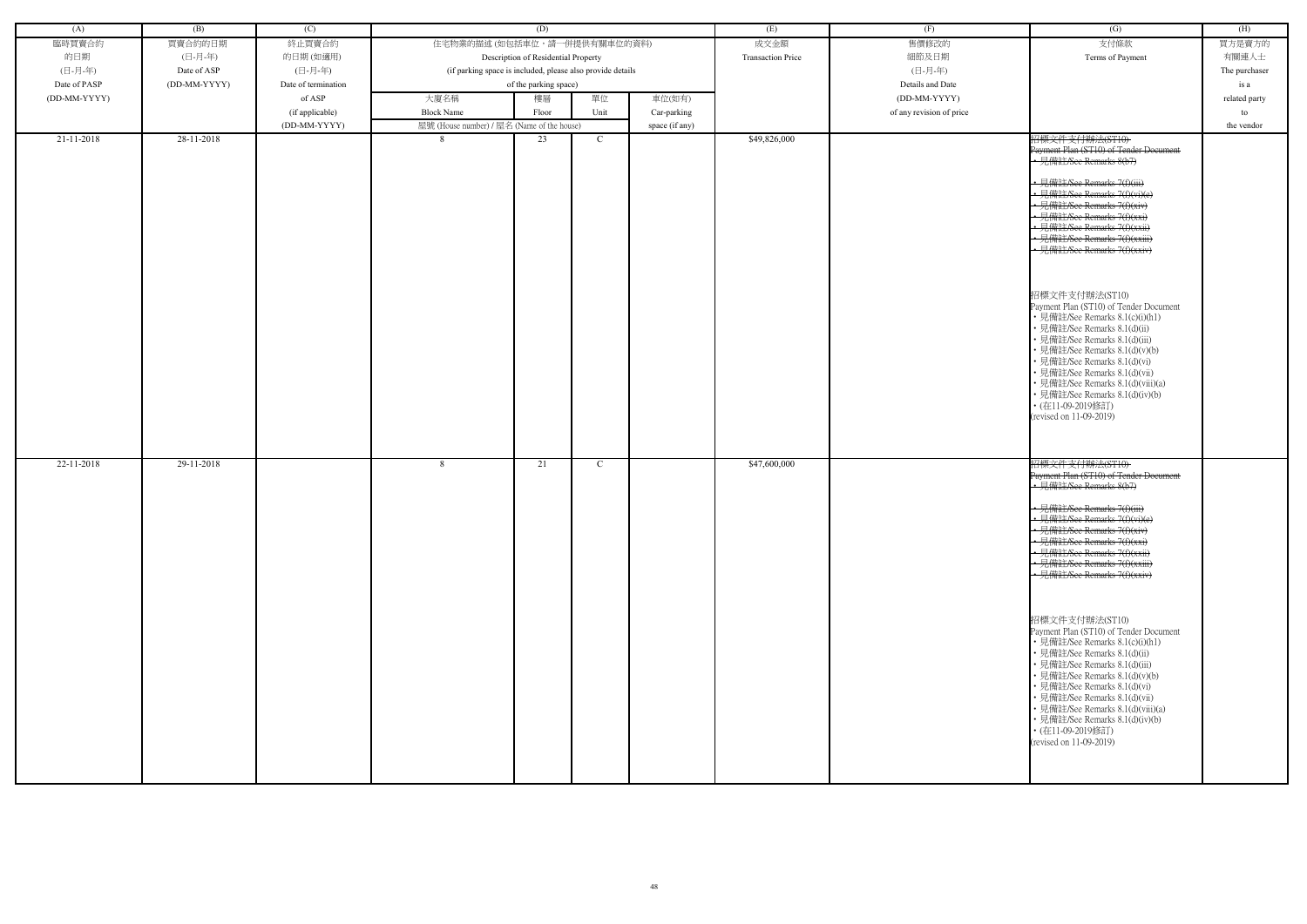| (A)          | (B)          | (C)                 |                                                            | (D)                                 |      |                | (E)                      | (F)                      | $\overline{(G)}$                                                                                                                                                                                                                                                                                                                                                                                                                                                                                                                                                                                                                                                                                             | (H)           |
|--------------|--------------|---------------------|------------------------------------------------------------|-------------------------------------|------|----------------|--------------------------|--------------------------|--------------------------------------------------------------------------------------------------------------------------------------------------------------------------------------------------------------------------------------------------------------------------------------------------------------------------------------------------------------------------------------------------------------------------------------------------------------------------------------------------------------------------------------------------------------------------------------------------------------------------------------------------------------------------------------------------------------|---------------|
| 臨時買賣合約       | 買賣合約的日期      | 終止買賣合約              | 住宅物業的描述 (如包括車位,請一併提供有關車位的資料)                               |                                     |      |                | 成交金額                     | 售價修改的                    | 支付條款                                                                                                                                                                                                                                                                                                                                                                                                                                                                                                                                                                                                                                                                                                         | 買方是賣方的        |
| 的日期          | (日-月-年)      | 的日期(如適用)            |                                                            | Description of Residential Property |      |                | <b>Transaction Price</b> | 細節及日期                    | Terms of Payment                                                                                                                                                                                                                                                                                                                                                                                                                                                                                                                                                                                                                                                                                             | 有關連人士         |
| (日-月-年)      | Date of ASP  | (日-月-年)             | (if parking space is included, please also provide details |                                     |      |                |                          | (日-月-年)                  |                                                                                                                                                                                                                                                                                                                                                                                                                                                                                                                                                                                                                                                                                                              | The purchaser |
| Date of PASP | (DD-MM-YYYY) | Date of termination |                                                            | of the parking space)               |      |                |                          | Details and Date         |                                                                                                                                                                                                                                                                                                                                                                                                                                                                                                                                                                                                                                                                                                              | is a          |
| (DD-MM-YYYY) |              | of ASP              | 大廈名稱                                                       | 樓層                                  | 單位   | 車位(如有)         |                          | (DD-MM-YYYY)             |                                                                                                                                                                                                                                                                                                                                                                                                                                                                                                                                                                                                                                                                                                              | related party |
|              |              |                     |                                                            |                                     |      |                |                          |                          |                                                                                                                                                                                                                                                                                                                                                                                                                                                                                                                                                                                                                                                                                                              |               |
|              |              | (if applicable)     | <b>Block Name</b>                                          | Floor                               | Unit | Car-parking    |                          | of any revision of price |                                                                                                                                                                                                                                                                                                                                                                                                                                                                                                                                                                                                                                                                                                              | to            |
|              |              | (DD-MM-YYYY)        | 屋號 (House number) / 屋名 (Name of the house)                 |                                     |      | space (if any) |                          |                          |                                                                                                                                                                                                                                                                                                                                                                                                                                                                                                                                                                                                                                                                                                              | the vendor    |
| 22-11-2018   | 29-11-2018   |                     | 8                                                          | 21                                  | D    |                | \$57,836,632             |                          | 招標文件支付辦法(ST10)<br>Payment Plan (ST10) of Tender Document<br>• 見備註/See Remarks 8(b7)<br>• 見備註/See Remarks 7(f)(iii)<br>• 見備註/See Remarks 7(f)(vi)(e)<br>見備註/See Remarks 7(f)(xiv)<br>· 見備註/See Remarks 7(f)(xxi)<br>見備註/See Remarks 7(f)(xxii)<br>• 見備註/See Remarks 7(f)(xxiii)<br>見備註/See Remarks 7(f)(xxiv)<br>招標文件支付辦法(ST10)<br>Payment Plan (ST10) of Tender Document<br>• 見備註/See Remarks 8.1(c)(i)(h1)<br>• 見備註/See Remarks 8.1(d)(ii)<br>見備註/See Remarks 8.1(d)(iii)<br>• 見備註/See Remarks 8.1(d)(v)(b)<br>• 見備註/See Remarks 8.1(d)(vi)<br>見備註/See Remarks 8.1(d)(vii)<br>• 見備註/See Remarks 8.1(d)(viii)(a)<br>· 見備註/See Remarks 8.1(d)(iv)(b)<br>• (在11-09-2019修訂)<br>(revised on 11-09-2019)          |               |
| 25-11-2018   | $30-11-2018$ |                     | 8                                                          | 8                                   | D    |                | \$44,897,000             |                          | 招標文件支付辦法(ST10)<br>Payment Plan (ST10) of Tender Document<br>· 見備註/See Remarks 8(b7)<br>• 見備註/See Remarks 7(f)(iii)<br>· 見備註/See Remarks 7(f)(vi)(e)<br>• 見備註/See Remarks 7(f)(xiv)<br>• 見備註/See Remarks 7(f)(xxi)<br>· 見備註/See Remarks 7(f)(xxii)<br>• 見備註/See Remarks 7(f)(xxiii)<br>• 見備註/See Remarks 7(f)(xxiv)<br>招標文件支付辦法(ST10)<br>Payment Plan (ST10) of Tender Document<br>• 見備註/See Remarks 8.1(c)(i)(h1)<br>• 見備註/See Remarks 8.1(d)(ii)<br>· 見備註/See Remarks 8.1(d)(iii)<br>• 見備註/See Remarks 8.1(d)(v)(b)<br>• 見備註/See Remarks 8.1(d)(vi)<br>· 見備註/See Remarks 8.1(d)(vii)<br>• 見備註/See Remarks 8.1(d)(viii)(a)<br>• 見備註/See Remarks 8.1(d)(iv)(b)<br>・(在11-09-2019修訂)<br>(revised on 11-09-2019) |               |

| (G)                                                                                                                                                                                                                                                                                                                                                                                                                                                                                                                                                                                                               | (H)           |
|-------------------------------------------------------------------------------------------------------------------------------------------------------------------------------------------------------------------------------------------------------------------------------------------------------------------------------------------------------------------------------------------------------------------------------------------------------------------------------------------------------------------------------------------------------------------------------------------------------------------|---------------|
| 支付條款                                                                                                                                                                                                                                                                                                                                                                                                                                                                                                                                                                                                              | 買方是賣方的        |
| Terms of Payment                                                                                                                                                                                                                                                                                                                                                                                                                                                                                                                                                                                                  | 有關連人士         |
|                                                                                                                                                                                                                                                                                                                                                                                                                                                                                                                                                                                                                   | The purchaser |
|                                                                                                                                                                                                                                                                                                                                                                                                                                                                                                                                                                                                                   | is a          |
|                                                                                                                                                                                                                                                                                                                                                                                                                                                                                                                                                                                                                   | related party |
|                                                                                                                                                                                                                                                                                                                                                                                                                                                                                                                                                                                                                   | to            |
|                                                                                                                                                                                                                                                                                                                                                                                                                                                                                                                                                                                                                   | the vendor    |
| 招標文件支付辦法(ST10)<br>Payment Plan (ST10) of Tender Document<br>-見備註/See Remarks 8(b7)<br><del>詳社/See Remarks 7(f)(iii)</del><br>註/See Remarks 7(f)(xiv)<br><del>註/See Remarks 7(f)(xxi)</del><br><del>肯註/See Remarks 7(f)(xxii)</del><br><del>備註/See Remarks 7(f)(xxiii)</del><br>見備註/See Remarks 7(f)(xxiv)<br>招標文件支付辦法(ST10)<br>Payment Plan (ST10) of Tender Document<br>• 見備註/See Remarks 8.1(c)(i)(h1)<br>• 見備註/See Remarks 8.1(d)(ii)<br>• 見備註/See Remarks 8.1(d)(iii)<br>• 見備註/See Remarks 8.1(d)(v)(b)<br>• 見備註/See Remarks 8.1(d)(vi)<br>• 見備註/See Remarks 8.1(d)(vii)<br>• 見備註/See Remarks 8.1(d)(viii)(a) |               |
| • 見備註/See Remarks 8.1(d)(iv)(b)<br>・(在11-09-2019修訂)<br>(revised on 11-09-2019)                                                                                                                                                                                                                                                                                                                                                                                                                                                                                                                                    |               |
| 招標文件支付辦法(ST10)<br>Payment Plan (ST10) of Tender Doeument<br>見備註/See Remarks 8(b7)                                                                                                                                                                                                                                                                                                                                                                                                                                                                                                                                 |               |
| $H$ $H$ $\rightarrow$ $\rightarrow$ $H$<br><del>l.備註/See Remarks 7(f)(iii)</del><br>註/See Remarks 7(f)(vi)(e)<br>註/See Remarks 7(f)(xiv)<br><del>E/See Remarks 7(f)(xxi)</del><br><del>王/See Remarks 7(f)(xxii)</del><br><del>E/See Remarks 7(f)(xxiii)</del><br><del><b>靠註/See Remarks 7(f)(xxiv)</b></del>                                                                                                                                                                                                                                                                                                      |               |
| 招標文件支付辦法(ST10)<br>Payment Plan (ST10) of Tender Document<br>• 見備註/See Remarks 8.1(c)(i)(h1)<br>・見備註/See Remarks 8.1(d)(ii)<br>• 見備註/See Remarks 8.1(d)(iii)<br>• 見備註/See Remarks 8.1(d)(v)(b)<br>• 見備註/See Remarks 8.1(d)(vi)<br>• 見備註/See Remarks 8.1(d)(vii)<br>• 見備註/See Remarks 8.1(d)(viii)(a)<br>• 見備註/See Remarks 8.1(d)(iv)(b)<br>・(在11-09-2019修訂)<br>(revised on 11-09-2019)                                                                                                                                                                                                                             |               |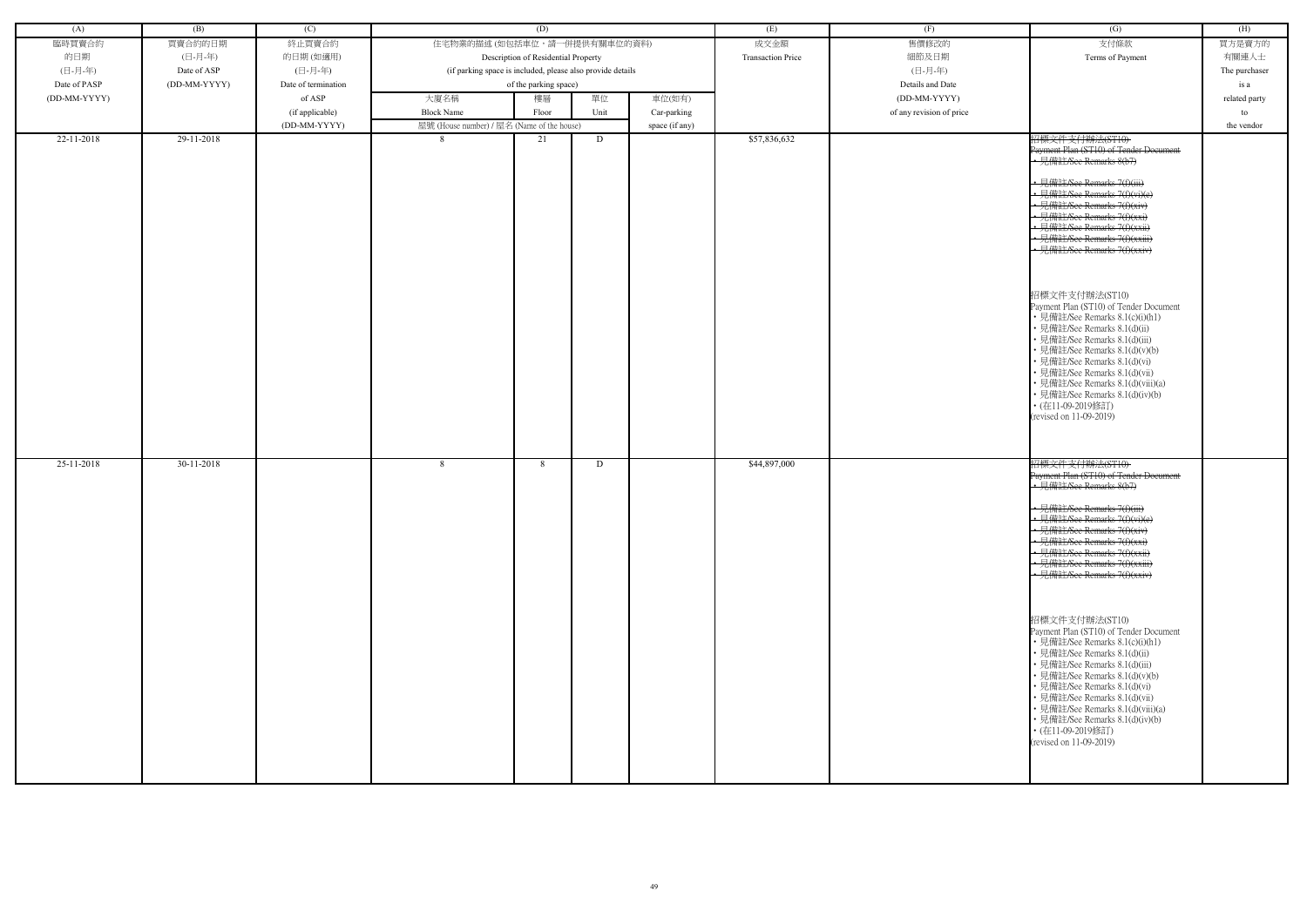| (A)          | (B)          | (C)                 |                                                            | (D)                                 |      |                | (E)                      | (F)                      | $\overline{(G)}$                                                                                                                                                                                                                                                                                                                                                                                                                                                                                                                                                                                                                                                                                              | (H)           |
|--------------|--------------|---------------------|------------------------------------------------------------|-------------------------------------|------|----------------|--------------------------|--------------------------|---------------------------------------------------------------------------------------------------------------------------------------------------------------------------------------------------------------------------------------------------------------------------------------------------------------------------------------------------------------------------------------------------------------------------------------------------------------------------------------------------------------------------------------------------------------------------------------------------------------------------------------------------------------------------------------------------------------|---------------|
| 臨時買賣合約       | 買賣合約的日期      | 終止買賣合約              | 住宅物業的描述 (如包括車位,請一併提供有關車位的資料)                               |                                     |      |                | 成交金額                     | 售價修改的                    | 支付條款                                                                                                                                                                                                                                                                                                                                                                                                                                                                                                                                                                                                                                                                                                          | 買方是賣方的        |
| 的日期          | (日-月-年)      | 的日期(如適用)            |                                                            | Description of Residential Property |      |                | <b>Transaction Price</b> | 細節及日期                    | Terms of Payment                                                                                                                                                                                                                                                                                                                                                                                                                                                                                                                                                                                                                                                                                              | 有關連人士         |
| (日-月-年)      | Date of ASP  | (日-月-年)             | (if parking space is included, please also provide details |                                     |      |                |                          | (日-月-年)                  |                                                                                                                                                                                                                                                                                                                                                                                                                                                                                                                                                                                                                                                                                                               | The purchaser |
| Date of PASP | (DD-MM-YYYY) | Date of termination |                                                            | of the parking space)               |      |                |                          | Details and Date         |                                                                                                                                                                                                                                                                                                                                                                                                                                                                                                                                                                                                                                                                                                               | is a          |
| (DD-MM-YYYY) |              | of ASP              | 大廈名稱                                                       | 樓層                                  | 單位   | 車位(如有)         |                          | (DD-MM-YYYY)             |                                                                                                                                                                                                                                                                                                                                                                                                                                                                                                                                                                                                                                                                                                               | related party |
|              |              | (if applicable)     | <b>Block Name</b>                                          | Floor                               | Unit | Car-parking    |                          | of any revision of price |                                                                                                                                                                                                                                                                                                                                                                                                                                                                                                                                                                                                                                                                                                               | to            |
|              |              | (DD-MM-YYYY)        | 屋號 (House number) / 屋名 (Name of the house)                 |                                     |      | space (if any) |                          |                          |                                                                                                                                                                                                                                                                                                                                                                                                                                                                                                                                                                                                                                                                                                               | the vendor    |
| 25-11-2018   | 30-11-2018   |                     | 8                                                          |                                     | D    |                | \$43,569,690             |                          |                                                                                                                                                                                                                                                                                                                                                                                                                                                                                                                                                                                                                                                                                                               |               |
|              |              |                     |                                                            |                                     |      |                |                          |                          | 招標文件支付辦法(ST10)<br>Payment Plan (ST10) of Tender Document<br>· 見備註/See Remarks 8(b7)<br>• 見備註/See Remarks 7(f)(iii)<br>• 見備註/See Remarks 7(f)(vi)(e)<br>• 見備註/See Remarks 7(f)(xiv)<br>• 見備註/See Remarks 7(f)(xxi)<br>• 見備註/See Remarks 7(f)(xxii)<br>• 見備註/See Remarks 7(f)(xxiii)<br>• 見備註/See Remarks 7(f)(xxiv)<br>招標文件支付辦法(ST10)<br>Payment Plan (ST10) of Tender Document<br>• 見備註/See Remarks 8.1(c)(i)(h1)<br>• 見備註/See Remarks 8.1(d)(ii)<br>• 見備註/See Remarks 8.1(d)(iii)<br>• 見備註/See Remarks 8.1(d)(v)(b)<br>• 見備註/See Remarks 8.1(d)(vi)<br>• 見備註/See Remarks 8.1(d)(vii)<br>• 見備註/See Remarks 8.1(d)(viii)(a)<br>• 見備註/See Remarks 8.1(d)(iv)(b)<br>• (在11-09-2019修訂)<br>(revised on 11-09-2019) |               |
| 26-11-2018   | 03-12-2018   |                     | 8                                                          | 21                                  | B    |                | \$29,065,000             |                          | 招標文件支付辦法(ST10)                                                                                                                                                                                                                                                                                                                                                                                                                                                                                                                                                                                                                                                                                                |               |
|              |              |                     |                                                            |                                     |      |                |                          |                          | Payment Plan (ST10) of Tender Document<br>• 見備註/See Remarks 8(b7)<br>• 見備註/See Remarks 7(f)(iii)<br>• 見備註/See Remarks 7(f)(xiv)<br>• 見備註/See Remarks $7(f)(xx)$<br>• 見備註/See Remarks 7(f)(xxii)<br>• 見備註/See Remarks 7(f)(xxiii)<br>• 見備註/See Remarks 7(f)(xxiv)<br>招標文件支付辦法(ST10)<br>Payment Plan (ST10) of Tender Document<br>• 見備註/See Remarks 8.1(c)(i)(h1)<br>• 見備註/See Remarks 8.1(d)(ii)<br>• 見備註/See Remarks 8.1(d)(iii)<br>• 見備註/See Remarks 8.1(d)(v)(b)<br>• 見備註/See Remarks 8.1(d)(vi)<br>• 見備註/See Remarks 8.1(d)(vii)<br>• 見備註/See Remarks 8.1(d)(iv)(b)<br>• (在11-09-2019修訂)<br>(revised on 11-09-2019)                                                                                        |               |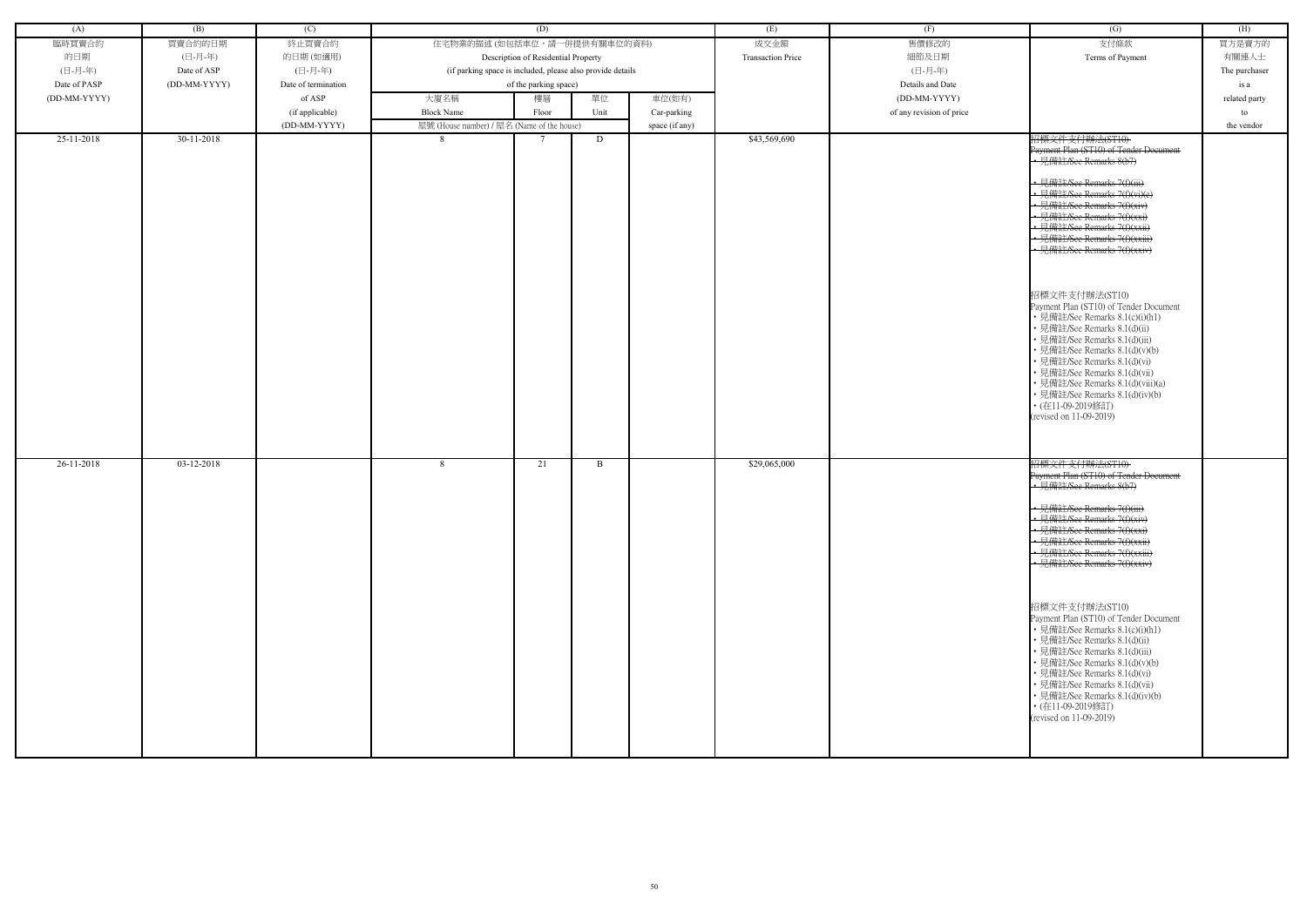| (A)          | (B)          | (C)                 |                                                            | (D)                                 |      |                | (E)                      | (F)                      | $\overline{(G)}$                                                                                                                                                                                                                                                                                                                                                                                                                                                                                                                                                                                                                                                                                              | (H)           |
|--------------|--------------|---------------------|------------------------------------------------------------|-------------------------------------|------|----------------|--------------------------|--------------------------|---------------------------------------------------------------------------------------------------------------------------------------------------------------------------------------------------------------------------------------------------------------------------------------------------------------------------------------------------------------------------------------------------------------------------------------------------------------------------------------------------------------------------------------------------------------------------------------------------------------------------------------------------------------------------------------------------------------|---------------|
| 臨時買賣合約       | 買賣合約的日期      | 終止買賣合約              | 住宅物業的描述 (如包括車位,請一併提供有關車位的資料)                               |                                     |      |                | 成交金額                     | 售價修改的                    | 支付條款                                                                                                                                                                                                                                                                                                                                                                                                                                                                                                                                                                                                                                                                                                          | 買方是賣方的        |
| 的日期          | (日-月-年)      | 的日期(如適用)            |                                                            | Description of Residential Property |      |                | <b>Transaction Price</b> | 細節及日期                    | Terms of Payment                                                                                                                                                                                                                                                                                                                                                                                                                                                                                                                                                                                                                                                                                              | 有關連人士         |
| (日-月-年)      | Date of ASP  | (日-月-年)             | (if parking space is included, please also provide details |                                     |      |                |                          | (日-月-年)                  |                                                                                                                                                                                                                                                                                                                                                                                                                                                                                                                                                                                                                                                                                                               | The purchaser |
| Date of PASP | (DD-MM-YYYY) | Date of termination |                                                            |                                     |      |                |                          | Details and Date         |                                                                                                                                                                                                                                                                                                                                                                                                                                                                                                                                                                                                                                                                                                               |               |
|              |              |                     |                                                            | of the parking space)               |      |                |                          |                          |                                                                                                                                                                                                                                                                                                                                                                                                                                                                                                                                                                                                                                                                                                               | is a          |
| (DD-MM-YYYY) |              | of ASP              | 大廈名稱                                                       | 樓層                                  | 單位   | 車位(如有)         |                          | (DD-MM-YYYY)             |                                                                                                                                                                                                                                                                                                                                                                                                                                                                                                                                                                                                                                                                                                               | related party |
|              |              | (if applicable)     | <b>Block Name</b>                                          | Floor                               | Unit | Car-parking    |                          | of any revision of price |                                                                                                                                                                                                                                                                                                                                                                                                                                                                                                                                                                                                                                                                                                               | to            |
|              |              | (DD-MM-YYYY)        | 屋號 (House number) / 屋名 (Name of the house)                 |                                     |      | space (if any) |                          |                          |                                                                                                                                                                                                                                                                                                                                                                                                                                                                                                                                                                                                                                                                                                               | the vendor    |
| 26-11-2018   | $03-12-2018$ |                     | 8                                                          | 8                                   | B    |                | \$26,573,214             |                          | 招標文件支付辦法(ST10)<br>Payment Plan (ST10) of Tender Document<br>• 見備註/See Remarks 8(b7)<br>• 見備註/See Remarks 7(f)(iii)<br>• 見備註/See Remarks 7(f)(xiv)<br>• 見備註/See Remarks 7(f)(i)(i)<br>見備註/See Remarks 7(f)(xxi)<br>• 見備註/See Remarks 7(f)(xxii)<br>見備註/See Remarks 7(f)(xxiii)<br>· 見備註/See Remarks 7(f)(xxiv)<br>招標文件支付辦法(ST10)<br>Payment Plan (ST10) of Tender Document<br>• 見備註/See Remarks 8.1(c)(i)(h1)<br>· 見備註/See Remarks 8.1(d)(i)(b)<br>· 見備註/See Remarks 8.1(d)(ii)<br>· 見備註/See Remarks 8.1(d)(iii)<br>見備註/See Remarks 8.1(d)(v)(b)<br>見備註/See Remarks 8.1(d)(vi)<br>見備註/See Remarks 8.1(d)(vii)<br>· 見備註/See Remarks 8.1(d)(iv)(b)<br>• (在11-09-2019修訂)<br>(revised on 11-09-2019)               |               |
| 26-11-2018   | 03-12-2018   |                     | 8                                                          | 12                                  | C    |                | \$42,850,000             |                          | 招標文件支付辦法(ST10)<br>Payment Plan (ST10) of Tender Doeument<br>• 見備註/See Remarks 8(b7)<br>→ 見備註/See Remarks 7(f)(iii)<br>· 見備註/See Remarks 7(f)(vi)(e)<br>• 見備註/See Remarks 7(f)(xiv)<br>• 見備註/See Remarks 7(f)(xxi)<br>· 見備註/See Remarks 7(f)(xxii)<br>• 見備註/See Remarks 7(f)(xxiii)<br>- 見備註/See Remarks 7(f)(xxiv)<br>招標文件支付辦法(ST10)<br>Payment Plan (ST10) of Tender Document<br>• 見備註/See Remarks 8.1(c)(i)(h1)<br>• 見備註/See Remarks 8.1(d)(ii)<br>• 見備註/See Remarks 8.1(d)(iii)<br>• 見備註/See Remarks 8.1(d)(v)(b)<br>• 見備註/See Remarks 8.1(d)(vi)<br>· 見備註/See Remarks 8.1(d)(vii)<br>• 見備註/See Remarks 8.1(d)(viii)(a)<br>• 見備註/See Remarks 8.1(d)(iv)(b)<br>• (在11-09-2019修訂)<br>(revised on 11-09-2019) |               |

| (G)                                                                                                                                                                                                                                                                                                                                                                                                                                                                                                                                                                                           | (H)           |
|-----------------------------------------------------------------------------------------------------------------------------------------------------------------------------------------------------------------------------------------------------------------------------------------------------------------------------------------------------------------------------------------------------------------------------------------------------------------------------------------------------------------------------------------------------------------------------------------------|---------------|
| 支付條款                                                                                                                                                                                                                                                                                                                                                                                                                                                                                                                                                                                          | 買方是賣方的        |
| Terms of Payment                                                                                                                                                                                                                                                                                                                                                                                                                                                                                                                                                                              | 有關連人士         |
|                                                                                                                                                                                                                                                                                                                                                                                                                                                                                                                                                                                               | The purchaser |
|                                                                                                                                                                                                                                                                                                                                                                                                                                                                                                                                                                                               | is a          |
|                                                                                                                                                                                                                                                                                                                                                                                                                                                                                                                                                                                               | related party |
|                                                                                                                                                                                                                                                                                                                                                                                                                                                                                                                                                                                               | to            |
|                                                                                                                                                                                                                                                                                                                                                                                                                                                                                                                                                                                               | the vendor    |
| Payment Plan (ST10) of Tender Document<br>-見備註/See Remarks 8(b7)<br><del>詳社/See Remarks 7(f)(iii)</del><br>註/See Remarks 7(f)(i)(i)<br><del>註/See Remarks 7(f)(xxi)</del><br><del>肯註/See Remarks 7(f)(xxii)</del><br>備註/See Remarks 7(f)(xxiii)<br><del>見備註/See Remarks 7(f)(xxiv)</del><br>招標文件支付辦法(ST10)<br>Payment Plan (ST10) of Tender Document<br>• 見備註/See Remarks 8.1(c)(i)(h1)<br>• 見備註/See Remarks 8.1(d)(i)(b)<br>• 見備註/See Remarks 8.1(d)(ii)<br>• 見備註/See Remarks 8.1(d)(iii)<br>• 見備註/See Remarks 8.1(d)(v)(b)<br>• 見備註/See Remarks 8.1(d)(vi)<br>• 見備註/See Remarks 8.1(d)(vii) |               |
| • 見備註/See Remarks 8.1(d)(iv)(b)<br>・(在11-09-2019修訂)<br>(revised on 11-09-2019)<br>招標文件支付辦法(ST10)                                                                                                                                                                                                                                                                                                                                                                                                                                                                                              |               |
| Payment Plan (ST10) of Tender Doeument<br>見備註/See Remarks 8(b7)                                                                                                                                                                                                                                                                                                                                                                                                                                                                                                                               |               |
| $H \leftrightarrow H$<br><del>l.備註/See Remarks 7(f)(iii)</del><br>註/See Remarks 7(f)(vi)(e)<br>註/See Remarks 7(f)(xiv)<br><del>E/See Remarks 7(f)(xxi)</del><br><del>王/See Remarks 7(f)(xxii)</del><br><del>E/See Remarks 7(f)(xxiii)</del><br><del><b>靠註/See Remarks 7(f)(xxiv)</b></del>                                                                                                                                                                                                                                                                                                    |               |
| 招標文件支付辦法(ST10)<br>Payment Plan (ST10) of Tender Document<br>• 見備註/See Remarks 8.1(c)(i)(h1)<br>・見備註/See Remarks 8.1(d)(ii)<br>• 見備註/See Remarks 8.1(d)(iii)<br>• 見備註/See Remarks 8.1(d)(v)(b)<br>• 見備註/See Remarks 8.1(d)(vi)<br>• 見備註/See Remarks 8.1(d)(vii)<br>• 見備註/See Remarks 8.1(d)(viii)(a)<br>• 見備註/See Remarks 8.1(d)(iv)(b)<br>・(在11-09-2019修訂)<br>(revised on 11-09-2019)                                                                                                                                                                                                         |               |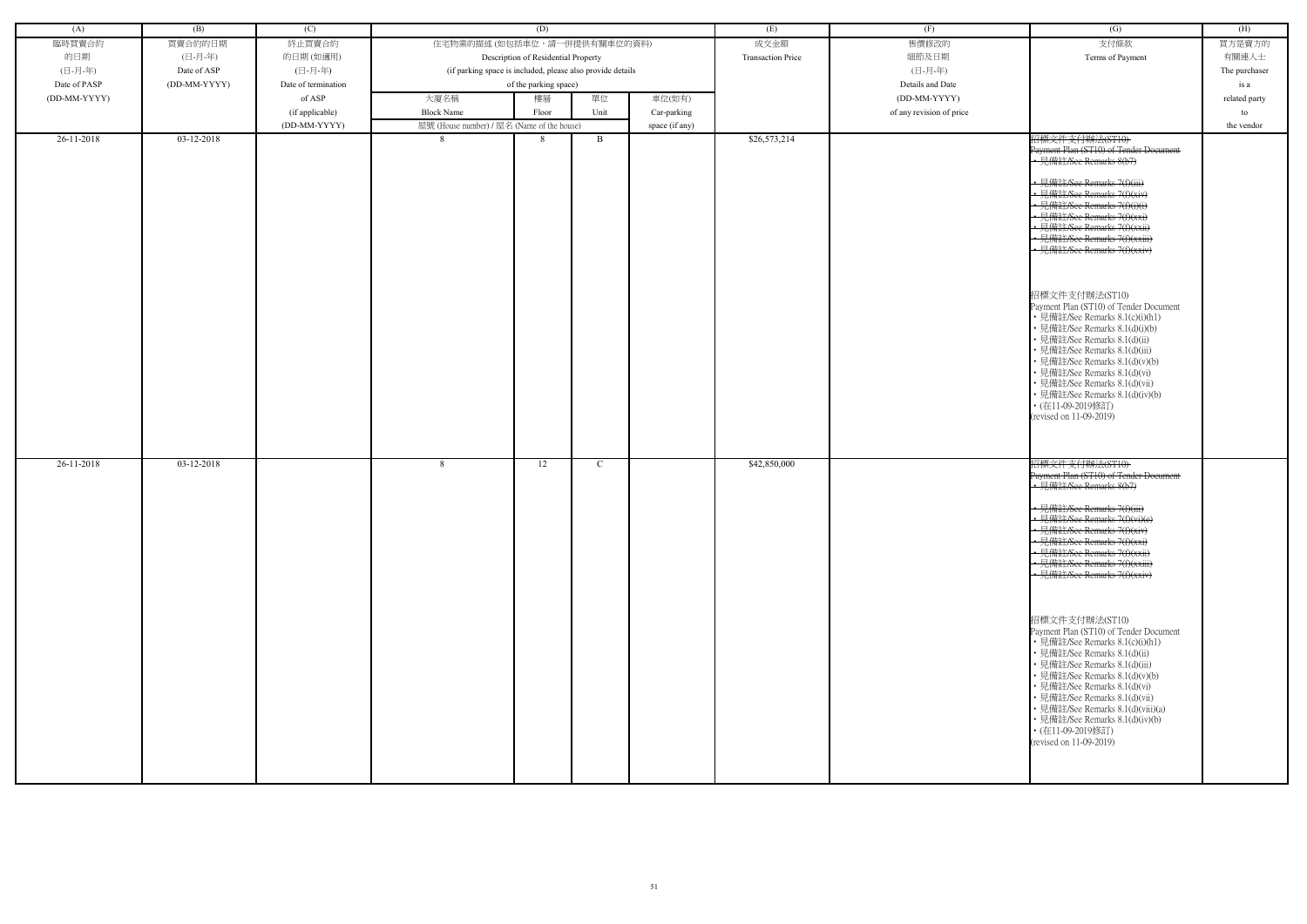| (A)          | (B)          | (C)                 |                                                            | (D)                                 |               |                | (E)                      | (F)                      | (G)                                                                                                                                                                                                                                                                                                                                                                                                                                                                                                                                                                                                                                                                                                                                                                               | (H)           |
|--------------|--------------|---------------------|------------------------------------------------------------|-------------------------------------|---------------|----------------|--------------------------|--------------------------|-----------------------------------------------------------------------------------------------------------------------------------------------------------------------------------------------------------------------------------------------------------------------------------------------------------------------------------------------------------------------------------------------------------------------------------------------------------------------------------------------------------------------------------------------------------------------------------------------------------------------------------------------------------------------------------------------------------------------------------------------------------------------------------|---------------|
| 臨時買賣合約       | 買賣合約的日期      | 終止買賣合約              | 住宅物業的描述 (如包括車位,請一併提供有關車位的資料)                               |                                     |               |                | 成交金額                     | 售價修改的                    | 支付條款                                                                                                                                                                                                                                                                                                                                                                                                                                                                                                                                                                                                                                                                                                                                                                              | 買方是賣方的        |
| 的日期          | (日-月-年)      | 的日期(如適用)            |                                                            | Description of Residential Property |               |                | <b>Transaction Price</b> | 細節及日期                    | Terms of Payment                                                                                                                                                                                                                                                                                                                                                                                                                                                                                                                                                                                                                                                                                                                                                                  | 有關連人士         |
| (日-月-年)      | Date of ASP  | (日-月-年)             | (if parking space is included, please also provide details |                                     |               |                |                          | (日-月-年)                  |                                                                                                                                                                                                                                                                                                                                                                                                                                                                                                                                                                                                                                                                                                                                                                                   | The purchaser |
| Date of PASP | (DD-MM-YYYY) | Date of termination |                                                            | of the parking space)               |               |                |                          | Details and Date         |                                                                                                                                                                                                                                                                                                                                                                                                                                                                                                                                                                                                                                                                                                                                                                                   | is a          |
| (DD-MM-YYYY) |              | of ASP              | 大廈名稱                                                       | 樓層                                  | 單位            | 車位(如有)         |                          | (DD-MM-YYYY)             |                                                                                                                                                                                                                                                                                                                                                                                                                                                                                                                                                                                                                                                                                                                                                                                   | related party |
|              |              | (if applicable)     | <b>Block Name</b>                                          | Floor                               | Unit          | Car-parking    |                          | of any revision of price |                                                                                                                                                                                                                                                                                                                                                                                                                                                                                                                                                                                                                                                                                                                                                                                   | to            |
|              |              | (DD-MM-YYYY)        | 屋號 (House number) / 屋名 (Name of the house)                 |                                     |               | space (if any) |                          |                          |                                                                                                                                                                                                                                                                                                                                                                                                                                                                                                                                                                                                                                                                                                                                                                                   | the vendor    |
| $26-11-2018$ | 03-12-2018   |                     | 8                                                          | 8                                   | $\mathcal{C}$ |                | \$38,070,000             |                          | 招標文件支付辦法(ST8)<br>Payment Plan (ST8) of Tender Document<br>• 見備註/See Remarks 8(b6)<br>• 見備註/See Remarks 7(f)(iii)<br>· 見備註/See Remarks 7(f)(vi)(e)<br>• 見備註/See Remarks 7(f)(xiv)<br>• 見備註/See Remarks 7(f)(xxiv)<br>招標文件支付辦法(ST8)<br>Payment Plan (ST8) of Tender Document<br>• 見備註/See Remarks 8.1(c)(i)(g1)<br>• 見備註/See Remarks 8.1(d)(v)(a)<br>• 見備註/See Remarks 8.1(d)(vi)<br>• 見備註/See Remarks 8.1(d)(vii)<br>• 見備註/See Remarks 8.1(d)(viii)(a)<br>• (在11-09-2019修訂)<br>(revised on 11-09-2019)                                                                                                                                                                                                                                                                             |               |
| 26-11-2018   | 03-12-2018   |                     | 8                                                          | 19                                  | D             |                | \$68,287,000             |                          | 招標文件支付辦法(ST10)<br>Payment Plan (ST10) of Tender Document<br>• 見備註/See Remarks 8(b7)<br>• 見備註/See Remarks 7(f)(iii)<br>• 見備註/See Remarks 7(f)(vi)(e)<br>• 見備註/See Remarks 7(f)(xiv)<br>• 見備註/See Remarks 7(f)(i)(i)<br>• 見備註/See Remarks 7(f)(xxi)<br>• 見備註/See Remarks 7(f)(xxii)<br>· 見備註/See Remarks 7(f)(xxiii)<br>- 見備註/See Remarks 7(f)(xxiv)<br>招標文件支付辦法(ST10)<br>Payment Plan (ST10) of Tender Document<br>• 見備註/See Remarks 8.1(c)(i)(h1)<br>• 見備註/See Remarks 8.1(d)(i)(c)<br>• 見備註/See Remarks 8.1(d)(ii)<br>• 見備註/See Remarks 8.1(d)(iii)<br>• 見備註/See Remarks 8.1(d)(v)(b)<br>• 見備註/See Remarks 8.1(d)(vi)<br>• 見備註/See Remarks 8.1(d)(vii)<br>• 見備註/See Remarks 8.1(d)(viii)(a)<br>• 見備註/See Remarks 8.1(d)(iv)(b)<br>・(在11-09-2019修訂)<br>(revised on $11-09-2019$ ) |               |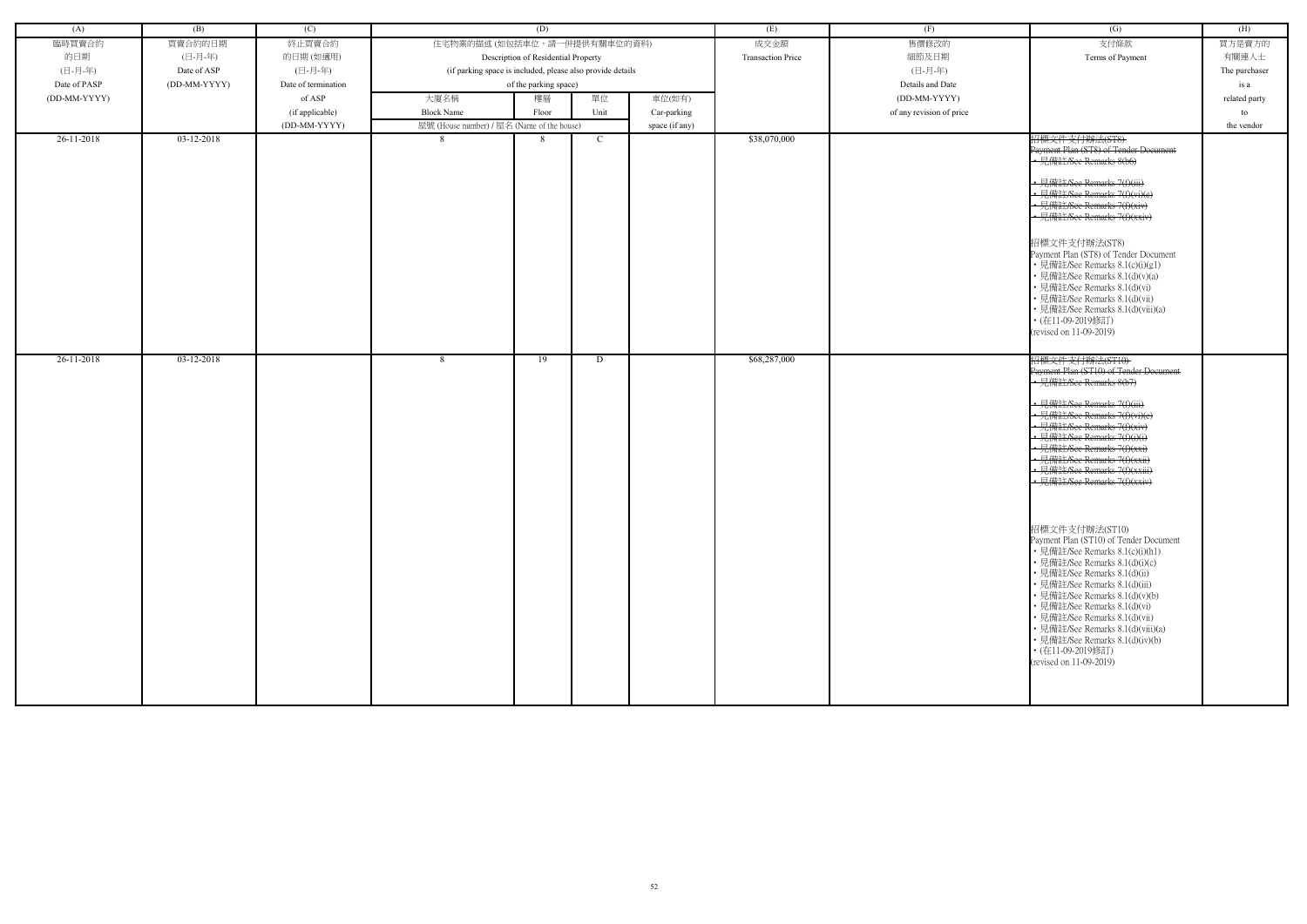| (A)          | (B)          | (C)                 |                                                            | (D)                                 |      |                | (E)                      | (F)                      | $\overline{(G)}$                                                                                                                                                                                                                                                                                                                                                                                                                                                                                                                                                                                                                                                                                                   | (H)           |
|--------------|--------------|---------------------|------------------------------------------------------------|-------------------------------------|------|----------------|--------------------------|--------------------------|--------------------------------------------------------------------------------------------------------------------------------------------------------------------------------------------------------------------------------------------------------------------------------------------------------------------------------------------------------------------------------------------------------------------------------------------------------------------------------------------------------------------------------------------------------------------------------------------------------------------------------------------------------------------------------------------------------------------|---------------|
| 臨時買賣合約       | 買賣合約的日期      | 終止買賣合約              | 住宅物業的描述 (如包括車位,請一併提供有關車位的資料)                               |                                     |      |                | 成交金額                     | 售價修改的                    | 支付條款                                                                                                                                                                                                                                                                                                                                                                                                                                                                                                                                                                                                                                                                                                               | 買方是賣方的        |
| 的日期          | (日-月-年)      | 的日期(如適用)            |                                                            | Description of Residential Property |      |                | <b>Transaction Price</b> | 細節及日期                    | Terms of Payment                                                                                                                                                                                                                                                                                                                                                                                                                                                                                                                                                                                                                                                                                                   | 有關連人士         |
|              |              |                     |                                                            |                                     |      |                |                          |                          |                                                                                                                                                                                                                                                                                                                                                                                                                                                                                                                                                                                                                                                                                                                    |               |
| (日-月-年)      | Date of ASP  | (日-月-年)             | (if parking space is included, please also provide details |                                     |      |                |                          | (日-月-年)                  |                                                                                                                                                                                                                                                                                                                                                                                                                                                                                                                                                                                                                                                                                                                    | The purchaser |
| Date of PASP | (DD-MM-YYYY) | Date of termination |                                                            | of the parking space)               |      |                |                          | Details and Date         |                                                                                                                                                                                                                                                                                                                                                                                                                                                                                                                                                                                                                                                                                                                    | is a          |
| (DD-MM-YYYY) |              | of ASP              | 大廈名稱                                                       | 樓層                                  | 單位   | 車位(如有)         |                          | (DD-MM-YYYY)             |                                                                                                                                                                                                                                                                                                                                                                                                                                                                                                                                                                                                                                                                                                                    | related party |
|              |              | (if applicable)     | <b>Block Name</b>                                          | Floor                               | Unit | Car-parking    |                          | of any revision of price |                                                                                                                                                                                                                                                                                                                                                                                                                                                                                                                                                                                                                                                                                                                    | to            |
|              |              | (DD-MM-YYYY)        |                                                            |                                     |      |                |                          |                          |                                                                                                                                                                                                                                                                                                                                                                                                                                                                                                                                                                                                                                                                                                                    | the vendor    |
|              |              |                     | 屋號 (House number) / 屋名 (Name of the house)                 |                                     |      | space (if any) |                          |                          |                                                                                                                                                                                                                                                                                                                                                                                                                                                                                                                                                                                                                                                                                                                    |               |
| 26-11-2018   | 03-12-2018   |                     | 8                                                          | 17                                  | D    |                | \$54,516,800             |                          | 招標文件支付辦法(ST10)<br>Payment Plan (ST10) of Tender Document<br>• 見備註/See Remarks 8(b7)<br>· 見備註/See Remarks 7(f)(iii)<br>• 見備註/See Remarks 7(f)(vi)(e)<br>見備註/See Remarks 7(f)(xiv)<br>• 見備註/See Remarks 7(f)(xxi)<br>見備註/See Remarks 7(f)(xxii)<br>· 見備註/See Remarks 7(f)(xxiii)<br>• 見備註/See Remarks 7(f)(xxiv)<br>招標文件支付辦法(ST10)<br>Payment Plan (ST10) of Tender Document<br>• 見備註/See Remarks 8.1(c)(i)(h1)<br>• 見備註/See Remarks 8.1(d)(ii)<br>見備註/See Remarks 8.1(d)(iii)<br>見備註/See Remarks 8.1(d)(v)(b)<br>見備註/See Remarks 8.1(d)(vi)<br>見備註/See Remarks 8.1(d)(vii)<br>見備註/See Remarks 8.1(d)(viii)(a)<br>• 見備註/See Remarks 8.1(d)(iv)(b)<br>• (在11-09-2019修訂)<br>(revised on 11-09-2019)                    |               |
| 26-11-2018   | 03-12-2018   |                     | 8                                                          | 16                                  | D    |                | \$53,226,500             |                          | 招標文件支付辦法(ST10)<br>Payment Plan (ST10) of Tender Document<br>.<br>• 見備註/See Remarks 8(b7)<br>• 見備註/See Remarks 7(f)(iii)<br>• 見備註/See Remarks 7(f)(vi)(e)<br>• 見備註/See Remarks 7(f)(xiv)<br>· 見備註/See Remarks 7(f)(xxi)<br>• 見備註/See Remarks 7(f)(xxii)<br>• 見備註/See Remarks 7(f)(xxiii)<br>• 見備註/See Remarks 7(f)(xxiv)<br>招標文件支付辦法(ST10)<br>Payment Plan (ST10) of Tender Document<br>• 見備註/See Remarks 8.1(c)(i)(h1)<br>• 見備註/See Remarks 8.1(d)(ii)<br>· 見備註/See Remarks 8.1(d)(iii)<br>• 見備註/See Remarks 8.1(d)(v)(b)<br>• 見備註/See Remarks 8.1(d)(vi)<br>• 見備註/See Remarks 8.1(d)(vii)<br>• 見備註/See Remarks 8.1(d)(viii)(a)<br>• 見備註/See Remarks 8.1(d)(iv)(b)<br>• (在11-09-2019修訂)<br>(revised on 11-09-2019) |               |

| (G)                                                                                                                                                                                                                                                                                                                                                                                                                                                                                                                                                                                                               | (H)           |
|-------------------------------------------------------------------------------------------------------------------------------------------------------------------------------------------------------------------------------------------------------------------------------------------------------------------------------------------------------------------------------------------------------------------------------------------------------------------------------------------------------------------------------------------------------------------------------------------------------------------|---------------|
| 支付條款                                                                                                                                                                                                                                                                                                                                                                                                                                                                                                                                                                                                              | 買方是賣方的        |
| Terms of Payment                                                                                                                                                                                                                                                                                                                                                                                                                                                                                                                                                                                                  | 有關連人士         |
|                                                                                                                                                                                                                                                                                                                                                                                                                                                                                                                                                                                                                   | The purchaser |
|                                                                                                                                                                                                                                                                                                                                                                                                                                                                                                                                                                                                                   | is a          |
|                                                                                                                                                                                                                                                                                                                                                                                                                                                                                                                                                                                                                   | related party |
|                                                                                                                                                                                                                                                                                                                                                                                                                                                                                                                                                                                                                   | to            |
|                                                                                                                                                                                                                                                                                                                                                                                                                                                                                                                                                                                                                   | the vendor    |
| 招標文件支付辦法(ST10)<br>Payment Plan (ST10) of Tender Document<br>-見備註/See Remarks 8(b7)<br><del>詳社/See Remarks 7(f)(iii)</del><br>註/See Remarks 7(f)(xiv)<br><del>註/See Remarks 7(f)(xxi)</del><br><del>肯註/See Remarks 7(f)(xxii)</del><br><del>備註/See Remarks 7(f)(xxiii)</del><br>見備註/See Remarks 7(f)(xxiv)<br>招標文件支付辦法(ST10)<br>Payment Plan (ST10) of Tender Document<br>• 見備註/See Remarks 8.1(c)(i)(h1)<br>• 見備註/See Remarks 8.1(d)(ii)<br>• 見備註/See Remarks 8.1(d)(iii)<br>• 見備註/See Remarks 8.1(d)(v)(b)<br>• 見備註/See Remarks 8.1(d)(vi)<br>• 見備註/See Remarks 8.1(d)(vii)<br>• 見備註/See Remarks 8.1(d)(viii)(a) |               |
| • 見備註/See Remarks 8.1(d)(iv)(b)<br>・(在11-09-2019修訂)<br>(revised on 11-09-2019)                                                                                                                                                                                                                                                                                                                                                                                                                                                                                                                                    |               |
| 招標文件支付辦法(ST10)<br>Payment Plan (ST10) of Tender Doeument<br>見備註/See Remarks 8(b7)                                                                                                                                                                                                                                                                                                                                                                                                                                                                                                                                 |               |
| $H$ $H$ $\rightarrow$ $\rightarrow$ $H$<br><del>l.備註/See Remarks 7(f)(iii)</del><br>註/See Remarks 7(f)(vi)(e)<br>註/See Remarks 7(f)(xiv)<br><del>E/See Remarks 7(f)(xxi)</del><br><del>王/See Remarks 7(f)(xxii)</del><br><del>E/See Remarks 7(f)(xxiii)</del><br><del><b>靠註/See Remarks 7(f)(xxiv)</b></del>                                                                                                                                                                                                                                                                                                      |               |
| 招標文件支付辦法(ST10)<br>Payment Plan (ST10) of Tender Document<br>• 見備註/See Remarks 8.1(c)(i)(h1)<br>・見備註/See Remarks 8.1(d)(ii)<br>• 見備註/See Remarks 8.1(d)(iii)<br>• 見備註/See Remarks 8.1(d)(v)(b)<br>• 見備註/See Remarks 8.1(d)(vi)<br>• 見備註/See Remarks 8.1(d)(vii)<br>• 見備註/See Remarks 8.1(d)(viii)(a)<br>• 見備註/See Remarks 8.1(d)(iv)(b)<br>・(在11-09-2019修訂)<br>(revised on 11-09-2019)                                                                                                                                                                                                                             |               |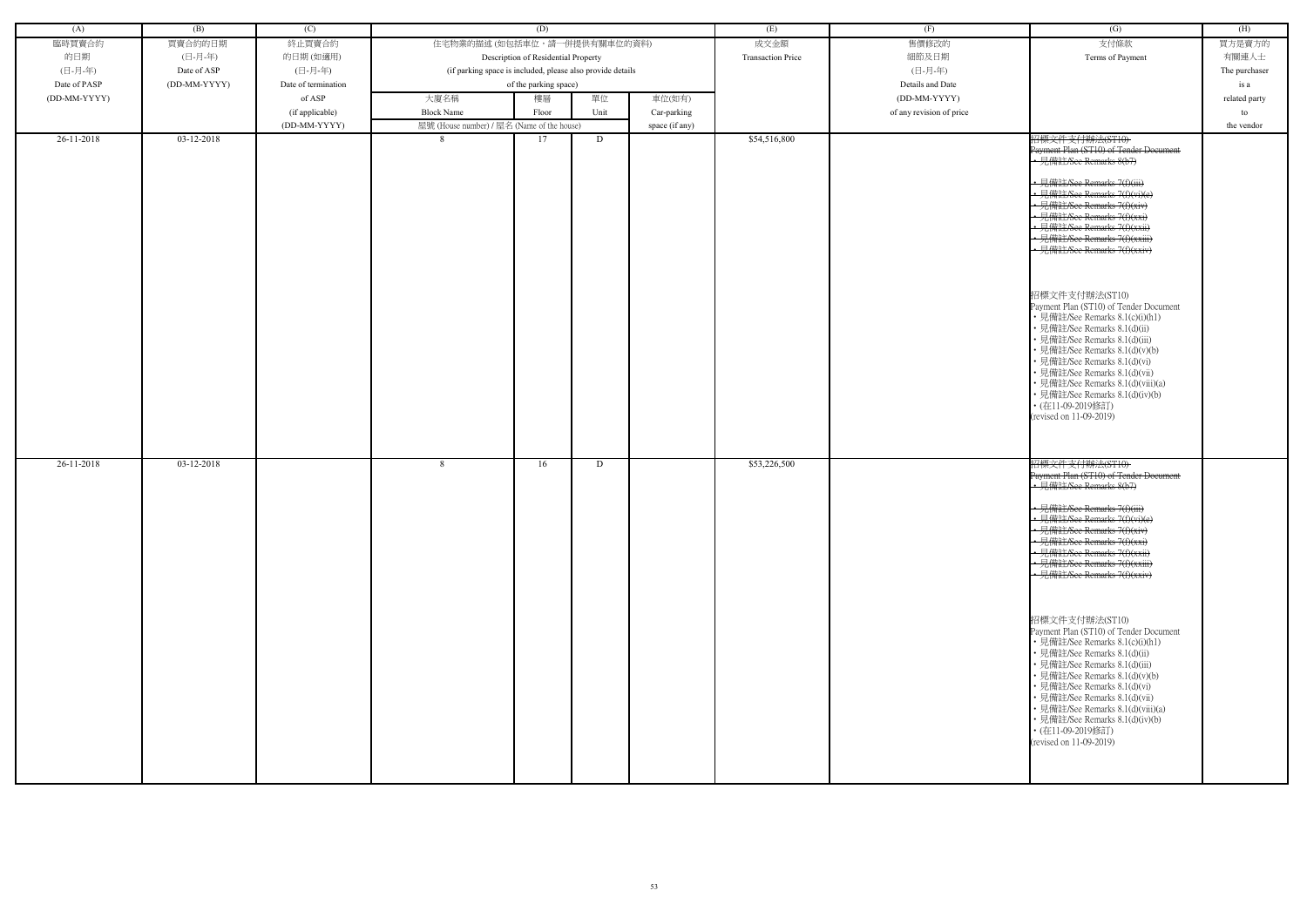| (A)                      | (B)                        | (C)                 |                                                            | (D)                                 |        |                | (E)                          | (F)                      | (G)                                                                                                                                                                                                                                                                                                                                                                                                                                                                                                                     | (H)           |
|--------------------------|----------------------------|---------------------|------------------------------------------------------------|-------------------------------------|--------|----------------|------------------------------|--------------------------|-------------------------------------------------------------------------------------------------------------------------------------------------------------------------------------------------------------------------------------------------------------------------------------------------------------------------------------------------------------------------------------------------------------------------------------------------------------------------------------------------------------------------|---------------|
| 臨時買賣合約                   | 買賣合約的日期                    | 終止買賣合約              | 住宅物業的描述 (如包括車位,請一併提供有關車位的資料)                               |                                     |        |                | 成交金額                         | 售價修改的                    | 支付條款                                                                                                                                                                                                                                                                                                                                                                                                                                                                                                                    | 買方是賣方的        |
| 的日期                      | (日-月-年)                    | 的日期(如適用)            |                                                            | Description of Residential Property |        |                | <b>Transaction Price</b>     | 細節及日期                    | Terms of Payment                                                                                                                                                                                                                                                                                                                                                                                                                                                                                                        | 有關連人士         |
| (日-月-年)                  | Date of ASP                | (日-月-年)             | (if parking space is included, please also provide details |                                     |        |                |                              | (日-月-年)                  |                                                                                                                                                                                                                                                                                                                                                                                                                                                                                                                         | The purchaser |
| Date of PASP             | (DD-MM-YYYY)               | Date of termination |                                                            | of the parking space)               |        |                |                              | Details and Date         |                                                                                                                                                                                                                                                                                                                                                                                                                                                                                                                         | is a          |
| (DD-MM-YYYY)             |                            | of ASP              | 大廈名稱                                                       | 樓層                                  | 單位     | 車位(如有)         |                              | (DD-MM-YYYY)             |                                                                                                                                                                                                                                                                                                                                                                                                                                                                                                                         | related party |
|                          |                            | (if applicable)     | <b>Block Name</b>                                          | Floor                               | Unit   | Car-parking    |                              | of any revision of price |                                                                                                                                                                                                                                                                                                                                                                                                                                                                                                                         | to            |
|                          |                            | (DD-MM-YYYY)        | 屋號 (House number) / 屋名 (Name of the house)                 |                                     |        | space (if any) |                              |                          |                                                                                                                                                                                                                                                                                                                                                                                                                                                                                                                         | the vendor    |
| $26-11-2018$             | $03-12-2018$               |                     | 8                                                          | 15                                  | D      |                | \$49,600,000                 |                          | 招標文件支付辦法(ST8)<br>Payment Plan (ST8) of Tender Document<br>• 見備註/See Remarks 8(b6)<br>← 見備註/See Remarks 7(f)(iii)<br>· 見備註/See Remarks 7(f)(vi)(e)<br>• 見備註/See Remarks 7(f)(xiv)<br>• 見備註/See Remarks 7(f)(xxiv)<br>招標文件支付辦法(ST8)<br>Payment Plan (ST8) of Tender Document<br>• 見備註/See Remarks 8.1(c)(i)(g1)<br>• 見備註/See Remarks 8.1(d)(v)(a)<br>· 見備註/See Remarks 8.1(d)(vi)<br>• 見備註/See Remarks 8.1(d)(vii)<br>• 見備註/See Remarks 8.1(d)(viii)(a)<br>• (在11-09-2019修訂)<br>(revised on 11-09-2019)                   |               |
| 27-11-2018<br>27-11-2018 | 04-12-2018<br>$04-12-2018$ |                     | 8                                                          | 20                                  | C<br>D |                | \$44,500,000<br>\$50,869,000 |                          | 招標文件支付辦法(ST8)<br>Payment Plan (ST8) of Tender Document<br>• 見備註/See Remarks 8(b6)<br>• 見備註/See Remarks 7(f)(iii)<br>• 見備註/See Remarks 7(f)(vi)(e)<br>• 見備註/See Remarks 7(f)(xiv)<br>• 見備註/See Remarks 7(f)(xxiv)<br>招標文件支付辦法(ST8)<br>Payment Plan (ST8) of Tender Document<br>• 見備註/See Remarks 8.1(c)(i)(g1)<br>• 見備註/See Remarks 8.1(d)(v)(a)<br>• 見備註/See Remarks 8.1(d)(vi)<br>• 見備註/See Remarks 8.1(d)(vii)<br>• 見備註/See Remarks 8.1(d)(viii)(a)<br>• (在11-09-2019修訂)<br>(revised on 11-09-2019)<br>招標文件支付辦法(ST10) |               |
|                          |                            |                     | 8                                                          | 11                                  |        |                |                              |                          | Payment Plan (ST10) of Tender Document<br>• 見備註/See Remarks 8(b7)<br>← 見備註/See Remarks 7(f)(iii)<br>← 見備註/See Remarks 7(f)(vi)(e)<br>• 見備註/See Remarks 7(f)(xiv)<br>• 見備註/See Remarks 7(f)(xxi)<br>• 見備註/See Remarks 7(f)(xxii)<br>• 見備註/See Remarks 7(f)(xxiii)<br>• 見備註/See Remarks 7(f)(xxiv)                                                                                                                                                                                                                        |               |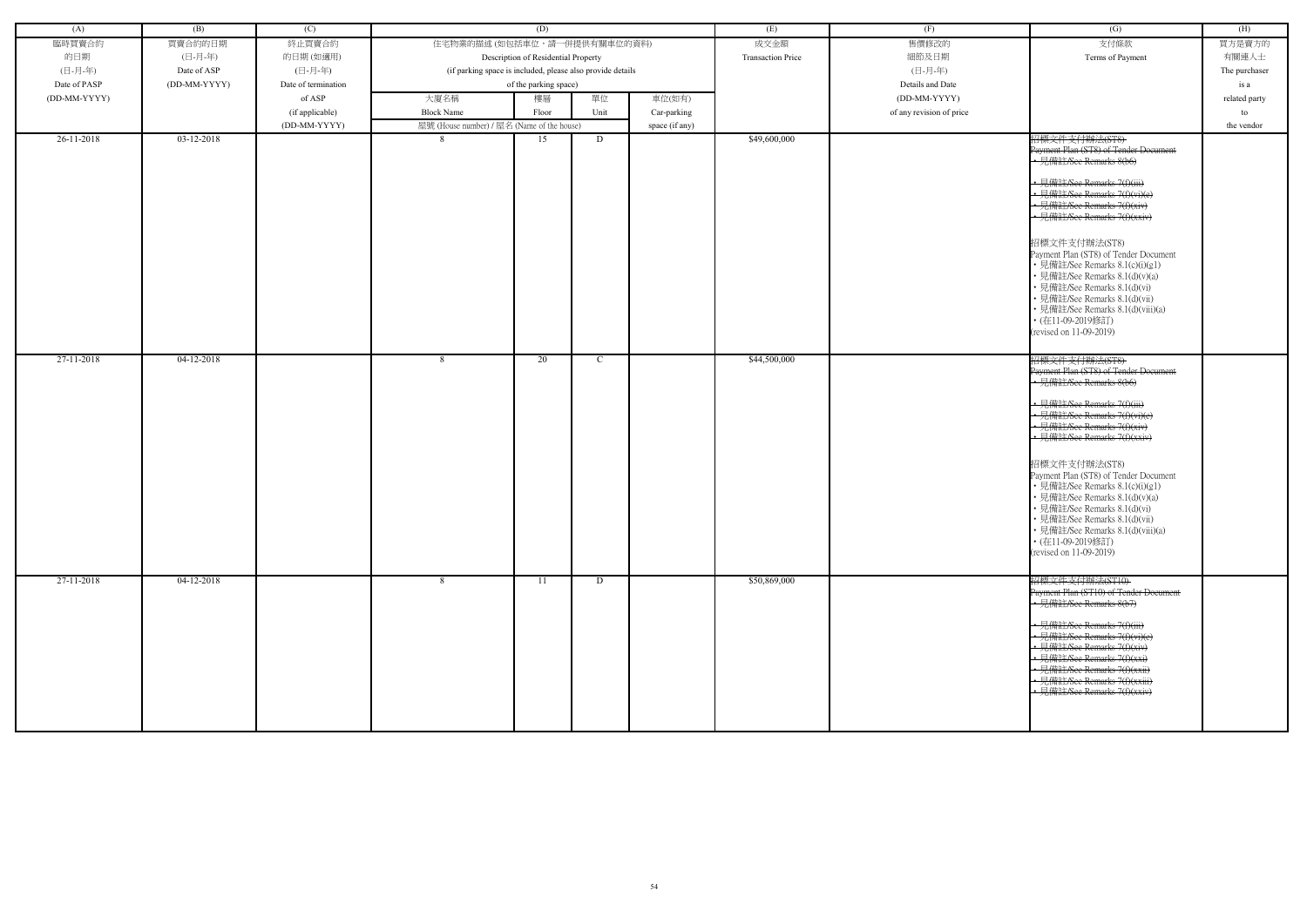| (A)          | (B)          | (C)                 |                                                            | (D)                                 |               |                | (E)                      | (F)                      | (G)                                                                                                                                                                                                                                                                                                                                                                                                                                                                                                                                                                                                                                                                                                       | (H)           |
|--------------|--------------|---------------------|------------------------------------------------------------|-------------------------------------|---------------|----------------|--------------------------|--------------------------|-----------------------------------------------------------------------------------------------------------------------------------------------------------------------------------------------------------------------------------------------------------------------------------------------------------------------------------------------------------------------------------------------------------------------------------------------------------------------------------------------------------------------------------------------------------------------------------------------------------------------------------------------------------------------------------------------------------|---------------|
| 臨時買賣合約       | 買賣合約的日期      | 終止買賣合約              | 住宅物業的描述 (如包括車位,請一併提供有關車位的資料)                               |                                     |               |                | 成交金額                     | 售價修改的                    | 支付條款                                                                                                                                                                                                                                                                                                                                                                                                                                                                                                                                                                                                                                                                                                      | 買方是賣方的        |
| 的日期          | (日-月-年)      | 的日期(如適用)            |                                                            | Description of Residential Property |               |                | <b>Transaction Price</b> | 細節及日期                    | Terms of Payment                                                                                                                                                                                                                                                                                                                                                                                                                                                                                                                                                                                                                                                                                          | 有關連人士         |
| (日-月-年)      | Date of ASP  | (日-月-年)             | (if parking space is included, please also provide details |                                     |               |                |                          | (日-月-年)                  |                                                                                                                                                                                                                                                                                                                                                                                                                                                                                                                                                                                                                                                                                                           | The purchaser |
| Date of PASP | (DD-MM-YYYY) | Date of termination |                                                            | of the parking space)               |               |                |                          | Details and Date         |                                                                                                                                                                                                                                                                                                                                                                                                                                                                                                                                                                                                                                                                                                           | is a          |
| (DD-MM-YYYY) |              | of ASP              | 大廈名稱                                                       | 樓層                                  | 單位            | 車位(如有)         |                          | (DD-MM-YYYY)             |                                                                                                                                                                                                                                                                                                                                                                                                                                                                                                                                                                                                                                                                                                           | related party |
|              |              | (if applicable)     | <b>Block Name</b>                                          | Floor                               | Unit          | Car-parking    |                          | of any revision of price |                                                                                                                                                                                                                                                                                                                                                                                                                                                                                                                                                                                                                                                                                                           | to            |
|              |              | (DD-MM-YYYY)        | 屋號 (House number) / 屋名 (Name of the house)                 |                                     |               | space (if any) |                          |                          |                                                                                                                                                                                                                                                                                                                                                                                                                                                                                                                                                                                                                                                                                                           | the vendor    |
| 同上           | 同上           | 同上                  | 同上                                                         | 同上                                  | 同上            | 同上             | 同上                       | 同上                       | 招標文件支付辦法(ST10)                                                                                                                                                                                                                                                                                                                                                                                                                                                                                                                                                                                                                                                                                            | 同上            |
| Ditto        | Ditto        | Ditto               | Ditto                                                      | Ditto                               | Ditto         | Ditto          | Ditto                    | Ditto                    | Payment Plan (ST10) of Tender Document<br>• 見備註/See Remarks 8.1(c)(i)(h1)<br>• 見備註/See Remarks 8.1(d)(ii)<br>· 見備註/See Remarks 8.1(d)(iii)<br>• 見備註/See Remarks 8.1(d)(v)(b)<br>• 見備註/See Remarks 8.1(d)(vi)<br>• 見備註/See Remarks 8.1(d)(vii)<br>• 見備註/See Remarks 8.1(d)(viii)(a)<br>• 見備註/See Remarks 8.1(d)(iv)(b)<br>• (在11-09-2019修訂)<br>(revised on 11-09-2019)                                                                                                                                                                                                                                                                                                                                     | Ditto         |
| $30-11-2018$ | 07-12-2018   | $04-11-2021$        | 8                                                          | 23                                  | B             |                | \$30,984,000             |                          | 招標文件支付辦法(ST10)<br>Payment Plan (ST10) of Tender Document<br>• 見備註/See Remarks 8(b7)<br>• 見備註/See Remarks 7(f)(iii)<br>• 見備註/See Remarks 7(f)(xiv)<br>• 見備註/See Remarks 7(f)(i)(i)<br>• 見備註/See Remarks 7(f)(xxi)<br>• 見備註/See Remarks 7(f)(xxii)<br>· 見備註/See Remarks 7(f)(xxiii)<br>• 見備註/See Remarks 7(f)(xxiv)<br>招標文件支付辦法(ST10)<br>Payment Plan (ST10) of Tender Document<br>• 見備註/See Remarks 8.1(c)(i)(h1)<br>• 見備註/See Remarks 8.1(d)(i)(b)<br>• 見備註/See Remarks 8.1(d)(ii)<br>· 見備註/See Remarks 8.1(d)(iii)<br>• 見備註/See Remarks 8.1(d)(v)(b)<br>• 見備註/See Remarks 8.1(d)(vi)<br>• 見備註/See Remarks 8.1(d)(vii)<br>• 見備註/See Remarks 8.1(d)(iv)(b)<br>• (在11-09-2019修訂)<br>(revised on 11-09-2019) |               |
| $03-12-2018$ | $10-12-2018$ |                     | -8                                                         | 19                                  | $\mathcal{C}$ |                | \$43,710,000             |                          | 招標文件支付辦法(ST8)<br>Payment Plan (ST8) of Tender Document<br>+ 見備註/See Remarks 8(b6)<br>• 見備註/See Remarks 7(f)(iii)<br>• 見備註/See Remarks 7(f)(vi)(e)<br>· 見備註/See Remarks 7(f)(xiv)<br>• 見備註/See Remarks 7(f)(xxiv)                                                                                                                                                                                                                                                                                                                                                                                                                                                                                          |               |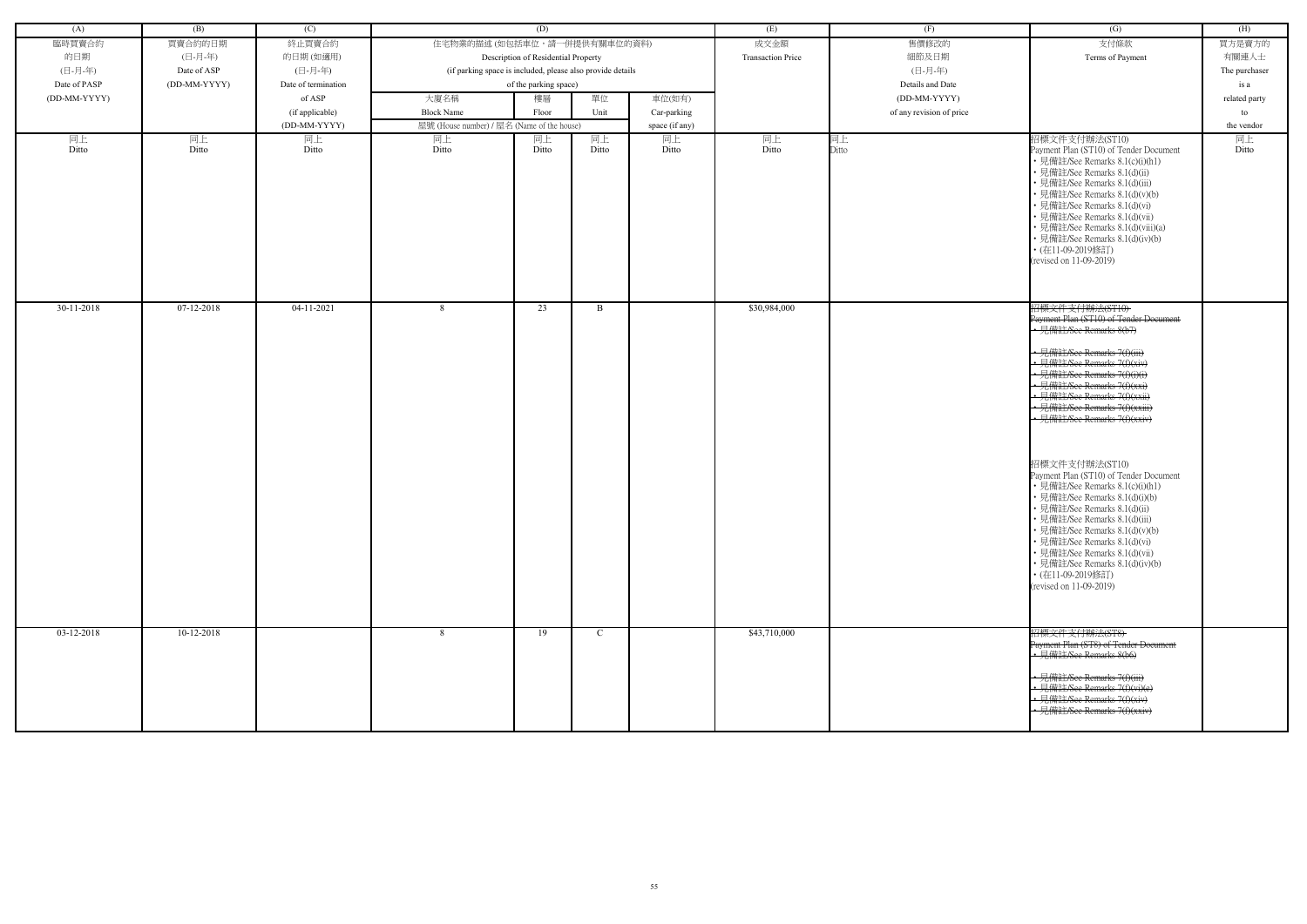| 買賣合約的日期<br>住宅物業的描述 (如包括車位,請一併提供有關車位的資料)<br>成交金額<br>售價修改的<br>支付條款<br>臨時買賣合約<br>終止買賣合約<br>買方是賣方的<br>的日期<br>(日-月-年)<br>Description of Residential Property<br><b>Transaction Price</b><br>細節及日期<br>Terms of Payment<br>有關連人士<br>的日期(如適用)<br>(日-月-年)<br>(日-月-年)<br>(日-月-年)<br>(if parking space is included, please also provide details<br>Date of ASP<br>The purchaser<br>Date of PASP<br>$(DD-MM-YYYY)$<br>Details and Date<br>Date of termination<br>of the parking space)<br>is a<br>大廈名稱<br>單位<br>車位(如有)<br>(DD-MM-YYYY)<br>of ASP<br>樓層<br>(DD-MM-YYYY)<br>related party<br><b>Block Name</b><br>Unit<br>of any revision of price<br>(if applicable)<br>Floor<br>Car-parking<br>to<br>(DD-MM-YYYY)<br>屋號 (House number) / 屋名 (Name of the house)<br>space (if any)<br>the vendor<br>同上<br>同上<br>同上<br>同上<br>招標文件支付辦法(ST8)<br>同上<br>同上<br>同上<br>同上<br>同上<br>同上<br>Ditto<br>Ditto<br>Ditto<br>Ditto<br>Ditto<br>Ditto<br>Ditto<br>Ditto<br>Ditto<br>Payment Plan (ST8) of Tender Document<br>Ditto<br>• 見備註/See Remarks 8.1(c)(i)(g1)<br>• 見備註/See Remarks 8.1(d)(v)(a)<br>• 見備註/See Remarks 8.1(d)(vi)<br>• 見備註/See Remarks 8.1(d)(vii)<br>• 見備註/See Remarks 8.1(d)(viii)(a)<br>• (在11-09-2019修訂)<br>(revised on 11-09-2019)<br>招標文件支付辦法(ST10)<br>$10-12-2018$<br>\$43,889,500<br>$03-12-2018$<br>8<br>15<br>C<br>Payment Plan (ST10) of Tender Document<br>· 見備註/See Remarks 8(b7)<br>見備註/See Remarks 7(f)(iii)<br>• 見備註/See Remarks 7(f)(vi)(e)<br>← 見備註/See Remarks 7(f)(xiv)<br>-見備註/See Remarks 7(f)(xxi)<br>• 見備註/See Remarks 7(f)(xxii)<br>• 見備註/See Remarks 7(f)(xxiii)<br>· 見備註/See Remarks 7(f)(xxiv)<br>招標文件支付辦法(ST10)<br>Payment Plan (ST10) of Tender Document<br>• 見備註/See Remarks 8.1(c)(i)(h1)<br>• 見備註/See Remarks 8.1(d)(ii)<br>• 見備註/See Remarks 8.1(d)(iii)<br>• 見備註/See Remarks 8.1(d)(v)(b)<br>• 見備註/See Remarks 8.1(d)(vi)<br>• 見備註/See Remarks 8.1(d)(vii)<br>• 見備註/See Remarks 8.1(d)(viii)(a)<br>• 見備註/See Remarks 8.1(d)(iv)(b)<br>• (在11-09-2019修訂)<br>(revised on 11-09-2019)<br>招標文件支付辦法(ST8)<br>03-12-2018<br>10-12-2018<br>\$54,688,000<br>20<br>D<br>8<br>Payment Plan (ST8) of Tender Document<br>• 見備註/See Remarks 8(b6)<br>• 見備註/See Remarks 7(f)(iii) | (A) | (B) | (C) | (D) |  | (E) | (F) | (G)                           | (H) |
|----------------------------------------------------------------------------------------------------------------------------------------------------------------------------------------------------------------------------------------------------------------------------------------------------------------------------------------------------------------------------------------------------------------------------------------------------------------------------------------------------------------------------------------------------------------------------------------------------------------------------------------------------------------------------------------------------------------------------------------------------------------------------------------------------------------------------------------------------------------------------------------------------------------------------------------------------------------------------------------------------------------------------------------------------------------------------------------------------------------------------------------------------------------------------------------------------------------------------------------------------------------------------------------------------------------------------------------------------------------------------------------------------------------------------------------------------------------------------------------------------------------------------------------------------------------------------------------------------------------------------------------------------------------------------------------------------------------------------------------------------------------------------------------------------------------------------------------------------------------------------------------------------------------------------------------------------------------------------------------------------------------------------------------------------------------------------------------------------------------------------------------------------------------------------------------------|-----|-----|-----|-----|--|-----|-----|-------------------------------|-----|
|                                                                                                                                                                                                                                                                                                                                                                                                                                                                                                                                                                                                                                                                                                                                                                                                                                                                                                                                                                                                                                                                                                                                                                                                                                                                                                                                                                                                                                                                                                                                                                                                                                                                                                                                                                                                                                                                                                                                                                                                                                                                                                                                                                                              |     |     |     |     |  |     |     |                               |     |
|                                                                                                                                                                                                                                                                                                                                                                                                                                                                                                                                                                                                                                                                                                                                                                                                                                                                                                                                                                                                                                                                                                                                                                                                                                                                                                                                                                                                                                                                                                                                                                                                                                                                                                                                                                                                                                                                                                                                                                                                                                                                                                                                                                                              |     |     |     |     |  |     |     |                               |     |
|                                                                                                                                                                                                                                                                                                                                                                                                                                                                                                                                                                                                                                                                                                                                                                                                                                                                                                                                                                                                                                                                                                                                                                                                                                                                                                                                                                                                                                                                                                                                                                                                                                                                                                                                                                                                                                                                                                                                                                                                                                                                                                                                                                                              |     |     |     |     |  |     |     |                               |     |
|                                                                                                                                                                                                                                                                                                                                                                                                                                                                                                                                                                                                                                                                                                                                                                                                                                                                                                                                                                                                                                                                                                                                                                                                                                                                                                                                                                                                                                                                                                                                                                                                                                                                                                                                                                                                                                                                                                                                                                                                                                                                                                                                                                                              |     |     |     |     |  |     |     |                               |     |
|                                                                                                                                                                                                                                                                                                                                                                                                                                                                                                                                                                                                                                                                                                                                                                                                                                                                                                                                                                                                                                                                                                                                                                                                                                                                                                                                                                                                                                                                                                                                                                                                                                                                                                                                                                                                                                                                                                                                                                                                                                                                                                                                                                                              |     |     |     |     |  |     |     |                               |     |
|                                                                                                                                                                                                                                                                                                                                                                                                                                                                                                                                                                                                                                                                                                                                                                                                                                                                                                                                                                                                                                                                                                                                                                                                                                                                                                                                                                                                                                                                                                                                                                                                                                                                                                                                                                                                                                                                                                                                                                                                                                                                                                                                                                                              |     |     |     |     |  |     |     |                               |     |
|                                                                                                                                                                                                                                                                                                                                                                                                                                                                                                                                                                                                                                                                                                                                                                                                                                                                                                                                                                                                                                                                                                                                                                                                                                                                                                                                                                                                                                                                                                                                                                                                                                                                                                                                                                                                                                                                                                                                                                                                                                                                                                                                                                                              |     |     |     |     |  |     |     |                               |     |
|                                                                                                                                                                                                                                                                                                                                                                                                                                                                                                                                                                                                                                                                                                                                                                                                                                                                                                                                                                                                                                                                                                                                                                                                                                                                                                                                                                                                                                                                                                                                                                                                                                                                                                                                                                                                                                                                                                                                                                                                                                                                                                                                                                                              |     |     |     |     |  |     |     |                               |     |
|                                                                                                                                                                                                                                                                                                                                                                                                                                                                                                                                                                                                                                                                                                                                                                                                                                                                                                                                                                                                                                                                                                                                                                                                                                                                                                                                                                                                                                                                                                                                                                                                                                                                                                                                                                                                                                                                                                                                                                                                                                                                                                                                                                                              |     |     |     |     |  |     |     |                               |     |
|                                                                                                                                                                                                                                                                                                                                                                                                                                                                                                                                                                                                                                                                                                                                                                                                                                                                                                                                                                                                                                                                                                                                                                                                                                                                                                                                                                                                                                                                                                                                                                                                                                                                                                                                                                                                                                                                                                                                                                                                                                                                                                                                                                                              |     |     |     |     |  |     |     |                               |     |
|                                                                                                                                                                                                                                                                                                                                                                                                                                                                                                                                                                                                                                                                                                                                                                                                                                                                                                                                                                                                                                                                                                                                                                                                                                                                                                                                                                                                                                                                                                                                                                                                                                                                                                                                                                                                                                                                                                                                                                                                                                                                                                                                                                                              |     |     |     |     |  |     |     |                               |     |
|                                                                                                                                                                                                                                                                                                                                                                                                                                                                                                                                                                                                                                                                                                                                                                                                                                                                                                                                                                                                                                                                                                                                                                                                                                                                                                                                                                                                                                                                                                                                                                                                                                                                                                                                                                                                                                                                                                                                                                                                                                                                                                                                                                                              |     |     |     |     |  |     |     |                               |     |
|                                                                                                                                                                                                                                                                                                                                                                                                                                                                                                                                                                                                                                                                                                                                                                                                                                                                                                                                                                                                                                                                                                                                                                                                                                                                                                                                                                                                                                                                                                                                                                                                                                                                                                                                                                                                                                                                                                                                                                                                                                                                                                                                                                                              |     |     |     |     |  |     |     |                               |     |
|                                                                                                                                                                                                                                                                                                                                                                                                                                                                                                                                                                                                                                                                                                                                                                                                                                                                                                                                                                                                                                                                                                                                                                                                                                                                                                                                                                                                                                                                                                                                                                                                                                                                                                                                                                                                                                                                                                                                                                                                                                                                                                                                                                                              |     |     |     |     |  |     |     |                               |     |
|                                                                                                                                                                                                                                                                                                                                                                                                                                                                                                                                                                                                                                                                                                                                                                                                                                                                                                                                                                                                                                                                                                                                                                                                                                                                                                                                                                                                                                                                                                                                                                                                                                                                                                                                                                                                                                                                                                                                                                                                                                                                                                                                                                                              |     |     |     |     |  |     |     |                               |     |
|                                                                                                                                                                                                                                                                                                                                                                                                                                                                                                                                                                                                                                                                                                                                                                                                                                                                                                                                                                                                                                                                                                                                                                                                                                                                                                                                                                                                                                                                                                                                                                                                                                                                                                                                                                                                                                                                                                                                                                                                                                                                                                                                                                                              |     |     |     |     |  |     |     |                               |     |
|                                                                                                                                                                                                                                                                                                                                                                                                                                                                                                                                                                                                                                                                                                                                                                                                                                                                                                                                                                                                                                                                                                                                                                                                                                                                                                                                                                                                                                                                                                                                                                                                                                                                                                                                                                                                                                                                                                                                                                                                                                                                                                                                                                                              |     |     |     |     |  |     |     |                               |     |
|                                                                                                                                                                                                                                                                                                                                                                                                                                                                                                                                                                                                                                                                                                                                                                                                                                                                                                                                                                                                                                                                                                                                                                                                                                                                                                                                                                                                                                                                                                                                                                                                                                                                                                                                                                                                                                                                                                                                                                                                                                                                                                                                                                                              |     |     |     |     |  |     |     |                               |     |
|                                                                                                                                                                                                                                                                                                                                                                                                                                                                                                                                                                                                                                                                                                                                                                                                                                                                                                                                                                                                                                                                                                                                                                                                                                                                                                                                                                                                                                                                                                                                                                                                                                                                                                                                                                                                                                                                                                                                                                                                                                                                                                                                                                                              |     |     |     |     |  |     |     |                               |     |
|                                                                                                                                                                                                                                                                                                                                                                                                                                                                                                                                                                                                                                                                                                                                                                                                                                                                                                                                                                                                                                                                                                                                                                                                                                                                                                                                                                                                                                                                                                                                                                                                                                                                                                                                                                                                                                                                                                                                                                                                                                                                                                                                                                                              |     |     |     |     |  |     |     |                               |     |
|                                                                                                                                                                                                                                                                                                                                                                                                                                                                                                                                                                                                                                                                                                                                                                                                                                                                                                                                                                                                                                                                                                                                                                                                                                                                                                                                                                                                                                                                                                                                                                                                                                                                                                                                                                                                                                                                                                                                                                                                                                                                                                                                                                                              |     |     |     |     |  |     |     |                               |     |
|                                                                                                                                                                                                                                                                                                                                                                                                                                                                                                                                                                                                                                                                                                                                                                                                                                                                                                                                                                                                                                                                                                                                                                                                                                                                                                                                                                                                                                                                                                                                                                                                                                                                                                                                                                                                                                                                                                                                                                                                                                                                                                                                                                                              |     |     |     |     |  |     |     |                               |     |
|                                                                                                                                                                                                                                                                                                                                                                                                                                                                                                                                                                                                                                                                                                                                                                                                                                                                                                                                                                                                                                                                                                                                                                                                                                                                                                                                                                                                                                                                                                                                                                                                                                                                                                                                                                                                                                                                                                                                                                                                                                                                                                                                                                                              |     |     |     |     |  |     |     |                               |     |
|                                                                                                                                                                                                                                                                                                                                                                                                                                                                                                                                                                                                                                                                                                                                                                                                                                                                                                                                                                                                                                                                                                                                                                                                                                                                                                                                                                                                                                                                                                                                                                                                                                                                                                                                                                                                                                                                                                                                                                                                                                                                                                                                                                                              |     |     |     |     |  |     |     |                               |     |
|                                                                                                                                                                                                                                                                                                                                                                                                                                                                                                                                                                                                                                                                                                                                                                                                                                                                                                                                                                                                                                                                                                                                                                                                                                                                                                                                                                                                                                                                                                                                                                                                                                                                                                                                                                                                                                                                                                                                                                                                                                                                                                                                                                                              |     |     |     |     |  |     |     |                               |     |
|                                                                                                                                                                                                                                                                                                                                                                                                                                                                                                                                                                                                                                                                                                                                                                                                                                                                                                                                                                                                                                                                                                                                                                                                                                                                                                                                                                                                                                                                                                                                                                                                                                                                                                                                                                                                                                                                                                                                                                                                                                                                                                                                                                                              |     |     |     |     |  |     |     |                               |     |
|                                                                                                                                                                                                                                                                                                                                                                                                                                                                                                                                                                                                                                                                                                                                                                                                                                                                                                                                                                                                                                                                                                                                                                                                                                                                                                                                                                                                                                                                                                                                                                                                                                                                                                                                                                                                                                                                                                                                                                                                                                                                                                                                                                                              |     |     |     |     |  |     |     |                               |     |
|                                                                                                                                                                                                                                                                                                                                                                                                                                                                                                                                                                                                                                                                                                                                                                                                                                                                                                                                                                                                                                                                                                                                                                                                                                                                                                                                                                                                                                                                                                                                                                                                                                                                                                                                                                                                                                                                                                                                                                                                                                                                                                                                                                                              |     |     |     |     |  |     |     |                               |     |
|                                                                                                                                                                                                                                                                                                                                                                                                                                                                                                                                                                                                                                                                                                                                                                                                                                                                                                                                                                                                                                                                                                                                                                                                                                                                                                                                                                                                                                                                                                                                                                                                                                                                                                                                                                                                                                                                                                                                                                                                                                                                                                                                                                                              |     |     |     |     |  |     |     |                               |     |
|                                                                                                                                                                                                                                                                                                                                                                                                                                                                                                                                                                                                                                                                                                                                                                                                                                                                                                                                                                                                                                                                                                                                                                                                                                                                                                                                                                                                                                                                                                                                                                                                                                                                                                                                                                                                                                                                                                                                                                                                                                                                                                                                                                                              |     |     |     |     |  |     |     |                               |     |
|                                                                                                                                                                                                                                                                                                                                                                                                                                                                                                                                                                                                                                                                                                                                                                                                                                                                                                                                                                                                                                                                                                                                                                                                                                                                                                                                                                                                                                                                                                                                                                                                                                                                                                                                                                                                                                                                                                                                                                                                                                                                                                                                                                                              |     |     |     |     |  |     |     |                               |     |
|                                                                                                                                                                                                                                                                                                                                                                                                                                                                                                                                                                                                                                                                                                                                                                                                                                                                                                                                                                                                                                                                                                                                                                                                                                                                                                                                                                                                                                                                                                                                                                                                                                                                                                                                                                                                                                                                                                                                                                                                                                                                                                                                                                                              |     |     |     |     |  |     |     |                               |     |
|                                                                                                                                                                                                                                                                                                                                                                                                                                                                                                                                                                                                                                                                                                                                                                                                                                                                                                                                                                                                                                                                                                                                                                                                                                                                                                                                                                                                                                                                                                                                                                                                                                                                                                                                                                                                                                                                                                                                                                                                                                                                                                                                                                                              |     |     |     |     |  |     |     |                               |     |
|                                                                                                                                                                                                                                                                                                                                                                                                                                                                                                                                                                                                                                                                                                                                                                                                                                                                                                                                                                                                                                                                                                                                                                                                                                                                                                                                                                                                                                                                                                                                                                                                                                                                                                                                                                                                                                                                                                                                                                                                                                                                                                                                                                                              |     |     |     |     |  |     |     |                               |     |
|                                                                                                                                                                                                                                                                                                                                                                                                                                                                                                                                                                                                                                                                                                                                                                                                                                                                                                                                                                                                                                                                                                                                                                                                                                                                                                                                                                                                                                                                                                                                                                                                                                                                                                                                                                                                                                                                                                                                                                                                                                                                                                                                                                                              |     |     |     |     |  |     |     |                               |     |
|                                                                                                                                                                                                                                                                                                                                                                                                                                                                                                                                                                                                                                                                                                                                                                                                                                                                                                                                                                                                                                                                                                                                                                                                                                                                                                                                                                                                                                                                                                                                                                                                                                                                                                                                                                                                                                                                                                                                                                                                                                                                                                                                                                                              |     |     |     |     |  |     |     |                               |     |
|                                                                                                                                                                                                                                                                                                                                                                                                                                                                                                                                                                                                                                                                                                                                                                                                                                                                                                                                                                                                                                                                                                                                                                                                                                                                                                                                                                                                                                                                                                                                                                                                                                                                                                                                                                                                                                                                                                                                                                                                                                                                                                                                                                                              |     |     |     |     |  |     |     |                               |     |
|                                                                                                                                                                                                                                                                                                                                                                                                                                                                                                                                                                                                                                                                                                                                                                                                                                                                                                                                                                                                                                                                                                                                                                                                                                                                                                                                                                                                                                                                                                                                                                                                                                                                                                                                                                                                                                                                                                                                                                                                                                                                                                                                                                                              |     |     |     |     |  |     |     |                               |     |
|                                                                                                                                                                                                                                                                                                                                                                                                                                                                                                                                                                                                                                                                                                                                                                                                                                                                                                                                                                                                                                                                                                                                                                                                                                                                                                                                                                                                                                                                                                                                                                                                                                                                                                                                                                                                                                                                                                                                                                                                                                                                                                                                                                                              |     |     |     |     |  |     |     |                               |     |
|                                                                                                                                                                                                                                                                                                                                                                                                                                                                                                                                                                                                                                                                                                                                                                                                                                                                                                                                                                                                                                                                                                                                                                                                                                                                                                                                                                                                                                                                                                                                                                                                                                                                                                                                                                                                                                                                                                                                                                                                                                                                                                                                                                                              |     |     |     |     |  |     |     |                               |     |
|                                                                                                                                                                                                                                                                                                                                                                                                                                                                                                                                                                                                                                                                                                                                                                                                                                                                                                                                                                                                                                                                                                                                                                                                                                                                                                                                                                                                                                                                                                                                                                                                                                                                                                                                                                                                                                                                                                                                                                                                                                                                                                                                                                                              |     |     |     |     |  |     |     |                               |     |
|                                                                                                                                                                                                                                                                                                                                                                                                                                                                                                                                                                                                                                                                                                                                                                                                                                                                                                                                                                                                                                                                                                                                                                                                                                                                                                                                                                                                                                                                                                                                                                                                                                                                                                                                                                                                                                                                                                                                                                                                                                                                                                                                                                                              |     |     |     |     |  |     |     |                               |     |
|                                                                                                                                                                                                                                                                                                                                                                                                                                                                                                                                                                                                                                                                                                                                                                                                                                                                                                                                                                                                                                                                                                                                                                                                                                                                                                                                                                                                                                                                                                                                                                                                                                                                                                                                                                                                                                                                                                                                                                                                                                                                                                                                                                                              |     |     |     |     |  |     |     | • 見備註/See Remarks 7(f)(vi)(e) |     |
| • 見備註/See Remarks 7(f)(xiv)<br>見備註/See Remarks 7(f)(xxiv)                                                                                                                                                                                                                                                                                                                                                                                                                                                                                                                                                                                                                                                                                                                                                                                                                                                                                                                                                                                                                                                                                                                                                                                                                                                                                                                                                                                                                                                                                                                                                                                                                                                                                                                                                                                                                                                                                                                                                                                                                                                                                                                                    |     |     |     |     |  |     |     |                               |     |
|                                                                                                                                                                                                                                                                                                                                                                                                                                                                                                                                                                                                                                                                                                                                                                                                                                                                                                                                                                                                                                                                                                                                                                                                                                                                                                                                                                                                                                                                                                                                                                                                                                                                                                                                                                                                                                                                                                                                                                                                                                                                                                                                                                                              |     |     |     |     |  |     |     |                               |     |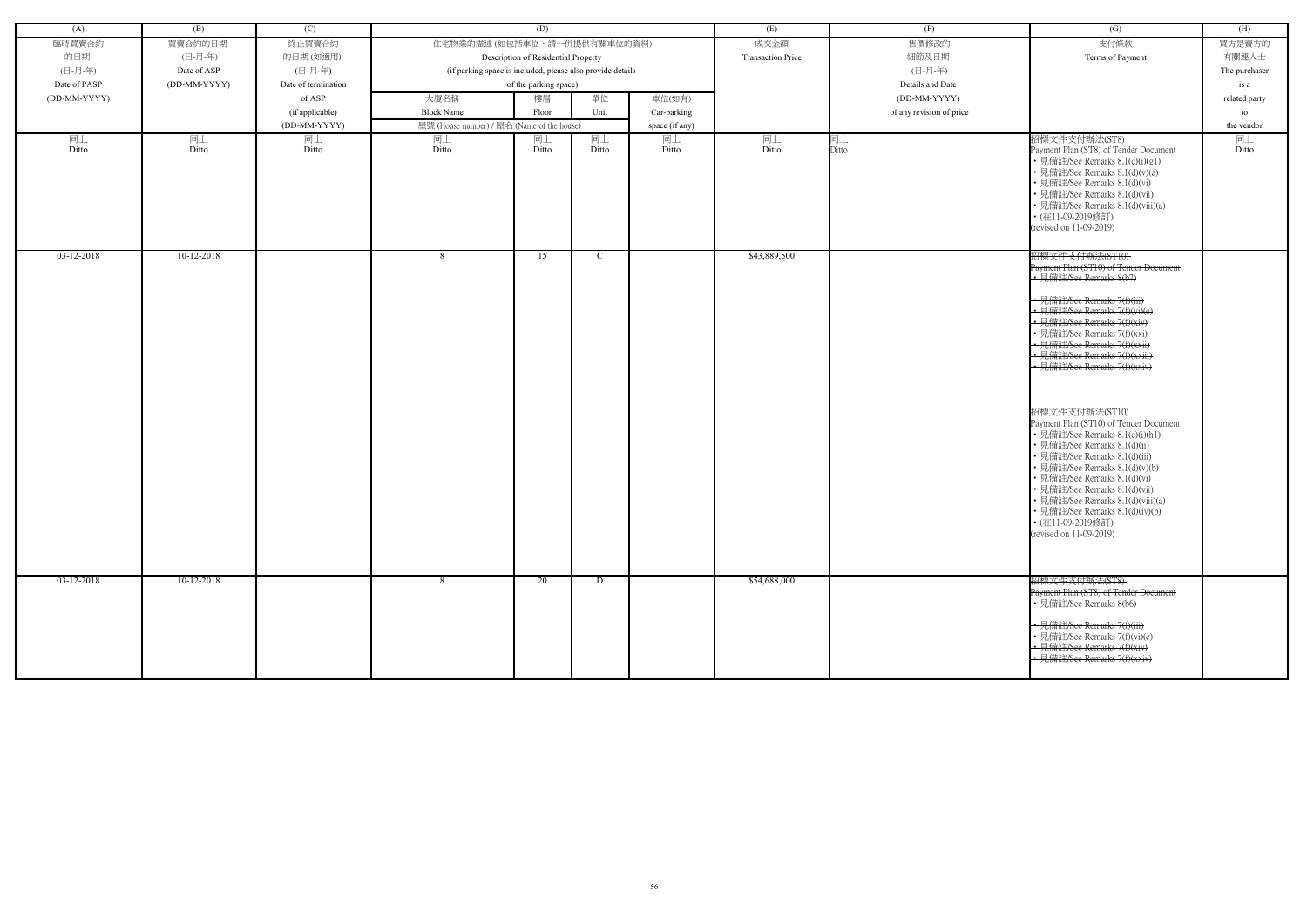| (A)          | (B)          | (C)                 |                                                            | (D)                                 |       |                | (E)                      | (F)                      | (G)                                                                                                                                                                                                                                                                                                                                                                                                                 | (H)           |
|--------------|--------------|---------------------|------------------------------------------------------------|-------------------------------------|-------|----------------|--------------------------|--------------------------|---------------------------------------------------------------------------------------------------------------------------------------------------------------------------------------------------------------------------------------------------------------------------------------------------------------------------------------------------------------------------------------------------------------------|---------------|
| 臨時買賣合約       | 買賣合約的日期      | 終止買賣合約              | 住宅物業的描述 (如包括車位,請一併提供有關車位的資料)                               |                                     |       |                | 成交金額                     | 售價修改的                    | 支付條款                                                                                                                                                                                                                                                                                                                                                                                                                | 買方是賣方的        |
| 的日期          | (日-月-年)      | 的日期(如適用)            |                                                            | Description of Residential Property |       |                | <b>Transaction Price</b> | 細節及日期                    | Terms of Payment                                                                                                                                                                                                                                                                                                                                                                                                    | 有關連人士         |
| (日-月-年)      | Date of ASP  | (日-月-年)             | (if parking space is included, please also provide details |                                     |       |                |                          | (日-月-年)                  |                                                                                                                                                                                                                                                                                                                                                                                                                     | The purchaser |
| Date of PASP | (DD-MM-YYYY) | Date of termination |                                                            | of the parking space)               |       |                |                          | Details and Date         |                                                                                                                                                                                                                                                                                                                                                                                                                     | is a          |
| (DD-MM-YYYY) |              | of ASP              | 大廈名稱                                                       | 樓層                                  | 單位    | 車位(如有)         |                          | (DD-MM-YYYY)             |                                                                                                                                                                                                                                                                                                                                                                                                                     | related party |
|              |              | (if applicable)     | <b>Block Name</b>                                          | Floor                               | Unit  | Car-parking    |                          | of any revision of price |                                                                                                                                                                                                                                                                                                                                                                                                                     | to            |
|              |              | (DD-MM-YYYY)        | 屋號 (House number) / 屋名 (Name of the house)                 |                                     |       | space (if any) |                          |                          |                                                                                                                                                                                                                                                                                                                                                                                                                     | the vendor    |
| 同上           | 同上           | 同上                  | 同上                                                         | 同上                                  | 同上    | 同上             | 同上                       | 同上                       | 招標文件支付辦法(ST8)                                                                                                                                                                                                                                                                                                                                                                                                       | 同上            |
| Ditto        | Ditto        | Ditto               | Ditto                                                      | Ditto                               | Ditto | Ditto          | Ditto                    | Ditto                    | Payment Plan (ST8) of Tender Document<br>• 見備註/See Remarks 8.1(c)(i)(g1)<br>• 見備註/See Remarks 8.1(d)(v)(a)<br>• 見備註/See Remarks 8.1(d)(vi)<br>• 見備註/See Remarks 8.1(d)(vii)<br>• 見備註/See Remarks 8.1(d)(viii)(a)<br>• (在11-09-2019修訂)<br>(revised on 11-09-2019)                                                                                                                                                    | Ditto         |
| 07-12-2018   | $14-12-2018$ |                     | 8                                                          | 19                                  | B     |                | \$28,399,600             |                          | 招標文件支付辦法(ST10)<br>Payment Plan (ST10) of Tender Document<br>• 見備註/See Remarks 8(b7)<br>• 見備註/See Remarks 7(f)(iii)<br>• 見備註/See Remarks 7(f)(xiv)<br>• 見備註/See Remarks 7(f)(xxi)<br>· 見備註/See Remarks 7(f)(xxii)                                                                                                                                                                                                    |               |
|              |              |                     |                                                            |                                     |       |                |                          |                          | • 見備註/See Remarks 7(f)(xxiii)<br>• 見備註/See Remarks 7(f)(xxiv)<br>招標文件支付辦法(ST10)<br>Payment Plan (ST10) of Tender Document<br>• 見備註/See Remarks 8.1(c)(i)(h1)<br>• 見備註/See Remarks 8.1(d)(ii)<br>• 見備註/See Remarks 8.1(d)(iii)<br>• 見備註/See Remarks 8.1(d)(v)(b)<br>• 見備註/See Remarks 8.1(d)(vi)<br>• 見備註/See Remarks 8.1(d)(vii)<br>• 見備註/See Remarks 8.1(d)(iv)(b)<br>• (在11-09-2019修訂)<br>(revised on 11-09-2019) |               |
| 07-12-2018   | 14-12-2018   |                     | 8                                                          | 18                                  | B     |                | \$31,608,000             |                          | 招標文件支付辦法(ST10)<br>Payment Plan (ST10) of Tender Document<br>見備註/See Remarks 8(b7)<br>• 見備註/See Remarks 7(f)(iii)<br>• 見備註/See Remarks 7(f)(xiv)<br>• 見備註/See Remarks 7(f)(i)(i)<br>見備註/See Remarks 7(f)(xxi)<br>• 見備註/See Remarks 7(f)(xxii)<br>• 見備註/See Remarks 7(f)(xxiii)<br>· 見備註/See Remarks 7(f)(xxiv)                                                                                                       |               |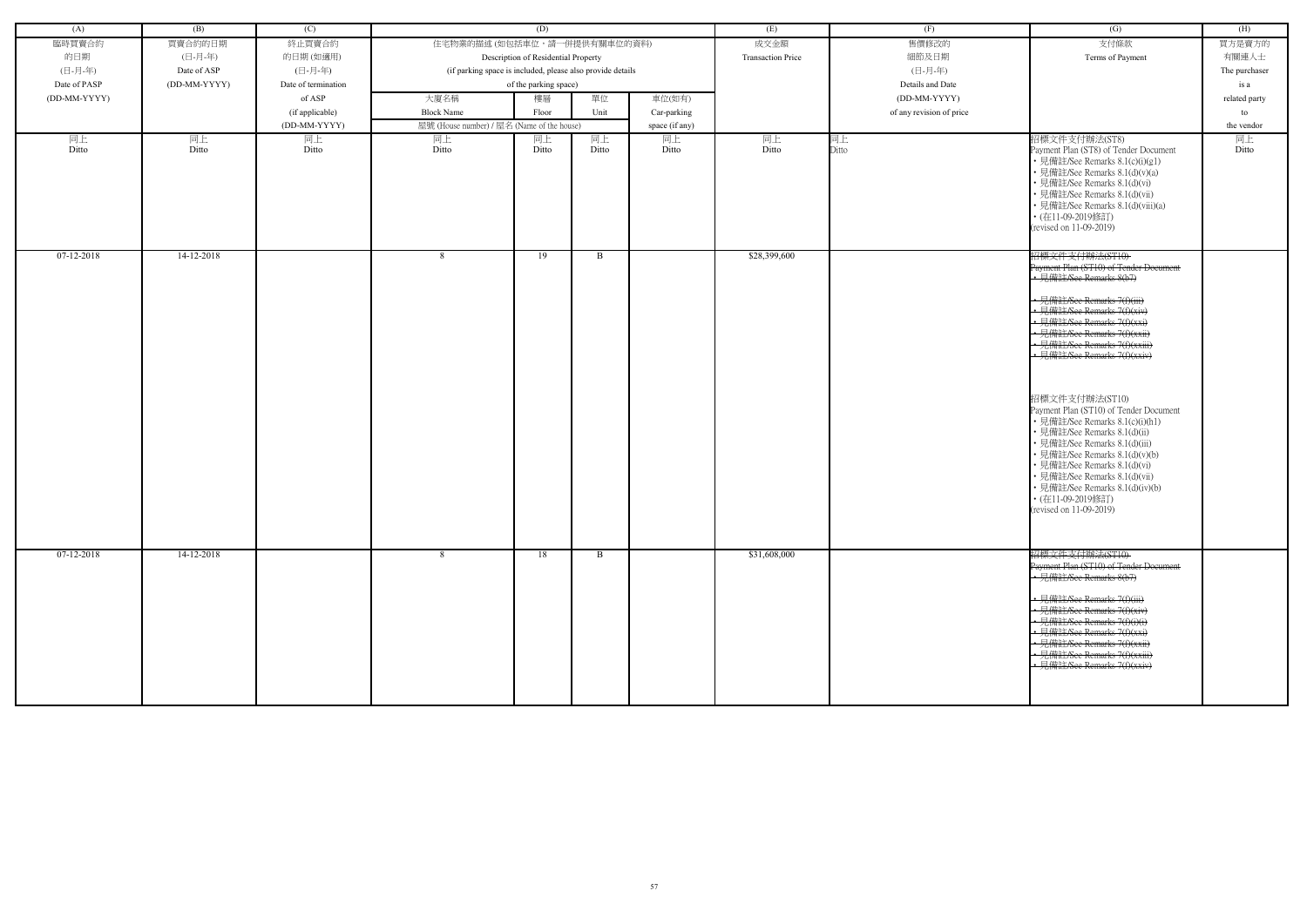| (A)              | (B)          | (C)                 |                                                            | (D)                                 |             |                | (E)                      | (F)                      | (G)                                                                                                                                                                                                                                                                                                                                                                                                                                                                                                                                                                                                                                                                                                     | (H)           |
|------------------|--------------|---------------------|------------------------------------------------------------|-------------------------------------|-------------|----------------|--------------------------|--------------------------|---------------------------------------------------------------------------------------------------------------------------------------------------------------------------------------------------------------------------------------------------------------------------------------------------------------------------------------------------------------------------------------------------------------------------------------------------------------------------------------------------------------------------------------------------------------------------------------------------------------------------------------------------------------------------------------------------------|---------------|
|                  |              |                     |                                                            |                                     |             |                |                          |                          |                                                                                                                                                                                                                                                                                                                                                                                                                                                                                                                                                                                                                                                                                                         |               |
| 臨時買賣合約           | 買賣合約的日期      | 終止買賣合約              | 住宅物業的描述 (如包括車位,請一併提供有關車位的資料)                               |                                     |             |                | 成交金額                     | 售價修改的                    | 支付條款                                                                                                                                                                                                                                                                                                                                                                                                                                                                                                                                                                                                                                                                                                    | 買方是賣方的        |
| 的日期              | (日-月-年)      | 的日期(如適用)            |                                                            | Description of Residential Property |             |                | <b>Transaction Price</b> | 細節及日期                    | Terms of Payment                                                                                                                                                                                                                                                                                                                                                                                                                                                                                                                                                                                                                                                                                        | 有關連人士         |
| (日-月-年)          | Date of ASP  | (日-月-年)             | (if parking space is included, please also provide details |                                     |             |                |                          | (日-月-年)                  |                                                                                                                                                                                                                                                                                                                                                                                                                                                                                                                                                                                                                                                                                                         | The purchaser |
| Date of PASP     | (DD-MM-YYYY) | Date of termination |                                                            | of the parking space)               |             |                |                          | Details and Date         |                                                                                                                                                                                                                                                                                                                                                                                                                                                                                                                                                                                                                                                                                                         | is a          |
| (DD-MM-YYYY)     |              | of ASP              | 大廈名稱                                                       | 樓層                                  | 單位          | 車位(如有)         |                          | (DD-MM-YYYY)             |                                                                                                                                                                                                                                                                                                                                                                                                                                                                                                                                                                                                                                                                                                         | related party |
|                  |              | (if applicable)     | <b>Block Name</b>                                          | Floor                               | Unit        | Car-parking    |                          | of any revision of price |                                                                                                                                                                                                                                                                                                                                                                                                                                                                                                                                                                                                                                                                                                         | to            |
|                  |              | (DD-MM-YYYY)        | 屋號 (House number) / 屋名 (Name of the house)                 |                                     |             | space (if any) |                          |                          |                                                                                                                                                                                                                                                                                                                                                                                                                                                                                                                                                                                                                                                                                                         | the vendor    |
| 同上<br>Ditto      | 同上<br>Ditto  | 同上<br>Ditto         | 同上<br>Ditto                                                | 同上<br>Ditto                         | 同上<br>Ditto | 同上<br>Ditto    | 同上<br>Ditto              | 同上<br>Ditto              | 招標文件支付辦法(ST10)<br>Payment Plan (ST10) of Tender Document<br>• 見備註/See Remarks 8.1(c)(i)(h1)<br>• 見備註/See Remarks 8.1(d)(i)(a)<br>• 見備註/See Remarks 8.1(d)(ii)<br>• 見備註/See Remarks 8.1(d)(iii)<br>· 見備註/See Remarks 8.1(d)(v)(b)<br>• 見備註/See Remarks 8.1(d)(vi)<br>• 見備註/See Remarks 8.1(d)(vii)<br>• 見備註/See Remarks 8.1(d)(iv)(b)<br>• (在11-09-2019修訂)<br>(revised on 11-09-2019)                                                                                                                                                                                                                                                                                                                    | 同上<br>Ditto   |
| $07 - 12 - 2018$ | 14-12-2018   |                     | 8                                                          | 11                                  | B           |                | \$27,500,000             |                          | 招標文件支付辦法(ST10)<br>Payment Plan (ST10) of Tender Document<br>• 見備註/See Remarks 8(b7)<br>← 見備註/See Remarks 7(f)(iii)<br>• 見備註/See Remarks 7(f)(xiv)<br>← 見備註/See Remarks 7(f)(i)(i)<br>• 見備註/See Remarks 7(f)(xxi)<br>見備註/See Remarks 7(f)(xxii)<br>• 見備註/See Remarks 7(f)(xxiii)<br>· 見備註/See Remarks 7(f)(xxiv)<br>招標文件支付辦法(ST10)<br>Payment Plan (ST10) of Tender Document<br>• 見備註/See Remarks 8.1(c)(i)(h1)<br>• 見備註/See Remarks 8.1(d)(i)(b)<br>• 見備註/See Remarks 8.1(d)(ii)<br>• 見備註/See Remarks 8.1(d)(iii)<br>• 見備註/See Remarks 8.1(d)(v)(b)<br>• 見備註/See Remarks 8.1(d)(vi)<br>• 見備註/See Remarks 8.1(d)(vii)<br>• 見備註/See Remarks 8.1(d)(iv)(b)<br>• (在11-09-2019修訂)<br>(revised on 11-09-2019) |               |
| 07-12-2018       | 14-12-2018   |                     | 8                                                          | 9                                   | B           |                | \$24,534,400             |                          | 招標文件支付辦法(ST8)<br>Payment Plan (ST8) of Tender Document<br>• 見備註/See Remarks 8(b6)<br>• 見備註/See Remarks 7(f)(iii)<br>見備註/See Remarks 7(f)(xiv)<br>• 見備註/See Remarks 7(f)(xxiv)                                                                                                                                                                                                                                                                                                                                                                                                                                                                                                                           |               |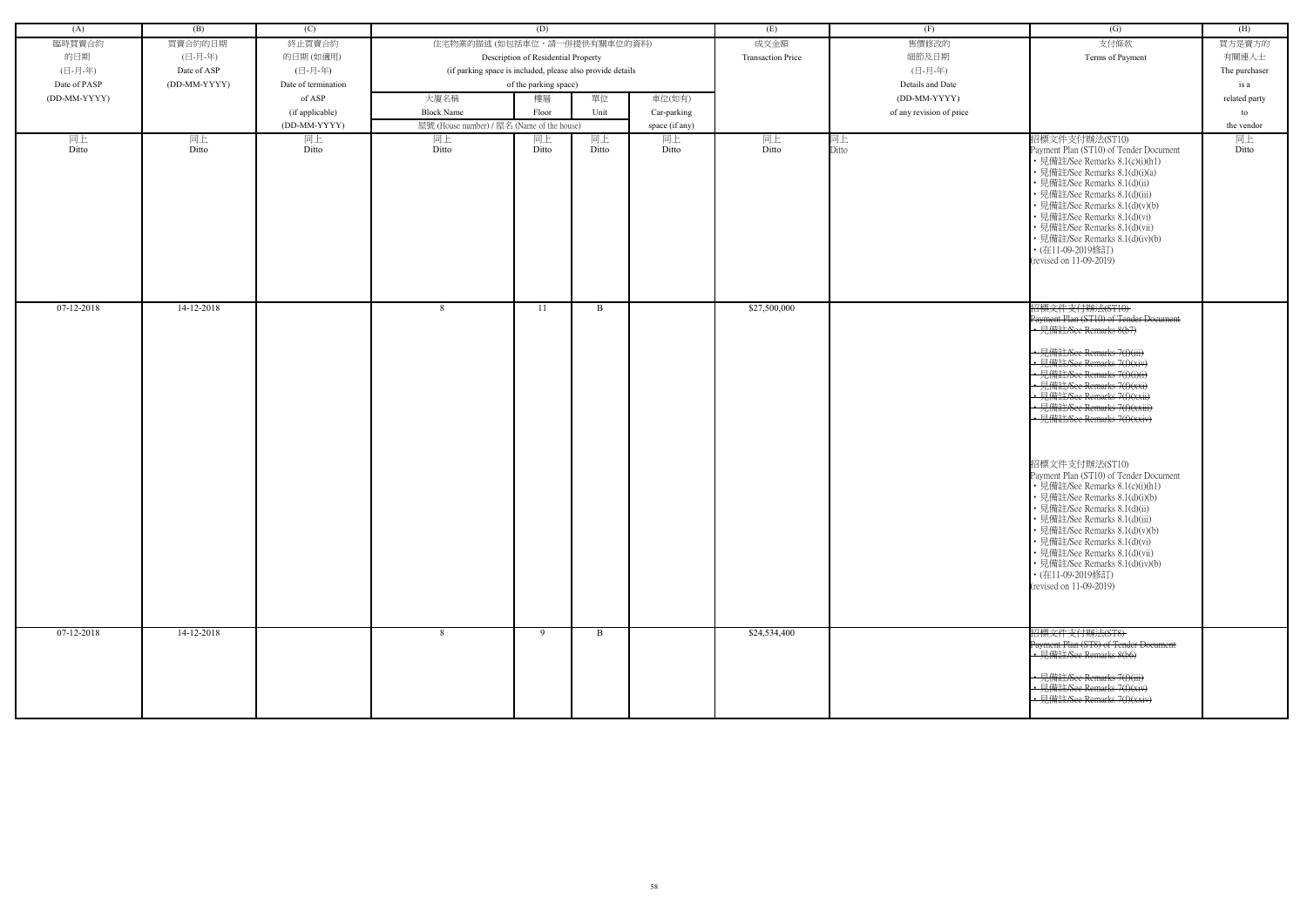| (A)          | (B)          | (C)                 |                                                            | (D)                                 |               |                | (E)                      | (F)                      | (G)                                                                                                                                                                                                                                                                                                                                                                                                                                                                                                                                                                                                                                                                                                            | (H)           |
|--------------|--------------|---------------------|------------------------------------------------------------|-------------------------------------|---------------|----------------|--------------------------|--------------------------|----------------------------------------------------------------------------------------------------------------------------------------------------------------------------------------------------------------------------------------------------------------------------------------------------------------------------------------------------------------------------------------------------------------------------------------------------------------------------------------------------------------------------------------------------------------------------------------------------------------------------------------------------------------------------------------------------------------|---------------|
| 臨時買賣合約       | 買賣合約的日期      | 終止買賣合約              | 住宅物業的描述(如包括車位,請一併提供有關車位的資料)                                |                                     |               |                | 成交金額                     | 售價修改的                    | 支付條款                                                                                                                                                                                                                                                                                                                                                                                                                                                                                                                                                                                                                                                                                                           | 買方是賣方的        |
| 的日期          | (日-月-年)      | 的日期(如適用)            |                                                            | Description of Residential Property |               |                | <b>Transaction Price</b> | 細節及日期                    | Terms of Payment                                                                                                                                                                                                                                                                                                                                                                                                                                                                                                                                                                                                                                                                                               | 有關連人士         |
| (日-月-年)      | Date of ASP  | (日-月-年)             | (if parking space is included, please also provide details |                                     |               |                |                          | (日-月-年)                  |                                                                                                                                                                                                                                                                                                                                                                                                                                                                                                                                                                                                                                                                                                                | The purchaser |
| Date of PASP | (DD-MM-YYYY) | Date of termination |                                                            | of the parking space)               |               |                |                          | Details and Date         |                                                                                                                                                                                                                                                                                                                                                                                                                                                                                                                                                                                                                                                                                                                | is a          |
| (DD-MM-YYYY) |              | of ASP              | 大廈名稱                                                       | 樓層                                  | 單位            | 車位(如有)         |                          | (DD-MM-YYYY)             |                                                                                                                                                                                                                                                                                                                                                                                                                                                                                                                                                                                                                                                                                                                | related party |
|              |              |                     |                                                            |                                     |               |                |                          |                          |                                                                                                                                                                                                                                                                                                                                                                                                                                                                                                                                                                                                                                                                                                                |               |
|              |              | (if applicable)     | <b>Block Name</b>                                          | Floor                               | Unit          | Car-parking    |                          | of any revision of price |                                                                                                                                                                                                                                                                                                                                                                                                                                                                                                                                                                                                                                                                                                                | to            |
|              |              | (DD-MM-YYYY)        | 屋號 (House number) / 屋名 (Name of the house)                 |                                     |               | space (if any) |                          |                          |                                                                                                                                                                                                                                                                                                                                                                                                                                                                                                                                                                                                                                                                                                                | the vendor    |
| 同上<br>Ditto  | 同上<br>Ditto  | 同上<br>Ditto         | 同上<br>Ditto                                                | 同上<br>Ditto                         | 同上<br>Ditto   | 同上<br>Ditto    | 同上<br>Ditto              | 同上<br>Ditto              | 招標文件支付辦法(ST8)<br>Payment Plan (ST8) of Tender Document<br>• 見備註/See Remarks 8.1(c)(i)(g1)<br>• 見備註/See Remarks 8.1(d)(v)(a)<br>• 見備註/See Remarks 8.1(d)(vi)<br>• 見備註/See Remarks 8.1(d)(vii)<br>• (在11-09-2019修訂)<br>(revised on 11-09-2019)                                                                                                                                                                                                                                                                                                                                                                                                                                                                   | 同上<br>Ditto   |
| $07-12-2018$ | 14-12-2018   |                     | 8                                                          | 18                                  | C             |                | \$46,116,000             |                          | 招標文件支付辦法(ST10)<br>Payment Plan (ST10) of Tender Document<br>• 見備註/See Remarks 8(b7)<br>• 見備註/See Remarks 7(f)(iii)<br>• 見備註/See Remarks 7(f)(vi)(e)<br>• 見備註/See Remarks 7(f)(xiv)<br>· 見備註/See Remarks 7(f)(xxi)<br>• 見備註/See Remarks 7(f)(xxii)<br>· 見備註/See Remarks 7(f)(xxiii)<br>• 見備註/See Remarks $7(f)(xxi)$<br>招標文件支付辦法(ST10)<br>Payment Plan (ST10) of Tender Document<br>• 見備註/See Remarks 8.1(c)(i)(h1)<br>• 見備註/See Remarks 8.1(d)(ii)<br>· 見備註/See Remarks 8.1(d)(iii)<br>• 見備註/See Remarks 8.1(d)(v)(b)<br>• 見備註/See Remarks 8.1(d)(vi)<br>• 見備註/See Remarks 8.1(d)(vii)<br>• 見備註/See Remarks 8.1(d)(viii)(a)<br>• 見備註/See Remarks 8.1(d)(iv)(b)<br>• (在11-09-2019修訂)<br>(revised on 11-09-2019) |               |
| 07-12-2018   | 14-12-2018   |                     | -8                                                         | 17                                  | $\mathcal{C}$ |                | \$46,115,800             |                          | 招標文件支付辦法(ST10)<br>Payment Plan (ST10) of Tender Document<br>• 見備註/See Remarks 8(b7)<br>• 見備註/See Remarks 7(f)(iii)<br>• 見備註/See Remarks 7(f)(vi)(e)<br>• 見備註/See Remarks 7(f)(xiv)<br>• 見備註/See Remarks 7(f)(xxi)<br>· 見備註/See Remarks 7(f)(xxii)<br>• 見備註/See Remarks 7(f)(xxiii)<br>· 見備註/See Remarks 7(f)(xxiv)                                                                                                                                                                                                                                                                                                                                                                                             |               |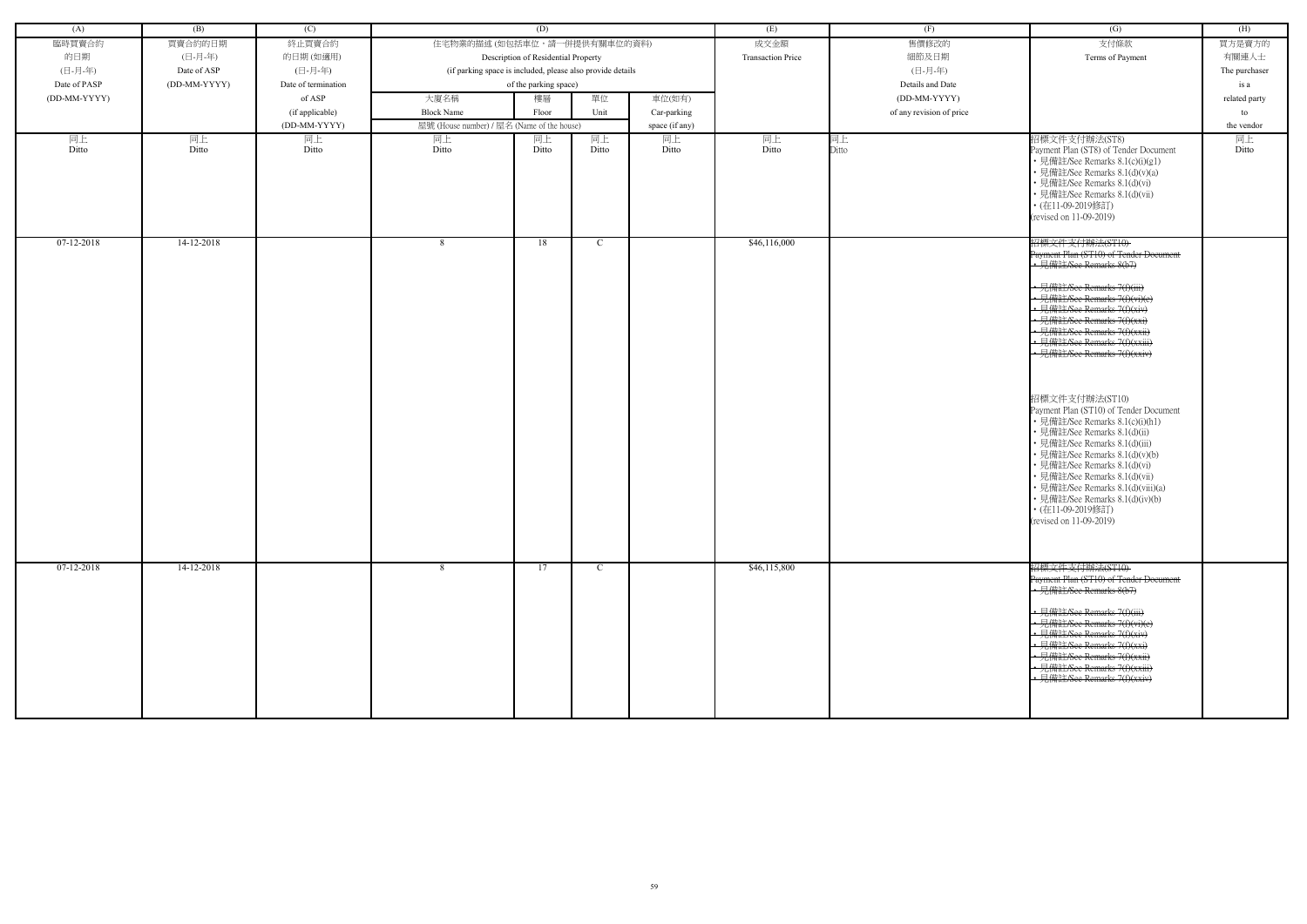| (A)          | (B)          | (C)                 |                                                            | (D)                                 |       |                | (E)                      | (F)                      | (G)                                                                                                                                                                                                                                                                                                                                                                                                                                                                                                                                                                                                                                                                                                                                                                             | (H)           |
|--------------|--------------|---------------------|------------------------------------------------------------|-------------------------------------|-------|----------------|--------------------------|--------------------------|---------------------------------------------------------------------------------------------------------------------------------------------------------------------------------------------------------------------------------------------------------------------------------------------------------------------------------------------------------------------------------------------------------------------------------------------------------------------------------------------------------------------------------------------------------------------------------------------------------------------------------------------------------------------------------------------------------------------------------------------------------------------------------|---------------|
| 臨時買賣合約       | 買賣合約的日期      | 終止買賣合約              | 住宅物業的描述 (如包括車位,請一併提供有關車位的資料)                               |                                     |       |                | 成交金額                     | 售價修改的                    | 支付條款                                                                                                                                                                                                                                                                                                                                                                                                                                                                                                                                                                                                                                                                                                                                                                            | 買方是賣方的        |
| 的日期          | (日-月-年)      | 的日期(如適用)            |                                                            | Description of Residential Property |       |                | <b>Transaction Price</b> | 細節及日期                    | Terms of Payment                                                                                                                                                                                                                                                                                                                                                                                                                                                                                                                                                                                                                                                                                                                                                                | 有關連人士         |
| (日-月-年)      | Date of ASP  | (日-月-年)             | (if parking space is included, please also provide details |                                     |       |                |                          | (日-月-年)                  |                                                                                                                                                                                                                                                                                                                                                                                                                                                                                                                                                                                                                                                                                                                                                                                 | The purchaser |
| Date of PASP | (DD-MM-YYYY) | Date of termination |                                                            | of the parking space)               |       |                |                          | Details and Date         |                                                                                                                                                                                                                                                                                                                                                                                                                                                                                                                                                                                                                                                                                                                                                                                 | is a          |
| (DD-MM-YYYY) |              | of ASP              | 大廈名稱                                                       | 樓層                                  | 單位    | 車位(如有)         |                          | (DD-MM-YYYY)             |                                                                                                                                                                                                                                                                                                                                                                                                                                                                                                                                                                                                                                                                                                                                                                                 | related party |
|              |              | (if applicable)     | <b>Block Name</b>                                          | Floor                               | Unit  | Car-parking    |                          | of any revision of price |                                                                                                                                                                                                                                                                                                                                                                                                                                                                                                                                                                                                                                                                                                                                                                                 | to            |
|              |              | (DD-MM-YYYY)        | 屋號 (House number) / 屋名 (Name of the house)                 |                                     |       | space (if any) |                          |                          |                                                                                                                                                                                                                                                                                                                                                                                                                                                                                                                                                                                                                                                                                                                                                                                 | the vendor    |
| 同上           | 同上           | 同上                  | 同上                                                         | 同上                                  | 同上    | 同上             | 同上                       | 同上                       | 招標文件支付辦法(ST10)                                                                                                                                                                                                                                                                                                                                                                                                                                                                                                                                                                                                                                                                                                                                                                  | 同上            |
| Ditto        | Ditto        | Ditto               | Ditto                                                      | Ditto                               | Ditto | Ditto          | Ditto                    | Ditto                    | Payment Plan (ST10) of Tender Document<br>• 見備註/See Remarks 8.1(c)(i)(h1)<br>• 見備註/See Remarks 8.1(d)(ii)<br>見備註/See Remarks 8.1(d)(iii)<br>• 見備註/See Remarks 8.1(d)(v)(b)<br>• 見備註/See Remarks 8.1(d)(vi)<br>• 見備註/See Remarks 8.1(d)(vii)<br>• 見備註/See Remarks 8.1(d)(viii)(a)<br>• 見備註/See Remarks 8.1(d)(iv)(b)<br>• (在11-09-2019修訂)<br>(revised on 11-09-2019)                                                                                                                                                                                                                                                                                                                                                                                                             | Ditto         |
| 07-12-2018   | 14-12-2018   | $04-11-2021$        | -8                                                         | 18                                  | D     |                | \$64,600,000             |                          | 招標文件支付辦法(ST10)<br>Payment Plan (ST10) of Tender Document<br>• 見備註/See Remarks 8(b7)<br>• 見備註/See Remarks 7(f)(iii)<br>• 見備註/See Remarks 7(f)(vi)(e)<br>· 見備註/See Remarks 7(f)(xiv)<br>• 見備註/See Remarks 7(f)(i)(i)<br>• 見備註/See Remarks 7(f)(xxi)<br>• 見備註/See Remarks 7(f)(xxii)<br>• 見備註/See Remarks 7(f)(xxiii)<br>• 見備註/See Remarks 7(f)(xxiv)<br>招標文件支付辦法(ST10)<br>Payment Plan (ST10) of Tender Document<br>• 見備註/See Remarks 8.1(c)(i)(h1)<br>• 見備註/See Remarks 8.1(d)(i)(a)<br>• 見備註/See Remarks 8.1(d)(ii)<br>• 見備註/See Remarks 8.1(d)(iii)<br>• 見備註/See Remarks 8.1(d)(v)(b)<br>• 見備註/See Remarks 8.1(d)(vi)<br>• 見備註/See Remarks 8.1(d)(vii)<br>• 見備註/See Remarks 8.1(d)(viii)(a)<br>• 見備註/See Remarks 8.1(d)(iv)(b)<br>• (在11-09-2019修訂)<br>(revised on 11-09-2019) |               |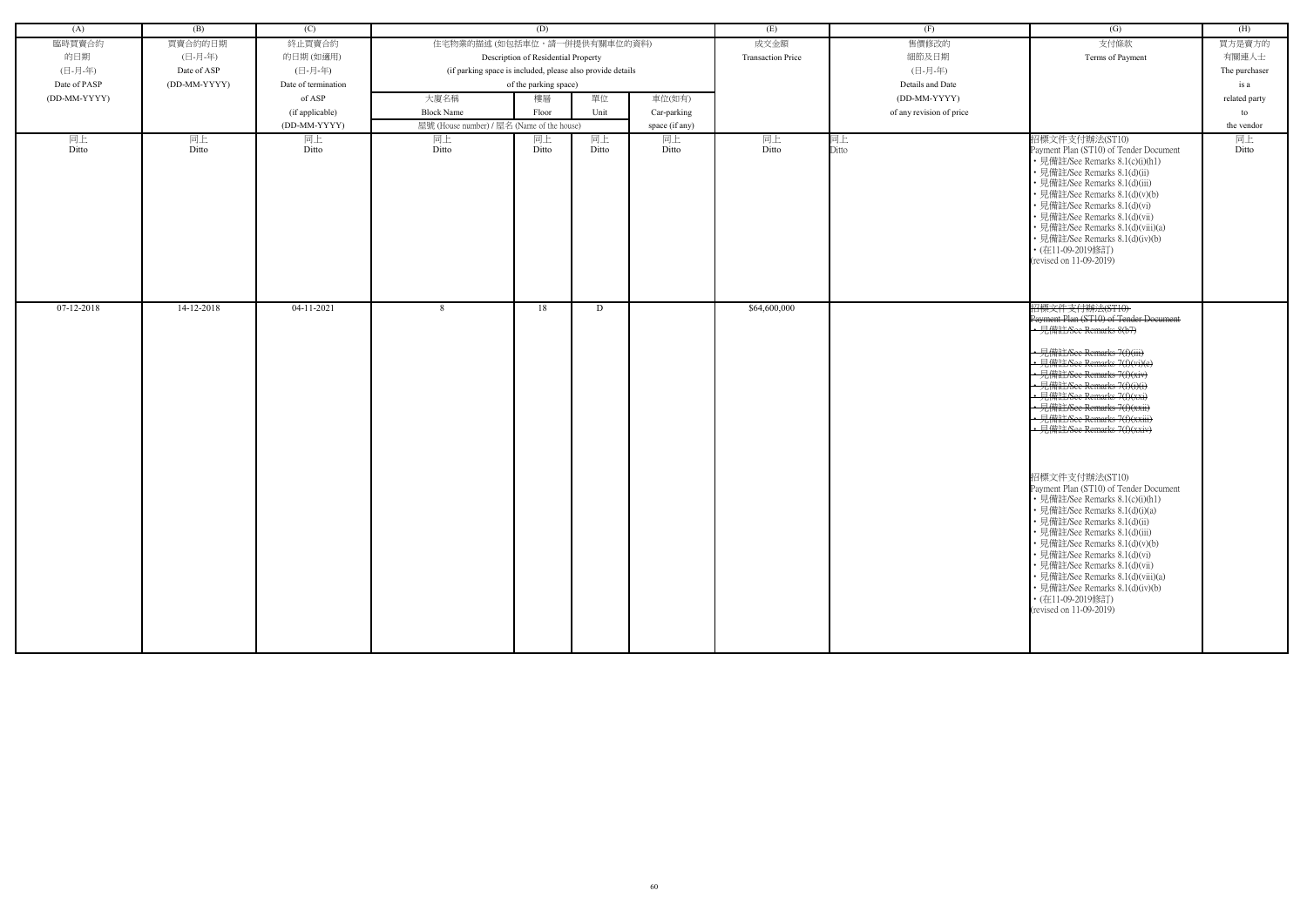| (A)          | (B)          | (C)                 |                                                            | (D)                                 |              |                | (E)                      | (F)                      | $\overline{(G)}$                                                                                                                                                                                                                                                                                                                                                                                                                                                                                                                                                                                                                                                                                          | (H)           |
|--------------|--------------|---------------------|------------------------------------------------------------|-------------------------------------|--------------|----------------|--------------------------|--------------------------|-----------------------------------------------------------------------------------------------------------------------------------------------------------------------------------------------------------------------------------------------------------------------------------------------------------------------------------------------------------------------------------------------------------------------------------------------------------------------------------------------------------------------------------------------------------------------------------------------------------------------------------------------------------------------------------------------------------|---------------|
| 臨時買賣合約       | 買賣合約的日期      | 終止買賣合約              | 住宅物業的描述 (如包括車位,請一併提供有關車位的資料)                               |                                     |              |                | 成交金額                     | 售價修改的                    | 支付條款                                                                                                                                                                                                                                                                                                                                                                                                                                                                                                                                                                                                                                                                                                      | 買方是賣方的        |
| 的日期          | (日-月-年)      | 的日期(如適用)            |                                                            | Description of Residential Property |              |                | <b>Transaction Price</b> | 細節及日期                    | Terms of Payment                                                                                                                                                                                                                                                                                                                                                                                                                                                                                                                                                                                                                                                                                          | 有關連人士         |
| (日-月-年)      | Date of ASP  | (日-月-年)             | (if parking space is included, please also provide details |                                     |              |                |                          | (日-月-年)                  |                                                                                                                                                                                                                                                                                                                                                                                                                                                                                                                                                                                                                                                                                                           | The purchaser |
|              |              |                     |                                                            |                                     |              |                |                          |                          |                                                                                                                                                                                                                                                                                                                                                                                                                                                                                                                                                                                                                                                                                                           |               |
| Date of PASP | (DD-MM-YYYY) | Date of termination |                                                            | of the parking space)               |              |                |                          | Details and Date         |                                                                                                                                                                                                                                                                                                                                                                                                                                                                                                                                                                                                                                                                                                           | is a          |
| (DD-MM-YYYY) |              | of ASP              | 大廈名稱                                                       | 樓層                                  | 單位           | 車位(如有)         |                          | (DD-MM-YYYY)             |                                                                                                                                                                                                                                                                                                                                                                                                                                                                                                                                                                                                                                                                                                           | related party |
|              |              | (if applicable)     | <b>Block Name</b>                                          | Floor                               | Unit         | Car-parking    |                          | of any revision of price |                                                                                                                                                                                                                                                                                                                                                                                                                                                                                                                                                                                                                                                                                                           | to            |
|              |              | (DD-MM-YYYY)        | 屋號 (House number) / 屋名 (Name of the house)                 |                                     |              | space (if any) |                          |                          |                                                                                                                                                                                                                                                                                                                                                                                                                                                                                                                                                                                                                                                                                                           | the vendor    |
| $10-12-2018$ | 17-12-2018   |                     | 8                                                          | 15                                  | B            |                | \$30,540,000             |                          | 招標文件支付辦法(ST10)                                                                                                                                                                                                                                                                                                                                                                                                                                                                                                                                                                                                                                                                                            |               |
|              |              |                     |                                                            |                                     |              |                |                          |                          | Payment Plan (ST10) of Tender Document<br>• 見備註/See Remarks 8(b7)<br>• 見備註/See Remarks 7(f)(iii)<br>• 見備註/See Remarks 7(f)(xiv)<br>• 見備註/See Remarks 7(f)(i)(i)<br>見備註/See Remarks 7(f)(xxi)<br>• 見備註/See Remarks 7(f)(xxii)<br>見備註/See Remarks 7(f)(xxiii)<br>· 見備註/See Remarks 7(f)(xxiv)<br>招標文件支付辦法(ST10)<br>Payment Plan (ST10) of Tender Document<br>• 見備註/See Remarks 8.1(c)(i)(h1)<br>• 見備註/See Remarks 8.1(d)(i)(a)<br>· 見備註/See Remarks 8.1(d)(ii)<br>· 見備註/See Remarks 8.1(d)(iii)<br>見備註/See Remarks 8.1(d)(v)(b)<br>見備註/See Remarks 8.1(d)(vi)<br>見備註/See Remarks 8.1(d)(vii)<br>· 見備註/See Remarks 8.1(d)(iv)(b)<br>• (在11-09-2019修訂)<br>(revised on 11-09-2019)                             |               |
| $10-12-2018$ | 17-12-2018   |                     | 8                                                          | 12                                  | $\mathbf{B}$ |                | \$28,043,460             |                          | 招標文件支付辦法(ST10)<br>Payment Plan (ST10) of Tender Doeument<br>• 見備註/See Remarks 8(b7)<br>→ 見備註/See Remarks 7(f)(iii)<br>· 見備註/See Remarks 7(f)(xiv)<br>• 見備註/See Remarks 7(f)(i)(i)<br>• 見備註/See Remarks 7(f)(xxi)<br>• 見備註/See Remarks 7(f)(xxii)<br>• 見備註/See Remarks 7(f)(xxiii)<br>- 見備註/See Remarks 7(f)(xxiv)<br>招標文件支付辦法(ST10)<br>Payment Plan (ST10) of Tender Document<br>• 見備註/See Remarks 8.1(c)(i)(h1)<br>• 見備註/See Remarks 8.1(d)(i)(b)<br>• 見備註/See Remarks 8.1(d)(ii)<br>· 見備註/See Remarks 8.1(d)(iii)<br>• 見備註/See Remarks 8.1(d)(v)(b)<br>• 見備註/See Remarks 8.1(d)(vi)<br>• 見備註/See Remarks 8.1(d)(vii)<br>• 見備註/See Remarks 8.1(d)(iv)(b)<br>• (在11-09-2019修訂)<br>(revised on 11-09-2019) |               |

| (G)                                                                         | (H)           |
|-----------------------------------------------------------------------------|---------------|
| 支付條款                                                                        | 買方是賣方的        |
| Terms of Payment                                                            | 有關連人士         |
|                                                                             | The purchaser |
|                                                                             | is a          |
|                                                                             |               |
|                                                                             | related party |
|                                                                             | to            |
|                                                                             | the vendor    |
| <del>招標文件支付辦法(ST10)</del><br>Payment Plan (ST10) of Tender Document         |               |
| 見備註/See Remarks 8(b7)                                                       |               |
|                                                                             |               |
| <del>靖註/See Remarks 7(f)(iii)</del>                                         |               |
| 見備註/See Remarks 7(f)(xiv)                                                   |               |
| <del>有註/See Remarks 7(f)(i)(i)</del>                                        |               |
| <del>菲主/See Remarks 7(f)(xxi)</del><br><del>有註/See Remarks 7(f)(xxii)</del> |               |
| <del>見備註/See Remarks 7(f)(xxiii)</del>                                      |               |
| 見備註/See Remarks 7(f)(xxiv)                                                  |               |
|                                                                             |               |
|                                                                             |               |
|                                                                             |               |
| 招標文件支付辦法(ST10)<br>Payment Plan (ST10) of Tender Document                    |               |
| • 見備註/See Remarks 8.1(c)(i)(h1)                                             |               |
| • 見備註/See Remarks 8.1(d)(i)(a)                                              |               |
| • 見備註/See Remarks 8.1(d)(ii)                                                |               |
| • 見備註/See Remarks 8.1(d)(iii)                                               |               |
| • 見備註/See Remarks 8.1(d)(v)(b)                                              |               |
| • 見備註/See Remarks 8.1(d)(vi)<br>• 見備註/See Remarks 8.1(d)(vii)               |               |
| • 見備註/See Remarks 8.1(d)(iv)(b)                                             |               |
| ・(在11-09-2019修訂)                                                            |               |
| (revised on 11-09-2019)                                                     |               |
|                                                                             |               |
|                                                                             |               |
| <del>招標文件支付辦法(ST10)</del>                                                   |               |
| Payment Plan (ST10) of Tender Doeument                                      |               |
| <del>見備註/See Remarks 8(b7)</del>                                            |               |
|                                                                             |               |
| $H \nleftrightarrow_H \omega$ n<br>註/See Remarks 7(f)(iii)                  |               |
| <del>註/See Remarks 7(t)(xiv)</del>                                          |               |
| 註/See Remarks 7(f)(i)(i)<br><del>See Remarks 7(f)(xxi)</del>                |               |
| <del>E/See Remarks 7(f)(xxii)</del>                                         |               |
| <del>靠註/See Remarks 7(f)(xxiii)</del>                                       |               |
| 註/See Remarks 7(f)(xxiv)                                                    |               |
|                                                                             |               |
|                                                                             |               |
| 招標文件支付辦法(ST10)                                                              |               |
| Payment Plan (ST10) of Tender Document                                      |               |
| • 見備註/See Remarks 8.1(c)(i)(h1)                                             |               |
| • 見備註/See Remarks 8.1(d)(i)(b)                                              |               |
| ・見備註/See Remarks 8.1(d)(ii)                                                 |               |
| • 見備註/See Remarks 8.1(d)(iii)                                               |               |
| • 見備註/See Remarks 8.1(d)(v)(b)<br>• 見備註/See Remarks 8.1(d)(vi)              |               |
| • 見備註/See Remarks 8.1(d)(vii)                                               |               |
| • 見備註/See Remarks 8.1(d)(iv)(b)                                             |               |
| ・(在11-09-2019修訂)                                                            |               |
| (revised on 11-09-2019)                                                     |               |
|                                                                             |               |
|                                                                             |               |
|                                                                             |               |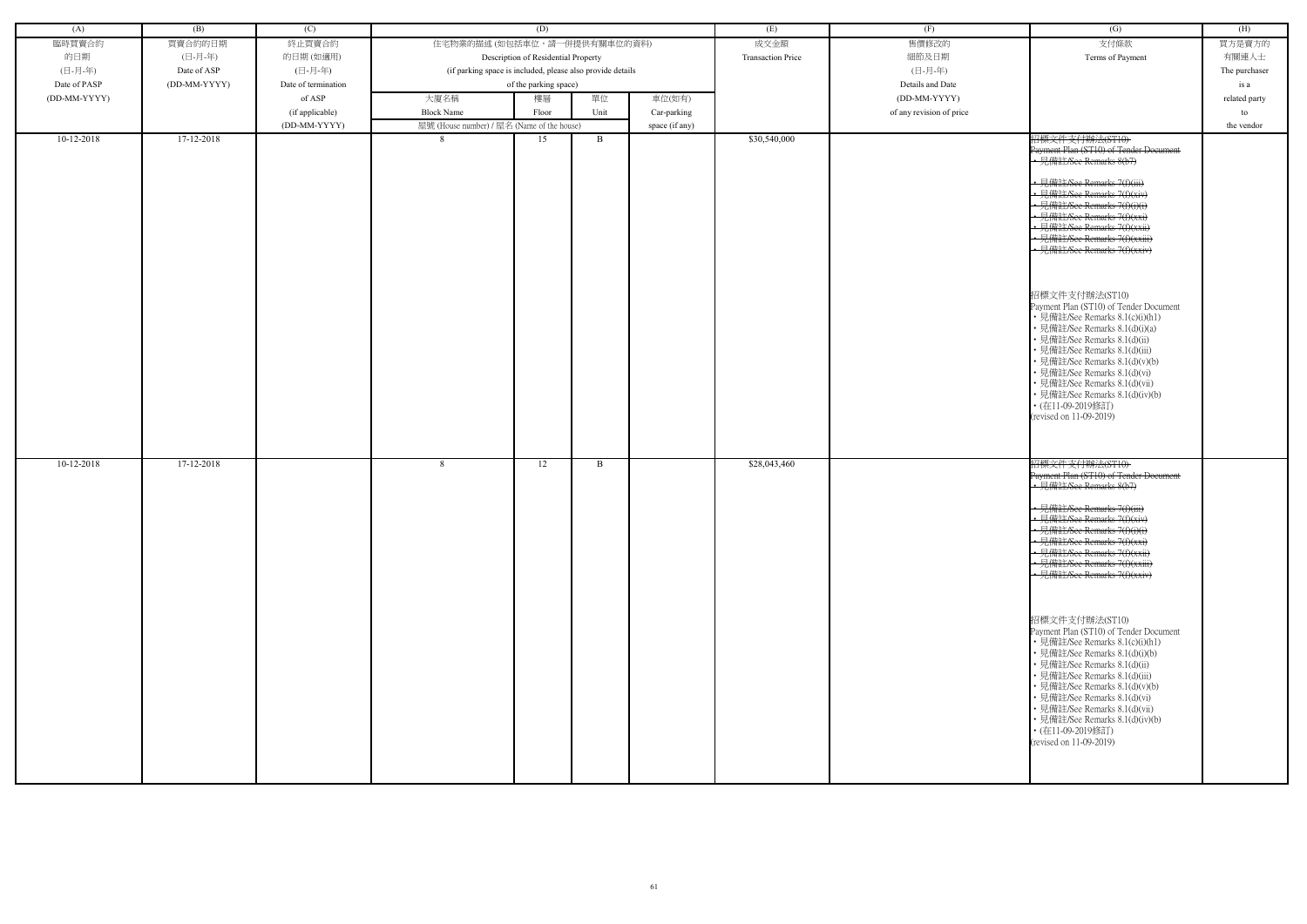| (A)          | (B)          | (C)                 |                                                            | (D)                                 |             |                | (E)                      | (F)                      | $\overline{(G)}$                                                                                                                                                                                                                                                                                                                                                                                                                                                                                                                                                                                                                                                                                                   | (H)           |
|--------------|--------------|---------------------|------------------------------------------------------------|-------------------------------------|-------------|----------------|--------------------------|--------------------------|--------------------------------------------------------------------------------------------------------------------------------------------------------------------------------------------------------------------------------------------------------------------------------------------------------------------------------------------------------------------------------------------------------------------------------------------------------------------------------------------------------------------------------------------------------------------------------------------------------------------------------------------------------------------------------------------------------------------|---------------|
| 臨時買賣合約       | 買賣合約的日期      | 終止買賣合約              | 住宅物業的描述 (如包括車位,請一併提供有關車位的資料)                               |                                     |             |                | 成交金額                     | 售價修改的                    | 支付條款                                                                                                                                                                                                                                                                                                                                                                                                                                                                                                                                                                                                                                                                                                               | 買方是賣方的        |
| 的日期          | (日-月-年)      | 的日期(如適用)            |                                                            | Description of Residential Property |             |                | <b>Transaction Price</b> | 細節及日期                    | Terms of Payment                                                                                                                                                                                                                                                                                                                                                                                                                                                                                                                                                                                                                                                                                                   | 有關連人士         |
|              |              |                     |                                                            |                                     |             |                |                          |                          |                                                                                                                                                                                                                                                                                                                                                                                                                                                                                                                                                                                                                                                                                                                    |               |
| (日-月-年)      | Date of ASP  | (日-月-年)             | (if parking space is included, please also provide details |                                     |             |                |                          | (日-月-年)                  |                                                                                                                                                                                                                                                                                                                                                                                                                                                                                                                                                                                                                                                                                                                    | The purchaser |
| Date of PASP | (DD-MM-YYYY) | Date of termination |                                                            | of the parking space)               |             |                |                          | Details and Date         |                                                                                                                                                                                                                                                                                                                                                                                                                                                                                                                                                                                                                                                                                                                    | is a          |
| (DD-MM-YYYY) |              | of ASP              | 大廈名稱                                                       | 樓層                                  | 單位          | 車位(如有)         |                          | (DD-MM-YYYY)             |                                                                                                                                                                                                                                                                                                                                                                                                                                                                                                                                                                                                                                                                                                                    | related party |
|              |              | (if applicable)     | <b>Block Name</b>                                          | Floor                               | Unit        | Car-parking    |                          | of any revision of price |                                                                                                                                                                                                                                                                                                                                                                                                                                                                                                                                                                                                                                                                                                                    | to            |
|              |              | (DD-MM-YYYY)        | 屋號 (House number) / 屋名 (Name of the house)                 |                                     |             | space (if any) |                          |                          |                                                                                                                                                                                                                                                                                                                                                                                                                                                                                                                                                                                                                                                                                                                    | the vendor    |
|              |              |                     |                                                            |                                     |             |                |                          |                          |                                                                                                                                                                                                                                                                                                                                                                                                                                                                                                                                                                                                                                                                                                                    |               |
| $10-12-2018$ | 17-12-2018   |                     | 8                                                          | 26                                  | $\mathbf C$ |                | \$53,389,000             |                          | 招標文件支付辦法(ST10)<br>Payment Plan (ST10) of Tender Document<br>• 見備註/See Remarks 8(b7)<br>· 見備註/See Remarks 7(f)(iii)<br>• 見備註/See Remarks 7(f)(vi)(e)<br>見備註/See Remarks 7(f)(xiv)<br>• 見備註/See Remarks 7(f)(xxi)<br>見備註/See Remarks 7(f)(xxii)<br>· 見備註/See Remarks 7(f)(xxiii)<br>• 見備註/See Remarks 7(f)(xxiv)<br>招標文件支付辦法(ST10)<br>Payment Plan (ST10) of Tender Document<br>• 見備註/See Remarks 8.1(c)(i)(h1)<br>見備註/See Remarks 8.1(d)(ii)<br>見備註/See Remarks 8.1(d)(iii)<br>見備註/See Remarks 8.1(d)(v)(b)<br>見備註/See Remarks 8.1(d)(vi)<br>見備註/See Remarks 8.1(d)(vii)<br>見備註/See Remarks 8.1(d)(viii)(a)<br>• 見備註/See Remarks 8.1(d)(iv)(b)<br>• (在11-09-2019修訂)<br>(revised on 11-09-2019)                      |               |
| $10-12-2018$ | 17-12-2018   |                     | 8                                                          | 12                                  | D           |                | \$52,363,000             |                          | 招標文件支付辦法(ST10)<br>Payment Plan (ST10) of Tender Document<br>.<br>• 見備註/See Remarks 8(b7)<br>• 見備註/See Remarks 7(f)(iii)<br>• 見備註/See Remarks 7(f)(vi)(e)<br>• 見備註/See Remarks 7(f)(xiv)<br>· 見備註/See Remarks 7(f)(xxi)<br>• 見備註/See Remarks 7(f)(xxii)<br>• 見備註/See Remarks 7(f)(xxiii)<br>• 見備註/See Remarks 7(f)(xxiv)<br>招標文件支付辦法(ST10)<br>Payment Plan (ST10) of Tender Document<br>• 見備註/See Remarks 8.1(c)(i)(h1)<br>• 見備註/See Remarks 8.1(d)(ii)<br>· 見備註/See Remarks 8.1(d)(iii)<br>• 見備註/See Remarks 8.1(d)(v)(b)<br>• 見備註/See Remarks 8.1(d)(vi)<br>• 見備註/See Remarks 8.1(d)(vii)<br>• 見備註/See Remarks 8.1(d)(viii)(a)<br>• 見備註/See Remarks 8.1(d)(iv)(b)<br>• (在11-09-2019修訂)<br>(revised on 11-09-2019) |               |

| (G)                                                                                                                                                                                                                                                                                                                                                                                                                                                                                                                                                                                                               | (H)           |
|-------------------------------------------------------------------------------------------------------------------------------------------------------------------------------------------------------------------------------------------------------------------------------------------------------------------------------------------------------------------------------------------------------------------------------------------------------------------------------------------------------------------------------------------------------------------------------------------------------------------|---------------|
| 支付條款                                                                                                                                                                                                                                                                                                                                                                                                                                                                                                                                                                                                              | 買方是賣方的        |
| Terms of Payment                                                                                                                                                                                                                                                                                                                                                                                                                                                                                                                                                                                                  | 有關連人士         |
|                                                                                                                                                                                                                                                                                                                                                                                                                                                                                                                                                                                                                   | The purchaser |
|                                                                                                                                                                                                                                                                                                                                                                                                                                                                                                                                                                                                                   | is a          |
|                                                                                                                                                                                                                                                                                                                                                                                                                                                                                                                                                                                                                   | related party |
|                                                                                                                                                                                                                                                                                                                                                                                                                                                                                                                                                                                                                   | to            |
|                                                                                                                                                                                                                                                                                                                                                                                                                                                                                                                                                                                                                   | the vendor    |
| 招標文件支付辦法(ST10)<br>Payment Plan (ST10) of Tender Document<br>-見備註/See Remarks 8(b7)<br><del>詳社/See Remarks 7(f)(iii)</del><br>註/See Remarks 7(f)(xiv)<br><del>註/See Remarks 7(f)(xxi)</del><br><del>肯註/See Remarks 7(f)(xxii)</del><br><del>備註/See Remarks 7(f)(xxiii)</del><br>見備註/See Remarks 7(f)(xxiv)<br>招標文件支付辦法(ST10)<br>Payment Plan (ST10) of Tender Document<br>• 見備註/See Remarks 8.1(c)(i)(h1)<br>• 見備註/See Remarks 8.1(d)(ii)<br>• 見備註/See Remarks 8.1(d)(iii)<br>• 見備註/See Remarks 8.1(d)(v)(b)<br>• 見備註/See Remarks 8.1(d)(vi)<br>• 見備註/See Remarks 8.1(d)(vii)<br>• 見備註/See Remarks 8.1(d)(viii)(a) |               |
| • 見備註/See Remarks 8.1(d)(iv)(b)<br>・(在11-09-2019修訂)<br>(revised on 11-09-2019)                                                                                                                                                                                                                                                                                                                                                                                                                                                                                                                                    |               |
| 招標文件支付辦法(ST10)<br>Payment Plan (ST10) of Tender Doeument<br>見備註/See Remarks 8(b7)                                                                                                                                                                                                                                                                                                                                                                                                                                                                                                                                 |               |
| $H$ $H$ $\rightarrow$ $\rightarrow$ $H$<br><del>l.備註/See Remarks 7(f)(iii)</del><br>註/See Remarks 7(f)(vi)(e)<br>註/See Remarks 7(f)(xiv)<br><del>E/See Remarks 7(f)(xxi)</del><br><del>王/See Remarks 7(f)(xxii)</del><br><del>E/See Remarks 7(f)(xxiii)</del><br><del><b>靠註/See Remarks 7(f)(xxiv)</b></del>                                                                                                                                                                                                                                                                                                      |               |
| 招標文件支付辦法(ST10)<br>Payment Plan (ST10) of Tender Document<br>• 見備註/See Remarks 8.1(c)(i)(h1)<br>・見備註/See Remarks 8.1(d)(ii)<br>• 見備註/See Remarks 8.1(d)(iii)<br>• 見備註/See Remarks 8.1(d)(v)(b)<br>• 見備註/See Remarks 8.1(d)(vi)<br>• 見備註/See Remarks 8.1(d)(vii)<br>• 見備註/See Remarks 8.1(d)(viii)(a)<br>• 見備註/See Remarks 8.1(d)(iv)(b)<br>・(在11-09-2019修訂)<br>(revised on 11-09-2019)                                                                                                                                                                                                                             |               |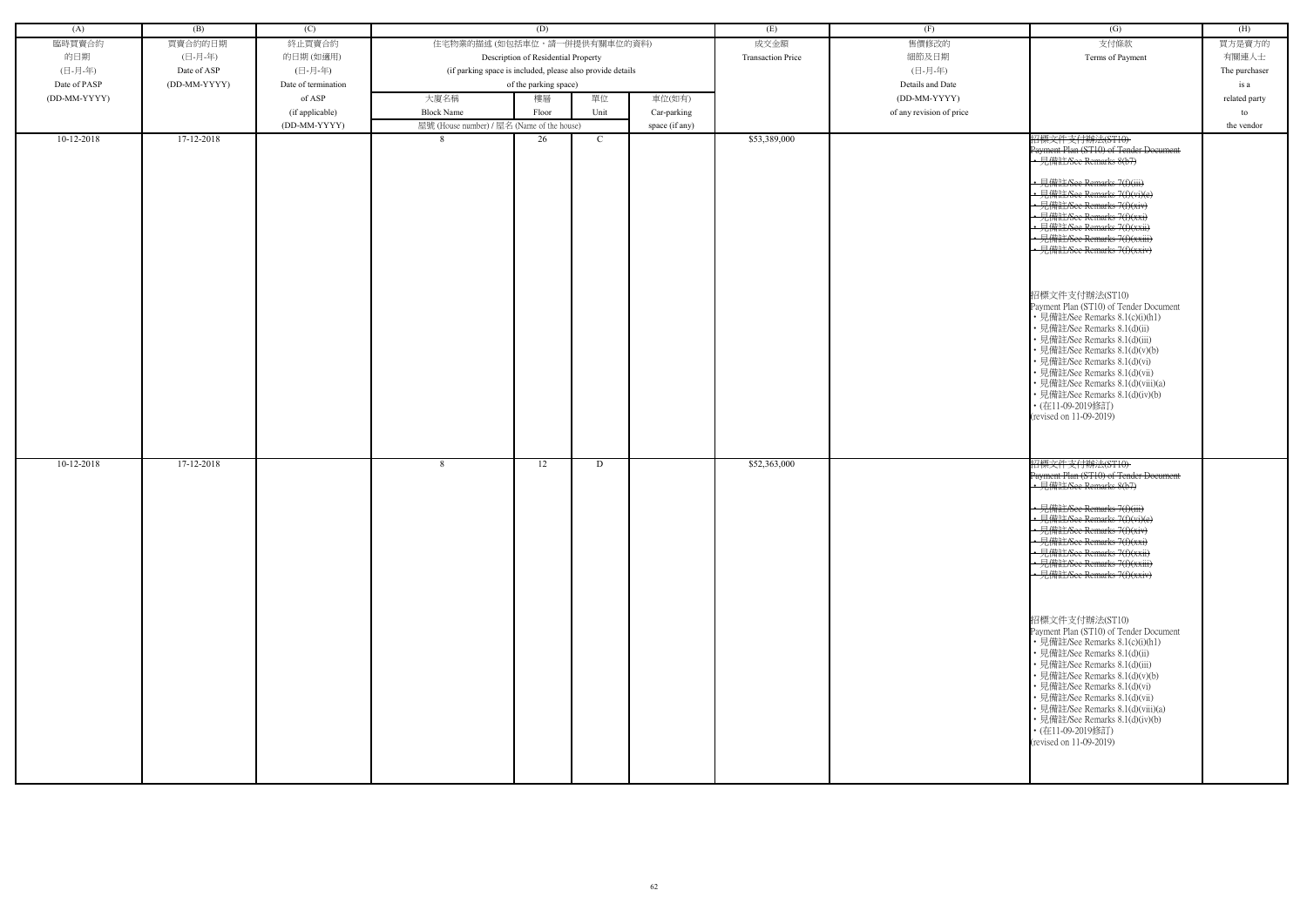| (A)              | (B)          | (C)                 |                                                            | (D)                                 |      |                | (E)                      | (F)                      | $\overline{(G)}$                                                                                                                                                                                                                                                                                                                                                                                                                                                                                                                                                                                                                                                                                          | (H)           |
|------------------|--------------|---------------------|------------------------------------------------------------|-------------------------------------|------|----------------|--------------------------|--------------------------|-----------------------------------------------------------------------------------------------------------------------------------------------------------------------------------------------------------------------------------------------------------------------------------------------------------------------------------------------------------------------------------------------------------------------------------------------------------------------------------------------------------------------------------------------------------------------------------------------------------------------------------------------------------------------------------------------------------|---------------|
| 臨時買賣合約           | 買賣合約的日期      | 終止買賣合約              | 住宅物業的描述 (如包括車位,請一併提供有關車位的資料)                               |                                     |      |                | 成交金額                     | 售價修改的                    | 支付條款                                                                                                                                                                                                                                                                                                                                                                                                                                                                                                                                                                                                                                                                                                      | 買方是賣方的        |
| 的日期              | (日-月-年)      | 的日期(如適用)            |                                                            | Description of Residential Property |      |                | <b>Transaction Price</b> | 細節及日期                    | Terms of Payment                                                                                                                                                                                                                                                                                                                                                                                                                                                                                                                                                                                                                                                                                          | 有關連人士         |
| (日-月-年)          | Date of ASP  | (日-月-年)             | (if parking space is included, please also provide details |                                     |      |                |                          | (日-月-年)                  |                                                                                                                                                                                                                                                                                                                                                                                                                                                                                                                                                                                                                                                                                                           | The purchaser |
| Date of PASP     | (DD-MM-YYYY) | Date of termination |                                                            | of the parking space)               |      |                |                          | Details and Date         |                                                                                                                                                                                                                                                                                                                                                                                                                                                                                                                                                                                                                                                                                                           | is a          |
| (DD-MM-YYYY)     |              | of ASP              | 大廈名稱                                                       | 樓層                                  | 單位   | 車位(如有)         |                          | (DD-MM-YYYY)             |                                                                                                                                                                                                                                                                                                                                                                                                                                                                                                                                                                                                                                                                                                           | related party |
|                  |              | (if applicable)     | <b>Block Name</b>                                          | Floor                               | Unit | Car-parking    |                          | of any revision of price |                                                                                                                                                                                                                                                                                                                                                                                                                                                                                                                                                                                                                                                                                                           | to            |
|                  |              | (DD-MM-YYYY)        | 屋號 (House number) / 屋名 (Name of the house)                 |                                     |      | space (if any) |                          |                          |                                                                                                                                                                                                                                                                                                                                                                                                                                                                                                                                                                                                                                                                                                           | the vendor    |
| $11 - 12 - 2018$ | 18-12-2018   |                     | 8                                                          | 26                                  | D    |                | \$62,210,000             |                          | 招標文件支付辦法(ST10)<br>Payment Plan (ST10) of Tender Document<br>• 見備註/See Remarks 8(b7)<br>• 見備註/See Remarks 7(f)(iii)<br>• 見備註/See Remarks 7(f)(vi)(e)<br>見備註/See Remarks 7(f)(xiv)<br>• 見備註/See Remarks 7(f)(xxi)<br>見備註/See Remarks 7(f)(xxii)<br>• 見備註/See Remarks 7(f)(xxiii)<br>· 見備註/See Remarks 7(f)(xxiv)<br>招標文件支付辦法(ST10)<br>Payment Plan (ST10) of Tender Document<br>• 見備註/See Remarks 8.1(c)(i)(h1)<br>• 見備註/See Remarks 8.1(d)(ii)<br>• 見備註/See Remarks 8.1(d)(iii)<br>• 見備註/See Remarks 8.1(d)(v)(b)<br>• 見備註/See Remarks 8.1(d)(vi)<br>• 見備註/See Remarks 8.1(d)(vii)<br>• 見備註/See Remarks 8.1(d)(viii)(a)<br>• 見備註/See Remarks 8.1(d)(iv)(b)<br>• (在11-09-2019修訂)<br>(revised on 11-09-2019) |               |
| 12-12-2018       | 19-12-2018   |                     | $7\phantom{.0}$                                            | - 9                                 | D    |                | \$58,309,110             |                          | 招標文件支付辦法(ST10)<br>Payment Plan (ST10) of Tender Document<br>• 見備註/See Remarks 8(b7)<br>• 見備註/See Remarks 7(f)(iii)<br>• 見備註/See Remarks 7(f)(vi)(e)<br>· 見備註/See Remarks 7(f)(xiv)<br>• 見備註/See Remarks 7(f)(i)(i)<br><u>• 見備註/See Remarks 7(f)(xxi)</u><br>• 見備註/See Remarks 7(f)(xxii)<br>• 見備註/See Remarks 7(f)(xxiii)<br>見備註/See Remarks 7(f)(xxiv)                                                                                                                                                                                                                                                                                                                                                   |               |

| (G)                                                                | (H)           |
|--------------------------------------------------------------------|---------------|
| 支付條款                                                               | 買方是賣方的        |
| Terms of Payment                                                   | 有關連人士         |
|                                                                    | The purchaser |
|                                                                    | is a          |
|                                                                    | related party |
|                                                                    | to            |
|                                                                    | the vendor    |
| 招標文件支付辦法(ST10)                                                     |               |
| Payment Plan (ST10) of Tender Document                             |               |
| <del>見備註/See Remarks 8(b7)</del>                                   |               |
|                                                                    |               |
| <del>靠註/See Remarks 7(f)(iii)</del>                                |               |
| 備註/See Remarks 7(f)(vi)(e)                                         |               |
| <del>甭註/See Remarks 7(f)(xiv)</del><br>註/See Remarks 7(f)(xxi)     |               |
| 見備註/See Remarks 7(f)(xxii)                                         |               |
| <del>見備註/See Remarks 7(f)(xxiii)</del>                             |               |
| 見備註/See Remarks 7(f)(xxiv)                                         |               |
|                                                                    |               |
|                                                                    |               |
|                                                                    |               |
| 招標文件支付辦法(ST10)<br>Payment Plan (ST10) of Tender Document           |               |
| • 見備註/See Remarks 8.1(c)(i)(h1)                                    |               |
| • 見備註/See Remarks 8.1(d)(ii)                                       |               |
| • 見備註/See Remarks 8.1(d)(iii)                                      |               |
| • 見備註/See Remarks 8.1(d)(v)(b)                                     |               |
| • 見備註/See Remarks 8.1(d)(vi)                                       |               |
| • 見備註/See Remarks 8.1(d)(vii)<br>• 見備註/See Remarks 8.1(d)(viii)(a) |               |
| • 見備註/See Remarks 8.1(d)(iv)(b)                                    |               |
| ・(在11-09-2019修訂)                                                   |               |
| (revised on 11-09-2019)                                            |               |
|                                                                    |               |
|                                                                    |               |
|                                                                    |               |
| 招標文件支付辦法(ST10)<br>Payment Plan (ST10) of Tender Document           |               |
| 見備註/See Remarks 8(b7)                                              |               |
|                                                                    |               |
| 見備註/See Remarks 7(f)(iii)                                          |               |
| 見備註/See Remarks 7(f)(vi)(e)                                        |               |
| 見備註/See Remarks 7(f)(xiv)                                          |               |
| 見備註/See Remarks 7(f)(i)(i)<br>見備註/See Remarks 7(f)(xxi)            |               |
| 見備註/See Remarks 7(f)(xxii)                                         |               |
| 見備註/See Remarks 7(f)(xxiii)                                        |               |
| 見備註/See Remarks 7(f)(xxiv)                                         |               |
|                                                                    |               |
|                                                                    |               |
|                                                                    |               |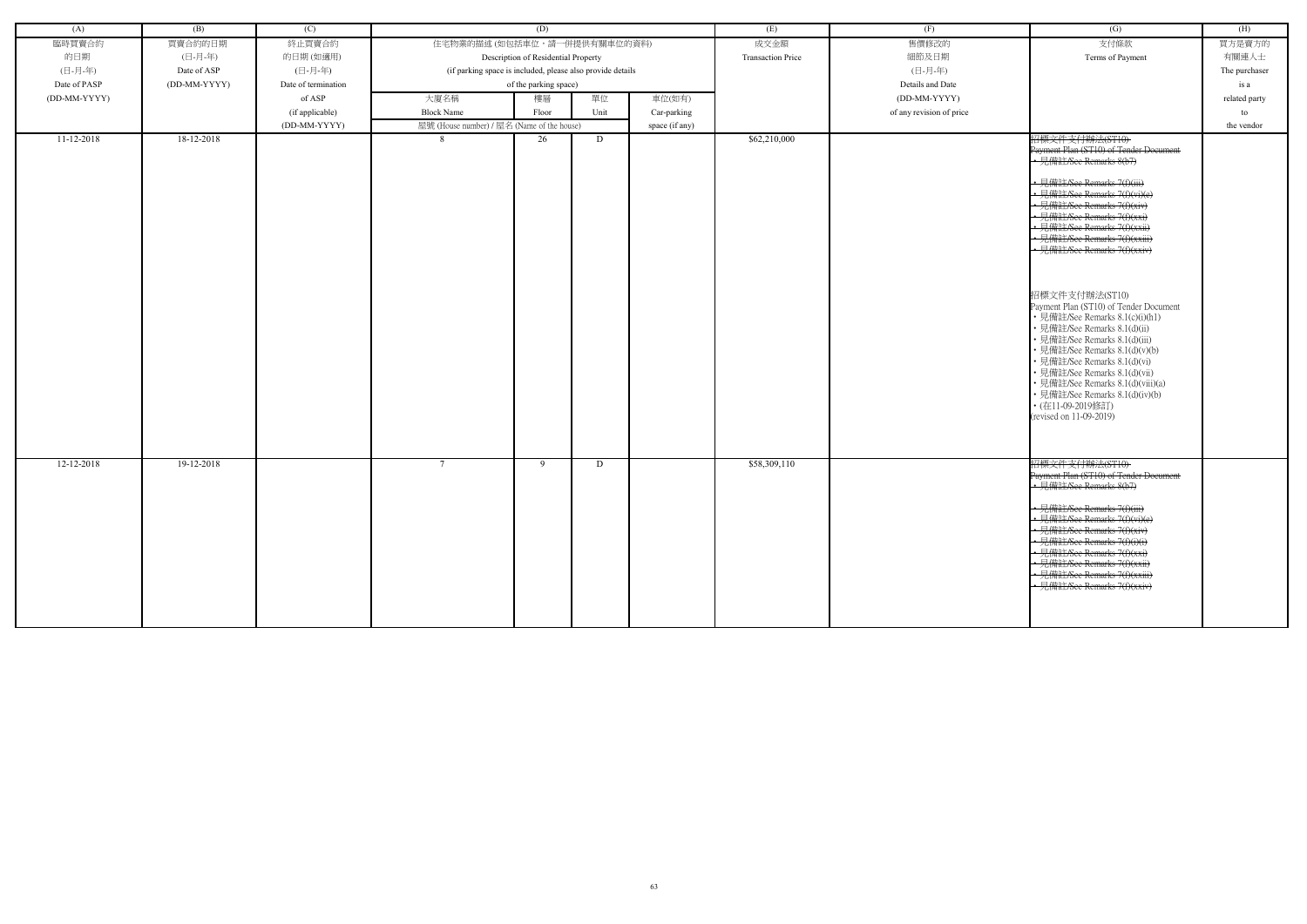| (A)          | (B)          | (C)                 |                                                            | (D)                                 |               |                | (E)                      | (F)                      | (G)                                                                                                                                                                                                                                                                                                                                                                                                                                                                                                 | (H)           |
|--------------|--------------|---------------------|------------------------------------------------------------|-------------------------------------|---------------|----------------|--------------------------|--------------------------|-----------------------------------------------------------------------------------------------------------------------------------------------------------------------------------------------------------------------------------------------------------------------------------------------------------------------------------------------------------------------------------------------------------------------------------------------------------------------------------------------------|---------------|
| 臨時買賣合約       | 買賣合約的日期      | 終止買賣合約              | 住宅物業的描述 (如包括車位,請一併提供有關車位的資料)                               |                                     |               |                | 成交金額                     | 售價修改的                    | 支付條款                                                                                                                                                                                                                                                                                                                                                                                                                                                                                                | 買方是賣方的        |
| 的日期          | (日-月-年)      | 的日期(如適用)            |                                                            | Description of Residential Property |               |                | <b>Transaction Price</b> | 細節及日期                    | Terms of Payment                                                                                                                                                                                                                                                                                                                                                                                                                                                                                    | 有關連人士         |
| (日-月-年)      | Date of ASP  | (日-月-年)             | (if parking space is included, please also provide details |                                     |               |                |                          | (日-月-年)                  |                                                                                                                                                                                                                                                                                                                                                                                                                                                                                                     | The purchaser |
| Date of PASP | (DD-MM-YYYY) | Date of termination |                                                            | of the parking space)               |               |                |                          | Details and Date         |                                                                                                                                                                                                                                                                                                                                                                                                                                                                                                     | is a          |
| (DD-MM-YYYY) |              | of ASP              | 大廈名稱                                                       | 樓層                                  | 單位            | 車位(如有)         |                          | (DD-MM-YYYY)             |                                                                                                                                                                                                                                                                                                                                                                                                                                                                                                     | related party |
|              |              |                     |                                                            |                                     |               |                |                          |                          |                                                                                                                                                                                                                                                                                                                                                                                                                                                                                                     |               |
|              |              | (if applicable)     | <b>Block Name</b>                                          | Floor                               | Unit          | Car-parking    |                          | of any revision of price |                                                                                                                                                                                                                                                                                                                                                                                                                                                                                                     | to            |
|              |              | (DD-MM-YYYY)        | 屋號 (House number) / 屋名 (Name of the house)                 |                                     |               | space (if any) |                          |                          |                                                                                                                                                                                                                                                                                                                                                                                                                                                                                                     | the vendor    |
| 同上<br>Ditto  | 同上<br>Ditto  | 同上<br>Ditto         | 同上<br>Ditto                                                | 同上<br>Ditto                         | 同上<br>Ditto   | 同上<br>Ditto    | 同上<br>Ditto              | 同上<br>Ditto              | 招標文件支付辦法(ST10)<br>Payment Plan (ST10) of Tender Document<br>• 見備註/See Remarks 8.1(c)(i)(h1)<br>• 見備註/See Remarks 8.1(d)(i)(a)<br>• 見備註/See Remarks 8.1(d)(ii)<br>• 見備註/See Remarks 8.1(d)(iii)<br>• 見備註/See Remarks 8.1(d)(v)(b)<br>• 見備註/See Remarks 8.1(d)(vi)<br>• 見備註/See Remarks 8.1(d)(vii)<br>· 見備註/See Remarks 8.1(d)(viii)(a)<br>• 見備註/See Remarks 8.1(d)(iv)(b)<br>• (在11-09-2019修訂)<br>(revised on 11-09-2019)                                                                           | 同上<br>Ditto   |
| 13-12-2018   | 20-12-2018   |                     | -8                                                         | (複式)<br>30&31<br>(Duplex)           | $\mathcal{C}$ |                | \$174,785,000            |                          | 招標文件支付辦法(ST8)<br>Payment Plan (ST8) of Tender Document<br>• 見備註/See Remarks 8(b6)<br>· 見備註/See Remarks 7(f)(iii)<br>• 見備註/See Remarks 7(f)(vi)(f)<br>見備註/See Remarks 7(f)(xiv)<br>• 見備註/See Remarks 7(f)(xxiv)<br>招標文件支付辦法(ST8)<br>Payment Plan (ST8) of Tender Document<br>• 見備註/See Remarks 8.1(c)(i)(g1)<br>• 見備註/See Remarks 8.1(d)(v)(a)<br>· 見備註/See Remarks 8.1(d)(vi)<br>• 見備註/See Remarks 8.1(d)(vii)<br>• 見備註/See Remarks 8.1(d)(viii)(b)<br>• (在11-09-2019修訂)<br>(revised on 11-09-2019) |               |
| 13-12-2018   | 20-12-2018   |                     | -8                                                         | 6                                   | C             |                | \$40,905,000             |                          | 招標文件支付辦法(ST10)<br>Payment Plan (ST10) of Tender Document<br>見備註/See Remarks 8(b7)<br>• 見備註/See Remarks 7(f)(iii)<br>· 見備註/See Remarks 7(f)(vi)(e)<br>· 見備註/See Remarks 7(f)(xiv)<br>· 見備註/See Remarks 7(f)(xxi)<br>• 見備註/See Remarks 7(f)(xxii)<br>見備註/See Remarks 7(f)(xxiii)<br>見備註/See Remarks 7(f)(xxiv)                                                                                                                                                                                        |               |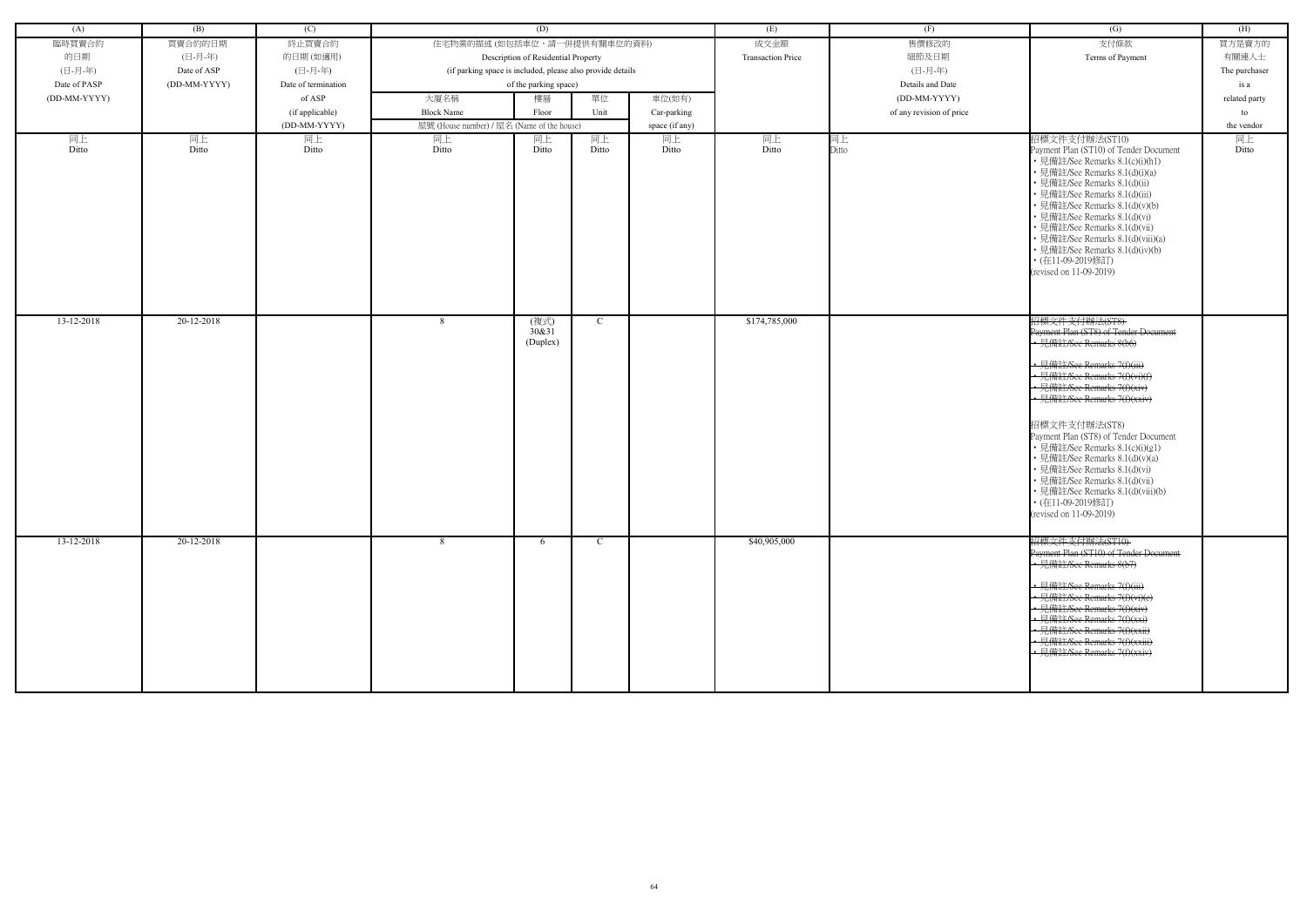| (A)          | (B)          | (C)                 |                                                            | (D)                                 |       |                | (E)                      | (F)                      | (G)                                                                                                                                                                                                                                                                                                                                                                                                                                                                                                                                                                                                                                                                                                                                                                            | (H)           |
|--------------|--------------|---------------------|------------------------------------------------------------|-------------------------------------|-------|----------------|--------------------------|--------------------------|--------------------------------------------------------------------------------------------------------------------------------------------------------------------------------------------------------------------------------------------------------------------------------------------------------------------------------------------------------------------------------------------------------------------------------------------------------------------------------------------------------------------------------------------------------------------------------------------------------------------------------------------------------------------------------------------------------------------------------------------------------------------------------|---------------|
| 臨時買賣合約       | 買賣合約的日期      | 終止買賣合約              | 住宅物業的描述 (如包括車位,請一併提供有關車位的資料)                               |                                     |       |                | 成交金額                     | 售價修改的                    | 支付條款                                                                                                                                                                                                                                                                                                                                                                                                                                                                                                                                                                                                                                                                                                                                                                           | 買方是賣方的        |
| 的日期          | (日-月-年)      | 的日期(如適用)            |                                                            | Description of Residential Property |       |                | <b>Transaction Price</b> | 細節及日期                    | Terms of Payment                                                                                                                                                                                                                                                                                                                                                                                                                                                                                                                                                                                                                                                                                                                                                               | 有關連人士         |
| (日-月-年)      | Date of ASP  | (日-月-年)             | (if parking space is included, please also provide details |                                     |       |                |                          | (日-月-年)                  |                                                                                                                                                                                                                                                                                                                                                                                                                                                                                                                                                                                                                                                                                                                                                                                | The purchaser |
| Date of PASP | (DD-MM-YYYY) | Date of termination |                                                            | of the parking space)               |       |                |                          | Details and Date         |                                                                                                                                                                                                                                                                                                                                                                                                                                                                                                                                                                                                                                                                                                                                                                                | is a          |
| (DD-MM-YYYY) |              | of ASP              | 大廈名稱                                                       | 樓層                                  | 單位    | 車位(如有)         |                          | (DD-MM-YYYY)             |                                                                                                                                                                                                                                                                                                                                                                                                                                                                                                                                                                                                                                                                                                                                                                                | related party |
|              |              | (if applicable)     | <b>Block Name</b>                                          | Floor                               | Unit  | Car-parking    |                          | of any revision of price |                                                                                                                                                                                                                                                                                                                                                                                                                                                                                                                                                                                                                                                                                                                                                                                | to            |
|              |              | (DD-MM-YYYY)        | 屋號 (House number) / 屋名 (Name of the house)                 |                                     |       | space (if any) |                          |                          |                                                                                                                                                                                                                                                                                                                                                                                                                                                                                                                                                                                                                                                                                                                                                                                | the vendor    |
| 同上           | 同上           | 同上                  | 同上                                                         | 同上                                  | 同上    | 同上             | 同上                       | 同上                       | 招標文件支付辦法(ST10)                                                                                                                                                                                                                                                                                                                                                                                                                                                                                                                                                                                                                                                                                                                                                                 | 同上            |
| Ditto        | Ditto        | Ditto               | Ditto                                                      | Ditto                               | Ditto | Ditto          | Ditto                    | Ditto                    | Payment Plan (ST10) of Tender Document<br>• 見備註/See Remarks 8.1(c)(i)(h1)<br>• 見備註/See Remarks 8.1(d)(ii)<br>• 見備註/See Remarks 8.1(d)(iii)<br>· 見備註/See Remarks 8.1(d)(v)(b)<br>• 見備註/See Remarks 8.1(d)(vi)<br>• 見備註/See Remarks 8.1(d)(vii)<br>• 見備註/See Remarks 8.1(d)(viii)(a)<br>• 見備註/See Remarks 8.1(d)(iv)(b)<br>• (在11-09-2019修訂)<br>(revised on 11-09-2019)                                                                                                                                                                                                                                                                                                                                                                                                          | Ditto         |
| 17-12-2018   | 24-12-2018   |                     | -6                                                         | 10                                  | C     |                | \$42,776,749             |                          | 招標文件支付辦法(ST10)<br>Payment Plan (ST10) of Tender Document<br>•見備註/See Remarks 8(b7)<br>• 見備註/See Remarks 7(f)(iii)<br>• 見備註/See Remarks 7(f)(vi)(e)<br>• 見備註/See Remarks 7(f)(xiv)<br>• 見備註/See Remarks 7(f)(i)(i)<br>• 見備註/See Remarks 7(f)(xxi)<br>· 見備註/See Remarks 7(f)(xxii)<br>• 見備註/See Remarks 7(f)(xxiii)<br>• 見備註/See Remarks 7(f)(xxiv)<br>招標文件支付辦法(ST10)<br>Payment Plan (ST10) of Tender Document<br>• 見備註/See Remarks 8.1(c)(i)(h1)<br>· 見備註/See Remarks 8.1(d)(i)(b)<br>• 見備註/See Remarks 8.1(d)(ii)<br>• 見備註/See Remarks 8.1(d)(iii)<br>• 見備註/See Remarks 8.1(d)(v)(b)<br>• 見備註/See Remarks 8.1(d)(vi)<br>• 見備註/See Remarks 8.1(d)(vii)<br>• 見備註/See Remarks 8.1(d)(viii)(a)<br>• 見備註/See Remarks 8.1(d)(iv)(b)<br>• (在11-09-2019修訂)<br>(revised on 11-09-2019) |               |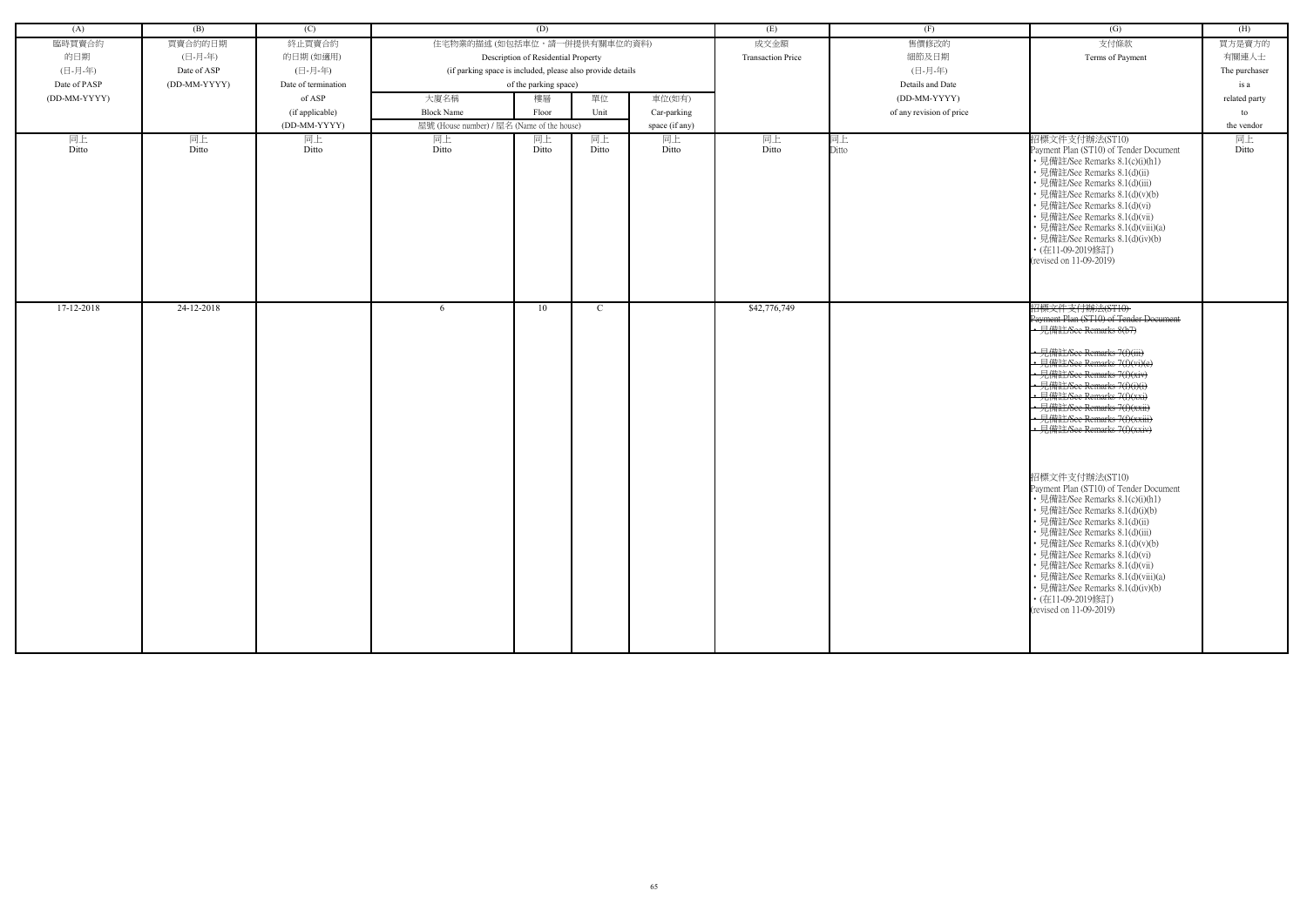| (A)          | (B)          | (C)                 | (D)                                        |                                                            |             |                          | (E)              | (F)                      | $\overline{(G)}$                                                                                                                                                                                                                                                                                                                                                                                                                                                                                                                                                                                                                                                                                | (H)           |
|--------------|--------------|---------------------|--------------------------------------------|------------------------------------------------------------|-------------|--------------------------|------------------|--------------------------|-------------------------------------------------------------------------------------------------------------------------------------------------------------------------------------------------------------------------------------------------------------------------------------------------------------------------------------------------------------------------------------------------------------------------------------------------------------------------------------------------------------------------------------------------------------------------------------------------------------------------------------------------------------------------------------------------|---------------|
| 臨時買賣合約       | 買賣合約的日期      | 終止買賣合約              | 住宅物業的描述 (如包括車位,請一併提供有關車位的資料)               |                                                            |             |                          | 成交金額             | 售價修改的                    | 支付條款                                                                                                                                                                                                                                                                                                                                                                                                                                                                                                                                                                                                                                                                                            | 買方是賣方的        |
| 的日期          | (日-月-年)      | 的日期(如適用)            | Description of Residential Property        |                                                            |             | <b>Transaction Price</b> | 細節及日期            | Terms of Payment         | 有關連人士                                                                                                                                                                                                                                                                                                                                                                                                                                                                                                                                                                                                                                                                                           |               |
|              |              |                     |                                            |                                                            |             |                          |                  |                          |                                                                                                                                                                                                                                                                                                                                                                                                                                                                                                                                                                                                                                                                                                 |               |
| (日-月-年)      | Date of ASP  | (日-月-年)             |                                            | (if parking space is included, please also provide details |             |                          | (日-月-年)          |                          | The purchaser                                                                                                                                                                                                                                                                                                                                                                                                                                                                                                                                                                                                                                                                                   |               |
| Date of PASP | (DD-MM-YYYY) | Date of termination |                                            | of the parking space)                                      |             |                          | Details and Date |                          | is a                                                                                                                                                                                                                                                                                                                                                                                                                                                                                                                                                                                                                                                                                            |               |
| (DD-MM-YYYY) |              | of ASP              | 大廈名稱                                       | 樓層                                                         | 單位          | 車位(如有)                   |                  | (DD-MM-YYYY)             |                                                                                                                                                                                                                                                                                                                                                                                                                                                                                                                                                                                                                                                                                                 | related party |
|              |              | (if applicable)     | <b>Block Name</b>                          | Floor                                                      | Unit        | Car-parking              |                  | of any revision of price |                                                                                                                                                                                                                                                                                                                                                                                                                                                                                                                                                                                                                                                                                                 | to            |
|              |              | (DD-MM-YYYY)        |                                            |                                                            |             |                          |                  |                          |                                                                                                                                                                                                                                                                                                                                                                                                                                                                                                                                                                                                                                                                                                 | the vendor    |
|              |              |                     | 屋號 (House number) / 屋名 (Name of the house) |                                                            |             | space (if any)           |                  |                          |                                                                                                                                                                                                                                                                                                                                                                                                                                                                                                                                                                                                                                                                                                 |               |
| 17-12-2018   | 24-12-2018   |                     | 6                                          | 8                                                          | $\mathbf C$ |                          | \$40,421,380     |                          | 招標文件支付辦法(ST10)<br>Payment Plan (ST10) of Tender Document<br>• 見備註/See Remarks 8(b7)<br>· 見備註/See Remarks 7(f)(iii)<br>• 見備註/See Remarks 7(f)(vi)(e)<br>見備註/See Remarks 7(f)(xiv)<br>• 見備註/See Remarks 7(f)(xxi)<br>見備註/See Remarks 7(f)(xxii)<br>· 見備註/See Remarks 7(f)(xxiii)<br>• 見備註/See Remarks 7(f)(xxiv)<br>招標文件支付辦法(ST10)<br>Payment Plan (ST10) of Tender Document<br>• 見備註/See Remarks 8.1(c)(i)(h1)<br>• 見備註/See Remarks 8.1(d)(ii)<br>見備註/See Remarks 8.1(d)(iii)<br>見備註/See Remarks 8.1(d)(v)(b)<br>見備註/See Remarks 8.1(d)(vi)<br>見備註/See Remarks 8.1(d)(vii)<br>見備註/See Remarks 8.1(d)(viii)(a)<br>• 見備註/See Remarks 8.1(d)(iv)(b)<br>• (在11-09-2019修訂)<br>(revised on 11-09-2019) |               |
| 17-12-2018   | 24-12-2018   |                     | $7\overline{ }$                            | 8                                                          | C           |                          | \$48,367,400     |                          | 招標文件支付辦法(ST10)<br>Payment Plan (ST10) of Tender Document                                                                                                                                                                                                                                                                                                                                                                                                                                                                                                                                                                                                                                        |               |
|              |              |                     |                                            |                                                            |             |                          |                  |                          | .<br>• 見備註/See Remarks 8(b7)                                                                                                                                                                                                                                                                                                                                                                                                                                                                                                                                                                                                                                                                    |               |
|              |              |                     |                                            |                                                            |             |                          |                  |                          | • 見備註/See Remarks 7(f)(iii)<br>• 見備註/See Remarks 7(f)(vi)(e)<br>• 見備註/See Remarks 7(f)(xiv)<br>· 見備註/See Remarks 7(f)(xxi)<br>• 見備註/See Remarks 7(f)(xxii)<br>• 見備註/See Remarks 7(f)(xxiii)<br>• 見備註/See Remarks 7(f)(xxiv)                                                                                                                                                                                                                                                                                                                                                                                                                                                                     |               |
|              |              |                     |                                            |                                                            |             |                          |                  |                          | 招標文件支付辦法(ST10)<br>Payment Plan (ST10) of Tender Document<br>• 見備註/See Remarks 8.1(c)(i)(h1)<br>• 見備註/See Remarks 8.1(d)(ii)<br>· 見備註/See Remarks 8.1(d)(iii)<br>• 見備註/See Remarks 8.1(d)(v)(b)<br>• 見備註/See Remarks 8.1(d)(vi)<br>• 見備註/See Remarks 8.1(d)(vii)<br>• 見備註/See Remarks 8.1(d)(viii)(a)<br>• 見備註/See Remarks 8.1(d)(iv)(b)<br>• (在11-09-2019修訂)<br>(revised on 11-09-2019)                                                                                                                                                                                                                                                                                                         |               |

| (G)                                                                                                                                                                                                                                                                                                                                                                                                                                                                                                                                         | (H)           |
|---------------------------------------------------------------------------------------------------------------------------------------------------------------------------------------------------------------------------------------------------------------------------------------------------------------------------------------------------------------------------------------------------------------------------------------------------------------------------------------------------------------------------------------------|---------------|
| 支付條款                                                                                                                                                                                                                                                                                                                                                                                                                                                                                                                                        | 買方是賣方的        |
| Terms of Payment                                                                                                                                                                                                                                                                                                                                                                                                                                                                                                                            | 有關連人士         |
|                                                                                                                                                                                                                                                                                                                                                                                                                                                                                                                                             | The purchaser |
|                                                                                                                                                                                                                                                                                                                                                                                                                                                                                                                                             | is a          |
|                                                                                                                                                                                                                                                                                                                                                                                                                                                                                                                                             | related party |
|                                                                                                                                                                                                                                                                                                                                                                                                                                                                                                                                             | to            |
|                                                                                                                                                                                                                                                                                                                                                                                                                                                                                                                                             | the vendor    |
| 招標文件支付辦法(ST10)<br>Payment Plan (ST10) of Tender Document<br>-見備註/See Remarks 8(b7)<br><del>詳社/See Remarks 7(f)(iii)</del><br>註/See Remarks 7(f)(xiv)<br><del>註/See Remarks 7(f)(xxi)</del><br><del>肯註/See Remarks 7(f)(xxii)</del><br><del>備註/See Remarks 7(f)(xxiii)</del><br>見備註/See Remarks 7(f)(xxiv)<br>招標文件支付辦法(ST10)<br>Payment Plan (ST10) of Tender Document<br>• 見備註/See Remarks 8.1(c)(i)(h1)<br>• 見備註/See Remarks 8.1(d)(ii)<br>• 見備註/See Remarks 8.1(d)(iii)<br>• 見備註/See Remarks 8.1(d)(v)(b)<br>• 見備註/See Remarks 8.1(d)(vi) |               |
| • 見備註/See Remarks 8.1(d)(vii)<br>• 見備註/See Remarks 8.1(d)(viii)(a)<br>• 見備註/See Remarks 8.1(d)(iv)(b)<br>・(在11-09-2019修訂)<br>(revised on 11-09-2019)                                                                                                                                                                                                                                                                                                                                                                                        |               |
| 招標文件支付辦法(ST10)<br>Payment Plan (ST10) of Tender Doeument<br>見備註/See Remarks 8(b7)                                                                                                                                                                                                                                                                                                                                                                                                                                                           |               |
| $H$ $H$ $\rightarrow$ $\rightarrow$ $H$<br><del>l.備註/See Remarks 7(f)(iii)</del><br>註/See Remarks 7(f)(vi)(e)<br>註/See Remarks 7(f)(xiv)<br><del>E/See Remarks 7(f)(xxi)</del><br><del>王/See Remarks 7(f)(xxii)</del><br><del>E/See Remarks 7(f)(xxiii)</del><br><del><b>靠註/See Remarks 7(f)(xxiv)</b></del>                                                                                                                                                                                                                                |               |
| 招標文件支付辦法(ST10)<br>Payment Plan (ST10) of Tender Document<br>• 見備註/See Remarks 8.1(c)(i)(h1)<br>・見備註/See Remarks 8.1(d)(ii)<br>• 見備註/See Remarks 8.1(d)(iii)<br>• 見備註/See Remarks 8.1(d)(v)(b)<br>• 見備註/See Remarks 8.1(d)(vi)<br>• 見備註/See Remarks 8.1(d)(vii)<br>• 見備註/See Remarks 8.1(d)(viii)(a)<br>• 見備註/See Remarks 8.1(d)(iv)(b)<br>・(在11-09-2019修訂)<br>(revised on 11-09-2019)                                                                                                                                                       |               |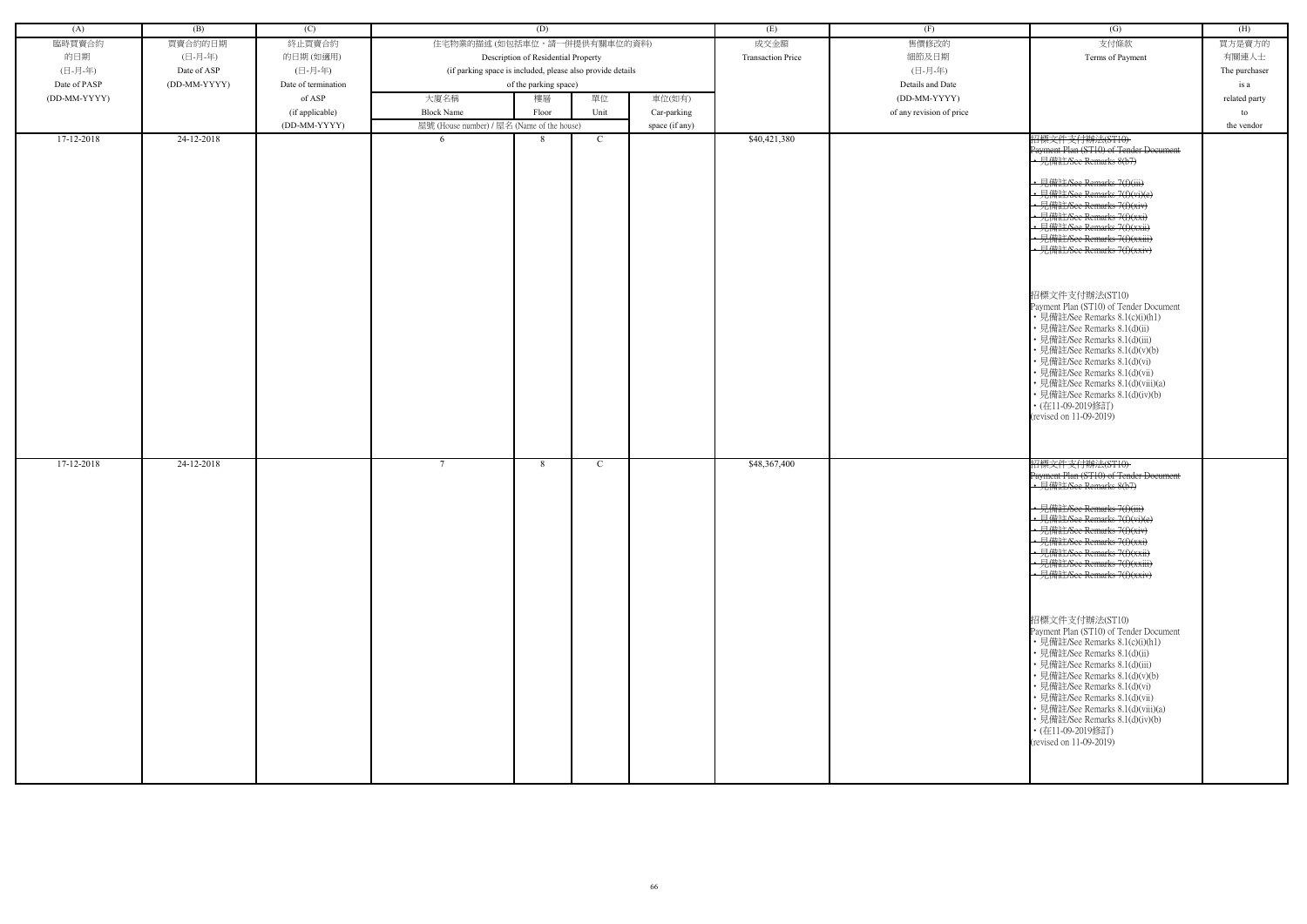| (A)          | (B)          | (C)                 | (D)                                                        |                                     |      |                | (E)                      | (F)                      | (G)                                                                                                                                                                                                                                                                                                                                                                                                                                                                                                                                                                                                                                                                                                                                                                              | (H)           |
|--------------|--------------|---------------------|------------------------------------------------------------|-------------------------------------|------|----------------|--------------------------|--------------------------|----------------------------------------------------------------------------------------------------------------------------------------------------------------------------------------------------------------------------------------------------------------------------------------------------------------------------------------------------------------------------------------------------------------------------------------------------------------------------------------------------------------------------------------------------------------------------------------------------------------------------------------------------------------------------------------------------------------------------------------------------------------------------------|---------------|
| 臨時買賣合約       | 買賣合約的日期      | 終止買賣合約              |                                                            | 住宅物業的描述 (如包括車位,請一併提供有關車位的資料)        |      |                | 成交金額                     | 售價修改的                    | 支付條款                                                                                                                                                                                                                                                                                                                                                                                                                                                                                                                                                                                                                                                                                                                                                                             | 買方是賣方的        |
| 的日期          | (日-月-年)      | 的日期(如適用)            |                                                            | Description of Residential Property |      |                | <b>Transaction Price</b> | 細節及日期                    | Terms of Payment                                                                                                                                                                                                                                                                                                                                                                                                                                                                                                                                                                                                                                                                                                                                                                 | 有關連人士         |
| (日-月-年)      | Date of ASP  | (日-月-年)             | (if parking space is included, please also provide details |                                     |      |                | (日-月-年)                  |                          | The purchaser                                                                                                                                                                                                                                                                                                                                                                                                                                                                                                                                                                                                                                                                                                                                                                    |               |
| Date of PASP | (DD-MM-YYYY) | Date of termination |                                                            | of the parking space)               |      |                | Details and Date         |                          | is a                                                                                                                                                                                                                                                                                                                                                                                                                                                                                                                                                                                                                                                                                                                                                                             |               |
| (DD-MM-YYYY) |              | of ASP              | 大廈名稱                                                       | 樓層                                  | 單位   | 車位(如有)         |                          | (DD-MM-YYYY)             |                                                                                                                                                                                                                                                                                                                                                                                                                                                                                                                                                                                                                                                                                                                                                                                  | related party |
|              |              | (if applicable)     | <b>Block Name</b>                                          | Floor                               | Unit | Car-parking    |                          | of any revision of price |                                                                                                                                                                                                                                                                                                                                                                                                                                                                                                                                                                                                                                                                                                                                                                                  | to            |
|              |              | (DD-MM-YYYY)        | 屋號 (House number) / 屋名 (Name of the house)                 |                                     |      | space (if any) |                          |                          |                                                                                                                                                                                                                                                                                                                                                                                                                                                                                                                                                                                                                                                                                                                                                                                  | the vendor    |
| 17-12-2018   | 24-12-2018   |                     |                                                            |                                     | C    |                | \$49,157,900             |                          | 招標文件支付辦法(ST10)<br>Payment Plan (ST10) of Tender Document<br>• 見備註/See Remarks 8(b7)<br>· 見備註/See Remarks 7(f)(iii)<br>• 見備註/See Remarks 7(f)(vi)(e)<br>• 見備註/See Remarks 7(f)(xiv)<br>• 見備註/See Remarks 7(f)(i)(i)<br>• 見備註/See Remarks 7(f)(xxi)<br>見備註/See Remarks 7(f)(xxii)<br>• 見備註/See Remarks 7(f)(xxiii)<br>- 見備註/See Remarks 7(f)(xxiv)<br>招標文件支付辦法(ST10)<br>Payment Plan (ST10) of Tender Document<br>• 見備註/See Remarks 8.1(c)(i)(h1)<br>· 見備註/See Remarks 8.1(d)(i)(b)<br>• 見備註/See Remarks 8.1(d)(ii)<br>· 見備註/See Remarks 8.1(d)(iii)<br>• 見備註/See Remarks 8.1(d)(v)(b)<br>• 見備註/See Remarks 8.1(d)(vi)<br>• 見備註/See Remarks 8.1(d)(vii)(d)<br>• 見備註/See Remarks 8.1(d)(viii)(a)<br>• 見備註/See Remarks 8.1(d)(iv)(b)<br>• (在11-09-2019修訂)<br>(revised on 11-09-2019) |               |
| 17-12-2018   | 24-12-2018   |                     | $7\phantom{.0}$                                            | 12                                  | D    |                | \$54,021,052             |                          | 招標文件支付辦法(ST10)<br>Payment Plan (ST10) of Tender Document<br>• 見備註/See Remarks 8(b7)<br>· 見備註/See Remarks 7(f)(iii)<br>• 見備註/See Remarks 7(f)(vi)(e)<br>見備註/See Remarks 7(f)(xiv)<br>• 見備註/See Remarks 7(f)(xxi)<br>• 見備註/See Remarks 7(f)(xxii)<br>見備註/See Remarks 7(f)(xxiii)<br>· 見備註/See Remarks 7(f)(xxiv)                                                                                                                                                                                                                                                                                                                                                                                                                                                                   |               |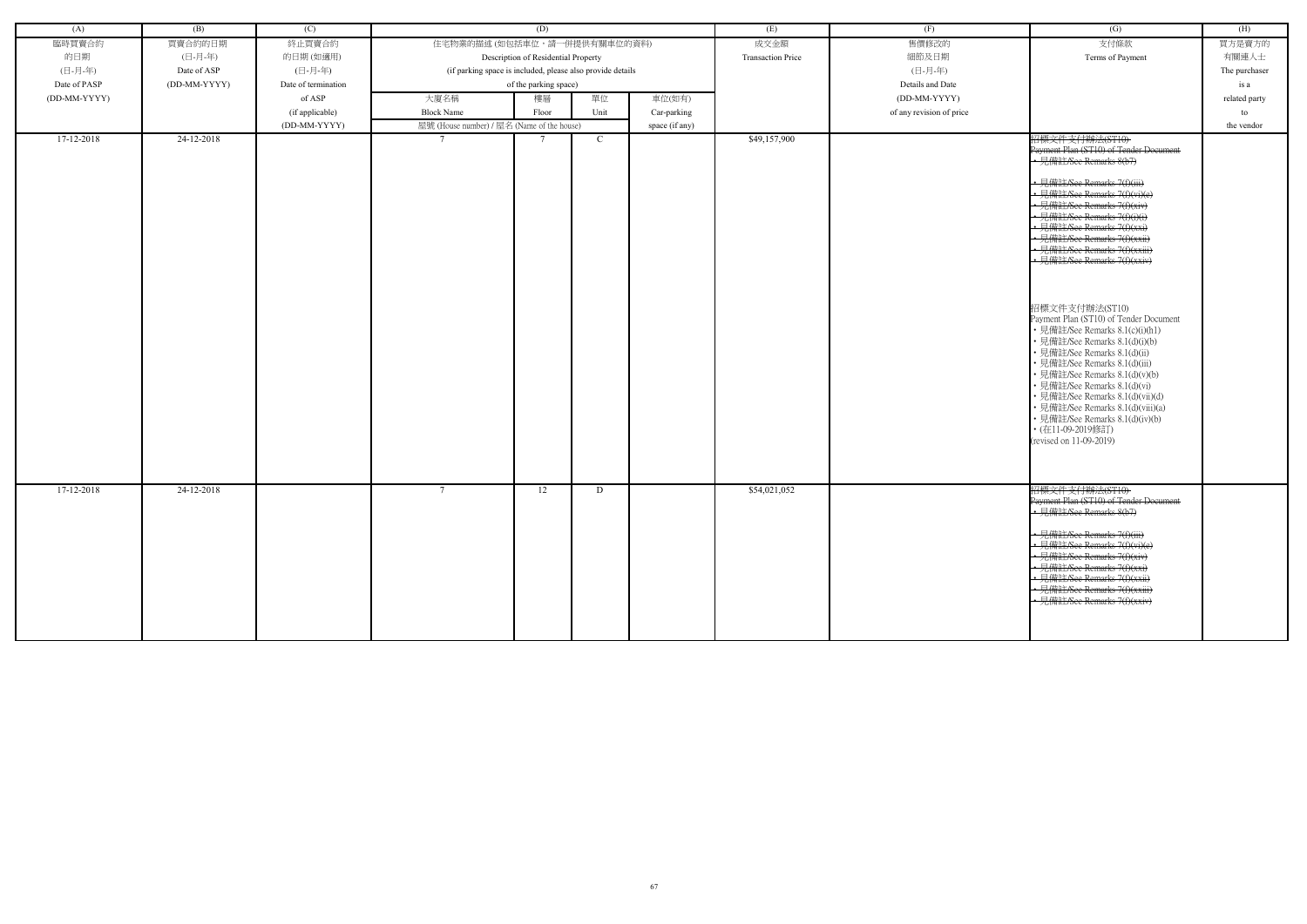| (A)          | (B)          | (C)                 | (D)                                                        |                                     |              |                | (E)                      | (F)                      | (G)                                                                                                                                                                                                                                                                                                                                                                                                                                                                                                                                                                                                                                                                                                              | (H)           |
|--------------|--------------|---------------------|------------------------------------------------------------|-------------------------------------|--------------|----------------|--------------------------|--------------------------|------------------------------------------------------------------------------------------------------------------------------------------------------------------------------------------------------------------------------------------------------------------------------------------------------------------------------------------------------------------------------------------------------------------------------------------------------------------------------------------------------------------------------------------------------------------------------------------------------------------------------------------------------------------------------------------------------------------|---------------|
| 臨時買賣合約       | 買賣合約的日期      | 終止買賣合約              | 住宅物業的描述 (如包括車位,請一併提供有關車位的資料)                               |                                     |              |                | 成交金額                     | 售價修改的                    | 支付條款                                                                                                                                                                                                                                                                                                                                                                                                                                                                                                                                                                                                                                                                                                             | 買方是賣方的        |
| 的日期          | (日-月-年)      | 的日期(如適用)            |                                                            | Description of Residential Property |              |                | <b>Transaction Price</b> | 細節及日期                    | Terms of Payment                                                                                                                                                                                                                                                                                                                                                                                                                                                                                                                                                                                                                                                                                                 | 有關連人士         |
| (日-月-年)      | Date of ASP  | (日-月-年)             | (if parking space is included, please also provide details |                                     |              |                |                          | (日-月-年)                  |                                                                                                                                                                                                                                                                                                                                                                                                                                                                                                                                                                                                                                                                                                                  | The purchaser |
| Date of PASP | (DD-MM-YYYY) | Date of termination |                                                            | of the parking space)               |              |                |                          | Details and Date         |                                                                                                                                                                                                                                                                                                                                                                                                                                                                                                                                                                                                                                                                                                                  | is a          |
| (DD-MM-YYYY) |              | of ASP              | 大廈名稱                                                       | 樓層                                  | 單位           | 車位(如有)         |                          | (DD-MM-YYYY)             |                                                                                                                                                                                                                                                                                                                                                                                                                                                                                                                                                                                                                                                                                                                  | related party |
|              |              | (if applicable)     | <b>Block Name</b>                                          | Floor                               | Unit         | Car-parking    |                          | of any revision of price |                                                                                                                                                                                                                                                                                                                                                                                                                                                                                                                                                                                                                                                                                                                  | to            |
|              |              | (DD-MM-YYYY)        | 屋號 (House number) / 屋名 (Name of the house)                 |                                     |              | space (if any) |                          |                          |                                                                                                                                                                                                                                                                                                                                                                                                                                                                                                                                                                                                                                                                                                                  | the vendor    |
| 同上<br>Ditto  | 同上<br>Ditto  | 同上<br>Ditto         | 同上<br>Ditto                                                | 同上<br>Ditto                         | 同上<br>Ditto  | 同上<br>Ditto    | 同上<br>Ditto              | 同上<br>Ditto              | 招標文件支付辦法(ST10)<br>Payment Plan (ST10) of Tender Document<br>• 見備註/See Remarks 8.1(c)(i)(h1)<br>• 見備註/See Remarks 8.1(d)(ii)<br>• 見備註/See Remarks 8.1(d)(iii)<br>• 見備註/See Remarks 8.1(d)(v)(b)<br>• 見備註/See Remarks 8.1(d)(vi)<br>• 見備註/See Remarks 8.1(d)(vii)(f)<br>• 見備註/See Remarks 8.1(d)(viii)(a)<br>• 見備註/See Remarks 8.1(d)(iv)(b)<br>• (在11-09-2019修訂)<br>(revised on 11-09-2019)                                                                                                                                                                                                                                                                                                                       | 同上<br>Ditto   |
| 20-12-2018   | 31-12-2018   |                     | $7\phantom{.0}$                                            | 6                                   | C            |                | \$46,314,800             |                          | 招標文件支付辦法(ST10)<br>Payment Plan (ST10) of Tender Document<br>• 見備註/See Remarks 8(b7)<br>← 見備註/See Remarks 7(f)(iii)<br>• 見備註/See Remarks 7(f)(vi)(e)<br>• 見備註/See Remarks 7(f)(xiv)<br>• 見備註/See Remarks 7(f)(xxi)<br>- 見備註/See Remarks 7(f)(xxii)<br>• 見備註/See Remarks 7(f)(xxiii)<br>· 見備註/See Remarks 7(f)(xxiv)<br>招標文件支付辦法(ST10)<br>Payment Plan (ST10) of Tender Document<br>• 見備註/See Remarks 8.1(c)(i)(h1)<br>• 見備註/See Remarks 8.1(d)(ii)<br>• 見備註/See Remarks 8.1(d)(iii)<br>• 見備註/See Remarks 8.1(d)(v)(b)<br>• 見備註/See Remarks 8.1(d)(vi)<br>• 見備註/See Remarks 8.1(d)(vii)(e)<br>• 見備註/See Remarks 8.1(d)(viii)(a)<br>• 見備註/See Remarks 8.1(d)(iv)(b)<br>• (在11-09-2019修訂)<br>(revised on 11-09-2019) |               |
| 20-12-2018   | 31-12-2018   |                     | 8                                                          | 16                                  | $\mathbf{B}$ |                | \$27,640,000             |                          | 招標文件支付辦法(ST10)<br>Payment Plan (ST10) of Tender Document<br>• 見備註/See Remarks 8(b7)<br>• 見備註/See Remarks 7(f)(iii)<br>• 見備註/See Remarks 7(f)(xiv)<br>• 見備註/See Remarks 7(f)(xxi)<br><u>• 見備註/See Remarks 7(f)(xxii)</u><br>· 見備註/See Remarks 7(f)(xxiii)<br>• 見備註/See Remarks 7(f)(xxiv)                                                                                                                                                                                                                                                                                                                                                                                                                         |               |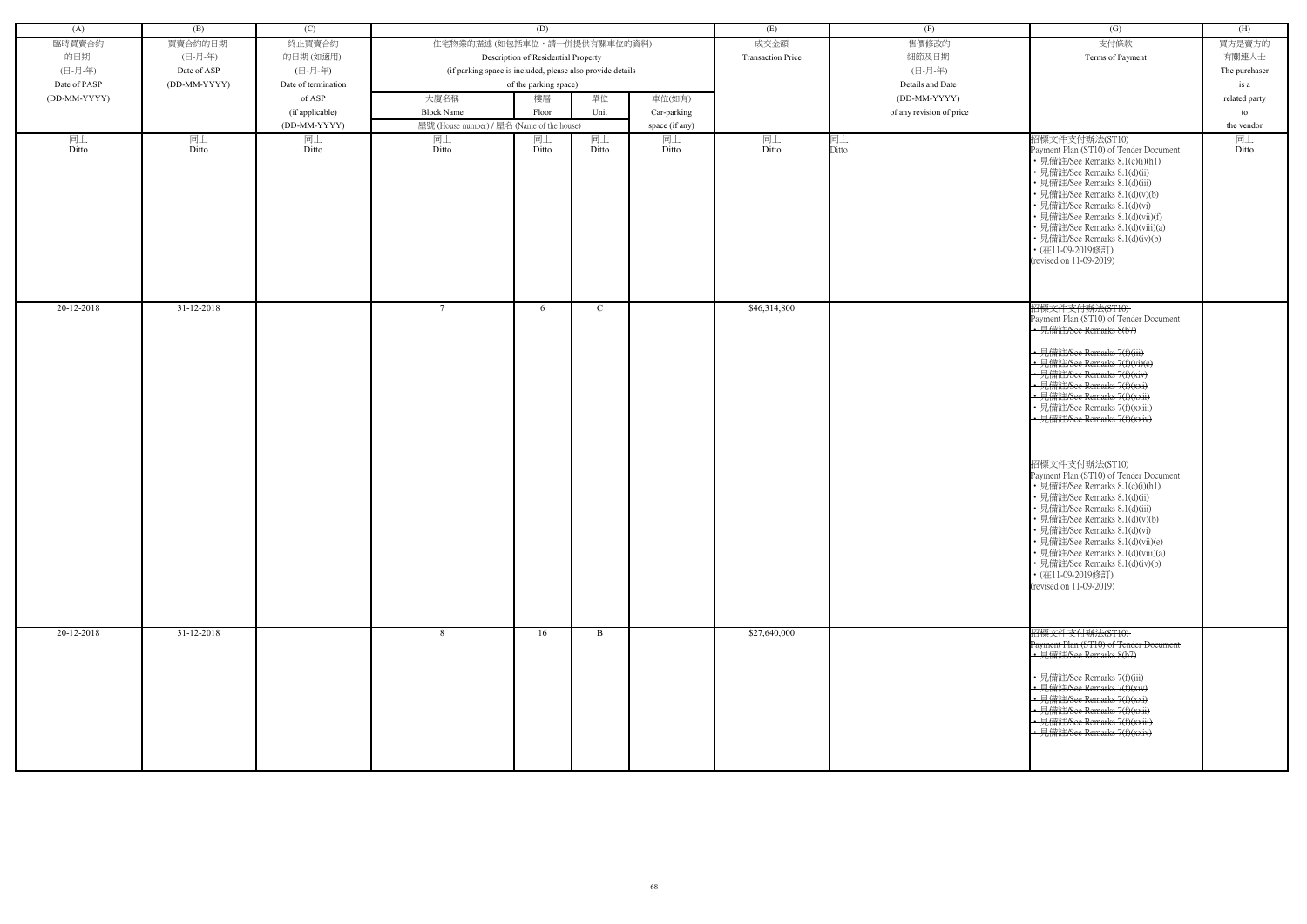| (A)          | (B)                                           | (C)                 |                                                            | (D)                                 |             |                | (E)                      | (F)                              | (G)                                                                                                                                                                                                                                                                                                                                                                                                                                                                                                    | (H)           |
|--------------|-----------------------------------------------|---------------------|------------------------------------------------------------|-------------------------------------|-------------|----------------|--------------------------|----------------------------------|--------------------------------------------------------------------------------------------------------------------------------------------------------------------------------------------------------------------------------------------------------------------------------------------------------------------------------------------------------------------------------------------------------------------------------------------------------------------------------------------------------|---------------|
| 臨時買賣合約       | 買賣合約的日期                                       | 終止買賣合約              | 住宅物業的描述 (如包括車位,請一併提供有關車位的資料)                               |                                     |             |                | 成交金額                     | 售價修改的                            | 支付條款                                                                                                                                                                                                                                                                                                                                                                                                                                                                                                   | 買方是賣方的        |
| 的日期          | (日-月-年)                                       | 的日期(如適用)            |                                                            | Description of Residential Property |             |                | <b>Transaction Price</b> | 細節及日期                            | Terms of Payment                                                                                                                                                                                                                                                                                                                                                                                                                                                                                       | 有關連人士         |
| (日-月-年)      | Date of ASP                                   | (日-月-年)             | (if parking space is included, please also provide details |                                     |             |                |                          | (日-月-年)                          |                                                                                                                                                                                                                                                                                                                                                                                                                                                                                                        | The purchaser |
| Date of PASP | (DD-MM-YYYY)                                  | Date of termination |                                                            |                                     |             |                |                          |                                  |                                                                                                                                                                                                                                                                                                                                                                                                                                                                                                        |               |
|              |                                               |                     |                                                            | of the parking space)               |             |                |                          | Details and Date<br>(DD-MM-YYYY) |                                                                                                                                                                                                                                                                                                                                                                                                                                                                                                        | is a          |
| (DD-MM-YYYY) |                                               | of ASP              | 大廈名稱                                                       | 樓層                                  | 單位          | 車位(如有)         |                          |                                  |                                                                                                                                                                                                                                                                                                                                                                                                                                                                                                        | related party |
|              |                                               | (if applicable)     | <b>Block Name</b>                                          | Floor                               | Unit        | Car-parking    |                          | of any revision of price         |                                                                                                                                                                                                                                                                                                                                                                                                                                                                                                        | to            |
|              |                                               | (DD-MM-YYYY)        | 屋號 (House number) / 屋名 (Name of the house)                 |                                     |             | space (if any) |                          |                                  |                                                                                                                                                                                                                                                                                                                                                                                                                                                                                                        | the vendor    |
| 同上<br>Ditto  | 同上<br>Ditto                                   | 同上<br>Ditto         | 同上<br>Ditto                                                | 同上<br>Ditto                         | 同上<br>Ditto | 同上<br>Ditto    | 同上<br>Ditto              | 同上<br>Ditto                      | 招標文件支付辦法(ST10)<br>Payment Plan (ST10) of Tender Document<br>• 見備註/See Remarks 8.1(c)(i)(h1)<br>· 見備註/See Remarks 8.1(d)(ii)<br>見備註/See Remarks 8.1(d)(iii)<br>見備註/See Remarks 8.1(d)(v)(b)<br>· 見備註/See Remarks 8.1(d)(vi)<br>· 見備註/See Remarks 8.1(d)(vii)<br>• 見備註/See Remarks 8.1(d)(iv)(b)<br>• (在11-09-2019修訂)<br>(revised on 11-09-2019)                                                                                                                                                         | 同上<br>Ditto   |
| 20-12-2018   | $31 - 12 - 2018$                              |                     | 8                                                          | 16                                  | C           |                | \$44,415,000             |                                  | 招標文件支付辦法(ST8)                                                                                                                                                                                                                                                                                                                                                                                                                                                                                          |               |
| 24-12-2018   | 簽訂臨時買賣合約後交易再                                  |                     | $\tau$                                                     | $\mathcal{I}$                       | D           |                | \$50,629,720             |                                  | Payment Plan (ST8) of Tender Document<br>• 見備註/See Remarks 8(b6)<br>· 見備註/See Remarks 7(f)(iii)<br>• 見備註/See Remarks 7(f)(vi)(e)<br>• 見備註/See Remarks 7(f)(xiv)<br>· 見備註/See Remarks 7(f)(xxiv)<br>招標文件支付辦法(ST8)<br>Payment Plan (ST8) of Tender Document<br>• 見備註/See Remarks 8.1(c)(i)(g1)<br>· 見備註/See Remarks 8.1(d)(v)(a)<br>· 見備註/See Remarks 8.1(d)(vi)<br>· 見備註/See Remarks 8.1(d)(vii)<br>· 見備註/See Remarks 8.1(d)(viii)(a)<br>• (在11-09-2019修訂)<br>(revised on 11-09-2019)<br>招標文件支付辦法(ST10) |               |
|              | 未有進展<br>The PASP has not proceeded<br>further |                     |                                                            |                                     |             |                |                          |                                  | Payment Plan (ST10) of Tender Document<br>• 見備註/See Remarks 8(b7)<br>見備註/See Remarks 7(f)(iii)<br>· 見備註/See Remarks 7(f)(vi)(e)<br>見備註/See Remarks 7(f)(xiv)<br>見備註/See Remarks 7(f)(i)(i)<br>見備註/See Remarks 7(f)(xxi)<br>· 見備註/See Remarks 7(f)(xxii)<br>見備註/See Remarks 7(f)(xxiii)<br>• 見備註/See Remarks 7(f)(xxiv)                                                                                                                                                                                 |               |
| 24-12-2018   | 03-01-2019                                    |                     | 8                                                          | - 7                                 | B           |                | \$24,173,600             |                                  | 招標文件支付辦法(ST8)                                                                                                                                                                                                                                                                                                                                                                                                                                                                                          |               |
|              |                                               |                     |                                                            |                                     |             |                |                          |                                  | Payment Plan (ST8) of Tender Document<br>• 見備註/See Remarks 8(b6)<br>· 見備註/See Remarks 7(f)(iii)<br>· 見備註/See Remarks 7(f)(xiv)<br>· 見備註/See Remarks 7(f)(xxiv)                                                                                                                                                                                                                                                                                                                                         |               |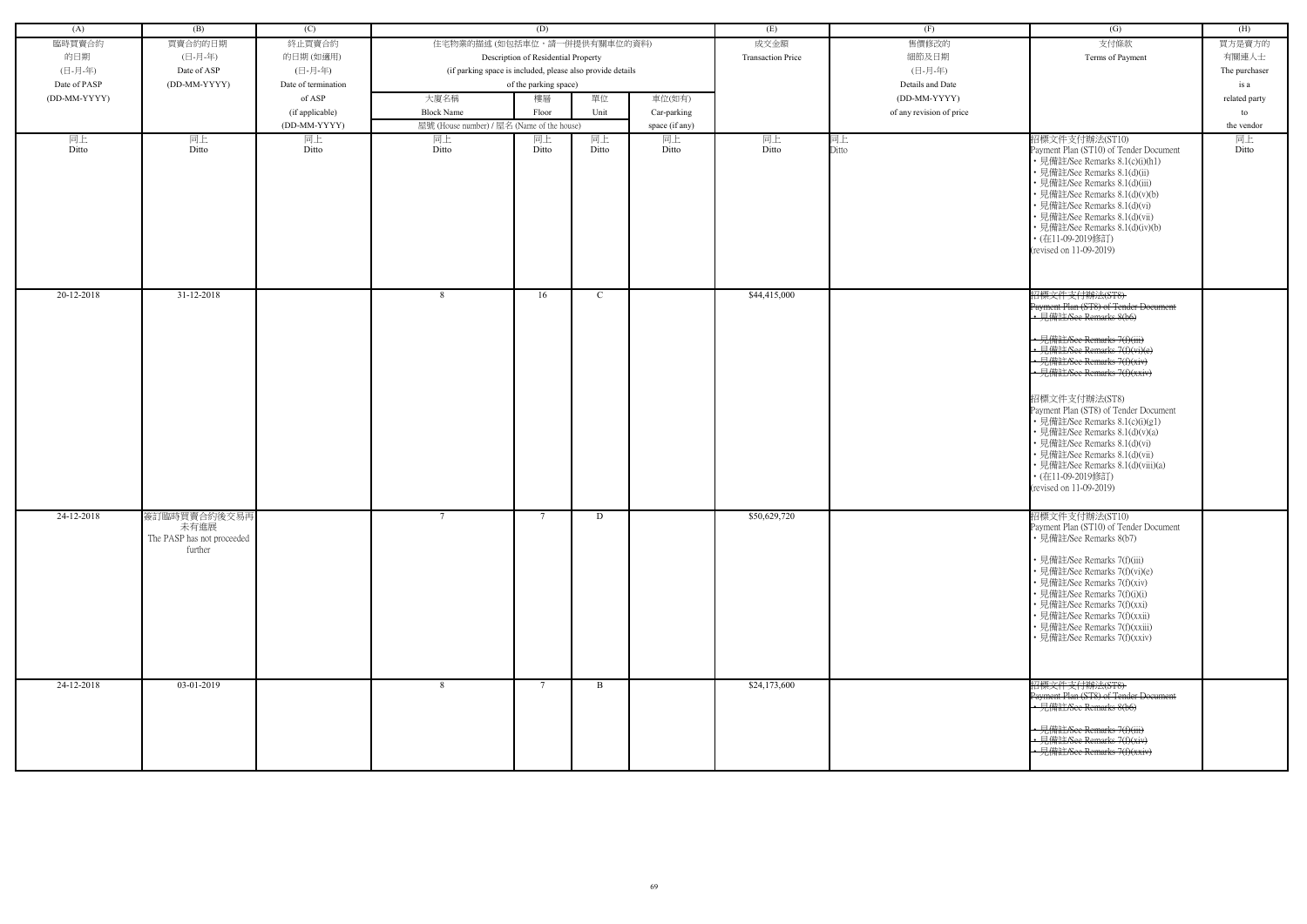| (A)          | (B)          | (C)                 |                                                            | (D)                       |       |                | (E)                      | (F)                      | (G)                                                                                                                                                                                                                                                                                                                                                                                                                                                                                                   | (H)           |
|--------------|--------------|---------------------|------------------------------------------------------------|---------------------------|-------|----------------|--------------------------|--------------------------|-------------------------------------------------------------------------------------------------------------------------------------------------------------------------------------------------------------------------------------------------------------------------------------------------------------------------------------------------------------------------------------------------------------------------------------------------------------------------------------------------------|---------------|
| 臨時買賣合約       | 買賣合約的日期      | 終止買賣合約              | 住宅物業的描述 (如包括車位,請一併提供有關車位的資料)                               |                           |       |                | 成交金額                     | 售價修改的                    | 支付條款                                                                                                                                                                                                                                                                                                                                                                                                                                                                                                  | 買方是賣方的        |
| 的日期          | (日-月-年)      | 的日期(如適用)            | Description of Residential Property                        |                           |       |                | <b>Transaction Price</b> | 細節及日期                    | Terms of Payment                                                                                                                                                                                                                                                                                                                                                                                                                                                                                      | 有關連人士         |
| (日-月-年)      | Date of ASP  | (日-月-年)             | (if parking space is included, please also provide details |                           |       |                |                          | (日-月-年)                  |                                                                                                                                                                                                                                                                                                                                                                                                                                                                                                       | The purchaser |
| Date of PASP | (DD-MM-YYYY) | Date of termination | of the parking space)                                      |                           |       |                |                          | Details and Date         |                                                                                                                                                                                                                                                                                                                                                                                                                                                                                                       | is a          |
| (DD-MM-YYYY) |              | of ASP              | 大廈名稱                                                       | 樓層                        | 單位    | 車位(如有)         |                          | (DD-MM-YYYY)             |                                                                                                                                                                                                                                                                                                                                                                                                                                                                                                       | related party |
|              |              | (if applicable)     | <b>Block Name</b>                                          | Floor                     | Unit  | Car-parking    |                          | of any revision of price |                                                                                                                                                                                                                                                                                                                                                                                                                                                                                                       | to            |
|              |              | (DD-MM-YYYY)        | 屋號 (House number) / 屋名 (Name of the house)                 |                           |       | space (if any) |                          |                          |                                                                                                                                                                                                                                                                                                                                                                                                                                                                                                       | the vendor    |
| 同上           | 同上           | 同上                  | 同上                                                         | 同上                        | 同上    | 同上             | 同上                       | 同上                       | 招標文件支付辦法(ST8)                                                                                                                                                                                                                                                                                                                                                                                                                                                                                         | 同上            |
| Ditto        | Ditto        | Ditto               | Ditto                                                      | Ditto                     | Ditto | Ditto          | Ditto                    | Ditto                    | Payment Plan (ST8) of Tender Document<br>• 見備註/See Remarks 8.1(c)(i)(g1)<br>• 見備註/See Remarks 8.1(d)(v)(a)<br>• 見備註/See Remarks 8.1(d)(vi)<br>• 見備註/See Remarks 8.1(d)(vii)<br>• (在11-09-2019修訂)<br>(revised on 11-09-2019)                                                                                                                                                                                                                                                                           | Ditto         |
| 24-12-2018   | 03-01-2019   |                     | -8                                                         | (複式)<br>28&29<br>(Duplex) | D     |                | \$116,300,000            |                          | 招標文件支付辦法(ST8)<br>Payment Plan (ST8) of Tender Document<br>• 見備註/See Remarks 8(b9)<br>• 見備註/See Remarks 7(f)(iii)<br>• 見備註/See Remarks 7(f)(vi)(f)<br>• 見備註/See Remarks 7(f)(xiv)<br>· 見備註/See Remarks 7(f)(xxiv)<br>招標文件支付辦法(ST8)<br>Payment Plan (ST8) of Tender Document<br>• 見備註/See Remarks 8.1(c)(i)(g3)<br>• 見備註/See Remarks 8.1(d)(v)(a)<br>· 見備註/See Remarks 8.1(d)(vi)<br>• 見備註/See Remarks 8.1(d)(vii)<br>• 見備註/See Remarks 8.1(d)(viii)(b)<br>• (在11-09-2019修訂)<br>(revised on 11-09-2019) |               |
| 24-12-2018   | 03-01-2019   |                     | 8                                                          | 6                         | D     |                | \$48,870,000             |                          | 招標文件支付辦法(ST10)<br>Payment Plan (ST10) of Tender Document<br>- 見備註/See Remarks 8(b7)<br>• 見備註/See Remarks 7(f)(iii)<br>見備註/See Remarks 7(f)(vi)(e)<br>• 見備註/See Remarks 7(f)(xiv)<br>• 見備註/See Remarks 7(f)(i)(i)<br>見備註/See Remarks 7(f)(xxi)<br>• 見備註/See Remarks 7(f)(xxii)<br>· 見備註/See Remarks 7(f)(xxiii)<br>見備註/See Remarks 7(f)(xxiv)                                                                                                                                                          |               |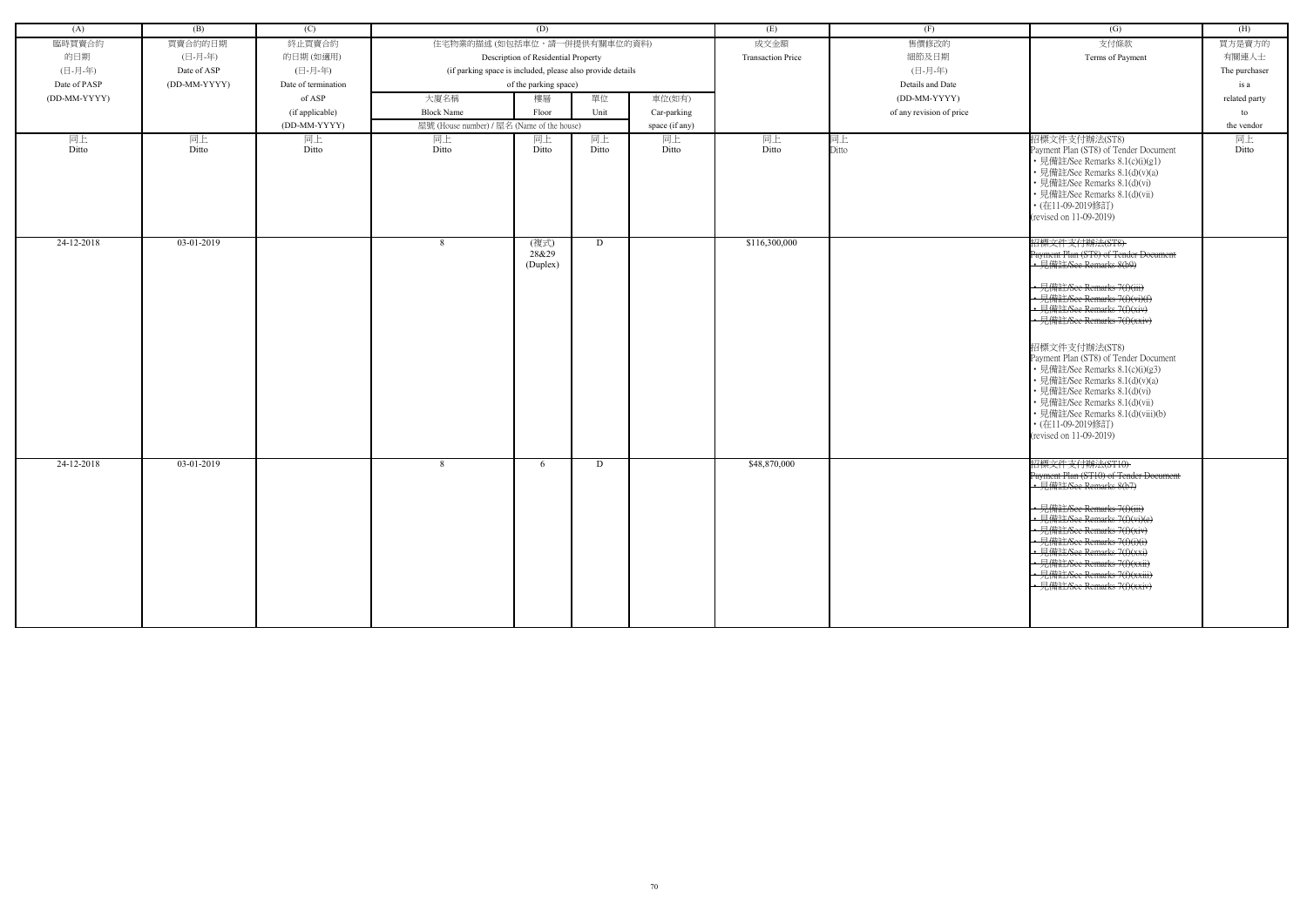| (A)          | (B)          | (C)                 |                                            | (D)                                                        |       |                | (E)                      | (F)                      | (G)                                                                                                                                                                                                                                                                                                                                                                                                                             | (H)           |
|--------------|--------------|---------------------|--------------------------------------------|------------------------------------------------------------|-------|----------------|--------------------------|--------------------------|---------------------------------------------------------------------------------------------------------------------------------------------------------------------------------------------------------------------------------------------------------------------------------------------------------------------------------------------------------------------------------------------------------------------------------|---------------|
| 臨時買賣合約       | 買賣合約的日期      | 終止買賣合約              | 住宅物業的描述 (如包括車位,請一併提供有關車位的資料)               |                                                            |       |                | 成交金額                     | 售價修改的                    | 支付條款                                                                                                                                                                                                                                                                                                                                                                                                                            | 買方是賣方的        |
| 的日期          | (日-月-年)      | 的日期(如適用)            |                                            | Description of Residential Property                        |       |                | <b>Transaction Price</b> | 細節及日期                    | Terms of Payment                                                                                                                                                                                                                                                                                                                                                                                                                | 有關連人士         |
| (日-月-年)      | Date of ASP  | (日-月-年)             |                                            | (if parking space is included, please also provide details |       |                |                          | (日-月-年)                  |                                                                                                                                                                                                                                                                                                                                                                                                                                 | The purchaser |
| Date of PASP | (DD-MM-YYYY) | Date of termination | of the parking space)                      |                                                            |       |                |                          | Details and Date         |                                                                                                                                                                                                                                                                                                                                                                                                                                 | is a          |
| (DD-MM-YYYY) |              | of ASP              | 大廈名稱                                       | 單位<br>樓層                                                   |       | 車位(如有)         |                          | (DD-MM-YYYY)             |                                                                                                                                                                                                                                                                                                                                                                                                                                 | related party |
|              |              | (if applicable)     | <b>Block Name</b>                          | Floor                                                      | Unit  | Car-parking    |                          | of any revision of price |                                                                                                                                                                                                                                                                                                                                                                                                                                 | to            |
|              |              | (DD-MM-YYYY)        | 屋號 (House number) / 屋名 (Name of the house) |                                                            |       | space (if any) |                          |                          |                                                                                                                                                                                                                                                                                                                                                                                                                                 | the vendor    |
| 同上           | 同上           | 同上                  | 同上                                         | 同上                                                         | 同上    | 同上             | 同上                       | 同上                       | 招標文件支付辦法(ST10)                                                                                                                                                                                                                                                                                                                                                                                                                  | 同上            |
| Ditto        | Ditto        | Ditto               | Ditto                                      | Ditto                                                      | Ditto | Ditto          | Ditto                    | Ditto                    | Payment Plan (ST10) of Tender Document<br>• 見備註/See Remarks 8.1(c)(i)(h1)<br>• 見備註/See Remarks 8.1(d)(i)(b)<br>• 見備註/See Remarks 8.1(d)(ii)<br>• 見備註/See Remarks 8.1(d)(iii)<br>· 見備註/See Remarks 8.1(d)(v)(b)<br>• 見備註/See Remarks 8.1(d)(vi)<br>• 見備註/See Remarks 8.1(d)(vii)<br>• 見備註/See Remarks 8.1(d)(viii)(a)<br>• 見備註/See Remarks 8.1(d)(iv)(b)<br>• (在11-09-2019修訂)<br>(revised on 11-09-2019)                         | Ditto         |
| 28-12-2018   | 07-01-2019   |                     | -6                                         | 23                                                         | D     |                | \$25,797,200             |                          | 招標文件支付辦法(ST8)<br>Payment Plan (ST8) of Tender Document<br>• 見備註/See Remarks 8(b6)<br>· 見備註/See Remarks 7(f)(iii)<br>• 見備註/See Remarks 7(f)(xiv)<br>· 見備註/See Remarks 7(f)(xxiv)<br>招標文件支付辦法(ST8)<br>Payment Plan (ST8) of Tender Document<br>• 見備註/See Remarks 8.1(c)(i)(g1)<br>• 見備註/See Remarks 8.1(d)(v)(a)<br>• 見備註/See Remarks 8.1(d)(vi)<br>• 見備註/See Remarks 8.1(d)(vii)<br>• (在11-09-2019修訂)<br>(revised on 11-09-2019) |               |
| 28-12-2018   | 07-01-2019   |                     | -6                                         | 22                                                         | D     |                | \$25,616,800             |                          | 招標文件支付辦法(ST8)<br>Payment Plan (ST8) of Tender Document<br>• 見備註/See Remarks 8(b6)<br>← 見備註/See Remarks 7(f)(iii)<br>· 見備註/See Remarks 7(f)(xiv)<br>• 見備註/See Remarks 7(f)(xxiv)<br>招標文件支付辦法(ST8)<br>Payment Plan (ST8) of Tender Document<br>• 見備註/See Remarks 8.1(c)(i)(g1)<br>• 見備註/See Remarks 8.1(d)(v)(a)<br>• 見備註/See Remarks 8.1(d)(vi)<br>• 見備註/See Remarks 8.1(d)(vii)<br>• (在11-09-2019修訂)<br>(revised on 11-09-2019) |               |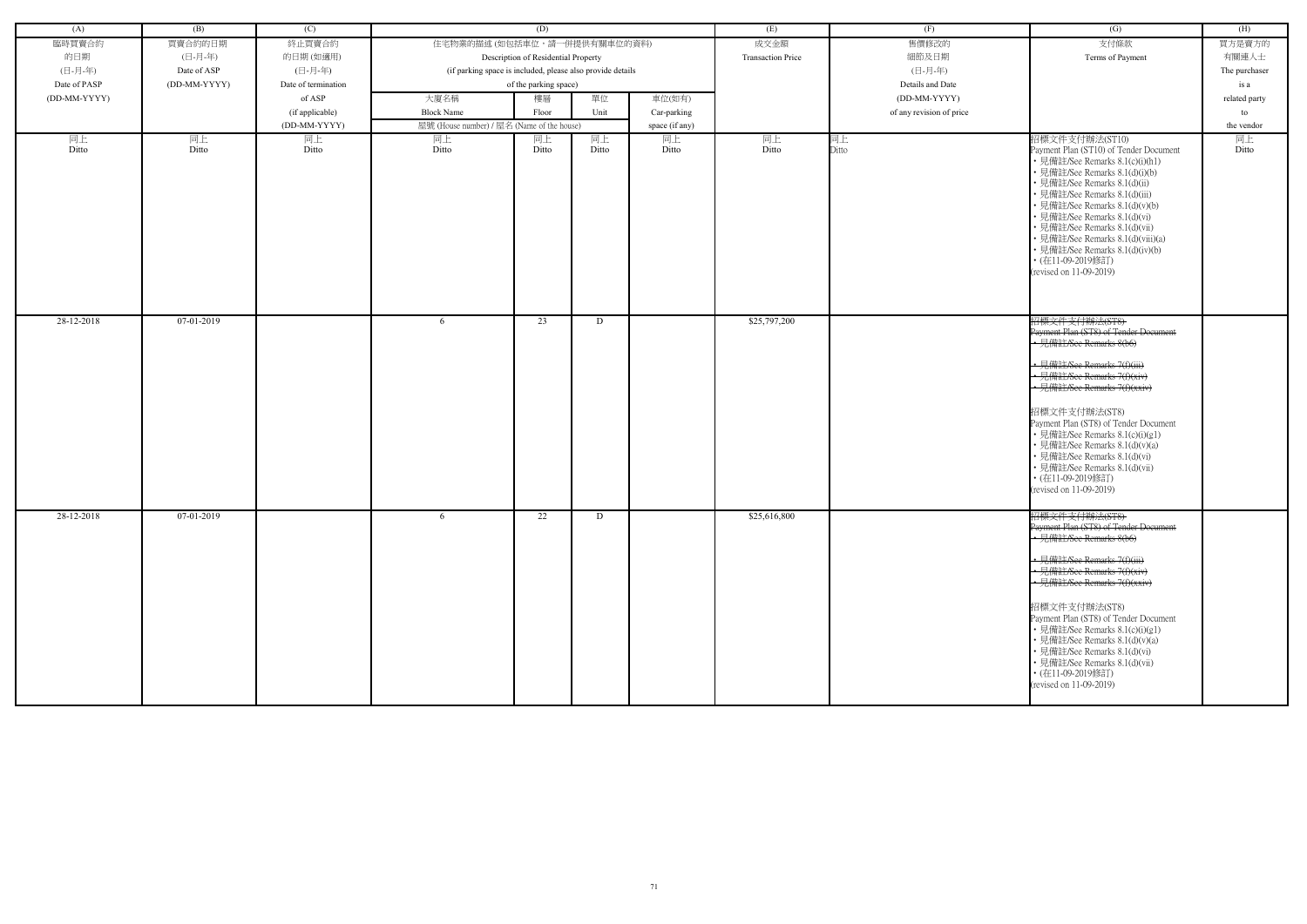| (A)          | (B)          | (C)                 |                                                            | (D)                                 |               |                | (E)                      | (F)                         | (G)                                                               | (H)           |
|--------------|--------------|---------------------|------------------------------------------------------------|-------------------------------------|---------------|----------------|--------------------------|-----------------------------|-------------------------------------------------------------------|---------------|
| 臨時買賣合約       | 買賣合約的日期      | 終止買賣合約              | 住宅物業的描述 (如包括車位,請一併提供有關車位的資料)                               |                                     |               |                | 成交金額                     | 售價修改的                       | 支付條款                                                              | 買方是賣方的        |
| 的日期          | (日-月-年)      | 的日期(如適用)            |                                                            | Description of Residential Property |               |                | <b>Transaction Price</b> | 細節及日期                       | Terms of Payment                                                  | 有關連人士         |
| (日-月-年)      | Date of ASP  | (日-月-年)             | (if parking space is included, please also provide details |                                     |               |                |                          | (日-月-年)<br>Details and Date |                                                                   | The purchaser |
| Date of PASP | (DD-MM-YYYY) | Date of termination |                                                            | of the parking space)               |               |                |                          |                             |                                                                   | is a          |
| (DD-MM-YYYY) |              | of ASP              | 大廈名稱                                                       | 樓層                                  | 單位            | 車位(如有)         |                          | (DD-MM-YYYY)                |                                                                   | related party |
|              |              | (if applicable)     | <b>Block Name</b>                                          | Floor                               | Unit          | Car-parking    |                          | of any revision of price    |                                                                   | to            |
|              |              | (DD-MM-YYYY)        | 屋號 (House number) / 屋名 (Name of the house)                 |                                     |               | space (if any) |                          |                             |                                                                   | the vendor    |
| $04-01-2019$ | 11-01-2019   |                     |                                                            | 17                                  | B             |                | \$26,428,000             |                             | 招標文件支付辦法(ST8)<br>Payment Plan (ST8) of Tender Document            |               |
|              |              |                     |                                                            |                                     |               |                |                          |                             | • 見備註/See Remarks 8(b6)                                           |               |
|              |              |                     |                                                            |                                     |               |                |                          |                             | • 見備註/See Remarks 7(f)(iii)                                       |               |
|              |              |                     |                                                            |                                     |               |                |                          |                             | · 見備註/See Remarks 7(f)(xiv)<br>· 見備註/See Remarks 7(f)(xxiv)       |               |
|              |              |                     |                                                            |                                     |               |                |                          |                             |                                                                   |               |
|              |              |                     |                                                            |                                     |               |                |                          |                             | 招標文件支付辦法(ST8)                                                     |               |
|              |              |                     |                                                            |                                     |               |                |                          |                             | Payment Plan (ST8) of Tender Document                             |               |
|              |              |                     |                                                            |                                     |               |                |                          |                             | • 見備註/See Remarks 8.1(c)(i)(g1)                                   |               |
|              |              |                     |                                                            |                                     |               |                |                          |                             | • 見備註/See Remarks 8.1(d)(v)(a)                                    |               |
|              |              |                     |                                                            |                                     |               |                |                          |                             | • 見備註/See Remarks 8.1(d)(vi)<br>• 見備註/See Remarks 8.1(d)(vii)     |               |
|              |              |                     |                                                            |                                     |               |                |                          |                             | • (在11-09-2019修訂)                                                 |               |
|              |              |                     |                                                            |                                     |               |                |                          |                             | (revised on 11-09-2019)                                           |               |
|              |              |                     |                                                            |                                     |               |                |                          |                             |                                                                   |               |
| 07-01-2019   | 14-01-2019   |                     | 8                                                          | 27                                  | $\mathcal{C}$ |                | \$51,888,000             |                             | 招標文件支付辦法(ST8)                                                     |               |
|              |              |                     |                                                            |                                     |               |                |                          |                             | Payment Plan (ST8) of Tender Document                             |               |
|              |              |                     |                                                            |                                     |               |                |                          |                             | • 見備註/See Remarks 8(b6)                                           |               |
|              |              |                     |                                                            |                                     |               |                |                          |                             | • 見備註/See Remarks 7(f)(iii)                                       |               |
|              |              |                     |                                                            |                                     |               |                |                          |                             | • 見備註/See Remarks 7(f)(vi)(e)                                     |               |
|              |              |                     |                                                            |                                     |               |                |                          |                             | • 見備註/See Remarks 7(f)(xiv)                                       |               |
|              |              |                     |                                                            |                                     |               |                |                          |                             | • 見備註/See Remarks 7(f)(xxiv)                                      |               |
|              |              |                     |                                                            |                                     |               |                |                          |                             | 招標文件支付辦法(ST8)                                                     |               |
|              |              |                     |                                                            |                                     |               |                |                          |                             | Payment Plan (ST8) of Tender Document                             |               |
|              |              |                     |                                                            |                                     |               |                |                          |                             | • 見備註/See Remarks 8.1(c)(i)(g1)<br>• 見備註/See Remarks 8.1(d)(v)(a) |               |
|              |              |                     |                                                            |                                     |               |                |                          |                             | • 見備註/See Remarks 8.1(d)(vi)                                      |               |
|              |              |                     |                                                            |                                     |               |                |                          |                             | • 見備註/See Remarks 8.1(d)(vii)                                     |               |
|              |              |                     |                                                            |                                     |               |                |                          |                             | • 見備註/See Remarks 8.1(d)(viii)(a)                                 |               |
|              |              |                     |                                                            |                                     |               |                |                          |                             | • (在11-09-2019修訂)                                                 |               |
|              |              |                     |                                                            |                                     |               |                |                          |                             | (revised on 11-09-2019)                                           |               |
| 17-01-2019   | 24-01-2019   |                     | -6                                                         | 18                                  | D             |                | \$25,968,000             |                             | 招標文件支付辦法(ST10)                                                    |               |
|              |              |                     |                                                            |                                     |               |                |                          |                             | Payment Plan (ST10) of Tender Document                            |               |
|              |              |                     |                                                            |                                     |               |                |                          |                             | • 見備註/See Remarks 8(b11)                                          |               |
|              |              |                     |                                                            |                                     |               |                |                          |                             | • 見備註/See Remarks 7(f)(iii)                                       |               |
|              |              |                     |                                                            |                                     |               |                |                          |                             | • 見備註/See Remarks 7(f)(xiv)                                       |               |
|              |              |                     |                                                            |                                     |               |                |                          |                             | • 見備註/See Remarks 7(f)(xxi)<br>• 見備註/See Remarks 7(f)(xxii)       |               |
|              |              |                     |                                                            |                                     |               |                |                          |                             | • 見備註/See Remarks 7(f)(xxiii)                                     |               |
|              |              |                     |                                                            |                                     |               |                |                          |                             | · 見備註/See Remarks 7(f)(xxiv)                                      |               |
|              |              |                     |                                                            |                                     |               |                |                          |                             |                                                                   |               |
|              |              |                     |                                                            |                                     |               |                |                          |                             |                                                                   |               |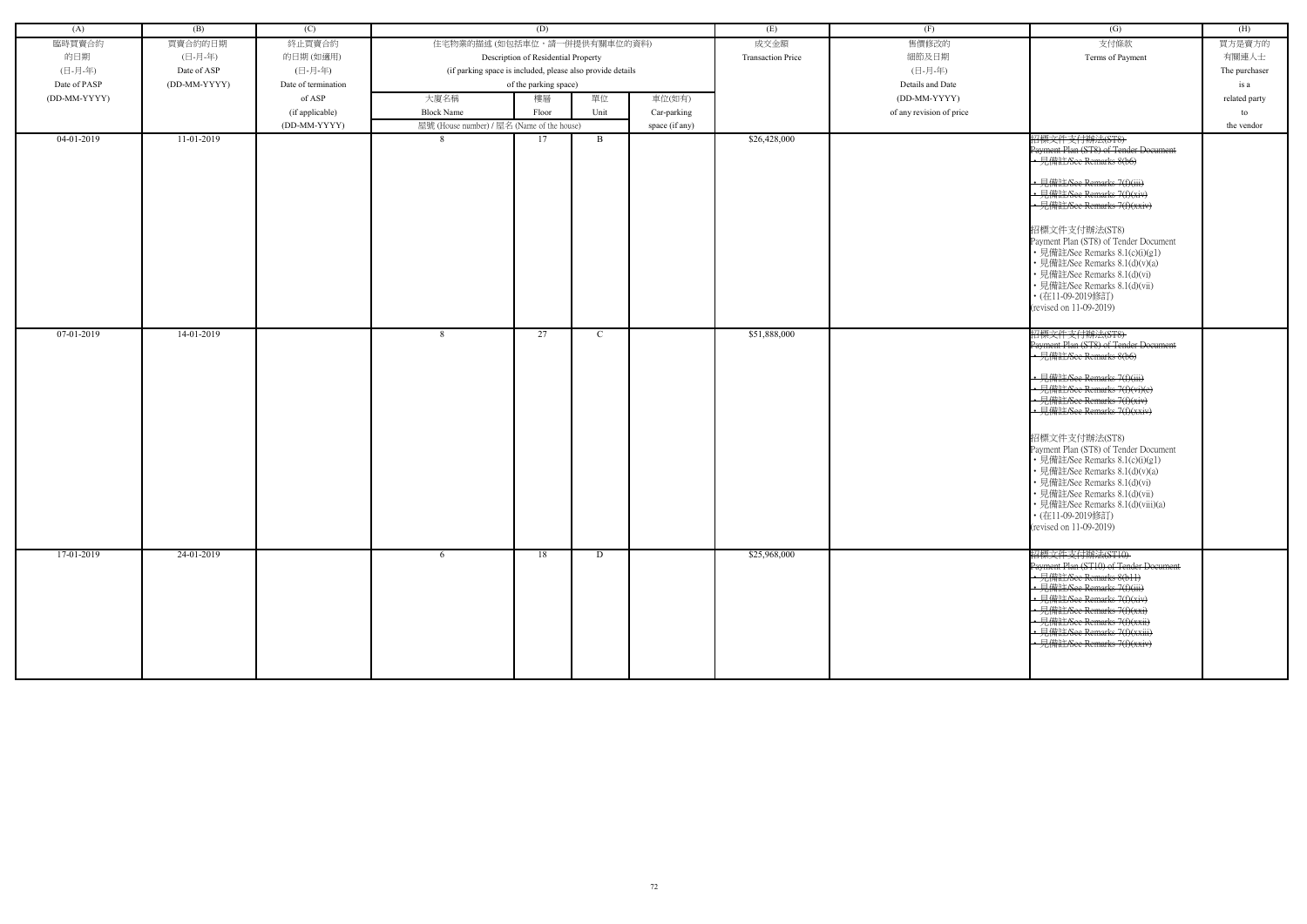| (A)          | (B)          | (C)                 |                                                            | (D)                                 |       |                  | (E)                      | (F)                      | (G)                                                                                                                                                                                                                                                                                                                                                                                                              | (H)           |
|--------------|--------------|---------------------|------------------------------------------------------------|-------------------------------------|-------|------------------|--------------------------|--------------------------|------------------------------------------------------------------------------------------------------------------------------------------------------------------------------------------------------------------------------------------------------------------------------------------------------------------------------------------------------------------------------------------------------------------|---------------|
| 臨時買賣合約       | 買賣合約的日期      | 終止買賣合約              | 住宅物業的描述(如包括車位,請一併提供有關車位的資料)                                |                                     |       |                  | 成交金額                     | 售價修改的                    | 支付條款                                                                                                                                                                                                                                                                                                                                                                                                             | 買方是賣方的        |
| 的日期          | (日-月-年)      | 的日期(如適用)            |                                                            | Description of Residential Property |       |                  | <b>Transaction Price</b> | 細節及日期                    | Terms of Payment                                                                                                                                                                                                                                                                                                                                                                                                 | 有關連人士         |
| (日-月-年)      | Date of ASP  | (日-月-年)             | (if parking space is included, please also provide details |                                     |       |                  |                          | (日-月-年)                  |                                                                                                                                                                                                                                                                                                                                                                                                                  | The purchaser |
| Date of PASP | (DD-MM-YYYY) | Date of termination | of the parking space)                                      |                                     |       | Details and Date |                          | is a                     |                                                                                                                                                                                                                                                                                                                                                                                                                  |               |
| (DD-MM-YYYY) |              | of ASP              | 大廈名稱                                                       | 樓層                                  | 單位    | 車位(如有)           |                          | (DD-MM-YYYY)             |                                                                                                                                                                                                                                                                                                                                                                                                                  | related party |
|              |              | (if applicable)     | <b>Block Name</b>                                          | Floor                               | Unit  | Car-parking      |                          | of any revision of price |                                                                                                                                                                                                                                                                                                                                                                                                                  | to            |
|              |              | (DD-MM-YYYY)        | 屋號 (House number) / 屋名 (Name of the house)                 |                                     |       | space (if any)   |                          |                          |                                                                                                                                                                                                                                                                                                                                                                                                                  | the vendor    |
| 同上           | 同上           | 同上                  | 同上                                                         | 同上                                  | 同上    | 同上               | 同上                       | 同上                       | 招標文件支付辦法(ST10)                                                                                                                                                                                                                                                                                                                                                                                                   | 同上            |
| Ditto        | Ditto        | Ditto               | Ditto                                                      | Ditto                               | Ditto | Ditto            | Ditto                    | Ditto                    | Payment Plan (ST10) of Tender Document<br>• 見備註/See Remarks 8.1(c)(i)(h2)<br>• 見備註/See Remarks 8.1(d)(ii)<br>• 見備註/See Remarks 8.1(d)(iii)<br>· 見備註/See Remarks 8.1(d)(v)(b)<br>• 見備註/See Remarks 8.1(d)(vi)<br>• 見備註/See Remarks 8.1(d)(vii)<br>• 見備註/See Remarks 8.1(d)(iv)(b)<br>• (在11-09-2019修訂)<br>(revised on 11-09-2019)                                                                                 | Ditto         |
| 17-01-2019   | 24-01-2019   |                     |                                                            | 16                                  | B.    |                  | \$35,178,000             |                          | 招標文件支付辦法(ST8)<br>Payment Plan (ST8) of Tender Document<br>• 見備註/See Remarks 8(b6)<br>• 見備註/See Remarks 7(f)(iii)<br>• 見備註/See Remarks 7(f)(xiv)<br>• 見備註/See Remarks 7(f)(xxiv)                                                                                                                                                                                                                                  |               |
|              |              |                     |                                                            |                                     |       |                  |                          |                          | 招標文件支付辦法(ST8)<br>Payment Plan (ST8) of Tender Document<br>• 見備註/See Remarks 8.1(c)(i)(g1)<br>• 見備註/See Remarks 8.1(d)(v)(a)<br>• 見備註/See Remarks 8.1(d)(vi)<br>• 見備註/See Remarks 8.1(d)(vii)<br>• (在11-09-2019修訂)<br>(revised on 11-09-2019)                                                                                                                                                                     |               |
| 17-01-2019   | 24-01-2019   |                     | $7\phantom{.0}$                                            | 5                                   | B.    |                  | \$32,500,000             |                          | 招標文件支付辦法(ST11)<br>Payment Plan (ST11) of Tender Document<br>• 見備註/See Remarks 8(b10)<br>• 見備註/See Remarks 7(f)(iii)<br>• 見備註/See Remarks 7(f)(xiv<br>• 見備註/See Remarks 7(f)(xxi)<br>• 見備註/See Remarks 7(f)(xxii)<br>• 見備註/See Remarks 7(f)(xxiii)<br>← 見備註/See Remarks 7(f)(xxiv)<br>招標文件支付辦法(ST11)<br>Payment Plan (ST11) of Tender Document<br>• 見備註/See Remarks 8.1(c)(i)(i1)<br>• 見備註/See Remarks 8.1(d)(ii) |               |
|              |              |                     |                                                            |                                     |       |                  |                          |                          | • 見備註/See Remarks 8.1(d)(iii)<br>• 見備註/See Remarks 8.1(d)(iv)(a)<br>• 見備註/See Remarks 8.1(d)(v)(b)<br>• 見備註/See Remarks 8.1(d)(vi)<br>• 見備註/See Remarks 8.1(d)(vii)<br>• (在11-09-2019修訂)<br>(revised on 11-09-2019)                                                                                                                                                                                              |               |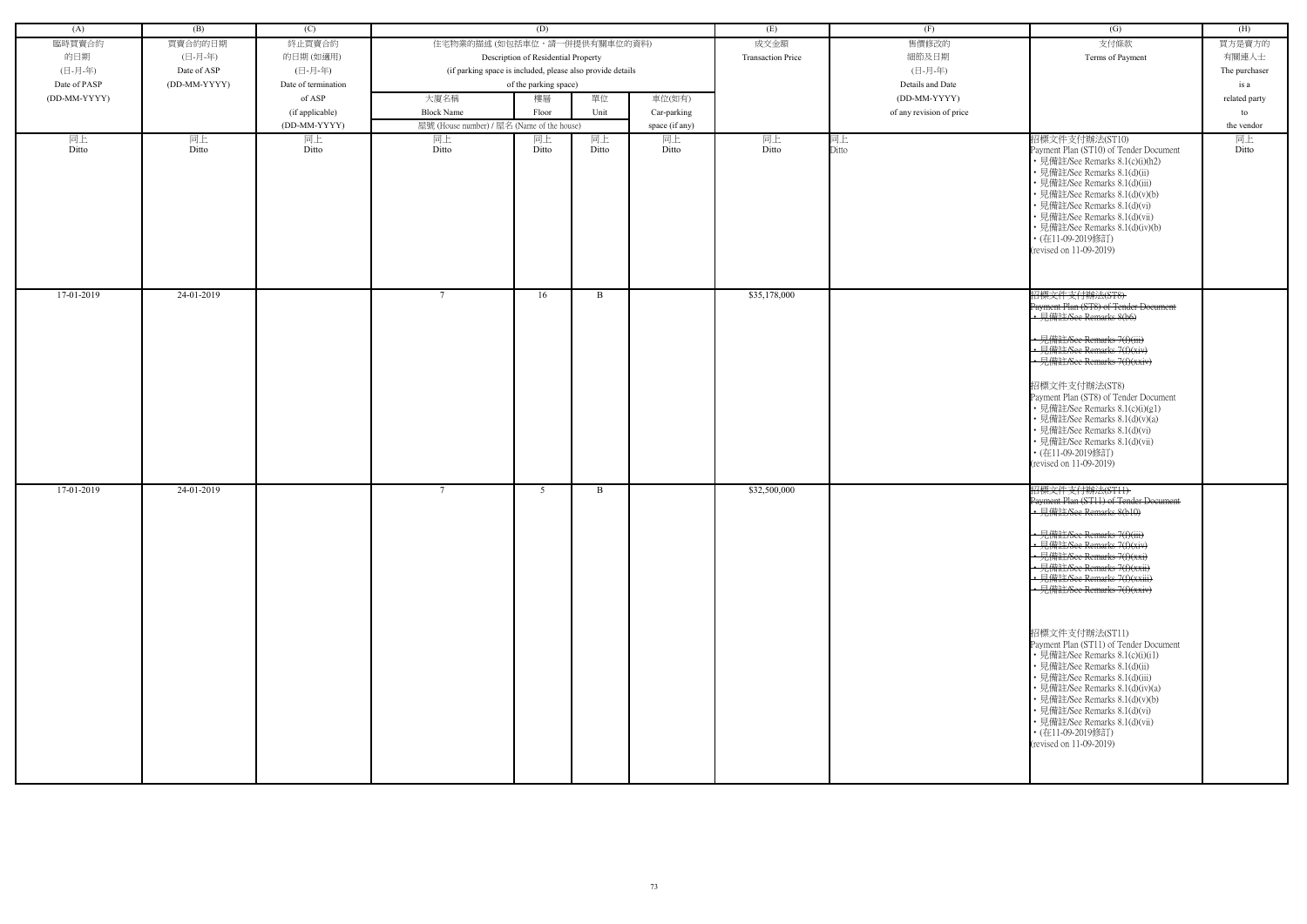| (A)          | (B)          | (C)                 |                                                            | (D)                                 |      |                | (E)                      | (F)                      | $\overline{(G)}$                                                                                                                                                                                                                                                                                                                                                                                                                                                                                                                                                                                                                                                                                                                                                                  | (H)           |
|--------------|--------------|---------------------|------------------------------------------------------------|-------------------------------------|------|----------------|--------------------------|--------------------------|-----------------------------------------------------------------------------------------------------------------------------------------------------------------------------------------------------------------------------------------------------------------------------------------------------------------------------------------------------------------------------------------------------------------------------------------------------------------------------------------------------------------------------------------------------------------------------------------------------------------------------------------------------------------------------------------------------------------------------------------------------------------------------------|---------------|
| 臨時買賣合約       | 買賣合約的日期      | 終止買賣合約              | 住宅物業的描述 (如包括車位,請一併提供有關車位的資料)                               |                                     |      |                | 成交金額                     | 售價修改的                    | 支付條款                                                                                                                                                                                                                                                                                                                                                                                                                                                                                                                                                                                                                                                                                                                                                                              | 買方是賣方的        |
| 的日期          | (日-月-年)      | 的日期(如適用)            |                                                            | Description of Residential Property |      |                | <b>Transaction Price</b> | 細節及日期                    | Terms of Payment                                                                                                                                                                                                                                                                                                                                                                                                                                                                                                                                                                                                                                                                                                                                                                  | 有關連人士         |
| (日-月-年)      | Date of ASP  | (日-月-年)             | (if parking space is included, please also provide details |                                     |      |                |                          | (日-月-年)                  |                                                                                                                                                                                                                                                                                                                                                                                                                                                                                                                                                                                                                                                                                                                                                                                   | The purchaser |
| Date of PASP | (DD-MM-YYYY) | Date of termination |                                                            | of the parking space)               |      |                |                          | Details and Date         |                                                                                                                                                                                                                                                                                                                                                                                                                                                                                                                                                                                                                                                                                                                                                                                   | is a          |
| (DD-MM-YYYY) |              | of ASP              | 大廈名稱                                                       | 樓層                                  | 單位   | 車位(如有)         |                          | (DD-MM-YYYY)             |                                                                                                                                                                                                                                                                                                                                                                                                                                                                                                                                                                                                                                                                                                                                                                                   | related party |
|              |              | (if applicable)     | <b>Block Name</b>                                          | Floor                               | Unit | Car-parking    |                          | of any revision of price |                                                                                                                                                                                                                                                                                                                                                                                                                                                                                                                                                                                                                                                                                                                                                                                   | to            |
|              |              | (DD-MM-YYYY)        | 屋號 (House number) / 屋名 (Name of the house)                 |                                     |      | space (if any) |                          |                          |                                                                                                                                                                                                                                                                                                                                                                                                                                                                                                                                                                                                                                                                                                                                                                                   | the vendor    |
| 17-01-2019   | 24-01-2019   |                     | 8                                                          | 9                                   | D    |                | \$49,271,200             |                          | 招標文件支付辦法(ST8)<br>Payment Plan (ST8) of Tender Document<br>· 見備註/See Remarks 8(b12)<br>• 見備註/See Remarks 7(f)(iii)<br>• 見備註/See Remarks 7(f)(vi)(e)<br>· 見備註/See Remarks 7(f)(xiv)<br>· 見備註/See Remarks 7(f)(xxiv)<br>招標文件支付辦法(ST8)<br>Payment Plan (ST8) of Tender Document<br>• 見備註/See Remarks 8.1(c)(i)(g4)<br>• 見備註/See Remarks 8.1(d)(v)(a)<br>• 見備註/See Remarks 8.1(d)(vi)<br>• 見備註/See Remarks 8.1(d)(vii)(i)<br>• 見備註/See Remarks 8.1(d)(viii)(a)<br>• (在11-09-2019修訂)<br>(revised on 11-09-2019)                                                                                                                                                                                                                                                                         |               |
| 21-01-2019   | 28-01-2019   |                     | 6                                                          | 17                                  | C    |                | \$47,400,000             |                          | 招標文件支付辦法(ST10)<br>Payment Plan (ST10) of Tender Document<br>• 見備註/See Remarks 8(b7)<br>· 見備註/See Remarks 7(f)(iii)<br>• 見備註/See Remarks 7(f)(vi)(e)<br>• 見備註/See Remarks 7(f)(xiv)<br>• 見備註/See Remarks 7(f)(i)(i)<br>• 見備註/See Remarks 7(f)(xxi)<br>• 見備註/See Remarks $7(f)(xxii)$<br>· 見備註/See Remarks 7(f)(xxiii)<br>· 見備註/See Remarks 7(f)(xxiv)<br>招標文件支付辦法(ST10)<br>Payment Plan (ST10) of Tender Document<br>• 見備註/See Remarks 8.1(c)(i)(h1)<br>• 見備註/See Remarks 8.1(d)(i)(b)<br>• 見備註/See Remarks 8.1(d)(ii)<br>• 見備註/See Remarks 8.1(d)(iii)<br>• 見備註/See Remarks 8.1(d)(v)(b)<br>• 見備註/See Remarks 8.1(d)(vi)<br>• 見備註/See Remarks 8.1(d)(vii)<br>• 見備註/See Remarks 8.1(d)(viii)(a)<br>• 見備註/See Remarks 8.1(d)(iv)(b)<br>• (在11-09-2019修訂)<br>(revised on 11-09-2019) |               |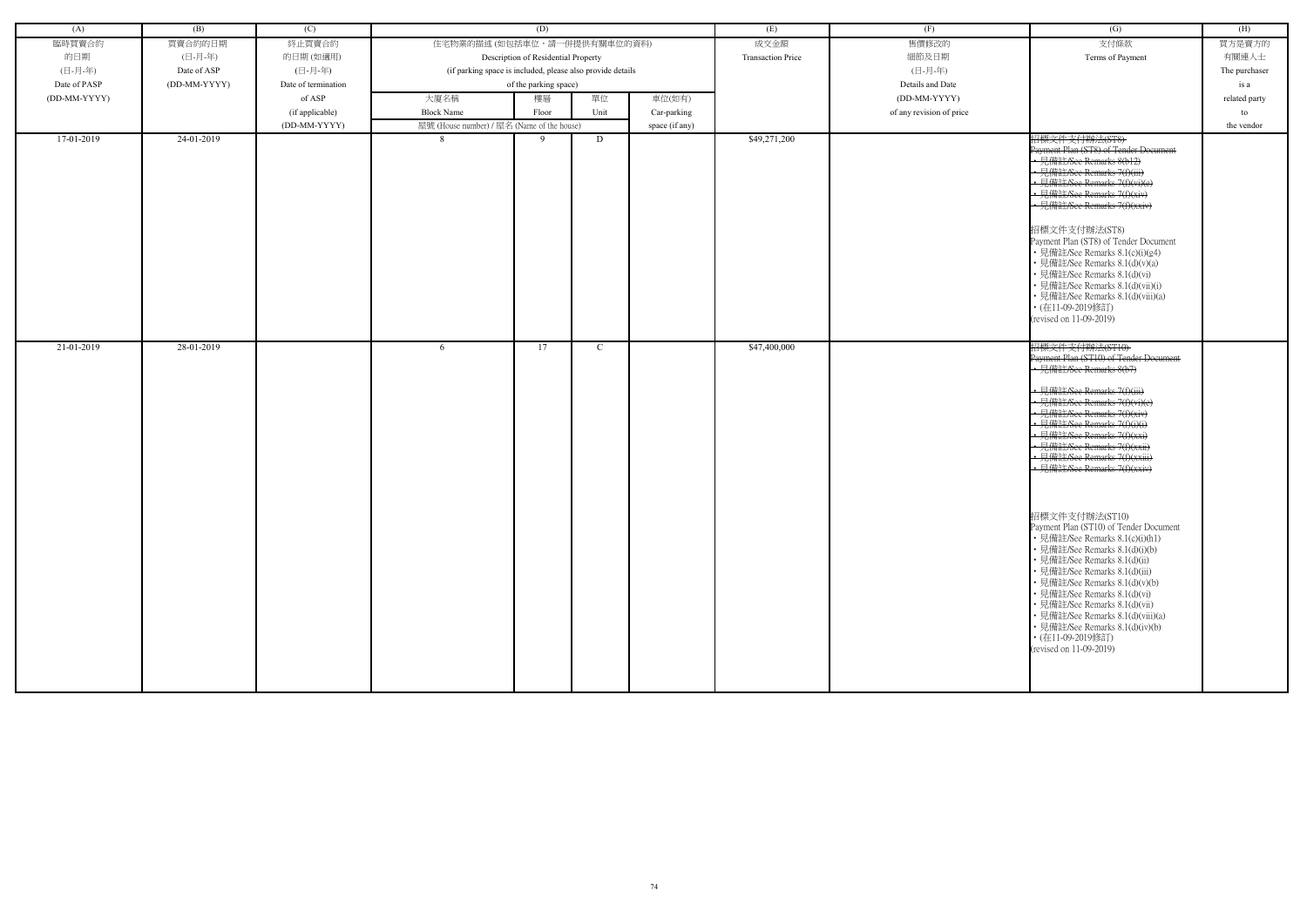| (A)          | (B)          | (C)                 |                                                            | (D)                                 |      |                | (E)                      | (F)                      | (G)                                                                                                                                                                                                                                                                                                                                                                                                                                                                                                                                                                                                                                  | (H)           |
|--------------|--------------|---------------------|------------------------------------------------------------|-------------------------------------|------|----------------|--------------------------|--------------------------|--------------------------------------------------------------------------------------------------------------------------------------------------------------------------------------------------------------------------------------------------------------------------------------------------------------------------------------------------------------------------------------------------------------------------------------------------------------------------------------------------------------------------------------------------------------------------------------------------------------------------------------|---------------|
| 臨時買賣合約       | 買賣合約的日期      | 終止買賣合約              | 住宅物業的描述 (如包括車位,請一併提供有關車位的資料)                               |                                     |      |                | 成交金額                     | 售價修改的                    | 支付條款                                                                                                                                                                                                                                                                                                                                                                                                                                                                                                                                                                                                                                 | 買方是賣方的        |
| 的日期          | (日-月-年)      | 的日期(如適用)            |                                                            | Description of Residential Property |      |                | <b>Transaction Price</b> | 細節及日期                    | Terms of Payment                                                                                                                                                                                                                                                                                                                                                                                                                                                                                                                                                                                                                     | 有關連人士         |
| (日-月-年)      | Date of ASP  | (日-月-年)             | (if parking space is included, please also provide details |                                     |      |                |                          | (日-月-年)                  |                                                                                                                                                                                                                                                                                                                                                                                                                                                                                                                                                                                                                                      | The purchaser |
| Date of PASP | (DD-MM-YYYY) | Date of termination |                                                            | of the parking space)               |      |                |                          | Details and Date         |                                                                                                                                                                                                                                                                                                                                                                                                                                                                                                                                                                                                                                      | is a          |
| (DD-MM-YYYY) |              | of ASP              | 大廈名稱                                                       | 樓層                                  | 單位   | 車位(如有)         |                          | (DD-MM-YYYY)             |                                                                                                                                                                                                                                                                                                                                                                                                                                                                                                                                                                                                                                      | related party |
|              |              | (if applicable)     | <b>Block Name</b>                                          | Floor                               | Unit | Car-parking    |                          | of any revision of price |                                                                                                                                                                                                                                                                                                                                                                                                                                                                                                                                                                                                                                      | to            |
|              |              | (DD-MM-YYYY)        | 屋號 (House number) / 屋名 (Name of the house)                 |                                     |      | space (if any) |                          |                          |                                                                                                                                                                                                                                                                                                                                                                                                                                                                                                                                                                                                                                      | the vendor    |
| 21-01-2019   | 28-01-2019   |                     | -6                                                         | 17                                  | D    |                | \$25,930,000             |                          | 招標文件支付辦法(ST10)<br>Payment Plan (ST10) of Tender Document<br>• 見備註/See Remarks 8(b7)<br>• 見備註/See Remarks 7(f)(iii)<br>• 見備註/See Remarks 7(f)(xiv)<br>• 見備註/See Remarks 7(f)(xxi<br>• 見備註/See Remarks 7(f)(xxii)<br>見備註/See Remarks 7(f)(xxiii)<br>· 見備註/See Remarks 7(f)(xxiv)<br>招標文件支付辦法(ST10)<br>Payment Plan (ST10) of Tender Document<br>• 見備註/See Remarks 8.1(c)(i)(h1)<br>• 見備註/See Remarks 8.1(d)(ii)<br>• 見備註/See Remarks 8.1(d)(iii)<br>· 見備註/See Remarks 8.1(d)(v)(b)<br>• 見備註/See Remarks 8.1(d)(vi)<br>• 見備註/See Remarks 8.1(d)(vii)<br>• 見備註/See Remarks 8.1(d)(iv)(b)<br>• (在11-09-2019修訂)<br>(revised on 11-09-2019) |               |
| 21-01-2019   | 28-01-2019   |                     | 6                                                          | 16                                  | D    |                | \$24,480,000             |                          | 招標文件支付辦法(ST8)<br>Payment Plan (ST8) of Tender Doeument<br>見備註/See Remarks 8(b6)<br>· 見備註/See Remarks 7(f)(iii)<br>• 見備註/See Remarks 7(f)(xiv)<br>← 見備註/See Remarks 7(f)(xxiv)<br>招標文件支付辦法(ST8)<br>Payment Plan (ST8) of Tender Document<br>• 見備註/See Remarks 8.1(c)(i)(g1)<br>• 見備註/See Remarks 8.1(d)(v)(a)<br>• 見備註/See Remarks 8.1(d)(vi)<br>• 見備註/See Remarks 8.1(d)(vii)<br>• (在11-09-2019修訂)<br>(revised on 11-09-2019)                                                                                                                                                                                                        |               |
| 21-01-2019   | 28-01-2019   |                     | $\tau$                                                     | -7                                  | D    |                | \$50,703,000             |                          | 招標文件支付辦法(ST10)<br>Payment Plan (ST10) of Tender Document<br>• 見備註/See Remarks 8(b7)<br>• 見備註/See Remarks 7(f)(iii)<br>• 見備註/See Remarks 7(f)(vi)(e)<br>• 見備註/See Remarks 7(f)(xiv)<br>• 見備註/See Remarks 7(f)(xxi)<br>← 見備註/See Remarks 7(f)(xxii)<br>- 見備註/See Remarks 7(f)(xxiii)<br>• 見備註/See Remarks 7(f)(xxiv)                                                                                                                                                                                                                                                                                                                   |               |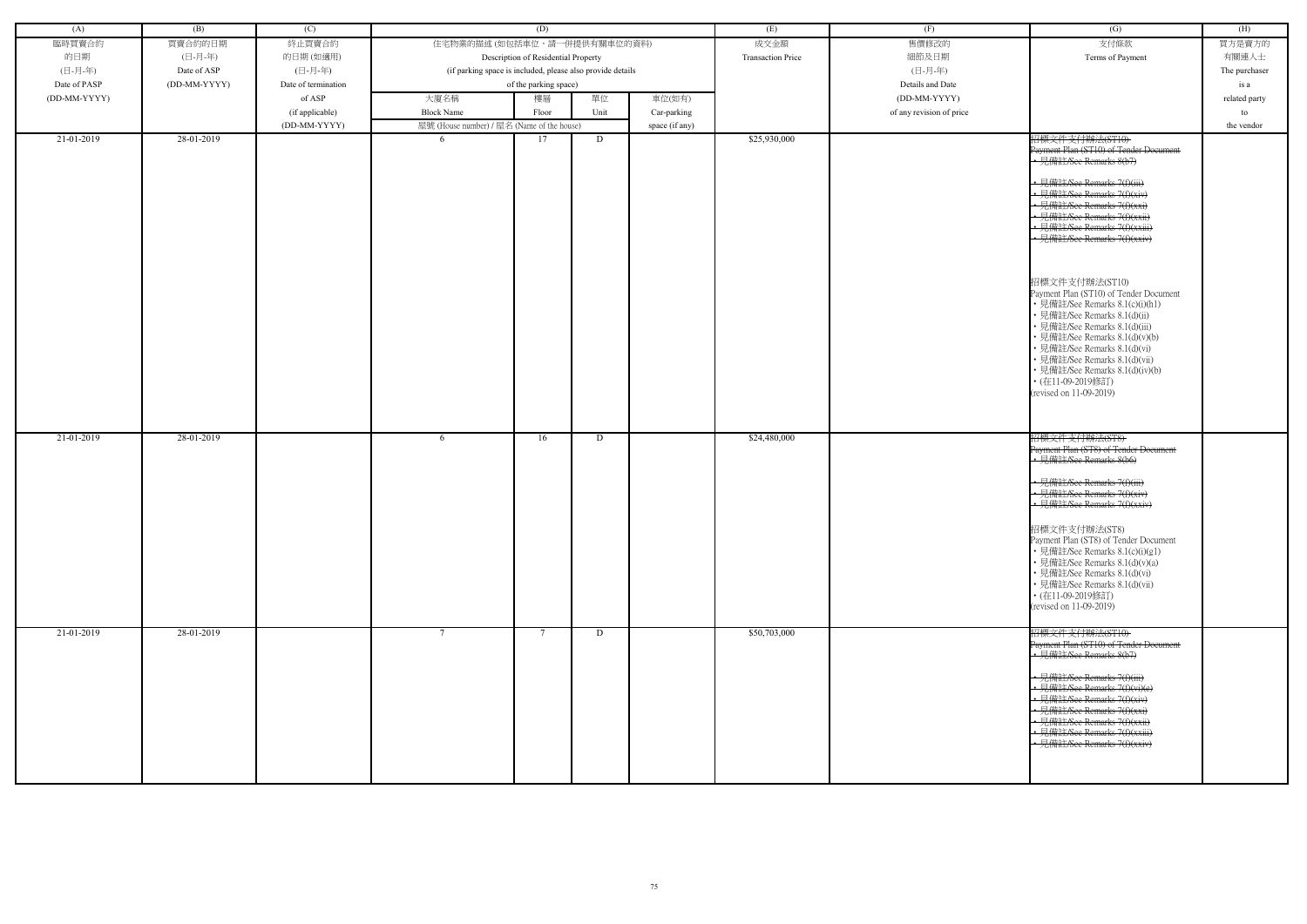| (A)          | (B)          | (C)                 |                                                            | (D)                                 |              |                | (E)                      | (F)                      | (G)                                                                                                                                                                                                                                                                                                                                                                                                                                                                                                    | (H)           |
|--------------|--------------|---------------------|------------------------------------------------------------|-------------------------------------|--------------|----------------|--------------------------|--------------------------|--------------------------------------------------------------------------------------------------------------------------------------------------------------------------------------------------------------------------------------------------------------------------------------------------------------------------------------------------------------------------------------------------------------------------------------------------------------------------------------------------------|---------------|
| 臨時買賣合約       | 買賣合約的日期      | 終止買賣合約              | 住宅物業的描述 (如包括車位,請一併提供有關車位的資料)                               |                                     |              |                | 成交金額                     | 售價修改的                    | 支付條款                                                                                                                                                                                                                                                                                                                                                                                                                                                                                                   | 買方是賣方的        |
| 的日期          | (日-月-年)      | 的日期(如適用)            |                                                            | Description of Residential Property |              |                | <b>Transaction Price</b> | 細節及日期                    | Terms of Payment                                                                                                                                                                                                                                                                                                                                                                                                                                                                                       | 有關連人士         |
| (日-月-年)      | Date of ASP  | (日-月-年)             | (if parking space is included, please also provide details |                                     |              |                |                          | (日-月-年)                  |                                                                                                                                                                                                                                                                                                                                                                                                                                                                                                        | The purchaser |
| Date of PASP | (DD-MM-YYYY) | Date of termination |                                                            | of the parking space)               |              |                |                          | Details and Date         |                                                                                                                                                                                                                                                                                                                                                                                                                                                                                                        | is a          |
| (DD-MM-YYYY) |              | of ASP              | 大廈名稱                                                       | 樓層                                  | 單位           | 車位(如有)         |                          | $(DD-MM-YYYY)$           |                                                                                                                                                                                                                                                                                                                                                                                                                                                                                                        |               |
|              |              |                     |                                                            |                                     |              |                |                          |                          |                                                                                                                                                                                                                                                                                                                                                                                                                                                                                                        | related party |
|              |              | (if applicable)     | <b>Block Name</b>                                          | Floor                               | Unit         | Car-parking    |                          | of any revision of price |                                                                                                                                                                                                                                                                                                                                                                                                                                                                                                        | to            |
|              |              | (DD-MM-YYYY)        | 屋號 (House number) / 屋名 (Name of the house)                 |                                     |              | space (if any) |                          |                          |                                                                                                                                                                                                                                                                                                                                                                                                                                                                                                        | the vendor    |
| 同上<br>Ditto  | 同上<br>Ditto  | 同上<br>Ditto         | 同上<br>Ditto                                                | 同上<br>Ditto                         | 同上<br>Ditto  | 同上<br>Ditto    | 同上<br>Ditto              | 同上<br>Ditto              | 招標文件支付辦法(ST10)<br>Payment Plan (ST10) of Tender Document<br>• 見備註/See Remarks 8.1(c)(i)(h1)<br>• 見備註/See Remarks 8.1(d)(ii)<br>• 見備註/See Remarks 8.1(d)(iii)<br>• 見備註/See Remarks 8.1(d)(v)(b)<br>• 見備註/See Remarks 8.1(d)(vi)<br>• 見備註/See Remarks 8.1(d)(vii)(g)<br>• 見備註/See Remarks 8.1(d)(viii)(a)<br>• 見備註/See Remarks 8.1(d)(iv)(b)<br>• (在11-09-2019修訂)<br>(revised on 11-09-2019)                                                                                                             | 同上<br>Ditto   |
| 23-01-2019   | 30-01-2019   |                     | -6                                                         | 21                                  | A            |                | \$102,918,000            |                          | 招標文件支付辦法(ST8)<br>Payment Plan (ST8) of Tender Document<br>• 見備註/See Remarks 8(b15)<br>• 見備註/See Remarks 7(f)(iii)<br>• 見備註/See Remarks 7(f)(vi)(e)<br>• 見備註/See Remarks 7(f)(xiv)<br>• 見備註/See Remarks 7(f)(xxiv)<br>招標文件支付辦法(ST8)<br>Payment Plan (ST8) of Tender Document<br>• 見備註/See Remarks 8.1(c)(i)(g6)<br>• 見備註/See Remarks 8.1(d)(v)(a)<br>• 見備註/See Remarks 8.1(d)(vi)<br>• 見備註/See Remarks 8.1(d)(vii)<br>• 見備註/See Remarks 8.1(d)(viii)(a)<br>• (在11-09-2019修訂)<br>(revised on 11-09-2019) |               |
| 25-01-2019   | 01-02-2019   |                     |                                                            | - 9                                 | <sup>B</sup> |                | \$35,563,800             |                          | 招標文件支付辦法(STH)<br>Payment Plan (ST11) of Tender Document<br>• 見備註/See Remarks 8(b10)<br>見備註/See Remarks 7(f)(iii)<br>• 見備註/See Remarks 7(f)(xiv)<br>• 見備註/See Remarks 7(f)(xxi)<br>-見備註/See Remarks 7(f)(xxii)<br>· 見備註/See Remarks 7(f)(xxiii)<br>• 見備註/See Remarks 7(f)(xxiv)                                                                                                                                                                                                                         |               |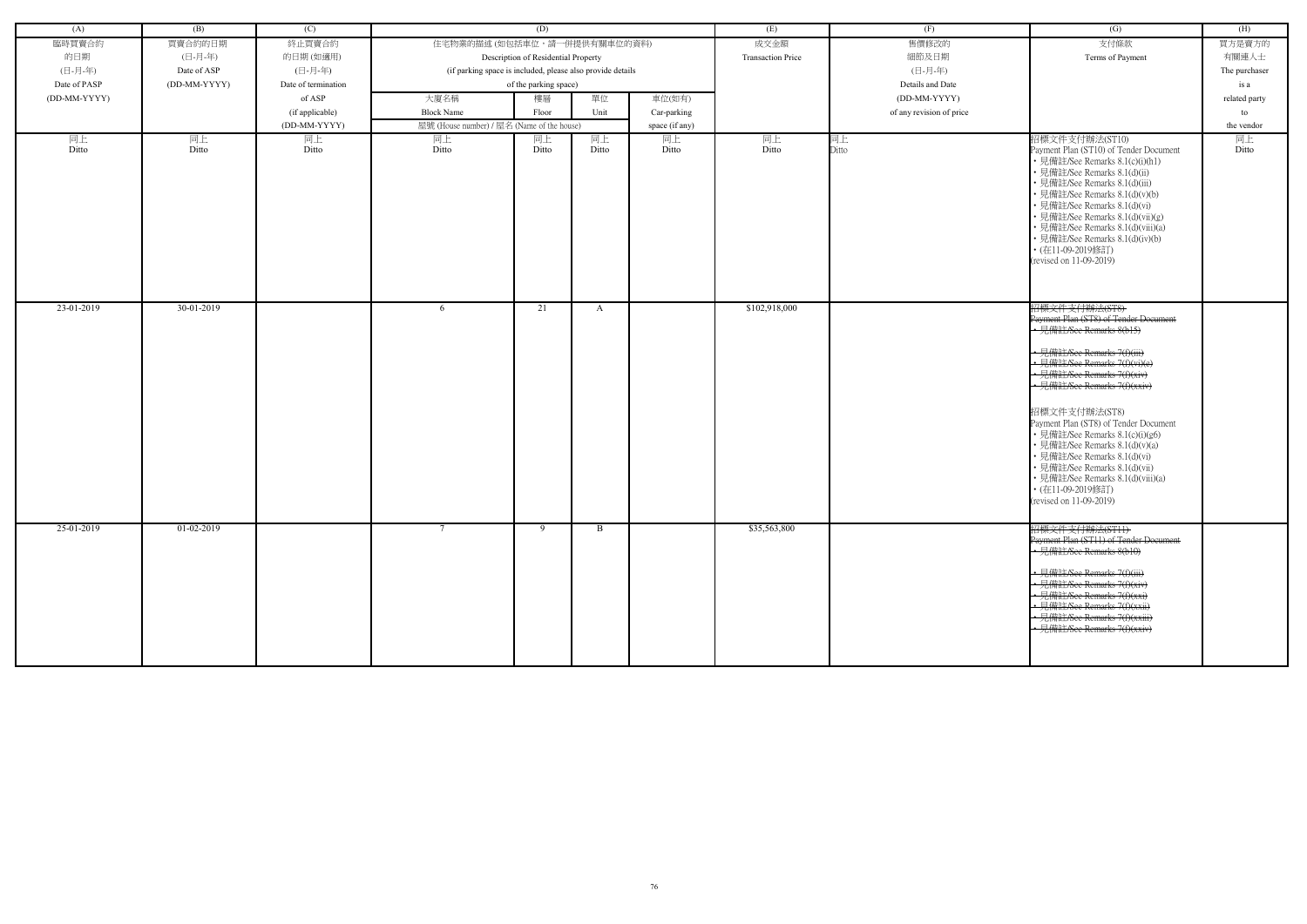| (A)          | (B)          | (C)                 |                                                            | (D)                                 |             |                | (E)                      | (F)                      | (G)                                                                                                                                                                                                                                                                                                                                                                                                                                                                                                    | (H)           |
|--------------|--------------|---------------------|------------------------------------------------------------|-------------------------------------|-------------|----------------|--------------------------|--------------------------|--------------------------------------------------------------------------------------------------------------------------------------------------------------------------------------------------------------------------------------------------------------------------------------------------------------------------------------------------------------------------------------------------------------------------------------------------------------------------------------------------------|---------------|
| 臨時買賣合約       | 買賣合約的日期      | 終止買賣合約              | 住宅物業的描述(如包括車位,請一併提供有關車位的資料)                                |                                     |             |                | 成交金額                     | 售價修改的                    | 支付條款                                                                                                                                                                                                                                                                                                                                                                                                                                                                                                   | 買方是賣方的        |
| 的日期          | (日-月-年)      | 的日期(如適用)            |                                                            | Description of Residential Property |             |                | <b>Transaction Price</b> | 細節及日期                    | Terms of Payment                                                                                                                                                                                                                                                                                                                                                                                                                                                                                       | 有關連人士         |
| (日-月-年)      | Date of ASP  | (日-月-年)             | (if parking space is included, please also provide details |                                     |             |                |                          | (日-月-年)                  |                                                                                                                                                                                                                                                                                                                                                                                                                                                                                                        | The purchaser |
| Date of PASP | (DD-MM-YYYY) | Date of termination |                                                            | of the parking space)               |             |                |                          | Details and Date         |                                                                                                                                                                                                                                                                                                                                                                                                                                                                                                        | is a          |
| (DD-MM-YYYY) |              | of ASP              | 大廈名稱                                                       | 樓層                                  | 單位          | 車位(如有)         |                          | (DD-MM-YYYY)             |                                                                                                                                                                                                                                                                                                                                                                                                                                                                                                        | related party |
|              |              | (if applicable)     | <b>Block Name</b>                                          | Floor                               | Unit        | Car-parking    |                          | of any revision of price |                                                                                                                                                                                                                                                                                                                                                                                                                                                                                                        | to            |
|              |              | (DD-MM-YYYY)        | 屋號 (House number) / 屋名 (Name of the house)                 |                                     |             | space (if any) |                          |                          |                                                                                                                                                                                                                                                                                                                                                                                                                                                                                                        | the vendor    |
| 同上<br>Ditto  | 同上<br>Ditto  | 同上<br>Ditto         | 同上<br>Ditto                                                | 同上<br>Ditto                         | 同上<br>Ditto | 同上<br>Ditto    | 同上<br>Ditto              | 同上<br>Ditto              | 招標文件支付辦法(ST11)<br>Payment Plan (ST11) of Tender Document<br>• 見備註/See Remarks 8.1(c)(i)(i1)<br>• 見備註/See Remarks 8.1(d)(ii)<br>· 見備註/See Remarks 8.1(d)(iii)<br>· 見備註/See Remarks 8.1(d)(iv)(a)<br>• 見備註/See Remarks 8.1(d)(v)(b)<br>• 見備註/See Remarks 8.1(d)(vi)<br>• 見備註/See Remarks 8.1(d)(vii)<br>• (在11-09-2019修訂)<br>(revised on 11-09-2019)                                                                                                                                                     | 同上<br>Ditto   |
| 27-01-2019   | 01-02-2019   |                     | 8                                                          | -5                                  | B.          |                | \$23,452,000             |                          | 招標文件支付辦法(ST8)<br>Payment Plan (ST8) of Tender Document<br>• 見備註/See Remarks 8(b6)<br>· 見備註/See Remarks 7(f)(iii)<br>• 見備註/See Remarks 7(f)(xiv)<br>• 見備註/See Remarks 7(f)(xxiv)<br>招標文件支付辦法(ST8)<br>Payment Plan (ST8) of Tender Document<br>• 見備註/See Remarks 8.1(c)(i)(g1)<br>• 見備註/See Remarks 8.1(d)(v)(a)<br>• 見備註/See Remarks 8.1(d)(vi)<br>• 見備註/See Remarks 8.1(d)(vii)<br>• (在11-09-2019修訂)<br>(revised on 11-09-2019)                                                                        |               |
| 28-01-2019   | 04-02-2019   |                     | 6                                                          | (複式)<br>26&27<br>(Duplex)           | C           |                | \$107,550,000            |                          | 招標文件支付辦法(ST8)<br>Payment Plan (ST8) of Tender Document<br>• 見備註/See Remarks 8(b14)<br>• 見備註/See Remarks 7(f)(iii)<br>• 見備註/See Remarks 7(f)(vi)(f)<br>• 見備註/See Remarks 7(f)(xiv)<br>• 見備註/See Remarks 7(f)(xxiv)<br>招標文件支付辦法(ST8)<br>Payment Plan (ST8) of Tender Document<br>• 見備註/See Remarks 8.1(c)(i)(g5)<br>• 見備註/See Remarks 8.1(d)(v)(a)<br>• 見備註/See Remarks 8.1(d)(vi)<br>• 見備註/See Remarks 8.1(d)(vii)<br>• 見備註/See Remarks 8.1(d)(viii)(b)<br>• (在11-09-2019修訂)<br>(revised on 11-09-2019) |               |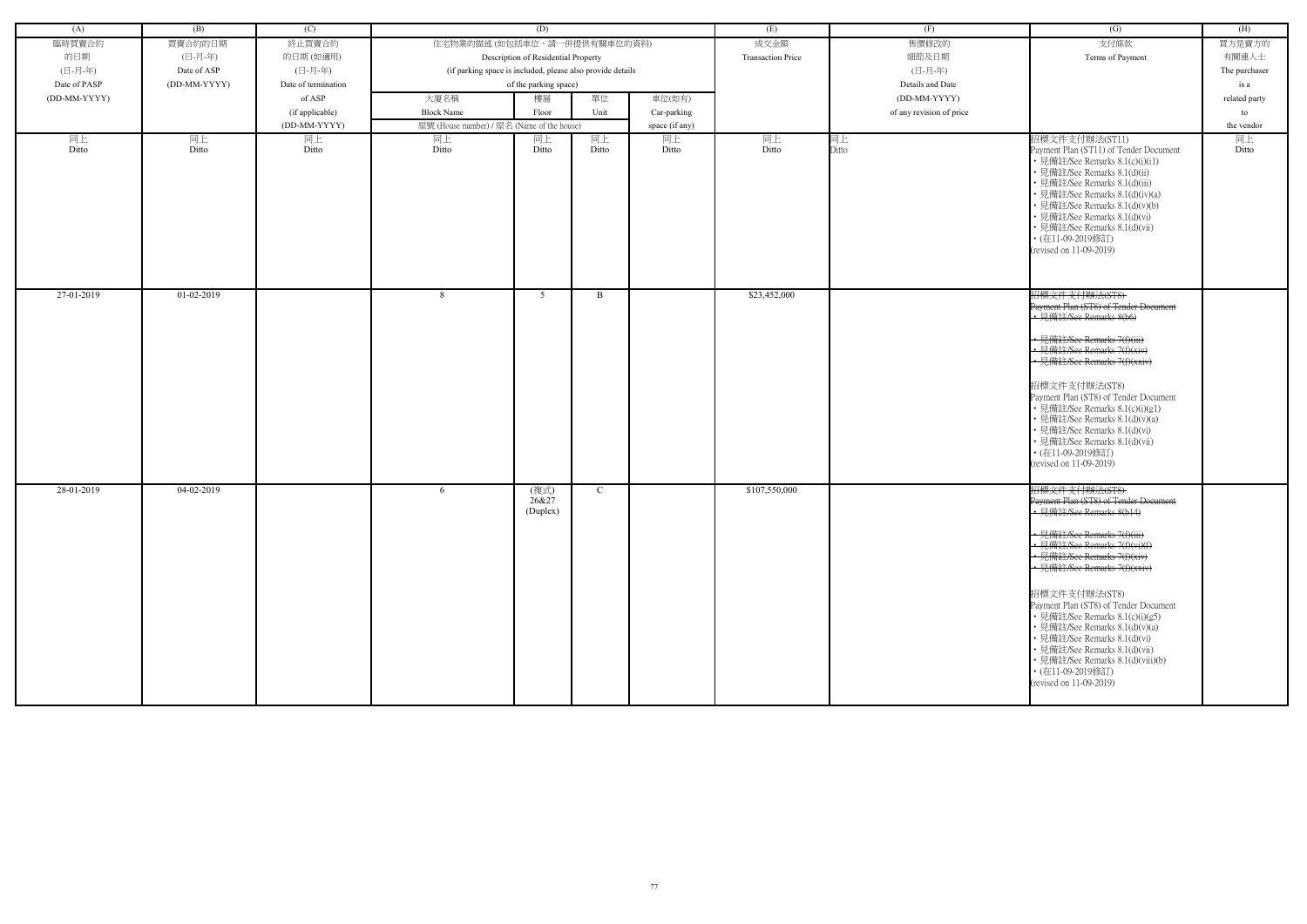| (A)          | (B)          | (C)                 |                                                            | (D)                                 |      |                | (E)                      | (F)                      | (G)                                                                                                                                                                                                                                                                                                                                                                                                                                                                                                                                                                                                                                            | (H)              |
|--------------|--------------|---------------------|------------------------------------------------------------|-------------------------------------|------|----------------|--------------------------|--------------------------|------------------------------------------------------------------------------------------------------------------------------------------------------------------------------------------------------------------------------------------------------------------------------------------------------------------------------------------------------------------------------------------------------------------------------------------------------------------------------------------------------------------------------------------------------------------------------------------------------------------------------------------------|------------------|
| 臨時買賣合約       | 買賣合約的日期      | 終止買賣合約              | 住宅物業的描述 (如包括車位,請一併提供有關車位的資料)                               |                                     |      |                | 成交金額                     | 售價修改的                    | 支付條款                                                                                                                                                                                                                                                                                                                                                                                                                                                                                                                                                                                                                                           | 買方是賣方的           |
| 的日期          | (日-月-年)      | 的日期(如適用)            |                                                            | Description of Residential Property |      |                | <b>Transaction Price</b> | 細節及日期                    | Terms of Payment                                                                                                                                                                                                                                                                                                                                                                                                                                                                                                                                                                                                                               | 有關連人士            |
| (日-月-年)      | Date of ASP  | (日-月-年)             | (if parking space is included, please also provide details |                                     |      |                |                          | (日-月-年)                  |                                                                                                                                                                                                                                                                                                                                                                                                                                                                                                                                                                                                                                                | The purchaser    |
| Date of PASP | (DD-MM-YYYY) | Date of termination |                                                            | of the parking space)               |      |                |                          | Details and Date         |                                                                                                                                                                                                                                                                                                                                                                                                                                                                                                                                                                                                                                                | is a             |
| (DD-MM-YYYY) |              | of ASP              | 大廈名稱                                                       | 樓層                                  | 單位   | 車位(如有)         |                          | (DD-MM-YYYY)             |                                                                                                                                                                                                                                                                                                                                                                                                                                                                                                                                                                                                                                                |                  |
|              |              | (if applicable)     | <b>Block Name</b>                                          | Floor                               | Unit | Car-parking    |                          | of any revision of price |                                                                                                                                                                                                                                                                                                                                                                                                                                                                                                                                                                                                                                                | related party    |
|              |              | (DD-MM-YYYY)        | 屋號 (House number) / 屋名 (Name of the house)                 |                                     |      | space (if any) |                          |                          |                                                                                                                                                                                                                                                                                                                                                                                                                                                                                                                                                                                                                                                | to<br>the vendor |
| 28-01-2019   | $04-02-2019$ |                     | -6                                                         | 12                                  | D    |                | \$25,779,000             |                          |                                                                                                                                                                                                                                                                                                                                                                                                                                                                                                                                                                                                                                                |                  |
|              |              |                     |                                                            |                                     |      |                |                          |                          | 招標文件支付辦法(ST10)<br>Payment Plan (ST10) of Tender Document<br>• 見備註/See Remarks 8(b13)<br>· 見備註/See Remarks 7(f)(iii)<br>← 見備註/See Remarks 7(f)(xiv)<br>• 見備註/See Remarks 7(f)(xxi)<br>• 見備註/See Remarks 7(f)(xxii)<br>• 見備註/See Remarks 7(f)(xxiii)<br>• 見備註/See Remarks 7(f)(xxiv)<br>招標文件支付辦法(ST10)<br>Payment Plan (ST10) of Tender Document<br>• 見備註/See Remarks 8.1(c)(i)(h3)<br>• 見備註/See Remarks 8.1(d)(ii)<br>• 見備註/See Remarks 8.1(d)(iii)<br>• 見備註/See Remarks 8.1(d)(v)(b)<br>• 見備註/See Remarks 8.1(d)(vi)<br>• 見備註/See Remarks 8.1(d)(vii)<br>• 見備註/See Remarks 8.1(d)(iv)(b)<br>• (在11-09-2019修訂)<br>(revised on 11-09-2019)       |                  |
| 13-02-2019   | 20-02-2019   |                     | 6                                                          | 25                                  | D    |                | \$27,844,888             |                          | 招標文件支付辦法(ST10)<br>Payment Plan (ST10) of Tender Document<br>• 見備註/See Remarks 8(b7)<br>• 見備註/See Remarks 7(f)(iii)<br><u>• 見備註/See Remarks 7(f)(xiv)</u><br>• 見備註/See Remarks 7(f)(xxi)<br>• 見備註/See Remarks 7(f)(xxii)<br>• 見備註/See Remarks 7(f)(xxiii)<br>• 見備註/See Remarks 7(f)(xxiv)<br>招標文件支付辦法(ST10)<br>Payment Plan (ST10) of Tender Document<br>• 見備註/See Remarks 8.1(c)(i)(h1)<br>• 見備註/See Remarks 8.1(d)(ii)<br>• 見備註/See Remarks 8.1(d)(iii)<br>• 見備註/See Remarks 8.1(d)(v)(b)<br>• 見備註/See Remarks 8.1(d)(vi)<br>• 見備註/See Remarks 8.1(d)(vii)<br>• 見備註/See Remarks 8.1(d)(iv)(b)<br>• (在11-09-2019修訂)<br>(revised on 11-09-2019) |                  |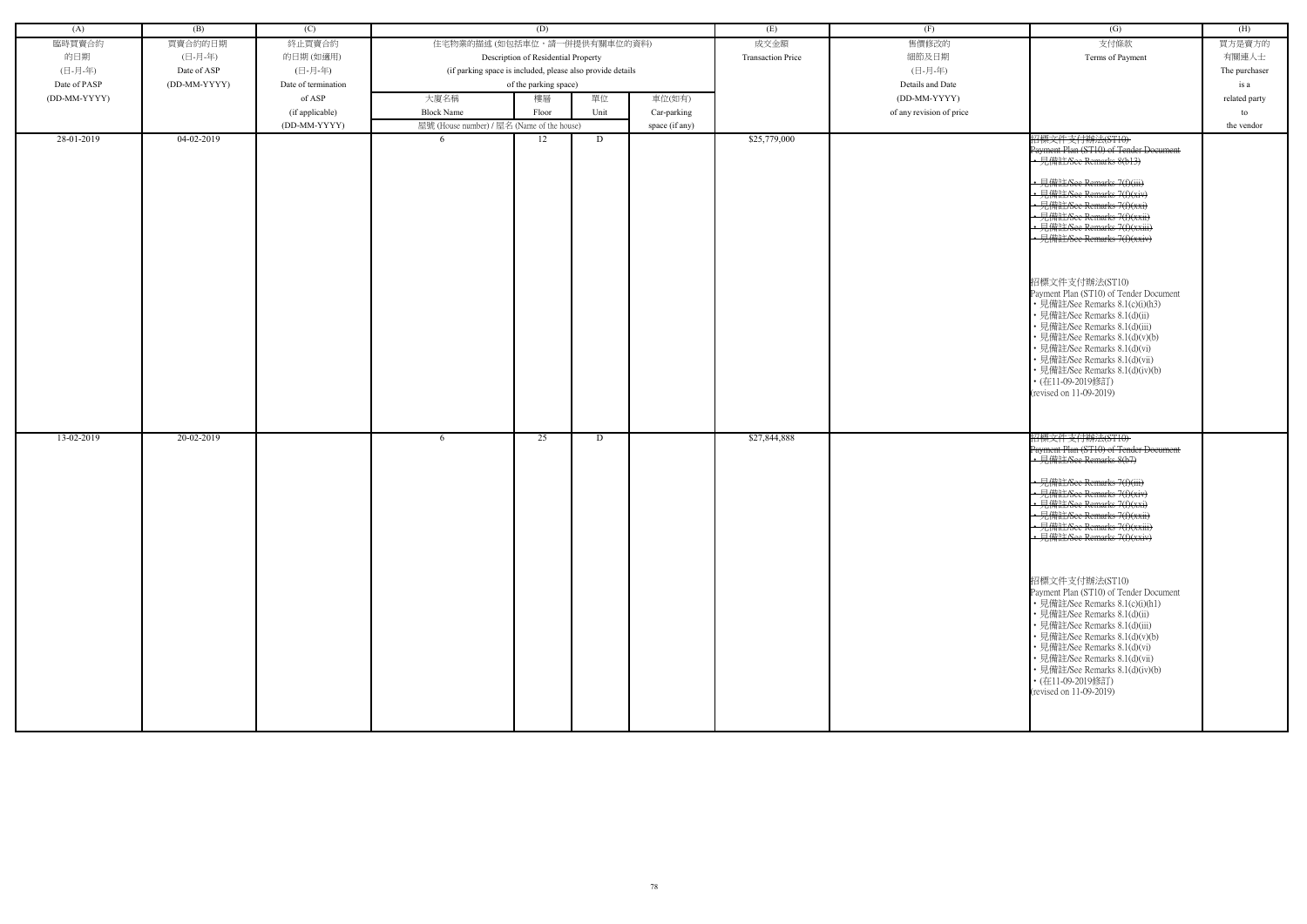| (A)                      | (B)                      | (C)                 |                                                            | (D)                                 |        |                | (E)                          | (F)                      | (G)                                                                                                                                                                                                                                                                                                                                                                                                                                                                         | (H)           |
|--------------------------|--------------------------|---------------------|------------------------------------------------------------|-------------------------------------|--------|----------------|------------------------------|--------------------------|-----------------------------------------------------------------------------------------------------------------------------------------------------------------------------------------------------------------------------------------------------------------------------------------------------------------------------------------------------------------------------------------------------------------------------------------------------------------------------|---------------|
| 臨時買賣合約                   | 買賣合約的日期                  | 終止買賣合約              | 住宅物業的描述 (如包括車位,請一併提供有關車位的資料)                               |                                     |        |                | 成交金額                         | 售價修改的                    | 支付條款                                                                                                                                                                                                                                                                                                                                                                                                                                                                        | 買方是賣方的        |
| 的日期                      | (日-月-年)                  | 的日期(如適用)            |                                                            | Description of Residential Property |        |                | <b>Transaction Price</b>     | 細節及日期                    | Terms of Payment                                                                                                                                                                                                                                                                                                                                                                                                                                                            | 有關連人士         |
| (日-月-年)                  | Date of ASP              | (日-月-年)             | (if parking space is included, please also provide details |                                     |        |                |                              | (日-月-年)                  |                                                                                                                                                                                                                                                                                                                                                                                                                                                                             | The purchaser |
| Date of PASP             | (DD-MM-YYYY)             | Date of termination |                                                            | of the parking space)               |        |                |                              | Details and Date         |                                                                                                                                                                                                                                                                                                                                                                                                                                                                             | is a          |
| (DD-MM-YYYY)             |                          | of ASP              | 大廈名稱                                                       | 樓層                                  | 單位     | 車位(如有)         |                              | (DD-MM-YYYY)             |                                                                                                                                                                                                                                                                                                                                                                                                                                                                             | related party |
|                          |                          | (if applicable)     | <b>Block Name</b>                                          | Floor                               | Unit   | Car-parking    |                              | of any revision of price |                                                                                                                                                                                                                                                                                                                                                                                                                                                                             | to            |
|                          |                          | (DD-MM-YYYY)        | 屋號 (House number) / 屋名 (Name of the house)                 |                                     |        | space (if any) |                              |                          |                                                                                                                                                                                                                                                                                                                                                                                                                                                                             | the vendor    |
| 13-02-2019               | 20-02-2019               |                     | -6                                                         | -9                                  | D      |                | \$24,380,000                 |                          | 招標文件支付辦法(ST8)<br>Payment Plan (ST8) of Tender Document<br>• 見備註/See Remarks 8(b6)<br>• 見備註/See Remarks 7(f)(iii)<br>• 見備註/See Remarks 7(f)(xiv)<br>· 見備註/See Remarks 7(f)(xxiv)<br>招標文件支付辦法(ST8)<br>Payment Plan (ST8) of Tender Document<br>• 見備註/See Remarks 8.1(c)(i)(g1)<br>• 見備註/See Remarks 8.1(d)(v)(a)<br>· 見備註/See Remarks 8.1(d)(vi)<br>· 見備註/See Remarks 8.1(d)(vii)(b)<br>• (在11-09-2019修訂)                                                                     |               |
| 18-02-2019<br>28-02-2019 | 25-02-2019<br>07-03-2019 |                     | 8<br>-6                                                    | 26<br>8                             | B<br>D |                | \$29,315,000<br>\$24,300,000 |                          | (revised on 11-09-2019)<br>招標文件支付辦法(ST8)<br>Payment Plan (ST8) of Tender Document<br>• 見備註/See Remarks 8(b6)<br>• 見備註/See Remarks 7(f)(iii)<br>• 見備註/See Remarks 7(f)(xiv)<br>• 見備註/See Remarks 7(f)(xxiv)<br>招標文件支付辦法(ST8)<br>Payment Plan (ST8) of Tender Document<br>• 見備註/See Remarks 8.1(c)(i)(g1)<br>· 見備註/See Remarks 8.1(d)(v)(a)<br>• 見備註/See Remarks 8.1(d)(vi)<br>• 見備註/See Remarks 8.1(d)(vii)<br>• (在11-09-2019修訂)<br>(revised on 11-09-2019)<br>招標文件支付辦法(ST8) |               |
|                          |                          |                     |                                                            |                                     |        |                |                              |                          | Payment Plan (ST8) of Tender Document<br>• 見備註/See Remarks 8(b6)<br>• 見備註/See Remarks 7(f)(iii)<br>· 見備註/See Remarks 7(f)(xiv)<br>· 見備註/See Remarks 7(f)(xxiv)<br>招標文件支付辦法(ST8)<br>Payment Plan (ST8) of Tender Document<br>• 見備註/See Remarks 8.1(c)(i)(g1)<br>• 見備註/See Remarks 8.1(d)(v)(a)<br>• 見備註/See Remarks 8.1(d)(vi)<br>• 見備註/See Remarks 8.1(d)(vii)<br>• (在11-09-2019修訂)<br>(revised on 11-09-2019)                                                              |               |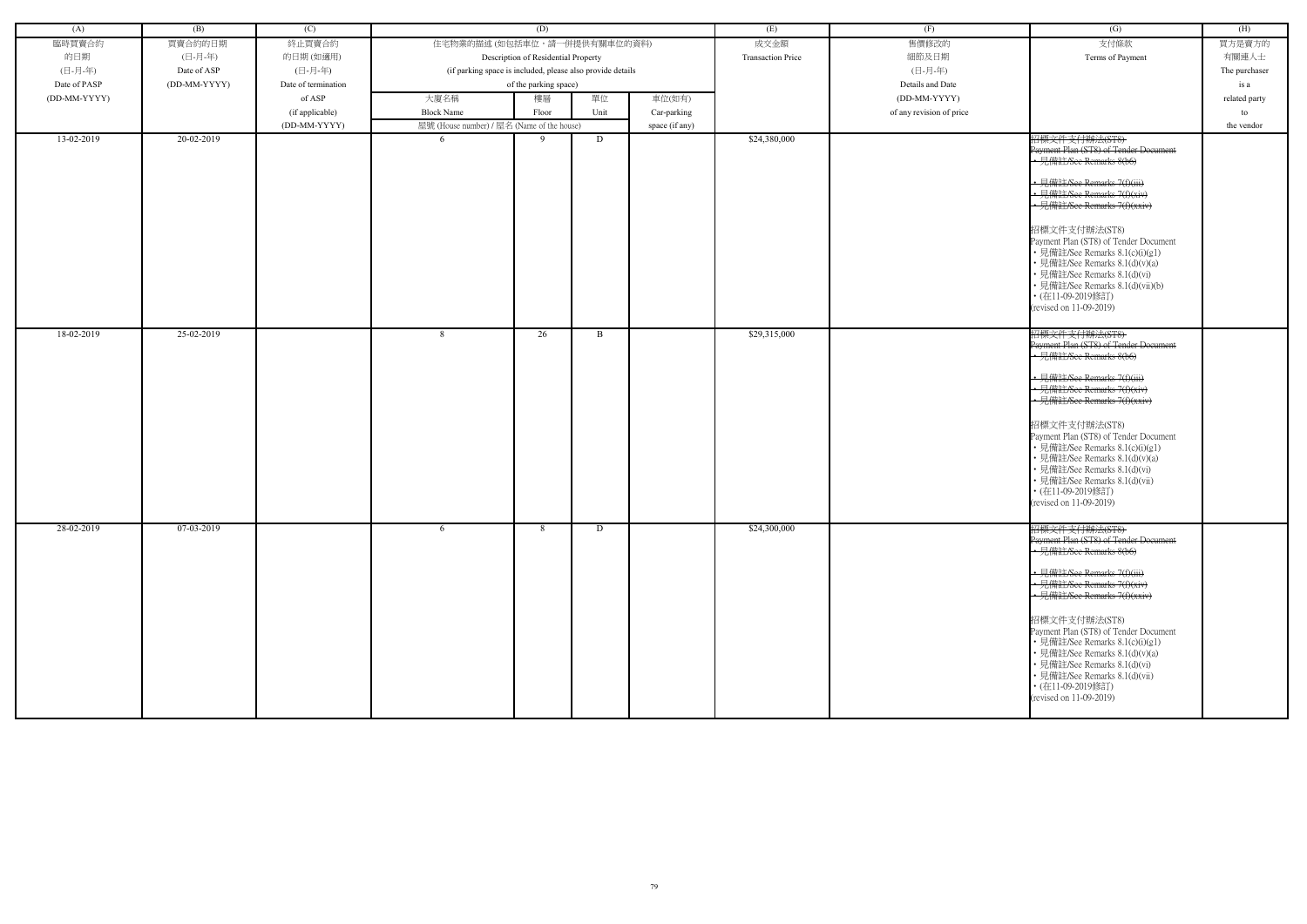| (A)          | (B)          | (C)                 |                                                            | (D)                                 |      |                | (E)                      | (F)                      | (G)                                                                                                                                                                                                                                                                                                                                                                                                                                                                                                                                                                                                                                                                                                         | (H)           |
|--------------|--------------|---------------------|------------------------------------------------------------|-------------------------------------|------|----------------|--------------------------|--------------------------|-------------------------------------------------------------------------------------------------------------------------------------------------------------------------------------------------------------------------------------------------------------------------------------------------------------------------------------------------------------------------------------------------------------------------------------------------------------------------------------------------------------------------------------------------------------------------------------------------------------------------------------------------------------------------------------------------------------|---------------|
| 臨時買賣合約       | 買賣合約的日期      | 終止買賣合約              | 住宅物業的描述 (如包括車位,請一併提供有關車位的資料)                               |                                     |      |                | 成交金額                     | 售價修改的                    | 支付條款                                                                                                                                                                                                                                                                                                                                                                                                                                                                                                                                                                                                                                                                                                        | 買方是賣方的        |
| 的日期          | (日-月-年)      | 的日期(如適用)            |                                                            | Description of Residential Property |      |                | <b>Transaction Price</b> | 細節及日期                    | Terms of Payment                                                                                                                                                                                                                                                                                                                                                                                                                                                                                                                                                                                                                                                                                            | 有關連人士         |
| (日-月-年)      | Date of ASP  | (日-月-年)             | (if parking space is included, please also provide details |                                     |      |                |                          | (日-月-年)                  |                                                                                                                                                                                                                                                                                                                                                                                                                                                                                                                                                                                                                                                                                                             | The purchaser |
| Date of PASP | (DD-MM-YYYY) | Date of termination |                                                            | of the parking space)               |      |                |                          | Details and Date         |                                                                                                                                                                                                                                                                                                                                                                                                                                                                                                                                                                                                                                                                                                             | is a          |
| (DD-MM-YYYY) |              | of ASP              | 大廈名稱                                                       | 樓層                                  | 單位   | 車位(如有)         |                          | (DD-MM-YYYY)             |                                                                                                                                                                                                                                                                                                                                                                                                                                                                                                                                                                                                                                                                                                             | related party |
|              |              | (if applicable)     | <b>Block Name</b>                                          | Floor                               | Unit | Car-parking    |                          | of any revision of price |                                                                                                                                                                                                                                                                                                                                                                                                                                                                                                                                                                                                                                                                                                             | to            |
|              |              | (DD-MM-YYYY)        | 屋號 (House number) / 屋名 (Name of the house)                 |                                     |      | space (if any) |                          |                          |                                                                                                                                                                                                                                                                                                                                                                                                                                                                                                                                                                                                                                                                                                             | the vendor    |
| 28-02-2019   | 07-03-2019   |                     | -6                                                         | .5                                  | D    |                | \$27,720,000             |                          | 招標文件支付辦法(ST10)<br>Payment Plan (ST10) of Tender Document<br>• 見備註/See Remarks 8(b7)<br>· 見備註/See Remarks 7(f)(iii)<br>• 見備註/See Remarks 7(f)(xiv)<br>• 見備註/See Remarks 7(f)(i)(i<br>• 見備註/See Remarks 7(f)(xxi)<br>· 見備註/See Remarks 7(f)(xxii)<br>· 見備註/See Remarks 7(f)(xxiii)<br>• 見備註/See Remarks 7(f)(xxiv)<br>招標文件支付辦法(ST10)<br>Payment Plan (ST10) of Tender Document<br>• 見備註/See Remarks 8.1(c)(i)(h1)<br>• 見備註/See Remarks 8.1(d)(i)(a)<br>• 見備註/See Remarks 8.1(d)(ii)<br>• 見備註/See Remarks 8.1(d)(iii)<br>• 見備註/See Remarks 8.1(d)(v)(b)<br>• 見備註/See Remarks 8.1(d)(vi)<br>• 見備註/See Remarks 8.1(d)(vii)(c)<br>• 見備註/See Remarks 8.1(d)(iv)(b)<br>• (在11-09-2019修訂)<br>(revised on 11-09-2019) |               |
| 28-02-2019   | 07-03-2019   |                     | 8                                                          | 6                                   | B    |                | \$25,931,000             |                          | 招標文件支付辦法(ST10)<br>Payment Plan (ST10) of Tender Document                                                                                                                                                                                                                                                                                                                                                                                                                                                                                                                                                                                                                                                    |               |
|              |              |                     |                                                            |                                     |      |                |                          |                          | · 見備註/See Remarks 8(b7)<br>• 見備註/See Remarks 7(f)(iii)<br>• 見備註/See Remarks 7(f)(xiv)<br>• 見備註/See Remarks $7(f)(xx)$<br>• 見備註/See Remarks 7(f)(xxii)<br>• 見備註/See Remarks 7(f)(xxiii)<br>• 見備註/See Remarks 7(f)(xxiv)<br>招標文件支付辦法(ST10)<br>Payment Plan (ST10) of Tender Document<br>• 見備註/See Remarks 8.1(c)(i)(h1)<br>• 見備註/See Remarks 8.1(d)(ii)<br>• 見備註/See Remarks 8.1(d)(iii)<br>• 見備註/See Remarks 8.1(d)(v)(b)<br>• 見備註/See Remarks 8.1(d)(vi)<br>• 見備註/See Remarks 8.1(d)(vii)(h)<br>• 見備註/See Remarks 8.1(d)(iv)(b)<br>• (在11-09-2019修訂)<br>(revised on 11-09-2019)                                                                                                                             |               |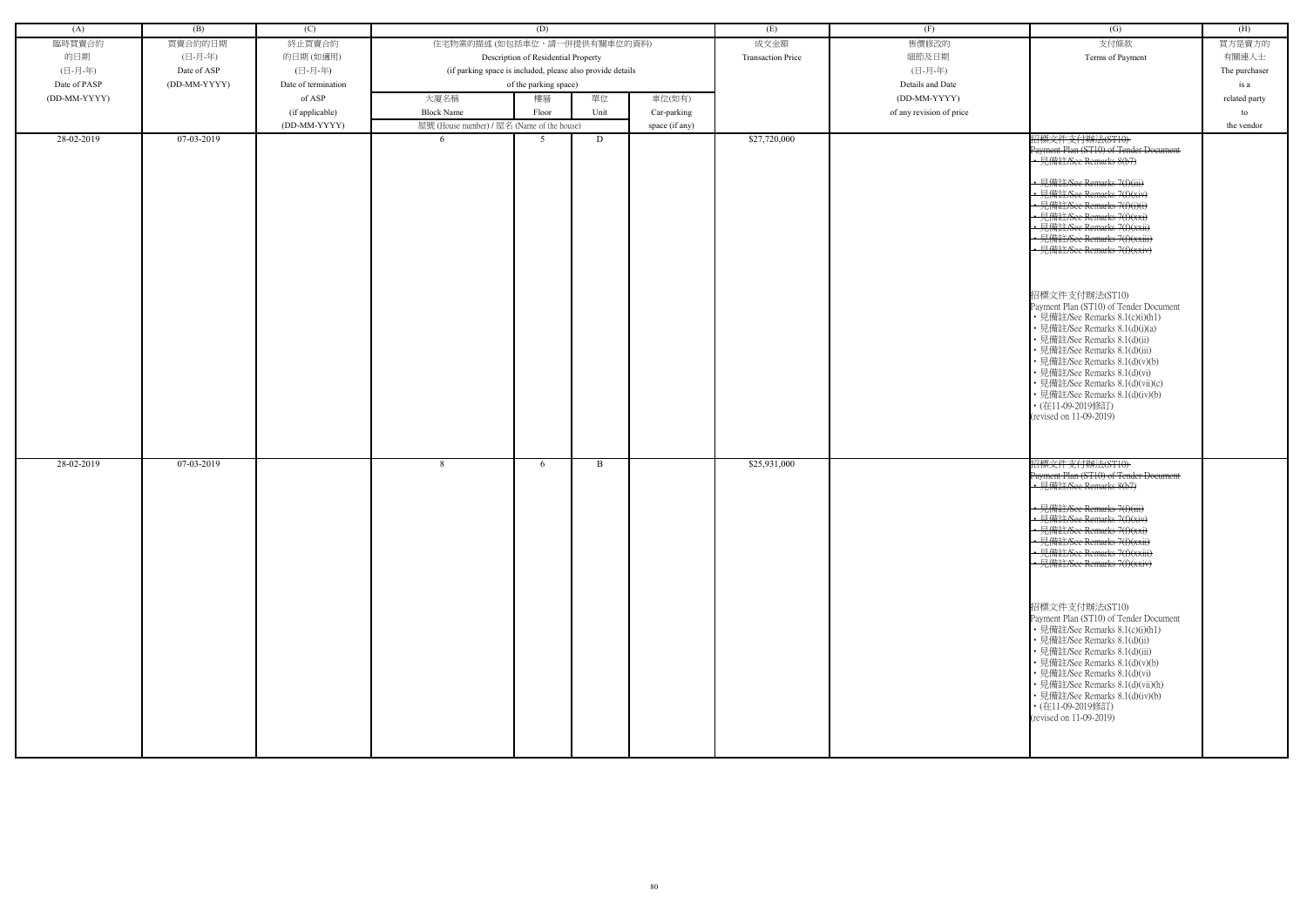| (A)          | (B)          | (C)                 |                                                            | (D)                                 |            |                | (E)                      | (F)                      | (G)                                                                                                                                                                                                                                                                                                                                                                                                                                                               | (H)           |
|--------------|--------------|---------------------|------------------------------------------------------------|-------------------------------------|------------|----------------|--------------------------|--------------------------|-------------------------------------------------------------------------------------------------------------------------------------------------------------------------------------------------------------------------------------------------------------------------------------------------------------------------------------------------------------------------------------------------------------------------------------------------------------------|---------------|
|              | 買賣合約的日期      |                     | 住宅物業的描述 (如包括車位,請一併提供有關車位的資料)                               |                                     |            |                |                          | 售價修改的                    |                                                                                                                                                                                                                                                                                                                                                                                                                                                                   |               |
| 臨時買賣合約       |              | 終止買賣合約              |                                                            |                                     |            |                | 成交金額                     |                          | 支付條款                                                                                                                                                                                                                                                                                                                                                                                                                                                              | 買方是賣方的        |
| 的日期          | (日-月-年)      | 的日期(如適用)            |                                                            | Description of Residential Property |            |                | <b>Transaction Price</b> | 細節及日期                    | Terms of Payment                                                                                                                                                                                                                                                                                                                                                                                                                                                  | 有關連人士         |
| (日-月-年)      | Date of ASP  | (日-月-年)             | (if parking space is included, please also provide details |                                     |            |                |                          | (日-月-年)                  |                                                                                                                                                                                                                                                                                                                                                                                                                                                                   | The purchaser |
| Date of PASP | (DD-MM-YYYY) | Date of termination |                                                            | of the parking space)               |            |                |                          | Details and Date         |                                                                                                                                                                                                                                                                                                                                                                                                                                                                   | is a          |
| (DD-MM-YYYY) |              | of ASP              | 大廈名稱<br><b>Block Name</b>                                  | 樓層                                  | 單位<br>Unit | 車位(如有)         |                          | (DD-MM-YYYY)             |                                                                                                                                                                                                                                                                                                                                                                                                                                                                   | related party |
|              |              | (if applicable)     |                                                            | Floor                               |            | Car-parking    |                          | of any revision of price |                                                                                                                                                                                                                                                                                                                                                                                                                                                                   | to            |
| 04-03-2019   | 11-03-2019   | (DD-MM-YYYY)        | 屋號 (House number) / 屋名 (Name of the house)<br>-6           | 6                                   | D          | space (if any) | \$25,578,000             |                          | 招標文件支付辦法(ST10)                                                                                                                                                                                                                                                                                                                                                                                                                                                    | the vendor    |
|              |              |                     |                                                            |                                     |            |                |                          |                          | Payment Plan (ST10) of Tender Document<br>• 見備註/See Remarks 8(b7)<br>• 見備註/See Remarks 7(f)(iii)<br>• 見備註/See Remarks 7(f)(xiv)<br>· 見備註/See Remarks 7(f)(xxi)<br>• 見備註/See Remarks 7(f)(xxii)<br>• 見備註/See Remarks 7(f)(xxiii)<br>· 見備註/See Remarks 7(f)(xxiv)<br>招標文件支付辦法(ST10)<br>Payment Plan (ST10) of Tender Document<br>• 見備註/See Remarks 8.1(c)(i)(h1)<br>• 見備註/See Remarks 8.1(d)(ii)<br>• 見備註/See Remarks 8.1(d)(iii)<br>· 見備註/See Remarks 8.1(d)(v)(b) |               |
| 08-03-2019   | 15-03-2019   |                     | -6                                                         | 15                                  | A          |                | \$90,810,000             |                          | • 見備註/See Remarks 8.1(d)(vi)<br>· 見備註/See Remarks 8.1(d)(vii)<br>• 見備註/See Remarks 8.1(d)(iv)(b)<br>• (在11-09-2019修訂)<br>(revised on 11-09-2019)<br>招標文件支付辦法(ST8)                                                                                                                                                                                                                                                                                                 |               |
|              |              |                     |                                                            |                                     |            |                |                          |                          | Payment Plan (ST8) of Tender Document<br>• 見備註/See Remarks 8(b6)<br>• 見備註/See Remarks 7(f)(iii)<br>• 見備註/See Remarks 7(f)(vi)(e)<br>• 見備註/See Remarks 7(f)(xiv)<br>• 見備註/See Remarks 7(f)(xxiv)                                                                                                                                                                                                                                                                   |               |
|              |              |                     |                                                            |                                     |            |                |                          |                          | 招標文件支付辦法(ST8)<br>Payment Plan (ST8) of Tender Document<br>• 見備註/See Remarks 8.1(c)(i)(g1)<br>• 見備註/See Remarks 8.1(d)(v)(a)<br>• 見備註/See Remarks 8.1(d)(vi)<br>• 見備註/See Remarks 8.1(d)(vii)<br>• 見備註/See Remarks 8.1(d)(viii)(a)<br>• (在11-09-2019修訂)<br>(revised on 11-09-2019)                                                                                                                                                                                 |               |
| 10-04-2019   | 17-04-2019   |                     |                                                            | 26                                  | B          |                | \$41,574,000             |                          | 招標文件支付辦法(ST8)<br>Payment Plan (ST8) of Tender Document<br>• 見備註/See Remarks 8(b6)<br>• 見備註/See Remarks 7(f)(iii)<br>• 見備註/See Remarks 7(f)(xiv)<br>見備註/See Remarks 7(f)(xxiv)                                                                                                                                                                                                                                                                                     |               |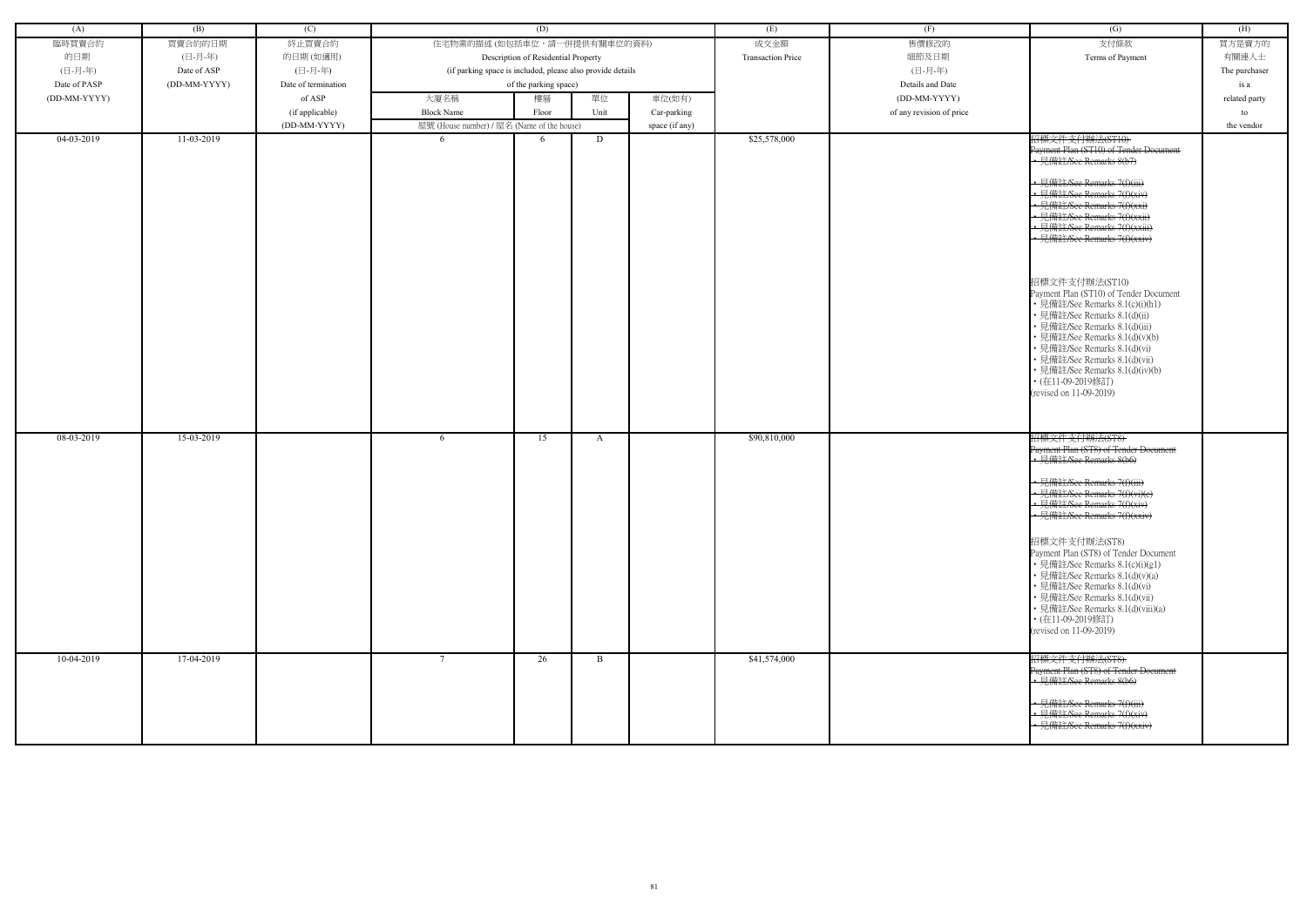| (A)          | (B)          | (C)                 |                                                            | (D)                                 |               |                | (E)                      | (F)                      | (G)                                                               | (H)           |
|--------------|--------------|---------------------|------------------------------------------------------------|-------------------------------------|---------------|----------------|--------------------------|--------------------------|-------------------------------------------------------------------|---------------|
| 臨時買賣合約       | 買賣合約的日期      | 終止買賣合約              | 住宅物業的描述 (如包括車位,請一併提供有關車位的資料)                               |                                     |               |                | 成交金額                     | 售價修改的                    | 支付條款                                                              | 買方是賣方的        |
| 的日期          | (日-月-年)      | 的日期(如適用)            |                                                            | Description of Residential Property |               |                | <b>Transaction Price</b> | 細節及日期                    | Terms of Payment                                                  | 有關連人士         |
| (日-月-年)      | Date of ASP  | (日-月-年)             | (if parking space is included, please also provide details |                                     |               |                |                          | (日-月-年)                  |                                                                   | The purchaser |
| Date of PASP | (DD-MM-YYYY) | Date of termination |                                                            | of the parking space)               |               |                |                          | Details and Date         |                                                                   | is a          |
| (DD-MM-YYYY) |              | of ASP              | 大廈名稱                                                       | 樓層                                  | 單位            | 車位(如有)         |                          | (DD-MM-YYYY)             |                                                                   | related party |
|              |              | (if applicable)     | <b>Block Name</b>                                          | Floor                               | Unit          | Car-parking    |                          | of any revision of price |                                                                   | to            |
|              |              | (DD-MM-YYYY)        | 屋號 (House number) / 屋名 (Name of the house)                 |                                     |               | space (if any) |                          |                          |                                                                   | the vendor    |
| 同上           | 同上           | 同上                  | 同上                                                         | 同上                                  | 同上            | 同上             | 同上                       | 同上                       | 招標文件支付辦法(ST8)                                                     | 同上            |
| Ditto        | Ditto        | Ditto               | Ditto                                                      | Ditto                               | Ditto         | Ditto          | Ditto                    | Ditto                    | Payment Plan (ST8) of Tender Document                             | Ditto         |
|              |              |                     |                                                            |                                     |               |                |                          |                          | • 見備註/See Remarks 8.1(e)(i)(g1)<br>• 見備註/See Remarks 8.1(d)(v)(a) |               |
|              |              |                     |                                                            |                                     |               |                |                          |                          | • 見備註/See Remarks 8.1(d)(vi)                                      |               |
|              |              |                     |                                                            |                                     |               |                |                          |                          | • 見備註/See Remarks 8.1(d)(vii)                                     |               |
|              |              |                     |                                                            |                                     |               |                |                          |                          | • (在11-09-2019修訂)                                                 |               |
|              |              |                     |                                                            |                                     |               |                |                          |                          | (revised on 11-09-2019)                                           |               |
|              |              |                     |                                                            |                                     |               |                |                          |                          | 招標文件支付辦法(ST8)                                                     |               |
|              |              |                     |                                                            |                                     |               |                |                          |                          | Payment Plan (ST8) of Tender Document                             |               |
|              |              |                     |                                                            |                                     |               |                |                          |                          | · 見備註/See Remarks 8.2(c)(i)(g1)                                   |               |
|              |              |                     |                                                            |                                     |               |                |                          |                          | • 見備註/See Remarks 8.2(d)(v)(k)                                    |               |
|              |              |                     |                                                            |                                     |               |                |                          |                          | 見備註/See Remarks 8.2(d)(vi)<br>見備註/See Remarks 8.2(d)(vii)         |               |
|              |              |                     |                                                            |                                     |               |                |                          |                          | • (在24-10-2019修訂)                                                 |               |
|              |              |                     |                                                            |                                     |               |                |                          |                          | (revised on 24-10-2019)                                           |               |
| 17-05-2019   | 24-05-2019   |                     |                                                            | - 9                                 |               |                | \$98,000,000             |                          |                                                                   |               |
|              |              |                     | -6                                                         |                                     | A             |                |                          |                          | 招標文件支付辦法(ST11a)<br>Payment Plan (ST11a) of Tender Document        |               |
|              |              |                     |                                                            |                                     |               |                |                          |                          | • 見備註/See Remarks 8.1(c)(i)(b1)                                   |               |
|              |              |                     |                                                            |                                     |               |                |                          |                          | 見備註/See Remarks 8.1(d)(i)(a)<br>• 見備註/See Remarks 8.1(d)(ii)      |               |
|              |              |                     |                                                            |                                     |               |                |                          |                          | • 見備註/See Remarks 8.1(d)(iii)                                     |               |
|              |              |                     |                                                            |                                     |               |                |                          |                          | • 見備註/See Remarks 8.1(d)(iv)(a)                                   |               |
|              |              |                     |                                                            |                                     |               |                |                          |                          | · 見備註/See Remarks 8.1(d)(v)(b)                                    |               |
|              |              |                     |                                                            |                                     |               |                |                          |                          | · 見備註/See Remarks 8.1(d)(vi)<br>• 見備註/See Remarks 8.1(d)(vii)(a)  |               |
|              |              |                     |                                                            |                                     |               |                |                          |                          | • 見備註/See Remarks 8.1(d)(viii)(a)                                 |               |
|              |              |                     |                                                            |                                     |               |                |                          |                          |                                                                   |               |
|              |              |                     |                                                            |                                     |               |                |                          |                          |                                                                   |               |
|              |              |                     |                                                            |                                     |               |                |                          |                          | 招標文件支付辦法(ST11a)                                                   |               |
|              |              |                     |                                                            |                                     |               |                |                          |                          | Payment Plan (ST11a) of Tender Document                           |               |
|              |              |                     |                                                            |                                     |               |                |                          |                          | • 見備註/See Remarks 8.2(c)(i)(b1)                                   |               |
|              |              |                     |                                                            |                                     |               |                |                          |                          | • 見備註/See Remarks 8.2(d)(i)(a1)<br>• 見備註/See Remarks 8.2(d)(ii)   |               |
|              |              |                     |                                                            |                                     |               |                |                          |                          | • 見備註/See Remarks 8.2(d)(iii)(1)(i)                               |               |
|              |              |                     |                                                            |                                     |               |                |                          |                          | · 見備註/See Remarks 8.2(d)(iv)(2)                                   |               |
|              |              |                     |                                                            |                                     |               |                |                          |                          | 見備註/See Remarks 8.2(d)(v)(j)                                      |               |
|              |              |                     |                                                            |                                     |               |                |                          |                          | • 見備註/See Remarks 8.2(d)(vi)<br>· 見備註/See Remarks 8.2(d)(vii)(a)  |               |
|              |              |                     |                                                            |                                     |               |                |                          |                          | • 見備註/See Remarks 8.2(d)(viii)(a)                                 |               |
|              |              |                     |                                                            |                                     |               |                |                          |                          | • (在13-03-2020修訂)                                                 |               |
|              |              |                     |                                                            |                                     |               |                |                          |                          | (revised on 13-03-2020)                                           |               |
|              |              |                     |                                                            |                                     |               |                |                          |                          |                                                                   |               |
|              |              |                     |                                                            |                                     |               |                |                          |                          |                                                                   |               |
| 15-01-2020   | 22-01-2020   |                     | $7\phantom{.0}$                                            | 5 <sup>5</sup>                      | $\mathcal{C}$ |                | \$57,000,000             |                          | 招標文件支付辦法(ST12)<br>Payment Plan (ST12) of Tender Document          |               |
|              |              |                     |                                                            |                                     |               |                |                          |                          | • 見備註/See Remarks 8.1(c)(i)(k1)                                   |               |
|              |              |                     |                                                            |                                     |               |                |                          |                          | • 見備註/See Remarks 8.1(d)(v)(a)                                    |               |
|              |              |                     |                                                            |                                     |               |                |                          |                          | • 見備註/See Remarks 8.1(d)(vi)                                      |               |
|              |              |                     |                                                            |                                     |               |                |                          |                          | • 見備註/See Remarks 8.1(d)(vii)<br>見備註/See Remarks 8.1(d)(viii)(a)  |               |
|              |              |                     |                                                            |                                     |               |                |                          |                          |                                                                   |               |
|              |              |                     |                                                            |                                     |               |                |                          |                          |                                                                   |               |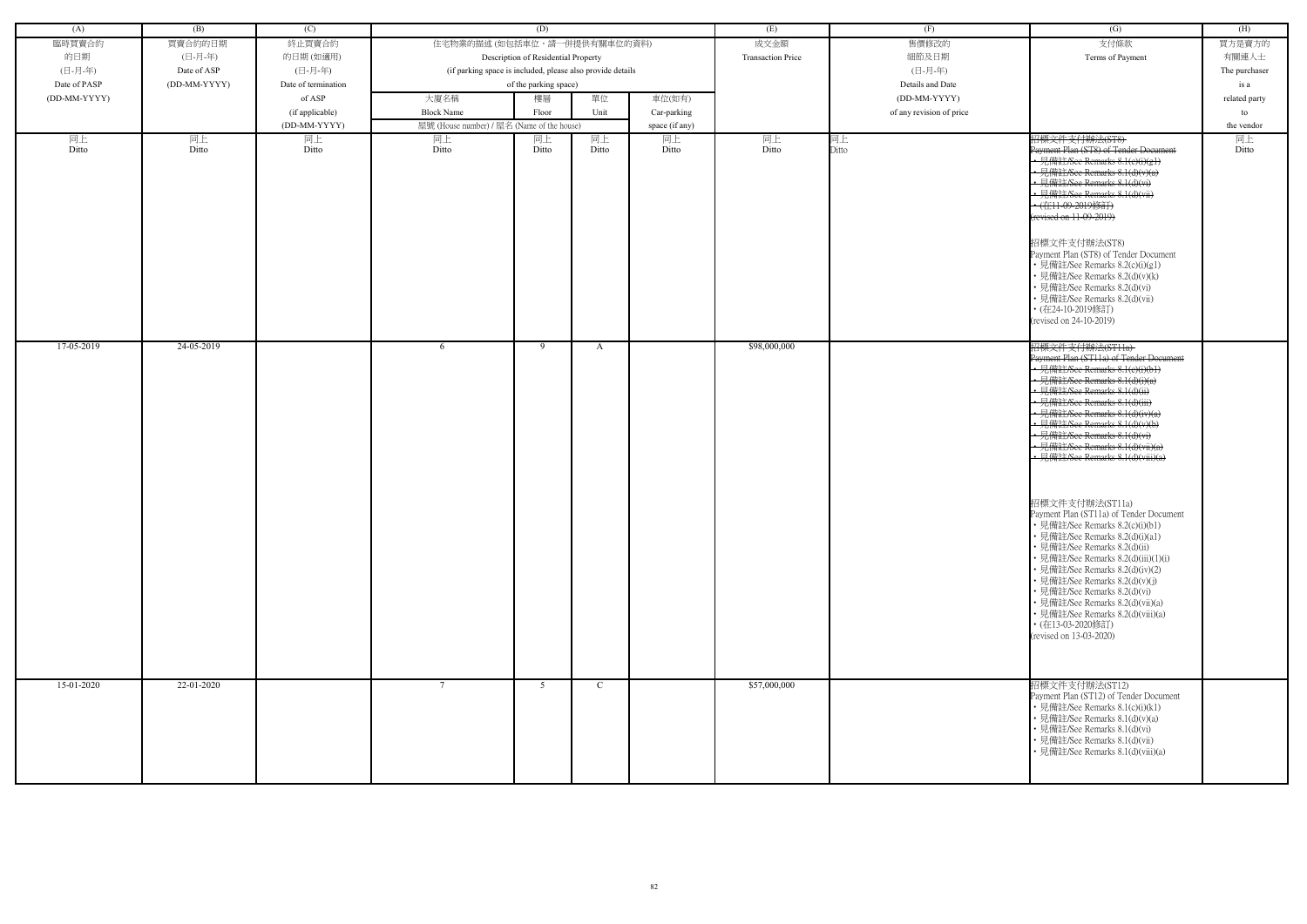| (A)          | (B)          | (C)                 |                                            | (D)                                                        |            |                | (E)                      | (F)                      | (G)                                                                                                                                                                                                                                 | (H)                     |
|--------------|--------------|---------------------|--------------------------------------------|------------------------------------------------------------|------------|----------------|--------------------------|--------------------------|-------------------------------------------------------------------------------------------------------------------------------------------------------------------------------------------------------------------------------------|-------------------------|
| 臨時買賣合約       | 買賣合約的日期      | 終止買賣合約              | 住宅物業的描述 (如包括車位,請一併提供有關車位的資料)               |                                                            |            |                | 成交金額                     | 售價修改的                    | 支付條款                                                                                                                                                                                                                                | 買方是賣方的                  |
| 的日期          | (日-月-年)      | 的日期(如適用)            |                                            | Description of Residential Property                        |            |                | <b>Transaction Price</b> | 細節及日期                    | Terms of Payment                                                                                                                                                                                                                    | 有關連人士                   |
| (日-月-年)      | Date of ASP  | (日-月-年)             |                                            | (if parking space is included, please also provide details |            |                |                          | (日-月-年)                  |                                                                                                                                                                                                                                     | The purchaser           |
| Date of PASP | (DD-MM-YYYY) | Date of termination |                                            | of the parking space)                                      |            |                |                          | Details and Date         |                                                                                                                                                                                                                                     | is a                    |
| (DD-MM-YYYY) |              | of ASP              | 大廈名稱                                       | 樓層                                                         | 單位         | 車位(如有)         |                          | (DD-MM-YYYY)             |                                                                                                                                                                                                                                     | related party           |
|              |              | (if applicable)     | <b>Block Name</b>                          | Floor                                                      | Unit       | Car-parking    |                          | of any revision of price |                                                                                                                                                                                                                                     | $\mathsf{f} \mathsf{O}$ |
|              |              | (DD-MM-YYYY)        | 屋號 (House number) / 屋名 (Name of the house) |                                                            |            | space (if any) |                          |                          |                                                                                                                                                                                                                                     | the vendor              |
| 26-02-2021   | 05-03-2021   |                     |                                            | (複式)<br>28&29(Duple<br>X)                                  | A          |                | \$158,991,000            |                          | 招標文件支付辦法(ST12)<br>Payment Plan (ST12) of Tender Document<br>• 見備註/See Remarks 8.1(c)(i)(k2)<br>• 見備註/See Remarks 8.1(d)(v)(a)<br>• 見備註/See Remarks 8.1(d)(vi)<br>• 見備註/See Remarks 8.1(d)(vii)<br>• 見備註/See Remarks 8.1(d)(viii)(b) |                         |
| 06-09-2021   | 13-09-2021   |                     | 8                                          | -                                                          | $\sqrt{ }$ |                | \$49,462,800             |                          | 招標文件支付辦法(ST12)<br>Payment Plan (ST12) of Tender Document<br>• 見備註/See Remarks 8.1(c)(i)(k3)<br>• 見備註/See Remarks 8.1(d)(v)(a)<br>• 見備註/See Remarks 8.1(d)(vi)<br>• 見備註/See Remarks 8.1(d)(vii)(j)                                   |                         |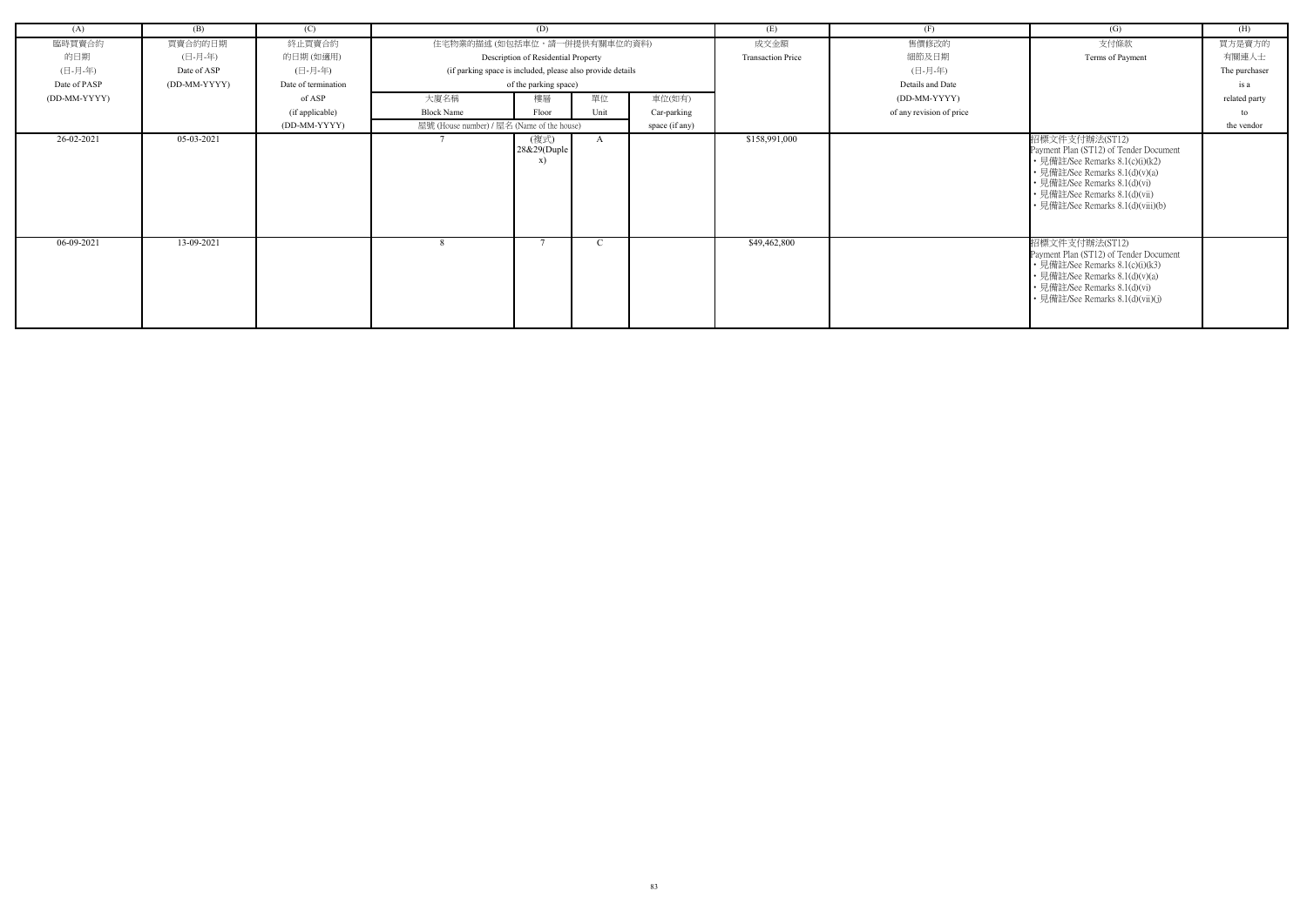第三部份:備註 Part 3: Remarks

1. 關於臨時買賣合約的資料(即(A),(D),(E),(G)及(H)欄)須於擁有人訂立該等臨時買賣合約之後的24小時內填入此記錄冊。在擁有人訂立買賣合約之後的1個工作日之內,賣方須在此紀錄冊內記入該合約的日期及在(H)欄所述的交易詳情有任何改動的情況下,須在此紀錄冊中修改有關記項。

- (i) a director of that vendor, or a parent, spouse or child of such a director;
- (iii) a private company of which such a director, parent, spouse, child or manager is a director or shareholder;
- (iv) an associate corporation or holding company of that vendor;
- (v) a director of such an associate corporation or holding company, or a parent, spouse or child of such a director; or
- 
- (b) where that vendor is an individual, the person is
	- (i) a parent, spouse or child of that vendor; or
	- (ii) a private company of which such a parent, spouse or child is a director or shareholder; or
- (c) where that vendor is a partnership, the person is
	- (i) a partner of that vendor, or a parent, spouse or child of such a partner; or
	- (ii) a private company of which such a partner, parent, spouse, child is a director or shareholder.
- 7. (a) (G)欄所指的支付條款包括售價的任何折扣,及就該項購買而連帶的贈品、財務優惠或利益。 For column (G), the terms of payment include any discount on the price, and any gift, or any financial advantage or benefit, made available in connection with the purchase.
	- (b) 於本備註7內,『售價』指相關價單第二部份中所列之住宅物業的售價,而『相關價單』指有關住宅物業的價單。因應相關支付條款及/或折扣(如有)按售價計算得出之價目,皆以向下捨入方式換算至百位數作為樓價(即臨時買賣合約中訂明的住宅物業的實際售價及(E)欄所指的『成交金額』)。

In this Remark 7, "Price" means the price of the residential property set out in Part 2 of the price list concerned, and "price list concerned" means the price list in relation to the residential property concerned. The pr be rounded down to the nearest hundred to determine the Purchase Price (i.e. the actual price of the residential property stated in the Preliminary Agreement for Sale and Purchase and the "Transaction Price" stated in colu

- (i) 該賣方的董事,或該董事的父母、配偶或子女;
- (ii) 該賣方的經理;
- (iii) 上述董事、父母、配偶、子女或經理屬其董事或股東的私人公司;
- (iv) 該賣方的有聯繫法團或控權公司;
- (v) 上述有聯繫法團或控權公司的董事,或該董事的父母、配偶或子女;或
- (vi) 上述有聯繫法團或控權公司的經理;
- (b) 該賣方屬個人,而該人是
	- (i) 該賣方的父母、配偶或子女;或
- (ii) 上述父母、配偶或子女屬其董事或股東的私人公司; 或
- (c) 該賣方屬合夥,而該人是–
	- (i) 該賣方的合夥人,或該合夥人的父母、配偶或子女;或
	- (ii) 其董事或股東為上述合夥人、父母、配偶或子女的私人公司。

The transactions in which the purchaser is a related party to the vendor will be marked with " $\sqrt{ }$ " in column (H) in this register. A person is a related party to a vendor if –

#### (a) where that vendor is a corporation, the person is  $-$

- (ii) a manager of that vendor;
	-
	-
	- (vi) a manager of such an associate corporation or holding company;

Information on the PASPs (i.e. columns (A), (D), (E), (G) and (H)) should be entered into this register within 24 hours after the owner enters into the relevant PASPs. Within 1 working day after the date on which the owner change in the particulars of the transaction mentioned in column (H).

- $2^{\circ}$ If an ASP is terminated, the vendor must within 1 working day after the date of termination, enter that date in column (C) of this register. 如買賣合約於某日期遭終止,賣方須在該日期後的1 個工作日內,在此紀錄冊(C)欄記入該日期。
- 3. 如在簽訂臨時買賣合約的日期之後的5個工作日內未有簽訂買賣合約,賣方可在該日期之後的第6個工作日在(B)欄寫上「簽訂臨時買賣合約後交易再未有進展 」,以符合一手住宅物業銷售條例第59(2)(c)條的要求。 If the PASP does not proceed to ASP within 5 working days after the date on which the PASP is entered into, in order to fulfill the requirement under section 59(2)(c) of the Residential Properties (First-hand Sales) Ordina
- 4. 在住宅物業的售價根據一手住宅物業銷售條例第35(2)條修改的日期之後的1 個工作日之內,賣方須將有關細節及該日期記入此紀錄冊(F)欄。 Within 1 working day after the date on which the price of a residential property is revised under section 35(2) of the Residential Properties (First-hand Sales) Ordinance, the Vendor must enter the details and that date in
- 5. 賣方須一直提供此記錄冊,直至期數中的每一住宅物業的首份轉讓契均已於土地註冊處註冊的首日完結。 The Vendor should maintain this Register until the first day on which the first assignment of each residential property in the phase has been registered in the Land Registry.
- 6. 本記錄冊會在(H)欄以"√"標示買方是賣方的有關連人士的交易。如有以下情況,某人即屬賣方的有關連人士 −

- (c) 相關價單中支付條款及付款計劃優惠
	- Terms of Payment and Payment Plan Benefit under the price list concerned
	- (i) 現金付款計劃 - 可獲 5%售價折扣優惠
	- Cash Payment Plan A 5% discount on the price
	- (ii) 靈活付款計劃 照售價
	- Flexible Payment Plan in accordance with the price (iii) BSD 靈活付款計劃 - 照售價
	- BSD Flexible Payment Plan in accordance with the price
	- (iv) AVD & BSD 靈活付款計劃 照售價
	- AVD & BSD Flexible Payment Plan in accordance with the price
	- $(v)$ M3 靈活付款計劃 - 照售價
	- M3 Flexible Payment Plan in accordance with the price
	- (vi) P3靈活付款計劃 照售價

(a) 該賣方屬法團,而該人是 –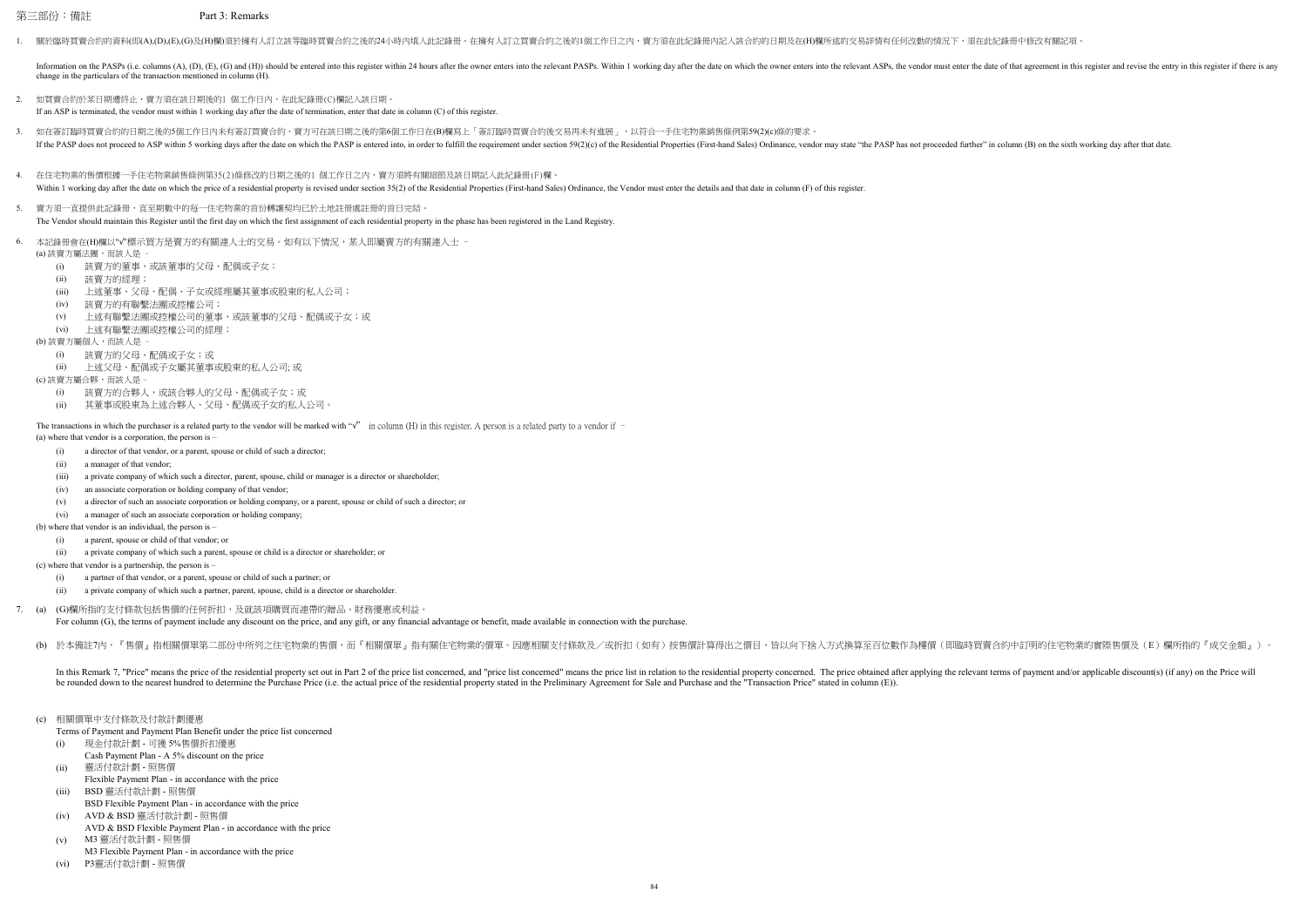P3 Flexible Payment Plan - in accordance with the price

- (vii) Q3靈活付款計劃 - 照售價
	- Q3 Flexible Payment Plan in accordance with the price
- (viii) 70% AVD & BSD Flexible Payment Plan - in accordance with the price 70% AVD & BSD 靈活付款計劃 - 照售價
- (d) 置業售價折扣

Home Purchase Price Discount

- (i) 可獲 4.5%售價折扣優惠
- A 4.5% discount on the price (ii) 可獲 7.5%售價折扣優惠
- A 7.5% discount on the price

### (e) 特別折扣

Special Discount

# (f) 相關價單中可就購買該期數中的指明住宅物業而連帶獲得的任何贈品、財務優惠或利益

Any gift, or any financial advantage or benefit available with the purchase of a specified residential property in the Phase under the price list concerned

(d) 印花稅現金回贈:金額相等於(如從價印花稅以較高稅率(第1標準)計算)買方就正式合約應付的從價印花稅的70%,上限為樓價的10.5%或(如從價印花稅以較低稅率(第2標準)計算)買方就正式合約應付的從價印花稅的70%加上樓價的5%,上限為樓價的7.975%。

- (i) 可獲 3%售價折扣優惠
- A 3% discount on the price (ii)
	- A 2% discount on the price 可獲 2%售價折扣優惠
	-

 $(h)$ 印花稅現金回贈:金額相等於買方就買賣合約應付的買家印花稅的70%(如適用)。

- (i) 印花稅優惠
	- Stamp Duty Offer(s)
	- $(a)$ Stamp Duty Cash Rebate: The amount shall be equal to (if ad valorem stamp duty at higher rates (Scale 1) applies) 70% or (if ad valorem stamp duty at lower rates (Scale 2) applies) 100% (as the case may be) of the ad valor 印花稅現金回贈:金額相等於買方就買賣合約應付的從價印花稅的(如從價印花稅以較高稅率(第1標準)計算)70%或(如從價印花稅以較低稅率(第2標準)計算)100%(視情況而定)。

Transitional Loan - Stamp Duty Payment (applicable only to the Purchaser who is individual or limited company incorporated in Hong Kong with all its shareholder(s) and director(s) being individual(s)), the maximum Transiti buyer's stamp duty chargeable on the agreement for sale and purchase; or "HK\$5,000 Cash Rebate"

Stamp Duty Cash Rebate: The amount shall be equal to 70% of the buyer's stamp duty (if applicable) chargeable on the agreement for sale and purchase 過渡性貸款 - 印花稅繳款 (只適用於買方為個人或香港註冊成立的有限公司及其所有股東及董事均為個人),過渡性貸款的最高金額為就買賣合約應付的買家印花稅的70%(如適用). ;或『港幣5,000元現金回贈』 Transitional Loan - Stamp Duty Payment (applicable only to the Purchaser who is individual or limited company incorporated in Hong Kong with all its shareholder(s) and director(s) being individual(s)), the maximum Transiti agreement for sale and purchase; or "HK\$5,000 Cash Rebate"

 $(c)$ Stamp Duty Cash Rebate: The amount shall be equal to the total amount of 70% of the ad valorem stamp duty and (if applicable) 70% of the buyer's stamp duty chargeable on the agreement for sale and purchase. 印花稅現金回贈:金額相等於買方就買賣合約應付的從價印花稅的70%及(如適用)買家印花稅的70%的總和。 過渡性貸款 - 印花稅繳款 (只適用於買方為個人或香港註冊成立的有限公司及其所有股東及董事均為個人),過渡性貸款的最高金額為就買賣合約應付的從價印花稅的70%及(如適用)買家印花稅的70% ;或『港幣5,000元現金回贈』

Stamp Duty Cash Rebate: The amount shall be equal to (if ad valorem stamp duty at higher rates (Scale 1) apply) 70% of the ad valorem stamp duty chargeable on the Agreement, subject to a cap of 10.5% of the Purchase Price duty chargeable on the Agreement plus 5% of the Purchase Price, subject to a cap of 7.975% of the Purchase Price.

過渡性貸款 - 印花稅繳款 (只適用於買方為個人或香港註冊成立的有限公司及其所有股東及董事均為個人),過渡性貸款的最高金額為就買賣合約應付的從價印花稅的70% ;或『港幣5,000元現金回贈』 Transitional Loan - Stamp Duty Payment (applicable only to the Purchaser who is individual or limited company incorporated in Hong Kong with all its shareholder(s) and director(s) being individual(s)), the maximum Transiti for sale and purchase; or "HK\$5,000 Cash Rebate"

印花稅過渡性貸款(只適用於買方為個人或香港註冊成立的有限公司及其所有股東及董事均為個人),印花稅過渡性貸款的最高金額(如從價印花稅以較高稅率(第1標準)計算)為就正式合約應付的從價印花稅的70%,上限為樓價的10.5%或(如從價印花稅以較低稅率(第2標準)計算) 為就正式合約應 付的從價印花稅的70%,上限為樓價的2.975%; 或『港幣5,000元現金回贈』。

Stamp Duty Transitional Loan (only applicable to the Purchaser who is individual or limited company incorporated in Hong Kong with all its shareholder(s) and director(s) being individual(s)), the maximum Stamp Duty Transit of the ad valorem stamp duty chargeable on the Agreement, subject to a cap of 10.5% of the Purchase Price or (if ad valorem stamp duty at lower rates (Scale 2) apply) 70% of the ad valorem stamp duty chargeable on the Agre

Stamp Duty Transitional Loan (only applicable to the Purchaser who is individual or limited company incorporated in Hong Kong with all its shareholder(s) and director(s) being individual(s)), the maximum Stamp Duty Transit applicable) 70% of the buyer's stamp duty chargeable on the Agreement, subject to a cap of 21% of the Purchase Price; or "HK\$5,000 Cash Rebate"

 $(f)$ 印花稅現金回贈:金額相等於(如從價印花稅以較高稅率(第1標準)計算)買方就正式合約應付的從價印花稅的70%及(如適用)買家印花稅的70%的總和,上限為樓價的21%或(如從價印花稅以較低稅率(第2標準)計算) 買方就正式合約應付的從價印花稅的 70%加上樓價的5%,上限為樓價的7.975%。

Stamp Duty Cash Rebate: The amount shall be equal to (if ad valorem stamp duty at higher rates (Scale 1) apply) the total amount of 70% of the ad valorem stamp duty and (if applicable) 70% of the buyer's stamp duty chargea duty at lower rates (Scale 2) apply) 70% of the ad valorem stamp duty chargeable on the Agreement plus 5% of the Purchase Price, subject to a cap of 7.975% of the Purchase Price.

印花稅過渡性貸款(只適用於買方為個人或香港註冊成立的有限公司及其所有股東及董事均為個人),印花稅過渡性貸款的最高金額為(如從價印花稅以較高稅率(第1標準)計算)就正式合約應付的從價印花稅的70%及(如適用)買家印花稅的70%的總和,上限為樓價的21%或(如從價印花稅以較低稅 率(第2標準)計算) 就正式合約應付的從價印花稅的70%,上限為樓價的2.975%; 或『港幣5,000元現金回贈』。

(e) 印花稅現金回贈:金額相等於買方就正式合約應付的從價印花稅的70%及(如適用)買家印花稅的70%的總和,上限為樓價的21%。

Stamp Duty Cash Rebate: The amount shall be equal to the total amount of 70% of the ad valorem stamp duty and (if applicable) 70% of the buyer's stamp duty chargeable on the Agreement, subject to a cap of 21% of the Purcha 印花稅過渡性貸款(只適用於買方為個人或香港註冊成立的有限公司及其所有股東及董事均為個人),印花稅過渡性貸款的最高金額為買方就正式合約應付的從價印花稅的70%及(如適用)買家印花稅的70%的總和,上限為樓價的21%; 或『港幣5,000元現金回贈』。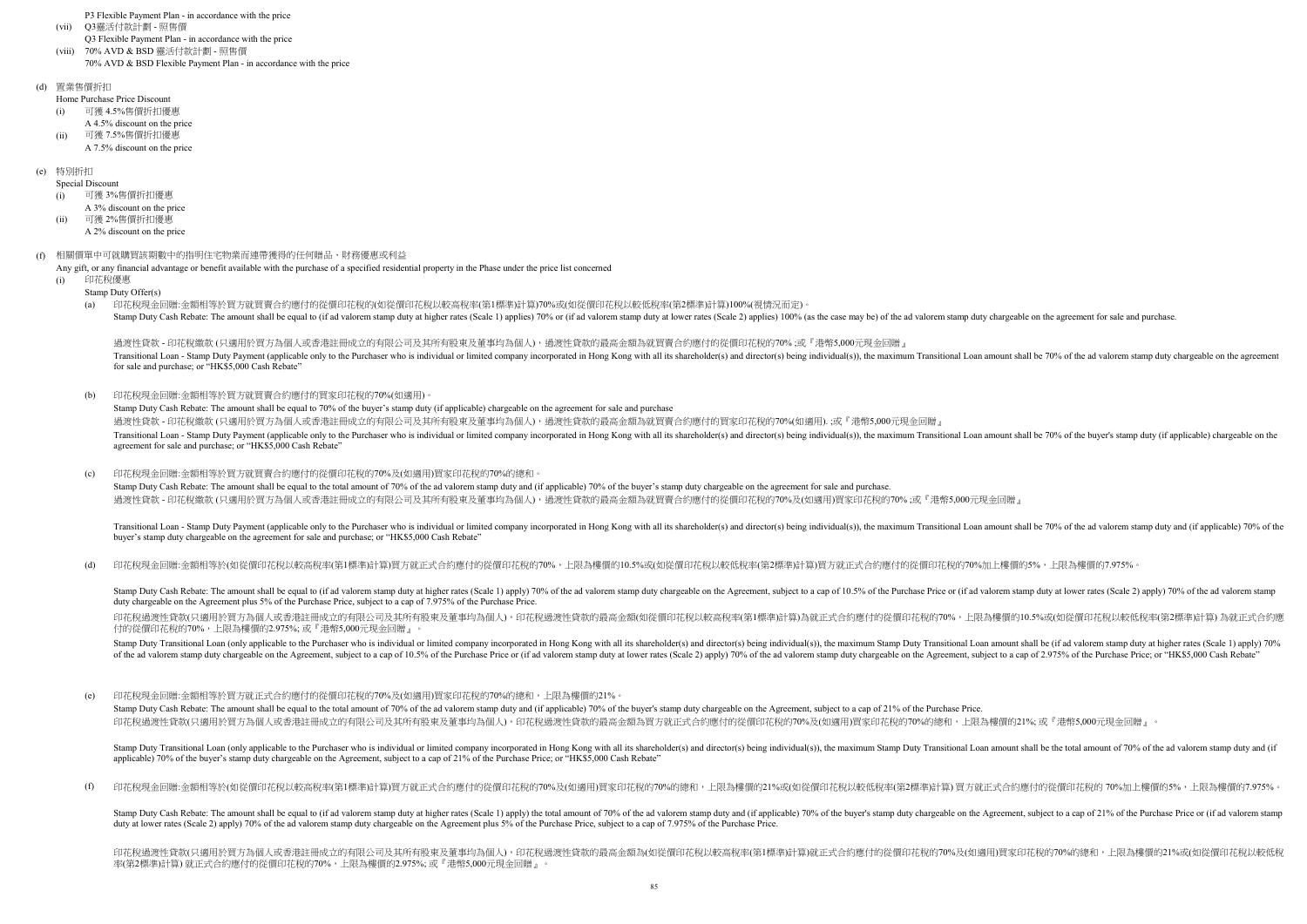Stamp Duty Cash Rebate: The amount shall be equal to 15% or 10.5% or 2.975% of the Purchase Price 印花稅過渡性貸款(只適用於買方為個人或香港註冊成立的有限公司及其所有股東及董事均為個人),印花稅過渡性貸款的最高金額為買方就正式合約應付的從價印花稅的70%及(如適用)買家印花稅的70%的總和,或印花稅現金回贈金額(以較低者為準); 或港幣\$5,000 現金回贈

Stamp Duty Cash Rebate: The amount shall be equal to 21% or 10.5% or 2.975% of the Purchase Price

First 3 Years Maintenance Offer

#### (iii) 送贈傢俱優惠 Free Furniture Offer

- (iv) 首年(香港銀行同業拆息+1.5%)備用第二按揭貸款
- First Year (HIBOR+1.5%) Standby Second Mortgage Loan
- (v) 提前付清樓價現金回贈 Early Settlement Cash Rebate

### (vi) 停車位優惠

Offer of Car Parking Space(s)

### (a) 可優先認購該期數的一個停車位

Stamp Duty Transitional Loan (only applicable to the Purchaser who is individual or limited company incorporated in Hong Kong with all its shareholder(s) and director(s) being individual(s)), the maximum Stamp Duty Transit total amount of 70% of the ad valorem stamp duty and (if applicable) 70% of the buyer's stamp duty chargeable on the Agreement, subject to a cap of 21% of the Purchase Price or (if ad valorem stamp duty at lower rates (Sca of 2.975% of the Purchase Price ; or "HK\$5,000 Cash Rebate"

#### (g) 印花稅現金回贈:金額相等於買方就正式合約應付的從價印花稅的70%及(如適用)買家印花稅的70%的總和,上限為樓價的21%。

Stamp Duty Cash Rebate: The amount shall be equal to the total amount of 70% of the ad valorem stamp duty and (if applicable) 70% of the buyer's stamp duty chargeable on the Agreement, subject to a cap of 21% of the Purcha 印花稅過渡性貸款(只適用於買方為個人或香港註冊成立的有限公司及其所有股東及董事均為個人),印花稅過渡性貸款的最高金額為買方就正式合約應付的從價印花稅的70%及(如適用)買家印花稅的70%的總和,上限為樓價的15%; 或『港幣5,000元現金回贈』。

Stamp Duty Transitional Loan (only applicable to the Purchaser who is individual or limited company incorporated in Hong Kong with all its shareholder(s) and director(s) being individual(s)), the maximum Stamp Duty Transit applicable) 70% of the buyer's stamp duty chargeable on the Agreement, subject to a cap of 15% of the Purchase Price; or "HK\$5,000 Cash Rebate"

印花稅過渡性貸款(只適用於買方為個人或香港註冊成立的有限公司及其所有股東及董事均為個人),印花稅過渡性貸款的最高金額為(i)買方就正式合約應付的從價印花稅的70%及(如適用)買家印花稅的70%的總和,上限為樓價的15%,或(ii)印花稅現金回贈金額(以較低者為準)。如買方沒有使 用印花稅過渡性貸款,可獲港幣\$5,000 現金回贈。

Stamp Duty Transitional Loan (only applicable only to the Purchaser who is individual or limited company incorporated in Hong Kong with all its shareholder(s) and director(s) being individual(s)), the maximum Stamp Duty Tr 70% of the buyer's stamp duty chargable on the Agreement, subject to a cap of 15% of the Purchase Price or (ii) the amount of the Stamp Duty Cash Rebate, whichever is lower. If the Prucahser has not utilized the Stamp Duty

#### (h) 印花稅現金回贈:金額相等於樓價的21%或10.5%或2.975%

#### (i) 印花稅現金回贈:金額相等於樓價的15%或10.5%或2.975%

Stamp Duty Transitional Loan (only applicable only to the Purchaser who is individual or limited company incorporated in Hong Kong with all its shareholder(s) and director(s) being individual(s)), the maximum Stamp Duty Tr of the buyer's stamp duty chargable on the Agreement or the amount of the Stamp Duty Cash Rebate, whichever is lower; or "HK\$5,000 Cash Rebate"

#### (ii) 首3年保養優惠

- A priority to purchase one car parking space of the Phase
- (b) 可優先認購該期數的最多兩個停車位
- A priority to purchase up to a maximum of two car parking spaces of the Phase
- (c) 可優先認購該期數的一個停車位;或可享有獲許可使用該期數或其他期數內的一個賣方不時編配的停車位的選擇權
- A priority to purchase one car parking space of the Phase; or will be granted an option to take a licence of one car parking space in the Phase or other Phase as the Vendor may allocate from time to time (d) 可優先認購該期數的兩個停車位;或可享有獲許可使用該期數或其他期數內的兩個賣方不時編配的停車位的選擇權
- A priority to purchase two car parking spaces of the Phase; or will be granted an option to take a licence of two car parking spaces in the Phase or other Phase as the Vendor may allocate from time to time (e) 可優先認購該期數或其他期數內的一個停車位
- A priority to purchase one car parking space of the Phase or other Phase
- (f) 可優先認購該期數或其他期數內的兩個停車位 A priority to purchase two car parking spaces of the Phase or other Phase
- (vii) 新地會會員置業有禮優惠 Gift Offer for SHKP Club Member
- (viii) 提前成交現金回贈 Early Completion Cash Rebate
- (ix) Ultima 660提前入住優惠 (只適用於個人名義買方) Ultima 660 Early Move-in Offer (Applicable only to the Purchaser who is individual)
- $(x)$ First Year P-2.25% p.a. Standby First Mortgage Loan 首年P-2.25% p.a.備用第一按揭貸款
- (xi) First 2 Years P-2.25% p.a. Standby First Mortgage Loan 首兩年P-2.25% p.a.備用第一按揭貸款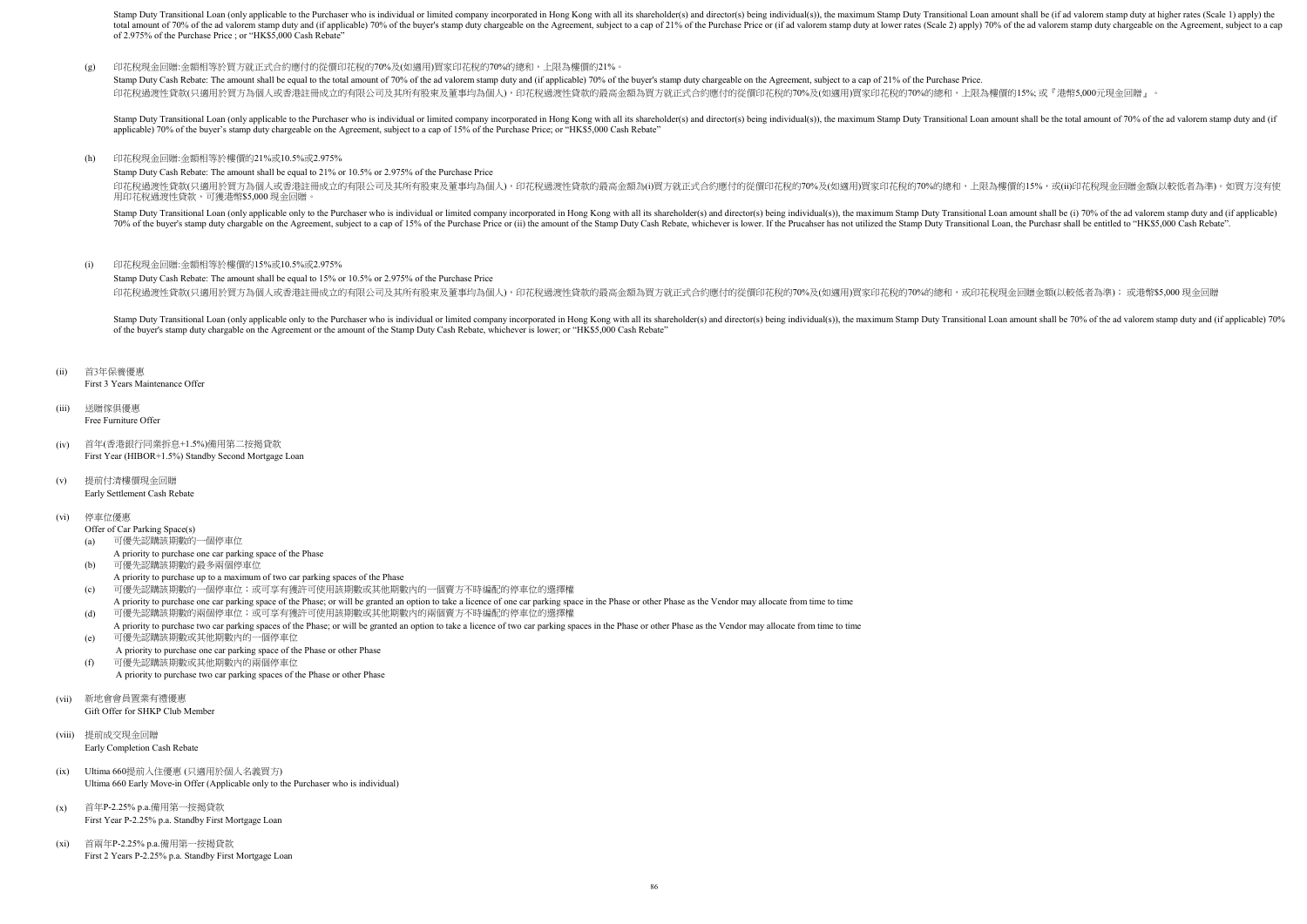- (xii) 備用第二按揭貸款 Standby Second Mortgage Loan
- (xiii) 延後完成交易優惠 Extend Completion Offer
- (xiv) 首3 年保修優惠 First 3 Years Warranty Offer
- $(xv)$ First 3 Years P-2.25% p.a. Standby First Mortgage Loan 首三年P-2.25% p.a.備用第一按揭貸款
- (xvi) Extra 2% Cash Rebate 額外2%現金回贈
- (xvii) 額外3%現金回贈 Extra 3% Cash Rebate
- (xviii) 新地會會員現金回贈: 港幣\$388,000
	- SHKP Club Member Cash Rebate: HK\$388,000
- (xix) 成交優惠: 如買方於以下訂明的任何期限内繳付樓價全數及完成該物業的買賣交易,可獲賣方送出成交優惠(『成交優惠』)
	- (i) 接納書的日期後180日內,可獲樓價的3%
	- (ii) 接納書的日期後181日至270日期間內,可獲樓價的2%
	- (iii) 接納書的日期後271 日至360 日期間內,可獲樓價的1%
	- Completion Benefit: where the Purchaser fully pays the Purchase Price and completes the sale and purchase of the Property within any period specified below, the Purchaser shall be entitled to a Completion Benefit ("Complet
	- (i) Within 180 days after the date of the Letter of Acceptance, 3% of the Purchase Price of the Property
	- (ii) Within the period from 181 days to 270 days after the date of the Letter of Acceptance, 2% of the Purchase Price of the Property
	- (iii) Within the period from 271 days to 360 days after the date of the Letter of Acceptance, 1% of the Purchase Price of the Property
- (xx) Signature 380 提前入住及延後交易優惠 (只適用於個人名義買方)
	- Signature 380 Early Move-in and Defer Completion Offer (Applicable only to the Purchaser who is individual)
- (xxi) 新地會會員現金回贈: 港幣\$100,000
	- SHKP Club Member Cash Rebate: HK\$100,000
- (xxii) 成交優惠: 如買方於以下訂明的任何期限内繳付樓價全數及完成該物業的買賣交易,可獲賣方送出成交優惠(『成交優惠』)
	- $(i)$ 2019年12月31日或之前,可獲樓價的3%
	- (ii) 2020年1月1日至2020年3月31日期間內,可獲樓價的1%
	- Completion Benefit: where the Purchaser fully pays the Purchase Price and completes the sale and purchase of the Property within any period specified below, the Purchaser shall be entitled to a Completion Benefit ("Complet
	- (i) On or before 31 December 2019, 3% of the Purchase Price of the Property
	- (ii) Within the period from 1 January 2020 to 31 March 2020, 1% of the Purchase Price of the Property
- (xxiii) Signature 提前入住優惠 (只適用於個人名義買方)
	- Signature Early Move-in Offer (Applicable only to the Purchaser who is individual)
- (xxiv) 貸款優惠
	- Loan Offer
- 8. 支付條款 (只適用於以投標方式購買的物業)
	- The Terms of Payment (Applicable for properties purchased by way of tender only)
	- (a) 付款辦法MT2
		- Payment Plan MT2
		- 臨時訂金即樓價5%於投標書獲賣方接納當日(即接納書的日期)繳付
		- 加付訂金即樓價5%於接納書的日期後45日內繳付
		- 樓價5%於接納書的日期後90日內繳付
		- 樓價2.5%於接納書的日期後240日內繳付
		- 樓價2.5%於接納書的日期後390日內繳付
		- 樓價2.5%於接納書的日期後540日內繳付
		- 樓價77.5%(樓價餘額)於接納書的日期後750日內繳付(可根據備註7(f)(xiii)的延後完成交易優惠的條款延期)
		- A preliminary deposit equivalent to 5% of the Purchase Price shall be paid upon the tender being accepted by the Vendor (i.e. the date of the Letter of Acceptance)
		- A further deposit equivalent to 5% of the Purchase Price shall be paid within 45 days after the date of Letter of Acceptance
		- 5% of the Purchase Price shall be paid within 90 days after the date of Letter of Acceptance
		- 2.5% of the Purchase Price shall be paid within 240 days after the date of Letter of Acceptance
		- 2.5% of the Purchase Price shall be paid within 390 days after the date of Letter of Acceptance
		- 2.5% of the Purchase Price shall be paid within 540 days after the date of Letter of Acceptance
		- -77.5% of the Purchase Price (balance of the Purchase Price) shall be paid within 750 days (which may be extended in accordance with the terms of the Extend Completion Offer under Remark (7)(f)(xiii)) after the date of th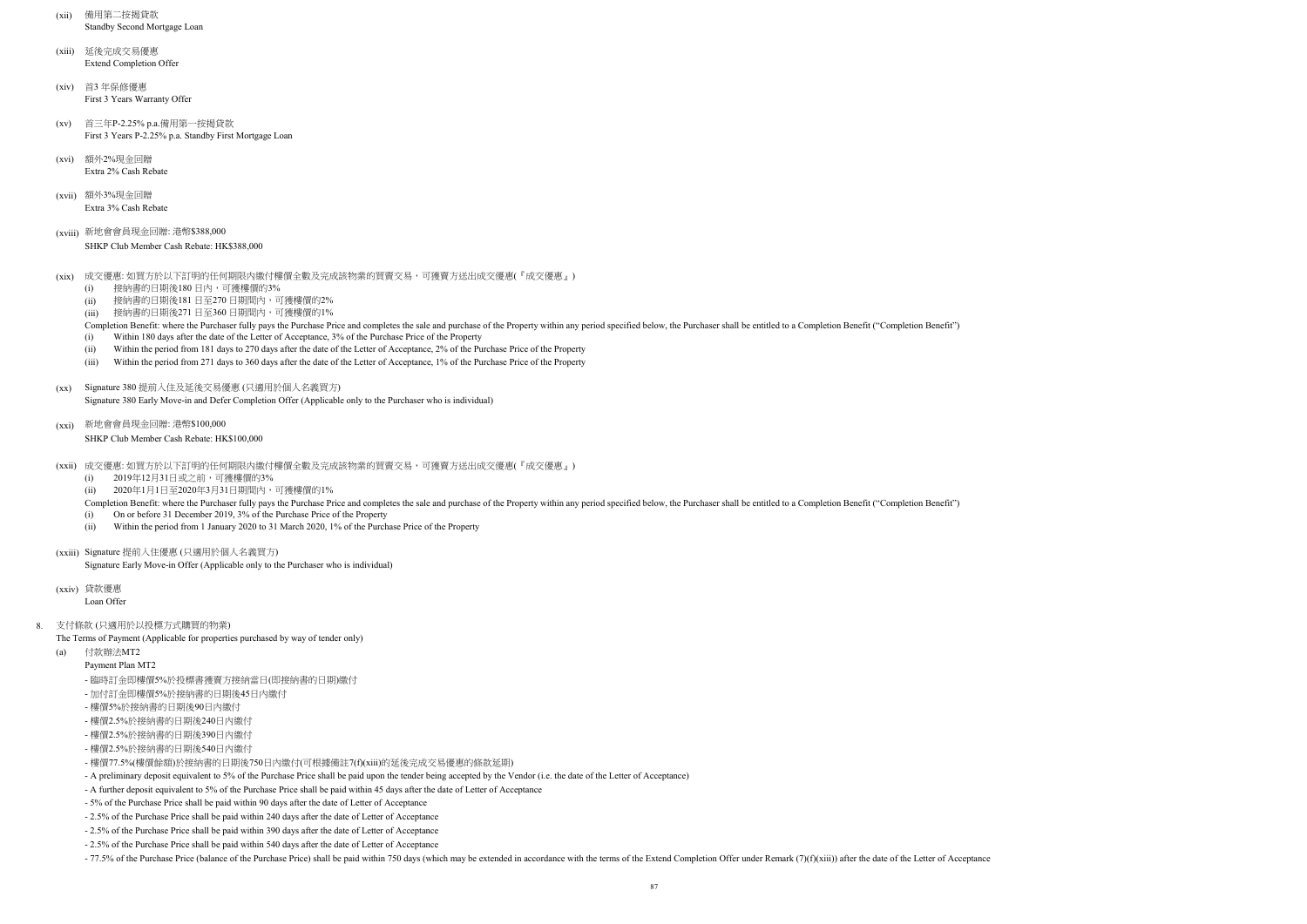Payment Plan ST2

Payment Plan ST5

#### (b) 付款辦法ST2

Payment Plan ST5

- 樓價15%於接納書的日期後90日內繳付
- 樓價80%於接納書的日期後180日內繳付
- A preliminary deposit equivalent to 5% of the Purchase Price shall be paid upon the tender being accepted by the Vendor (i.e. the date of the Letter of Acceptance)
- 15% of the Purchase Price shall be paid within 90 days after the date of Letter of Acceptance
- 80% of the Purchase Price shall be paid within 180 days after the date of the Letter of Acceptance

## (b1) 付款辦法ST2

Payment Plan ST7

- 臨時訂金即樓價5%於投標書獲賣方接納當日(即接納書的日期)繳付
- 樓價5%於接納書的日期後120日內繳付
- 樓價90%於接納書的日期後180日內繳付
- A preliminary deposit equivalent to 5% of the Purchase Price shall be paid upon the tender being accepted by the Vendor (i.e. the date of the Letter of Acceptance)
- 5% of the Purchase Price shall be paid within 120 days after the date of Letter of Acceptance
- 90% of the Purchase Price shall be paid within 180 days after the date of the Letter of Acceptance

## (b4) 付款辦法ST5

- 臨時訂金即樓價5%於投標書獲賣方接納當日(即接納書的日期)繳付
- 樓價5%於接納書的日期後120日內繳付
- 樓價5%於接納書的日期後180日內繳付
- 樓價5%於接納書的日期後270日內繳付
- 樓價80%於接納書的日期後360日內繳付
- A preliminary deposit equivalent to 5% of the Purchase Price shall be paid upon the tender being accepted by the Vendor (i.e. the date of the Letter of Acceptance)
- 5% of the Purchase Price shall be paid within 120 days after the date of Letter of Acceptance
- 5% of the Purchase Price shall be paid within 180 days after the date of Letter of Acceptance
- 5% of the Purchase Price shall be paid within 270 days after the date of Letter of Acceptance
- 80% of the Purchase Price shall be paid within 360 days after the date of the Letter of Acceptance

## (b5) 付款辦法ST7

- 臨時訂金即樓價5%於投標書獲賣方接納當日(即接納書的日期)繳付

- 樓價95%於接納書的日期後90日內繳付
- A preliminary deposit equivalent to 5% of the Purchase Price shall be paid upon the tender being accepted by the Vendor (i.e. the date of the Letter of Acceptance)
- 95% of the Purchase Price shall be paid within 90 days after the date of the Letter of Acceptance
- (b2) 付款辦法ST5
	- Payment Plan ST5
	- 臨時訂金即樓價5%於投標書獲賣方接納當日(即接納書的日期)繳付
	- 樓價5%於接納書的日期後120日內繳付
	- 樓價90%於接納書的日期後450日內繳付
	- A preliminary deposit equivalent to 5% of the Purchase Price shall be paid upon the tender being accepted by the Vendor (i.e. the date of the Letter of Acceptance)
	- 5% of the Purchase Price shall be paid within 120 days after the date of Letter of Acceptance
	- 90% of the Purchase Price shall be paid within 450 days after the date of the Letter of Acceptance
- (b3) 付款辦法ST5

- 臨時訂金即樓價5%於投標書獲賣方接納當日(即接納書的日期)繳付
- 樓價5%於接納書的日期後120日內繳付
- 樓價5%於接納書的日期後180日內繳付
- 樓價5%於接納書的日期後270日內繳付
- 樓價80%於接納書的日期後360日內繳付
- A preliminary deposit equivalent to 5% of the Purchase Price shall be paid upon the tender being accepted by the Vendor (i.e. the date of the Letter of Acceptance)
- 5% of the Purchase Price shall be paid within 120 days after the date of Letter of Acceptance
- 5% of the Purchase Price shall be paid within 180 days after the date of Letter of Acceptance
- 5% of the Purchase Price shall be paid within 270 days after the date of Letter of Acceptance
- 80% of the Purchase Price shall be paid within 360 days after the date of the Letter of Acceptance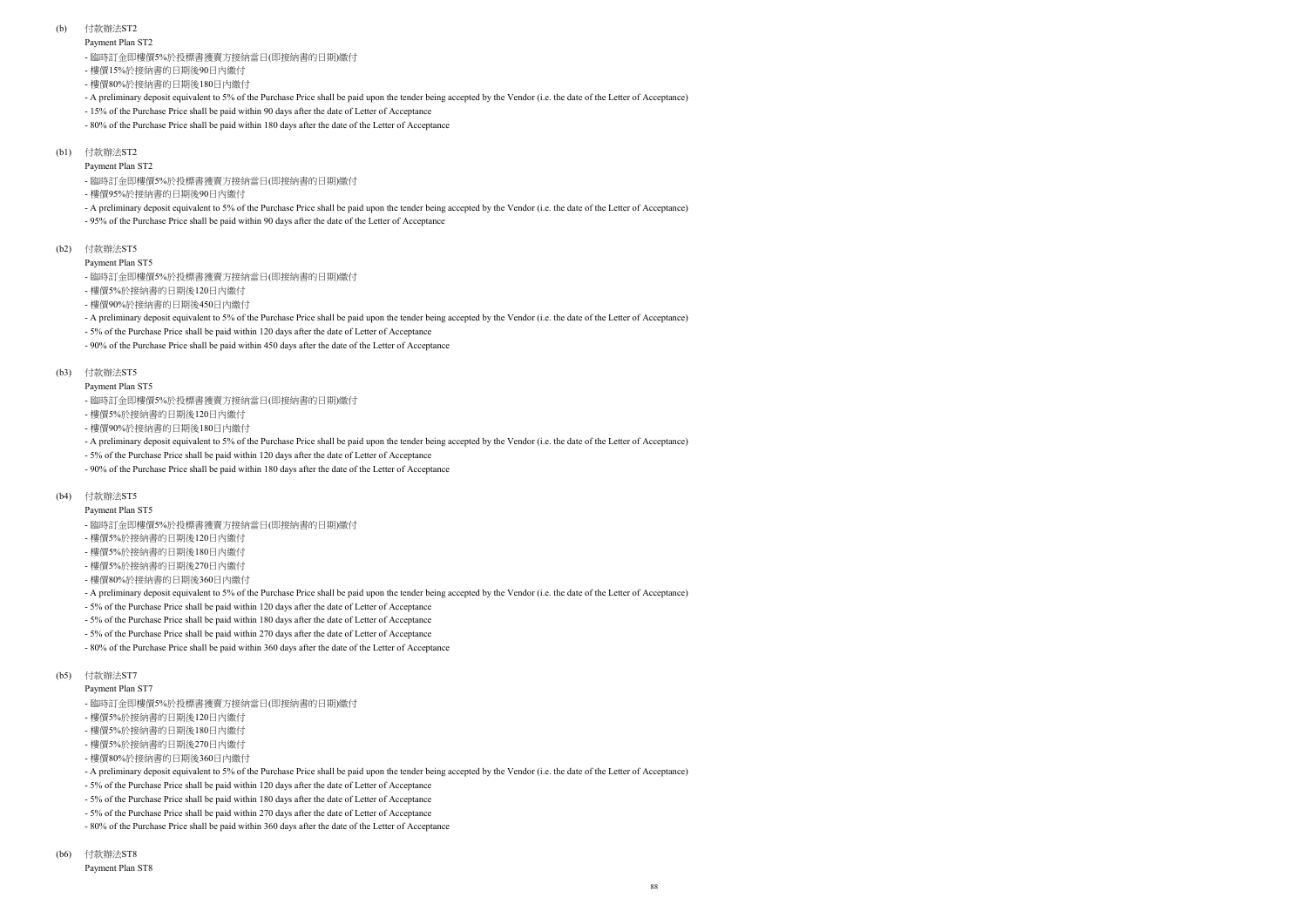- 臨時訂金即樓價5%於投標書獲賣方接納當日(即接納書的日期)繳付
- 樓價95%於2019年6月20日或之前繳付
- A preliminary deposit equivalent to 5% of the Purchase Price shall be paid upon the tender being accepted by the Vendor (i.e. the date of the Letter of Acceptance)
- 95% of the Purchase Price shall be paid on or before 20 June 2019.
- (b7) 付款辦法ST10
	- Payment Plan ST10
	- 臨時訂金即樓價5%於投標書獲賣方接納當日(即接納書的日期)繳付
	- 樓價95%於於2020年3月31日或之前繳付
	- A preliminary deposit equivalent to 5% of the Purchase Price shall be paid upon the tender being accepted by the Vendor (i.e. the date of the Letter of Acceptance)
	- 95% of the Purchase Price shall be paid on or before 31 March 2020
- (b8) 付款辦法ST8
	- Payment Plan ST8
	- 臨時訂金即樓價5%於投標書獲賣方接納當日(即接納書的日期)繳付
	- 樓價5%於接納書的日期後30日內繳付
	- 樓價90%於2019年6月20日或之前繳付
	- A preliminary deposit equivalent to 5% of the Purchase Price shall be paid upon the tender being accepted by the Vendor (i.e. the date of the Letter of Acceptance)
	- 5% of the Purchase Price shall be paid within 30 days after the date of Letter of Acceptance
	- 90% of the Purchase Price shall be paid on or before 20 June 2019.
- (b9) 付款辦法ST8
	- Payment Plan ST8
	- 臨時訂金即樓價5%於投標書獲賣方接納當日(即接納書的日期)繳付
	- 樓價5%於接納書的日期後120日內繳付
	- 樓價90%於2019年6月20日或之前繳付
	- A preliminary deposit equivalent to 5% of the Purchase Price shall be paid upon the tender being accepted by the Vendor (i.e. the date of the Letter of Acceptance)
	- 5% of the Purchase Price shall be paid within 120 days after the date of Letter of Acceptance
	- 90% of the Purchase Price shall be paid on or before 20 June 2019
- (b10) 付款辦法ST11
	- Payment Plan ST11
	- 臨時訂金即樓價5%於投標書獲賣方接納當日(即接納書的日期)繳付
	- 樓價5%於接納書的日期後150日內繳付
	- 樓價90%於於2020年3月31日或之前繳付
	- A preliminary deposit equivalent to 5% of the Purchase Price shall be paid upon the tender being accepted by the Vendor (i.e. the date of the Letter of Acceptance)
	- 5% of the Purchase Price shall be paid within 150 days after the date of Letter of Acceptance
	- 90% of the Purchase Price shall be paid on or before 31 March 2020
- (b11) 付款辦法ST10
	- Payment Plan ST10
	- 臨時訂金即樓價5%於投標書獲賣方接納當日(即接納書的日期)繳付
	- 樓價10%於接納書的日期後90日內繳付
	- 樓價85%於2020年3月31日或之前繳付
	- A preliminary deposit equivalent to 5% of the Purchase Price shall be paid upon the tender being accepted by the Vendor (i.e. the date of the Letter of Acceptance)
	- 10% of the Purchase Price shall be paid within 90 days after the date of Letter of Acceptance
	- 85% of the Purchase Price shall be paid on or before 31 March 2020
- (b12) 付款辦法ST8
	- Payment Plan ST8
	- 臨時訂金即樓價5%於投標書獲賣方接納當日(即接納書的日期)繳付
	- 樓價5%於接納書的日期後30日內繳付
	- 樓價90%於接納書的日期後120日內繳付
	- A preliminary deposit equivalent to 5% of the Purchase Price shall be paid upon the tender being accepted by the Vendor (i.e. the date of the Letter of Acceptance)
	- 5% of the Purchase Price shall be paid within 30 days after the date of Letter of Acceptance
	- 90% of the Purchase Price shall be paid within 120 days after the date of Letter of Acceptance
- (b13) 付款辦法ST10
	- Payment Plan ST10
	- 臨時訂金即樓價5%於投標書獲賣方接納當日(即接納書的日期)繳付
	- 樓價95%於接納書的日期後365日內繳付
	- A preliminary deposit equivalent to 5% of the Purchase Price shall be paid upon the tender being accepted by the Vendor (i.e. the date of the Letter of Acceptance)
	- 95% of the Purchase Price shall be paid within 365 days after the date of Letter of Acceptance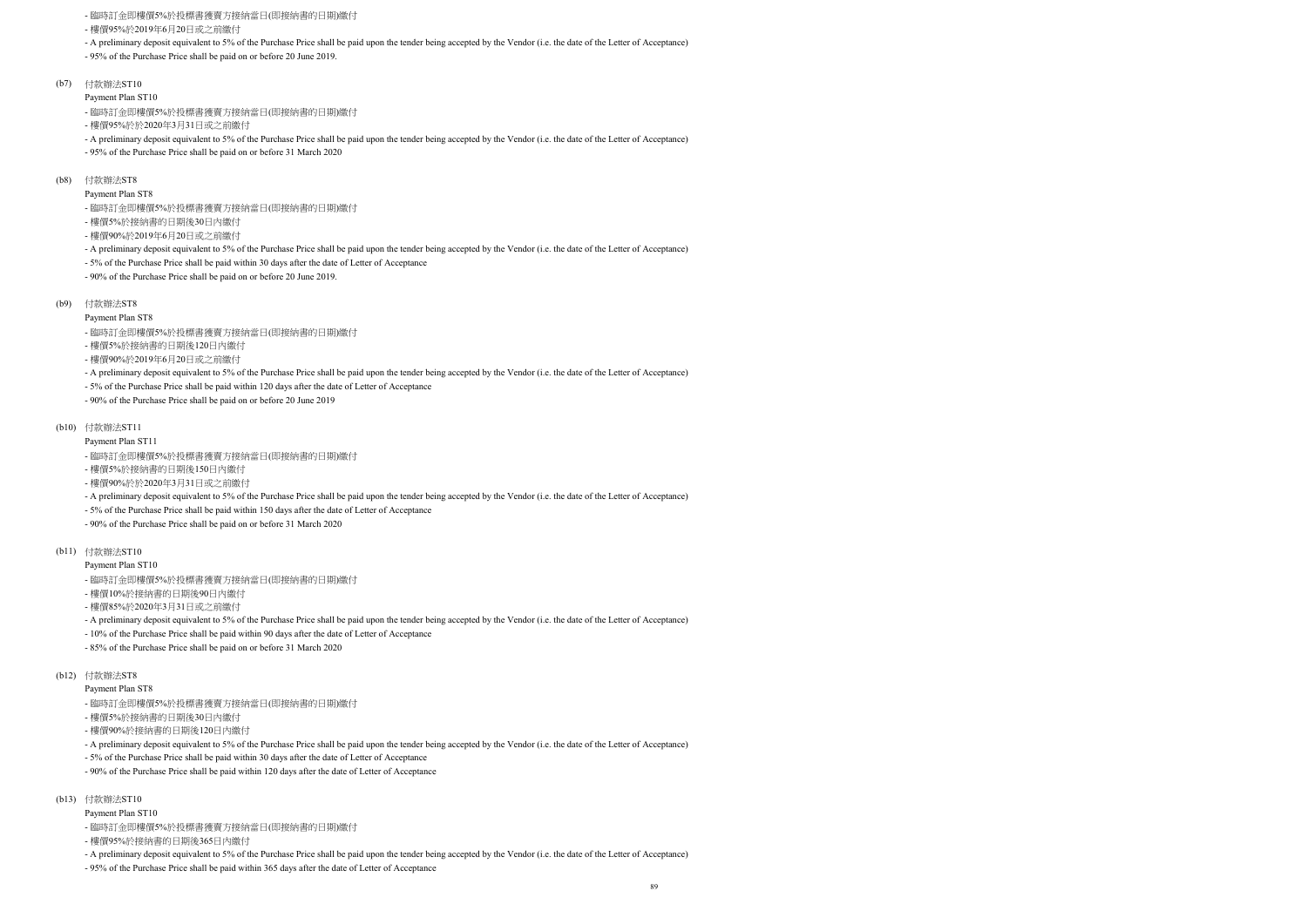Payment Plan ST8

### (b14) 付款辦法ST8

- 樓價10%於接納書的日期後30日內繳付
- 樓價85%於接納書的日期後120日內繳付
- A preliminary deposit equivalent to 5% of the Purchase Price shall be paid upon the tender being accepted by the Vendor (i.e. the date of the Letter of Acceptance)
- 10% of the Purchase Price shall be paid within 30 days after the date of Letter of Acceptance
- 85% of the Purchase Price shall be paid within 120 days after the date of Letter of Acceptance

### (b15) 付款辦法ST8

For column (G), the terms of payment include any discount on the price, and any gift, or any financial advantage or benefit, made available in connection with the purchase.

(b) 於本備註8.1內,『售價』指相關價單第二部份中所列之住宅物業的售價,而『相關價單』指有關住宅物業的價單。因應相關支付條款及/或折扣(如有)按售價計算得出之價目,皆以向下捨入方式換算至百位數作為樓價(即臨時買賣合約中訂明的住宅物業的實際售價及(E)欄所指的『成交金額』)。

In this Remark 8.1, "Price" means the price of the residential property set out in Part 2 of the price list concerned, and "price list concerned" means the price list in relation to the residential property concerned. The rounded down to the nearest hundred to determine the Purchase Price (i.e. the actual price of the residential property stated in the Preliminary Agreement for Sale and Purchase and the "Transaction Price" stated in column

## (c) 相關價單中支付條款及付款計劃優惠

Terms of Payment and Payment Plan Benefit under the price list concerned

The Terms of Payment (Applicable for properties purchased by way of tender only)

- (a1) 付款辦法ST8a
	- Payment Plan ST8a
- 樓價95%於接納書的日期後90日內繳付
- A preliminary deposit equivalent to 5% of the Purchase Price shall be paid upon the tender being accepted by the Vendor (i.e. the date of the Letter of Acceptance)
- 95% of the Purchase Price shall be paid within 90 days after the date of Letter of Acceptance
- $(c)$ 付款辦法MT3
	- Payment Plan MT3
	- 臨時訂金即樓價5%於投標書獲賣方接納當日(即接納書的日期)繳付
	- 加付訂金即樓價5%於接納書的日期後60日內繳付
	- 樓價5%於接納書的日期後120日內繳付
	- 樓價2.5%於接納書的日期後240日內繳付
	- 樓價2.5%於接納書的日期後390日內繳付
	- 樓價2.5%於接納書的日期後540日內繳付
	- 樓價77.5%(樓價餘額)於接納書的日期後750日內繳付(可根據備註7(f)(xiii)的延後完成交易優惠的條款延期)
	- A preliminary deposit equivalent to 5% of the Purchase Price shall be paid upon the tender being accepted by the Vendor (i.e. the date of the Letter of Acceptance)
	- A further deposit equivalent to 5% of the Purchase Price shall be paid within 60 days after the date of Letter of Acceptance
	- 5% of the Purchase Price shall be paid within 120 days after the date of Letter of Acceptance
	- 2.5% of the Purchase Price shall be paid within 240 days after the date of Letter of Acceptance
	- 2.5% of the Purchase Price shall be paid within 390 days after the date of Letter of Acceptance
	- 2.5% of the Purchase Price shall be paid within 540 days after the date of Letter of Acceptance

-77.5% of the Purchase Price (balance of the Purchase Price) shall be paid within 750 days (which may be extended in accordance with the terms of the Extend Completion Offer under Remark (7)(f)(xiii)) after the date of the

Payment Plan ST11a

### 8.1 (a) (G)欄所指的支付條款包括售價的任何折扣,及就該項購買而連帶的贈品、財務優惠或利益。

- 臨時訂金即樓價5%於投標書獲賣方接納當日(即接納書的日期)繳付

- 臨時訂金即樓價5%於投標書獲賣方接納當日(即接納書的日期)繳付

(i) 支付條款 (只適用於以投標方式購買的物業)

- 樓價95%於2019年9月30日或之前繳付
- A preliminary deposit equivalent to 5% of the Purchase Price shall be paid upon the tender being accepted by the Vendor (i.e. the date of the Letter of Acceptance)
- 95% of the Purchase Price shall be paid on or before 30 September 2019

## (b1) 付款辦法ST11a

- 樓價5%於接納書的日期後150日內繳付
- 樓價90%於2020年3月31日或之前繳付
- A preliminary deposit equivalent to 5% of the Purchase Price shall be paid upon the tender being accepted by the Vendor (i.e. the date of the Letter of Acceptance)
- 5% of the Purchase Price shall be paid within 150 days after the date of Letter of Acceptance
- 90% of the Purchase Price shall be paid on or before 31 March 2020

- 臨時訂金即樓價5%於投標書獲賣方接納當日(即接納書的日期)繳付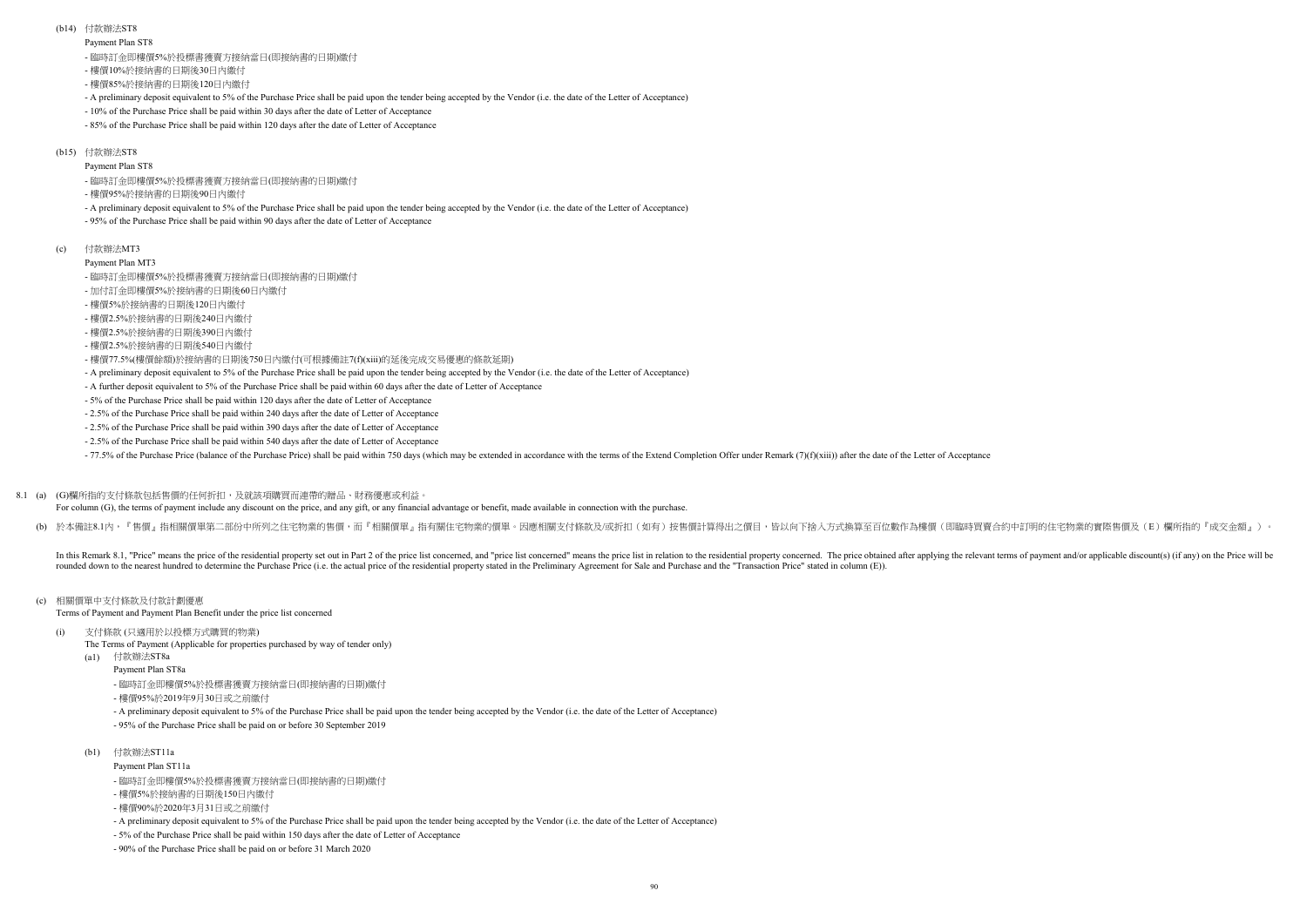- (c1) 付款辦法MT2
	- Payment Plan MT2
	- 臨時訂金即樓價5%於投標書獲賣方接納當日(即接納書的日期)繳付
	- 加付訂金即樓價5%於接納書的日期後45日內繳付
	- 樓價5%於接納書的日期後90日內繳付
	- 樓價2.5%於接納書的日期後240日內繳付
	- 樓價2.5%於接納書的日期後390日內繳付
	- 樓價2.5%於接納書的日期後540日內繳付
	- 樓價77.5%(樓價餘額)於接納書的日期後750日內繳付(可根據備註7(f)(xiii)的延後完成交易優惠的條款延期)
	- A preliminary deposit equivalent to 5% of the Purchase Price shall be paid upon the tender being accepted by the Vendor (i.e. the date of the Letter of Acceptance)
	- A further deposit equivalent to 5% of the Purchase Price shall be paid within 45 days after the date of Letter of Acceptance
	- 5% of the Purchase Price shall be paid within 90 days after the date of Letter of Acceptance
	- 2.5% of the Purchase Price shall be paid within 240 days after the date of Letter of Acceptance
	- 2.5% of the Purchase Price shall be paid within 390 days after the date of Letter of Acceptance
	- 2.5% of the Purchase Price shall be paid within 540 days after the date of Letter of Acceptance

-77.5% of the Purchase Price (balance of the Purchase Price) shall be paid within 750 days (which may be extended in accordance with the terms of the Extend Completion Offer under Remark (7)(f)(xiii)) after the date of the

### Payment Plan ST2

Payment Plan ST2

(d1) 付款辦法ST2

- 樓價15%於接納書的日期後90日內繳付
- 樓價80%於接納書的日期後180日內繳付
- A preliminary deposit equivalent to 5% of the Purchase Price shall be paid upon the tender being accepted by the Vendor (i.e. the date of the Letter of Acceptance)
- 15% of the Purchase Price shall be paid within 90 days after the date of Letter of Acceptance
- 80% of the Purchase Price shall be paid within 180 days after the date of the Letter of Acceptance

### (d2) 付款辦法ST2

Payment Plan ST5

- 樓價95%於接納書的日期後90日內繳付
- A preliminary deposit equivalent to 5% of the Purchase Price shall be paid upon the tender being accepted by the Vendor (i.e. the date of the Letter of Acceptance)
- 95% of the Purchase Price shall be paid within 90 days after the date of the Letter of Acceptance

#### (e1) 付款辦法ST5

- Payment Plan ST5
- 臨時訂金即樓價5%於投標書獲賣方接納當日(即接納書的日期)繳付
- 樓價5%於接納書的日期後120日內繳付
- 樓價90%於接納書的日期後450日內繳付
- A preliminary deposit equivalent to 5% of the Purchase Price shall be paid upon the tender being accepted by the Vendor (i.e. the date of the Letter of Acceptance)
- 5% of the Purchase Price shall be paid within 120 days after the date of Letter of Acceptance
- 90% of the Purchase Price shall be paid within 450 days after the date of the Letter of Acceptance
- (e2) 付款辦法ST5
	- Payment Plan ST5
	- 臨時訂金即樓價5%於投標書獲賣方接納當日(即接納書的日期)繳付
	- 樓價5%於接納書的日期後120日內繳付
	- 樓價90%於接納書的日期後180日內繳付
	- A preliminary deposit equivalent to 5% of the Purchase Price shall be paid upon the tender being accepted by the Vendor (i.e. the date of the Letter of Acceptance)
	- 5% of the Purchase Price shall be paid within 120 days after the date of Letter of Acceptance
	- 90% of the Purchase Price shall be paid within 180 days after the date of the Letter of Acceptance
- (e3) 付款辦法ST5

- 臨時訂金即樓價5%於投標書獲賣方接納當日(即接納書的日期)繳付
- 樓價5%於接納書的日期後120日內繳付
- 樓價5%於接納書的日期後180日內繳付
- 樓價5%於接納書的日期後270日內繳付
- 樓價80%於接納書的日期後360日內繳付
- A preliminary deposit equivalent to 5% of the Purchase Price shall be paid upon the tender being accepted by the Vendor (i.e. the date of the Letter of Acceptance)
- 5% of the Purchase Price shall be paid within 120 days after the date of Letter of Acceptance
- 5% of the Purchase Price shall be paid within 180 days after the date of Letter of Acceptance
- 5% of the Purchase Price shall be paid within 270 days after the date of Letter of Acceptance

- 臨時訂金即樓價5%於投標書獲賣方接納當日(即接納書的日期)繳付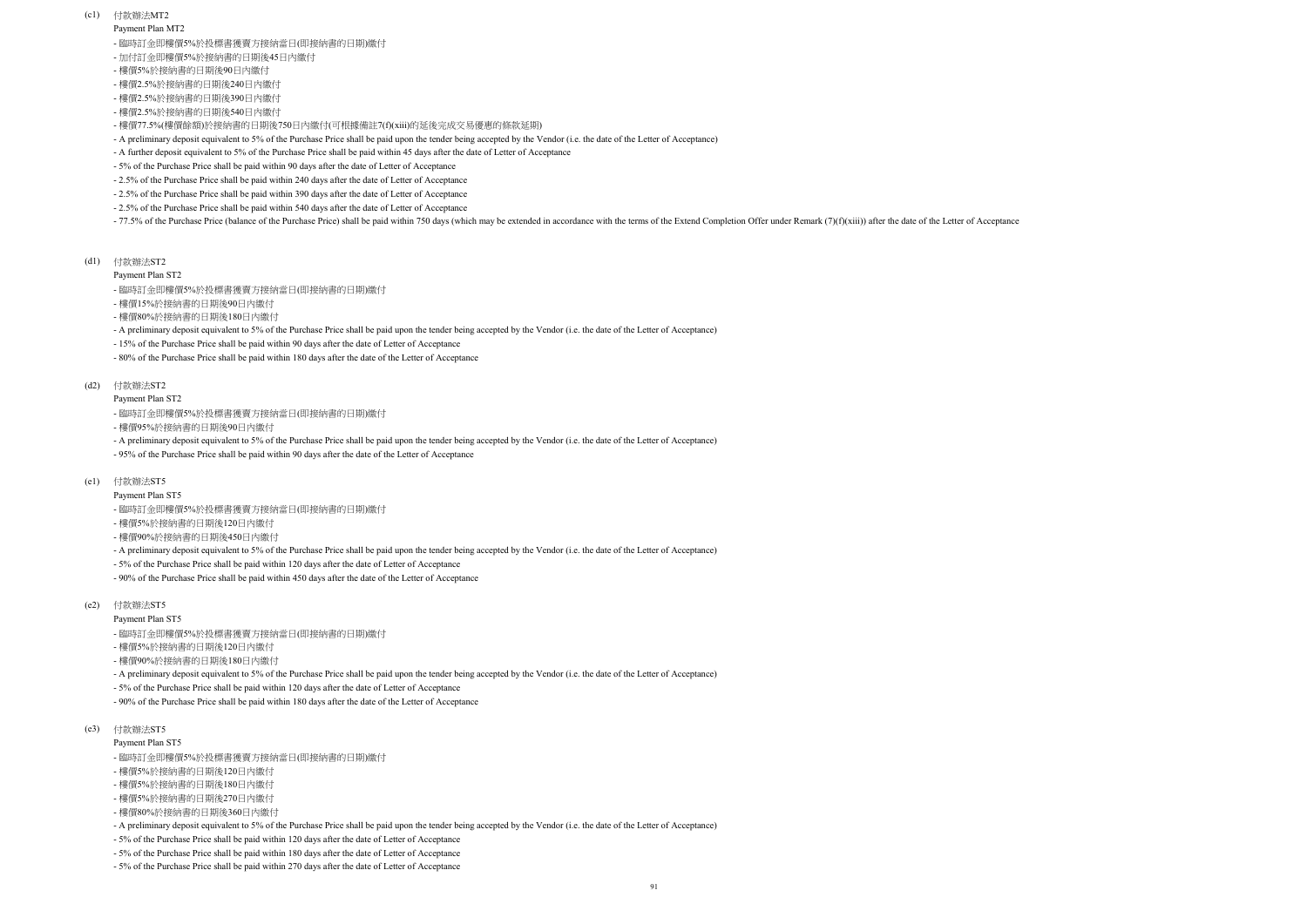- 80% of the Purchase Price shall be paid within 360 days after the date of the Letter of Acceptance

Payment Plan ST7

#### (f1) 付款辦法ST7

Payment Plan ST8

- 樓價5%於接納書的日期後120日內繳付
- 樓價5%於接納書的日期後180日內繳付
- 樓價5%於接納書的日期後270日內繳付
- 樓價80%於接納書的日期後360日內繳付
- A preliminary deposit equivalent to 5% of the Purchase Price shall be paid upon the tender being accepted by the Vendor (i.e. the date of the Letter of Acceptance)
- 5% of the Purchase Price shall be paid within 120 days after the date of Letter of Acceptance
- 5% of the Purchase Price shall be paid within 180 days after the date of Letter of Acceptance
- 5% of the Purchase Price shall be paid within 270 days after the date of Letter of Acceptance
- 80% of the Purchase Price shall be paid within 360 days after the date of the Letter of Acceptance
- $(g1)$ 付款辦法ST8
	- Payment Plan ST8
	- 臨時訂金即樓價5%於投標書獲賣方接納當日(即接納書的日期)繳付
	- 樓價95%於2019年6月20日或之前繳付
	- A preliminary deposit equivalent to 5% of the Purchase Price shall be paid upon the tender being accepted by the Vendor (i.e. the date of the Letter of Acceptance) - 95% of the Purchase Price shall be paid on or before 20 June 2019.
- (g2) 付款辦法ST8
	- Payment Plan ST8
	- 臨時訂金即樓價5%於投標書獲賣方接納當日(即接納書的日期)繳付
	- 樓價5%於接納書的日期後30日內繳付
	- 樓價90%於2019年6月20日或之前繳付
	- A preliminary deposit equivalent to 5% of the Purchase Price shall be paid upon the tender being accepted by the Vendor (i.e. the date of the Letter of Acceptance)
	- 5% of the Purchase Price shall be paid within 30 days after the date of Letter of Acceptance
	- 90% of the Purchase Price shall be paid on or before 20 June 2019.

#### (g3) 付款辦法ST8

- Payment Plan ST8
- 臨時訂金即樓價5%於投標書獲賣方接納當日(即接納書的日期)繳付
- 樓價5%於接納書的日期後120日內繳付
- 樓價90%於2019年6月20日或之前繳付
- A preliminary deposit equivalent to 5% of the Purchase Price shall be paid upon the tender being accepted by the Vendor (i.e. the date of the Letter of Acceptance)
- 5% of the Purchase Price shall be paid within 120 days after the date of Letter of Acceptance
- 90% of the Purchase Price shall be paid on or before 20 June 2019
- (g4) 付款辦法ST8

#### Payment Plan ST8

- 臨時訂金即樓價5%於投標書獲賣方接納當日(即接納書的日期)繳付
- 樓價95%於接納書的日期後90日內繳付
- A preliminary deposit equivalent to 5% of the Purchase Price shall be paid upon the tender being accepted by the Vendor (i.e. the date of the Letter of Acceptance)
- 臨時訂金即樓價5%於投標書獲賣方接納當日(即接納書的日期)繳付
- 樓價5%於接納書的日期後30日內繳付
- 樓價90%於接納書的日期後120日內繳付
- A preliminary deposit equivalent to 5% of the Purchase Price shall be paid upon the tender being accepted by the Vendor (i.e. the date of the Letter of Acceptance)
- 5% of the Purchase Price shall be paid within 30 days after the date of Letter of Acceptance
- 90% of the Purchase Price shall be paid within 120 days after the date of Letter of Acceptance
- (g5) 付款辦法ST8
	- Payment Plan ST8
	- 臨時訂金即樓價5%於投標書獲賣方接納當日(即接納書的日期)繳付
	- 樓價10%於接納書的日期後30日內繳付
	- 樓價85%於接納書的日期後120日內繳付
	- A preliminary deposit equivalent to 5% of the Purchase Price shall be paid upon the tender being accepted by the Vendor (i.e. the date of the Letter of Acceptance)
	- 10% of the Purchase Price shall be paid within 30 days after the date of Letter of Acceptance
	- 85% of the Purchase Price shall be paid within 120 days after the date of Letter of Acceptance
- $(g6)$ 付款辦法ST8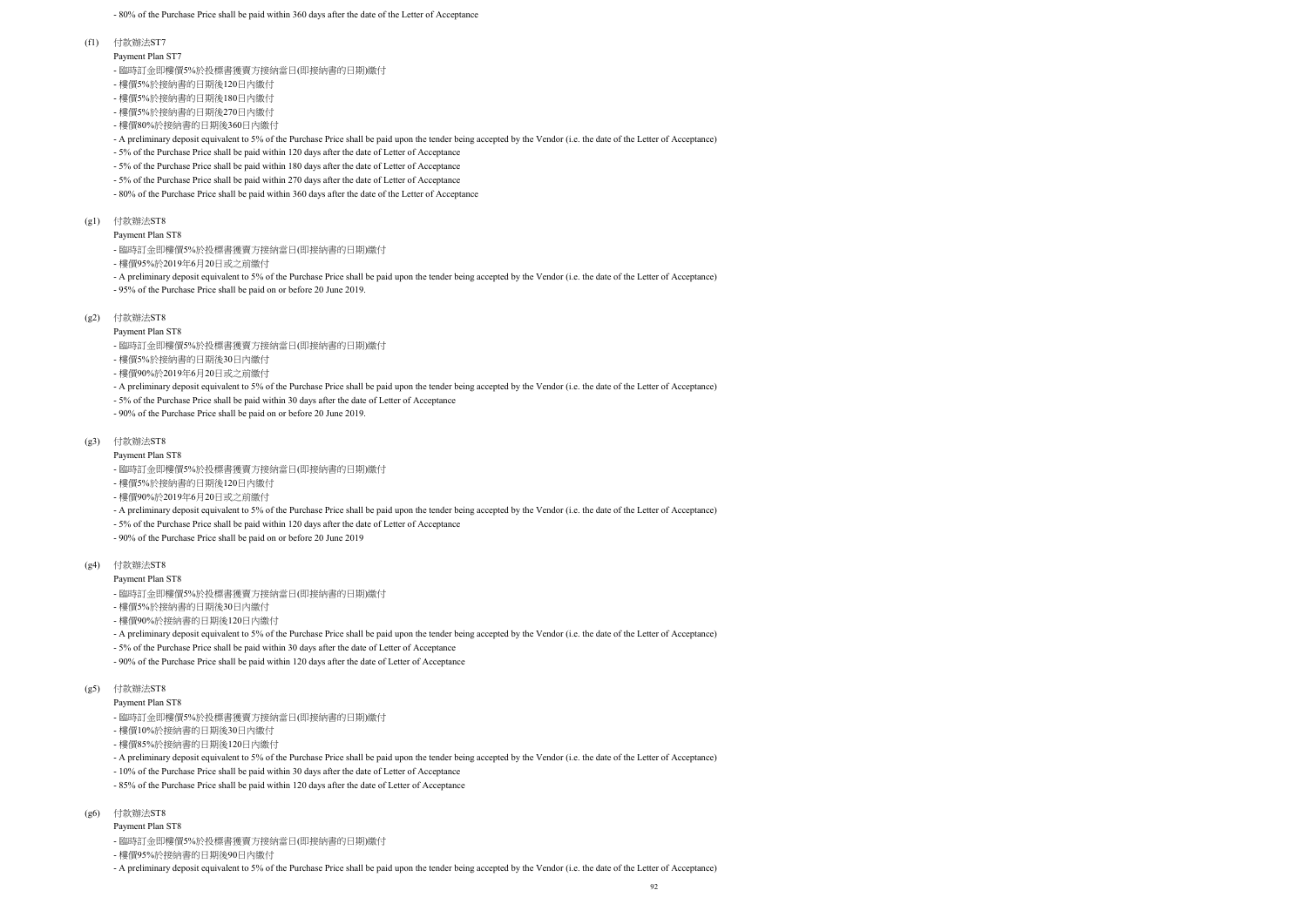#### Payment Plan ST10

Payment Plan ST10

- A preliminary deposit equivalent to 5% of the Purchase Price shall be paid upon the tender being accepted by the Vendor (i.e. the date of the Letter of Acceptance)

- 95% of the Purchase Price shall be paid within 365 days after the date of Letter of Acceptance

Payment Plan ST11

- A preliminary deposit equivalent to 5% of the Purchase Price shall be paid upon the tender being accepted by the Vendor (i.e. the date of the Letter of Acceptance)

- 5% of the Purchase Price shall be paid within 150 days after the date of Letter of Acceptance

(h1) 付款辦法ST10

- 90% of the Purchase Price shall be paid on or before 31 March 2020

- A preliminary deposit equivalent to 5% of the Purchase Price shall be paid upon the tender being accepted by the Vendor (i.e. the date of the Letter of Acceptance)
- 95% of the Purchase Price shall be paid on or before 31 March 2020
- (h2) 付款辦法ST10

### Payment Plan MT3

- A further deposit equivalent to 5% of the Purchase Price shall be paid within 60 days after the date of Letter of Acceptance

- 5% of the Purchase Price shall be paid within 120 days after the date of Letter of Acceptance

- 2.5% of the Purchase Price shall be paid within 240 days after the date of Letter of Acceptance

- 樓價10%於接納書的日期後90日內繳付
- 樓價85%於2020年3月31日或之前繳付
- A preliminary deposit equivalent to 5% of the Purchase Price shall be paid upon the tender being accepted by the Vendor (i.e. the date of the Letter of Acceptance)
- 10% of the Purchase Price shall be paid within 90 days after the date of Letter of Acceptance
- 85% of the Purchase Price shall be paid on or before 31 March 2020

(h3) 付款辦法ST10

- 2.5% of the Purchase Price shall be paid within 390 days after the date of Letter of Acceptance

- 2.5% of the Purchase Price shall be paid within 540 days after the date of Letter of Acceptance

- 77.5% of the Purchase Price (balance of the Purchase Price) shall be paid within 750 days (which may be extended in accordance with the terms of the Extend Completion Offer under Remark (7)(f)(xiii)) after the date of th

(i1) 付款辦法ST11

#### (j1) 付款辦法MT3

#### Payment Plan ST12

- A preliminary deposit equivalent to 5% of the Purchase Price shall be paid upon the tender being accepted by the Vendor (i.e. the date of the Letter of Acceptance)

- 5% of the Purchase Price shall be paid within 60 days after the date of Letter of Acceptance

- 90% of the Purchase Price shall be paid within 90 days after the date of Letter of Acceptance

- 臨時訂金即樓價5%於投標書獲賣方接納當日(即接納書的日期)繳付

- 樓價95%於於2020年3月31日或之前繳付

- 臨時訂金即樓價5%於投標書獲賣方接納當日(即接納書的日期)繳付

(k1) 付款辦法ST12

- 臨時訂金即樓價5%於投標書獲賣方接納當日(即接納書的日期)繳付

- 樓價95%於接納書的日期後365日內繳付

- 臨時訂金即樓價5%於投標書獲賣方接納當日(即接納書的日期)繳付

- 樓價5%於接納書的日期後150日內繳付

- 樓價90%於於2020年3月31日或之前繳付

- 臨時訂金即樓價5%於投標書獲賣方接納當日(即接納書的日期)繳付

- 加付訂金即樓價5%於接納書的日期後60日內繳付

- 樓價5%於接納書的日期後120日內繳付

- 樓價2.5%於接納書的日期後240日內繳付

- 樓價2.5%於接納書的日期後390日內繳付

- 樓價2.5%於接納書的日期後540日內繳付

- 樓價77.5%(樓價餘額)於接納書的日期後750日內繳付(可根據備註7(f)(xiii)的延後完成交易優惠的條款延期)

- A preliminary deposit equivalent to 5% of the Purchase Price shall be paid upon the tender being accepted by the Vendor (i.e. the date of the Letter of Acceptance)

- 臨時訂金即樓價5%於投標書獲賣方接納當日(即接納書的日期)繳付

- 樓價5%於接納書的日期後60日內繳付

- 樓價90%於接納書的日期後90日內繳付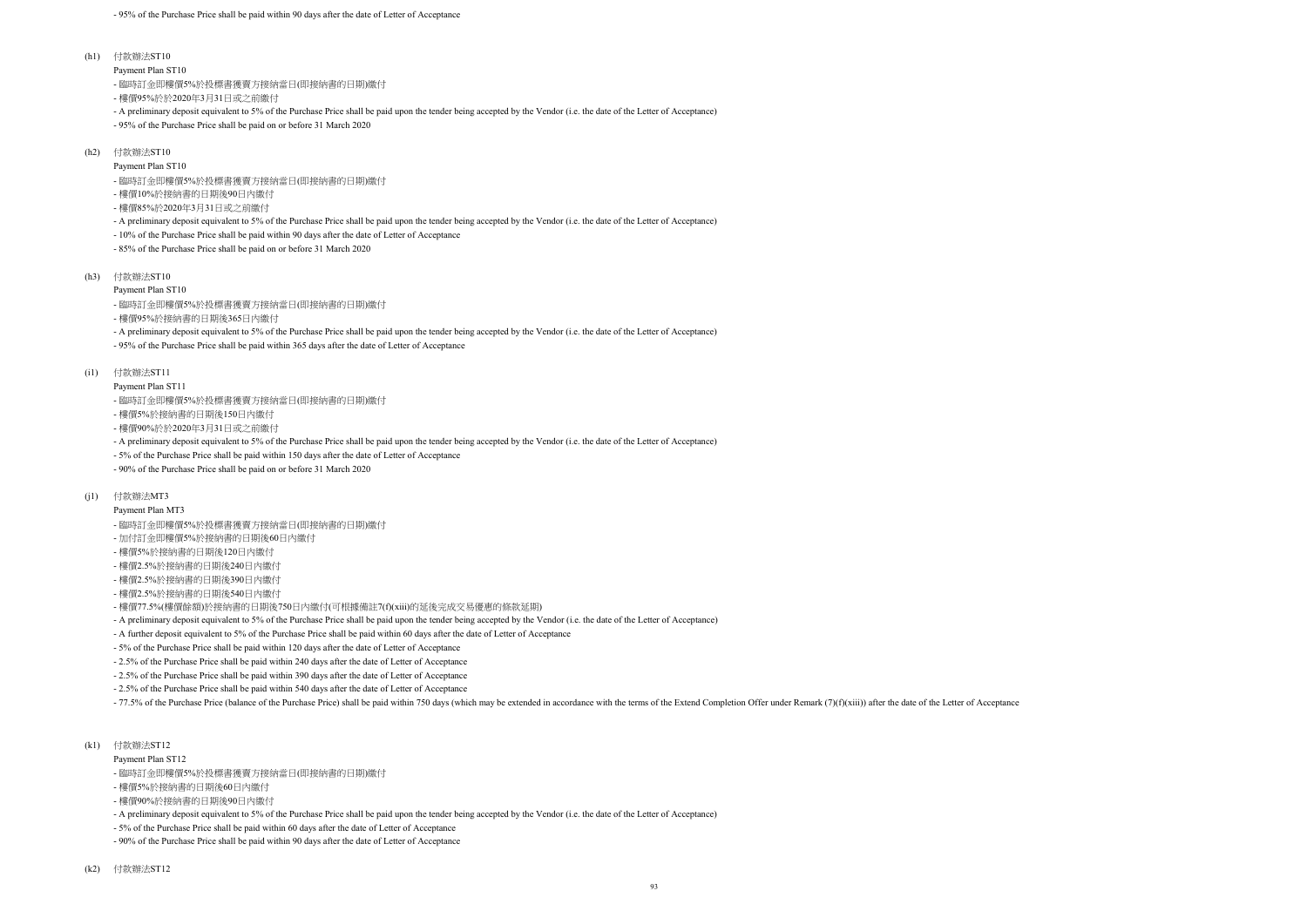- A preliminary deposit equivalent to 5% of the Purchase Price shall be paid upon the tender being accepted by the Vendor (i.e. the date of the Letter of Acceptance)

- 5% of the Purchase Price shall be paid within 30 days after the date of Letter of Acceptance

- 5% of the Purchase Price shall be paid within 60 days after the date of Letter of Acceptance

- 85% of the Purchase Price shall be paid within 150 days after the date of Letter of Acceptance

Payment Plan ST12

- A preliminary deposit equivalent to 5% of the Purchase Price shall be paid upon the tender being accepted by the Vendor (i.e. the date of the Letter of Acceptance)

Stamp Duty Cash Rebate: Amount of the Stamp Duty Cash Rebate shall be equal to 2.975% of the Purchase Price 印花稅過渡性貸款 - (只適用於買方為個人或香港註冊成立的有限公司及其所有股東及董事均為個人),買方可向指定財務機構申請印花稅過渡性貸款或(如買方享有印花稅現金回贈,但沒有使用印花稅過渡性貸款可獲港幣\$5,000現金回贈,印花稅過渡性貸款的最高金額為 (i) 就正式合約應付 的從價印花稅的70%;或(ii) 要約表格中所指明的印花稅現金回贈的金額,以較低者為準。

- 5% of the Purchase Price shall be paid within 90 days after the date of Letter of Acceptance

(d) 印花稅現金回贈:金額相等於(如從價印花稅以較高稅率(第1標準)計算)買方就正式合約應付的從價印花稅的70%,上限為樓價的10.5%或(如從價印花稅以較低稅率(第2標準)計算)買方就正式合約應付的從價印花稅的70%加上樓價的5%,上限為樓價的7.975%。

(e) 印花稅現金回贈:金額相等於(如從價印花稅以較高稅率(第1標準)計算)買方就正式合約應付的從價印花稅的70%及(如適用)買家印花稅的70%的總和,上限為樓價的21%或(如從價印花稅以較低稅率(第2標準)計算) 買方就正式合約應付的從價印花稅的 70%加上樓價的5%,上限為樓價的7.975%。

Stamp Duty Cash Rebate: The amount shall be equal to (if ad valorem stamp duty at higher rates (Scale 1) apply) the total amount of 70% of the ad valorem stamp duty and (if applicable) 70% of the buver's stamp duty chargea duty at lower rates (Scale 2) apply) 70% of the ad valorem stamp duty chargeable on the Agreement plus 5% of the Purchase Price, subject to a cap of 7.975% of the Purchase Price.

- 90% of the Purchase Price shall be paid within 120 days after the date of Letter of Acceptance

 $(a)$ 印花稅現金回贈:印花稅現金回贈的金額相等於樓價的10.5%

(d) 相關價單或招標文件中可就購買該期數中的指明住宅物業而連帶獲得的任何贈品、財務優惠或利益 Any gift, or any financial advantage or benefit available with the purchase of a specified residential property in the Phase under the price list or Tender Document concerned

### (k3) 付款辦法ST12

(i) 印花稅優惠

Stamp Duty Offer(s)

Stamp Duty Transitional Loan - (only applicable to the Purchaser who is individual or limited company incorporated in Hong Kong with all its shareholder(s) and director(s) being individual(s)), the maximum Stamp Duty Trans Agreement; or (ii) the amount of the Stamp Duty Cash Rebate specified in the Offer Form, whichever is lower or "HK\$5,000 Cash Rebate".

Stamp Duty Cash Rebate: Amount of the Stamp Duty Cash Rebate shall be equal to 10.5% of the Purchase Price

印花稅過渡性貸款 - (只適用於買方為個人或香港註冊成立的有限公司及其所有股東及董事均為個人),買方可向指定財務機構申請印花稅過渡性貸款或(如買方享有印花稅現金回贈,但沒有使用印花稅過渡性貸款可獲港幣\$5,000現金回贈,印花稅過渡性貸款的最高金額為 (i) 就正式合約應付 的從價印花稅的70%;或 (ii) 要約表格中所指明的印花稅現金回贈的金額,以較低者為準。

Stamp Duty Cash Rebate: Amount of the Stamp Duty Cash Rebate shall be equal to 15% of the Purchase Price

印花稅過渡性貸款 - (只適用於買方為個人或香港註冊成立的有限公司及其所有股東及董事均為個人),買方可向指定財務機構申請印花稅過渡性貸款或(如買方享有印花稅現金回贈,但沒有使用印花稅過渡性貸款)可獲港幣\$5,000現金回贈,印花稅過渡性貸款的最高金額為 (i) 就正式合約應付 的從價印花稅的70%及(如適用)買家印花稅的70%的總和;或 (ii) 要約表格中所指明的印花稅現金回贈的金額,以較低者為準

- 臨時訂金即樓價5%於投標書獲賣方接納當日(即接納書的日期)繳付

Stamp Duty Transitional Loan - (only applicable to the Purchaser who is individual or limited company incorporated in Hong Kong with all its shareholder(s) and director(s) being individual(s)), the maximum Stamp Duty Trans Agreement; or (ii) the amount of the Stamp Duty Cash Rebate specified in the Offer Form, whichever is lower or "HK\$5,000 Cash Rebate".

#### $(c)$ 印花稅現金回贈:印花稅現金回贈的金額相等於樓價的15%

- 樓價5%於接納書的日期後30日內繳付

- 樓價5%於接納書的日期後60日內繳付

- 樓價85%於接納書的日期後150日內繳付

- 臨時訂金即樓價5%於投標書獲賣方接納當日(即接納書的日期)繳付

- 樓價5%於接納書的日期後90日內繳付

- 樓價90%於接納書的日期後120日內繳付

#### (b) 印花稅現金回贈:印花稅現金回贈的金額相等於樓價的2.975%

Stamp Duty Transitional Loan - (only applicable to the Purchaser who is individual or limited company incorporated in Hong Kong with all its shareholder(s) and director(s) being individual(s)), the maximum Stamp Duty Trans (if applicable) 70% of the buyer's stamp duty chargeable on the Agreement; or (ii) the amount of the Stamp Duty Cash Rebate specified in the Offer Form, whichever is lower or "HK\$5,000 Cash Rebate".

Stamp Duty Cash Rebate: The amount shall be equal to (if ad valorem stamp duty at higher rates (Scale 1) apply) 70% of the ad valorem stamp duty chargeable on the Agreement, subject to a cap of 10.5% of the Purchase Price duty chargeable on the Agreement plus 5% of the Purchase Price, subject to a cap of 7.975% of the Purchase Price.

印花稅過渡性貸款(只適用於買方為個人或香港註冊成立的有限公司及其所有股東及董事均為個人),印花稅過渡性貸款的最高金額(如從價印花稅以較高稅率(第1標準)計算)為就正式合約應付的從價印花稅的70%,上限為樓價的10.5%或(如從價印花稅以較低稅率(第2標準)計算) 為就正式合約應 付的從價印花稅的70%,上限為樓價的2.975%; 或『港幣5,000元現金回贈』。

Stamp Duty Transitional Loan (only applicable to the Purchaser who is individual or limited company incorporated in Hong Kong with all its shareholder(s) and director(s) being individual(s)), the maximum Stamp Duty Transit of the ad valorem stamp duty chargeable on the Agreement, subject to a cap of 10.5% of the Purchase Price or (if ad valorem stamp duty at lower rates (Scale 2) apply) 70% of the ad valorem stamp duty chargeable on the Agre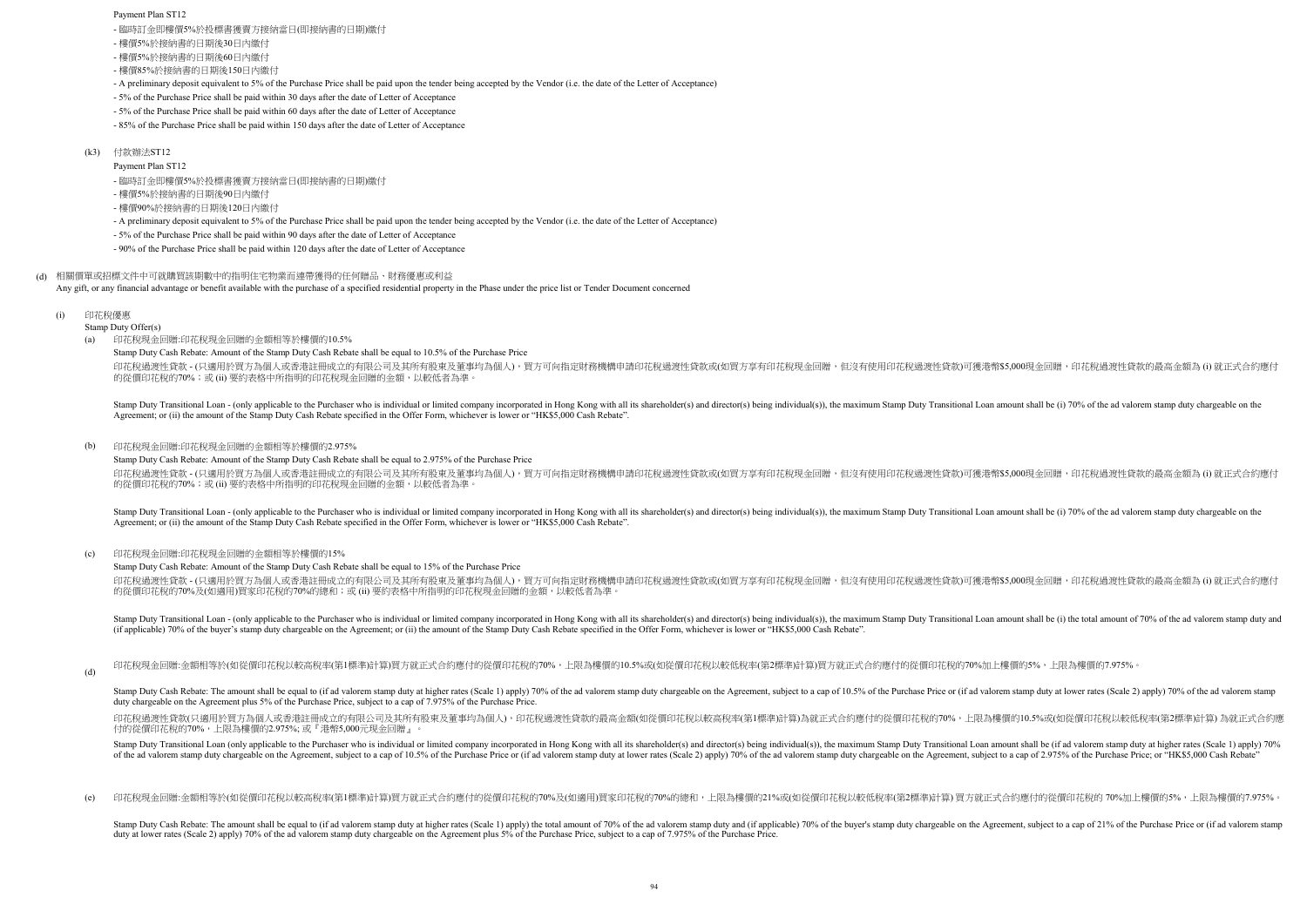SHKP Club Member Cash Rebate: HK\$100,000

- (i) On or before 31 December 2019, 3% of the Purchase Price of the Property
- (ii) Within the period from 1 January 2020 to 31 March 2020, 1% of the Purchase Price of the Property

Signature Early Move-in Offer (Applicable only to the Purchaser who is individual)

(b) Standby First Mortgage Loan and/or 2% Cash Rebate; or Standby Second Mortgage Loan and/or 2% Cash Rebate; or Grand 120s; or Ultima 36 備用第一按揭貸款及/或2%現金回贈;或備用第二按揭貸款及/或2%現金回贈;或置尊120s;或Ultima 36

## (v) 貸款優惠

Loan Offer

印花稅過渡性貸款(只適用於買方為個人或香港註冊成立的有限公司及其所有股東及董事均為個人),印花稅過渡性貸款的最高金額為(如從價印花稅以較高稅率(第1標準)計算)就正式合約應付的從價印花稅的70%及(如適用)買家印花稅的70%的總和,上限為樓價的21%或(如從價印花稅以較低稅 率(第2標準)計算) 就正式合約應付的從價印花稅的70%,上限為樓價的2.975%; 或『港幣5,000元現金回贈』。

(a) 備用第一按揭貸款或備用第二按揭貸款

Standby First Mortgage Loan or Standby Second Mortgage Loan

### Grand 120s

如買方全數償還樓價貸款餘款,而且準時償還每期供款,買方可獲賣方送出以下列表指明的置尊120s償還現金回贈 (『置尊120s償還現金回贈』)。

If the Purchaser fully repays the balance of the Payment Financing and repays each instalment on time, the Purchaser shall be entitled to the Grand 120s Repayment Cash Rebate ("Grand 120s Repayment Cash Rebate") offered by

Stamp Duty Transitional Loan (only applicable to the Purchaser who is individual or limited company incorporated in Hong Kong with all its shareholder(s) and director(s) being individual(s)), the maximum Stamp Duty Transit total amount of 70% of the ad valorem stamp duty and (if applicable) 70% of the buyer's stamp duty chargeable on the Agreement, subject to a cap of 21% of the Purchase Price or (if ad valorem stamp duty at lower rates (Sca of 2.975% of the Purchase Price ; or "HK\$5,000 Cash Rebate"

(ii) 新地會會員現金回贈: 港幣\$100,000

- (iii) 成交優惠: 如買方於以下訂明的任何期限内繳付樓價全數及完成該物業的買賣交易,可獲賣方送出成交優惠(『成交優惠』)
	- $(i)$ 2019年12月31日或之前,可獲樓價的3%
	- (ii) 2020年1月1日至2020年3月31日期間內,可獲樓價的1%

Completion Benefit: where the Purchaser fully pays the Purchase Price and completes the sale and purchase of the Property within any period specified below, the Purchaser shall be entitled to a Completion Benefit ("Complet

 $(h)$ The Purchaser has to, at the time of submission of the Application Form, pay to the Vendor a non-refundable Signature licence fee deposit equivalent to 10% of the Purchase Price 買方需於遞交申請表格時向賣方繳付相等於樓價10%之不可退還Signature許可證費用按金 已使用Signature提前入住優惠之買方在按正式合約及補充文件完成該物業買賣交易的前提下,可獲相等於樓價10%之現金回贈

Subject to the Purchaser who has utilized the Signature Early Move-in Offer completing the sale and purchase of the Property in accordance with the Agreement and the Supplemental Document, the Purchaser will be entitled to

#### (iv) Signature 提前入住優惠 (只適用於個人名義買方)

# Ultima 36

Ultima 36

如買方全數償還特別貸款餘款,而且準時償還每期供款,買方可獲賣方送出以下列表指明的特別償還現金回贈(『特別償還現金回贈』)。

(a) The Purchaser has to, at the time of submission of the Application Form, pay to the Vendor a non-refundable Signature licence fee deposit equivalent to 5% of the Purchase Price 買方需於遞交申請表格時向賣方繳付相等於樓價5%之不可退還Signature許可證費用按金 已使用Signature提前入住優惠之買方在按正式合約及補充文件完成該物業買賣交易的前提下,可獲相等於樓價5%之現金回贈

Subject to the Purchaser who has utilized the Signature Early Move-in Offer completing the sale and purchase of the Property in accordance with the Agreement and the Supplemental Document, the Purchaser will be entitled to

If the Purchaser fully repays the balance of the Special Loan and repays each instalment on time, the Purchaser shall be entitled to the Special Repayment Cash Rebate ("Special Repayment Cash Rebate") offered by the Vendor according to the table below.

| 全數償還樓價貸款餘款日期                                    | 置尊120s償還現金回贈金額                          |
|-------------------------------------------------|-----------------------------------------|
| Date of Full Repayment of the Payment Financing | Grand 120s Repayment Cash Rebate amount |
| 首33個月內                                          | 樓價2%                                    |
| Within the first 33 months                      | 2% of the Purchase Price                |
| 第34至36個月內                                       | 樓價0.5%                                  |
| Within the 34th to 36th month                   | 0.5% of the Purchase Price              |

| 全數償還特別貸款餘款日期                  | 特別償還現金回贈金額                               |                                      |  |  |  |  |  |  |
|-------------------------------|------------------------------------------|--------------------------------------|--|--|--|--|--|--|
| Date of Full Repayment of the | Special Repayment Cash Rebate amount     |                                      |  |  |  |  |  |  |
| Special Loan                  | 特別貸款的金額低於淨樓價的70%                         | 特別貸款的金額為淨樓價的70%至85%                  |  |  |  |  |  |  |
|                               | The amount of the Special Loan is        | The amount of the Special Loan is    |  |  |  |  |  |  |
|                               | lower than 70% of the Net Purchase price | 70% to 85% of the Net Purchase price |  |  |  |  |  |  |
| 首33個月內                        | 樓價4%                                     | 樓價5%                                 |  |  |  |  |  |  |
| Within the first 33 months    | 4% of the Purchase Price                 | 5% of the Purchase Price             |  |  |  |  |  |  |
| 第34至36個月內                     | 樓價2%                                     | 樓價2%                                 |  |  |  |  |  |  |

# 置尊120s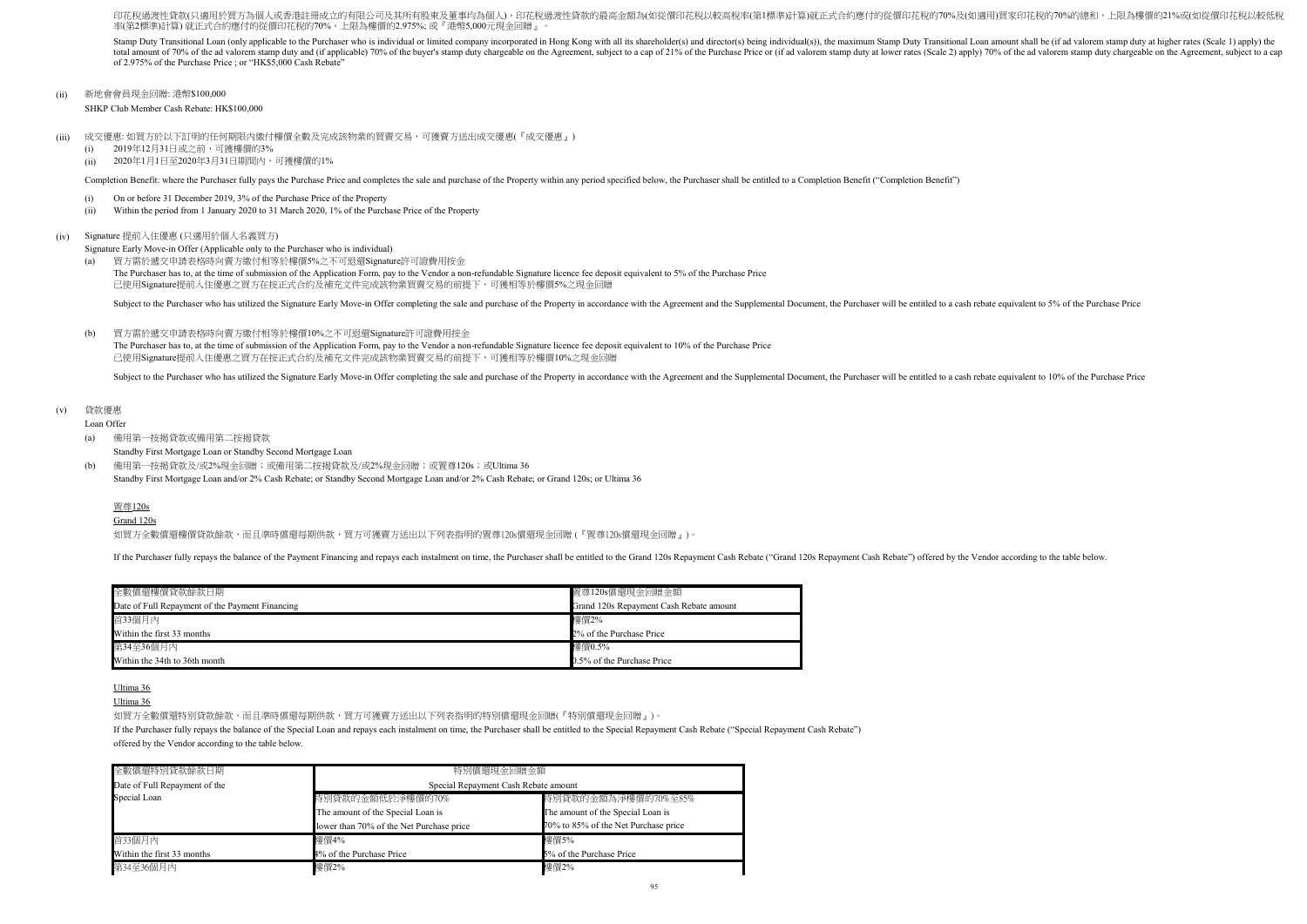

|  | NХ<br>4th<br>'ıthın the<br>month<br>36th<br>ι το | 30.<br>` the<br>Purchase Price<br>$\sim$<br>70<br>$\cdot$ | 70/<br>∵the<br>Price<br>Purchase<br>) ОІ |
|--|--------------------------------------------------|-----------------------------------------------------------|------------------------------------------|
|--|--------------------------------------------------|-----------------------------------------------------------|------------------------------------------|

買方須就使用特別貸款支付以下不可退還的手續費。

The Purchaser shall pay the below non-refundable handling fee for utilization of the Special Loan.

First 3 Years Warranty Offer

# (vii) 送贈傢俱優惠

Free Furniture Offer

|                     | 特別貸款的金額低於淨樓價的70%                            | 特別貸款的金額為淨樓價的70%至85%                     |
|---------------------|---------------------------------------------|-----------------------------------------|
|                     | The amount of the Special Loan              | The amount of the Special Loan          |
|                     | is lower than 70% of the Net Purchase price | is 70% to 85% of the Net Purchase price |
| 手續費金額               | 樓價2%                                        | 樓價3%                                    |
| Handling fee amount | 2% of the Purchase Price                    | 3% of the Purchase Price                |

(vi) 首3 年保修優惠

# **Tower 6** 第**6**座

|                                                        | 3/F & 4/F<br>3樓及4樓    |                          |              | 5/F-12/F, 15/F-23/F &<br>25/F<br>5樓至12樓, 15樓至23樓<br>及25樓 |                          |                          |              |                          | 26/F & 27/F<br>27/F<br>27樓<br>26樓及27樓 |                |                          | 28/F & 29/F<br>28樓及29樓 |                                  |  |
|--------------------------------------------------------|-----------------------|--------------------------|--------------|----------------------------------------------------------|--------------------------|--------------------------|--------------|--------------------------|---------------------------------------|----------------|--------------------------|------------------------|----------------------------------|--|
|                                                        | A<br>(Duplex)<br>(複式) | B<br>(Duplex)<br>(複式)    | $\mathsf{A}$ | B                                                        | $\mathsf{C}$             | D                        | A            | B                        | $\mathsf{C}$<br>(Duplex)<br>(複式)      | $\mathbf{A}$   | B                        | A<br>(Duplex)<br>(複式)  | $\mathsf{C}$<br>(Duplex)<br>(複式) |  |
| Cabinet<br>組合 <mark>櫃</mark>                           | $\sim$                | $\sim$                   | $\checkmark$ | $\checkmark$                                             | $\checkmark$             | $\checkmark$             | $\checkmark$ | $\checkmark$             | $\checkmark$                          | $\checkmark$   | $\checkmark$             | $\checkmark$           | $\checkmark$                     |  |
| Bench<br>長櫈                                            | $\blacksquare$        |                          | $\checkmark$ | $\checkmark$                                             | $\checkmark$             | $\checkmark$             | $\checkmark$ | $\checkmark$             | $\checkmark$                          | ✓              | $\checkmark$             | $\checkmark$           | $\checkmark$                     |  |
| <b>Cabinet with Specified Appliances</b><br>組合櫃及指定廚房家電 | $\checkmark$          | $\checkmark$             | $\checkmark$ | $\sim$                                                   | $\sim$                   | $\sim$                   | $\checkmark$ | $\sim$                   | $\checkmark$                          | $\checkmark$   |                          | $\checkmark$           | $\checkmark$                     |  |
| Stool<br>矮櫈                                            | $\checkmark$          | $\checkmark$             | $\checkmark$ |                                                          |                          | $\blacksquare$           | $\checkmark$ | $\overline{\phantom{a}}$ | $\checkmark$                          | $\checkmark$   |                          | $\checkmark$           | $\checkmark$                     |  |
| <b>Sheer Curtain</b><br>窗紗                             | $\checkmark$          | $\checkmark$             | $\checkmark$ | $\checkmark$                                             | $\checkmark$             | $\checkmark$             | $\checkmark$ | $\checkmark$             | $\checkmark$                          | $\checkmark$   | $\checkmark$             | $\checkmark$           | $\checkmark$                     |  |
| Blinds<br>百葉簾                                          | $\checkmark$          | $\sim$                   | $\checkmark$ |                                                          |                          | $\sim$                   | $\checkmark$ | $\overline{a}$           | $\checkmark$                          | $\checkmark$   |                          | $\checkmark$           | $\checkmark$                     |  |
| <b>Chandelier</b><br>天花水晶燈                             | $\checkmark$          | $\checkmark$             | $\checkmark$ | $\sim$                                                   | $\sim$                   | $\sim$                   | $\checkmark$ | $\sim$                   | $\checkmark$                          | $\checkmark$   | $\overline{\phantom{a}}$ | $\checkmark$           | $\checkmark$                     |  |
| <mark>BBQ Stove</mark><br>燒烤爐                          | $\checkmark$          | $\checkmark$             | $\sim$       | $\sim$                                                   | $\sim$                   | $\sim$                   | $\checkmark$ | $\overline{\phantom{a}}$ | $\checkmark$                          | $\sim$         | $\overline{\phantom{a}}$ | $\checkmark$           | $\checkmark$                     |  |
| <b>External TV</b><br>戶外電視                             |                       | $\overline{\phantom{a}}$ | $\sim$       |                                                          | $\overline{\phantom{0}}$ | $\overline{\phantom{a}}$ |              | $\sim$                   |                                       | $\blacksquare$ | $\overline{\phantom{a}}$ | $\checkmark$           | $\checkmark$                     |  |

|   | 及25樓至26樓 | $25/F-26/F$ | 5/F-12/F, 15/F-23/F &<br>5樓至12樓, 15樓至23樓 |   | 27/F<br>27樓 |                  | 27/F & 28/F<br>27樓及28樓 | 28/F & 29/F<br>28樓及29樓 | 29/F<br>29樓 | 30/F & 31/F<br>30樓及31樓 |                  |
|---|----------|-------------|------------------------------------------|---|-------------|------------------|------------------------|------------------------|-------------|------------------------|------------------|
| A | B        |             | D                                        | A | B           | (Duplex)<br>(複式) | D.<br>(Duplex)<br>(複式) | A<br>(Duplex)<br>(複式)  | D           | A<br>(Duplex)<br>(複式)  | (Duplex)<br>(複式) |

# **Tower 7** 第**7**座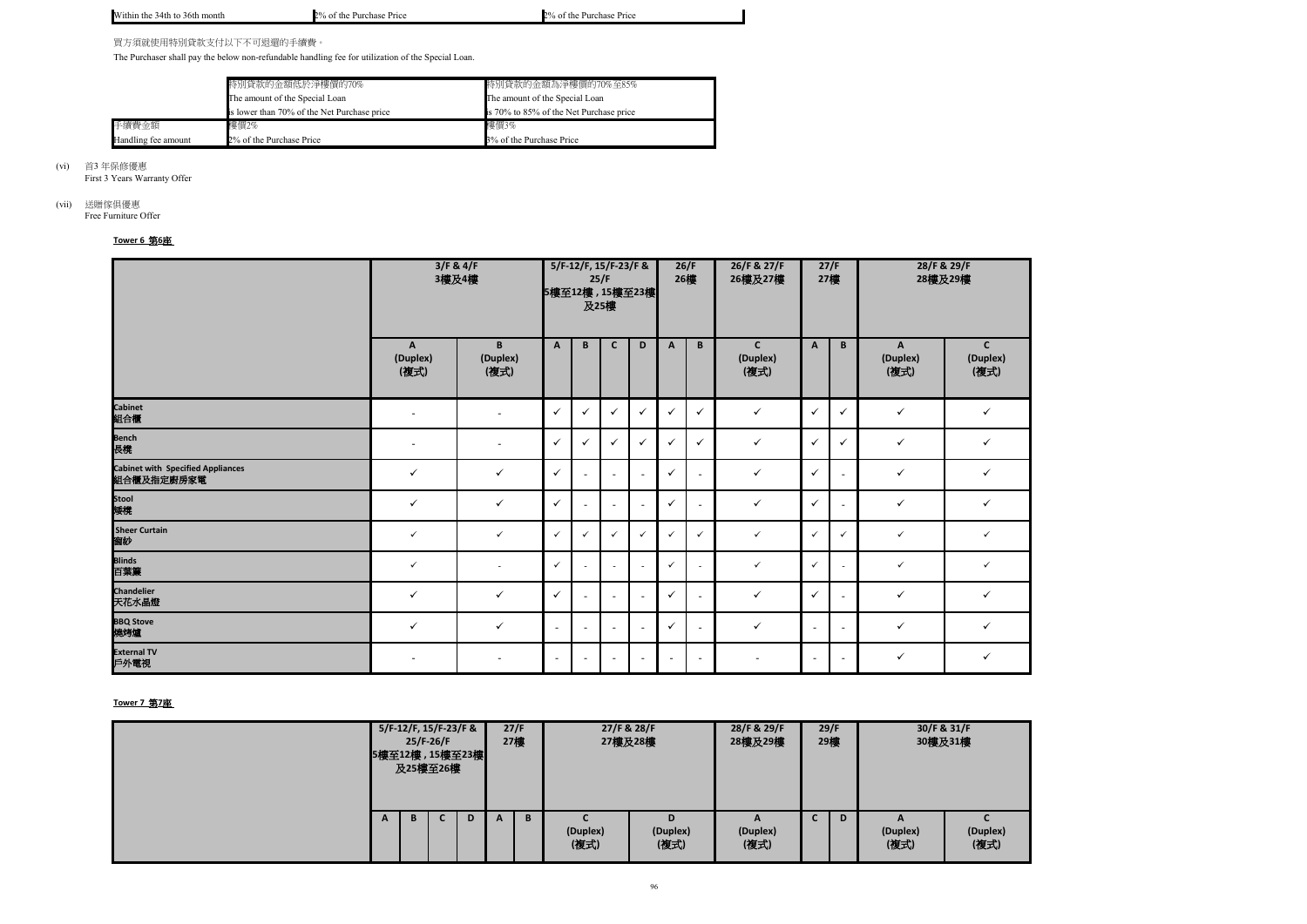| Cabinet<br>組合櫃                                  | $\checkmark$             | $\checkmark$             | $\checkmark$             | $\checkmark$             | $\checkmark$             | $\checkmark$             |              |                          |                          | $\checkmark$             | $\checkmark$             |  |
|-------------------------------------------------|--------------------------|--------------------------|--------------------------|--------------------------|--------------------------|--------------------------|--------------|--------------------------|--------------------------|--------------------------|--------------------------|--|
| ——<br>Bench<br>長櫈                               | $\checkmark$             | $\checkmark$             | $\checkmark$             | $\checkmark$             | $\checkmark$             | $\checkmark$             | $\checkmark$ | $\checkmark$             |                          | $\checkmark$             | $\checkmark$             |  |
| Cabinet with Specified Appliances<br>組合櫃及指定廚房家電 | $\sim$                   | $\sim$                   | $\checkmark$             | $\checkmark$             | $\overline{\phantom{a}}$ |                          |              |                          |                          | $\overline{a}$           | $\overline{\phantom{a}}$ |  |
| Stool<br>矮櫈                                     | $\overline{\phantom{a}}$ | $\overline{\phantom{a}}$ | $\checkmark$             | $\checkmark$             | $\overline{\phantom{a}}$ |                          |              |                          |                          | $\overline{a}$           | $\overline{\phantom{a}}$ |  |
| Sheer Curtain<br>窗紗                             | $\checkmark$             | $\checkmark$             |                          | $\checkmark$             | $\checkmark$             | $\checkmark$             |              |                          |                          | $\checkmark$             | $\checkmark$             |  |
| ─────<br>Blinds<br>百葉簾                          | $\sim$                   | $\sim$                   | $\overline{\phantom{a}}$ | $\sim$                   | $\overline{\phantom{a}}$ | $\overline{\phantom{a}}$ |              |                          |                          | $\sim$                   | $\overline{\phantom{a}}$ |  |
| Chandelier<br>天花水晶燈                             | $\overline{\phantom{a}}$ | $\overline{\phantom{a}}$ | $\overline{\phantom{a}}$ | $\overline{\phantom{a}}$ | $\sim$                   | <b>.</b>                 |              |                          |                          | $\sim$                   | $\overline{\phantom{a}}$ |  |
| BBQ Stove<br>燒烤爐                                | $\overline{\phantom{a}}$ | . .                      | $\overline{\phantom{a}}$ | $\overline{\phantom{a}}$ | $\sim$                   |                          |              |                          |                          | $\sim$                   | $\overline{\phantom{a}}$ |  |
| External TV<br>戶外電視                             | $\sim$                   | $\overline{\phantom{a}}$ | $\overline{\phantom{a}}$ | $\sim$                   | $\overline{\phantom{0}}$ | $\overline{\phantom{a}}$ | $\sim$       | $\overline{\phantom{a}}$ | $\overline{\phantom{a}}$ | $\overline{\phantom{0}}$ | $\overline{\phantom{a}}$ |  |

|                                                        |                          | 5/F<br>5樓    |                          |                | 6/F-12/F, 15/F-23/F &<br>$25/F-27/F$<br>及25樓至27樓 | 6樓至12樓, 15樓至23樓 |                                  | 28/F & 29/F<br>28樓及29樓           |                          | 30/F & 31/F<br>30樓及31樓 |                                  |  |
|--------------------------------------------------------|--------------------------|--------------|--------------------------|----------------|--------------------------------------------------|-----------------|----------------------------------|----------------------------------|--------------------------|------------------------|----------------------------------|--|
|                                                        | A                        | B            | A                        | B              | $\mathsf{C}$                                     | D               | $\mathbf{A}$<br>(Duplex)<br>(複式) | $\mathsf{C}$<br>(Duplex)<br>(複式) | D<br>(Duplex)<br>(複式)    | A<br>(Duplex)<br>(複式)  | $\mathsf{C}$<br>(Duplex)<br>(複式) |  |
| <b>Cabinet</b><br>組合櫃                                  | $\checkmark$             | $\checkmark$ | $\checkmark$             | $\checkmark$   | $\checkmark$                                     | $\checkmark$    | $\checkmark$                     | $\checkmark$                     | $\checkmark$             | $\checkmark$           | $\checkmark$                     |  |
| Bench<br>長櫈                                            | ✓                        | $\checkmark$ | ✓                        | $\checkmark$   | ✓                                                | $\checkmark$    | $\checkmark$                     | $\checkmark$                     | $\checkmark$             | $\checkmark$           | $\checkmark$                     |  |
| <b>Cabinet with Specified Appliances</b><br>組合櫃及指定廚房家電 | $\sim$                   | $\sim$       | $\overline{\phantom{a}}$ | $\sim$         | $\overline{a}$                                   | $\checkmark$    | $\checkmark$                     | $\checkmark$                     | $\checkmark$             | $\checkmark$           | $\checkmark$                     |  |
| Stool<br>矮櫈                                            | $\sim$                   | $\sim$       | $\overline{\phantom{a}}$ | $\sim$         | $\overline{\phantom{a}}$                         | $\checkmark$    | $\checkmark$                     | $\checkmark$                     | $\checkmark$             | $\checkmark$           | $\checkmark$                     |  |
| <b>Sheer Curtain</b><br>窗紗                             | $\checkmark$             | $\checkmark$ | ✓                        | $\checkmark$   | $\checkmark$                                     | $\checkmark$    | $\checkmark$                     | $\checkmark$                     | $\checkmark$             | $\checkmark$           | $\checkmark$                     |  |
| <b>Blinds</b><br>百葉簾                                   | $\sim$                   | $\sim$       | $\overline{\phantom{a}}$ | $\sim$         | $\checkmark$                                     | $\blacksquare$  | $\checkmark$                     | $\checkmark$                     | $\checkmark$             | $\checkmark$           | $\checkmark$                     |  |
| <b>Chandelier</b><br>天花水晶燈                             | $\sim$                   | $\sim$       | $\sim$                   | $\sim$         | $\sim$                                           | $\sim$          | $\checkmark$                     | $\checkmark$                     | $\checkmark$             | $\checkmark$           | $\checkmark$                     |  |
| <b>BBQ Stove</b><br>燒烤爐                                | $\overline{\phantom{a}}$ | $\sim$       | $\blacksquare$           | $\blacksquare$ | $\overline{\phantom{a}}$                         | $\sim$          | $\checkmark$                     | $\checkmark$                     | $\checkmark$             | $\checkmark$           | $\checkmark$                     |  |
| <b>External TV</b><br>戶外電視                             | $\sim$                   | $\sim$       | $\sim$                   | $\sim$         | $\sim$                                           | $\sim$          | $\checkmark$                     | $\sim$                           | $\overline{\phantom{a}}$ | $\checkmark$           | $\checkmark$                     |  |

# **Tower 8** 第**8**座

|                    | House 1 | House 2 | House 8 | House 3 & 5-7 |
|--------------------|---------|---------|---------|---------------|
|                    | 1號獨立屋   | 2號獨立屋   | 8號獨立屋   | 3號及5至7獨立屋     |
| <b>Stool</b><br>矮櫈 |         |         |         |               |

# **House** 獨立屋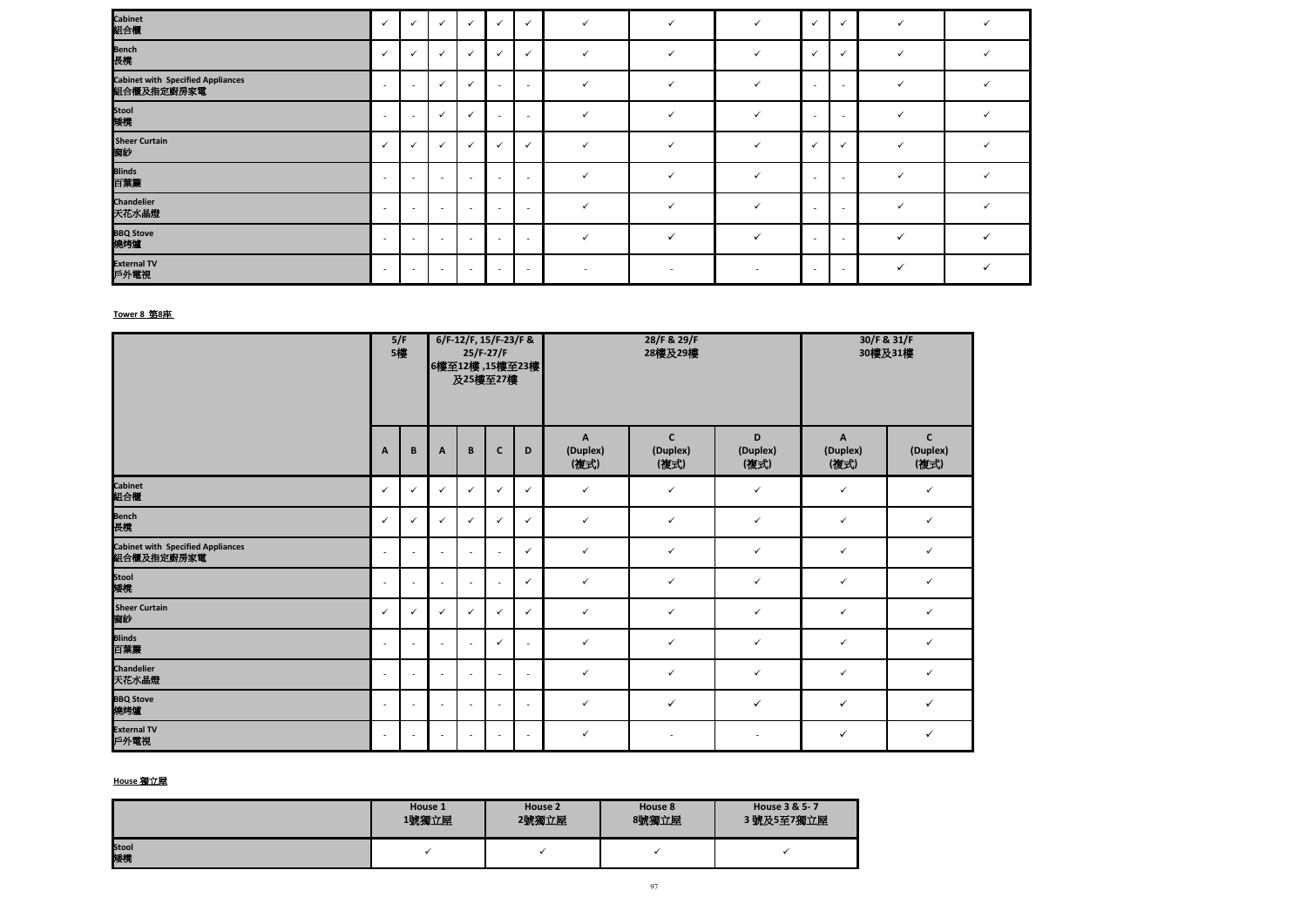**Applicable only to Flat A on 9/F of Tower 6**

| Sheer Curtain<br>窗紗 |  |  |
|---------------------|--|--|
| Blinds<br>百葉簾       |  |  |
| Chandelier<br>天花水晶燈 |  |  |
| BBQ Stove<br>燒烤爐    |  |  |

#### (a) <u>只適用於第6座9樓A室</u>

| Location 位置                | Furniture and Chattels 傢俱和物件                |
|----------------------------|---------------------------------------------|
| Private Lift Lobby 私人升降機大堂 | Floor Cabinet 地櫃                            |
|                            | Shoe Cabinet 鞋櫃                             |
|                            | Bench 長凳                                    |
| Dining Room 飯廳             | Dining Table 餐桌                             |
|                            | Dining Chair 餐椅                             |
|                            | Cabinet with Specified Appliance 組合櫃及指定廚房家電 |
|                            | Pendant Light 吊燈                            |
|                            | Work Bench 工作檯                              |
|                            | Shelving Unit 層架組合                          |
|                            | Side Table 角几                               |
|                            | Curtain 窗簾                                  |
| Living Room 客廳             | Sofa 梳化                                     |
|                            | Coffee Table 茶几                             |
|                            | Side Table 角几                               |
|                            | Side Chair 椅子                               |
|                            | Pendant Light 吊燈                            |
|                            | Floor Lamp 座地燈                              |
|                            | Rug 地毯                                      |
|                            | Curtain 窗簾                                  |
| Utility Room 工作間           | Single Bed with Cabinet 單人床連櫃               |
| Master Bedroom 主人睡房        | Dressing Table 梳妝檯                          |
|                            | Bedside Table 床頭櫃                           |
|                            | Double Bed with Mattress 雙人床連床褥             |
|                            | Table Lamp 座檯燈                              |
|                            | Stool 凳子                                    |
|                            | Floor Lamp座地燈                               |
|                            | Coffee Table 茶几                             |
|                            | Side Table 角几                               |
|                            | Side Chair 椅子                               |
|                            | Sofa 梳化                                     |
|                            | Bench 長凳                                    |
|                            | Wardrobe 衣櫃                                 |
|                            | Rug 地毯                                      |
|                            | Curtain 窗簾                                  |
| Bedroom 2 睡房2              | Study Desk 書檯                               |
|                            | Shelving Unit 層架組合                          |
|                            | Floor Lamp座地燈                               |
|                            | Chair 椅子                                    |
|                            | Table Lamp 座檯燈                              |
|                            | Curtain 窗簾                                  |
| Bedroom 3 睡房 3             | Single Bed with Mattress 單人床連床褥             |
|                            | Chair 椅子                                    |
|                            | Wardrobe with Study Desk 衣櫃連書檯              |
|                            | Curtain 窗簾                                  |
| Bedroom 4 睡房 4             | Double Bed with Mattress 雙人床連床褥             |
|                            | Wardrobe with desk 衣櫃連書檯                    |
|                            | Bedside Table 床頭櫃                           |
|                            | Stool 凳子                                    |
|                            | Table Lamp 座檯燈                              |
|                            | Curtain 窗簾                                  |
| Master Bathroom 主人浴室       | Stool 凳子                                    |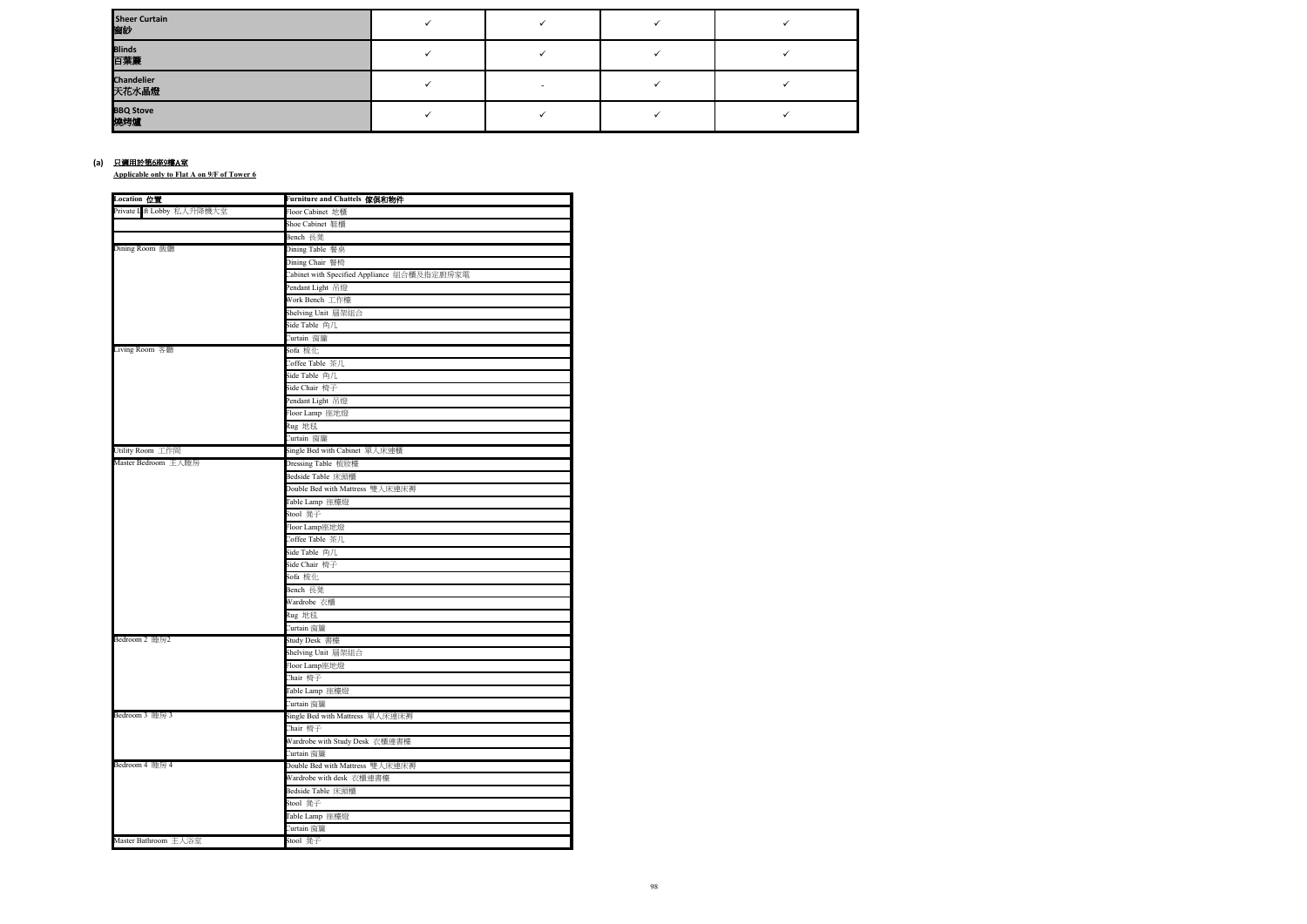**Applicable only to Flat D on 9/F of Tower 6**

**Applicable only to Flat D on 5/F of Tower 6**

#### **(b)** 只適用於第6座9樓D室

**Applicable only to Flat C on 7/F of Tower 7**

#### **(c)** 只適用於第6座5樓D室

| <b>Location</b> 位置         | Furniture and Chattels 傢俱和物件    |
|----------------------------|---------------------------------|
| Private Lift Lobby 私人升降機大堂 | Cabinet 組合櫃                     |
|                            | Bench 長凳                        |
| Dining Room 飯廳             | Sofa 梳化                         |
|                            | Coffee Table 茶几                 |
|                            | Side Table 角几                   |
|                            | Table Lamp 座檯燈                  |
|                            | TV Bench 電視几                    |
|                            | Rug 地毯                          |
| Living Room 客廳             | Cabinet 櫃                       |
|                            | Dining Table 餐桌                 |
|                            | Dining Chair 餐椅                 |
|                            | Pendant Light 吊燈                |
|                            | Table Lamp 座檯燈                  |
|                            | Curtain 窗簾                      |
| Master Bedroom 主人睡房        | Wardrobe 衣櫃                     |
|                            | Bedside Table 床頭櫃               |
|                            | Double Bed with Mattress 雙人床連床褥 |
|                            | Table Lamp 座檯燈                  |
|                            | Rug 地毯                          |
|                            | Pendant Light 吊燈                |
|                            | Curtain 窗簾                      |
| Bedroom 2 睡房2              | Wardrobe 衣櫃                     |
|                            | Single Bed with Mattress 單人床連床褥 |
|                            | Stool 凳子                        |
|                            | Table Lamp 座檯燈                  |
|                            | Curtain 窗簾                      |

#### **(d)** 只適用於第7座7樓C室

| Location 位置                | Furniture and Chattels 傢俱和物件                          |
|----------------------------|-------------------------------------------------------|
| Private Lift Lobby 私人升降機大堂 | Cabinet 組合櫃                                           |
|                            | Bench 長凳                                              |
| Dining Room 飯廳             | Sofa 梳化                                               |
|                            | Coffee Table 茶几                                       |
|                            | Side Table 角几                                         |
|                            | Shelving Unit 層架組合                                    |
|                            | Rug 地毯                                                |
| Living Room 客廳             | Dining Table 餐桌                                       |
|                            | Dining Chair 餐椅                                       |
|                            | Cabinet 櫃                                             |
|                            | Pendant Light 吊燈                                      |
|                            | Rug 地毯                                                |
|                            | Curtain 窗簾                                            |
| Utility Room 工作間           | Single Bed 單人床                                        |
| Master Bedroom 主人睡房        | Wardrobe 衣櫃                                           |
|                            | Double Bed with Mattress and Bedside Table 雙人床連床褥及床頭櫃 |
|                            | Stool 凳子                                              |
|                            | Table Lamp 座檯燈                                        |
|                            | Rug 地毯                                                |
|                            | Curtain 窗簾                                            |
| Bedroom 2 睡房2              | Single Bed with Mattress 單人床連床褥                       |
|                            | Wardrobe 衣櫃                                           |
|                            | Rug 地毯                                                |
|                            | Curtain 窗簾                                            |

| Location 位置                | Furniture and Chattels 傢俱和物件 |  |
|----------------------------|------------------------------|--|
| Private Lift Lobby 私人升降機大堂 | Bench 長凳                     |  |
|                            | Cabinet 櫃                    |  |
| Dining Room 飯廳             | Dining Table 餐桌              |  |
|                            | Dining Chair 餐椅              |  |
|                            | Pendant Light 吊燈             |  |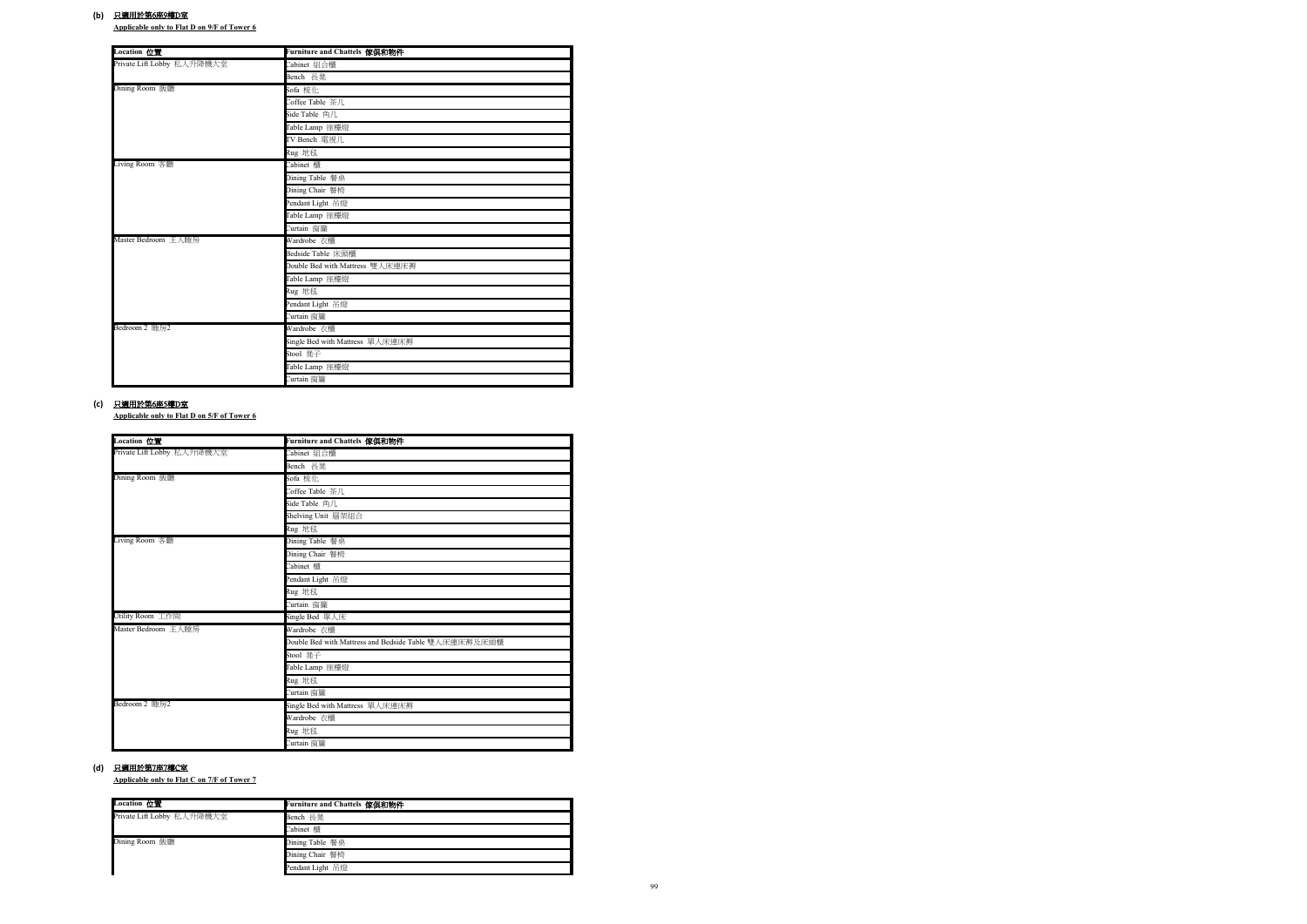**Applicable only to Flat C on 6/F of Tower 7**

#### **(e)** 只適用於第7座6樓C室

|                      | Cabinet 組合櫃                                 |  |  |
|----------------------|---------------------------------------------|--|--|
|                      | Cabinet with Specified Appliance 組合櫃及指定廚房家電 |  |  |
| Living Room 客廳       | Sofa 梳化                                     |  |  |
|                      | Coffee Table 茶几                             |  |  |
|                      | Side Table 角几                               |  |  |
|                      | Side Chair 椅子                               |  |  |
|                      | Footstool 腳凳                                |  |  |
|                      | Table Lamp 座檯燈                              |  |  |
|                      | Cabinet 櫃                                   |  |  |
|                      | Rug 地毯                                      |  |  |
|                      | Curtain 窗簾                                  |  |  |
| Utility Room 工作間     | Single Bed 單人床                              |  |  |
| Master Bedroom 主人睡房  | Wardrobe 衣櫃                                 |  |  |
|                      | Bedside Table 床頭櫃                           |  |  |
|                      | Double Bed with Mattress 雙人床連床褥             |  |  |
|                      | Chair 椅子                                    |  |  |
|                      | Table Lamp 座檯燈                              |  |  |
|                      | Dressing Table 梳妝檯                          |  |  |
|                      | Rug 地毯                                      |  |  |
|                      | Curtain <b>窗簾</b>                           |  |  |
|                      | Hat and Coat Stand 衣帽架                      |  |  |
| Bedroom 2 睡房2        | Study Desk 書檯                               |  |  |
|                      | Chair 椅子                                    |  |  |
|                      | Side Table 角几                               |  |  |
|                      | Shelf 書架                                    |  |  |
|                      | Curtain 窗簾                                  |  |  |
| Bedroom 3 睡房 3       | Single Bed with Mattress 單人床連床褥             |  |  |
|                      | Wardrobe with Bedside Table 衣櫃連床頭櫃          |  |  |
|                      | Curtain 窗簾                                  |  |  |
| Bedroom 4 睡房 4       | Double Bed with Mattress 雙人床連床褥             |  |  |
|                      | Wardrobe 衣櫃                                 |  |  |
|                      | <b>Bedside Table 床頭櫃</b>                    |  |  |
|                      | Curtain 窗簾                                  |  |  |
| Master Bathroom 主人浴室 | Stool 凳子                                    |  |  |

| Location 位置                | Furniture and Chattels 傢俱和物件                |  |  |
|----------------------------|---------------------------------------------|--|--|
| Private Lift Lobby 私人升降機大堂 | Bench 長凳                                    |  |  |
|                            | Cabinet 櫃                                   |  |  |
| Dining Room 飯廳             | Dining Table 餐桌                             |  |  |
|                            | Dining Chair 餐椅                             |  |  |
|                            | Pendant Light 吊燈                            |  |  |
|                            | Cabinet with Specified Appliance 組合櫃及指定廚房家電 |  |  |
| Living Room 客廳             | Sofa 梳化                                     |  |  |
|                            | Coffee Table 茶几                             |  |  |
|                            | Side Table 角几                               |  |  |
|                            | Side Chair 椅子                               |  |  |
|                            | Cabinet 櫃                                   |  |  |
|                            | Rug 地毯                                      |  |  |
|                            | Curtain 窗簾                                  |  |  |
| Utility Room 工作間           | Single Bed 單人床                              |  |  |
|                            | Cabinet 櫃                                   |  |  |
| Master Bedroom 主人睡房        | Wardrobe 衣櫃                                 |  |  |
|                            | Bedside Table 床頭櫃                           |  |  |
|                            | Double Bed with Mattress 雙人床連床褥             |  |  |
|                            | Cabinet 櫃                                   |  |  |
|                            | Table Lamp 座檯燈                              |  |  |
|                            | Rug 地毯                                      |  |  |
|                            | Curtain 窗簾                                  |  |  |
| Bedroom 2 睡房2              | Study Desk 書檯                               |  |  |
|                            | Chair 椅子                                    |  |  |
|                            | Shelf 書架                                    |  |  |
|                            | Curtain 窗簾                                  |  |  |
| Bedroom 3 睡房 3             | Single Bed with Mattress 單人床連床褥             |  |  |
|                            | Wardrobe 衣櫃                                 |  |  |
|                            | Curtain 窗簾                                  |  |  |
| Bedroom 4 睡房 4             | Double Bed with Mattress 雙人床連床褥             |  |  |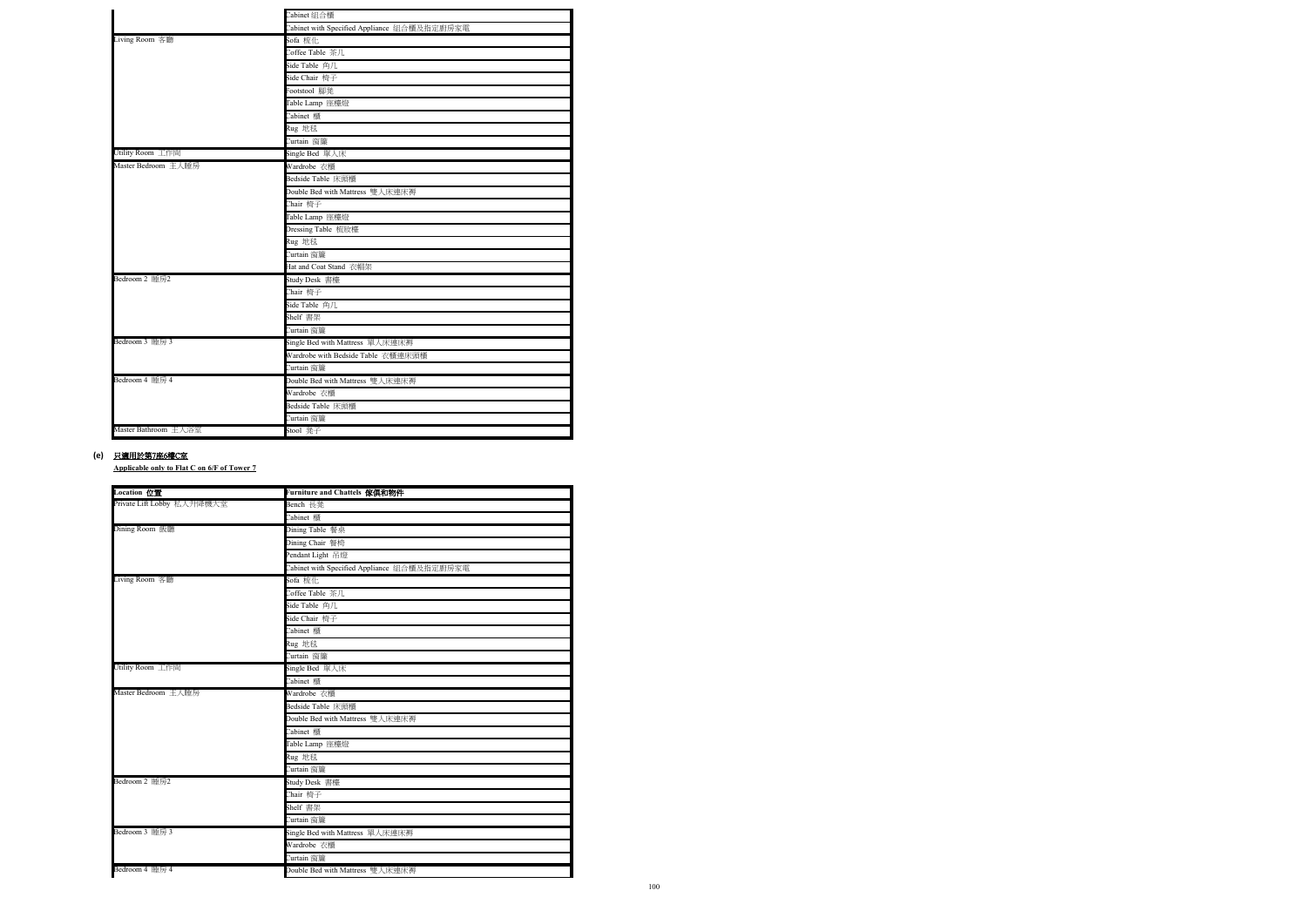**Applicable only to Flat D on 12/F of Tower 7**

**Applicable only to Flat D on 7/F of Tower 7**

#### **(f)** 只適用於第7座12樓D室

|                      | Wardrobe 衣櫃       |  |  |
|----------------------|-------------------|--|--|
|                      | Bedside Table 床頭櫃 |  |  |
|                      | Desk 檯子           |  |  |
|                      | Chair 椅子          |  |  |
|                      | Rug 地毯            |  |  |
|                      | Pendant Light 吊燈  |  |  |
|                      | Curtain 窗簾        |  |  |
| Master Bathroom 主人浴室 | Stool 凳子          |  |  |

#### **(g)** 只適用於第7座7樓D室

| <b>Location</b> 位置         | Furniture and Chattels 傢俱和物件    |  |  |
|----------------------------|---------------------------------|--|--|
| Private Lift Lobby 私人升降機大堂 | Gold 3-layer Side Table 三層金色茶几  |  |  |
|                            | Shoe Cabinet 鞋櫃                 |  |  |
| Dining Room 飯廳             | Dining Table 餐桌                 |  |  |
|                            | Dining Chair 餐椅                 |  |  |
|                            | Chandelier 天花水晶燈                |  |  |
| Living Room 客廳             | Sofa 梳化                         |  |  |
|                            | Marble Coffee Table 雲石茶几        |  |  |
|                            | TV Console 電視機地櫃                |  |  |
|                            | Gold Tray Table 金色坐地架           |  |  |
|                            | Chandelier 天花水晶燈                |  |  |
|                            | Side Table 角几                   |  |  |
|                            | Gold Small Cabinet 金色小櫃         |  |  |
|                            | Rug 地毯                          |  |  |
|                            | Curtain 窗簾                      |  |  |
| Master Bedroom 主人睡房        | Double Bed with Mattress 雙人床連床褥 |  |  |
|                            | Wall Lamp 床頭壁燈                  |  |  |
|                            | Bedside Table 床頭櫃               |  |  |
|                            | Wardrobe 衣櫃                     |  |  |
|                            | Cabinet 櫃                       |  |  |
|                            | Curtain 窗簾                      |  |  |
| Bedroom 2 睡房2              | Study Desk 書檯                   |  |  |
|                            | Chair 椅子                        |  |  |
|                            | Bookcase 書櫃                     |  |  |
|                            | Pendant Light 吊燈                |  |  |
|                            | Curtain 窗簾                      |  |  |
| Bedroom 3 睡房3              | Single Bed with Mattress 單人床連床褥 |  |  |
|                            | Wardrobe衣櫃                      |  |  |
|                            | Rug 地毯                          |  |  |
|                            | Curtain 窗簾                      |  |  |
| Bedroom 4 睡房 4             | Double Bed with Mattress 雙人床連床褥 |  |  |
|                            | Bedside Table床頭櫃                |  |  |
|                            | Wall Lamp床頭壁燈                   |  |  |
|                            | Wardrobe 衣櫃                     |  |  |
|                            | Curtain 窗簾                      |  |  |
| Utility Room 工作間           | Bed 床                           |  |  |

| Location 位置                | Furniture and Chattels 傢俱和物件                |
|----------------------------|---------------------------------------------|
| Private Lift Lobby 私人升降機大堂 | Floor Cabinet 地櫃                            |
|                            | Pendant Light 吊燈                            |
| Dining Room 飯廳             | Dining Table 餐桌                             |
|                            | Dining Chair 餐椅                             |
|                            | Cabinet with Specified Appliance 組合櫃及指定廚房家電 |
|                            | Pendant Light 吊燈                            |
| Living Room 客廳             | Sofa 梳化                                     |
|                            | Dining Table 餐桌                             |
|                            | Dining Chair 餐椅                             |
|                            | Coffee Table 茶几                             |
|                            | Side Table 角几                               |
|                            | Side Chair 椅子                               |
|                            | Pendant Light 吊燈                            |
|                            | Table Lamp 座檯燈                              |
|                            | Floor Lamp 座地燈                              |
|                            | Rug 地毯                                      |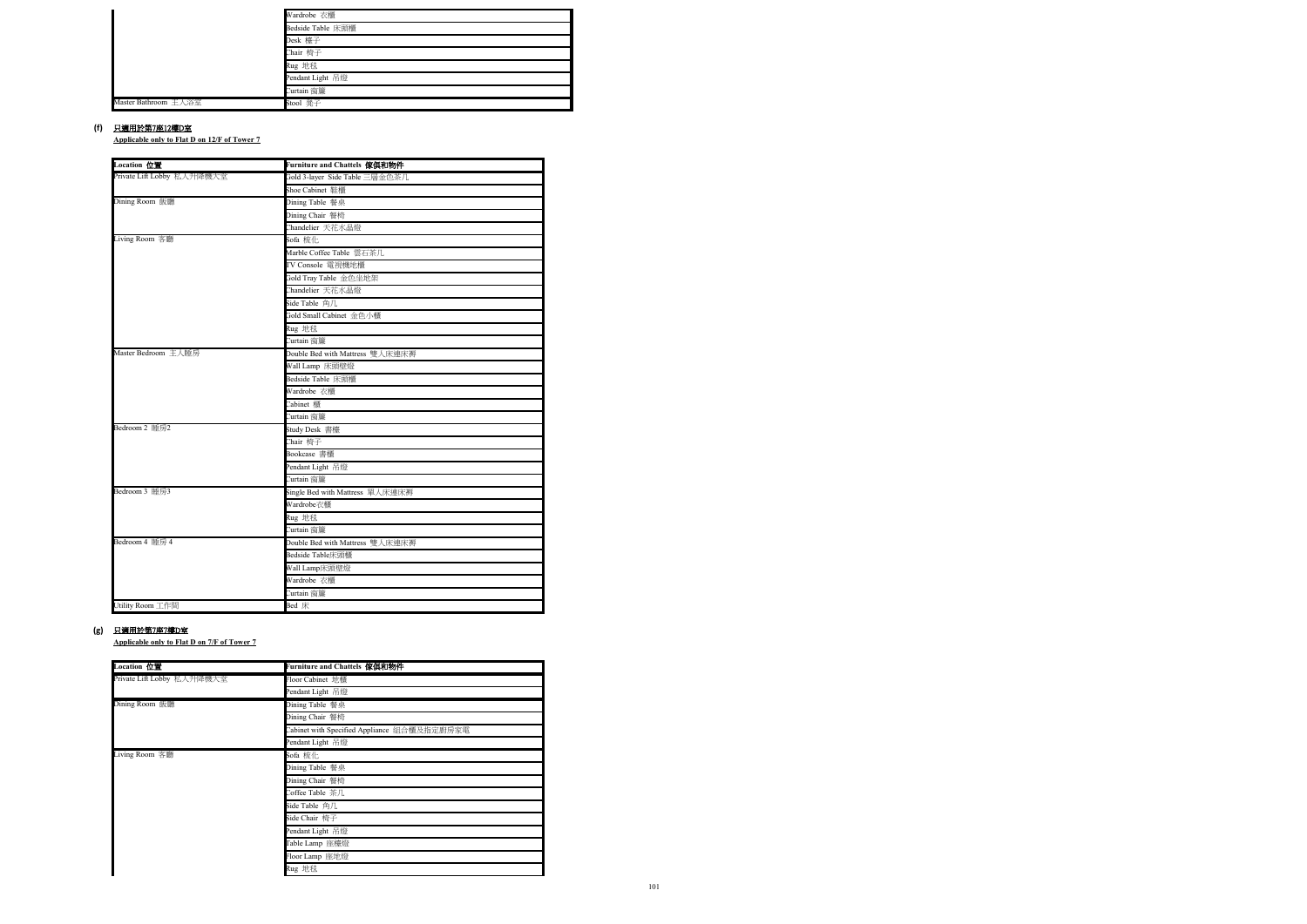**Applicable only to Flat B on 6/F of Tower 8**

**Applicable only to Flat D on 9/F of Tower 8**

#### **(h)** 只適用於第8座6樓B室

|                     | Curtain 窗簾                      |
|---------------------|---------------------------------|
| Utility Room 工作間    | Single Bed 單人床                  |
| Master Bedroom 主人睡房 | Shelving Unit 層架組合              |
|                     | Bedside Table 床頭櫃               |
|                     | Double Bed with Mattress 雙人床連床褥 |
|                     | Table Lamp 座檯燈                  |
|                     | Curtain 窗簾                      |
| Bedroom 2 睡房2       | Wardrobe 衣櫃                     |
|                     | Dressing Table 梳妝檯              |
|                     | Chair 椅子                        |
|                     | Table Lamp 座檯燈                  |
|                     | Curtain 窗簾                      |
| Bedroom 3 睡房 3      | Single Bed with Mattress 單人床連床褥 |
|                     | Bedside Table 床頭櫃               |
|                     | Wardrobe 衣櫃                     |
|                     | Curtain 窗簾                      |
| Bedroom 4 睡房 4      | Double Bed with Mattress 雙人床連床褥 |
|                     | Wardrobe 衣櫃                     |
|                     | Bedside Table 床頭櫃               |
|                     | Table Lamp 座檯燈                  |
|                     | Curtain 窗簾                      |

#### **(i)** 只適用於第8座9樓D室

| Location 位置                | Furniture and Chattels 傢俱和物件    |
|----------------------------|---------------------------------|
| Private Lift Lobby 私人升降機大堂 | Bench 長凳                        |
|                            | Shoe Cabinet 鞋櫃                 |
| Dining Room 飯廳             | Dining Table 餐桌                 |
|                            | Dining Chair 餐椅                 |
|                            | Pendant Light 吊燈                |
|                            | Cabinet 櫃                       |
| Living Room 客廳             | Sofa 梳化                         |
|                            | Coffee Table 茶几                 |
|                            | Side Table 角几                   |
|                            | Stool 凳子                        |
|                            | Cabinet 櫃                       |
|                            | Table Lamp 座檯燈                  |
|                            | Floor Lamp 座地燈                  |
|                            | Rug 地毯                          |
|                            | Curtain 窗簾                      |
| Master Bedroom 主人睡房        | Wardrobe 衣櫃                     |
|                            | Bedside Table 床頭櫃               |
|                            | Double Bed with Mattress 雙人床連床褥 |
|                            | Table Lamp 座檯燈                  |
|                            | Rug 地毯                          |
|                            | Curtain 窗簾                      |
| Bedroom 2 睡房2              | Double Bed with Mattress 雙人床連床褥 |
|                            | Wardrobe 衣櫃                     |
|                            | Table Lamp 座檯燈                  |
|                            | Curtain 窗簾                      |

| Location 位置                | Furnitule and Chattels 傢俱和物件                |  |  |
|----------------------------|---------------------------------------------|--|--|
| Private Lift Lobby 私人升降機大堂 | Bench 長凳                                    |  |  |
|                            | Cabinet 櫃                                   |  |  |
| Dining Room 飯廳             | Dining Table 餐桌                             |  |  |
|                            | Dining Chair 餐椅                             |  |  |
|                            | Rug 地毯                                      |  |  |
|                            | Cabinet with Specified Appliance 組合櫃及指定廚房家電 |  |  |
| Living Room 客廳             | Sofa 梳化                                     |  |  |
|                            | Coffee Table 茶几                             |  |  |
|                            | Side Table 角几                               |  |  |
|                            | Side Chair 椅子                               |  |  |
|                            | Cabinet 櫃                                   |  |  |
|                            | Rug 地毯                                      |  |  |
|                            | Dining Table 餐桌                             |  |  |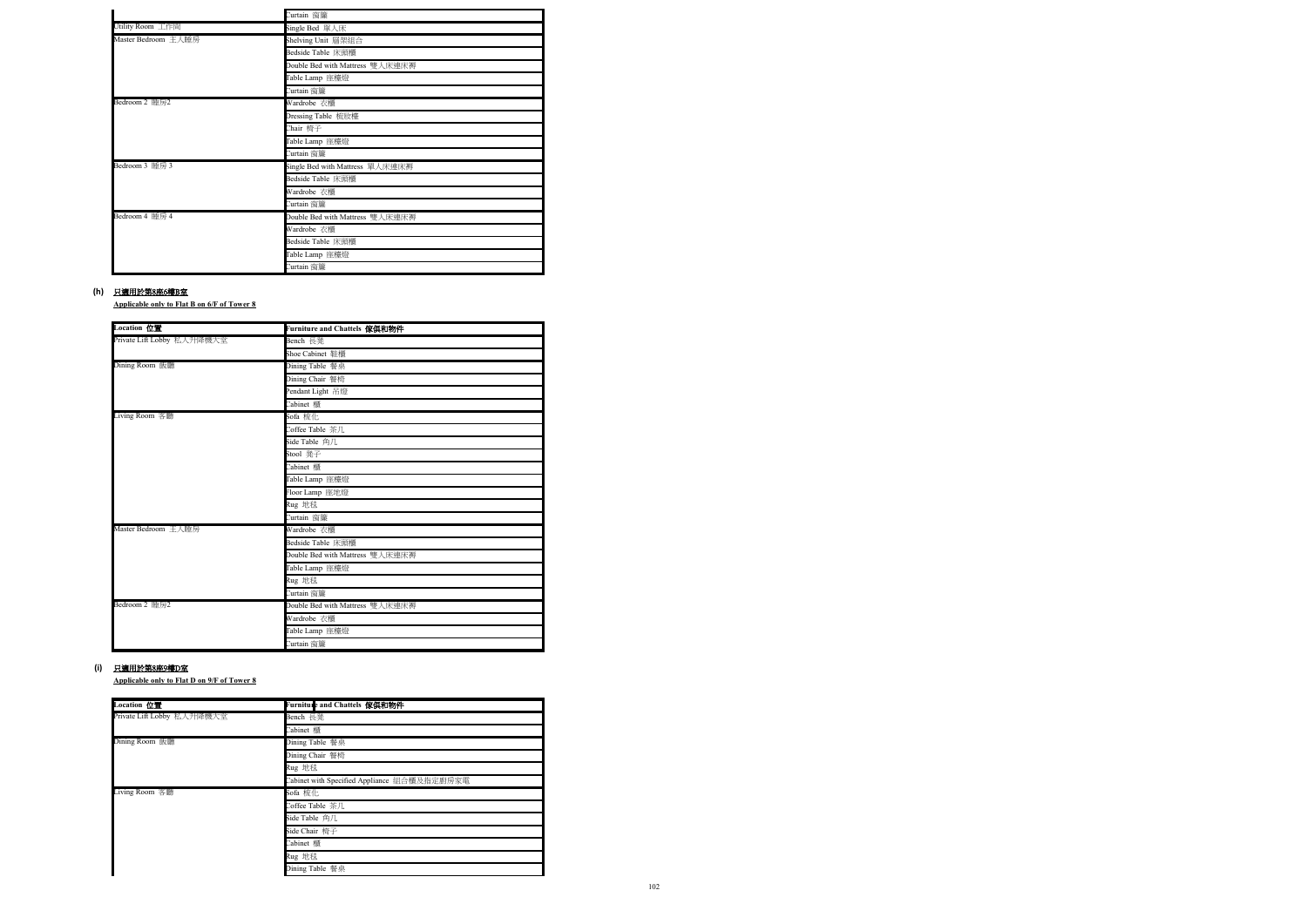**Applicable only to Flat C on 7/F of Tower 8**

|                      | Dining Chair 餐椅                 |
|----------------------|---------------------------------|
|                      | Table Lamp 座檯燈                  |
|                      | Floor Lamp 座地燈                  |
|                      | Pendant Light 吊燈                |
|                      | Curtain 窗簾                      |
| Master Bedroom 主人睡房  | Wardrobe 衣櫃                     |
|                      | Bedside Table 床頭櫃               |
|                      | Double Bed with Mattress 雙人床連床褥 |
|                      | Pendant Light 吊燈                |
|                      | Table Lamp 座檯燈                  |
|                      | Rug 地毯                          |
|                      | Curtain 窗簾                      |
|                      | Hat and Coat Stand 衣帽架          |
| Bedroom 2 睡房2        | Study Desk 書檯                   |
|                      | Chair 椅子                        |
|                      | Shelf 書架                        |
|                      | Curtain 窗簾                      |
|                      | Table Lamp 座檯燈                  |
| Bedroom 3 睡房 3       | Single Bed with Mattress 單人床連床褥 |
|                      | Wardrobe 衣櫃                     |
|                      | Curtain 窗簾                      |
| Bedroom 4 睡房 4       | Double Bed with Mattress 雙人床連床褥 |
|                      | Wardrobe 衣櫃                     |
|                      | Bedside Table 床頭櫃               |
|                      | Rug 地毯                          |
|                      | Table Lamp 座檯燈                  |
|                      | Curtain 窗簾                      |
| Master Bathroom 主人浴室 | Stool 凳子                        |

#### (j) <u>只適用於第8座7樓C室</u>

| Location 位置        |                    | Furnitule and Chattels 傢俱和物件     |
|--------------------|--------------------|----------------------------------|
| Living Room 客廳     | Curtain <b>恆</b> 簾 |                                  |
|                    |                    | Pendant Light 吊燈                 |
|                    |                    | Dining Table 餐桌                  |
|                    |                    | Dining Chair 餐椅                  |
|                    | $Rack$ 架           |                                  |
|                    | Rug 地毯             |                                  |
| Dining Room飯廳      | Curtain <b>個</b> 簾 |                                  |
|                    | Sofa梳什             |                                  |
|                    |                    | Coffee Table 茶几                  |
|                    | Side Tab e 角几      |                                  |
|                    | Chair 椅子           |                                  |
|                    | Rug 地毯             |                                  |
|                    |                    | Storage Cabinet貯物櫃               |
| Bedroom 2 睡房2      | Curtain <b>福</b> 簾 |                                  |
|                    | Study Desk 書檯      |                                  |
|                    | Chair 椅子           |                                  |
|                    |                    | Storage Cabinet 貯物櫃              |
| Bedroom 3 睡房3      | Curtain <b>個</b> 簾 |                                  |
|                    |                    | Single Bad with Mattress 單人床連床褥  |
|                    |                    | Bedside Table床頭櫃                 |
|                    |                    | Storage Cabinet 貯物櫃              |
|                    | Rack 架             |                                  |
| Bedroom 4 睡房4      | Curtain 宿簾         |                                  |
|                    |                    | Double I ed with Mattress 雙人床連床褥 |
|                    | Wardrobe衣櫃         |                                  |
|                    |                    | Bedside Table床頭櫃                 |
|                    |                    | Table La np座檯燈                   |
|                    | Chair 椅子           |                                  |
|                    |                    | Dressing Table 梳妝檯               |
|                    | Rug 地毯             |                                  |
| Master Bedroom 主人房 | Curtain <b>指</b> 簾 |                                  |
|                    |                    | Double Hed with Mattress 雙人床連床褥  |
|                    | Wardrobe衣櫃         |                                  |
|                    |                    | Bedside 「able床頭櫃                 |
|                    |                    | Table La np座檯燈                   |
|                    | Rug 地毯             |                                  |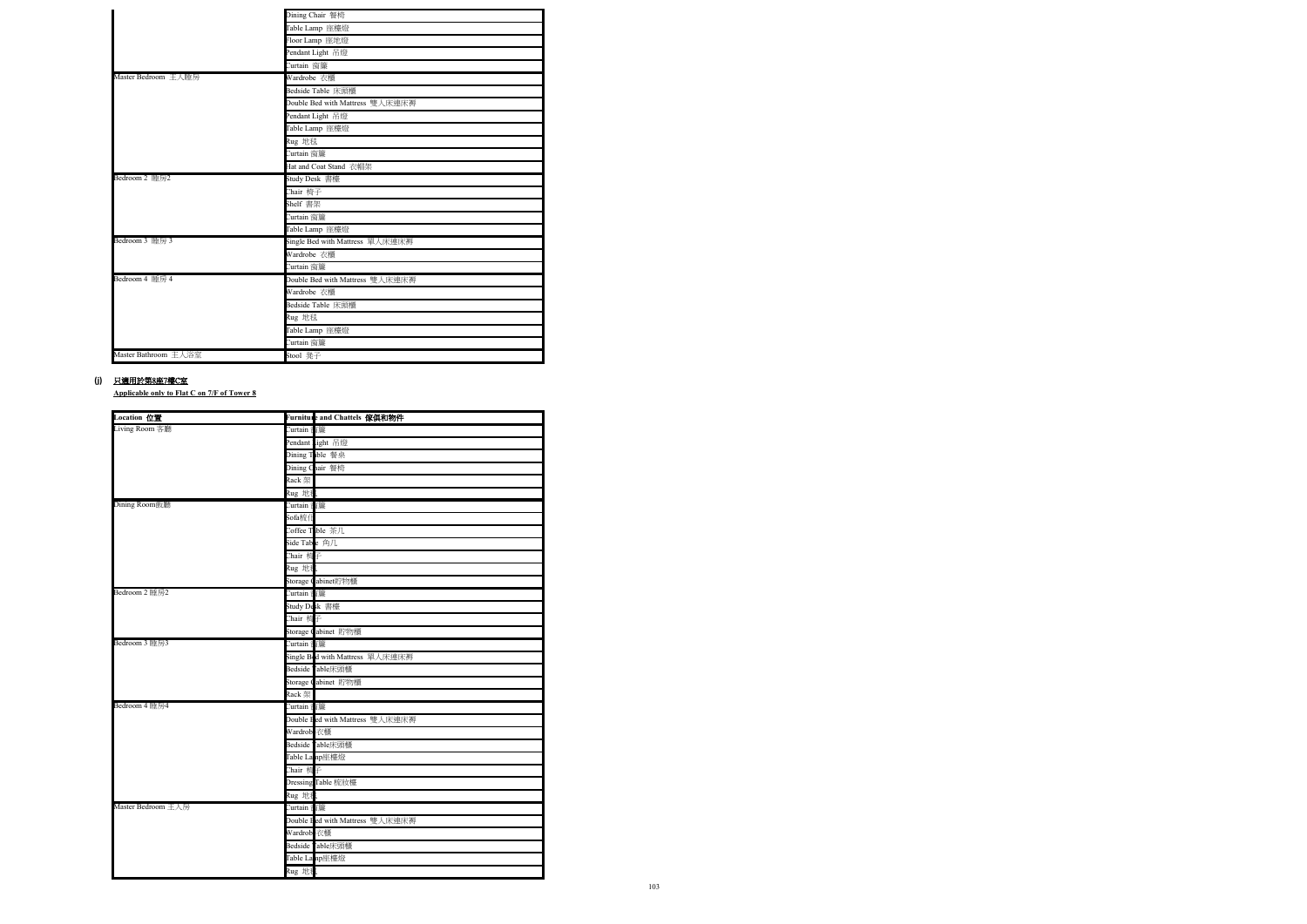Utility 工作間 Single Bed with Mattress 單人床連床褥

- (i) Within 90 days after the date of signing of the preliminary agreement for sale and purchase, 6% of the Purchase Price of the Property
- (ii) Within the period from 91 days to 240 days after the date of signing of the preliminary agreement for sale and purchase, 4% of the Purchase Price of the Property
- (iii) Within the period from 241 days to 390 days after the date of signing of the preliminary agreement for sale and purchase, 3% of the Purchase Price of the Property
- (iv) Within the period from 391 days to 540 days after the date of signing of the preliminary agreement for sale and purchase, 1.5% of the Purchase Price of the Property
- (v) Within the period from 541 days to 600 days after the date of signing of the preliminary agreement for sale and purchase, 0.5% of the Purchase Price of the Property

 $(x)$ 提前成交現金回贈: 買方於正式合約(如適用,包括修改後的正式合約)訂明的成交日之前繳付樓價全數及完成該物業的買賣交易,可獲賣方送出提前成交現金回贈(『提前成交現金回贈』)

- (viii) 停車位優惠
	- Offer of Car Parking Space(s)
	- (a) 可優先認購該期數或其他期數內的一個停車位 A priority to purchase one car parking space of the Phase or other Phase
	- (b) 可優先認購該期數或其他期數內的兩個停車位
	- A priority to purchase two car parking spaces of the Phase or other Phase (c) 可優先認購該期數的一個停車位
	- A priority to purchase one car parking space of the Phase
	- (d) 可優先認購該期數的最多兩個停車位 A priority to purchase up to a maximum of two car parking spaces of the Phase
	- (e) 可優先認購該期數的一個停車位;或可享有獲許可使用該期數或其他期數內的一個賣方不時編配的停車位的選擇權
	- A priority to purchase one car parking space of the Phase; or will be granted an option to take a licence of one car parking space in the Phase or other Phase as the Vendor may allocate from time to time (f) 可優先認購該期數的兩個停車位;或可享有獲許可使用該期數或其他期數內的兩個賣方不時編配的停車位的選擇權
	- A priority to purchase two car parking spaces of the Phase; or will be granted an option to take a licence of two car parking spaces in the Phase or other Phase as the Vendor may allocate from time to time
- $(ix)$ 提前成交現金回贈: 買方於正式合約(如適用,包括修改後的正式合約)訂明的成交日之前繳付樓價全數及完成該物業的買賣交易,可獲賣方送出提前成交現金回贈(『提前成交現金回贈』)
	- (i) 簽署臨時買賣合約的日期後90日期間內,可獲樓價的6%
	- (ii) 簽署臨時買賣合約的日期後91日至240日期間內,可獲樓價的4%
	- (iii) 簽署臨時買賣合約的日期後241日至390日期間內,可獲樓價的3%
	- $(iv)$ 簽署臨時買賣合約的日期後391日至540日期間內,可獲樓價的1.5%
	- (v) 簽署臨時買賣合約的日期後541日至600日期間內,可獲樓價的0.5%

Early Completion Cash Rebate: Where the Purchaser fully pays the Purchase Price and completes the sale and purchase of the Property in advance of the date of completion specified in the Agreement (if applicable, including ("Early Completion Cash Rebate") offered by the Vendor

- (i) Within 120 days after the date of signing of the preliminary agreement for sale and purchase, 6% of the Purchase Price of the Property
- (ii) Within the period from 121 days to 240 days after the date of signing of the preliminary agreement for sale and purchase, 4% of the Purchase Price of the Property
- (iii) Within the period from 241 days to 390 days after the date of signing of the preliminary agreement for sale and purchase, 3% of the Purchase Price of the Property
- (iv) Within the period from 391 days to 540 days after the date of signing of the preliminary agreement for sale and purchase, 1.5% of the Purchase Price of the Property
- (v) Within the period from 541 days to 600 days after the date of signing of the preliminary agreement for sale and purchase, 0.5% of the Purchase Price of the Property

Early Completion Cash Rebate: Where the Purchaser fully pays the Purchase Price and completes the sale and purchase of the Property in advance of the date of completion specified in the Agreement (if applicable, including ("Early Completion Cash Rebate") offered by the Vendor

 $(x<sub>i</sub>)$ 成交優惠: 如買方於以下訂明的任何期限内繳付樓價全數及完成該物業的買賣交易,可獲賣方送出成交優惠(『成交優惠』)

- (i) 簽署臨時買賣合約的日期後120日期間內,可獲樓價的6%
- (ii) 簽署臨時買賣合約的日期後121日至240日期間內,可獲樓價的4%
- (iii) 簽署臨時買賣合約的日期後241日至390日期間內,可獲樓價的3%
- (iv) 簽署臨時買賣合約的日期後391日至540日期間內,可獲樓價的1.5%
- (v) 簽署臨時買賣合約的日期後541日至600日期間內,可獲樓價的0.5%

Ultima 660 Early Move-in Offer (applicable only to the Purchaser who is individual)

- (i) 接納書的日期後180 日內,可獲樓價的3%
- (ii) 接納書的日期後181日至270日期間內,可獲樓價的2%
- (iii) 接納書的日期後271 日至360 日期間內,可獲樓價的1%

Completion Benefit: where the Purchaser fully pays the Purchase Price and completes the sale and purchase of the Property within any period specified below, the Purchaser shall be entitled to a Completion Benefit ("Complet

- (i) Within 180 days after the date of the Letter of Acceptance, 3% of the Purchase Price of the Property
- (ii) Within the period from 181 days to 270 days after the date of the Letter of Acceptance, 2% of the Purchase Price of the Property
- (iii) Within the period from 271 days to 360 days after the date of the Letter of Acceptance, 1% of the Purchase Price of the Property
- (xii) Ultima 660提前入住優惠 (只適用於個人名義買方)

- (a) the Purchaser has paid to the Vendor a refundable Ultima Signature licence fee equivalent to 7% of the Purchase Price 買方已向賣方繳付相等於樓價7%之可退還Ultima Signature許可證費用 在買方按正式合約(如適用,包括修改後的正式合約) 完成該物業買賣交易的前提下,Ultima Signature許可證費用(即樓價7%,不含利息)扣除相關開支後,將用作繳付部份樓價餘額 Subject to the Purchaser completing the sale and purchase of the Property in accordance with the Agreement (if applicable, including the Agreement as revised), the Ultima Signature licence fee (i.e. 7% of Purchase Price, w of Purchase Price
- (xiii) Signature 380 提前入住及延後交易優惠 (只適用於個人名義買方)
	- Signature 380 Early Move-in and Defer Completion Offer (Applicable only to the Purchaser who is individual)
	- (a) the Purchaser has, at the time of submission of the Application Form, paid to the Vendor a non-refundable Signature licence fee deposit equivalent to 7% of the Purchase Price 買方已於遞交申請表格時向賣方繳付相等於樓價7%之不可退還Signature許可證費用按金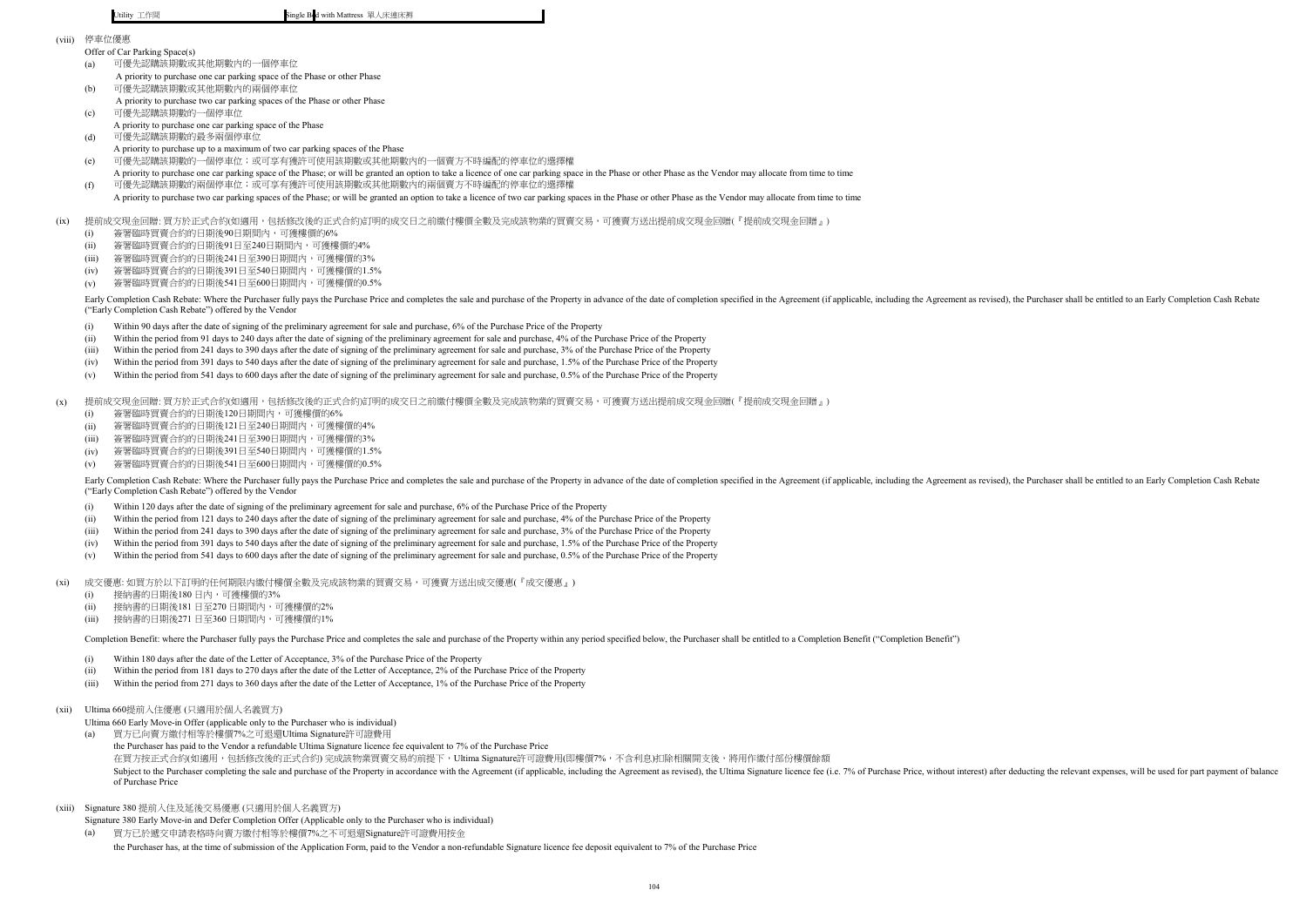- (xiv) 延後完成交易優惠 買方已向買方繳付相等於樓價1.5%之行政費用(『行政費用』)。無論任何原因行政費用將不會退還。 Extend Completion Offer - The Purchaser has paid to the Vendoran administrative fee ("administrative fee") equivalent to 1.5% of the Purchase Price. The adminsitrative fee shall not be refunded under any circumstances.
- $(xv)$ First Year P-2.25% p.a. Standby First Mortgage Loan - The Purchaser shall pay HK\$5,000 being the non-refundable application fee for the Standby First Mortgage Loan; or 首年P-2.25% p.a.備用第一按揭貸款- 買方須就申請備用第一按揭貸款支付港幣\$5,000不可退還的申請手續費
- (xvi) 備用第二按揭貸款- 買方須就申請備用第二按揭貸款支付港幣\$5,000不可退還的申請手續費 Standby Second Mortgage Loan - The Purchaser shall pay HK\$5,000 being the non-refundable application fee for the Standby Second Mortgage Loan
- (xvii) 新地會會員現金回贈: 港幣\$388,000 SHKP Club Member Cash Rebate: HK\$388,000
- 8.2 (a) (G)欄所指的支付條款包括售價的任何折扣,及就該項購買而連帶的贈品、財務優惠或利益。 For column (G), the terms of payment include any discount on the price, and any gift, or any financial advantage or benefit, made available in connection with the purchase.
	- (b) 於本備註8.2內,『售價』指相關價單第二部份中所列之住宅物業的售價,而『相關價單』指有關住宅物業的價單。因應相關支付條款及/或折扣(如有)按售價計算得出之價目,皆以向下捨入方式換算至百位數作為樓價(即臨時買賣合約中訂明的住宅物業的實際售價及(E)欄所指的『成交金額』)。

In this Remark 8.2, "Price" means the price of the residential property set out in Part 2 of the price list concerned, and "price list concerned" means the price list in relation to the residential property concerned. The rounded down to the nearest hundred to determine the Purchase Price (i.e. the actual price of the residential property stated in the Preliminary Agreement for Sale and Purchase and the "Transaction Price" stated in column

- Payment Plan MT2
- 臨時訂金即樓價5%於投標書獲賣方接納當日(即接納書的日期)繳付
- 加付訂金即樓價5%於接納書的日期後45日內繳付
- 樓價5%於接納書的日期後90日內繳付
- 樓價2.5%於接納書的日期後240日內繳付
- 樓價2.5%於接納書的日期後390日內繳付
- 樓價2.5%於接納書的日期後540日內繳付
- 樓價77.5%(樓價餘額)於接納書的日期後750日內繳付(可根據備註7(f)(xiii)的延後完成交易優惠的條款延期)
- A preliminary deposit equivalent to 5% of the Purchase Price shall be paid upon the tender being accepted by the Vendor (i.e. the date of the Letter of Acceptance)
- A further deposit equivalent to 5% of the Purchase Price shall be paid within 45 days after the date of Letter of Acceptance
- 5% of the Purchase Price shall be paid within 90 days after the date of Letter of Acceptance
- 2.5% of the Purchase Price shall be paid within 240 days after the date of Letter of Acceptance
- 2.5% of the Purchase Price shall be paid within 390 days after the date of Letter of Acceptance
- 2.5% of the Purchase Price shall be paid within 540 days after the date of Letter of Acceptance
- -77.5% of the Purchase Price (balance of the Purchase Price) shall be paid within 750 days (which may be extended in accordance with the terms of the Extend Completion Offer under Remark (7)(f)(xiii)) after the date of the

### (c) 相關價單中支付條款及付款計劃優惠

Terms of Payment and Payment Plan Benefit under the price list concerned

- (i) 支付條款 (只適用於以投標方式購買的物業)
	- The Terms of Payment (Applicable for properties purchased by way of tender only)
	- (a1) 付款辦法ST8a
		- Payment Plan ST8a
		- 臨時訂金即樓價5%於投標書獲賣方接納當日(即接納書的日期)繳付
		- 樓價95%於2019年9月30日或之前繳付
		- A preliminary deposit equivalent to 5% of the Purchase Price shall be paid upon the tender being accepted by the Vendor (i.e. the date of the Letter of Acceptance)
		- 95% of the Purchase Price shall be paid on or before 30 September 2019
	- (b1) 付款辦法ST11a
		- Payment Plan ST11a
		- 臨時訂金即樓價5%於投標書獲賣方接納當日(即接納書的日期)繳付
		- 樓價5%於接納書的日期後150日內繳付
		- 樓價90%於2020年3月31日或之前繳付
		- A preliminary deposit equivalent to 5% of the Purchase Price shall be paid upon the tender being accepted by the Vendor (i.e. the date of the Letter of Acceptance)
		- 5% of the Purchase Price shall be paid within 150 days after the date of Letter of Acceptance
		- 90% of the Purchase Price shall be paid on or before 31 March 2020

已使用Signature 380提前入住及延後交易優惠之買方在按正式合約(包括所有修改後的正式合約及補充合約)完成該物業買賣交易的前提下,可獲相等於樓價7%之現金回贈(『7%現金回贈』),賣方會於收到通知並確認有關資料無誤後,將7%現金回贈扣除相關開支後,直接用於支付部份樓價餘 額

Subject to the Purchaser who has utilised the Signature 380 Early Move-in and Defer Completion Offer completing the sale and purchase of the Property in accordance with the Agreement (including all revised Agreement and Su 7% of the Purchase Price ("7% Cash Rebate"). After the Vendor has received the notification and duly verified the information, the Vendor will apply the 7% Cash Rebate, after deducting the Relevant Expenses, for part payme

## (c1) 付款辦法MT2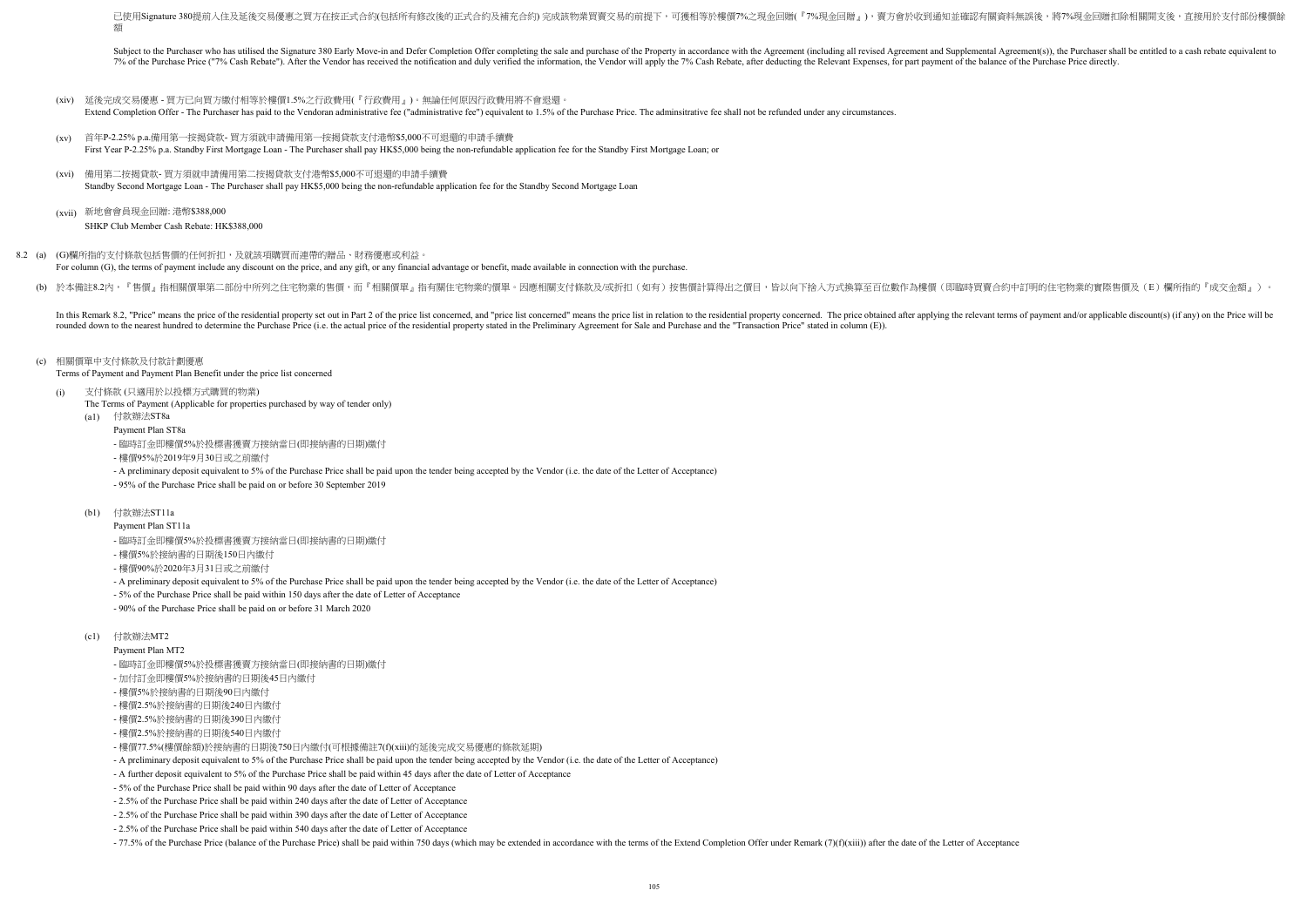Payment Plan ST2

Payment Plan ST5

### Payment Plan ST5

### (d1) 付款辦法ST2

- 樓價15%於接納書的日期後90日內繳付
- 樓價80%於接納書的日期後180日內繳付
- A preliminary deposit equivalent to 5% of the Purchase Price shall be paid upon the tender being accepted by the Vendor (i.e. the date of the Letter of Acceptance)
- 15% of the Purchase Price shall be paid within 90 days after the date of Letter of Acceptance
- 80% of the Purchase Price shall be paid within 180 days after the date of the Letter of Acceptance

#### (d2) 付款辦法ST2

#### $(g1)$ 付款辦法ST8

- 樓價95%於接納書的日期後90日內繳付
- A preliminary deposit equivalent to 5% of the Purchase Price shall be paid upon the tender being accepted by the Vendor (i.e. the date of the Letter of Acceptance)
- 95% of the Purchase Price shall be paid within 90 days after the date of the Letter of Acceptance

#### (e1) 付款辦法ST5

- Payment Plan ST5
- 臨時訂金即樓價5%於投標書獲賣方接納當日(即接納書的日期)繳付
- 樓價5%於接納書的日期後120日內繳付
- 樓價5%於接納書的日期後180日內繳付
- 樓價5%於接納書的日期後270日內繳付
- 樓價80%於接納書的日期後360日內繳付
- A preliminary deposit equivalent to 5% of the Purchase Price shall be paid upon the tender being accepted by the Vendor (i.e. the date of the Letter of Acceptance)
- 5% of the Purchase Price shall be paid within 120 days after the date of Letter of Acceptance
- 5% of the Purchase Price shall be paid within 180 days after the date of Letter of Acceptance
- 5% of the Purchase Price shall be paid within 270 days after the date of Letter of Acceptance
- 80% of the Purchase Price shall be paid within 360 days after the date of the Letter of Acceptance
- 樓價5%於接納書的日期後120日內繳付
- 樓價90%於接納書的日期後450日內繳付
- A preliminary deposit equivalent to 5% of the Purchase Price shall be paid upon the tender being accepted by the Vendor (i.e. the date of the Letter of Acceptance)
- 5% of the Purchase Price shall be paid within 120 days after the date of Letter of Acceptance
- 90% of the Purchase Price shall be paid within 450 days after the date of the Letter of Acceptance

### (e2) 付款辦法ST5

- 臨時訂金即樓價5%於投標書獲賣方接納當日(即接納書的日期)繳付
- 樓價5%於接納書的日期後120日內繳付
- 樓價90%於接納書的日期後180日內繳付
- A preliminary deposit equivalent to 5% of the Purchase Price shall be paid upon the tender being accepted by the Vendor (i.e. the date of the Letter of Acceptance)
- 5% of the Purchase Price shall be paid within 120 days after the date of Letter of Acceptance
- 90% of the Purchase Price shall be paid within 180 days after the date of the Letter of Acceptance

#### (e3) 付款辦法ST5

- Payment Plan ST7
- 臨時訂金即樓價5%於投標書獲賣方接納當日(即接納書的日期)繳付
- 樓價5%於接納書的日期後120日內繳付
- 樓價5%於接納書的日期後180日內繳付
- 樓價5%於接納書的日期後270日內繳付
- 樓價80%於接納書的日期後360日內繳付
- A preliminary deposit equivalent to 5% of the Purchase Price shall be paid upon the tender being accepted by the Vendor (i.e. the date of the Letter of Acceptance)
- 5% of the Purchase Price shall be paid within 120 days after the date of Letter of Acceptance
- 5% of the Purchase Price shall be paid within 180 days after the date of Letter of Acceptance
- 5% of the Purchase Price shall be paid within 270 days after the date of Letter of Acceptance
- 80% of the Purchase Price shall be paid within 360 days after the date of the Letter of Acceptance

## (f1) 付款辦法ST7

- 臨時訂金即樓價5%於投標書獲賣方接納當日(即接納書的日期)繳付

- 臨時訂金即樓價5%於投標書獲賣方接納當日(即接納書的日期)繳付

- 臨時訂金即樓價5%於投標書獲賣方接納當日(即接納書的日期)繳付

Payment Plan ST8 - 臨時訂金即樓價5%於投標書獲賣方接納當日(即接納書的日期)繳付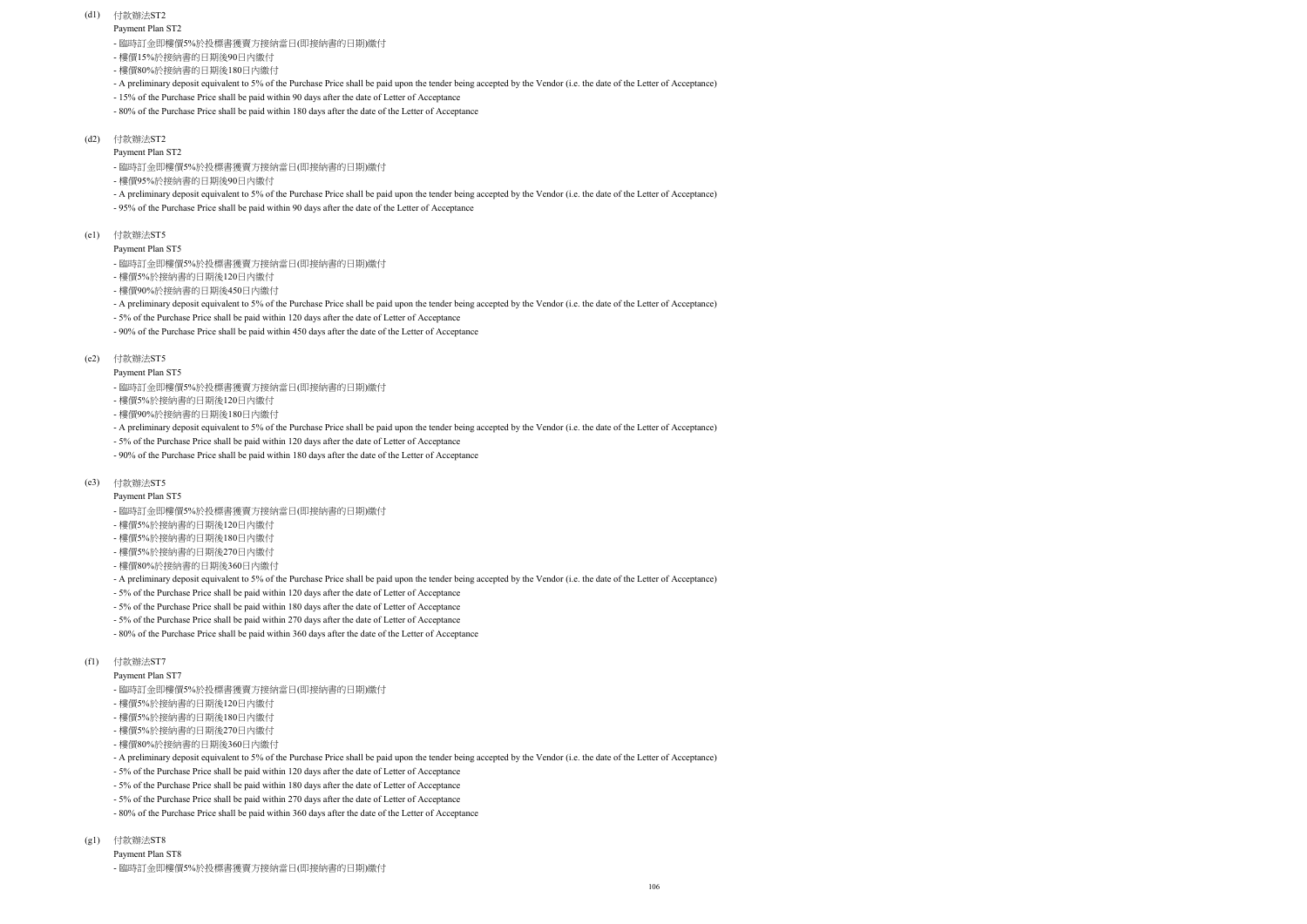- A preliminary deposit equivalent to 5% of the Purchase Price shall be paid upon the tender being accepted by the Vendor (i.e. the date of the Letter of Acceptance)

- 95% of the Purchase Price shall be paid on or before 20 June 2019.

- (g2) 付款辦法ST8
	- Payment Plan ST8

- A preliminary deposit equivalent to 5% of the Purchase Price shall be paid upon the tender being accepted by the Vendor (i.e. the date of the Letter of Acceptance)

- 5% of the Purchase Price shall be paid within 30 days after the date of Letter of Acceptance

### Payment Plan ST8

- A preliminary deposit equivalent to 5% of the Purchase Price shall be paid upon the tender being accepted by the Vendor (i.e. the date of the Letter of Acceptance)

- 5% of the Purchase Price shall be paid within 120 days after the date of Letter of Acceptance

- 90% of the Purchase Price shall be paid on or before 20 June 2019

Payment Plan ST8

- A preliminary deposit equivalent to 5% of the Purchase Price shall be paid upon the tender being accepted by the Vendor (i.e. the date of the Letter of Acceptance)

- 5% of the Purchase Price shall be paid within 30 days after the date of Letter of Acceptance

- 90% of the Purchase Price shall be paid within 120 days after the date of Letter of Acceptance

Payment Plan ST8

- A preliminary deposit equivalent to 5% of the Purchase Price shall be paid upon the tender being accepted by the Vendor (i.e. the date of the Letter of Acceptance)

- 10% of the Purchase Price shall be paid within 30 days after the date of Letter of Acceptance

- 90% of the Purchase Price shall be paid on or before 20 June 2019.
- (g3) 付款辦法ST8

- 85% of the Purchase Price shall be paid within 120 days after the date of Letter of Acceptance

Payment Plan ST8

- A preliminary deposit equivalent to 5% of the Purchase Price shall be paid upon the tender being accepted by the Vendor (i.e. the date of the Letter of Acceptance)

### (g4) 付款辦法ST8

- 95% of the Purchase Price shall be paid within 90 days after the date of Letter of Acceptance

Payment Plan ST10

- A preliminary deposit equivalent to 5% of the Purchase Price shall be paid upon the tender being accepted by the Vendor (i.e. the date of the Letter of Acceptance)

#### (g5) 付款辦法ST8

- 95% of the Purchase Price shall be paid on or before 31 March 2020

Payment Plan ST10

(g6) 付款辦法ST8

- A preliminary deposit equivalent to 5% of the Purchase Price shall be paid upon the tender being accepted by the Vendor (i.e. the date of the Letter of Acceptance)

- 10% of the Purchase Price shall be paid within 90 days after the date of Letter of Acceptance

(h1) 付款辦法ST10

- 85% of the Purchase Price shall be paid on or before 31 March 2020

- 樓價95%於2019年6月20日或之前繳付

- 臨時訂金即樓價5%於投標書獲賣方接納當日(即接納書的日期)繳付

- 樓價5%於接納書的日期後30日內繳付

(h2) 付款辦法ST10

- 樓價90%於2019年6月20日或之前繳付

- 臨時訂金即樓價5%於投標書獲賣方接納當日(即接納書的日期)繳付

- 樓價5%於接納書的日期後120日內繳付

- 樓價90%於2019年6月20日或之前繳付

- 臨時訂金即樓價5%於投標書獲賣方接納當日(即接納書的日期)繳付

- 樓價5%於接納書的日期後30日內繳付

- 樓價90%於接納書的日期後120日內繳付

- 臨時訂金即樓價5%於投標書獲賣方接納當日(即接納書的日期)繳付

- 樓價10%於接納書的日期後30日內繳付

- 樓價85%於接納書的日期後120日內繳付

- 臨時訂金即樓價5%於投標書獲賣方接納當日(即接納書的日期)繳付

- 樓價95%於接納書的日期後90日內繳付

- 臨時訂金即樓價5%於投標書獲賣方接納當日(即接納書的日期)繳付

- 樓價95%於於2020年3月31日或之前繳付

- 臨時訂金即樓價5%於投標書獲賣方接納當日(即接納書的日期)繳付

- 樓價10%於接納書的日期後90日內繳付

- 樓價85%於2020年3月31日或之前繳付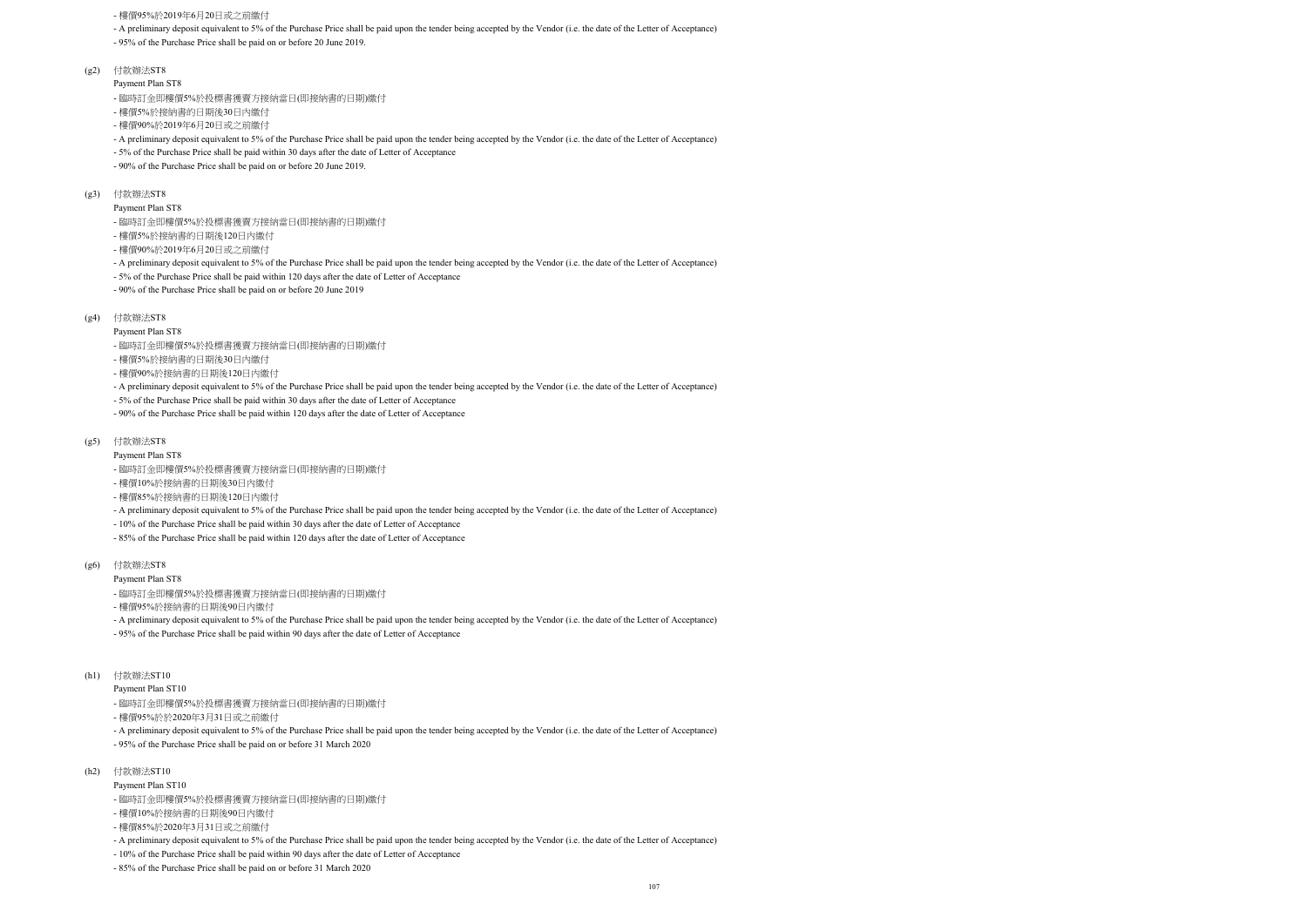- 95% of the Purchase Price shall be paid within 365 days after the date of Letter of Acceptance

Payment Plan ST11

- A preliminary deposit equivalent to 5% of the Purchase Price shall be paid upon the tender being accepted by the Vendor (i.e. the date of the Letter of Acceptance)

- 5% of the Purchase Price shall be paid within 150 days after the date of Letter of Acceptance

- 90% of the Purchase Price shall be paid on or before 31 March 2020

Payment Plan MT3

- A further deposit equivalent to 5% of the Purchase Price shall be paid within 60 days after the date of Letter of Acceptance

- 5% of the Purchase Price shall be paid within 120 days after the date of Letter of Acceptance

Stamp Duty Cash Rebate: Amount of the Stamp Duty Cash Rebate shall be equal to 10.5% of the Purchase Price 印花稅過渡性貸款 - (只適用於買方為個人或香港註冊成立的有限公司及其所有股東及董事均為個人),買方可向指定財務機構申請印花稅過渡性貸款,印花稅過渡性貸款的最高金額為 (i) 就正式合約應付的從價印花稅的70%;或 (ii) 要約表格中所指明的印花稅現金回贈的金額,以較低者為準

- 2.5% of the Purchase Price shall be paid within 240 days after the date of Letter of Acceptance

Stamp Duty Cash Rebate: Amount of the Stamp Duty Cash Rebate shall be equal to 2.975% of the Purchase Price 印花稅過渡性貸款 - (只適用於買方為個人或香港註冊成立的有限公司及其所有股東及董事均為個人),買方可向指定財務機構申請印花稅過渡性貸款,印花稅過渡性貸款的最高金額為 (i) 就正式合約應付的從價印花稅的70%;或 (ü) 要約表格中所指明的印花稅現金回贈的金額,以較低者為準

- 2.5% of the Purchase Price shall be paid within 390 days after the date of Letter of Acceptance
- 2.5% of the Purchase Price shall be paid within 540 days after the date of Letter of Acceptance

-77.5% of the Purchase Price (balance of the Purchase Price) shall be paid within 750 days (which may be extended in accordance with the terms of the Extend Completion Offer under Remark (7)( $f(xiii)$ ) after the date of the

(h3) 付款辦法ST10

 $(i1)$ 付款辦法MT3

- 樓價95%於接納書的日期後365日內繳付
- A preliminary deposit equivalent to 5% of the Purchase Price shall be paid upon the tender being accepted by the Vendor (i.e. the date of the Letter of Acceptance)

(i1) 付款辦法ST11

## (d) 相關價單或招標文件中可就購買該期數中的指明住宅物業而連帶獲得的任何贈品、財務優惠或利益

Any gift, or any financial advantage or benefit available with the purchase of a specified residential property in the Phase under the price list or Tender Document concerned

(i) 印花稅優惠

Stamp Duty Offer(s)

 $\circ$ 

 $\circ$ Stamp Duty Transitional Loan - (only applicable to the Purchaser who is individual or limited company incorporated in Hong Kong with all its shareholder(s) and director(s) being individual(s)), the maximum Stamp Duty Trans Agreement; or (ii) the amount of the Stamp Duty Cash Rebate specified in the Offer Form, whichever is lower.

Stamp Duty Transitional Loan - (only applicable to the Purchaser who is individual or limited company incorporated in Hong Kong with all its shareholder(s) and director(s) being individual(s)), the maximum Stamp Duty Trans Agreement; or (ii) the amount of the Stamp Duty Cash Rebate specified in the Offer Form, whichever is lower.

- $(h2)$ Stamp Duty Cash Rebate: Amount of the Stamp Duty Cash Rebate shall be equal to 2.975% of the Purchase Price and HK\$5,000 印花稅現金回贈:印花稅現金回贈的金額相等於樓價的2.975%及港幣\$5,000
- (ii) SHKP Club Member Cash Rebate: HK\$100,000 新地會會員現金回贈: 港幣\$100,000
- $(iii)$   $(1)$ 成交優惠: 如買方於以下訂明的任何期限内繳付樓價全數及完成該物業的買賣交易,可獲賣方送出成交優惠(『成交優惠』)

(a1) 印花稅現金回贈:印花稅現金回贈的金額相等於樓價的10.5%

- 臨時訂金即樓價5%於投標書獲賣方接納當日(即接納書的日期)繳付

- 臨時訂金即樓價5%於投標書獲賣方接納當日(即接納書的日期)繳付

- 樓價5%於接納書的日期後150日內繳付

- 樓價90%於於2020年3月31日或之前繳付

- 臨時訂金即樓價5%於投標書獲賣方接納當日(即接納書的日期)繳付

- 加付訂金即樓價5%於接納書的日期後60日內繳付
- 樓價5%於接納書的日期後120日內繳付

- 樓價2.5%於接納書的日期後240日內繳付

- 樓價2.5%於接納書的日期後390日內繳付

- 樓價2.5%於接納書的日期後540日內繳付

- 樓價77.5%(樓價餘額)於接納書的日期後750日內繳付(可根據備註7(f)(xiii)的延後完成交易優惠的條款延期)

#### (a2) Stamp Duty Cash Rebate: Amount of the Stamp Duty Cash Rebate shall be equal to 10.5% of the Purchase Price and HK\$5,000 印花稅現金回贈:印花稅現金回贈的金額相等於樓價的10.5%及港幣\$5,000

(b1) 印花稅現金回贈:印花稅現金回贈的金額相等於樓價的2.975%

- A preliminary deposit equivalent to 5% of the Purchase Price shall be paid upon the tender being accepted by the Vendor (i.e. the date of the Letter of Acceptance)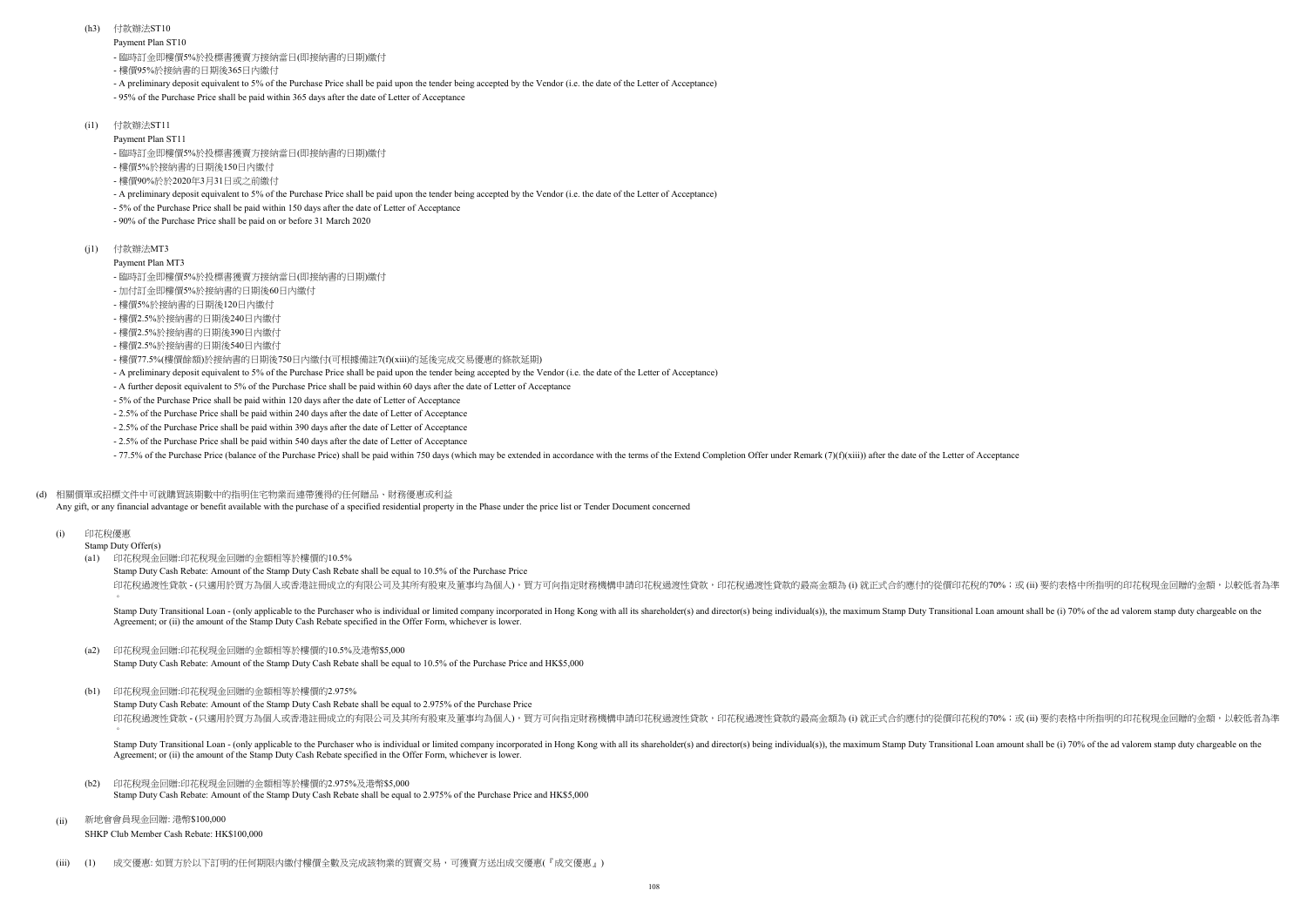(v) 貸款優惠

Loan Offer

Completion Benefit: where the Purchaser fully pays the Purchase Price and completes the sale and purchase of the Property within any period specified below, the Purchaser shall be entitled to a Completion Benefit ("Complet

- (i) 2019年12月31日或之前,可獲樓價的3%
- On or before 31 December 2019, 3% of the Purchase Price of the Property
- (ii) 2020年1月1日至2020年3月31日期間內,可獲樓價的1%
- Within the period from 1 January 2020 to 31 March 2020, 1% of the Purchase Price of the Property
- (2) 沒有成交優惠 No Completion Benefit
- (iv) (1) Signature 提前入住優惠 (只適用於個人名義買方)
	- Signature Early Move-in Offer (Applicable only to the Purchaser who is individual)
	- (a) The Purchaser has to, at the time of submission of the Application Form, pay to the Vendor a non-refundable Signature licence fee deposit equivalent to 5% of the Purchase Price 買方需於遞交申請表格時向賣方繳付相等於樓價5%之不可退還Signature許可證費用按金 已使用Signature提前入住優惠之買方在按正式合約及補充文件完成該物業買賣交易的前提下,可獲相等於樓價5%之現金回贈

Subject to the Purchaser who has utilized the Signature Early Move-in Offer completing the sale and purchase of the Property in accordance with the Agreement and the Supplemental Document, the Purchaser will be entitled to

No Standby Second Mortgage Loan and 2% Cash Rebate

- (g) 2%現金回贈
- 2% Cash Rebate
- (h) No 2% Cash Rebate 沒有2%現金回贈
- (i) (1) <u>置尊120s</u>
	- Grand 120s

如買方全數償還樓價貸款餘款,而且準時償還每期供款,買方可獲賣方送出以下列表指明的置尊120s償還現金回贈 (『置尊120s償還現金回贈 』)。

If the Purchaser fully repays the balance of the Payment Financing and repays each instalment on time, the Purchaser shall be entitled to the Grand 120s Repayment Cash Rebate ("Grand 120s Repayment Cash Rebate") offered by

(b) The Purchaser has to, at the time of submission of the Application Form, pay to the Vendor a non-refundable Signature licence fee deposit equivalent to 10% of the Purchase Price 買方需於遞交申請表格時向賣方繳付相等於樓價10%之不可退還Signature許可證費用按金 已使用Signature提前入住優惠之買方在按正式合約及補充文件完成該物業買賣交易的前提下,可獲相等於樓價10%之現金回贈

Subject to the Purchaser who has utilized the Signature Early Move-in Offer completing the sale and purchase of the Property in accordance with the Agreement and the Supplemental Document, the Purchaser will be entitled to

(2) Not utilize Signature Early Move-in Offer 沒有使用Signature 提前入住優惠

No Grand 120s Repayment Cash Rebate

(j)  $(1)$  Ultima 36

- (a) 備用第一按揭貸款
	- Standby First Mortgage Loan
- (b) Standby First Mortgage Loan and 2% Cash Rebate 備用第一按揭貸款及2%現金回贈
- $(c)$ No Standby First Mortgage Loan and 2% Cash Rebate 沒有備用第一按揭貸款及2%現金回贈
- (d) 備用第二按揭貸款
- Standby Second Mortgage Loan
- (e) Standby Second Mortgage Loan and 2% Cash Rebate 備用第二按揭貸款及2%現金回贈
- (f) 沒有備用第二按揭貸款及2%現金回贈

Ultima 36

如買方全數償還特別貸款餘款,而且準時償還每期供款,買方可獲賣方送出以下列表指明的特別償還現金回贈(『特別償還現金回贈』)。

If the Purchaser fully repays the balance of the Special Loan and repays each instalment on time, the Purchaser shall be entitled to the Special Repayment Cash Rebate ("Special Repayment Cash Rebate") offered by the Vendor according to the table below.

| 全數償還樓價貸款餘款日期                                                                | 置尊120s償還現金回贈金額                          |
|-----------------------------------------------------------------------------|-----------------------------------------|
| Date of Full Repayment of the Payment Financing                             | Grand 120s Repayment Cash Rebate amount |
| 首33個月內                                                                      | 樓價2%                                    |
| Within the first 33 months                                                  | 2% of the Purchase Price                |
| 第34至36個月內                                                                   | 樓價0.5%<br>(II                           |
| Within the 34th to 36th month                                               | 0.5% of the Purchase Price              |
| $\Delta H = 1.001$ $\Delta L = 0.001$ $\Delta L = 0.001$ $\Delta H = 0.001$ |                                         |

(2) 沒有置尊120s償還現金回贈

| 全數償還特別貸款餘款日期                  | 特別償還現金回贈金額                               |                                      |  |  |  |  |  |  |
|-------------------------------|------------------------------------------|--------------------------------------|--|--|--|--|--|--|
| Date of Full Repayment of the | Special Repayment Cash Rebate amount     |                                      |  |  |  |  |  |  |
| Special Loan                  | 特別貸款的金額低於淨樓價的70%                         | 特別貸款的金額為淨樓價的70%至85%                  |  |  |  |  |  |  |
|                               | The amount of the Special Loan is        | The amount of the Special Loan is    |  |  |  |  |  |  |
|                               | lower than 70% of the Net Purchase price | 70% to 85% of the Net Purchase price |  |  |  |  |  |  |
| 首33個月內                        | 樓價4%                                     | 樓價5%                                 |  |  |  |  |  |  |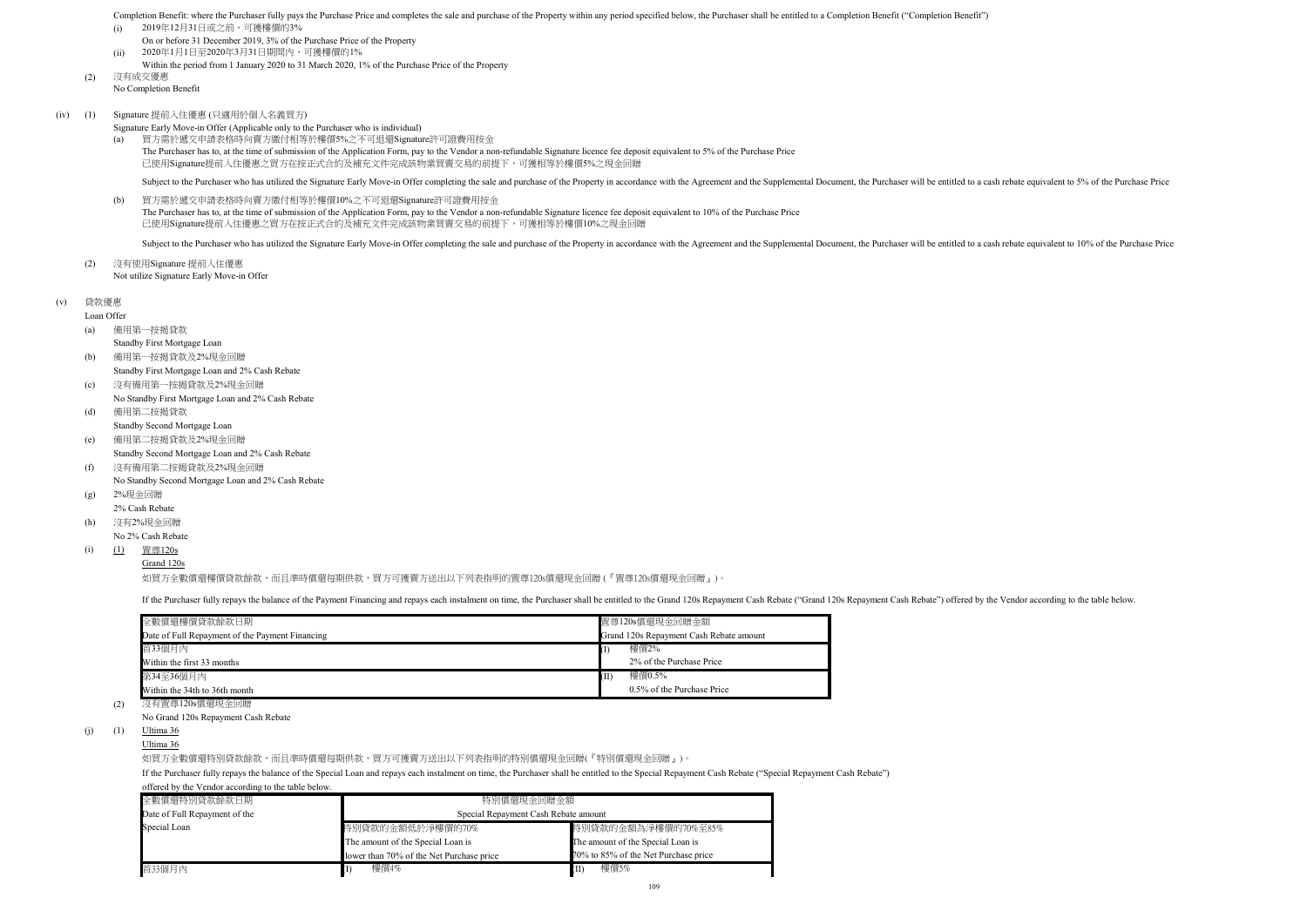

(2) 沒有特別償還現金回贈

No Special Repayment Cash Rebate

買方須就使用特別貸款支付以下不可退還的手續費。

The Purchaser shall pay the below non-refundable handling fee for utilization of the Special Loan.

| Within the first 33 months                                                                                      | 4\% of the Purchase Price |             | 5% of the Purchase Price  |
|-----------------------------------------------------------------------------------------------------------------|---------------------------|-------------|---------------------------|
| 第34至36個月內                                                                                                       | 樓價2%                      | <b>I</b> IV | 樓價2%                      |
| Within the 34th to 36th month                                                                                   | 2\% of the Purchase Price |             | 2\% of the Purchase Price |
| the contract of the contract of the contract of the contract of the contract of the contract of the contract of |                           |             |                           |

(k) 沒有使用貸款優惠 Not utilize Loan Offer

First 3 Years Warranty Offer

# (vii) 送贈傢俱優惠

Free Furniture Offer

| Handling fee amount | 2% of the Purchase Price                    | 3% of the Purchase Price                |
|---------------------|---------------------------------------------|-----------------------------------------|
| 手續費金額               | 樓價2%                                        | 樓價3%                                    |
|                     | is lower than 70% of the Net Purchase price | is 70% to 85% of the Net Purchase price |
|                     | The amount of the Special Loan              | The amount of the Special Loan          |
|                     | 特別貸款的金額低於淨樓價的70%                            | 特別貸款的金額為淨樓價的70%至85%                     |

(vi) 首3 年保修優惠

## **Tower 6** 第**6**座

|                                                        | 3/F & 4/F<br>3樓及4樓       |                       |              |                          | 5/F-12/F, 15/F-23/F &<br>25/F<br>5樓至12樓, 15樓至23樓<br>及25樓 |                |                          | 26/F<br>26樓              | 26/F & 27/F<br>26樓及27樓          | 27/F<br>27樓    |                          | 28/F & 29/F<br>28樓及29樓 |                                  |  |
|--------------------------------------------------------|--------------------------|-----------------------|--------------|--------------------------|----------------------------------------------------------|----------------|--------------------------|--------------------------|---------------------------------|----------------|--------------------------|------------------------|----------------------------------|--|
|                                                        | A<br>(Duplex)<br>(複式)    | B<br>(Duplex)<br>(複式) | $\mathsf{A}$ | B                        | $\mathsf{C}$                                             | D              | $\mathsf{A}$             | B                        | $\mathbf c$<br>(Duplex)<br>(複式) | $\mathbf{A}$   | B                        | A<br>(Duplex)<br>(複式)  | $\mathbf{C}$<br>(Duplex)<br>(複式) |  |
| <b>Cabinet</b><br>組合櫃                                  | $\overline{\phantom{a}}$ | $\sim$                | $\checkmark$ | $\checkmark$             | $\checkmark$                                             | $\checkmark$   | $\checkmark$             | $\checkmark$             | $\checkmark$                    | $\checkmark$   | $\checkmark$             | $\checkmark$           | $\checkmark$                     |  |
| <b>Bench</b><br>長櫈                                     | $\sim$                   | $\sim$                | $\checkmark$ | $\checkmark$             | $\checkmark$                                             | $\checkmark$   | ✓                        | $\checkmark$             | $\checkmark$                    | $\checkmark$   | $\checkmark$             | $\checkmark$           | $\checkmark$                     |  |
| <b>Cabinet with Specified Appliances</b><br>組合櫃及指定廚房家電 | $\checkmark$             | $\checkmark$          | $\checkmark$ | $\sim$                   | $\sim$                                                   | $\sim$         | $\checkmark$             | $\blacksquare$           | $\checkmark$                    | $\checkmark$   | ÷.                       | $\checkmark$           | $\checkmark$                     |  |
| Stool<br>矮櫈                                            | $\checkmark$             | $\checkmark$          | $\checkmark$ |                          | $\overline{\phantom{a}}$                                 | $\sim$         | $\checkmark$             | $\overline{\phantom{a}}$ | $\checkmark$                    | $\checkmark$   |                          | $\checkmark$           | $\checkmark$                     |  |
| <b>Sheer Curtain</b><br>窗紗                             | $\checkmark$             | $\checkmark$          | $\checkmark$ | $\checkmark$             | $\checkmark$                                             | $\checkmark$   | $\checkmark$             | $\checkmark$             | $\checkmark$                    | $\checkmark$   | $\checkmark$             | $\checkmark$           | $\checkmark$                     |  |
| <b>Blinds</b><br>百葉簾                                   | $\checkmark$             | $\sim$                | $\checkmark$ |                          | $\overline{\phantom{a}}$                                 | $\sim$         | $\checkmark$             | $\overline{\phantom{a}}$ | $\checkmark$                    | $\checkmark$   |                          | $\checkmark$           | $\checkmark$                     |  |
| <b>Chandelier</b><br>天花水晶燈                             | $\checkmark$             | $\checkmark$          | $\checkmark$ | $\sim$                   | $\sim$                                                   | $\sim$         | $\checkmark$             | $\overline{\phantom{a}}$ | $\checkmark$                    | $\checkmark$   | ÷.                       | $\checkmark$           | $\checkmark$                     |  |
| <b>BBQ Stove</b><br>燒烤爐                                | $\checkmark$             | $\checkmark$          | $\sim$       | $\blacksquare$           | $\sim$                                                   | $\sim$         | $\checkmark$             | $\overline{\phantom{a}}$ | $\checkmark$                    | $\sim$         | $\blacksquare$           | $\checkmark$           | $\checkmark$                     |  |
| <b>External TV</b><br>戶外電視                             | $\sim$                   | $\sim$                | $\sim$       | $\overline{\phantom{a}}$ | $\sim$                                                   | $\blacksquare$ | $\overline{\phantom{a}}$ | $\sim$                   | $\overline{\phantom{a}}$        | $\blacksquare$ | $\overline{\phantom{a}}$ | $\checkmark$           | $\checkmark$                     |  |

## **Tower 7** 第**7**座

| 5/F-12/F, 15/F-23/F &<br>$25/F-26/F$ | 27/F<br>27樓 | 27/F & 28/F<br>27樓及28樓 | 28/F & 29/F<br>28樓及29樓 | 29/F<br>29樓 | 30/F & 31/F<br>30樓及31樓 |
|--------------------------------------|-------------|------------------------|------------------------|-------------|------------------------|
| 5樓至12樓, 15樓至23樓<br>及25樓至26樓          |             |                        |                        |             |                        |
|                                      |             |                        |                        |             |                        |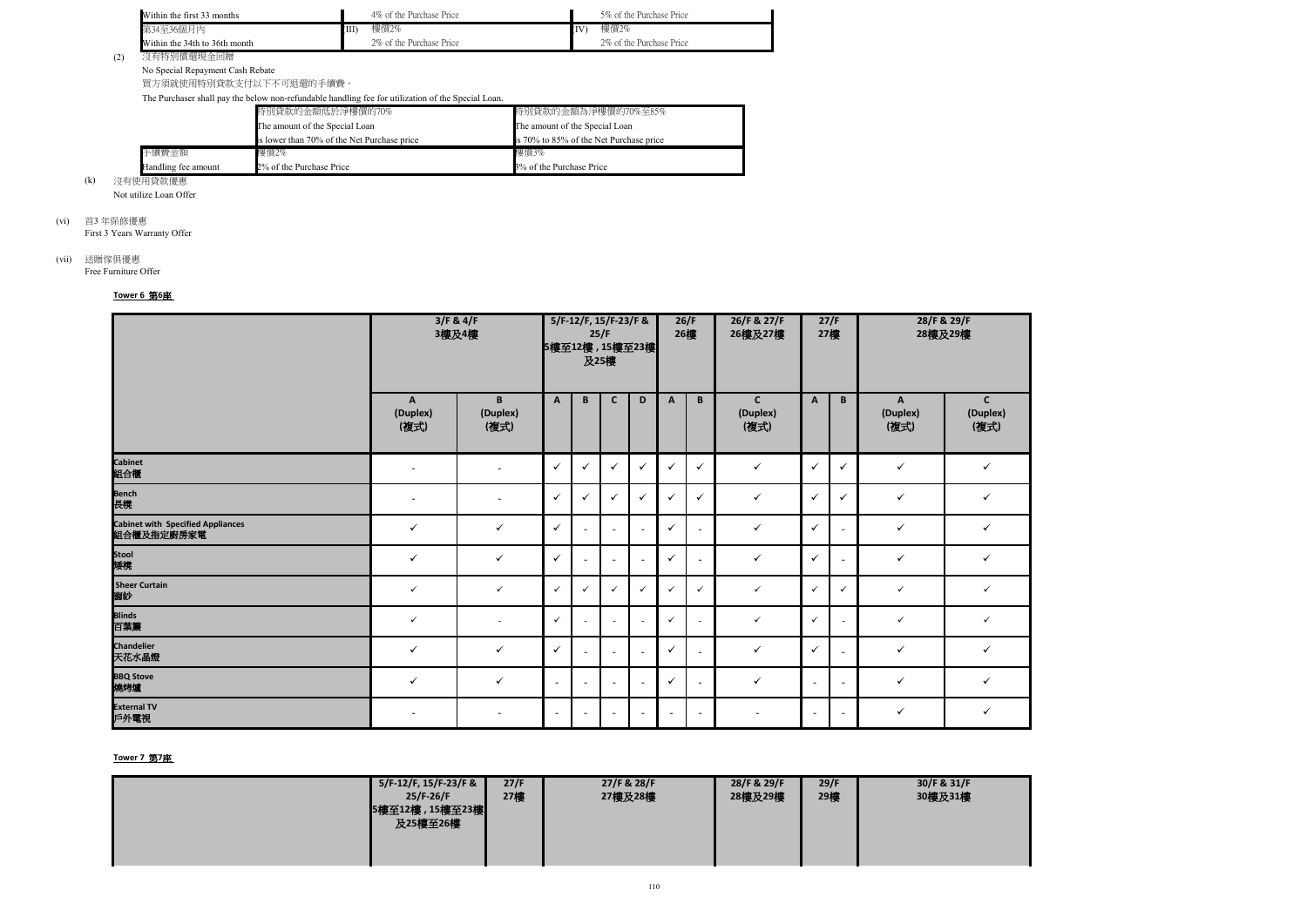|                                                 | $\mathbf{A}$             | B                        | C                        | D                        | A                        | B                        | $\mathbf c$<br>(Duplex)<br>(複式) | D<br>(Duplex)<br>(複式) | A<br>(Duplex)<br>(複式) | $\mathsf{C}$             | D                        | $\mathbf{A}$<br>(Duplex)<br>(複式) | $\mathsf{C}$<br>(Duplex)<br>(複式) |
|-------------------------------------------------|--------------------------|--------------------------|--------------------------|--------------------------|--------------------------|--------------------------|---------------------------------|-----------------------|-----------------------|--------------------------|--------------------------|----------------------------------|----------------------------------|
| Cabinet<br>組合 <mark>櫃</mark>                    | $\checkmark$             | $\checkmark$             | ✓                        | $\checkmark$             | $\checkmark$             | $\checkmark$             | $\checkmark$                    | $\checkmark$          | $\checkmark$          | $\checkmark$             | $\checkmark$             | $\checkmark$                     | $\checkmark$                     |
| ——<br>Bench<br>長櫈                               | $\checkmark$             | $\checkmark$             | $\checkmark$             | $\checkmark$             | $\checkmark$             | $\checkmark$             | $\checkmark$                    | $\checkmark$          | $\checkmark$          | $\checkmark$             | $\checkmark$             | $\checkmark$                     | $\checkmark$                     |
| Cabinet with Specified Appliances<br>組合櫃及指定廚房家電 | $\overline{\phantom{a}}$ | $\sim$                   | $\checkmark$             | $\checkmark$             |                          | $\overline{\phantom{a}}$ | $\checkmark$                    | $\checkmark$          | $\checkmark$          | $\overline{\phantom{a}}$ | $\overline{\phantom{a}}$ | $\checkmark$                     | $\checkmark$                     |
| ——<br>Stool<br>矮櫈                               | $\overline{\phantom{a}}$ | $\overline{\phantom{a}}$ | $\checkmark$             | $\checkmark$             |                          | $\overline{\phantom{a}}$ | $\checkmark$                    | $\checkmark$          | $\checkmark$          | $\sim$                   | $\overline{\phantom{a}}$ | $\checkmark$                     | $\checkmark$                     |
|                                                 | $\checkmark$             | ╰                        |                          | $\checkmark$             | v                        | $\checkmark$             | $\checkmark$                    | $\checkmark$          | $\checkmark$          | $\checkmark$             | ✓                        | $\checkmark$                     | $\checkmark$                     |
| Sheer Curtain<br>窗紗<br>Blinds<br>百葉簾            | $\overline{\phantom{a}}$ | $\overline{\phantom{a}}$ | $\sim$                   | $\sim$                   | $\overline{\phantom{a}}$ | $\sim$                   | $\checkmark$                    | $\checkmark$          | $\checkmark$          | $\sim$                   | $\overline{\phantom{a}}$ | $\checkmark$                     | $\checkmark$                     |
| Chandelier<br>天花水晶燈                             | $\overline{\phantom{a}}$ | $\sim$                   | $\overline{a}$           | $\overline{\phantom{a}}$ | $\sim$                   | $\sim$                   | $\checkmark$                    | $\checkmark$          | $\checkmark$          | $\sim$                   | $\sim$                   | $\checkmark$                     | $\checkmark$                     |
| BBQ Stove<br>燒烤爐                                | $\overline{\phantom{a}}$ | $\sim$                   | $\overline{\phantom{a}}$ | $\sim$                   | $\overline{\phantom{a}}$ | $\sim$                   | $\checkmark$                    | $\checkmark$          | $\checkmark$          | $\sim$                   | $\sim$                   | $\checkmark$                     | $\checkmark$                     |
| _______________<br>External TV<br>戶外電視          | $\overline{\phantom{a}}$ | $\overline{\phantom{a}}$ | $\overline{\phantom{a}}$ | $\overline{\phantom{a}}$ |                          | $\sim$                   |                                 |                       |                       | $\overline{\phantom{a}}$ | $\sim$                   | $\checkmark$                     | $\checkmark$                     |

|                                                        |              | 5/F<br>5樓      |                          | 6/F-12/F, 15/F-23/F &<br>$25/F-27/F$<br>6樓至12樓, 15樓至23樓<br>及25樓至27樓 |              |              |                       | 28/F & 29/F<br>28樓及29樓          | 30/F & 31/F<br>30樓及31樓 |                       |                                  |
|--------------------------------------------------------|--------------|----------------|--------------------------|---------------------------------------------------------------------|--------------|--------------|-----------------------|---------------------------------|------------------------|-----------------------|----------------------------------|
|                                                        | $\mathbf{A}$ | $\, {\bf B}$   | A                        | B                                                                   | $\mathbf c$  | D            | A<br>(Duplex)<br>(複式) | $\mathbf c$<br>(Duplex)<br>(複式) | D<br>(Duplex)<br>(複式)  | A<br>(Duplex)<br>(複式) | $\mathsf{C}$<br>(Duplex)<br>(複式) |
| <b>Cabinet</b><br>組合櫃                                  | $\checkmark$ | $\checkmark$   | $\checkmark$             | $\checkmark$                                                        | $\checkmark$ | $\checkmark$ | $\checkmark$          | $\checkmark$                    | $\checkmark$           | $\checkmark$          | $\checkmark$                     |
| <b>Bench</b><br>長櫈                                     | $\checkmark$ | $\checkmark$   | $\checkmark$             | $\checkmark$                                                        | $\checkmark$ | $\checkmark$ | $\checkmark$          | $\checkmark$                    | $\checkmark$           | $\checkmark$          | $\checkmark$                     |
| <b>Cabinet with Specified Appliances</b><br>組合櫃及指定廚房家電 | $\sim$       | $\blacksquare$ | $\sim$                   | $\sim$                                                              | $\sim$       | $\checkmark$ | $\checkmark$          | $\checkmark$                    | $\checkmark$           | $\checkmark$          | ✓                                |
| Stool<br>矮櫈                                            | $\sim$       | $\blacksquare$ | $\blacksquare$           | $\overline{\phantom{a}}$                                            | $\sim$       | $\checkmark$ | $\checkmark$          | $\checkmark$                    | $\checkmark$           | $\checkmark$          | $\checkmark$                     |
| <b>Sheer Curtain</b><br>窗紗                             | $\checkmark$ | $\checkmark$   | $\checkmark$             | $\checkmark$                                                        | $\checkmark$ | $\checkmark$ | $\checkmark$          | $\checkmark$                    | $\checkmark$           | $\checkmark$          | $\checkmark$                     |
| <b>Blinds</b><br>百葉簾                                   | $\sim$       | $\sim$         | $\blacksquare$           | $\sim$                                                              | $\checkmark$ | $\sim$       | $\checkmark$          | $\checkmark$                    | $\checkmark$           | $\checkmark$          | $\checkmark$                     |
| <b>Chandelier</b><br>天花水晶燈                             | $\sim$       | $\sim$         | $\overline{\phantom{a}}$ | $\sim$                                                              | $\sim$       | $\sim$       | $\checkmark$          | $\checkmark$                    | $\checkmark$           | $\checkmark$          | $\checkmark$                     |
| <b>BBQ Stove</b><br>燒烤爐                                | ÷.           | $\sim$         | $\sim$                   | $\sim$                                                              | $\sim$       | $\sim$       | $\checkmark$          | $\checkmark$                    | $\checkmark$           | $\checkmark$          | $\checkmark$                     |
| <b>External TV</b><br>戶外電視                             | $\sim$       | $\sim$         | $\sim$                   | $\overline{\phantom{a}}$                                            | $\sim$       | $\sim$       | $\checkmark$          | $\sim$                          | $\sim$                 | $\checkmark$          | $\checkmark$                     |

## **Tower 8** 第**8**座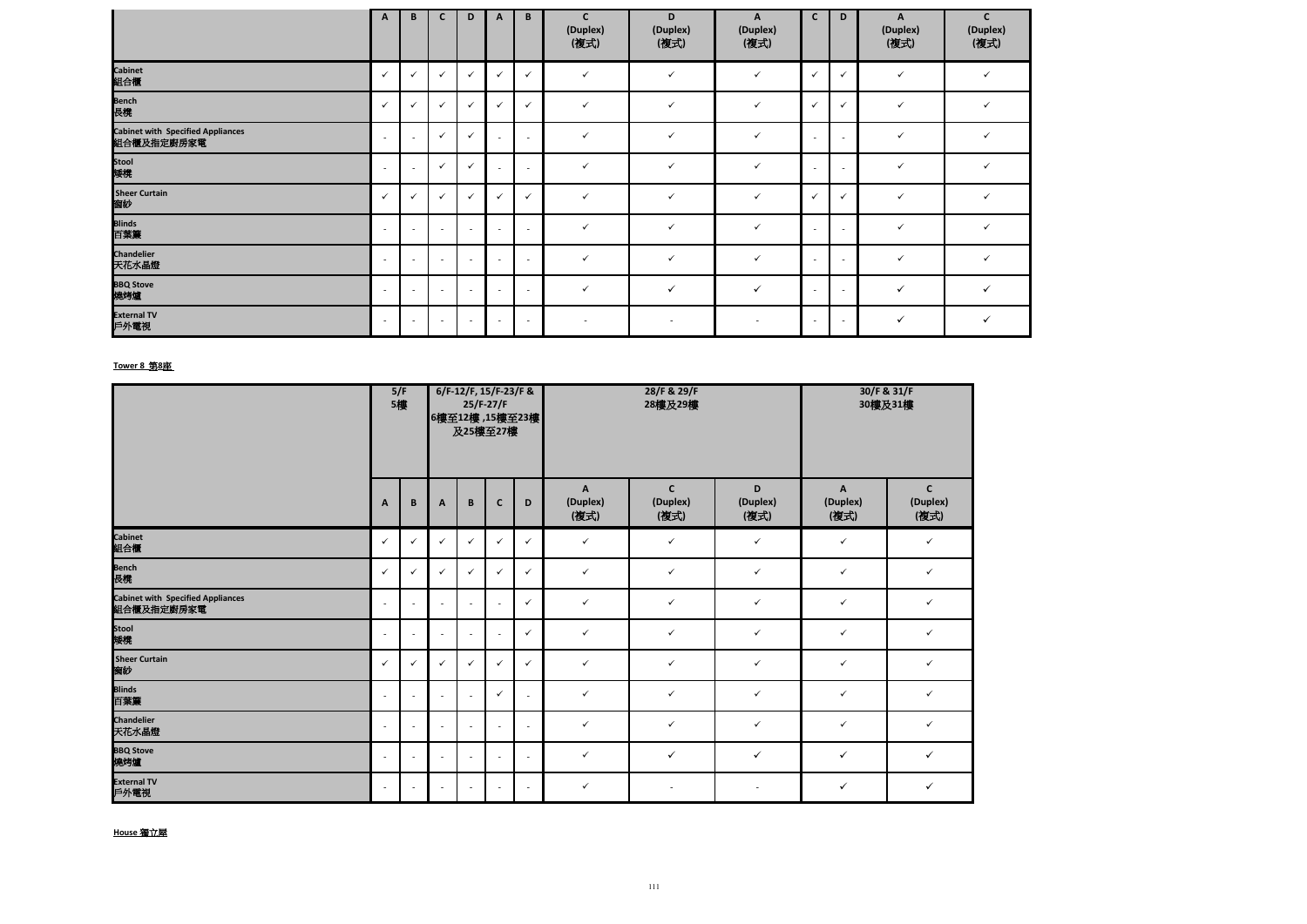**Applicable only to Flat A on 9/F of Tower 6**

|                     | House 1<br>1號獨立屋 | House 2<br>2號獨立屋 | House 8<br>8號獨立屋 | House 3 & 5-7<br>3號及5至7獨立屋 |
|---------------------|------------------|------------------|------------------|----------------------------|
| Stool<br>矮櫈         |                  |                  |                  |                            |
| Sheer Curtain<br>窗紗 |                  |                  |                  |                            |
| Blinds<br>百葉簾       |                  |                  |                  |                            |
| Chandelier<br>天花水晶燈 |                  |                  |                  |                            |
| BBQ Stove<br>燒烤爐    |                  |                  |                  |                            |

### **(a)** 只適用於第6座9樓A室

| Location 位置                               | Furniture and Chattels 傢俱和物件                |
|-------------------------------------------|---------------------------------------------|
| Private L <mark>i</mark> ft Lobby 私人升降機大堂 | Floor Cabinet 地櫃                            |
|                                           | Shoe Cabinet 鞋櫃                             |
|                                           | Bench 長凳                                    |
| Dining Room 飯廳                            | Dining Table 餐桌                             |
|                                           | Dining Chair 餐椅                             |
|                                           | Cabinet with Specified Appliance 組合櫃及指定廚房家電 |
|                                           | Pendant Light 吊燈                            |
|                                           | Work Bench 工作檯                              |
|                                           | Shelving Unit 層架組合                          |
|                                           | Side Table 角几                               |
|                                           | Curtain 窗簾                                  |
| Living Room 客廳                            | Sofa 梳化                                     |
|                                           | Coffee Table 茶几                             |
|                                           | Side Table 角几                               |
|                                           | Side Chair 椅子                               |
|                                           | Pendant Light 吊燈                            |
|                                           | Floor Lamp 座地燈                              |
|                                           | Rug 地毯                                      |
|                                           | Curtain 窗簾                                  |
| Utility Room 工作間                          | Single Bed with Cabinet 單人床連櫃               |
| Master Bedroom 主人睡房                       | Dressing Table 梳妝檯                          |
|                                           | Bedside Table 床頭櫃                           |
|                                           | Double Bed with Mattress 雙人床連床褥             |
|                                           | Table Lamp 座檯燈                              |
|                                           | Stool 凳子                                    |
|                                           | Floor Lamp座地燈                               |
|                                           | Coffee Table 茶几                             |
|                                           | Side Table 角几                               |
|                                           | Side Chair 椅子                               |
|                                           | Sofa 梳化                                     |
|                                           | Bench 長凳                                    |
|                                           | Wardrobe 衣櫃                                 |
|                                           | Rug 地毯                                      |
|                                           | Curtain 窗簾                                  |
| Bedroom 2 睡房2                             | Study Desk 書檯                               |
|                                           | Shelving Unit 層架組合                          |
|                                           | Floor Lamp座地燈                               |
|                                           | Chair 椅子                                    |
|                                           | Table Lamp 座檯燈                              |
|                                           | Curtain 窗簾                                  |
| Bedroom 3 睡房 3                            | Single Bed with Mattress 單人床連床褥             |
|                                           | Chair 椅子                                    |
|                                           | Wardrobe with Study Desk 衣櫃連書檯              |
|                                           | Curtain 窗簾                                  |
| Bedroom 4 睡房 4                            | Double Bed with Mattress 雙人床連床褥             |
|                                           | Wardrobe with desk 衣櫃連書檯                    |
|                                           | Bedside Table 床頭櫃                           |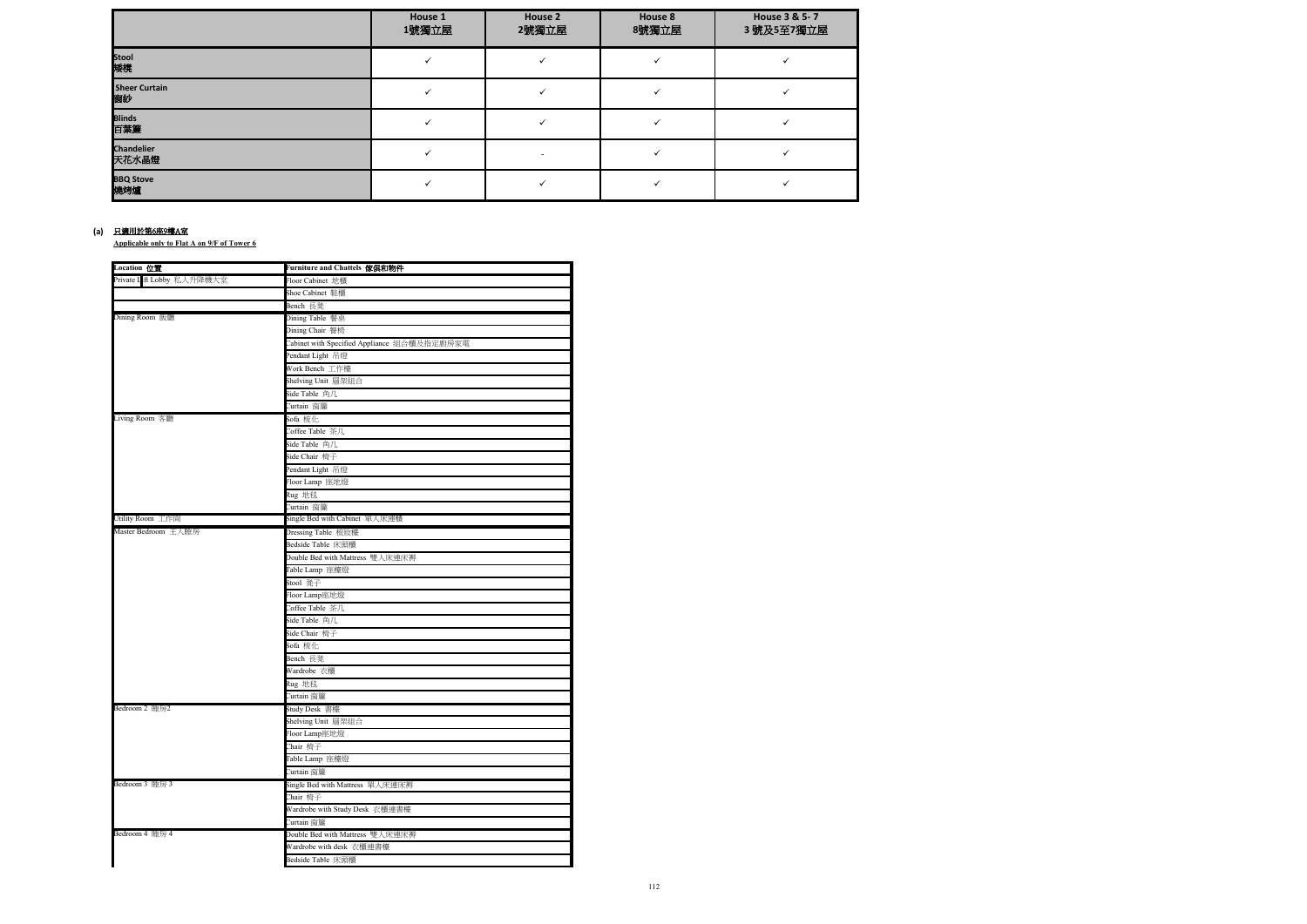**Applicable only to Flat D on 9/F of Tower 6**

**Applicable only to Flat D on 5/F of Tower 6**

#### **(b)** 只適用於第6座9樓D室

**Applicable only to Flat C on 7/F of Tower 7**

|                      | Stool 凳子       |
|----------------------|----------------|
|                      | Table Lamp 座檯燈 |
|                      | Curtain 窗簾     |
| Master Bathroom 主人浴室 | Stool 凳子       |

#### **(c)** 只適用於第6座5樓D室

| Location 位置                | Furniture and Chattels 傢俱和物件    |
|----------------------------|---------------------------------|
| Private Lift Lobby 私人升降機大堂 | Cabinet 組合櫃                     |
|                            | Bench 長凳                        |
| Dining Room 飯廳             | Sofa 梳化                         |
|                            | Coffee Table 茶几                 |
|                            | Side Table 角几                   |
|                            | Table Lamp 座檯燈                  |
|                            | TV Bench 電視几                    |
|                            | Rug 地毯                          |
| Living Room 客廳             | Cabinet 櫃                       |
|                            | Dining Table 餐桌                 |
|                            | Dining Chair 餐椅                 |
|                            | Pendant Light 吊燈                |
|                            | Table Lamp 座檯燈                  |
|                            | Curtain 窗簾                      |
| Master Bedroom 主人睡房        | Wardrobe 衣櫃                     |
|                            | Bedside Table 床頭櫃               |
|                            | Double Bed with Mattress 雙人床連床褥 |
|                            | Table Lamp 座檯燈                  |
|                            | Rug 地毯                          |
|                            | Pendant Light 吊燈                |
|                            | Curtain 窗簾                      |
| Bedroom 2 睡房2              | Wardrobe 衣櫃                     |
|                            | Single Bed with Mattress 單人床連床褥 |
|                            | Stool 凳子                        |
|                            | Table Lamp 座檯燈                  |
|                            | Curtain 窗簾                      |

### **(d)** 只適用於第7座7樓C室

| Location 位置                | Furniture and Chattels 傢俱和物件                          |
|----------------------------|-------------------------------------------------------|
| Private Lift Lobby 私人升降機大堂 | Cabinet 組合櫃                                           |
|                            | Bench 長凳                                              |
| Dining Room 飯廳             | Sofa 梳化                                               |
|                            | Coffee Table 茶几                                       |
|                            | Side Table 角几                                         |
|                            | Shelving Unit 層架組合                                    |
|                            | Rug 地毯                                                |
| Living Room 客廳             | Dining Table 餐桌                                       |
|                            | Dining Chair 餐椅                                       |
|                            | Cabinet 櫃                                             |
|                            | Pendant Light 吊燈                                      |
|                            | Rug 地毯                                                |
|                            | Curtain 窗簾                                            |
| Utility Room 工作間           | Single Bed 單人床                                        |
| Master Bedroom 主人睡房        | Wardrobe 衣櫃                                           |
|                            | Double Bed with Mattress and Bedside Table 雙人床連床褥及床頭櫃 |
|                            | Stool 凳子                                              |
|                            | Table Lamp 座檯燈                                        |
|                            | Rug 地毯                                                |
|                            | Curtain 窗簾                                            |
| Bedroom 2 睡房2              | Single Bed with Mattress 單人床連床褥                       |
|                            | Wardrobe 衣櫃                                           |
|                            | Rug 地毯                                                |
|                            | Curtain 窗簾                                            |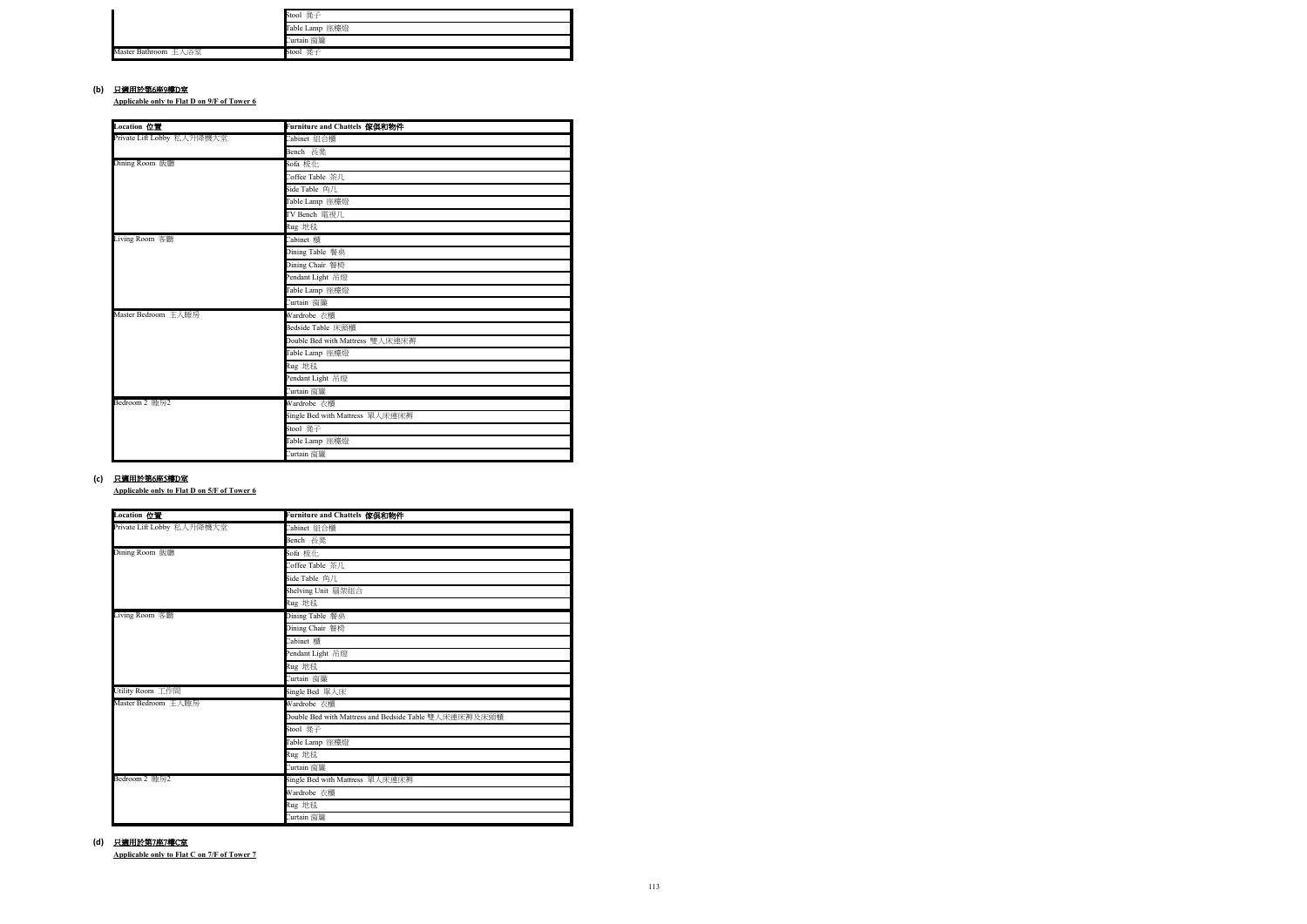**Applicable only to Flat C on 6/F of Tower 7**

### **(e)** 只適用於第7座6樓C室

| Location 位置                | Furniture and Chattels 傢俱和物件                |
|----------------------------|---------------------------------------------|
| Private Lift Lobby 私人升降機大堂 | Bench 長凳                                    |
|                            | Cabinet 櫃                                   |
| Dining Room 飯廳             | Dining Table 餐桌                             |
|                            | Dining Chair 餐椅                             |
|                            | Pendant Light 吊燈                            |
|                            | Cabinet 組合櫃                                 |
|                            | Cabinet with Specified Appliance 組合櫃及指定廚房家電 |
| Living Room 客廳             | Sofa 梳化                                     |
|                            | Coffee Table 茶几                             |
|                            | Side Table 角几                               |
|                            | Side Chair 椅子                               |
|                            | Footstool 腳凳                                |
|                            | Table Lamp 座檯燈                              |
|                            | Cabinet 櫃                                   |
|                            | Rug 地毯                                      |
|                            | Curtain 窗簾                                  |
| Utility Room 工作間           | Single Bed 單人床                              |
| Master Bedroom 主人睡房        | Wardrobe 衣櫃                                 |
|                            | Bedside Table 床頭櫃                           |
|                            | Double Bed with Mattress 雙人床連床褥             |
|                            | Chair 椅子                                    |
|                            | Table Lamp 座檯燈                              |
|                            | Dressing Table 梳妝檯                          |
|                            | Rug 地毯                                      |
|                            | Curtain 窗簾                                  |
|                            | Hat and Coat Stand 衣帽架                      |
| Bedroom 2 睡房2              | Study Desk 書檯                               |
|                            | Chair 椅子                                    |
|                            | Side Table 角几                               |
|                            | Shelf 書架                                    |
|                            | Curtain 窗簾                                  |
| Bedroom 3 睡房 3             | Single Bed with Mattress 單人床連床褥             |
|                            | Wardrobe with Bedside Table 衣櫃連床頭櫃          |
|                            | Curtain 窗簾                                  |
| Bedroom 4 睡房 4             | Double Bed with Mattress 雙人床連床褥             |
|                            | Wardrobe 衣櫃                                 |
|                            | Bedside Table 床頭櫃                           |
|                            | Curtain 窗簾                                  |
| Master Bathroom 主人浴室       | Stool 凳子                                    |

| Location 位置                | Furniture and Chattels 傢俱和物件                |
|----------------------------|---------------------------------------------|
| Private Lift Lobby 私人升降機大堂 | Bench 長凳                                    |
|                            | Cabinet 櫃                                   |
| Dining Room 飯廳             | Dining Table 餐桌                             |
|                            | Dining Chair 餐椅                             |
|                            | Pendant Light 吊燈                            |
|                            | Cabinet with Specified Appliance 組合櫃及指定廚房家電 |
| Living Room 客廳             | Sofa 梳化                                     |
|                            | Coffee Table 茶几                             |
|                            | Side Table 角几                               |
|                            | Side Chair 椅子                               |
|                            | Cabinet 櫃                                   |
|                            | Rug 地毯                                      |
|                            | Curtain 窗簾                                  |
| Utility Room 工作間           | Single Bed 單人床                              |
|                            | Cabinet 櫃                                   |
| Master Bedroom 主人睡房        | Wardrobe 衣櫃                                 |
|                            | Bedside Table 床頭櫃                           |
|                            | Double Bed with Mattress 雙人床連床褥             |
|                            | Cabinet 櫃                                   |
|                            | Fable Lamp 座檯燈                              |
|                            | Rug 地毯                                      |
|                            | Curtain 窗簾                                  |
| Bedroom 2 睡房2              | Study Desk 書檯                               |
|                            | Chair 椅子                                    |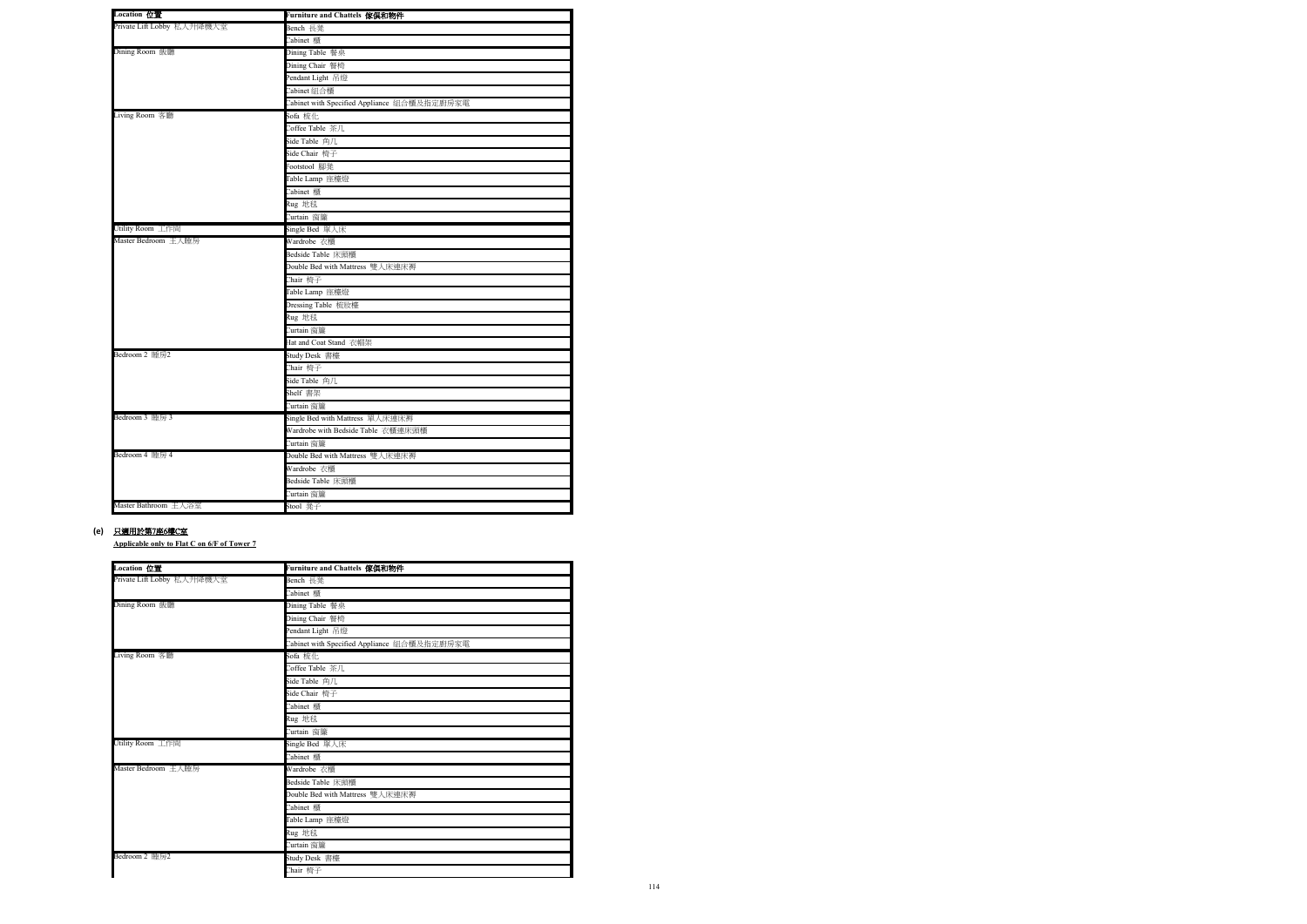**Applicable only to Flat D on 12/F of Tower 7**

**Applicable only to Flat D on 7/F of Tower 7**

### **(f)** 只適用於第7座12樓D室

|                      | Shelf 書架                        |
|----------------------|---------------------------------|
|                      | Curtain 窗簾                      |
| Bedroom 3 睡房 3       | Single Bed with Mattress 單人床連床褥 |
|                      | Wardrobe 衣櫃                     |
|                      | Curtain 窗簾                      |
| Bedroom 4 睡房 4       | Double Bed with Mattress 雙人床連床褥 |
|                      | Wardrobe 衣櫃                     |
|                      | Bedside Table 床頭櫃               |
|                      | Desk 檯子                         |
|                      | Chair 椅子                        |
|                      | Rug 地毯                          |
|                      | Pendant Light 吊燈                |
|                      | Curtain 窗簾                      |
| Master Bathroom 主人浴室 | Stool 凳子                        |

### **(g)** 只適用於第7座7樓D室

| Location 位置                | Furniture and Chattels 傢俱和物件    |
|----------------------------|---------------------------------|
| Private Lift Lobby 私人升降機大堂 | Gold 3-layer Side Table 三層金色茶几  |
|                            | Shoe Cabinet 鞋櫃                 |
| Dining Room 飯廳             | Dining Table 餐桌                 |
|                            | Dining Chair 餐椅                 |
|                            | Chandelier 天花水晶燈                |
| Living Room 客廳             | Sofa 梳化                         |
|                            | Marble Coffee Table 雲石茶几        |
|                            | TV Console 電視機地櫃                |
|                            | Gold Tray Table 金色坐地架           |
|                            | Chandelier 天花水晶燈                |
|                            | Side Table 角几                   |
|                            | Gold Small Cabinet 金色小櫃         |
|                            | Rug 地毯                          |
|                            | Curtain 窗簾                      |
| Master Bedroom 主人睡房        | Double Bed with Mattress 雙人床連床褥 |
|                            | Wall Lamp 床頭壁燈                  |
|                            | Bedside Table 床頭櫃               |
|                            | Wardrobe 衣櫃                     |
|                            | Cabinet 櫃                       |
|                            | Curtain 窗簾                      |
| Bedroom 2 睡房2              | Study Desk 書檯                   |
|                            | Chair 椅子                        |
|                            | Bookcase 書櫃                     |
|                            | Pendant Light 吊燈                |
|                            | Curtain 窗簾                      |
| Bedroom 3 睡房3              | Single Bed with Mattress 單人床連床褥 |
|                            | Wardrobe衣櫃                      |
|                            | Rug 地毯                          |
|                            | Curtain 窗簾                      |
| Bedroom 4 睡房 4             | Double Bed with Mattress 雙人床連床褥 |
|                            | Bedside Table床頭櫃                |
|                            | Wall Lamp床頭壁燈                   |
|                            | Wardrobe 衣櫃                     |
|                            | Curtain 窗簾                      |
| Utility Room 工作間           | Bed 床                           |

| Location 位置                | Furniture and Chattels 傢俱和物件                |
|----------------------------|---------------------------------------------|
| Private Lift Lobby 私人升降機大堂 | Floor Cabinet 地櫃                            |
|                            | Pendant Light 吊燈                            |
| Dining Room 飯廳             | Dining Table 餐桌                             |
|                            | Dining Chair 餐椅                             |
|                            | Cabinet with Specified Appliance 組合櫃及指定廚房家電 |
|                            | Pendant Light 吊燈                            |
| Living Room 客廳             | Sofa 梳化                                     |
|                            | Dining Table 餐桌                             |
|                            | Dining Chair 餐椅                             |
|                            | Coffee Table 茶几                             |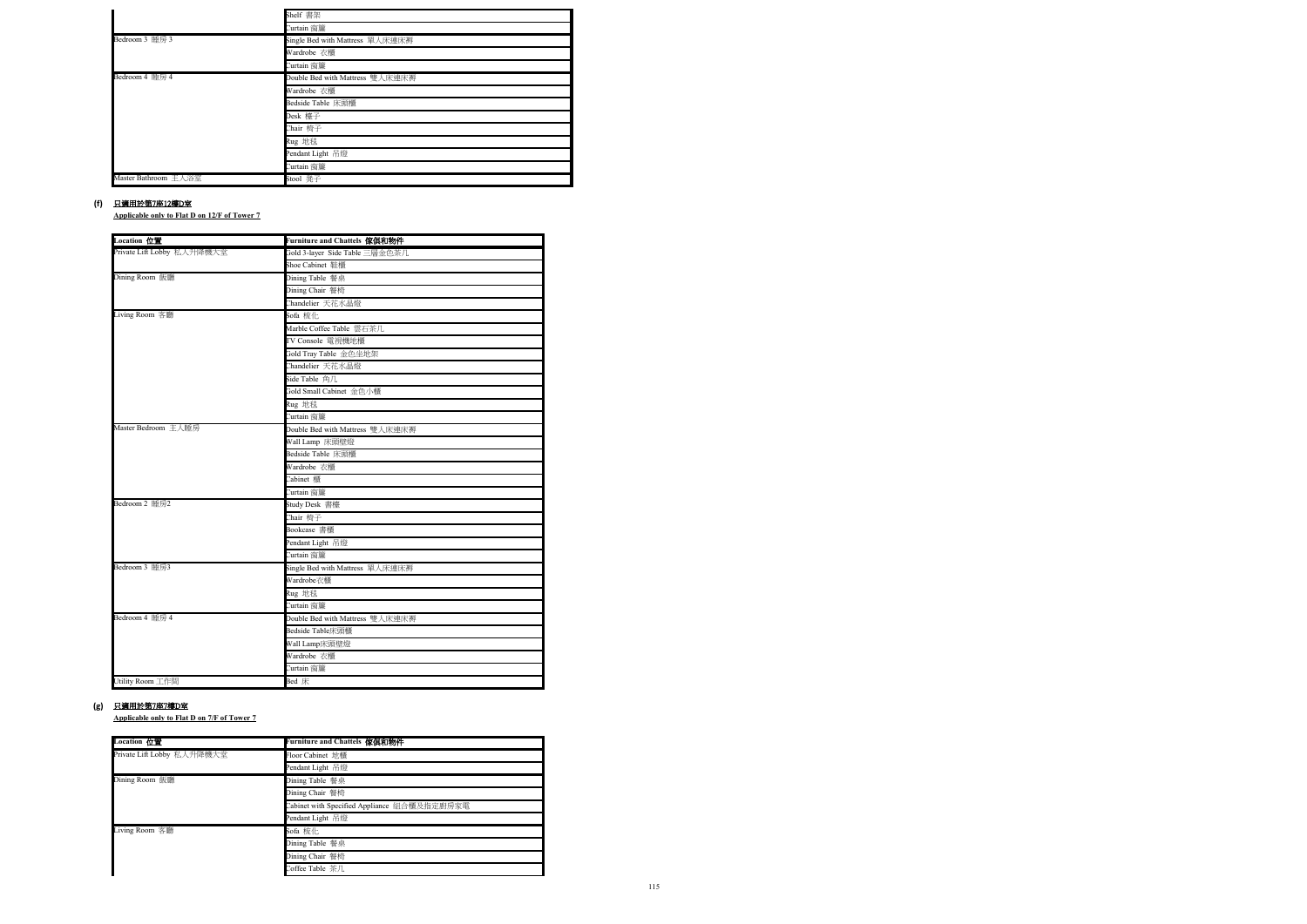**Applicable only to Flat B on 6/F of Tower 8**

**Applicable only to Flat D on 9/F of Tower 8**

## **(h)** 只適用於第8座6樓B室

|                     | Side Table 角几                   |
|---------------------|---------------------------------|
|                     | Side Chair 椅子                   |
|                     | Pendant Light 吊燈                |
|                     | Table Lamp 座檯燈                  |
|                     | Floor Lamp 座地燈                  |
|                     | Rug 地毯                          |
|                     | Curtain 窗簾                      |
| Utility Room 工作間    | Single Bed 單人床                  |
| Master Bedroom 主人睡房 | Shelving Unit 層架組合              |
|                     | Bedside Table 床頭櫃               |
|                     | Double Bed with Mattress 雙人床連床褥 |
|                     | Table Lamp 座檯燈                  |
|                     | Curtain 窗簾                      |
| Bedroom 2 睡房2       | Wardrobe 衣櫃                     |
|                     | Dressing Table 梳妝檯              |
|                     | Chair 椅子                        |
|                     | Table Lamp 座檯燈                  |
|                     | Curtain 窗簾                      |
| Bedroom 3 睡房 3      | Single Bed with Mattress 單人床連床褥 |
|                     | Bedside Table 床頭櫃               |
|                     | Wardrobe 衣櫃                     |
|                     | Curtain 窗簾                      |
| Bedroom 4 睡房 4      | Double Bed with Mattress 雙人床連床褥 |
|                     | Wardrobe 衣櫃                     |
|                     | Bedside Table 床頭櫃               |
|                     | Table Lamp 座檯燈                  |
|                     | Curtain 窗簾                      |

### **(i)** 只適用於第8座9樓D室

| <b>Location</b> 位置         | Furniture and Chattels 傢俱和物件    |
|----------------------------|---------------------------------|
| Private Lift Lobby 私人升降機大堂 | Bench 長凳                        |
|                            | Shoe Cabinet 鞋櫃                 |
| Dining Room 飯廳             | Dining Table 餐桌                 |
|                            | Dining Chair 餐椅                 |
|                            | Pendant Light 吊燈                |
|                            | Cabinet 櫃                       |
| Living Room 客廳             | Sofa 梳化                         |
|                            | Coffee Table 茶几                 |
|                            | Side Table 角几                   |
|                            | Stool 凳子                        |
|                            | Cabinet 櫃                       |
|                            | Table Lamp 座檯燈                  |
|                            | Floor Lamp 座地燈                  |
|                            | Rug 地毯                          |
|                            | Curtain 窗簾                      |
| Master Bedroom 主人睡房        | Wardrobe 衣櫃                     |
|                            | Bedside Table 床頭櫃               |
|                            | Double Bed with Mattress 雙人床連床褥 |
|                            | Table Lamp 座檯燈                  |
|                            | Rug 地毯                          |
|                            | Curtain 窗簾                      |
| Bedroom 2 睡房2              | Double Bed with Mattress 雙人床連床褥 |
|                            | Wardrobe 衣櫃                     |
|                            | Table Lamp 座檯燈                  |
|                            | Curtain 窗簾                      |

| Location 位置                | Furnitule and Chattels 傢俱和物件                |
|----------------------------|---------------------------------------------|
| Private Lift Lobby 私人升降機大堂 | Bench 長凳                                    |
|                            | Cabinet 櫃                                   |
| Dining Room 飯廳             | Dining Table 餐桌                             |
|                            | Dining Chair 餐椅                             |
|                            | Rug 地毯                                      |
|                            | Cabinet with Specified Appliance 組合櫃及指定廚房家電 |
| Living Room 客廳             | Sofa 梳化                                     |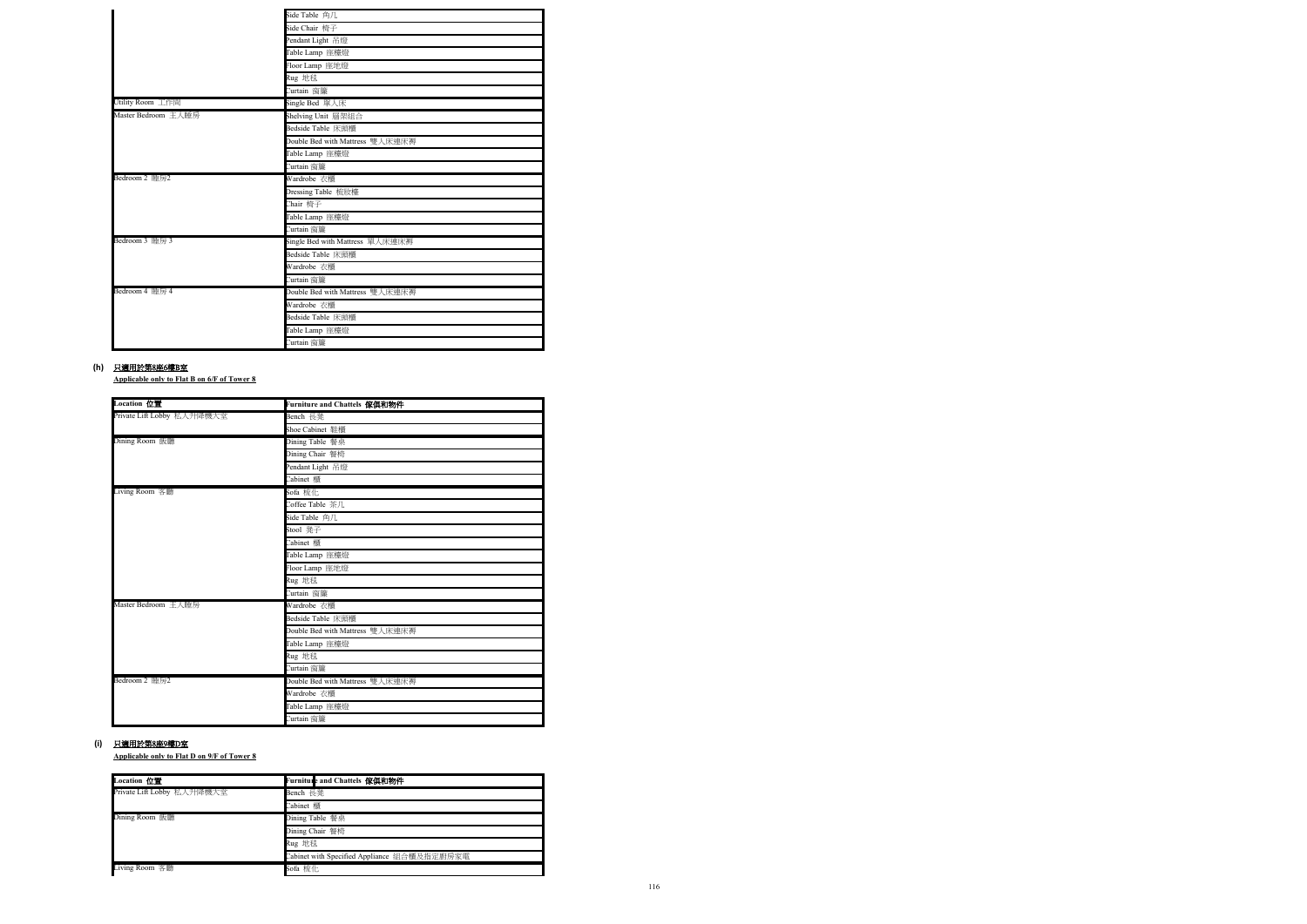### (viii) 停車位優惠

- (a) 可優先認購該期數或其他期數內的一個停車位
- A priority to purchase one car parking space of the Phase or other Phase
- (b) 可優先認購該期數或其他期數內的兩個停車位 A priority to purchase two car parking spaces of the Phase or other Phase
- (c) 可優先認購該期數的一個停車位
- A priority to purchase one car parking space of the Phase
- (d) 可優先認購該期數的最多兩個停車位
- A priority to purchase up to a maximum of two car parking spaces of the Phase
- (e) 可優先認購該期數的一個停車位;或可享有獲許可使用該期數或其他期數內的一個賣方不時編配的停車位的選擇權
- A priority to purchase one car parking space of the Phase; or will be granted an option to take a licence of one car parking space in the Phase or other Phase as the Vendor may allocate from time to time (f) 可優先認購該期數的兩個停車位;或可享有獲許可使用該期數或其他期數內的兩個賣方不時編配的停車位的選擇權
- A priority to purchase two car parking spaces of the Phase; or will be granted an option to take a licence of two car parking spaces in the Phase or other Phase as the Vendor may allocate from time to time

Offer of Car Parking Space(s)

#### (ix) 提前成交現金回贈: 買方於正式合約(如適用,包括修改後的正式合約)訂明的成交日之前繳付樓價全數及完成該物業的買賣交易,可獲賣方送出提前成交現金回贈(『提前成交現金回贈』)

(x) 提前成交現金回贈: 買方於正式合約(如適用,包括修改後的正式合約)訂明的成交日之前繳付樓價全數及完成該物業的買賣交易,可獲賣方送出提前成交現金回贈(『提前成交現金回贈』)

- (i) Within 90 days after the date of signing of the preliminary agreement for sale and purchase, 6% of the Purchase Price of the Property
- (ii) Within the period from 91 days to 240 days after the date of signing of the preliminary agreement for sale and purchase, 4% of the Purchase Price of the Property
- (iii) Within the period from 241 days to 390 days after the date of signing of the preliminary agreement for sale and purchase, 3% of the Purchase Price of the Property
- (iv) Within the period from 391 days to 540 days after the date of signing of the preliminary agreement for sale and purchase, 1.5% of the Purchase Price of the Property
- (v) Within the period from 541 days to 600 days after the date of signing of the preliminary agreement for sale and purchase, 0.5% of the Purchase Price of the Property

Early Completion Cash Rebate: Where the Purchaser fully pays the Purchase Price and completes the sale and purchase of the Property in advance of the date of completion specified in the Agreement (if applicable, including ("Early Completion Cash Rebate") offered by the Vendor

- (i) 簽署臨時買賣合約的日期後90日期間內,可獲樓價的6%
- (ii) 簽署臨時買賣合約的日期後91日至240日期間內,可獲樓價的4%
- (iii) 簽署臨時買賣合約的日期後241日至390日期間內,可獲樓價的3%
- $(iv)$ 簽署臨時買賣合約的日期後391日至540日期間內,可獲樓價的1.5%
- (v) 簽署臨時買賣合約的日期後541日至600日期間內,可獲樓價的0.5%

|                      | Coffee Table 茶几                 |
|----------------------|---------------------------------|
|                      | Side Table 角几                   |
|                      | Side Chair 椅子                   |
|                      | Cabinet 櫃                       |
|                      | Rug 地毯                          |
|                      | Dining Table 餐桌                 |
|                      | Dining Chair 餐椅                 |
|                      | Table Lamp 座檯燈                  |
|                      | Floor Lamp 座地燈                  |
|                      | Pendant Light 吊燈                |
|                      | Curtain 窗簾                      |
| Master Bedroom 主人睡房  | Wardrobe 衣櫃                     |
|                      | Bedside Table 床頭櫃               |
|                      | Double Bed with Mattress 雙人床連床褥 |
|                      | Pendant Light 吊燈                |
|                      | Table Lamp 座檯燈                  |
|                      | Rug 地毯                          |
|                      | Curtain 窗簾                      |
|                      | Hat and Coat Stand 衣帽架          |
| Bedroom 2 睡房2        | Study Desk 書檯                   |
|                      | Chair 椅子                        |
|                      | Shelf 書架                        |
|                      | Curtain 窗簾                      |
|                      | Table Lamp 座檯燈                  |
| Bedroom 3 睡房 3       | Single Bed with Mattress 單人床連床褥 |
|                      | Wardrobe 衣櫃                     |
|                      | Curtain 窗簾                      |
| Bedroom 4 睡房 4       | Double Bed with Mattress 雙人床連床褥 |
|                      | Wardrobe 衣櫃                     |
|                      | Bedside Table 床頭櫃               |
|                      | Rug 地毯                          |
|                      | Table Lamp 座檯燈                  |
|                      | Curtain 窗簾                      |
| Master Bathroom 主人浴室 | Stool 凳子                        |

- (i) 簽署臨時買賣合約的日期後120日期間內,可獲樓價的6%
- (ii) 簽署臨時買賣合約的日期後121日至240日期間內,可獲樓價的4%
- (iii) 簽署臨時買賣合約的日期後241日至390日期間內,可獲樓價的3%
- (iv) 簽署臨時買賣合約的日期後391日至540日期間內,可獲樓價的1.5%